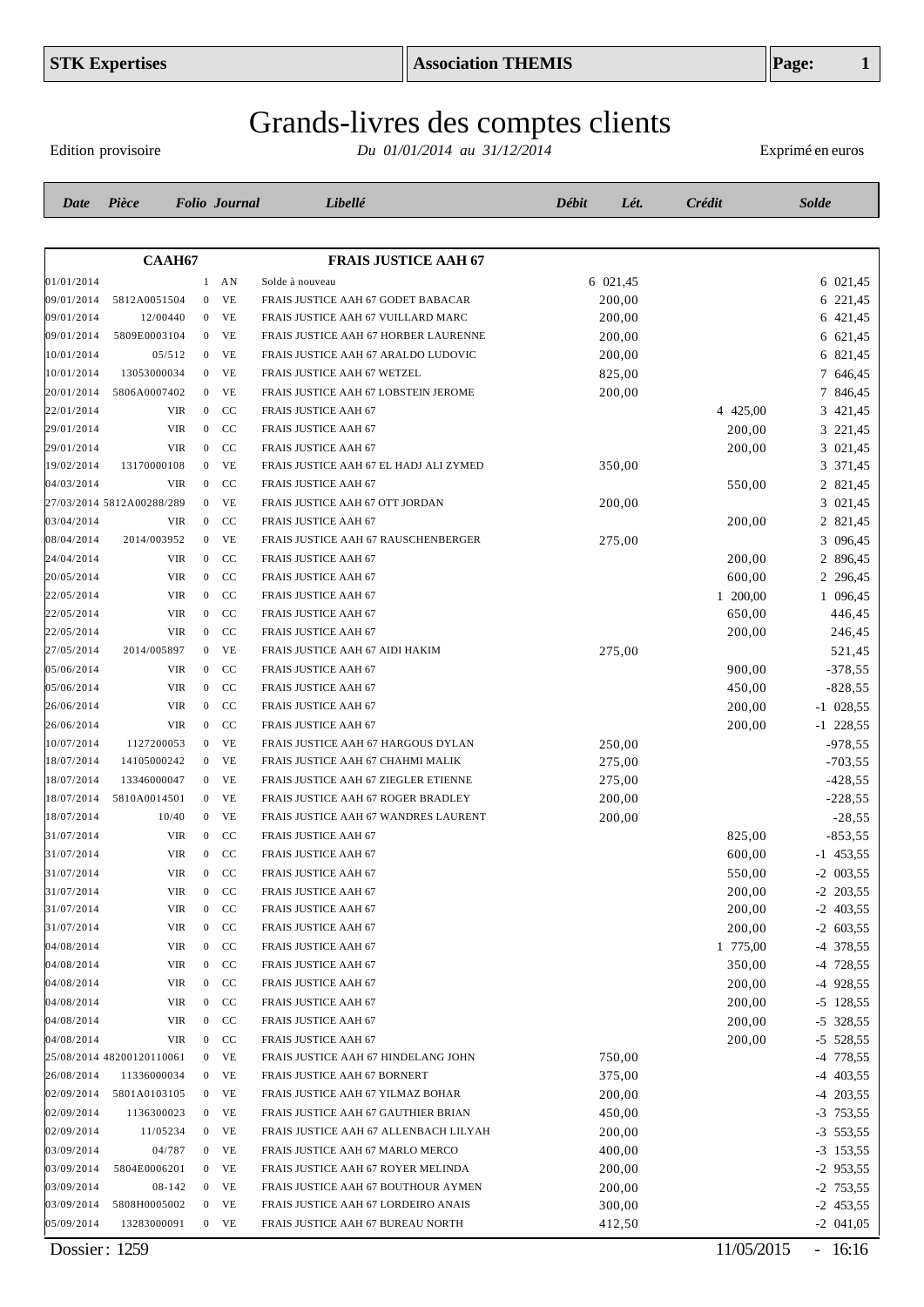Edition provisoire

| Date       | Pièce                      |            |                | <b>Folio</b> Journal | Libellé                                  | <b>Débit</b> | Lét.      | Crédit    | <b>Solde</b>  |
|------------|----------------------------|------------|----------------|----------------------|------------------------------------------|--------------|-----------|-----------|---------------|
|            | <b>CAAH67</b>              |            |                |                      | <b>FRAIS JUSTICE AAH 67</b>              |              |           |           | (Suite)       |
|            | 16/09/2014 48200120130098  |            |                | $0$ VE               | FRAIS JUSTICE AAH 67 MORLAS YUMA         |              | 375,00    |           | $-1, 666, 05$ |
| 23/09/2014 | 2014/000492                |            |                | $0$ VE               | FRAIS JUSTICE AAH 67 FRITSCH ANAIS       |              | 200,00    |           | $-1$ 466,05   |
| 23/09/2014 | 2014/006906                |            |                | $0$ VE               | FRAIS JUSTICE AAH 67 EBERT ANAIS         |              | 275,00    |           | $-1$ 191,05   |
| 29/09/2014 | 006783/21/85               |            |                | $0$ VE               | FRAIS JUSTICE AAH 67 GENGER              |              | 550,00    |           | $-641,05$     |
| 30/09/2014 | 2013/010890                |            |                | $0$ VE               | FRAIS JUSTICE AAH 67 BAU THEOPHILE       |              | 200,00    |           | $-441,05$     |
|            | 09/10/2014 2014/000639/40  |            | $\overline{0}$ | <b>VE</b>            | FRAIS JUSTICE AAH 67 AMARA               |              | 412,50    |           | $-28,55$      |
| 23/10/2014 |                            | <b>VIR</b> | 2              | CC                   | FRAIS JUSTICE AAH 67                     |              |           | 375,00    | $-403,55$     |
| 23/10/2014 |                            | <b>VIR</b> | 2              | CC                   | FRAIS JUSTICE AAH 67                     |              |           | 275,00    | $-678,55$     |
| 06/11/2014 |                            | <b>VIR</b> | $\overline{0}$ | CC                   | FRAIS JUSTICE AAH 67                     |              |           | 412,50    | $-1$ 091,05   |
| 06/11/2014 |                            | <b>VIR</b> | $\overline{0}$ | CC                   | FRAIS JUSTICE AAH 67                     |              |           | 275,00    | $-1$ 366,05   |
| 09/12/2014 |                            | <b>VIR</b> | $\overline{0}$ | CC                   | FRAIS JUSTICE AAH 67                     |              |           | 750,00    | $-2$ 116,05   |
| 09/12/2014 |                            | <b>VIR</b> | $\overline{0}$ | CC                   | FRAIS JUSTICE AAH 67                     |              |           | 450,00    | $-2$ 566,05   |
| 15/12/2014 |                            | <b>VIR</b> | $\overline{0}$ | CC                   | FRAIS JUSTICE AAH 67                     |              |           | 200,00    | $-2$ 766,05   |
| 31/12/2014 | 13093000002                |            | $\overline{0}$ | VE                   | FRAIS JUSTICE AAH 67 BORNERT MAXIME      |              | 375,00    |           | $-2$ 391,05   |
| 31/12/2014 | 12143000008                |            | $\overline{0}$ | VE                   | FRAIS JUSTICE AAH 67 BRAUN SIDNEY        |              | 375,00    |           | $-2$ 016,05   |
| 31/12/2014 | 58-10-B-00035-             |            | $\overline{0}$ | VE                   | FRAIS JUSTICE AAH 67 MARCHAND KEVIN      |              | 200,00    |           | $-1$ 816,05   |
| 31/12/2014 | 11/04865                   |            |                | $0$ VE               | FRAIS JUSTICE AAH 67 BALTZLI FIONA       |              | 200,00    |           | $-1$ 616,05   |
| 31/12/2014 | 58-12-A-00041-             |            | $\mathbf{0}$   | VE                   | FRAIS JUSTICE AAH 67 AUFFINGER AURELIEN  |              | 200,00    |           | $-1$ 416,05   |
| 31/12/2014 | 58-06-00555-01             |            | $\mathbf{0}$   | VE                   | FRAIS JUSTICE AAH 67 GRIESSER MELANIE    |              | 200,00    |           | $-1$ 216,05   |
| 31/12/2014 | 11363023                   |            |                | $0$ VE               | FRAIS JUSTICE AAH 67 GAUTHIER KEV ET KIL |              | 900,00    |           | $-316,05$     |
|            | 31/12/2014 58-12-A-00015-  |            |                | $0$ VE               | FRAIS JUSTICE AAH 67 GARCIA MAELISE      |              | 200,00    |           | $-116,05$     |
|            | 31/12/2014 58-06-000119-02 |            |                | $0$ VE               | FRAIS JUSTICE AAH 67 MORITZ ROSE         |              | 200,00    |           | 83,95         |
| 31/12/2014 | 14034000173                |            |                | $0$ VE               | FRAIS JUSTICE AAH 67 DUFOUR              |              | 412,50    |           | 496,45        |
| 31/12/2014 | 13/00743                   |            |                | $0$ VE               | FRAIS JUSTICE AAH 67 LEGRAA NATHAN       |              | 200,00    |           | 696,45        |
| 31/12/2014 | 12262000010                |            | $\mathbf{0}$   | VE                   | FRAIS JUSTICE AAH 67 HUBERT SEBASTIEN    |              | 375,00    |           | 1 071,45      |
| 31/12/2014 | 14100000062                |            |                | $0$ VE               | FRAIS JUSTICE AAH 67 WETZEL ALOYSE       |              | 275,00    |           | 1 346,45      |
|            |                            |            |                |                      | Total                                    |              | 19 758,95 | 18 412,50 | 1 3 4 6, 45   |
|            | <b>CAAH68</b>              |            |                |                      | <b>FRAIS JUSTICE AAH 68</b>              |              |           |           |               |
| 01/01/2014 |                            |            |                | $1$ AN               | Solde à nouveau                          |              | 58 832,64 |           | 58 832,64     |
| 21/01/2014 |                            | <b>VIR</b> | $\overline{0}$ | CC                   | <b>FRAIS JUSTICE AAH 68</b>              |              |           | 1 375,00  | 57 457,64     |
| 21/01/2014 |                            | <b>VIR</b> | $\mathbf{0}$   | CC                   | FRAIS JUSTICE AAH 68                     |              |           | 1 350,00  | 56 107,64     |
| 23/01/2014 |                            | <b>VIR</b> | $\overline{0}$ | CC                   | <b>FRAIS JUSTICE AAH 68</b>              |              |           | 1 000,00  | 55 107,64     |
| 11/02/2014 |                            | <b>VIR</b> | $\overline{0}$ | <b>CC</b>            | <b>FRAIS JUSTICE AAH 68</b>              |              |           | 350,00    | 54 757,64     |
| 20/02/2014 |                            | VIR        | $\mathbf{0}$   | CC                   | FRAIS JUSTICE AAH 68                     |              |           | 400,00    | 54 357,64     |
| 21/02/2014 |                            | VIR        | $\overline{0}$ | CC                   | <b>FRAIS JUSTICE AAH 68</b>              |              |           | 400,00    | 53 957,64     |
| 25/02/2014 |                            | VIR        | $\mathbf{0}$   | CC                   | FRAIS JUSTICE AAH 68                     |              |           | 350,00    | 53 607,64     |
| 25/02/2014 |                            | VIR        | $\mathbf{0}$   | CC                   | FRAIS JUSTICE AAH 68                     |              |           | 350,00    | 53 257,64     |
| 25/02/2014 |                            | VIR        | $\overline{0}$ | CC                   | FRAIS JUSTICE AAH 68                     |              |           | 350,00    | 52 907,64     |
| 25/02/2014 |                            | VIR        | $\mathbf{0}$   | CC                   | FRAIS JUSTICE AAH 68                     |              |           | 228,67    | 52 678,97     |
| 25/02/2014 |                            | VIR        | $\overline{0}$ | CC                   | FRAIS JUSTICE AAH 68                     |              |           | 200,00    | 52 478,97     |
| 25/02/2014 |                            | VIR        | $\mathbf{0}$   | CC                   | FRAIS JUSTICE AAH 68                     |              |           | 200,00    | 52 278,97     |
| 04/03/2014 |                            | VIR        | $\overline{0}$ | CC                   | FRAIS JUSTICE AAH 68                     |              |           | 175,00    | 52 103,97     |
| 07/03/2014 |                            | VIR        | $\mathbf{0}$   | CC                   | FRAIS JUSTICE AAH 68                     |              |           | 200,00    | 51 903,97     |
| 24/03/2014 |                            | VIR        | $\mathbf{0}$   | CC                   | FRAIS JUSTICE AAH 68                     |              |           | 400,00    | 51 503,97     |
| 24/03/2014 |                            | VIR        | $\mathbf{0}$   | CC                   | <b>FRAIS JUSTICE AAH 68</b>              |              |           | 400,00    | 51 103,97     |
| 27/03/2014 |                            | VIR        | $\overline{0}$ | CC                   | FRAIS JUSTICE AAH 68                     |              |           | 300,00    | 50 803,97     |
| 01/04/2014 |                            | VIR        | $\mathbf{0}$   | CC                   | FRAIS JUSTICE AAH 68                     |              |           | 450,00    | 50 353,97     |
| 15/04/2014 |                            | VIR        | $\mathbf{0}$   | CC                   | FRAIS JUSTICE AAH 68                     |              |           | 450,00    | 49 903,97     |
| 09/05/2014 |                            | VIR        | $\mathbf{0}$   | CC                   | FRAIS JUSTICE AAH 68                     |              |           | 800,00    | 49 103,97     |
| 09/05/2014 |                            | VIR        | $\overline{0}$ | CC                   | FRAIS JUSTICE AAH 68                     |              |           | 400,00    | 48 703,97     |
| 09/05/2014 |                            | VIR        | $\mathbf{0}$   | CC                   | <b>FRAIS JUSTICE AAH 68</b>              |              |           | 400,00    | 48<br>303,97  |
| 09/05/2014 |                            | VIR        | $\mathbf{0}$   | CC                   | <b>FRAIS JUSTICE AAH 68</b>              |              |           | 200,00    | 48 103,97     |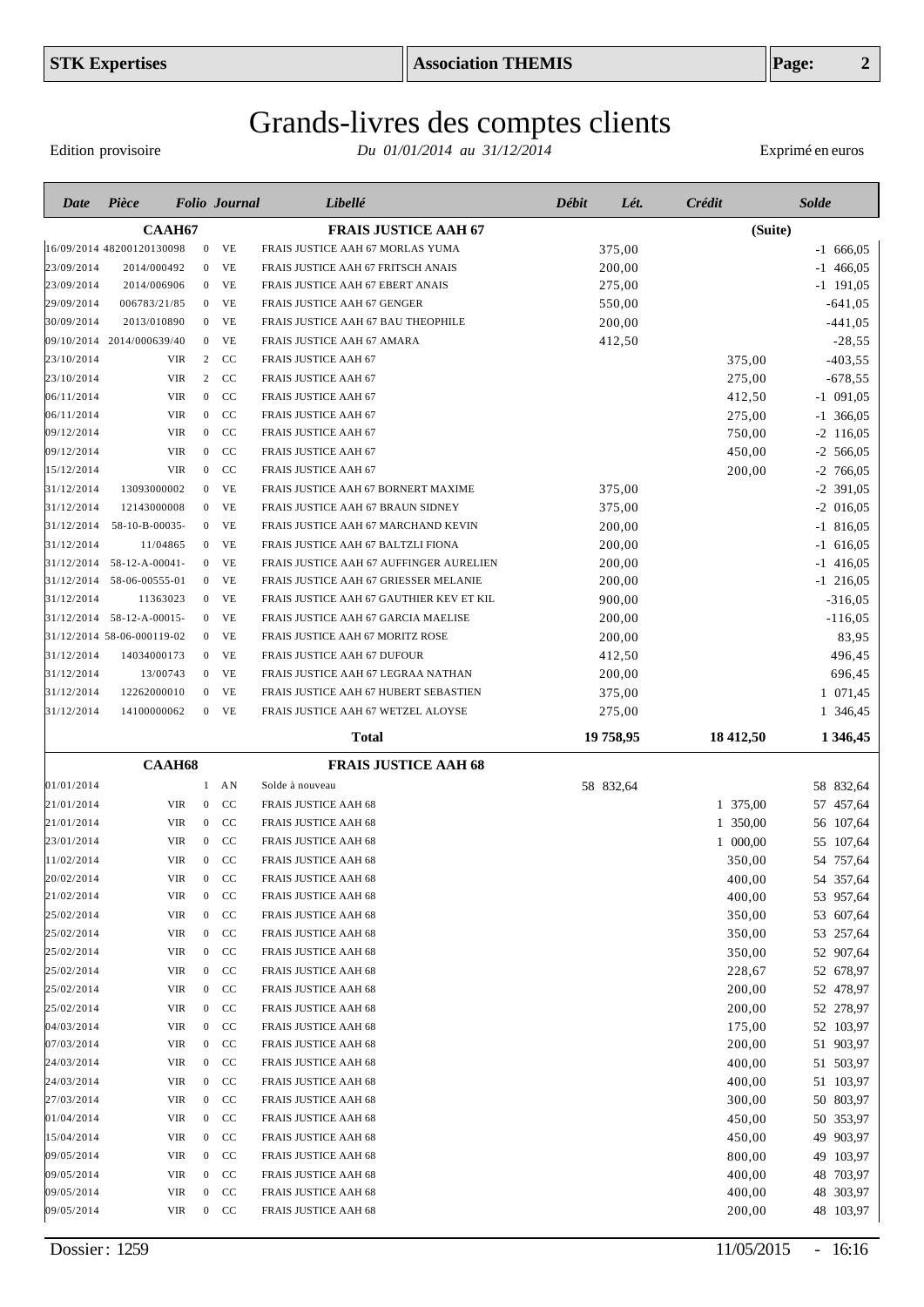Edition provisoire

| Date       | Pièce                      | <b>Folio</b> Journal |                |               | Libellé                                  | Débit | Lét.   | <b>Crédit</b> | <b>Solde</b> |           |
|------------|----------------------------|----------------------|----------------|---------------|------------------------------------------|-------|--------|---------------|--------------|-----------|
|            | <b>CAAH68</b>              |                      |                |               | <b>FRAIS JUSTICE AAH 68</b>              |       |        | (Suite)       |              |           |
| 22/05/2014 |                            | <b>VIR</b>           | $\mathbf{0}$   | <sub>CC</sub> | <b>FRAIS JUSTICE AAH 68</b>              |       |        | 200,00        |              | 47 903,97 |
| 17/06/2014 |                            | VIR                  | $\mathbf{0}$   | CC            | <b>FRAIS JUSTICE AAH 68</b>              |       |        | 400,00        |              | 47 503,97 |
| 17/06/2014 |                            | <b>VIR</b>           | $\mathbf{0}$   | CC            | <b>FRAIS JUSTICE AAH 68</b>              |       |        | 200,00        |              | 47 303,97 |
|            | 13/07/2014 1338-13/080/254 |                      |                | $0$ VE        | FRAIS JUSTICE AAH 68 SARROUDI            |       | 275,00 |               |              | 47 578,97 |
| 21/07/2014 | 1000314059                 |                      |                | $0$ VE        | FRAIS JUSTICE AAH 68 PICART HELENA       |       | 200,00 |               |              | 47 778,97 |
| 23/07/2014 | 58-11-A-0001               |                      |                | $0$ VE        | FRAIS JUSTICE AAH 68 ANTONIN             |       | 200,00 |               |              | 47 978,97 |
| 23/07/2014 | 58/12/A/00261              |                      |                | $0$ VE        | FRAIS JUSTICE AAH 68 LYZWA               |       | 200,00 |               |              | 48 178,97 |
| 23/07/2014 | 58/11/00261/0              |                      | $\mathbf{0}$   | <b>VE</b>     | FRAIS JUSTICE AAH 68 PAUL ANAIS ET ANTHO |       | 400,00 |               |              | 48 578,97 |
| 23/07/2014 | 58/13/A/00149              |                      |                | $0$ VE        | FRAIS JUSTICE AAH 68 BRAUN L.            |       | 200,00 |               |              | 48 778,97 |
| 23/07/2014 | 13/053/034                 |                      |                | $0$ VE        | FRAIS JUSTICE AAH 68 WETZEL              |       | 825,00 |               |              | 49 603,97 |
| 23/07/2014 | CI10/00252                 |                      |                | $0$ VE        | FRAIS JUSTICE AAH 68 SIRVEN CLARISSE     |       | 200,00 |               |              | 49 803,97 |
| 23/07/2014 | 13116259                   |                      |                | $0$ VE        | FRAIS JUSTICE AAH 68 NGO BAYA            |       | 275,00 |               |              | 50 078,97 |
| 23/07/2014 | 13170000108                |                      |                | $0$ VE        | FRAIS JUSTICE AAH 68 EL HADJ ALI         |       | 350,00 |               |              | 50 428,97 |
| 23/07/2014 | 007/91/92                  |                      |                | $0$ VE        | FRAIS JUSTICE AAH 68 TOUIS               |       | 200,00 |               |              | 50 628,97 |
| 23/07/2014 | 08/139/A/143               |                      |                | $0$ VE        | FRAIS JUSTICE AAH 68 BOUTHOUR            |       | 200,00 |               |              | 50 828,97 |
| 23/07/2014 | 06/73/74                   |                      |                | $0$ VE        | FRAIS JUSTICE AAH 68 LOBSTEIN            |       | 200,00 |               |              | 51 028,97 |
| 23/07/2014 | 58-10-B-0000               |                      |                | $0$ VE        | FRAIS JUSTICE AAH 68 BODIN L             |       | 200,00 |               |              | 51 228,97 |
| 23/07/2014 |                            | VIR                  | $\overline{0}$ | CC            | <b>FRAIS JUSTICE AAH 68</b>              |       |        | 1 200,00      |              | 50 028,97 |
| 23/07/2014 |                            | <b>VIR</b>           | $\overline{0}$ | <b>CC</b>     | <b>FRAIS JUSTICE AAH 68</b>              |       |        | 600,00        | 49           | 428,97    |
| 23/07/2014 |                            | <b>VIR</b>           | $\overline{0}$ | <b>CC</b>     | <b>FRAIS JUSTICE AAH 68</b>              |       |        | 400,00        | 49           | 028,97    |
| 24/07/2014 | 2/11/30                    |                      | $\overline{0}$ | VE            | FRAIS JUSTICE AAH 68 BETTER BENOIT       |       | 250,00 |               | 49           | 278,97    |
| 24/07/2014 | 11/01714                   |                      | $\overline{0}$ | <b>VE</b>     | FRAIS JUSTICE AAH 68 SCHELLINGER         |       | 200,00 |               |              | 49 478,97 |
| 24/07/2014 | 13/00218                   |                      | $\mathbf{0}$   | VE            | FRAIS JUSTICE AAH 68 MENZI LYDIA         |       | 200,00 |               | 49           | 678,97    |
| 24/07/2014 | 12/02656                   |                      | $\mathbf{0}$   | <b>VE</b>     | FRAIS JUSTICE AAH 68 SILVA EVAN          |       | 200,00 |               | 49           | 878,97    |
| 28/07/2014 | 13/00736                   |                      | $\overline{0}$ | VE            | FRAIS JUSTICE AAH 68 KHIRI CASSANDRA     |       | 200,00 |               |              | 50 078,97 |
| 28/07/2014 | 08/8618                    |                      | $\overline{0}$ | VE            | FRAIS JUSTICE AAH 68 BELGACEM            |       | 275,00 |               |              | 50 353,97 |
| 28/07/2014 | 10/4331                    |                      | $\mathbf{0}$   | VE            | FRAIS JUSTICE AAH 68 OR SREI-LINE        |       | 275,00 |               |              | 50 628,97 |
| 28/07/2014 |                            |                      | $\mathbf{0}$   | VE            | FRAIS JUSTICE AAH 68 SARAH EL MOCHAT     |       | 275,00 |               |              | 50 903,97 |
| 28/07/2014 |                            |                      | $\mathbf{0}$   | VE            | FRAIS JUSTICE AAH 68 LEGIGAN BRANDON     |       | 275,00 |               |              | 51 178,97 |
| 28/07/2014 | 13/21/8                    |                      | $\bf{0}$       | VE            | FRAIS JUSTICE AAH 68 WANDE GUYRICE       |       | 275,00 |               |              | 51 453,97 |
| 28/07/2014 | 14/104/58                  |                      | $\mathbf{0}$   | VE            | FRAIS JUSTICE AAH 68 EL IDRISSI AMEZIAN  |       | 275,00 |               |              | 51 728,97 |
| 28/07/2014 | 3/11/17                    |                      | $\mathbf{0}$   | VE            | FRAIS JUSTICE AAH 68 RICHTER             |       | 550,00 |               |              | 52 278,97 |
| 28/07/2014 | 12 17 800 0007             |                      | $\mathbf{0}$   | VE            | FRAIS JUSTICE AAH 68 DEKHLI / HEINRICH   |       | 450,00 |               |              | 52 728,97 |
| 28/07/2014 | 08000004620                |                      | $\mathbf{0}$   | VE            | FRAIS JUSTICE AAH 68 GULLY PRECILLIA     |       | 300,00 |               |              | 53 028,97 |
| 28/07/2014 | 12/02573                   |                      |                | $0$ VE        | FRAIS JUSTICE AAH 68 CIMSIR OZGE         |       | 200,00 |               |              | 53 228,97 |
| 28/07/2014 | 12/02456                   |                      |                | $0$ VE        | FRAIS JUSTICE AAH 68 PETITNICOLAS RYAN   |       | 200,00 |               |              | 53 428,97 |
| 28/07/2014 | 13/01/46                   |                      |                | $0$ VE        | FRAIS JUSTICE AAH 68 SERY LUCAS          |       | 200,00 |               |              | 53 628,97 |
| 28/07/2014 | 12/00034                   |                      |                | $0$ VE        | FRAIS JUSTICE AAH 68 BOUQUET ROSY        |       | 200,00 |               |              | 53 828,97 |
| 28/07/2014 | 11/01765                   |                      |                | $0$ VE        | FRAIS JUSTICE AAH 68 BILLER HUGOLIN      |       | 200,00 |               |              | 54 028,97 |
| 28/07/2014 | 10/00373                   |                      |                | $0$ VE        | FRAIS JUSTICE AAH 68 BREINLEN            |       | 400,00 |               |              | 54 428,97 |
| 28/07/2014 | 11/01776                   |                      |                | $0$ VE        | FRAIS JUSTICE AAH 68 DRIDI MALEK         |       | 200,00 |               |              | 54 628,97 |
| 28/07/2014 | 12/00463                   |                      |                | $0$ VE        | FRAIS JUSTICE AAH 68 WILB ANAIS          |       | 200,00 |               |              | 54 828,97 |
| 28/07/2014 | 11/01532                   |                      |                | $0$ VE        | FRAIS JUSTICE AAH 68 KHALFOUN NOEL       |       | 200,00 |               |              | 55 028,97 |
| 28/07/2014 | 11/00558                   |                      |                | $0$ VE        | FRAIS JUSTICE AAH 68 ANDRES BENJAMIN     |       | 200,00 |               |              | 55 228,97 |
| 28/07/2014 | 12/02595                   |                      |                | $0$ VE        | FRAIS JUSTICE AAH 68 WALTER QUENTIN      |       | 200,00 |               |              | 55 428,97 |
| 28/07/2014 | 12/00797                   |                      |                | $0$ VE        | FRAIS JUSTICE AAH 68 RUHLMANN            |       | 400,00 |               |              | 55 828,97 |
| 28/07/2014 | 12/02369                   |                      |                | $0$ VE        | FRAIS JUSTICE AAH 68 SCHAFFNER           |       | 200,00 |               |              | 56 028,97 |
| 28/07/2014 | 12/02037                   |                      |                | $0$ VE        | FRAIS JUSTICE AAH 68 SCHEUBLE            |       | 200,00 |               |              | 56 228,97 |
| 28/07/2014 | 07/01536                   |                      |                | $0$ VE        | FRAIS JUSTICE AAH 68 BISSINGER           |       | 200,00 |               |              | 56 428,97 |
| 28/07/2014 | 12/01314                   |                      |                | $0$ VE        | FRAIS JUSTICE AAH 68 SMILJANIC           |       | 600,00 |               |              | 57 028,97 |
| 28/07/2014 | 12/01917                   |                      |                | $0$ VE        | FRAIS JUSTICE AAH 68 NOUAOUI             |       | 600,00 |               |              | 57 628,97 |
| 28/07/2014 | 11/02913                   |                      |                | $0$ VE        | FRAIS JUSTICE AAH 68 INGAR               |       | 400,00 |               |              | 58 028,97 |
| 28/07/2014 | 10/01563                   |                      |                | $0$ VE        | FRAIS JUSTICE AAH 68 GOMES SILVA         |       | 400,00 |               |              | 58 428,97 |
|            |                            |                      |                |               |                                          |       |        |               |              |           |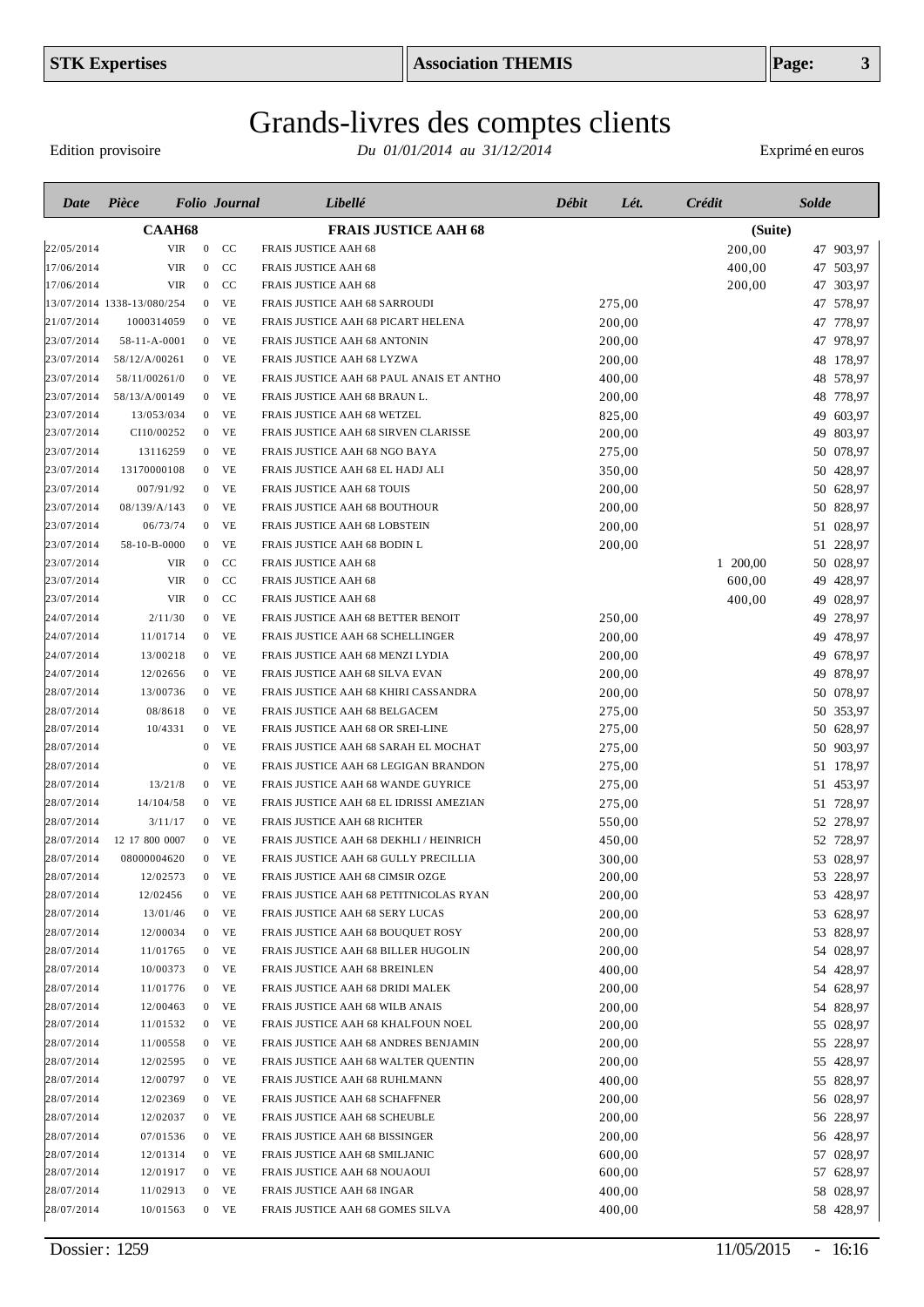Edition provisoire

| Date       | Pièce                     | <b>Folio</b> Journal |                      | Libellé                                 | Débit    | Crédit<br>Lét. | <b>Solde</b> |
|------------|---------------------------|----------------------|----------------------|-----------------------------------------|----------|----------------|--------------|
|            |                           | <b>CAAH68</b>        |                      | <b>FRAIS JUSTICE AAH 68</b>             |          |                | (Suite)      |
| 28/07/2014 | 04/09/20                  | $\boldsymbol{0}$     | <b>VE</b>            | FRAIS JUSTICE AAH 68 RECHT              | 600,00   |                | 59 028,97    |
| 28/07/2014 | 10/00162                  | $\boldsymbol{0}$     | <b>VE</b>            | FRAIS JUSTICE AAH 68 NAVILLA            | 400,00   |                | 59 428,97    |
| 28/07/2014 | 09/01862                  |                      | VE<br>$\mathbf{0}$   | FRAIS JUSTICE AAH 68 CONNERS            | 600,00   |                | 60 028,97    |
| 28/07/2014 | 10/02432                  |                      | VE<br>$\overline{0}$ | FRAIS JUSTICE AAH 68 AYDIN              | 200,00   |                | 60 228,97    |
| 28/07/2014 | 10/00172                  |                      | $\overline{0}$<br>VE | FRAIS JUSTICE AAH 68 MERGALET           | 800,00   |                | 61 028,97    |
| 28/07/2014 | 09/01188                  | $\overline{0}$       | VE                   | FRAIS JUSTICE AAH 68 FETET              | 400,00   |                | 61 428,97    |
| 28/07/2014 | 11/03172                  | $\overline{0}$       | VE                   | FRAIS JUSTICE AAH 68 ZOUAOUI            | 400,00   |                | 61 828,97    |
| 28/07/2014 | 10/02351                  | $\overline{0}$       | VE                   | FRAIS JUSTICE AAH 68 YANKOVITCH         | 200,00   |                | 62 028,97    |
| 28/07/2014 | 11/01292                  |                      | VE<br>$\overline{0}$ | FRAIS JUSTICE AAH 68 REITER             | 400,00   |                | 62 428,97    |
| 28/07/2014 | 11/01404                  |                      | $0$ VE               | FRAIS JUSTICE AAH 68 DELHOMMAIS         | 400,00   |                | 62 828,97    |
| 28/07/2014 | 11/10211                  |                      | $0$ VE               | FRAIS JUSTICE AAH 68 LAVOCAT-ZONCA LOU  | 200,00   |                | 63 028,97    |
| 28/07/2014 | 12/00992                  | $\mathbf{0}$         | <b>VE</b>            | FRAIS JUSTICE AAH 68 NASSA MBALA        | 200,00   |                | 63 228,97    |
|            | 28/07/2014 58-11-A-00173- |                      | $0$ VE               | FRAIS JUSTICE AAH 68 HERTZOG NOA        | 200,00   |                | 63 428,97    |
|            | 28/07/2014 58-12-A-00013- | $\mathbf{0}$         | VE                   | FRAIS JUSTICE AAH 68 GARGOWITSCH        | 200,00   |                | 63 628,97    |
| 28/07/2014 | 09075040452               | $\mathbf{0}$         | VE                   | FRAIS JUSTICE AAH 68 GERDELAT BRAN      | 125,00   |                | 63 753,97    |
| 28/07/2014 | 12/131/16                 | $\mathbf{0}$         | VE                   | FRAIS JUSTICE AAH 68 MONCHARY JUSTINE   | 275,00   |                | 64 028,97    |
| 28/07/2014 | 2/11/16                   | $\overline{0}$       | <b>VE</b>            | FRAIS JUSTICE AAH 68 MULLER ALEXIA      | 550,00   |                | 64 578,97    |
| 28/07/2014 | 06/6236                   | $\mathbf{0}$         | <b>VE</b>            | FRAIS JUSTICE AAH 68 EHRET JEREMY       | 228,67   |                | 64 807,64    |
| 28/07/2014 | $12 - 131 - 15$           | $\mathbf{0}$         | VE                   | FRAIS JUSTICE AAH 68 PORDIE JASON       | 375,00   |                | 65 182,64    |
| 28/07/2014 | 12/313-38                 | $\mathbf{0}$         | VE                   | FRAIS JUSTICE AAH 68 ONANA NSING OCEANE | 375,00   |                | 65 557,64    |
| 28/07/2014 | 12 051 16                 | $\mathbf{0}$         | VE                   | FRAIS JUSTICE AAH 68 CORUCKUN           | 175,00   |                | 65 732,64    |
| 28/07/2014 | 0918587                   | $\mathbf{0}$         | VE                   | FRAIS JUSTICE AAH 68 BECHIRI            | 1 750,00 |                | 67 482,64    |
|            | 28/07/2014 58-12-A-00323- | $\overline{0}$       | VE                   | FRAIS JUSTICE AAH 68 KUSEMA LUKOKI      | 200,00   |                | 67 682,64    |
| 28/07/2014 | 13/02162                  | $\mathbf{0}$         | VE                   | FRAIS JUSTICE AAH 68 MAILLET LUDIVINE   | 200,00   |                | 67 882,64    |
| 28/07/2014 | 13/00850                  | $\overline{0}$       | VE                   | FRAIS JUSTICE AAH 68 BOUAFIA            | 400,00   |                | 282,64<br>68 |
| 28/07/2014 | 09/02159                  | $\mathbf{0}$         | VE                   | FRAIS JUSTICE AAH 68 BOTTIN EMMANUEL    | 200,00   |                | 68 482,64    |
| 28/07/2014 | 10/02594                  | $\mathbf{0}$         | VE                   | FRAIS JUSTICE AAH 68 KICUA              | 400,00   |                | 68 882,64    |
| 28/07/2014 | 13/01418                  | $\overline{0}$       | VE                   | FRAIS JUSTICE AAH 68 DION               | 400,00   |                | 282,64<br>69 |
| 28/07/2014 | 12/02005                  | $\mathbf{0}$         | VE                   | FRAIS JUSTICE AAH 68 TALIL ALIYA        | 200,00   |                | 69 482,64    |
| 28/07/2014 | 10/01466                  | $\mathbf{0}$         | VE                   | FRAIS JUSTICE AAH 68 HOESCH             | 400,00   |                | 69 882,64    |
| 28/07/2014 | 11/00149                  | $\mathbf{0}$         | VE                   | FRAIS JUSTICE AAH 68 IANNIELLO          | 600,00   |                | 70 482,64    |
| 29/07/2014 | 12339000012               | $\mathbf{0}$         | VE                   | FRAIS JUSTICE AAH 68 LAFUE MELODY       | 275,00   |                | 757,64<br>70 |
| 29/07/2014 | 58-10-A-00068-            | $\overline{0}$       | VE                   | FRAIS JUSTICE AAH 68 COMBESCOT ANGEL    | 400,00   |                | 71 157,64    |
| 29/07/2014 | 13/01400                  | $\mathbf{0}$         | VE                   | FRAIS JUSTICE AAH 68 RINNER EMMA        | 200,00   |                | 71 357,64    |
| 29/07/2014 | 10/02020                  |                      | VE<br>$\mathbf{0}$   | FRAIS JUSTICE AAH 68 MEYER THEOPHILE    | 200,00   |                | 71 557,64    |
| 29/07/2014 | 13/01366                  |                      | $0$ VE               | FRAIS JUSTICE AAH 68 BRUNNER            | 600,00   |                | 72 157,64    |
| 29/07/2014 | 12/02060                  |                      | $0$ VE               | FRAIS JUSTICE AAH 68 KENZA PONDEMER     | 200,00   |                | 72 357,64    |
| 29/07/2014 | 1401716                   |                      | $0$ VE               | FRAIS JUSTICE AAH 68 HOHLER LAURE       | 450,00   |                | 72 807,64    |
| 29/07/2014 | 4/11/11                   |                      | $0$ VE               | FRAIS JUSTICE AAH 68 HIRTZ SABRINA      | 450,00   |                | 73 257,64    |
| 30/07/2014 | 1/12/14                   |                      | $0$ VE               | FRAIS JUSTICE AAH 68 HEITZLER OCEANE    | 525,00   |                | 73 782,64    |
| 30/07/2014 | 12/45/5                   |                      | $0$ VE               | FRAIS JUSTICE AAH 68 WALCH              | 450,00   |                | 74 232,64    |
|            | 30/07/2014 58-10-A-00166- |                      | $0$ VE               | FRAIS JUSTICE AAH 68 RISBOURG OCEANE    | 200,00   |                | 74 432,64    |
| 30/07/2014 | 10/01075                  |                      | $0$ VE               | FRAIS JUSTICE AAH 68 MORDOGAN CHAYINE   | 200,00   |                | 74 632,64    |
| 30/07/2014 | 11/82/60                  |                      | $0$ VE               | FRAIS JUSTICE AAH 68 BOUSSAID           | 1 000,00 |                | 75 632,64    |
| 31/07/2014 |                           | VIR                  | $0$ CC               | FRAIS JUSTICE AAH 68                    |          | 200,00         | 75 432,64    |
| 04/08/2014 |                           | <b>VIR</b>           | $0$ CC               | FRAIS JUSTICE AAH 68                    |          | 275,00         | 75 157,64    |
| 21/08/2014 |                           | <b>VIR</b>           | $0$ CC               | FRAIS JUSTICE AAH 68                    |          | 600,00         | 74 557,64    |
| 21/08/2014 |                           | <b>VIR</b>           | $0$ CC               | FRAIS JUSTICE AAH 68                    |          | 200,00         | 74 357,64    |
| 21/08/2014 |                           | <b>VIR</b>           | $0$ CC               | FRAIS JUSTICE AAH 68                    |          | 200,00         | 74 157,64    |
| 18/09/2014 |                           | <b>VIR</b>           | $0$ CC               | FRAIS JUSTICE AAH 68                    |          | 600,00         | 73 557,64    |
| 18/09/2014 |                           | VIR                  | $0$ CC               | FRAIS JUSTICE AAH 68                    |          | 600,00         | 72 957,64    |
| 18/09/2014 |                           | VIR                  | $0$ CC               | <b>FRAIS JUSTICE AAH 68</b>             |          | 400,00         | 72 557,64    |
| 18/09/2014 |                           | <b>VIR</b>           | $0$ CC               | FRAIS JUSTICE AAH 68                    |          | 200,00         | 72 357,64    |
|            |                           |                      |                      |                                         |          |                |              |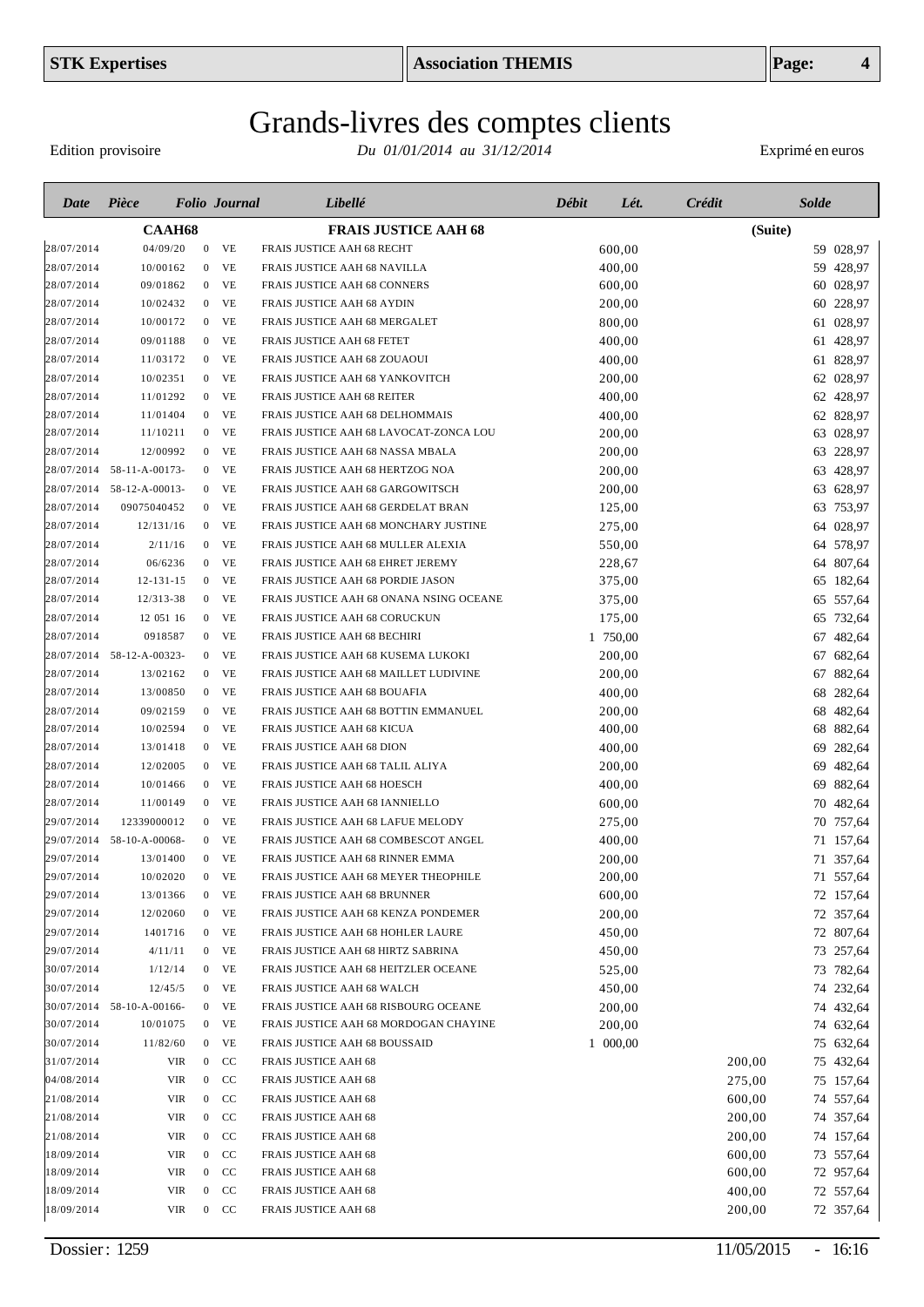Edition provisoire

*Du 01/01/2014 au 31/12/2014* Exprimé en euros

| Date       | Pièce         |                  | <b>Folio</b> Journal       | Libellé                                 | <b>Débit</b> | Lét.      | Crédit    | <b>Solde</b> |
|------------|---------------|------------------|----------------------------|-----------------------------------------|--------------|-----------|-----------|--------------|
|            | <b>CAAH68</b> |                  |                            | <b>FRAIS JUSTICE AAH 68</b>             |              |           | (Suite)   |              |
| 18/09/2014 | <b>VIR</b>    | $\mathbf{0}$     | CC                         | <b>FRAIS JUSTICE AAH 68</b>             |              |           | 200,00    | 72 157,64    |
| 18/09/2014 | <b>VIR</b>    | $\mathbf{0}$     | CC                         | <b>FRAIS JUSTICE AAH 68</b>             |              |           | 200,00    | 957,64<br>71 |
| 18/09/2014 | <b>VIR</b>    | $\overline{0}$   | <sub>CC</sub>              | <b>FRAIS JUSTICE AAH 68</b>             |              |           | 200,00    | 71 757,64    |
| 18/09/2014 | <b>VIR</b>    | $\mathbf{0}$     | <sub>CC</sub>              | <b>FRAIS JUSTICE AAH 68</b>             |              |           | 200,00    | 557,64<br>71 |
| 18/09/2014 | <b>VIR</b>    | $\mathbf{0}$     | CC                         | <b>FRAIS JUSTICE AAH 68</b>             |              |           | 200,00    | 357,64<br>71 |
| 18/09/2014 | <b>VIR</b>    | $\boldsymbol{0}$ | CC                         | FRAIS JUSTICE AAH 68                    |              |           | 200,00    | 71 157,64    |
| 18/09/2014 | <b>VIR</b>    | $\mathbf{0}$     | CC                         | FRAIS JUSTICE AAH 68                    |              |           | 200,00    | 70 957,64    |
| 08/10/2014 | <b>VIR</b>    | $\mathbf{1}$     | <sub>CC</sub>              | <b>FRAIS JUSTICE AAH 68</b>             |              |           | 400,00    | 70 557,64    |
| 08/10/2014 | <b>VIR</b>    | $\mathbf{1}$     | CC                         | <b>FRAIS JUSTICE AAH 68</b>             |              |           | 200,00    | 70 357,64    |
| 08/10/2014 | <b>VIR</b>    | $\mathbf{1}$     | CC                         | <b>FRAIS JUSTICE AAH 68</b>             |              |           | 200,00    | 70 157,64    |
| 08/10/2014 | <b>VIR</b>    | $\mathbf{1}$     | CC                         | FRAIS JUSTICE AAH 68                    |              |           | 200,00    | 69 957,64    |
| 08/10/2014 | <b>VIR</b>    | $\mathbf{1}$     | CC                         | <b>FRAIS JUSTICE AAH 68</b>             |              |           | 200,00    | 69 757,64    |
| 08/10/2014 | <b>VIR</b>    | 1                | CC                         | <b>FRAIS JUSTICE AAH 68</b>             |              |           | 800,00    | 68 957,64    |
| 09/10/2014 | <b>VIR</b>    | $\mathbf{1}$     | CC                         | FRAIS JUSTICE AAH 68                    |              |           | 400,00    | 68 557,64    |
| 09/10/2014 | <b>VIR</b>    | $\mathbf{1}$     | CC                         | <b>FRAIS JUSTICE AAH 68</b>             |              |           | 200,00    | 68 357,64    |
| 22/10/2014 | 2012/1002307  | $\mathbf{0}$     | <b>VE</b>                  | FRAIS JUSTICE AAH 68 ABED DYLAN         |              | 375,00    |           | 68 732,64    |
|            |               |                  |                            | <b>Total</b>                            |              | 89 736,31 | 21 003,67 | 68 732,64    |
|            | <b>CMER</b>   |                  |                            | <b>LYCEE J.MERMOZ ST.LOUIS</b>          |              |           |           |              |
| 16/04/2014 | 14/04/08M     | $\mathbf{0}$     | VE                         | LYCEE J.MERMOZ ST.LOUIS INTERV.14/03/14 |              | 200,00    |           | 200,00       |
|            |               |                  |                            | <b>Total</b>                            |              | 200,00    |           | 200,00       |
|            | <b>CSTRAS</b> |                  |                            | <b>STRASBOURG REGIE FIN.</b>            |              |           |           |              |
| 29/11/2014 | 44S           | $\mathbf{0}$     | VE                         | <b>INTERV.29/11/14 ERAGE</b>            |              | 100,00    |           | 100,00       |
| 29/11/2014 | 27S           | $\mathbf{0}$     | $\ensuremath{\mathsf{VE}}$ | <b>INTERV.29/11/14 ERAGE</b>            |              | 100,00    |           | 200,00       |
| 29/11/2014 | 33S           | $\overline{0}$   | <b>VE</b>                  | <b>INTERV.29/11/14 ERAGE</b>            |              | 100,00    |           | 300,00       |
| 29/11/2014 | 37S           | $\overline{0}$   | <b>VE</b>                  | <b>INTERV.29/11/14 ERAGE</b>            |              | 100,00    |           | 400,00       |
| 29/11/2014 | 28S           | $\boldsymbol{0}$ | <b>VE</b>                  | <b>INTERV.29/11/14 ERAGE</b>            |              | 100,00    |           | 500,00       |
|            |               |                  |                            | <b>Total</b>                            |              | 500,00    |           | 500,00       |
|            |               |                  |                            |                                         |              |           |           |              |
|            |               |                  |                            | <b>Total des Mouvements</b>             | 110 195,26   |           | 39 416,17 | 70 779,09    |

**Total du Grand-Livre**

**110 195,26**

**39 416,17**

**70 779,09**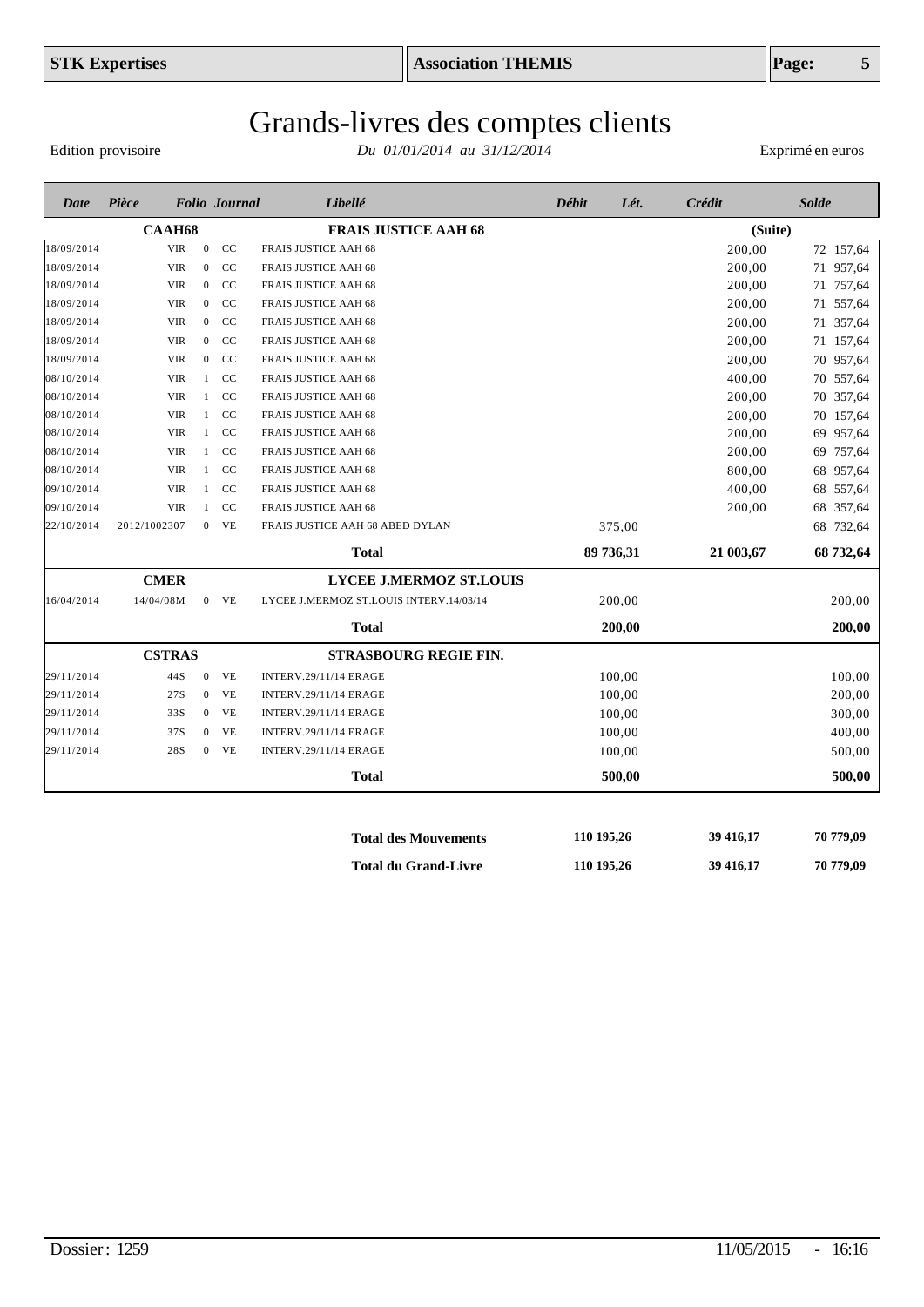|               | <b>FEDF</b>   |                |    | <b>EDF/GDF MULHOUSE</b>          |          |            |           |
|---------------|---------------|----------------|----|----------------------------------|----------|------------|-----------|
| 7/12/2014     | 10014349784   | $\overline{0}$ | AC | <b>EDF/GDF MULHOUSE</b>          |          | 191,74     | $-191,74$ |
|               |               |                |    | <b>Total</b>                     |          | 191,74     | $-191,74$ |
|               | <b>FELS</b>   |                |    | ELSAU'NET-NETTOYAGE              |          |            |           |
| 0/12/2014     |               | $\overline{0}$ | AC | ELSAU'NET-NETTOYAGE 12/2014      |          | 441,47     | $-441,47$ |
|               |               |                |    | <b>Total</b>                     |          | 441,47     | $-441,4'$ |
|               | <b>FIMP</b>   |                |    | <b>IMPACT MEDIA PUB</b>          |          |            |           |
| 2/12/2014     | MN14110       | $\overline{0}$ | AC | <b>IMPACT MEDIA PUB</b>          |          | 122,00     | $-122,00$ |
|               |               |                |    | <b>Total</b>                     |          | 122,00     | $-122,00$ |
|               | <b>FIND</b>   |                |    | <b>INDIVISION 6 RUE DU SAUVA</b> |          |            |           |
| 5/11/2014     |               | $\Omega$       | OD | DECPTE CHARGES 10/2013-09/2014   | 90,76    |            | 90,76     |
| 1/12/2014     | PRL           | $\overline{0}$ | CC | <b>INDIVISION 6 RUE DU SAUVA</b> | 1 673,96 |            | 1 764,72  |
|               |               |                |    | <b>Total</b>                     | 1764,72  |            | 1764,72   |
|               | <b>FLOREE</b> |                |    | <b>L'OREE</b>                    |          |            |           |
| 7/12/2014     | F-4159        | $\overline{0}$ | AC | <b>L'OREE</b>                    |          | 630,00     | $-630,00$ |
|               |               |                |    | <b>Total</b>                     |          | 630,00     | $-630,00$ |
|               | <b>FMONN</b>  |                |    | <b>STEPHANIE MONNIER GALLONI</b> |          |            |           |
| Dossier: 1259 |               |                |    |                                  |          | 11/05/2015 | $-16:16$  |
|               |               |                |    |                                  |          |            |           |

# Grands-livres des comptes fournisseurs

*Du 01/01/2014 au 31/12/2014* Exprimé en euros

| Date                     | Pièce            |                                      | <b>Folio Journal</b> | Libellé                                | Débit | Lét.     | Crédit           | <b>Solde</b>               |
|--------------------------|------------------|--------------------------------------|----------------------|----------------------------------------|-------|----------|------------------|----------------------------|
|                          |                  |                                      |                      |                                        |       |          |                  |                            |
|                          | <b>FAMA</b>      |                                      |                      | <b>AMAC ALTKIRCH</b>                   |       |          |                  |                            |
| 30/11/2014               | 14/1666          | $\overline{0}$                       | AC                   | AMAC ALTKIRCH                          |       |          | 406,70           | $-406,70$                  |
| 31/12/2014               | 14/1842          | $\mathbf{0}$                         | <b>AC</b>            | AMAC ALTKIRCH 12/2014                  |       |          | 174,30           | $-581,00$                  |
|                          |                  |                                      |                      | <b>Total</b>                           |       |          | 581,00           | $-581,00$                  |
|                          | <b>FASH</b>      |                                      |                      | <b>ACTUALITES SOCIALES HEBDO</b>       |       |          |                  |                            |
| 01/01/2014               | <b>VIR</b>       |                                      | $1$ AN               | 04/02/2013 - ACTUALITES SOCIALES HEBDO |       |          | 80,00            | $-80,00$                   |
|                          |                  |                                      |                      | <b>Total</b>                           |       |          | 80,00            | $-80,00$                   |
|                          | <b>FAST67</b>    |                                      |                      | <b>ALSACE SANTE AU TRAVAIL67</b>       |       |          |                  |                            |
| 31/12/2014               | 14043370         | $\overline{0}$                       | AC                   | ALSACE SANTE AU TRAVAIL67              |       |          | 171,12           | $-171,12$                  |
| 31/12/2014               | <b>RELEVE</b>    |                                      | $0$ OD               | DECPTE AST 67                          |       | 29,73    |                  | $-141,39$                  |
|                          |                  |                                      |                      | <b>Total</b>                           |       | 29,73    | 171,12           | $-141,39$                  |
|                          | <b>FAST68</b>    |                                      |                      | <b>SANTE AU TRAVAIL 68</b>             |       |          |                  |                            |
| 19/12/2014               | 465400           |                                      | $0$ AC               | SANTE AU TRAVAIL 68                    |       |          | 114,60           | $-114,60$                  |
|                          |                  |                                      |                      | <b>Total</b>                           |       |          | 114,60           | $-114,60$                  |
|                          | <b>FAUTO</b>     |                                      |                      | <b>AUTOTREMENT</b>                     |       |          |                  |                            |
| 31/12/2014               | 141201767        |                                      | $0$ AC               | <b>AUTOTREMENT</b>                     |       |          | 130,09           | $-130,09$                  |
|                          |                  |                                      |                      | <b>Total</b>                           |       |          | 130,09           | $-130,09$                  |
|                          | <b>FDIVERS</b>   |                                      |                      | <b>DIVERS</b>                          |       |          |                  |                            |
| 01/01/2014               | 18122012         | $\mathbf{0}$                         | AC                   | JURIS DIALOG TESCHEL                   |       |          | 855,94           | $-855,94$                  |
| 08/12/2014               |                  | $\boldsymbol{0}$                     | AC                   | <b>STUTZ</b>                           |       |          | 22,00            | $-877,94$                  |
| 13/12/2014<br>23/12/2014 | 19<br>FA2014-427 | $\boldsymbol{0}$<br>$\boldsymbol{0}$ | AC<br>AC             | DU BLE AU PAIN<br><b>ITELYS</b>        |       |          | 130,00<br>250,94 | $-1$ 007,94<br>$-1$ 258,88 |
| 31/12/2014               | 36761            | $\overline{0}$                       | AC                   | ERAGE AUDITORIUM 29/11/14              |       |          | 223,12           | $-1$ 482,00                |
|                          |                  |                                      |                      | <b>Total</b>                           |       |          | 1482,00          | $-1482,00$                 |
|                          | <b>FEDF</b>      |                                      |                      | <b>EDF/GDF MULHOUSE</b>                |       |          |                  |                            |
| 17/12/2014               | 10014349784      |                                      | $0$ AC               | <b>EDF/GDF MULHOUSE</b>                |       |          | 191,74           | $-191,74$                  |
|                          |                  |                                      |                      | <b>Total</b>                           |       |          | 191,74           | $-191,74$                  |
|                          | <b>FELS</b>      |                                      |                      | ELSAU'NET-NETTOYAGE                    |       |          |                  |                            |
| 30/12/2014               |                  |                                      | $0$ AC               | ELSAU'NET-NETTOYAGE 12/2014            |       |          | 441,47           | $-441, 47$                 |
|                          |                  |                                      |                      | <b>Total</b>                           |       |          | 441,47           | $-441,47$                  |
|                          | <b>FIMP</b>      |                                      |                      | <b>IMPACT MEDIA PUB</b>                |       |          |                  |                            |
| 22/12/2014               | MN14110          |                                      | $0$ AC               | <b>IMPACT MEDIA PUB</b>                |       |          | 122,00           | $-122,00$                  |
|                          |                  |                                      |                      | <b>Total</b>                           |       |          | 122,00           | $-122,00$                  |
|                          | <b>FIND</b>      |                                      |                      | <b>INDIVISION 6 RUE DU SAUVA</b>       |       |          |                  |                            |
| 25/11/2014               |                  | $\overline{0}$                       | OD                   | DECPTE CHARGES 10/2013-09/2014         |       | 90,76    |                  | 90,76                      |
| 31/12/2014               | PRL              |                                      | $0$ CC               | <b>INDIVISION 6 RUE DU SAUVA</b>       |       | 1 673,96 |                  | 1 764,72                   |
|                          |                  |                                      |                      | <b>Total</b>                           |       | 1764,72  |                  | 1764,72                    |
|                          | <b>FLOREE</b>    |                                      |                      | <b>L'OREE</b>                          |       |          |                  |                            |
| 17/12/2014               | F-4159           |                                      | $0$ AC               | <b>L'OREE</b>                          |       |          | 630,00           | $-630,00$                  |
|                          |                  |                                      |                      | <b>Total</b>                           |       |          | 630,00           | $-630,00$                  |
|                          | <b>FMONN</b>     |                                      |                      | STEPHANIE MONNIER GALLONI              |       |          |                  |                            |

Edition provisoire

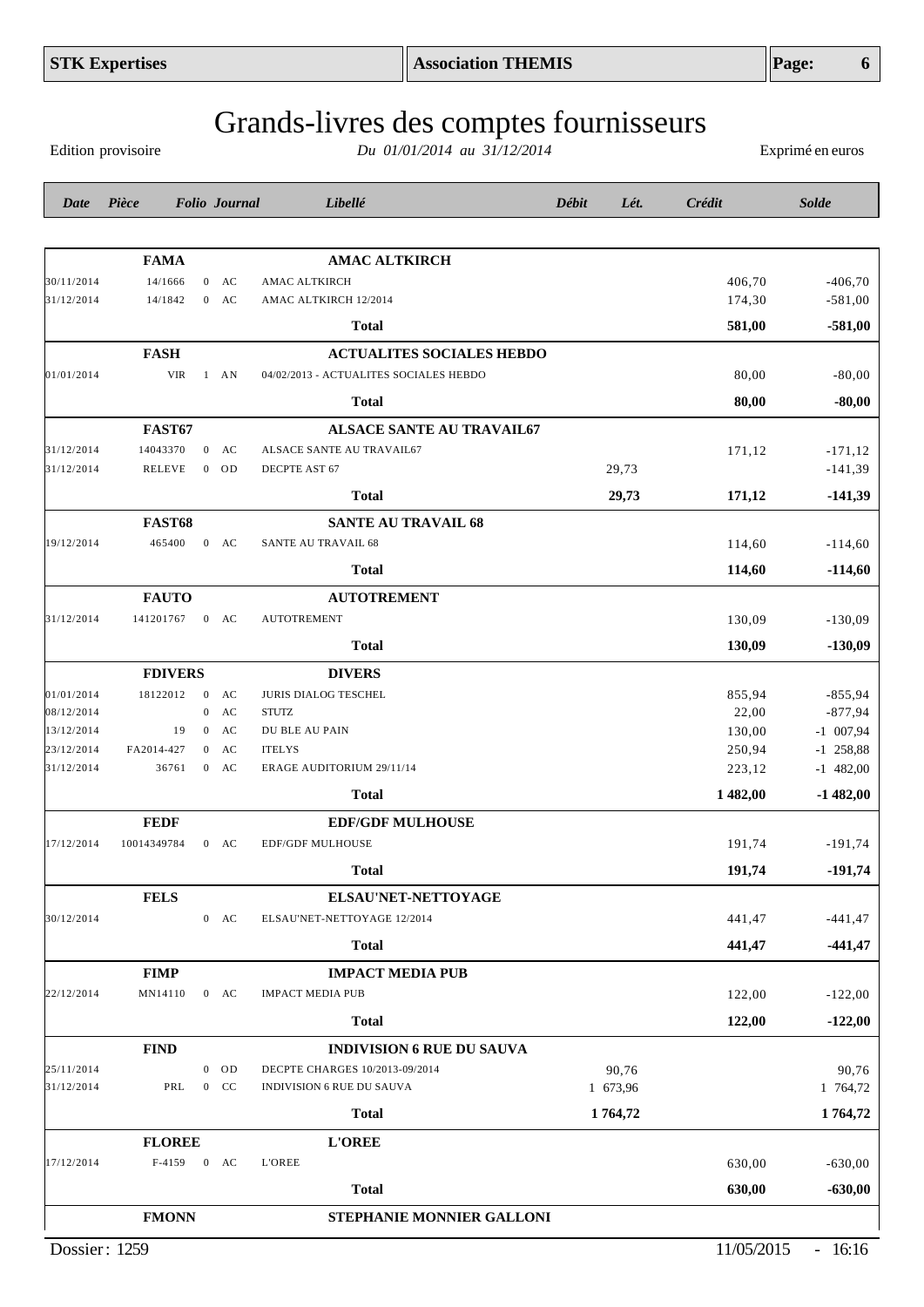| Date       | Pièce             |                | <b>Folio</b> Journal |                      | Libellé                                  | Débit | Lét.     | Crédit   | <b>Solde</b> |
|------------|-------------------|----------------|----------------------|----------------------|------------------------------------------|-------|----------|----------|--------------|
|            | <b>FMONN</b>      |                |                      |                      | <b>STEPHANIE MONNIER GALLONI</b>         |       |          | (Suite)  |              |
| 01/01/2014 | CHQ               | $\mathbf{1}$   | AN                   |                      | 01/01/2013 - MONNIER GALLONI 1ER ACPTE   |       | 2 000,00 |          | 2 000,00     |
| 01/01/2014 | <b>DEVIS</b>      | 1              | AN                   |                      | 01/01/2013 - STEPHANIE MONNIER GALLONI - |       |          | 5 390,00 | $-3$ 390,00  |
| 01/01/2014 | <b>VIR</b>        |                | $1$ AN               |                      | 01/01/2013 - MONNIER GALLONI 2EME ACPTE  |       | 2 000,00 |          | $-1$ 390,00  |
| 01/01/2014 | <b>VIR</b>        |                | $1$ AN               |                      | 27/03/2013 - STEPHANIE MONNIER GALLONI   |       | 500,00   |          | $-890,00$    |
|            |                   |                |                      |                      | <b>Total</b>                             |       | 4 500,00 | 5 390,00 | $-890,00$    |
|            | <b>FORAFIXE67</b> |                |                      |                      | <b>ORANGE LIGNE FIXE 67</b>              |       |          |          |              |
| 28/12/2014 | 14J2-1F12         |                | $0$ AC               | ORANGE LIGNE FIXE 67 |                                          |       |          | 30,00    | $-30,00$     |
| 31/12/2014 |                   |                | $0$ AC               | ORANGE LIGNE FIXE 67 |                                          |       |          | 479,05   | $-509,05$    |
|            |                   |                |                      |                      | <b>Total</b>                             |       |          | 509,05   | $-509,05$    |
|            | <b>FORAFIXE68</b> |                |                      |                      | <b>ORANGE LIGNE FIXE 68</b>              |       |          |          |              |
| 31/12/2014 |                   |                | $0$ AC               | ORANGE LIGNE FIXE 68 |                                          |       |          | 297,06   | $-297,06$    |
|            |                   |                |                      |                      | <b>Total</b>                             |       |          | 297,06   | $-297,06$    |
|            | FORANINT67        |                |                      |                      | <b>ORANGE INTERNET 67</b>                |       |          |          |              |
| 03/12/2014 |                   |                | $0$ AC               | ORANGE INTERNET 67   |                                          |       |          | 450,00   | $-450,00$    |
|            |                   |                |                      |                      | <b>Total</b>                             |       |          | 450,00   | $-450,00$    |
|            | <b>FORANINT68</b> |                |                      |                      | <b>ORANGE INTERNET 68</b>                |       |          |          |              |
| 03/12/2014 |                   |                | $0$ AC               | ORANGE INTERNET 68   |                                          |       |          | 444,00   | $-444,00$    |
|            |                   |                |                      |                      | <b>Total</b>                             |       |          | 444,00   | $-444,00$    |
|            | <b>FRICOH</b>     |                |                      |                      | <b>RICOH</b>                             |       |          |          |              |
| 24/08/2014 | 9840709           |                | $0$ AC               | <b>RICOH</b>         |                                          |       | 2,23     |          | 2,23         |
|            |                   |                |                      |                      | <b>Total</b>                             |       | 2,23     |          | 2,23         |
|            | <b>FTRI</b>       |                |                      |                      | <b>TRIBAK</b>                            |       |          |          |              |
| 31/03/2014 | SO/03/3482/14     |                | $0$ AC               | <b>TRIBAK</b>        |                                          |       |          | 2 520,00 | $-2$ 520,00  |
| 31/03/2014 | SO/03/3483/14     |                | $0$ AC               | <b>TRIBAK</b>        |                                          |       |          | 380,00   | $-2$ 900,00  |
| 19/04/2014 | SO/04/3535/14     |                | $0$ AC               | <b>TRIBAK</b>        |                                          |       |          | 720,00   | $-3$ 620,00  |
| 19/04/2014 | SO/04/3536/14     |                | $0$ AC               | <b>TRIBAK</b>        |                                          |       |          | 570,00   | $-4$ 190,00  |
| 02/05/2014 | <b>VIR</b>        |                | $0$ CC               | <b>TRIBAK</b>        |                                          |       | 4 190,00 |          | 0,00         |
| 31/05/2014 | SO/05/3632/14     |                | $0$ AC               | <b>TRIBAK</b>        |                                          |       |          | 1 800,00 | $-1$ 800,00  |
| 31/05/2014 | SO/05/3633/14     |                | $0$ AC               | TRIBAK               |                                          |       |          | 570,00   | $-2$ 370,00  |
| 10/06/2014 | <b>VIR</b>        | $\overline{0}$ | <sub>CC</sub>        | TRIBAK               |                                          |       | 2 370,00 |          | 0,00         |
| 16/06/2014 | SO/06/3675/14     |                | $0$ AC               | <b>TRIBAK</b>        |                                          |       |          | 1 080,00 | $-1$ 080,00  |

16/06/2014 SO/06/3676/14 0 AC TRIBAK 380,00 -1 460,00  $0.000$   $0.000$   $0.000$   $0.000$   $0.000$   $0.000$   $0.000$   $0.000$   $0.000$   $0.000$   $0.000$   $0.000$   $0.000$   $0.000$   $0.000$   $0.000$   $0.000$   $0.000$   $0.000$   $0.000$   $0.000$   $0.000$   $0.000$   $0.000$   $0.000$   $0.000$   $0.000$   $0.00$ 

> **Total des Mouvements Total du Grand-Livre**

**Total 8 020,00 8 020,00 0,00**

**14 316,68 14 316,68**

#### Grands-livres des comptes fournisseurs *Du 01/01/2014 au 31/12/2014* Exprimé en euros

Edition provisoire

**-4 737,45 -4 737,45**

**19 054,13 19 054,13**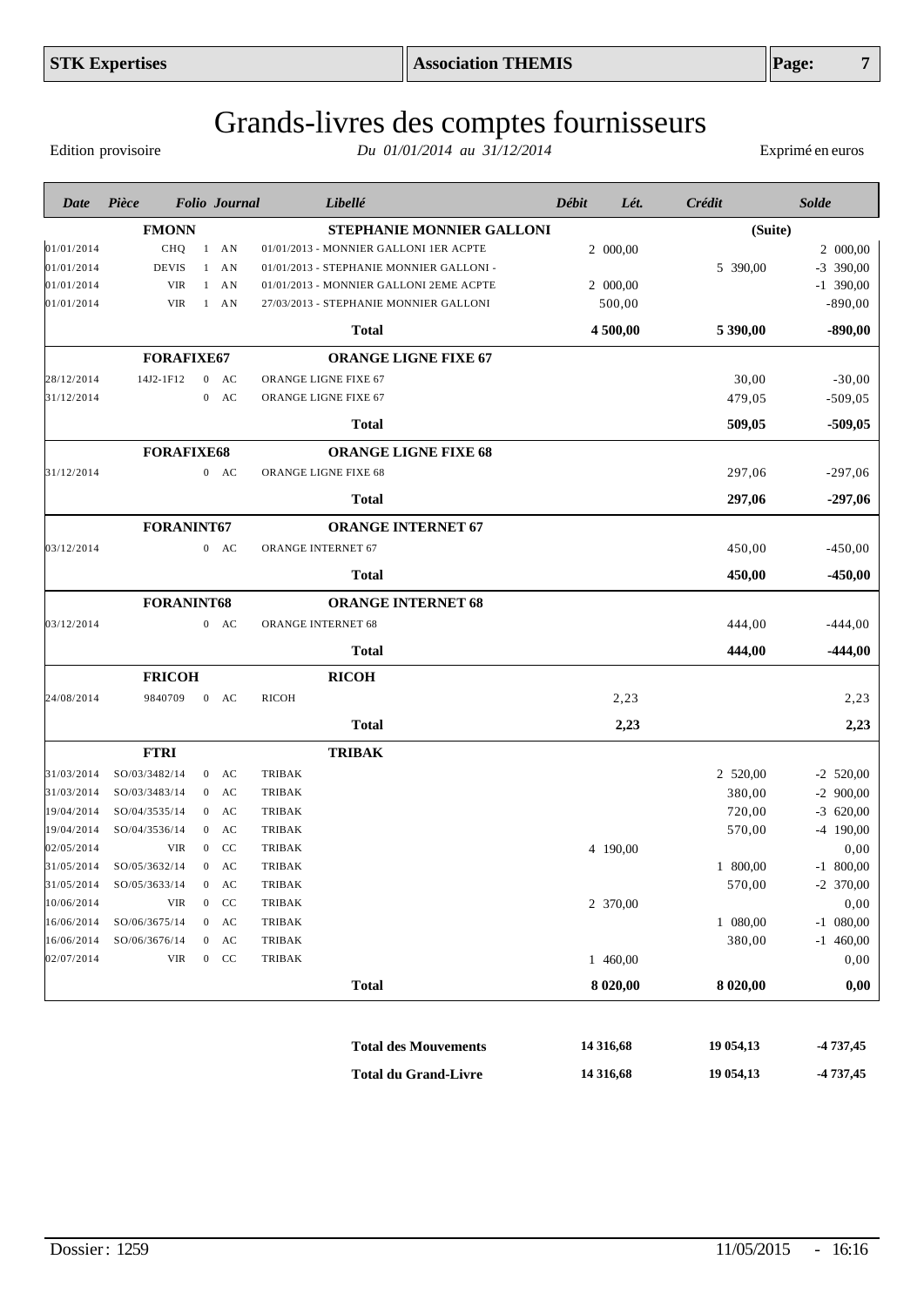|            | <b>STK Expertises</b> |                |                      | <b>Association THEMIS</b>                                         |               |            | Page:<br>8       |
|------------|-----------------------|----------------|----------------------|-------------------------------------------------------------------|---------------|------------|------------------|
|            | Edition provisoire    |                |                      | Grands-livres des comptes généraux<br>Du 01/01/2014 au 31/12/2014 |               |            | Exprimé en euros |
| Date       | Pièce                 |                | <b>Folio</b> Journal | Libellé                                                           | Débit<br>Lét. | Crédit     | <b>Solde</b>     |
|            |                       |                |                      |                                                                   |               |            |                  |
|            | 103100                |                |                      | <b>FONDS ASSOC.AVEC DRT REPR</b>                                  |               |            |                  |
| 01/01/2014 |                       |                | $1$ AN               | Solde à nouveau                                                   |               | 5 000,00   | $-5$ 000,00      |
| 18/02/2014 | <b>VIR</b>            | $\overline{0}$ | CC                   | REMB. PRET EN TRESORERIE ALSACE ACTIVE                            | 5 000,00      |            | 0,00             |
|            |                       |                |                      | Total                                                             | 5 000,00      | 5 000,00   | 0,00             |
|            | 110000                |                |                      | <b>RAN SOLDE CREDITEUR</b>                                        |               |            |                  |
| 01/01/2014 |                       |                | $1$ AN               | Solde à nouveau                                                   |               | 200 838,75 | $-200$ 838,75    |
| 30/06/2014 |                       | $\overline{0}$ | <b>OD</b>            | AFFECTATION RESULTAT 2013                                         | 6 848,35      |            | -193 990,40      |
|            |                       |                |                      | <b>Total</b>                                                      | 6 848,35      | 200 838,75 | -193 990,40      |
|            | 129000                |                |                      | <b>RESULTAT EXERCICE PERTE</b>                                    |               |            |                  |
| 01/01/2014 |                       |                | $4$ AN               | Report à nouveau                                                  | 6 848,35      |            | 6 848,35         |
| 30/06/2014 |                       | $\theta$       | OD                   | AFFECTATION RESULTAT 2013                                         |               | 6 848,35   | 0,00             |
|            |                       |                |                      | Total                                                             | 6 848,35      | 6 848,35   | 0,00             |
|            | 194000                |                |                      | <b>FONDS DEDIES</b>                                               |               |            |                  |
| 01/01/2014 |                       |                | $1$ AN               | Solde à nouveau                                                   |               | 42 000,00  | $-42000,00$      |
| 01/01/2014 | 1412-RFCP-            | $\mathbf{0}$   | BI                   | FONDS DEDIES 2013                                                 | 42 000,00     |            | 0,00             |
| 31/12/2014 | 1412-RFCP-            | $\overline{0}$ | BI                   | <b>FONDS DEDIES 2014</b>                                          |               | 42 000,00  | $-42000,00$      |
|            |                       |                |                      | <b>Total</b>                                                      | 42 000,00     | 84 000,00  | -42 000,00       |
|            |                       |                |                      | <b>Total Classe 1:</b>                                            | 60 696,70     | 296 687,10 | $-235990,40$     |
|            | 205100                |                |                      | <b>SITE INTERNET</b>                                              |               |            |                  |
| 01/01/2014 |                       |                | $1$ AN               | Solde à nouveau                                                   | 8 931,38      |            | 8 931,38         |
|            |                       |                |                      | <b>Total</b>                                                      | 8 9 3 1, 38   |            | 8 9 3 1 , 3 8    |
|            | 218200                |                |                      | <b>MOBILIER DE BUREAU</b>                                         |               |            |                  |
| 01/01/2014 |                       |                | $1$ AN               | Solde à nouveau                                                   | 6 632,61      |            | 6 632,61         |
|            |                       |                |                      | <b>Total</b>                                                      | 6 632,61      |            | 6 632,61         |
|            | 218300                |                |                      | <b>MAT. INFORMATIQUE</b>                                          |               |            |                  |
| 01/01/2014 |                       |                | $1$ AN               | Solde à nouveau                                                   | 18 785,00     |            | 18 785,00        |
|            |                       |                |                      |                                                                   |               |            |                  |
|            |                       |                |                      | <b>Total</b>                                                      | 18785,00      |            | 18785,00         |
|            | 261800                |                |                      | PARTS SOCIALES CC                                                 |               |            |                  |
| 01/01/2014 |                       |                | $1$ AN               | Solde à nouveau                                                   | 457,50        |            | 457,50           |
|            |                       |                |                      | <b>Total</b>                                                      | 457,50        |            | 457,50           |

**275500 CAUTION LOYER STRASBOURG**

**275506 CAUTION MULHOUSE IND. SAU**

**280510 AMORT. SITE INTERNET**

 $01/01/2014$  1 AN Solde à nouveau 2 083,33 2 083,33

 $01/01/2014$  1 AN Solde à nouveau 2 810,00 2 810,00

 $01/01/2014$  1 AN Solde à nouveau  $8\,667,54$  -8  $667,54$ 31/12/2014 1412-IMMO- 0 BI Trf immob. Dotation 263,84 -8 931,38

**Total 2 083,33 2 083,33**

**Total 2 810,00 2 810,00**

**Total 8 931,38 -8 931,38**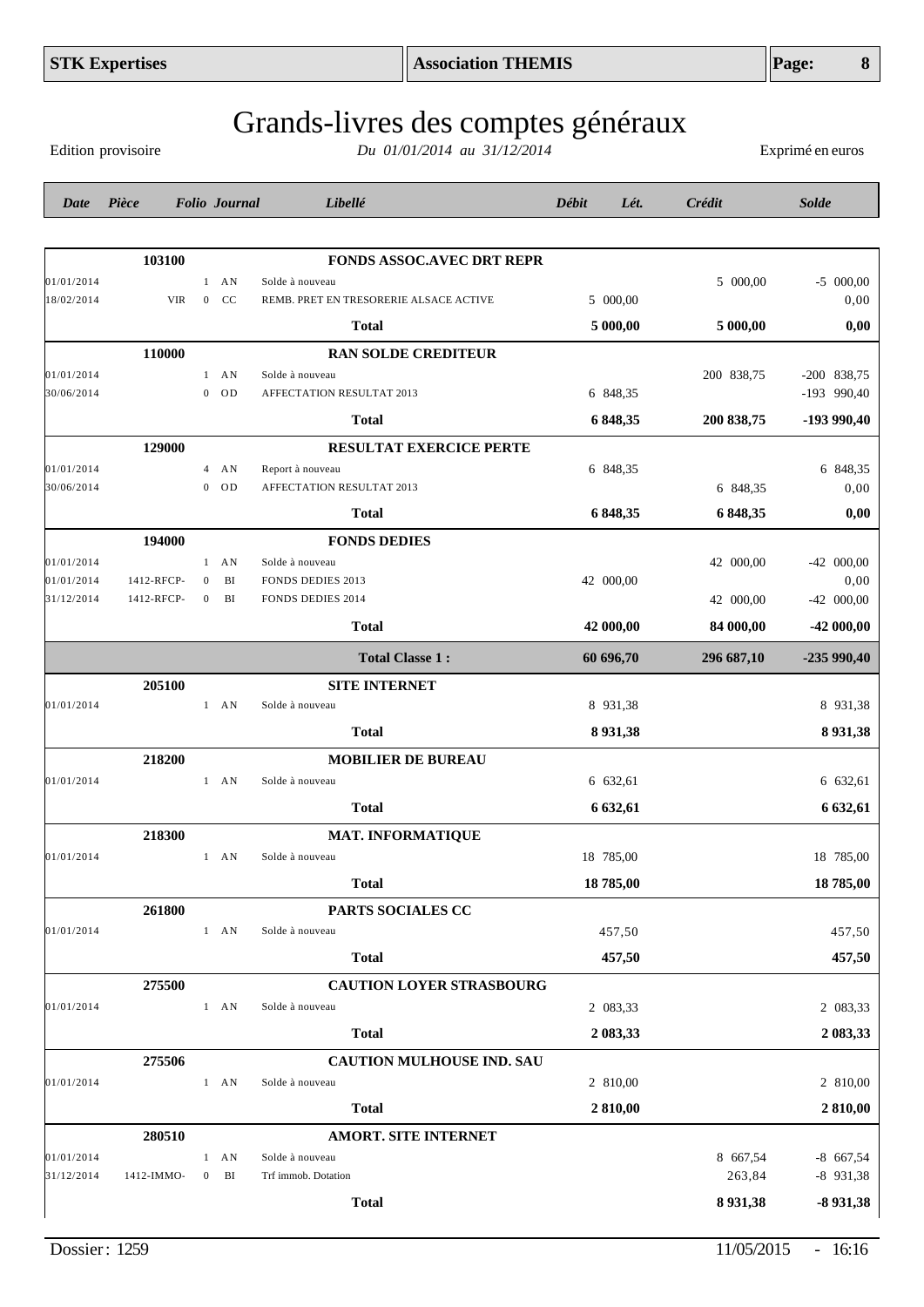Edition provisoire

| Date       | Pièce                      |                  | <b>Folio</b> Journal | Libellé                                 | Débit<br>Lét. | <b>Crédit</b> | <b>Solde</b>        |
|------------|----------------------------|------------------|----------------------|-----------------------------------------|---------------|---------------|---------------------|
|            |                            |                  |                      |                                         |               |               |                     |
|            | 281820                     |                  |                      | <b>AMORT. MOBILIER</b>                  |               |               |                     |
| 01/01/2014 |                            |                  | $1$ AN               | Solde à nouveau                         |               | 6 632,61      | $-6$ 632,61         |
|            |                            |                  |                      | Total                                   |               | 6 632,61      | $-6632,61$          |
|            | 281830                     |                  |                      | <b>AMORT. ORDINATEUR</b>                |               |               |                     |
| 01/01/2014 |                            |                  | $1$ AN               | Solde à nouveau                         |               | 9 662,95      | $-9662,95$          |
| 31/12/2014 | 1412-IMMO-                 | $\overline{0}$   | BI                   | Trf immob. Dotation                     |               | 4 102,93      | $-13$ 765,88        |
|            |                            |                  |                      | Total                                   |               | 13 765,88     | -13 765,88          |
|            |                            |                  |                      | <b>Total Classe 2:</b>                  | 39 699,82     | 29 329,87     | 10 369,95           |
|            | 40                         |                  |                      | <b>Collectif fournisseur</b>            |               |               |                     |
|            |                            |                  |                      | Centralisation Janvier 2014             | 18 028,95     | 22 573,62     | $-4$ 544,67         |
|            |                            |                  |                      | Centralisation Février 2014             | 3 837,68      | 10 670,31     | $-11$ 377,30        |
|            |                            |                  |                      | Centralisation Mars 2014                | 11 143,85     | 8 558,48      | $-8$ 791,93         |
|            |                            |                  |                      | Centralisation Avril 2014               | 4 660,18      | 6 633,34      | $-10$ 765,09        |
|            |                            |                  |                      | Centralisation Mai 2014                 | 11 094,80     | 13 307,22     | $-12$ 977,51        |
|            |                            |                  |                      | Centralisation Juin 2014                | 10 972,35     | 21 349,22     | $-23$ 354,38        |
|            |                            |                  |                      | Centralisation Juillet 2014             | 18 353,49     | 6 284,84      | $-11$ 285,73        |
|            |                            |                  |                      | Centralisation Août 2014                | 5 760,17      | 5 813,55      | $-11$ 339,11        |
|            |                            |                  |                      | Centralisation Septembre 2014           | 8 152,06      | 6 960,98      | $-10$ 148,03        |
|            |                            |                  |                      | Centralisation Octobre 2014             | 8 337,91      | 6 911,75      | $-8$ 721,87         |
|            |                            |                  |                      | Centralisation Novembre 2014            | 9 703,25      | 7 736,07      | $-6$ 754,69         |
|            |                            |                  |                      | Centralisation Décembre 2014            | 14 878,81     | 12 861,57     | $-4$ 737,45         |
|            |                            |                  |                      | <b>Total</b>                            | 124 923,50    | 129 660,95    | $-4737,45$          |
|            | 408100                     |                  |                      | <b>FNP HONORAIRES</b>                   |               |               |                     |
| 01/01/2014 | 1301-AN -                  |                  | $1$ AN               | 01/01/2013 - FNP CAC 2012 - 31/12/2012  |               | 1 500,00      | $-1$ 500,00         |
| 01/01/2014 | 1301-AN -                  |                  | $1$ AN               | 01/01/2013 - FNP STK BILAN - 31/12/2012 |               | 4 500,00      | $-6$ 000,00         |
|            | 01/01/2014 1301-BI -000001 |                  | $1$ AN               | 01/01/2013 - Ext.FNP CAC 2012           | 1 500,00      |               | $-4$ 500,00         |
|            | 01/01/2014 1301-BI -000001 |                  | $1 \quad AN$         | 01/01/2013 - Ext.FNP STK BILAN          | 4 500,00      |               | 0,00                |
|            | 01/01/2014 1312-BI -000005 |                  | $1 \quad AN$         | 31/12/2013 - FNP CAC 2012               |               | 600,00<br>1   | $-1$ 600,00         |
|            | 01/01/2014 1312-BI -000005 |                  | $1 \quad AN$         | 31/12/2013 - FNP STK                    |               | 8 800,00      | 400,00<br>$-10^{-}$ |
|            | 01/01/2014 1312-BI -000005 | $\boldsymbol{0}$ | BI                   | Ext.FNP CAC 2012                        | 1 600,00      |               | $-8$ 800,00         |
|            | 01/01/2014 1312-BI -000005 | $\Omega$         | ВI                   | Ext.FNP STK                             | 8 800,00      |               | 0,00                |
| 31/12/2014 | 1412- FAR-                 | $\bf{0}$         | BI                   | FNP CAC                                 |               | 1 660,00      | $-1$ 660,00         |
| 31/12/2014 | 1412- FAR-                 | $\bf{0}$         | BI                   | FNP MIG SANTE ALSACE 3359+3339          |               | 191,65        | $-1$ 851,65         |
| 31/12/2014 | 1412- FAR-                 | $\boldsymbol{0}$ | BI                   | <b>FNP STK</b>                          |               | 8 800,00      | $-10$ 651,65        |
|            |                            |                  |                      | <b>Total</b>                            | 16 400,00     | 27 051,65     | $-10651,65$         |
|            | 408101                     |                  |                      | <b>FNP COMMUNICATION</b>                |               |               |                     |
| 31/12/2014 | 1412- FAR-                 | $\boldsymbol{0}$ | BI                   | FNP JAM NOUVEAU LOGO                    |               | 1 351,80      | $-1$ 351,80         |
|            |                            |                  |                      | <b>Total</b>                            |               | 1 351,80      | $-1351,80$          |
|            | 408102                     |                  |                      | <b>FNP FRAIS DEPLACMTS</b>              |               |               |                     |
| 31/12/2014 | 1412- FAR-                 | $\boldsymbol{0}$ | BI                   | FNP CITYZ SINISTRE 10/12/14             |               | 206,00        | $-206,00$           |
|            |                            |                  |                      | <b>Total</b>                            |               | 206,00        | $-206,00$           |
|            | 41                         |                  |                      | <b>Collectif client</b>                 |               |               |                     |
|            |                            |                  |                      | Centralisation Janvier 2014             | 66 679,09     | 8 550,00      | 58 129,09           |
|            |                            |                  |                      | Centralisation Février 2014             | 350,00        | 2 828,67      | 55 650,42           |
|            |                            |                  |                      | Centralisation Mars 2014                | 200,00        | 2 025,00      | 53 825,42           |
|            |                            |                  |                      | Centralisation Avril 2014               | 475,00        | 1 300,00      | 53 000,42           |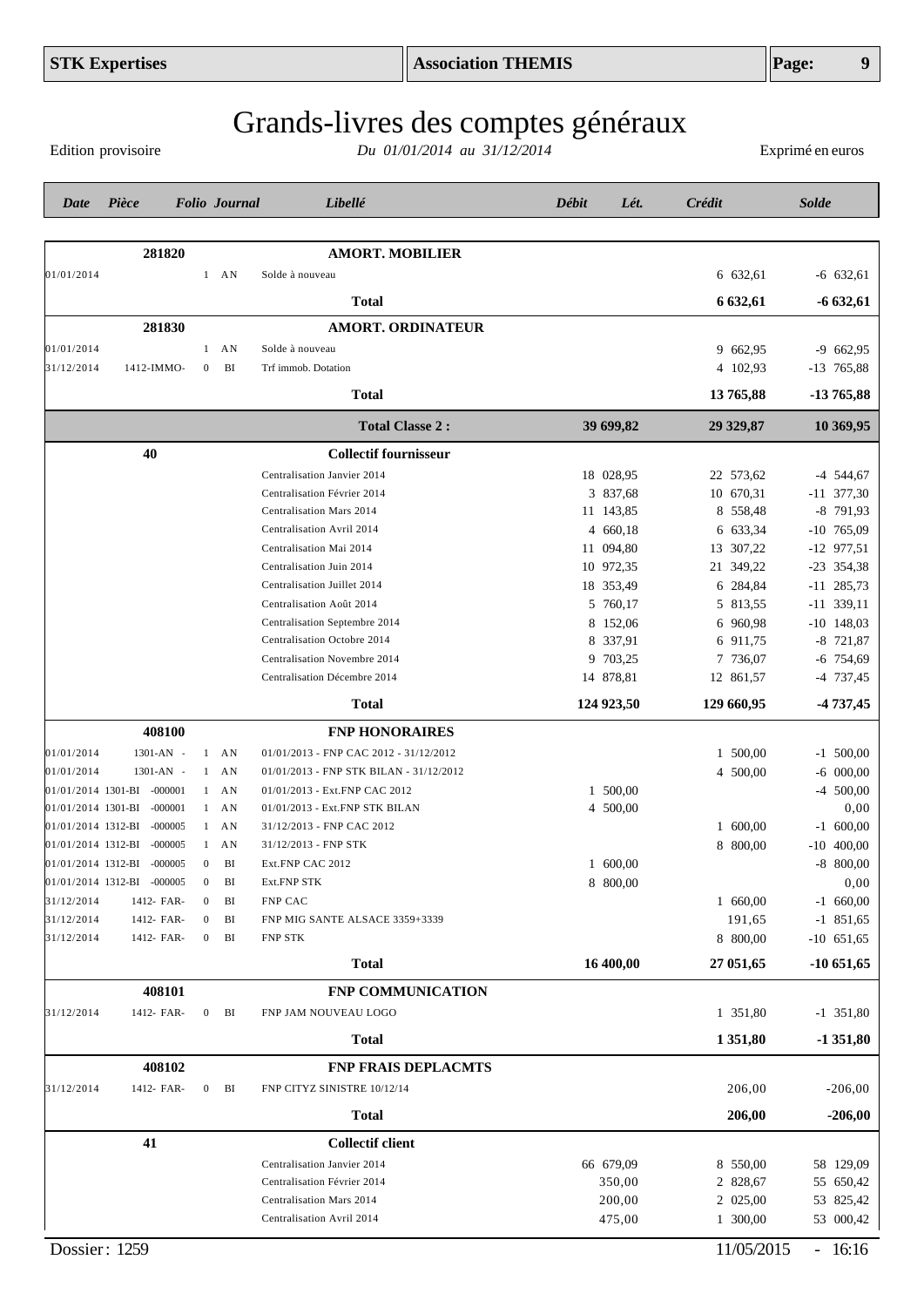Edition provisoire

| <b>Collectif client</b><br>41<br>(Suite)<br>Centralisation Mai 2014<br>4 650,00<br>275,00<br>48 625,42<br>2 350,00<br>46 275,42<br>Centralisation Juin 2014<br>31 728,67<br>73 029,09<br>Centralisation Juillet 2014<br>4 975,00<br>1 125,00<br>69 954,09<br>Centralisation Août 2014<br>4 200,00<br>3 962,50<br>3 200,00<br>70 716,59<br>Centralisation Septembre 2014<br>787,50<br>3 250,00<br>68 254,09<br>Centralisation Octobre 2014<br>500,00<br>687,50<br>68 066,59<br>Centralisation Novembre 2014<br>4 112,50<br>70 779,09<br>Centralisation Décembre 2014<br>1 400,00<br>110 195,26<br>39 416,17<br>70 779,09<br><b>Total</b><br>421BILL<br>REM. BILLAMBOZ-BISCHOFF VALERI<br>04/08/2014<br><b>VIR</b><br>$\mathbf{0}$<br>CC<br>SIP STRASBOURG EST<br>257,14<br>257,14<br>31/08/2014<br>OD<br>$-9,30$<br>$\mathbf{0}$<br>259 - 08/2014 - OD de salaires<br>266,44<br>30/09/2014<br><b>VIR</b><br>CC<br>257,14<br>$\overline{0}$<br>SIP STRASBOURG EST<br>266,44<br>30/09/2014<br>OD<br>0,00<br>$\mathbf{0}$<br>259 - 09/2014 - OD de salaires<br>257,14<br>30/11/2014<br>OD<br>257,14<br>$-257,14$<br>259 - 11/2014 - OD de salaires<br>$\theta$<br>31/12/2014<br>OD<br>257,14<br>$-514,28$<br>259 - 12/2014 - OD de salaires<br>$\overline{0}$<br>523,58<br>1 037,86<br>$-514,28$<br><b>Total</b><br>421TURK<br><b>REM. TURKIELTAUB SANDRINE</b><br>23/12/2014<br>VIR<br>CC<br>REMB. FRAIS TURKIELTAUB<br>1 655,45<br>$\overline{0}$<br>1 655,45<br>31/12/2014<br>$\boldsymbol{0}$<br>OD<br>1 655,45<br>259 - 12/2014 - OD de salaires<br>0,00<br>1 655,45<br>1 655,45<br><b>Total</b><br>0,00<br>428200<br>DETTES PROV./CONGES PAYES<br>31/12/2014<br>1412-RGCP-<br>BI<br>25 340,10<br>$\boldsymbol{0}$<br>Dettes provisionnées sur C.P.<br>$-25$ 340,10<br>25 340,10<br><b>Total</b><br>$-25340,10$<br>431000<br><b>URSSAF</b><br>31/12/2014<br><b>OD</b><br>259 - 12/2014 - OD de Charges<br>10 275,94<br>$-10$ 275,94<br>$\overline{0}$<br>31/12/2014<br>OD<br>4 791,62<br>$-15$ 067,56<br>MULH - 12/2014 - OD de Charges<br>$\mathbf{0}$<br>31/12/2014<br><b>BORD</b><br>45,00<br>$-15$ 112,56<br>$\boldsymbol{0}$<br><b>OD</b><br>COMP URSSAF 12/2014 STG<br>15 112,56<br>$-15112,56$<br><b>Total</b><br>437200<br><b>MCA MUTUELLE</b><br>01/01/2014<br>493,06<br>$-493,06$<br>1301-AN -<br>01/01/2013 - 259 - 12/2012 - OD de Charg<br>$1 \quad AN$<br>01/01/2014<br>218,69<br>$-711,75$<br>1301-AN -<br>$1$ AN<br>01/01/2013 - MULH - 12/2012 - OD de Char<br>01/01/2014<br><b>BORD</b><br>$1$ AN<br>$-1$ 456,52<br>01/01/2013 - MCA MUTUELLE REGUL 2012 - 3<br>744,77<br>01/01/2014<br>PRL<br>764,08<br>$-692,44$<br>$1$ AN<br>17/01/2013 - MCA MUTUELLE<br>01/01/2014<br>1301-OD -<br>$1$ AN<br>31/01/2013 - 259 - 01/2013 - OD de Charg<br>$-1$ 226,96<br>534,52<br>01/01/2014<br>$-1$ 457,02<br>1301-OD -<br>$2 \quad AN$<br>31/01/2013 - MULH - 01/2013 - OD de Char<br>230,06<br>01/01/2014<br>85,91<br>PRL<br>$2 \quad AN$<br>18/02/2013 - MCA MUTUELLE<br>1 542,93<br>01/01/2014<br>$-432,87$<br>1302-OD -<br>$2 \quad AN$<br>28/02/2013 - 259 - 02/2013 - OD de Charg<br>518,78<br>01/01/2014<br>$-662,93$<br>1302-OD -<br>$2 \quad AN$<br>28/02/2013 - MULH - 02/2013 - OD de Char<br>230,06<br>01/01/2014<br>187,56<br>PRL<br>$2 \quad AN$<br>19/03/2013 - MCA MUTUELLE<br>850,49<br>01/01/2014<br>$-268,26$<br>1303-OD -<br>$2 \quad AN$<br>31/03/2013 - 259 - 03/2013 - OD de Charg<br>455,82<br>01/01/2014<br>$-498,32$<br>1303-OD -<br>$2 \quad AN$<br>31/03/2013 - MULH - 03/2013 - OD de Char<br>230,06<br>01/01/2014<br>273,48<br>PRL<br>$2 \quad AN$<br>771,80<br>16/04/2013 - MCA MUTUELLE<br>01/01/2014<br>$-182,34$<br>1304-OD -<br>455,82<br>$2 \quad AN$<br>30/04/2013 - 259 - 04/2013 - OD de Charg<br>01/01/2014<br>1304-OD -<br>$2 \quad AN$<br>30/04/2013 - MULH - 04/2013 - OD de Char<br>230,06<br>$-412,40$<br>01/01/2014<br>359,40<br>PRL<br>$2 \quad AN$<br>21/05/2013 - MCA MUTUELLE<br>771,80<br>01/01/2014<br>$-175,12$<br>1305-OD -<br>$2 \quad AN$<br>31/05/2013 - 259 - 05/2013 - OD de Charg<br>534,52<br>01/01/2014<br>$-405,18$<br>1305-OD -<br>31/05/2013 - MULH - 05/2013 - OD de Char<br>230,06<br>$2 \quad AN$ | Date | Pièce | <b>Folio</b> Journal | Libellé | <b>Débit</b> | Crédit<br>Lét. | <b>Solde</b> |
|---------------------------------------------------------------------------------------------------------------------------------------------------------------------------------------------------------------------------------------------------------------------------------------------------------------------------------------------------------------------------------------------------------------------------------------------------------------------------------------------------------------------------------------------------------------------------------------------------------------------------------------------------------------------------------------------------------------------------------------------------------------------------------------------------------------------------------------------------------------------------------------------------------------------------------------------------------------------------------------------------------------------------------------------------------------------------------------------------------------------------------------------------------------------------------------------------------------------------------------------------------------------------------------------------------------------------------------------------------------------------------------------------------------------------------------------------------------------------------------------------------------------------------------------------------------------------------------------------------------------------------------------------------------------------------------------------------------------------------------------------------------------------------------------------------------------------------------------------------------------------------------------------------------------------------------------------------------------------------------------------------------------------------------------------------------------------------------------------------------------------------------------------------------------------------------------------------------------------------------------------------------------------------------------------------------------------------------------------------------------------------------------------------------------------------------------------------------------------------------------------------------------------------------------------------------------------------------------------------------------------------------------------------------------------------------------------------------------------------------------------------------------------------------------------------------------------------------------------------------------------------------------------------------------------------------------------------------------------------------------------------------------------------------------------------------------------------------------------------------------------------------------------------------------------------------------------------------------------------------------------------------------------------------------------------------------------------------------------------------------------------------------------------------------------------------------------------------------------------------------------------------------------------------------------------------------------------------------------------------------------------------------------------------------------------------------------------------------------------------------------------------------------------------------------------------------------------------------------------------------------------------------------------------------------------------------------------------------------------------------------------------------------------------------------------------------------------------------------------------------------------------------------------------------------------|------|-------|----------------------|---------|--------------|----------------|--------------|
|                                                                                                                                                                                                                                                                                                                                                                                                                                                                                                                                                                                                                                                                                                                                                                                                                                                                                                                                                                                                                                                                                                                                                                                                                                                                                                                                                                                                                                                                                                                                                                                                                                                                                                                                                                                                                                                                                                                                                                                                                                                                                                                                                                                                                                                                                                                                                                                                                                                                                                                                                                                                                                                                                                                                                                                                                                                                                                                                                                                                                                                                                                                                                                                                                                                                                                                                                                                                                                                                                                                                                                                                                                                                                                                                                                                                                                                                                                                                                                                                                                                                                                                                                                                 |      |       |                      |         |              |                |              |
|                                                                                                                                                                                                                                                                                                                                                                                                                                                                                                                                                                                                                                                                                                                                                                                                                                                                                                                                                                                                                                                                                                                                                                                                                                                                                                                                                                                                                                                                                                                                                                                                                                                                                                                                                                                                                                                                                                                                                                                                                                                                                                                                                                                                                                                                                                                                                                                                                                                                                                                                                                                                                                                                                                                                                                                                                                                                                                                                                                                                                                                                                                                                                                                                                                                                                                                                                                                                                                                                                                                                                                                                                                                                                                                                                                                                                                                                                                                                                                                                                                                                                                                                                                                 |      |       |                      |         |              |                |              |
|                                                                                                                                                                                                                                                                                                                                                                                                                                                                                                                                                                                                                                                                                                                                                                                                                                                                                                                                                                                                                                                                                                                                                                                                                                                                                                                                                                                                                                                                                                                                                                                                                                                                                                                                                                                                                                                                                                                                                                                                                                                                                                                                                                                                                                                                                                                                                                                                                                                                                                                                                                                                                                                                                                                                                                                                                                                                                                                                                                                                                                                                                                                                                                                                                                                                                                                                                                                                                                                                                                                                                                                                                                                                                                                                                                                                                                                                                                                                                                                                                                                                                                                                                                                 |      |       |                      |         |              |                |              |
|                                                                                                                                                                                                                                                                                                                                                                                                                                                                                                                                                                                                                                                                                                                                                                                                                                                                                                                                                                                                                                                                                                                                                                                                                                                                                                                                                                                                                                                                                                                                                                                                                                                                                                                                                                                                                                                                                                                                                                                                                                                                                                                                                                                                                                                                                                                                                                                                                                                                                                                                                                                                                                                                                                                                                                                                                                                                                                                                                                                                                                                                                                                                                                                                                                                                                                                                                                                                                                                                                                                                                                                                                                                                                                                                                                                                                                                                                                                                                                                                                                                                                                                                                                                 |      |       |                      |         |              |                |              |
|                                                                                                                                                                                                                                                                                                                                                                                                                                                                                                                                                                                                                                                                                                                                                                                                                                                                                                                                                                                                                                                                                                                                                                                                                                                                                                                                                                                                                                                                                                                                                                                                                                                                                                                                                                                                                                                                                                                                                                                                                                                                                                                                                                                                                                                                                                                                                                                                                                                                                                                                                                                                                                                                                                                                                                                                                                                                                                                                                                                                                                                                                                                                                                                                                                                                                                                                                                                                                                                                                                                                                                                                                                                                                                                                                                                                                                                                                                                                                                                                                                                                                                                                                                                 |      |       |                      |         |              |                |              |
|                                                                                                                                                                                                                                                                                                                                                                                                                                                                                                                                                                                                                                                                                                                                                                                                                                                                                                                                                                                                                                                                                                                                                                                                                                                                                                                                                                                                                                                                                                                                                                                                                                                                                                                                                                                                                                                                                                                                                                                                                                                                                                                                                                                                                                                                                                                                                                                                                                                                                                                                                                                                                                                                                                                                                                                                                                                                                                                                                                                                                                                                                                                                                                                                                                                                                                                                                                                                                                                                                                                                                                                                                                                                                                                                                                                                                                                                                                                                                                                                                                                                                                                                                                                 |      |       |                      |         |              |                |              |
|                                                                                                                                                                                                                                                                                                                                                                                                                                                                                                                                                                                                                                                                                                                                                                                                                                                                                                                                                                                                                                                                                                                                                                                                                                                                                                                                                                                                                                                                                                                                                                                                                                                                                                                                                                                                                                                                                                                                                                                                                                                                                                                                                                                                                                                                                                                                                                                                                                                                                                                                                                                                                                                                                                                                                                                                                                                                                                                                                                                                                                                                                                                                                                                                                                                                                                                                                                                                                                                                                                                                                                                                                                                                                                                                                                                                                                                                                                                                                                                                                                                                                                                                                                                 |      |       |                      |         |              |                |              |
|                                                                                                                                                                                                                                                                                                                                                                                                                                                                                                                                                                                                                                                                                                                                                                                                                                                                                                                                                                                                                                                                                                                                                                                                                                                                                                                                                                                                                                                                                                                                                                                                                                                                                                                                                                                                                                                                                                                                                                                                                                                                                                                                                                                                                                                                                                                                                                                                                                                                                                                                                                                                                                                                                                                                                                                                                                                                                                                                                                                                                                                                                                                                                                                                                                                                                                                                                                                                                                                                                                                                                                                                                                                                                                                                                                                                                                                                                                                                                                                                                                                                                                                                                                                 |      |       |                      |         |              |                |              |
|                                                                                                                                                                                                                                                                                                                                                                                                                                                                                                                                                                                                                                                                                                                                                                                                                                                                                                                                                                                                                                                                                                                                                                                                                                                                                                                                                                                                                                                                                                                                                                                                                                                                                                                                                                                                                                                                                                                                                                                                                                                                                                                                                                                                                                                                                                                                                                                                                                                                                                                                                                                                                                                                                                                                                                                                                                                                                                                                                                                                                                                                                                                                                                                                                                                                                                                                                                                                                                                                                                                                                                                                                                                                                                                                                                                                                                                                                                                                                                                                                                                                                                                                                                                 |      |       |                      |         |              |                |              |
|                                                                                                                                                                                                                                                                                                                                                                                                                                                                                                                                                                                                                                                                                                                                                                                                                                                                                                                                                                                                                                                                                                                                                                                                                                                                                                                                                                                                                                                                                                                                                                                                                                                                                                                                                                                                                                                                                                                                                                                                                                                                                                                                                                                                                                                                                                                                                                                                                                                                                                                                                                                                                                                                                                                                                                                                                                                                                                                                                                                                                                                                                                                                                                                                                                                                                                                                                                                                                                                                                                                                                                                                                                                                                                                                                                                                                                                                                                                                                                                                                                                                                                                                                                                 |      |       |                      |         |              |                |              |
|                                                                                                                                                                                                                                                                                                                                                                                                                                                                                                                                                                                                                                                                                                                                                                                                                                                                                                                                                                                                                                                                                                                                                                                                                                                                                                                                                                                                                                                                                                                                                                                                                                                                                                                                                                                                                                                                                                                                                                                                                                                                                                                                                                                                                                                                                                                                                                                                                                                                                                                                                                                                                                                                                                                                                                                                                                                                                                                                                                                                                                                                                                                                                                                                                                                                                                                                                                                                                                                                                                                                                                                                                                                                                                                                                                                                                                                                                                                                                                                                                                                                                                                                                                                 |      |       |                      |         |              |                |              |
|                                                                                                                                                                                                                                                                                                                                                                                                                                                                                                                                                                                                                                                                                                                                                                                                                                                                                                                                                                                                                                                                                                                                                                                                                                                                                                                                                                                                                                                                                                                                                                                                                                                                                                                                                                                                                                                                                                                                                                                                                                                                                                                                                                                                                                                                                                                                                                                                                                                                                                                                                                                                                                                                                                                                                                                                                                                                                                                                                                                                                                                                                                                                                                                                                                                                                                                                                                                                                                                                                                                                                                                                                                                                                                                                                                                                                                                                                                                                                                                                                                                                                                                                                                                 |      |       |                      |         |              |                |              |
|                                                                                                                                                                                                                                                                                                                                                                                                                                                                                                                                                                                                                                                                                                                                                                                                                                                                                                                                                                                                                                                                                                                                                                                                                                                                                                                                                                                                                                                                                                                                                                                                                                                                                                                                                                                                                                                                                                                                                                                                                                                                                                                                                                                                                                                                                                                                                                                                                                                                                                                                                                                                                                                                                                                                                                                                                                                                                                                                                                                                                                                                                                                                                                                                                                                                                                                                                                                                                                                                                                                                                                                                                                                                                                                                                                                                                                                                                                                                                                                                                                                                                                                                                                                 |      |       |                      |         |              |                |              |
|                                                                                                                                                                                                                                                                                                                                                                                                                                                                                                                                                                                                                                                                                                                                                                                                                                                                                                                                                                                                                                                                                                                                                                                                                                                                                                                                                                                                                                                                                                                                                                                                                                                                                                                                                                                                                                                                                                                                                                                                                                                                                                                                                                                                                                                                                                                                                                                                                                                                                                                                                                                                                                                                                                                                                                                                                                                                                                                                                                                                                                                                                                                                                                                                                                                                                                                                                                                                                                                                                                                                                                                                                                                                                                                                                                                                                                                                                                                                                                                                                                                                                                                                                                                 |      |       |                      |         |              |                |              |
|                                                                                                                                                                                                                                                                                                                                                                                                                                                                                                                                                                                                                                                                                                                                                                                                                                                                                                                                                                                                                                                                                                                                                                                                                                                                                                                                                                                                                                                                                                                                                                                                                                                                                                                                                                                                                                                                                                                                                                                                                                                                                                                                                                                                                                                                                                                                                                                                                                                                                                                                                                                                                                                                                                                                                                                                                                                                                                                                                                                                                                                                                                                                                                                                                                                                                                                                                                                                                                                                                                                                                                                                                                                                                                                                                                                                                                                                                                                                                                                                                                                                                                                                                                                 |      |       |                      |         |              |                |              |
|                                                                                                                                                                                                                                                                                                                                                                                                                                                                                                                                                                                                                                                                                                                                                                                                                                                                                                                                                                                                                                                                                                                                                                                                                                                                                                                                                                                                                                                                                                                                                                                                                                                                                                                                                                                                                                                                                                                                                                                                                                                                                                                                                                                                                                                                                                                                                                                                                                                                                                                                                                                                                                                                                                                                                                                                                                                                                                                                                                                                                                                                                                                                                                                                                                                                                                                                                                                                                                                                                                                                                                                                                                                                                                                                                                                                                                                                                                                                                                                                                                                                                                                                                                                 |      |       |                      |         |              |                |              |
|                                                                                                                                                                                                                                                                                                                                                                                                                                                                                                                                                                                                                                                                                                                                                                                                                                                                                                                                                                                                                                                                                                                                                                                                                                                                                                                                                                                                                                                                                                                                                                                                                                                                                                                                                                                                                                                                                                                                                                                                                                                                                                                                                                                                                                                                                                                                                                                                                                                                                                                                                                                                                                                                                                                                                                                                                                                                                                                                                                                                                                                                                                                                                                                                                                                                                                                                                                                                                                                                                                                                                                                                                                                                                                                                                                                                                                                                                                                                                                                                                                                                                                                                                                                 |      |       |                      |         |              |                |              |
|                                                                                                                                                                                                                                                                                                                                                                                                                                                                                                                                                                                                                                                                                                                                                                                                                                                                                                                                                                                                                                                                                                                                                                                                                                                                                                                                                                                                                                                                                                                                                                                                                                                                                                                                                                                                                                                                                                                                                                                                                                                                                                                                                                                                                                                                                                                                                                                                                                                                                                                                                                                                                                                                                                                                                                                                                                                                                                                                                                                                                                                                                                                                                                                                                                                                                                                                                                                                                                                                                                                                                                                                                                                                                                                                                                                                                                                                                                                                                                                                                                                                                                                                                                                 |      |       |                      |         |              |                |              |
|                                                                                                                                                                                                                                                                                                                                                                                                                                                                                                                                                                                                                                                                                                                                                                                                                                                                                                                                                                                                                                                                                                                                                                                                                                                                                                                                                                                                                                                                                                                                                                                                                                                                                                                                                                                                                                                                                                                                                                                                                                                                                                                                                                                                                                                                                                                                                                                                                                                                                                                                                                                                                                                                                                                                                                                                                                                                                                                                                                                                                                                                                                                                                                                                                                                                                                                                                                                                                                                                                                                                                                                                                                                                                                                                                                                                                                                                                                                                                                                                                                                                                                                                                                                 |      |       |                      |         |              |                |              |
|                                                                                                                                                                                                                                                                                                                                                                                                                                                                                                                                                                                                                                                                                                                                                                                                                                                                                                                                                                                                                                                                                                                                                                                                                                                                                                                                                                                                                                                                                                                                                                                                                                                                                                                                                                                                                                                                                                                                                                                                                                                                                                                                                                                                                                                                                                                                                                                                                                                                                                                                                                                                                                                                                                                                                                                                                                                                                                                                                                                                                                                                                                                                                                                                                                                                                                                                                                                                                                                                                                                                                                                                                                                                                                                                                                                                                                                                                                                                                                                                                                                                                                                                                                                 |      |       |                      |         |              |                |              |
|                                                                                                                                                                                                                                                                                                                                                                                                                                                                                                                                                                                                                                                                                                                                                                                                                                                                                                                                                                                                                                                                                                                                                                                                                                                                                                                                                                                                                                                                                                                                                                                                                                                                                                                                                                                                                                                                                                                                                                                                                                                                                                                                                                                                                                                                                                                                                                                                                                                                                                                                                                                                                                                                                                                                                                                                                                                                                                                                                                                                                                                                                                                                                                                                                                                                                                                                                                                                                                                                                                                                                                                                                                                                                                                                                                                                                                                                                                                                                                                                                                                                                                                                                                                 |      |       |                      |         |              |                |              |
|                                                                                                                                                                                                                                                                                                                                                                                                                                                                                                                                                                                                                                                                                                                                                                                                                                                                                                                                                                                                                                                                                                                                                                                                                                                                                                                                                                                                                                                                                                                                                                                                                                                                                                                                                                                                                                                                                                                                                                                                                                                                                                                                                                                                                                                                                                                                                                                                                                                                                                                                                                                                                                                                                                                                                                                                                                                                                                                                                                                                                                                                                                                                                                                                                                                                                                                                                                                                                                                                                                                                                                                                                                                                                                                                                                                                                                                                                                                                                                                                                                                                                                                                                                                 |      |       |                      |         |              |                |              |
|                                                                                                                                                                                                                                                                                                                                                                                                                                                                                                                                                                                                                                                                                                                                                                                                                                                                                                                                                                                                                                                                                                                                                                                                                                                                                                                                                                                                                                                                                                                                                                                                                                                                                                                                                                                                                                                                                                                                                                                                                                                                                                                                                                                                                                                                                                                                                                                                                                                                                                                                                                                                                                                                                                                                                                                                                                                                                                                                                                                                                                                                                                                                                                                                                                                                                                                                                                                                                                                                                                                                                                                                                                                                                                                                                                                                                                                                                                                                                                                                                                                                                                                                                                                 |      |       |                      |         |              |                |              |
|                                                                                                                                                                                                                                                                                                                                                                                                                                                                                                                                                                                                                                                                                                                                                                                                                                                                                                                                                                                                                                                                                                                                                                                                                                                                                                                                                                                                                                                                                                                                                                                                                                                                                                                                                                                                                                                                                                                                                                                                                                                                                                                                                                                                                                                                                                                                                                                                                                                                                                                                                                                                                                                                                                                                                                                                                                                                                                                                                                                                                                                                                                                                                                                                                                                                                                                                                                                                                                                                                                                                                                                                                                                                                                                                                                                                                                                                                                                                                                                                                                                                                                                                                                                 |      |       |                      |         |              |                |              |
|                                                                                                                                                                                                                                                                                                                                                                                                                                                                                                                                                                                                                                                                                                                                                                                                                                                                                                                                                                                                                                                                                                                                                                                                                                                                                                                                                                                                                                                                                                                                                                                                                                                                                                                                                                                                                                                                                                                                                                                                                                                                                                                                                                                                                                                                                                                                                                                                                                                                                                                                                                                                                                                                                                                                                                                                                                                                                                                                                                                                                                                                                                                                                                                                                                                                                                                                                                                                                                                                                                                                                                                                                                                                                                                                                                                                                                                                                                                                                                                                                                                                                                                                                                                 |      |       |                      |         |              |                |              |
|                                                                                                                                                                                                                                                                                                                                                                                                                                                                                                                                                                                                                                                                                                                                                                                                                                                                                                                                                                                                                                                                                                                                                                                                                                                                                                                                                                                                                                                                                                                                                                                                                                                                                                                                                                                                                                                                                                                                                                                                                                                                                                                                                                                                                                                                                                                                                                                                                                                                                                                                                                                                                                                                                                                                                                                                                                                                                                                                                                                                                                                                                                                                                                                                                                                                                                                                                                                                                                                                                                                                                                                                                                                                                                                                                                                                                                                                                                                                                                                                                                                                                                                                                                                 |      |       |                      |         |              |                |              |
|                                                                                                                                                                                                                                                                                                                                                                                                                                                                                                                                                                                                                                                                                                                                                                                                                                                                                                                                                                                                                                                                                                                                                                                                                                                                                                                                                                                                                                                                                                                                                                                                                                                                                                                                                                                                                                                                                                                                                                                                                                                                                                                                                                                                                                                                                                                                                                                                                                                                                                                                                                                                                                                                                                                                                                                                                                                                                                                                                                                                                                                                                                                                                                                                                                                                                                                                                                                                                                                                                                                                                                                                                                                                                                                                                                                                                                                                                                                                                                                                                                                                                                                                                                                 |      |       |                      |         |              |                |              |
|                                                                                                                                                                                                                                                                                                                                                                                                                                                                                                                                                                                                                                                                                                                                                                                                                                                                                                                                                                                                                                                                                                                                                                                                                                                                                                                                                                                                                                                                                                                                                                                                                                                                                                                                                                                                                                                                                                                                                                                                                                                                                                                                                                                                                                                                                                                                                                                                                                                                                                                                                                                                                                                                                                                                                                                                                                                                                                                                                                                                                                                                                                                                                                                                                                                                                                                                                                                                                                                                                                                                                                                                                                                                                                                                                                                                                                                                                                                                                                                                                                                                                                                                                                                 |      |       |                      |         |              |                |              |
|                                                                                                                                                                                                                                                                                                                                                                                                                                                                                                                                                                                                                                                                                                                                                                                                                                                                                                                                                                                                                                                                                                                                                                                                                                                                                                                                                                                                                                                                                                                                                                                                                                                                                                                                                                                                                                                                                                                                                                                                                                                                                                                                                                                                                                                                                                                                                                                                                                                                                                                                                                                                                                                                                                                                                                                                                                                                                                                                                                                                                                                                                                                                                                                                                                                                                                                                                                                                                                                                                                                                                                                                                                                                                                                                                                                                                                                                                                                                                                                                                                                                                                                                                                                 |      |       |                      |         |              |                |              |
|                                                                                                                                                                                                                                                                                                                                                                                                                                                                                                                                                                                                                                                                                                                                                                                                                                                                                                                                                                                                                                                                                                                                                                                                                                                                                                                                                                                                                                                                                                                                                                                                                                                                                                                                                                                                                                                                                                                                                                                                                                                                                                                                                                                                                                                                                                                                                                                                                                                                                                                                                                                                                                                                                                                                                                                                                                                                                                                                                                                                                                                                                                                                                                                                                                                                                                                                                                                                                                                                                                                                                                                                                                                                                                                                                                                                                                                                                                                                                                                                                                                                                                                                                                                 |      |       |                      |         |              |                |              |
|                                                                                                                                                                                                                                                                                                                                                                                                                                                                                                                                                                                                                                                                                                                                                                                                                                                                                                                                                                                                                                                                                                                                                                                                                                                                                                                                                                                                                                                                                                                                                                                                                                                                                                                                                                                                                                                                                                                                                                                                                                                                                                                                                                                                                                                                                                                                                                                                                                                                                                                                                                                                                                                                                                                                                                                                                                                                                                                                                                                                                                                                                                                                                                                                                                                                                                                                                                                                                                                                                                                                                                                                                                                                                                                                                                                                                                                                                                                                                                                                                                                                                                                                                                                 |      |       |                      |         |              |                |              |
|                                                                                                                                                                                                                                                                                                                                                                                                                                                                                                                                                                                                                                                                                                                                                                                                                                                                                                                                                                                                                                                                                                                                                                                                                                                                                                                                                                                                                                                                                                                                                                                                                                                                                                                                                                                                                                                                                                                                                                                                                                                                                                                                                                                                                                                                                                                                                                                                                                                                                                                                                                                                                                                                                                                                                                                                                                                                                                                                                                                                                                                                                                                                                                                                                                                                                                                                                                                                                                                                                                                                                                                                                                                                                                                                                                                                                                                                                                                                                                                                                                                                                                                                                                                 |      |       |                      |         |              |                |              |
|                                                                                                                                                                                                                                                                                                                                                                                                                                                                                                                                                                                                                                                                                                                                                                                                                                                                                                                                                                                                                                                                                                                                                                                                                                                                                                                                                                                                                                                                                                                                                                                                                                                                                                                                                                                                                                                                                                                                                                                                                                                                                                                                                                                                                                                                                                                                                                                                                                                                                                                                                                                                                                                                                                                                                                                                                                                                                                                                                                                                                                                                                                                                                                                                                                                                                                                                                                                                                                                                                                                                                                                                                                                                                                                                                                                                                                                                                                                                                                                                                                                                                                                                                                                 |      |       |                      |         |              |                |              |
|                                                                                                                                                                                                                                                                                                                                                                                                                                                                                                                                                                                                                                                                                                                                                                                                                                                                                                                                                                                                                                                                                                                                                                                                                                                                                                                                                                                                                                                                                                                                                                                                                                                                                                                                                                                                                                                                                                                                                                                                                                                                                                                                                                                                                                                                                                                                                                                                                                                                                                                                                                                                                                                                                                                                                                                                                                                                                                                                                                                                                                                                                                                                                                                                                                                                                                                                                                                                                                                                                                                                                                                                                                                                                                                                                                                                                                                                                                                                                                                                                                                                                                                                                                                 |      |       |                      |         |              |                |              |
|                                                                                                                                                                                                                                                                                                                                                                                                                                                                                                                                                                                                                                                                                                                                                                                                                                                                                                                                                                                                                                                                                                                                                                                                                                                                                                                                                                                                                                                                                                                                                                                                                                                                                                                                                                                                                                                                                                                                                                                                                                                                                                                                                                                                                                                                                                                                                                                                                                                                                                                                                                                                                                                                                                                                                                                                                                                                                                                                                                                                                                                                                                                                                                                                                                                                                                                                                                                                                                                                                                                                                                                                                                                                                                                                                                                                                                                                                                                                                                                                                                                                                                                                                                                 |      |       |                      |         |              |                |              |
|                                                                                                                                                                                                                                                                                                                                                                                                                                                                                                                                                                                                                                                                                                                                                                                                                                                                                                                                                                                                                                                                                                                                                                                                                                                                                                                                                                                                                                                                                                                                                                                                                                                                                                                                                                                                                                                                                                                                                                                                                                                                                                                                                                                                                                                                                                                                                                                                                                                                                                                                                                                                                                                                                                                                                                                                                                                                                                                                                                                                                                                                                                                                                                                                                                                                                                                                                                                                                                                                                                                                                                                                                                                                                                                                                                                                                                                                                                                                                                                                                                                                                                                                                                                 |      |       |                      |         |              |                |              |
|                                                                                                                                                                                                                                                                                                                                                                                                                                                                                                                                                                                                                                                                                                                                                                                                                                                                                                                                                                                                                                                                                                                                                                                                                                                                                                                                                                                                                                                                                                                                                                                                                                                                                                                                                                                                                                                                                                                                                                                                                                                                                                                                                                                                                                                                                                                                                                                                                                                                                                                                                                                                                                                                                                                                                                                                                                                                                                                                                                                                                                                                                                                                                                                                                                                                                                                                                                                                                                                                                                                                                                                                                                                                                                                                                                                                                                                                                                                                                                                                                                                                                                                                                                                 |      |       |                      |         |              |                |              |
|                                                                                                                                                                                                                                                                                                                                                                                                                                                                                                                                                                                                                                                                                                                                                                                                                                                                                                                                                                                                                                                                                                                                                                                                                                                                                                                                                                                                                                                                                                                                                                                                                                                                                                                                                                                                                                                                                                                                                                                                                                                                                                                                                                                                                                                                                                                                                                                                                                                                                                                                                                                                                                                                                                                                                                                                                                                                                                                                                                                                                                                                                                                                                                                                                                                                                                                                                                                                                                                                                                                                                                                                                                                                                                                                                                                                                                                                                                                                                                                                                                                                                                                                                                                 |      |       |                      |         |              |                |              |
|                                                                                                                                                                                                                                                                                                                                                                                                                                                                                                                                                                                                                                                                                                                                                                                                                                                                                                                                                                                                                                                                                                                                                                                                                                                                                                                                                                                                                                                                                                                                                                                                                                                                                                                                                                                                                                                                                                                                                                                                                                                                                                                                                                                                                                                                                                                                                                                                                                                                                                                                                                                                                                                                                                                                                                                                                                                                                                                                                                                                                                                                                                                                                                                                                                                                                                                                                                                                                                                                                                                                                                                                                                                                                                                                                                                                                                                                                                                                                                                                                                                                                                                                                                                 |      |       |                      |         |              |                |              |
|                                                                                                                                                                                                                                                                                                                                                                                                                                                                                                                                                                                                                                                                                                                                                                                                                                                                                                                                                                                                                                                                                                                                                                                                                                                                                                                                                                                                                                                                                                                                                                                                                                                                                                                                                                                                                                                                                                                                                                                                                                                                                                                                                                                                                                                                                                                                                                                                                                                                                                                                                                                                                                                                                                                                                                                                                                                                                                                                                                                                                                                                                                                                                                                                                                                                                                                                                                                                                                                                                                                                                                                                                                                                                                                                                                                                                                                                                                                                                                                                                                                                                                                                                                                 |      |       |                      |         |              |                |              |
|                                                                                                                                                                                                                                                                                                                                                                                                                                                                                                                                                                                                                                                                                                                                                                                                                                                                                                                                                                                                                                                                                                                                                                                                                                                                                                                                                                                                                                                                                                                                                                                                                                                                                                                                                                                                                                                                                                                                                                                                                                                                                                                                                                                                                                                                                                                                                                                                                                                                                                                                                                                                                                                                                                                                                                                                                                                                                                                                                                                                                                                                                                                                                                                                                                                                                                                                                                                                                                                                                                                                                                                                                                                                                                                                                                                                                                                                                                                                                                                                                                                                                                                                                                                 |      |       |                      |         |              |                |              |
|                                                                                                                                                                                                                                                                                                                                                                                                                                                                                                                                                                                                                                                                                                                                                                                                                                                                                                                                                                                                                                                                                                                                                                                                                                                                                                                                                                                                                                                                                                                                                                                                                                                                                                                                                                                                                                                                                                                                                                                                                                                                                                                                                                                                                                                                                                                                                                                                                                                                                                                                                                                                                                                                                                                                                                                                                                                                                                                                                                                                                                                                                                                                                                                                                                                                                                                                                                                                                                                                                                                                                                                                                                                                                                                                                                                                                                                                                                                                                                                                                                                                                                                                                                                 |      |       |                      |         |              |                |              |
|                                                                                                                                                                                                                                                                                                                                                                                                                                                                                                                                                                                                                                                                                                                                                                                                                                                                                                                                                                                                                                                                                                                                                                                                                                                                                                                                                                                                                                                                                                                                                                                                                                                                                                                                                                                                                                                                                                                                                                                                                                                                                                                                                                                                                                                                                                                                                                                                                                                                                                                                                                                                                                                                                                                                                                                                                                                                                                                                                                                                                                                                                                                                                                                                                                                                                                                                                                                                                                                                                                                                                                                                                                                                                                                                                                                                                                                                                                                                                                                                                                                                                                                                                                                 |      |       |                      |         |              |                |              |
|                                                                                                                                                                                                                                                                                                                                                                                                                                                                                                                                                                                                                                                                                                                                                                                                                                                                                                                                                                                                                                                                                                                                                                                                                                                                                                                                                                                                                                                                                                                                                                                                                                                                                                                                                                                                                                                                                                                                                                                                                                                                                                                                                                                                                                                                                                                                                                                                                                                                                                                                                                                                                                                                                                                                                                                                                                                                                                                                                                                                                                                                                                                                                                                                                                                                                                                                                                                                                                                                                                                                                                                                                                                                                                                                                                                                                                                                                                                                                                                                                                                                                                                                                                                 |      |       |                      |         |              |                |              |
|                                                                                                                                                                                                                                                                                                                                                                                                                                                                                                                                                                                                                                                                                                                                                                                                                                                                                                                                                                                                                                                                                                                                                                                                                                                                                                                                                                                                                                                                                                                                                                                                                                                                                                                                                                                                                                                                                                                                                                                                                                                                                                                                                                                                                                                                                                                                                                                                                                                                                                                                                                                                                                                                                                                                                                                                                                                                                                                                                                                                                                                                                                                                                                                                                                                                                                                                                                                                                                                                                                                                                                                                                                                                                                                                                                                                                                                                                                                                                                                                                                                                                                                                                                                 |      |       |                      |         |              |                |              |
|                                                                                                                                                                                                                                                                                                                                                                                                                                                                                                                                                                                                                                                                                                                                                                                                                                                                                                                                                                                                                                                                                                                                                                                                                                                                                                                                                                                                                                                                                                                                                                                                                                                                                                                                                                                                                                                                                                                                                                                                                                                                                                                                                                                                                                                                                                                                                                                                                                                                                                                                                                                                                                                                                                                                                                                                                                                                                                                                                                                                                                                                                                                                                                                                                                                                                                                                                                                                                                                                                                                                                                                                                                                                                                                                                                                                                                                                                                                                                                                                                                                                                                                                                                                 |      |       |                      |         |              |                |              |
|                                                                                                                                                                                                                                                                                                                                                                                                                                                                                                                                                                                                                                                                                                                                                                                                                                                                                                                                                                                                                                                                                                                                                                                                                                                                                                                                                                                                                                                                                                                                                                                                                                                                                                                                                                                                                                                                                                                                                                                                                                                                                                                                                                                                                                                                                                                                                                                                                                                                                                                                                                                                                                                                                                                                                                                                                                                                                                                                                                                                                                                                                                                                                                                                                                                                                                                                                                                                                                                                                                                                                                                                                                                                                                                                                                                                                                                                                                                                                                                                                                                                                                                                                                                 |      |       |                      |         |              |                |              |
|                                                                                                                                                                                                                                                                                                                                                                                                                                                                                                                                                                                                                                                                                                                                                                                                                                                                                                                                                                                                                                                                                                                                                                                                                                                                                                                                                                                                                                                                                                                                                                                                                                                                                                                                                                                                                                                                                                                                                                                                                                                                                                                                                                                                                                                                                                                                                                                                                                                                                                                                                                                                                                                                                                                                                                                                                                                                                                                                                                                                                                                                                                                                                                                                                                                                                                                                                                                                                                                                                                                                                                                                                                                                                                                                                                                                                                                                                                                                                                                                                                                                                                                                                                                 |      |       |                      |         |              |                |              |
|                                                                                                                                                                                                                                                                                                                                                                                                                                                                                                                                                                                                                                                                                                                                                                                                                                                                                                                                                                                                                                                                                                                                                                                                                                                                                                                                                                                                                                                                                                                                                                                                                                                                                                                                                                                                                                                                                                                                                                                                                                                                                                                                                                                                                                                                                                                                                                                                                                                                                                                                                                                                                                                                                                                                                                                                                                                                                                                                                                                                                                                                                                                                                                                                                                                                                                                                                                                                                                                                                                                                                                                                                                                                                                                                                                                                                                                                                                                                                                                                                                                                                                                                                                                 |      |       |                      |         |              |                |              |
|                                                                                                                                                                                                                                                                                                                                                                                                                                                                                                                                                                                                                                                                                                                                                                                                                                                                                                                                                                                                                                                                                                                                                                                                                                                                                                                                                                                                                                                                                                                                                                                                                                                                                                                                                                                                                                                                                                                                                                                                                                                                                                                                                                                                                                                                                                                                                                                                                                                                                                                                                                                                                                                                                                                                                                                                                                                                                                                                                                                                                                                                                                                                                                                                                                                                                                                                                                                                                                                                                                                                                                                                                                                                                                                                                                                                                                                                                                                                                                                                                                                                                                                                                                                 |      |       |                      |         |              |                |              |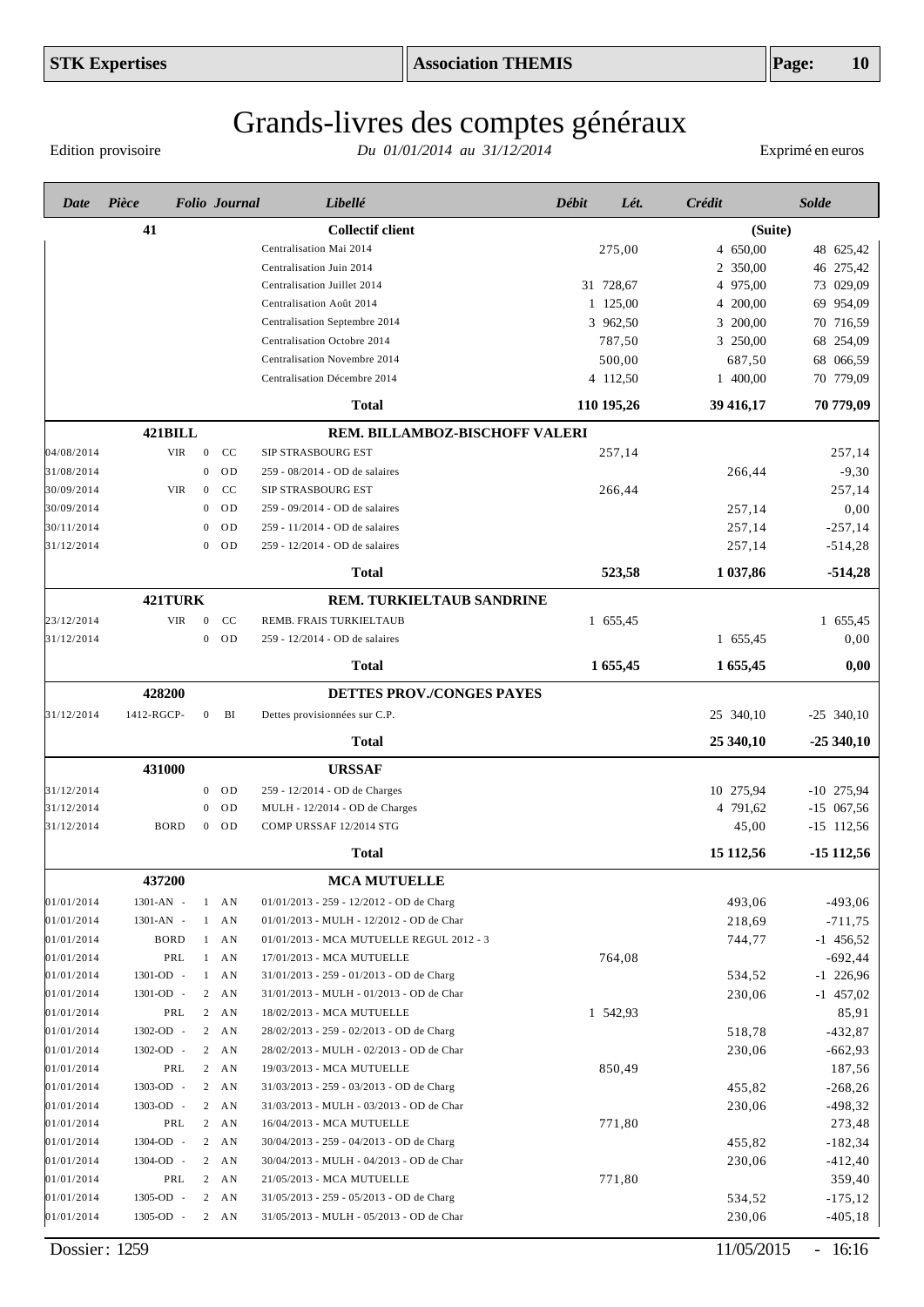Edition provisoire

| Date       | Pièce     |                | <b>Folio</b> Journal | Libellé                                  | Débit | Lét.     | Crédit   | <b>Solde</b> |
|------------|-----------|----------------|----------------------|------------------------------------------|-------|----------|----------|--------------|
|            | 437200    |                |                      | <b>MCA MUTUELLE</b>                      |       |          | (Suite)  |              |
| 01/01/2014 | PRL       |                | $2$ AN               | 19/06/2013 - MCA MUTUELLE                |       | 850,49   |          | 445,31       |
| 01/01/2014 | 1306-OD - |                | $2$ AN               | 30/06/2013 - 259 - 06/2013 - OD de Charg |       |          | 534,52   | $-89,21$     |
| 01/01/2014 | 1306-OD - |                | $2 \quad AN$         | 30/06/2013 - MULH - 06/2013 - OD de Char |       |          | 230,06   | $-319,27$    |
| 01/01/2014 | PRL       |                | $2 \quad AN$         | 17/07/2013 - MCA MUTUELLE                |       | 803,89   |          | 484,62       |
| 01/01/2014 | 1307-OD - |                | $2 \quad AN$         | 31/07/2013 - 259 - 07/2013 - OD de Charg |       |          | 534,52   | $-49,90$     |
| 01/01/2014 | 1307-OD - |                | $2 \quad AN$         | 31/07/2013 - MULH - 07/2013 - OD de Char |       |          | 276,66   | $-326,56$    |
| 01/01/2014 | PRL       |                | $2 \overline{AN}$    | 16/08/2013 - MCA MUTUELLE                |       | 850,49   |          | 523,93       |
| 01/01/2014 | 1308-OD - |                | $2 \overline{AN}$    | 31/08/2013 - 259 - 08/2013 - OD de Charg |       |          | 534,52   | $-10,59$     |
| 01/01/2014 | 1308-OD - |                | $2 \overline{AN}$    | 31/08/2013 - MULH - 08/2013 - OD de Char |       |          | 276,66   | $-287,25$    |
| 01/01/2014 | PRL       |                | $2 \quad AN$         | 18/09/2013 - MCA MUTUELLE                |       | 850,49   |          | 563,24       |
| 01/01/2014 | 1309-OD - |                | $2 \quad AN$         | 30/09/2013 - 259 - 09/2013 - OD de Charg |       |          | 487,92   | 75,32        |
| 01/01/2014 | 1309-OD - |                | $2 \quad AN$         | 30/09/2013 - MULH - 09/2013 - OD de Char |       |          | 334,84   | $-259,52$    |
| 01/01/2014 | PRL       |                | $2 \quad AN$         | 17/10/2013 - MCA MUTUELLE                |       | 803,89   |          | 544,37       |
| 01/01/2014 | 1310-OD - |                | $2 \quad AN$         | 31/10/2013 - MULH - 10/2013 - OD de Char |       |          | 334,84   | 209,53       |
| 01/01/2014 | 1310-OD - |                | $2 \overline{AN}$    | 31/10/2013 - 259 - 10/2013 - OD de Charg |       |          | 46,60    | 162,93       |
| 01/01/2014 | 1310-OD - |                | $2 \quad AN$         | 31/10/2013 - 259 - 10/2013 - OD de Charg |       |          | 487,92   | $-324,99$    |
| 01/01/2014 | PRL       |                | $2 \quad AN$         | 19/11/2013 - MCA MUTUELLE                |       | 822,71   |          | 497,72       |
| 01/01/2014 | 1311-OD - |                | $2 \quad AN$         | 30/11/2013 - 259 - 11/2013 - OD de Charg |       |          | 46,60    | 451,12       |
| 01/01/2014 | 1311-OD - |                | $2 \quad AN$         | 30/11/2013 - 259 - 11/2013 - OD de Charg |       |          | 441,32   | 9,80         |
| 01/01/2014 | 1311-OD - |                | $2 \quad AN$         | 30/11/2013 - MULH - 11/2013 - OD de Char |       |          | 334,84   | $-325,04$    |
| 01/01/2014 | PRL       |                | $2 \quad AN$         | 17/12/2013 - MCA MUTUELLE                |       | 822,71   |          | 497,67       |
| 01/01/2014 | 1312-OD - |                | $2$ AN               | 31/12/2013 - 259 - 12/2013 - OD de Charg |       |          | 46,60    | 451,07       |
| 01/01/2014 | 1312-OD - |                | $2 \quad AN$         | 31/12/2013 - 259 - 12/2013 - OD de Charg |       |          | 441,32   | 9,75         |
| 01/01/2014 | 1312-OD - |                | $2$ AN               | 31/12/2013 - MULH - 12/2013 - OD de Char |       |          | 334,84   | $-325,09$    |
| 16/01/2014 | PRL       | $\overline{0}$ | CC                   | MCA MUTUELLE                             |       | 808,20   |          | 483,11       |
| 31/01/2014 |           | $\overline{0}$ | <b>OD</b>            | 259 - 01/2014 - OD de Charges            |       |          | 49,76    | 433,35       |
| 31/01/2014 |           | $\overline{0}$ | OD                   | 259 - 01/2014 - OD de Charges            |       |          | 737,88   | $-304,53$    |
| 31/01/2014 |           | $\overline{0}$ | OD                   | MULH - 01/2014 - OD de Charges           |       |          | 49,76    | $-354,29$    |
| 31/01/2014 |           | $\overline{0}$ | OD                   | MULH - 01/2014 - OD de Charges           |       |          | 287,26   | $-641,55$    |
| 21/02/2014 | PRL       | $\overline{0}$ | CC                   | MCA MUTUELLE                             |       | 1 171,18 |          | 529,63       |
| 28/02/2014 |           | $\overline{0}$ | OD                   | 259 - 02/2014 - OD de Charges            |       |          | 49,76    | 479,87       |
| 28/02/2014 |           | $\overline{0}$ | OD                   | 259 - 02/2014 - OD de Charges            |       |          | 737,88   | $-258,01$    |
| 28/02/2014 |           | $\overline{0}$ | OD                   | MULH - 02/2014 - OD de Charges           |       |          | 49,76    | $-307,77$    |
| 28/02/2014 |           | $\mathbf{0}$   | OD                   | MULH - 02/2014 - OD de Charges           |       |          | 287,26   | $-595,03$    |
| 17/03/2014 | PRL       | $\mathbf{0}$   | CC                   | MCA MUTUELLE                             |       | 1 124,58 |          | 529,55       |
| 31/03/2014 |           |                | $0$ OD               | 259 - 03/2014 - OD de Charges            |       |          | 49,76    | 479,79       |
| 31/03/2014 |           |                | $0$ OD               | 259 - 03/2014 - OD de Charges            |       |          | 737,88   | $-258,09$    |
| 31/03/2014 |           |                | $0$ OD               | MULH - 03/2014 - OD de Charges           |       |          | 49,76    | $-307,85$    |
| 31/03/2014 |           |                | $0$ OD               | MULH - 03/2014 - OD de Charges           |       |          | 287,26   | $-595,11$    |
| 17/04/2014 | PRL       | $\mathbf{0}$   | <sub>CC</sub>        | MCA MUTUELLE                             |       | 1 124,58 |          | 529,47       |
| 30/04/2014 |           | $\mathbf{0}$   | <b>OD</b>            | 259 - 04/2014 - OD de Charges            |       |          | 49,76    | 479,71       |
| 30/04/2014 |           | $\overline{0}$ | OD                   | 259 - 04/2014 - OD de Charges            |       |          | 737,88   | $-258,17$    |
| 30/04/2014 |           | $\mathbf{0}$   | OD                   | MULH - 04/2014 - OD de Charges           |       |          | 49,76    | $-307,93$    |
| 30/04/2014 |           | $\mathbf{0}$   | <b>OD</b>            | MULH - 04/2014 - OD de Charges           |       |          | 237,50   | $-545,43$    |
| 15/05/2014 | PRL       | $\overline{0}$ | CC                   | MCA MUTUELLE                             |       | 1 074,83 |          | 529,40       |
| 31/05/2014 |           | $\mathbf{0}$   | OD                   | 259 - 05/2014 - OD de Charges            |       |          | 49,76    | 479,64       |
| 31/05/2014 |           | $\overline{0}$ | OD                   | 259 - 05/2014 - OD de Charges            |       |          | 737,88   | $-258,24$    |
| 31/05/2014 |           | $\mathbf{0}$   | OD                   | MULH - 05/2014 - OD de Charges           |       |          | 49,76    | $-308,00$    |
| 31/05/2014 |           | $\overline{0}$ | OD                   | MULH - 05/2014 - OD de Charges           |       |          | 237,50   | $-545,50$    |
| 16/06/2014 | PRL       | $\overline{0}$ | CC                   | MCA MUTUELLE                             |       | 1 074,83 |          | 529,33       |
| 30/06/2014 |           | $\overline{0}$ | <b>OD</b>            | 259 - 06/2014 - OD de Charges            |       |          | 49,76    | 479,57       |
| 30/06/2014 |           | $\bf{0}$       | OD                   | 259 - 06/2014 - OD de Charges            |       |          | 1 439,48 | -959,91      |
| 30/06/2014 |           |                | $0$ OD               | MULH - 06/2014 - OD de Charges           |       |          | 49,76    | $-1$ 009,67  |
|            |           |                |                      |                                          |       |          |          |              |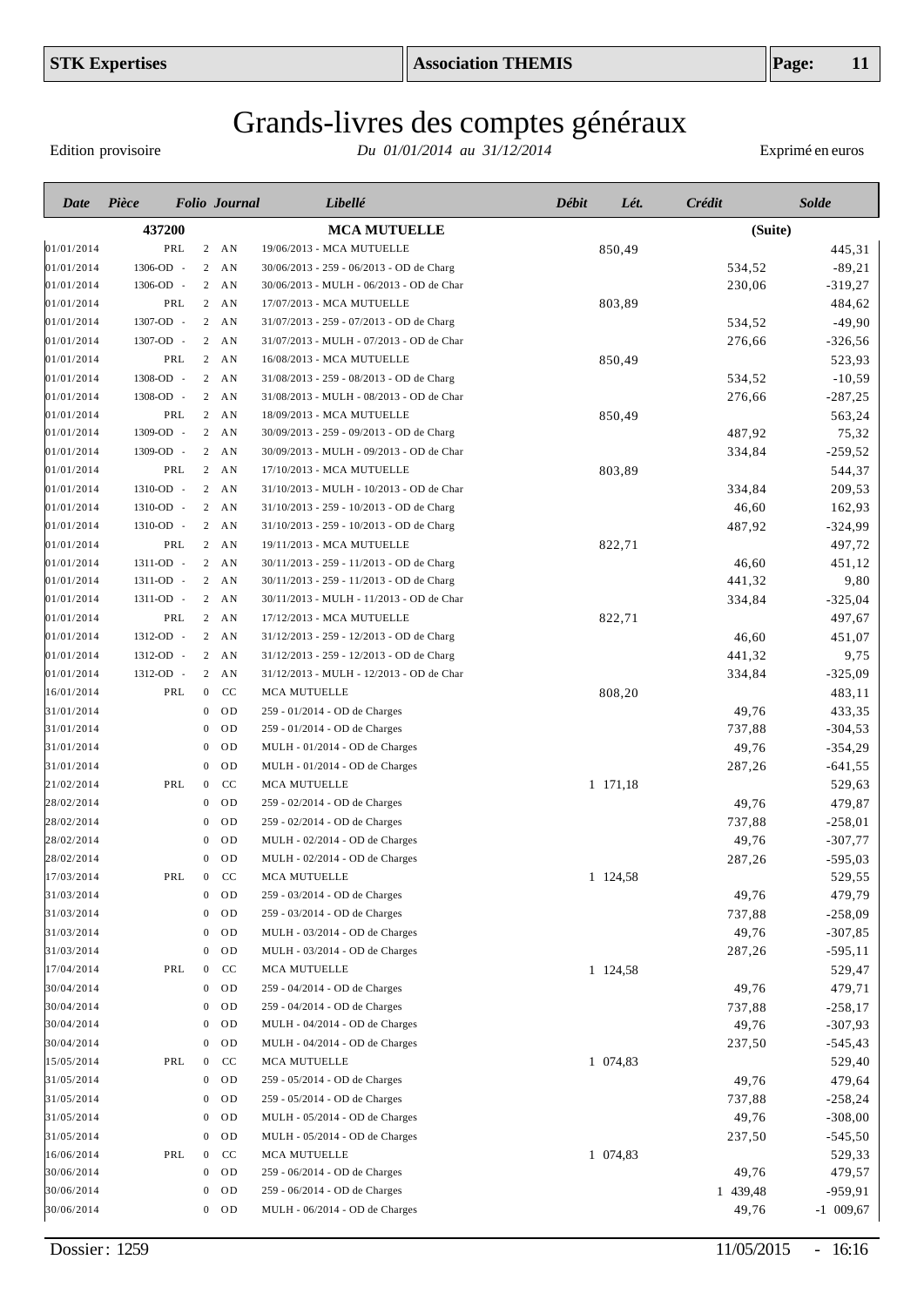Edition provisoire

| Date       | Pièce  |     |                  | <b>Folio</b> Journal | Libellé                        | <b>Débit</b> | Lét.      | Crédit    | <b>Solde</b> |
|------------|--------|-----|------------------|----------------------|--------------------------------|--------------|-----------|-----------|--------------|
|            | 437200 |     |                  |                      | <b>MCA MUTUELLE</b>            |              |           | (Suite)   |              |
| 30/06/2014 |        |     |                  | $0$ OD               | MULH - 06/2014 - OD de Charges |              |           | 237,50    | $-1$ 247,17  |
| 17/07/2014 |        | PRL | $\overline{0}$   | CC                   | <b>MCA MUTUELLE</b>            |              | 1 074,83  |           | $-172,34$    |
| 31/07/2014 |        |     | $\mathbf{0}$     | <b>OD</b>            | 259 - 07/2014 - OD de Charges  |              |           | 49,76     | $-222,10$    |
| 31/07/2014 |        |     | $\mathbf{0}$     | OD                   | 259 - 07/2014 - OD de Charges  |              |           | 703,78    | $-925,88$    |
| 31/07/2014 |        |     | $\mathbf{0}$     | OD                   | MULH - 07/2014 - OD de Charges |              |           | 49,76     | $-975,64$    |
| 31/07/2014 |        |     | $\theta$         | OD                   | MULH - 07/2014 - OD de Charges |              |           | 237,50    | $-1$ 213,14  |
| 18/08/2014 |        | PRL | $\mathbf{0}$     | CC                   | MCA MUTUELLE                   |              | 1 040,72  |           | $-172,42$    |
| 31/08/2014 |        |     | $\mathbf{0}$     | <b>OD</b>            | 259 - 08/2014 - OD de Charges  |              |           | 49,76     | $-222,18$    |
| 31/08/2014 |        |     | $\mathbf{0}$     | <b>OD</b>            | 259 - 08/2014 - OD de Charges  |              |           | 1 002,28  | $-1$ 224,46  |
| 31/08/2014 |        |     | $\theta$         | OD                   | MULH - 08/2014 - OD de Charges |              |           | 49,76     | $-1$ 274,22  |
| 31/08/2014 |        |     | $\mathbf 0$      | OD                   | MULH - 08/2014 - OD de Charges |              |           | 237,50    | $-1$ 511,72  |
| 16/09/2014 |        | PRL | $\mathbf{0}$     | CC                   | MCA MUTUELLE                   |              | 990,97    |           | $-520,75$    |
| 30/09/2014 |        |     | $\mathbf{0}$     | OD                   | 259 - 09/2014 - OD de Charges  |              |           | 92,25     | $-613,00$    |
| 30/09/2014 |        |     | $\mathbf 0$      | OD                   | 259 - 09/2014 - OD de Charges  |              |           | 654,02    | $-1$ 267,02  |
| 30/09/2014 |        |     | $\mathbf 0$      | OD                   | MULH - 09/2014 - OD de Charges |              |           | 49,76     | $-1$ 316,78  |
| 30/09/2014 |        |     | $\mathbf{0}$     | OD                   | MULH - 09/2014 - OD de Charges |              |           | 237,50    | $-1$ 554,28  |
| 17/10/2014 |        | PRL | 2                | CC                   | MCA MUTUELLE                   |              | 1 040,72  |           | $-513,56$    |
| 31/10/2014 |        |     | $\mathbf{0}$     | OD                   | 259 - 10/2014 - OD de Charges  |              |           | 92,25     | $-605, 81$   |
| 31/10/2014 |        |     | $\mathbf{0}$     | <b>OD</b>            | 259 - 10/2014 - OD de Charges  |              |           | 654,02    | $-1$ 259,83  |
| 31/10/2014 |        |     | $\mathbf{0}$     | OD                   | MULH - 10/2014 - OD de Charges |              |           | 49,76     | $-1$ 309,59  |
| 31/10/2014 |        |     | $\mathbf{0}$     | <b>OD</b>            | MULH - 10/2014 - OD de Charges |              |           | 287,26    | $-1$ 596,85  |
| 18/11/2014 |        | PRL | $\mathbf{0}$     | CC                   | MCA MUTUELLE                   |              | 1 040,72  |           | $-556,13$    |
| 30/11/2014 |        |     | $\mathbf{0}$     | <b>OD</b>            | 259 - 11/2014 - OD de Charges  |              |           | 92,25     | $-648,38$    |
| 30/11/2014 |        |     | $\mathbf{0}$     | <b>OD</b>            | 259 - 11/2014 - OD de Charges  |              |           | 654,02    | $-1$ 302,40  |
| 30/11/2014 |        |     | $\theta$         | <b>OD</b>            | MULH - 11/2014 - OD de Charges |              |           | 49,76     | $-1$ 352,16  |
| 30/11/2014 |        |     | $\mathbf{0}$     | <b>OD</b>            | MULH - 11/2014 - OD de Charges |              |           | 287,26    | $-1$ 639,42  |
| 17/12/2014 |        | PRL | $\overline{0}$   | CC                   | <b>MCA MUTUELLE</b>            |              | 990,97    |           | $-648, 45$   |
| 31/12/2014 |        |     | $\mathbf{0}$     | OD                   | 259 - 12/2014 - OD de Charges  |              |           | 92,25     | $-740,70$    |
| 31/12/2014 |        |     | $\theta$         | <b>OD</b>            | 259 - 12/2014 - OD de Charges  |              |           | 674,04    | $-1$ 414,74  |
| 31/12/2014 |        |     | $\theta$         | OD                   | MULH - 12/2014 - OD de Charges |              |           | 49,76     | $-1$ 464,50  |
| 31/12/2014 |        |     | $\theta$         | <b>OD</b>            | MULH - 12/2014 - OD de Charges |              |           | 287,26    | $-1$ 751,76  |
|            |        |     |                  |                      | <b>Total</b>                   |              | 23 062,90 | 24 814,66 | $-1751,76$   |
|            | 437300 |     |                  |                      | <b>REUNICA</b>                 |              |           |           |              |
| 31/10/2014 |        |     | $\boldsymbol{0}$ | OD                   | 259 - 10/2014 - OD de Charges  |              |           | 2 334,78  | $-2$ 334,78  |
| 31/10/2014 |        |     | $\bf{0}$         | <b>OD</b>            | MULH - 10/2014 - OD de Charges |              |           | 1 305,32  | $-3$ 640,10  |
| 30/11/2014 |        |     | $\bf{0}$         | <b>OD</b>            | 259 - 11/2014 - OD de Charges  |              |           | 2 332,79  | -5 972,89    |
| 30/11/2014 |        |     | $\bf{0}$         | <b>OD</b>            | MULH - 11/2014 - OD de Charges |              |           | 1 324,99  | $-7$ 297,88  |
| 31/12/2014 |        |     | $\mathbf{0}$     | <b>OD</b>            | 259 - 12/2014 - OD de Charges  |              |           | 2 302,28  | $-9,600,16$  |
| 31/12/2014 |        |     | $\mathbf{0}$     | <b>OD</b>            | MULH - 12/2014 - OD de Charges |              |           | 1 104,91  | $-10$ 705,07 |
|            |        |     |                  |                      | <b>Total</b>                   |              |           | 10 705,07 | $-10705,07$  |
|            | 437310 |     |                  |                      | <b>MCA PREVOYANCE NC</b>       |              |           |           |              |
| 31/10/2014 |        |     | $\mathbf{0}$     | <b>OD</b>            | 259 - 10/2014 - OD de Charges  |              |           | 192,47    | $-192,47$    |
| 31/10/2014 |        |     | $\bf{0}$         | <b>OD</b>            | MULH - 10/2014 - OD de Charges |              |           | 99,77     | $-292,24$    |
| 30/11/2014 |        |     | $\mathbf{0}$     | <b>OD</b>            | 259 - 11/2014 - OD de Charges  |              |           | 192,26    | $-484,50$    |
| 30/11/2014 |        |     | $\mathbf{0}$     | <b>OD</b>            | MULH - 11/2014 - OD de Charges |              |           | 101,85    | $-586,35$    |
| 31/12/2014 |        |     | $\mathbf{0}$     | <b>OD</b>            | 259 - 12/2014 - OD de Charges  |              |           | 188,13    | $-774,48$    |
| 31/12/2014 |        |     |                  | $0$ OD               | MULH - 12/2014 - OD de Charges |              |           | 78,54     | $-853,02$    |
|            |        |     |                  |                      | <b>Total</b>                   |              |           | 853,02    | $-853,02$    |
|            | 437320 |     |                  |                      | <b>ARPEGE PREVOYANCE CADRE</b> |              |           |           |              |
| 31/10/2014 |        |     |                  | $0$ OD               | 259 - 10/2014 - OD de Charges  |              |           | 50,38     | $-50,38$     |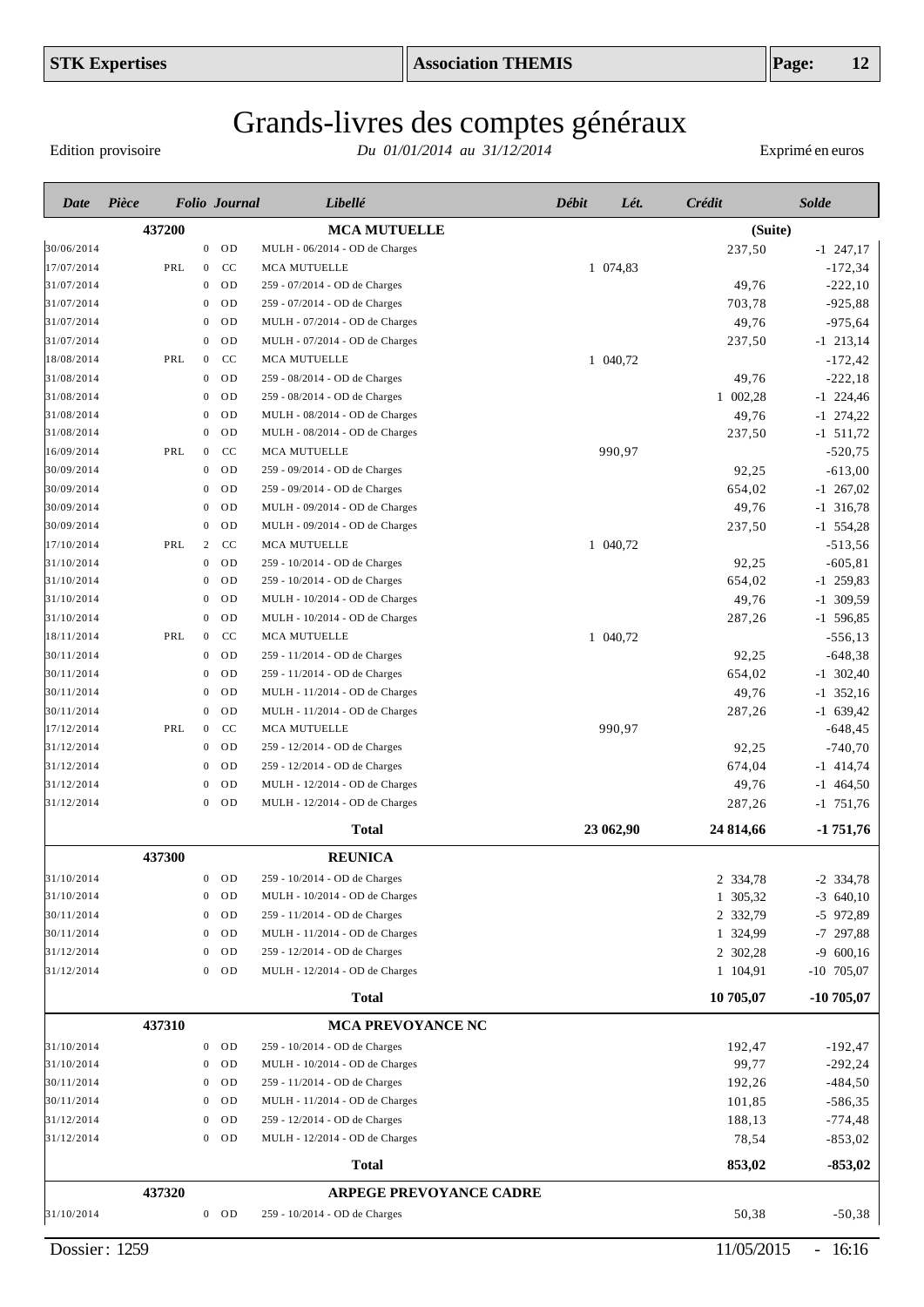Edition provisoire

| Date                     | Pièce           |                                | <b>Folio</b> Journal | Libellé                                        | Débit      | Lét.                 | <b>Crédit</b> | <b>Solde</b>          |
|--------------------------|-----------------|--------------------------------|----------------------|------------------------------------------------|------------|----------------------|---------------|-----------------------|
|                          | 437320          |                                |                      | <b>ARPEGE PREVOYANCE CADRE</b>                 |            |                      | (Suite)       |                       |
| 31/10/2014               |                 |                                | $0$ OD               | MULH - 10/2014 - OD de Charges                 |            |                      | 47,62         | $-98,00$              |
| 30/11/2014               |                 | $\mathbf{0}$                   | OD                   | 259 - 11/2014 - OD de Charges                  |            |                      | 50,38         | $-148,38$             |
| 30/11/2014               |                 | $\overline{0}$                 | <b>OD</b>            | MULH - 11/2014 - OD de Charges                 |            |                      | 47,62         | $-196,00$             |
| 31/12/2014               |                 | $\overline{0}$                 | OD                   | 259 - 12/2014 - OD de Charges                  |            |                      | 50,38         | $-246,38$             |
| 31/12/2014               |                 | $\overline{0}$                 | OD                   | MULH - 12/2014 - OD de Charges                 |            |                      | 47,62         | $-294,00$             |
|                          |                 |                                |                      | <b>Total</b>                                   |            |                      | 294,00        | $-294,00$             |
|                          | 438200          |                                |                      | <b>CHARG.SOC./CONGES A PAYER</b>               |            |                      |               |                       |
| 31/12/2014               | 1412-RGCP-      | $\overline{0}$                 | BI                   | Charges sociales sur C.P.                      |            |                      | 9 295,98      | $-9$ 295,98           |
| 31/12/2014               | 1412-RGCP-      | $\mathbf{0}$                   | BI                   | Charges fiscales sur C.P.                      |            |                      | 2 417,54      | $-11$ 713,52          |
|                          |                 |                                |                      | <b>Total</b>                                   |            |                      | 11 713,52     | -11 713,52            |
|                          | 438650          |                                |                      | <b>CHARGES SOCIALES A PAYER</b>                |            |                      |               |                       |
| 01/01/2014               |                 | $\overline{4}$                 | AN                   | Solde à nouveau                                |            |                      | 2 234,94      | $-2$ 234,94           |
| 01/01/2014               | <b>EXTOURNE</b> | $\overline{0}$                 | BI                   | IND RUPT DE FOUCAULT                           |            | 2 234,94             |               | 0,00                  |
|                          |                 |                                |                      | <b>Total</b>                                   |            | 2 2 3 4 9 4          | 2 2 3 4 , 9 4 | 0,00                  |
|                          | 441710          |                                |                      | <b>SUB. A RECEVOIR 2010</b>                    |            |                      |               |                       |
| 01/01/2014               | 1301-AN -       |                                | $4$ AN               | $01/01/2013$ - S.A.N. - $01/01/2011$ - $01/01$ | 49 743,00  |                      |               | 49 743,00             |
| 01/01/2014               | <b>EXTOURNE</b> |                                | $4$ AN               | 01/01/2013 - CG BR CONVENTION AAH - 01/0       |            |                      | 21 000,00     | 28<br>743,00          |
| 01/01/2014               | <b>EXTOURNE</b> |                                | $4$ AN               | 01/01/2013 - FONJEP ARS ALBERT - 01/01/2       |            |                      | 7 263,00      | 21<br>480,00          |
| 01/01/2014               | <b>EXTOURNE</b> |                                | $4$ AN               | 01/01/2013 - STAGE HORIZON - 01/01/2011        |            |                      | 3 000,00      | 18<br>480,00          |
| 01/01/2014               | <b>EXTOURNE</b> | $\overline{4}$                 | AN                   | 01/01/2013 - AVENT. CITOYENNE - 01/01/20       |            |                      | 8 480,00      | 10 000,00             |
| 01/01/2014               | <b>VIR</b>      |                                | $4$ AN               | 17/01/2013 - SUB. A RECEVOIR 2010              |            |                      | 10 000,00     | 0,00                  |
|                          |                 |                                |                      | <b>Total</b>                                   |            | 49 743,00            | 49 743,00     | 0,00                  |
|                          | 441713          |                                |                      | <b>SUB. A RECEVOIR 2013</b>                    |            |                      |               |                       |
| 01/01/2014               |                 |                                | $4$ AN               | Solde à nouveau                                | 111 250,00 |                      |               | 111 250,00            |
| 05/02/2014               | <b>VIR</b>      | $\overline{0}$                 | CC                   | SUB. A RECEVOIR 2013                           |            |                      | 52 500,00     | 58<br>750,00          |
| 05/02/2014               | <b>VIR</b>      | $\overline{0}$                 | CC                   | SUB. A RECEVOIR 2013                           |            |                      | 48 460,00     | 290,00<br>10          |
| 14/03/2014               | <b>VIR</b>      | $\overline{0}$                 | CC                   | SUB. A RECEVOIR 2013 TRESO ILLK                |            |                      | 6 290,00      | 4 000,00              |
| 16/06/2014               | <b>REM</b>      | $\overline{0}$                 | CC                   | MECENAT ROTARY CLUB                            |            |                      | 4 000,00      | 0,00                  |
|                          |                 |                                |                      | <b>Total</b>                                   | 111 250,00 |                      | 111 250,00    | 0,00                  |
|                          | 441714          |                                |                      | <b>SUBV. A RECEVOIR 2014</b>                   |            |                      |               |                       |
| 31/12/2014               | 1412-RFCP-      | $\overline{0}$                 | BI                   | CG BR AAH                                      | 50 480,00  |                      |               | 50 480,00             |
| 31/12/2014               | 1412-RFCP-      | $\overline{0}$                 | BI                   | VILLE STG ODYSSEE                              |            | 55 755,00            |               | 106 235,00            |
| 31/12/2014               | 1412-RFCP-      | $\mathbf{0}$                   | BI                   | VILLE ILLKIRCH                                 |            | 6 500,00             |               | 112 735,00            |
| 31/12/2014               | 1412-RFCP-      | $\mathbf{0}$                   | BI                   | CAF HR                                         |            | 4 000,00             |               | 116 735,00            |
| 31/12/2014               | 1412- FAR-      | $\mathbf{0}$                   | BI                   | EDF MECENAT 2014 A RECEVOIR                    |            | 5 000,00             |               | 121 735,00            |
|                          |                 |                                |                      | <b>Total</b>                                   | 121 735,00 |                      |               | 121 735,00            |
|                          | 447111          |                                |                      | <b>TAXES SUR SALAIRES</b>                      |            |                      |               |                       |
| 01/01/2014               |                 |                                | $4$ AN               | Solde à nouveau                                |            |                      | 3 851,00      | $-3$ 851,00           |
| 14/01/2014               | VIR             | $\overline{0}$                 | <b>CC</b>            | <b>TAXE SUR SALAIRES</b>                       |            | 3 851,00             |               | 0,00                  |
| 13/05/2014               | <b>VIR</b>      | $\mathbf{0}$                   | <sub>CC</sub>        | TAXES SUR SALAIRES                             |            | 2 817,00             |               | 2 817,00              |
| 10/06/2014               | <b>VIR</b>      | $\mathbf{0}$                   | <sub>CC</sub>        | <b>TAXES SUR SALAIRES</b>                      |            | 2 824,00             |               | 5 641,00              |
| 15/07/2014               | <b>VIR</b>      | $\mathbf{0}$                   | CC                   | <b>TAXES SUR SALAIRES</b>                      |            | 1 881,00             |               | 7 522,00              |
| 18/08/2014<br>10/09/2014 | VIR<br>vir      | $\mathbf{0}$<br>$\overline{0}$ | CC<br>CC             | TAXES SUR SALAIRES<br>TRESOR PUBLIC            |            | 2 047,00<br>2 475,00 |               | 9 569,00<br>12 044,00 |
| 13/10/2014               | VIR             | $\mathbf{2}$                   | CC                   | <b>TRESOR PUBLIC</b>                           |            | 1 980,00             |               | 14 024,00             |
| 14/11/2014               | VIR             | $\overline{0}$                 | CC                   | TRESOR PUBLIC TAXE SALAIRE                     |            | 2 021,00             |               | 16 045,00             |
| 08/12/2014               | VIR             |                                | $0$ CC               | TAXES SUR SALAIRES                             |            | 2 020,00             |               | 18 065,00             |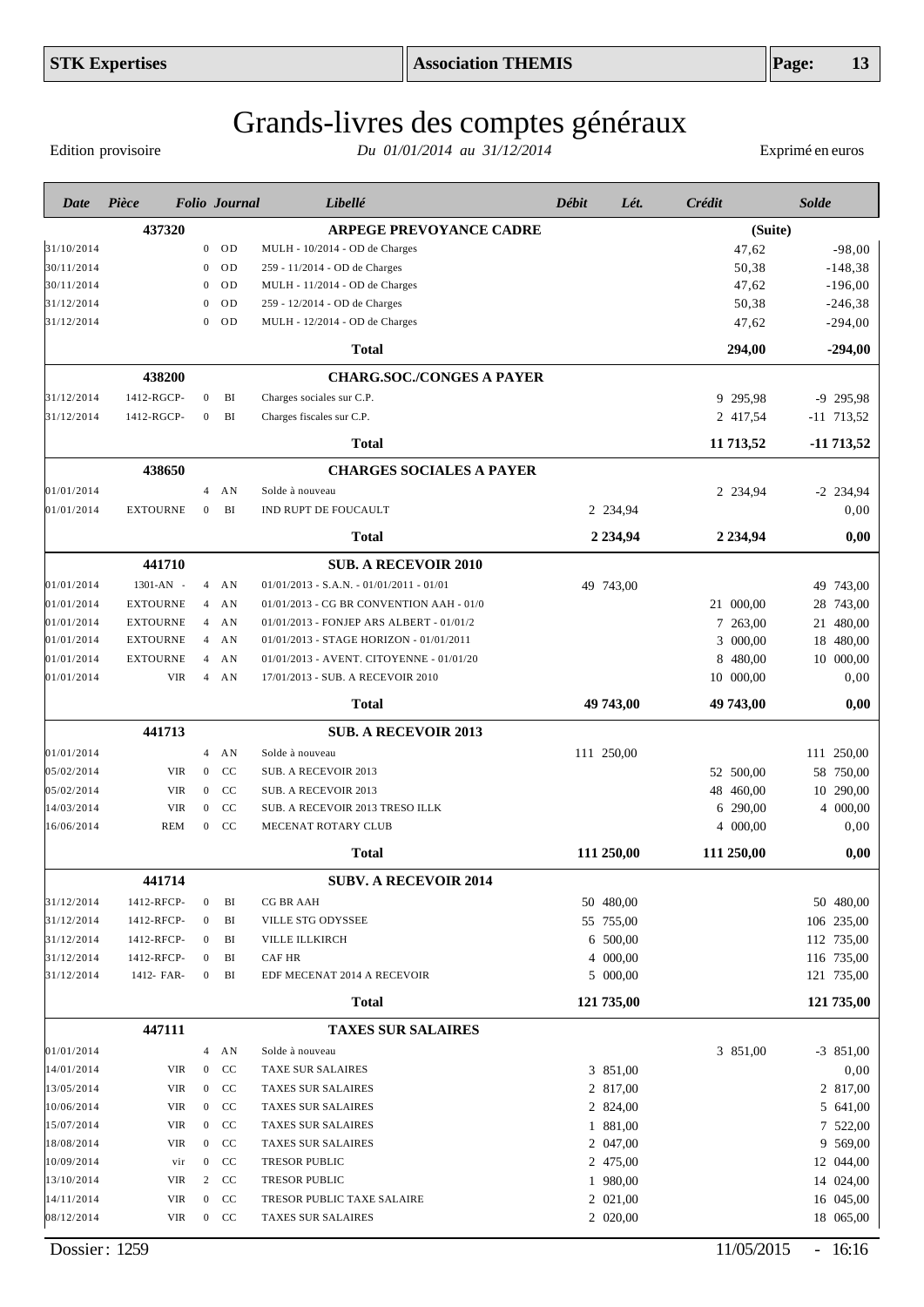Edition provisoire

| Date       | Pièce          |                  | <b>Folio</b> Journal | Libellé                                 | Débit | Lét.          | Crédit        | <b>Solde</b> |
|------------|----------------|------------------|----------------------|-----------------------------------------|-------|---------------|---------------|--------------|
|            | 447111         |                  |                      | <b>TAXES SUR SALAIRES</b>               |       |               | (Suite)       |              |
| 31/12/2014 | <b>BORD</b>    |                  | $0$ OD               | TAXE S/SALAIRES 2014                    |       |               | 12 157,00     | 5 908,00     |
|            |                |                  |                      | <b>Total</b>                            |       | 21 916,00     | 16 008,00     | 5 908,00     |
|            | 447130         |                  |                      | <b>FORMATION</b>                        |       |               |               |              |
| 07/01/2014 |                | $\overline{0}$   | AC                   | TAXE FORMATION A PAYER                  |       |               | 540,00        | $-540,00$    |
| 07/01/2014 |                | $\mathbf{0}$     | AC                   | TAXE FORMATION A PAYER                  |       |               | 180,00        | $-720,00$    |
| 13/01/2014 | <b>VIR</b>     | $\overline{0}$   | CC                   | <b>CONT.FORMATION PROFESS. AGEFOS</b>   |       | 720,00        |               | 0,00         |
| 24/06/2014 |                | $\mathbf{0}$     | AC                   | <b>AGEFOS</b>                           |       |               | 501,60        | $-501,60$    |
| 02/07/2014 | <b>VIR</b>     | $\boldsymbol{0}$ | CC                   | <b>AGEFOS</b>                           |       | 501,60        |               | 0,00         |
|            |                |                  |                      | <b>Total</b>                            |       | 1 2 2 1 , 6 0 | 1 2 2 1 , 6 0 | 0,00         |
|            | 448610         |                  |                      | <b>TAXE FORMATION A PAYER</b>           |       |               |               |              |
| 31/12/2014 | 1412-RFCP-     | $\mathbf{0}$     | BI                   | Formation continue 2014 à payer         |       |               | 2 953,80      | $-2$ 953,80  |
|            |                |                  |                      | <b>Total</b>                            |       |               | 2953,80       | $-2953,80$   |
|            | 467001         |                  |                      | <b>FRAIS DE JUSTICE A RECUPERER</b>     |       |               |               |              |
| 12/09/2014 | CB             |                  | $0$ CC               | <b>MAITRE FRITSCH</b>                   |       | 320,00        |               | 320,00       |
|            |                |                  |                      | <b>Total</b>                            |       | 320,00        |               | 320,00       |
|            | <b>467BER</b>  |                  |                      | REMB. FRAIS BERGER CAMILLE              |       |               |               |              |
| 30/11/2014 | <b>NDF</b>     |                  | $0$ OD               | DECPTE FRAIS BERGER 11/2014             |       |               | 50,00         | $-50,00$     |
|            |                |                  |                      | <b>Total</b>                            |       |               | 50,00         | $-50,00$     |
|            | <b>467BIBE</b> |                  |                      | REMB. FRAIS BIBERT CHRISTIANE           |       |               |               |              |
| 17/12/2014 | <b>NDF</b>     |                  | $0$ AC               | REMB. FRAIS BIBERT CHRISTIANE           |       |               | 85,98         | $-85,98$     |
|            |                |                  |                      | Total                                   |       |               | 85,98         | $-85,98$     |
|            | <b>467JAE</b>  |                  |                      | <b>REMB. FRAIS JAEGERT</b>              |       |               |               |              |
| 30/12/2014 | <b>NDF</b>     |                  | $0$ OD               | DECPTE FRAIS JAEGERT 11/2014            |       |               | 30,00         | $-30,00$     |
| 31/12/2014 | <b>NDF</b>     |                  | $0$ OD               | DECPTE FRAIS JAEGERT 12/2014            |       |               | 20,00         | $-50,00$     |
|            |                |                  |                      | Total                                   |       |               | 50,00         | $-50,00$     |
|            | 467KOHL        |                  |                      | <b>REMB. FRAIS KOHLER</b>               |       |               |               |              |
| 31/10/2014 | <b>NDF</b>     | $\overline{0}$   | OD                   | DECPTE FRAIS KOHLER 10/2014             |       |               | 103,98        | $-103,98$    |
| 30/11/2014 | NDF            |                  | $0$ OD               | DECPTE FRAIS KOHLER 11/2014             |       |               | 129,71        | $-233,69$    |
| 31/12/2014 | <b>NDF</b>     |                  | $0$ OD               | DECPTE FRAIS KOHLER 12/2014             |       |               | 79,33         | $-313,02$    |
|            |                |                  |                      | <b>Total</b>                            |       |               | 313,02        | $-313,02$    |
|            | 467LAME        |                  |                      | <b>LAMEGER JULIE</b>                    |       |               |               |              |
| 30/11/2014 | <b>NDF</b>     | $\overline{0}$   | OD                   | DECPTE FRAIS LAMEGER 11/2014            |       |               | 50,00         | $-50,00$     |
| 31/12/2014 | <b>NDF</b>     | $\mathbf{0}$     | OD                   | DECPTE FRAIS LAMEGER 12/2014            |       |               | 20,00         | $-70,00$     |
| 31/12/2014 | <b>NDF</b>     |                  | $0$ OD               | LAMEGER JULIE PART FRAIS TRANSP.12/2014 |       |               | 60,05         | $-130,05$    |
|            |                |                  |                      | <b>Total</b>                            |       |               | 130,05        | $-130,05$    |
|            | 467SAMS        |                  |                      | REMB. FRAIS SAMSON LUCIE                |       |               |               |              |
| 31/12/2014 | <b>NDF</b>     |                  | $0$ OD               | DECPTE FRAIS SAMSON                     |       |               | 22,30         | $-22,30$     |
|            |                |                  |                      | <b>Total</b>                            |       |               | 22,30         | $-22,30$     |
|            | 467SCAT        |                  |                      | REMB. FRAIS SCATTAREGGIA                |       |               |               |              |
| 16/12/2014 | <b>NDF</b>     |                  | $0$ OD               | DECPTE FRAIS 12/2014                    |       |               | 247,63        | $-247,63$    |
|            |                |                  |                      | <b>Total</b>                            |       |               | 247,63        | $-247,63$    |
|            | 467TRAM        |                  |                      | REMB. FRAIS TRAMBLY                     |       |               |               |              |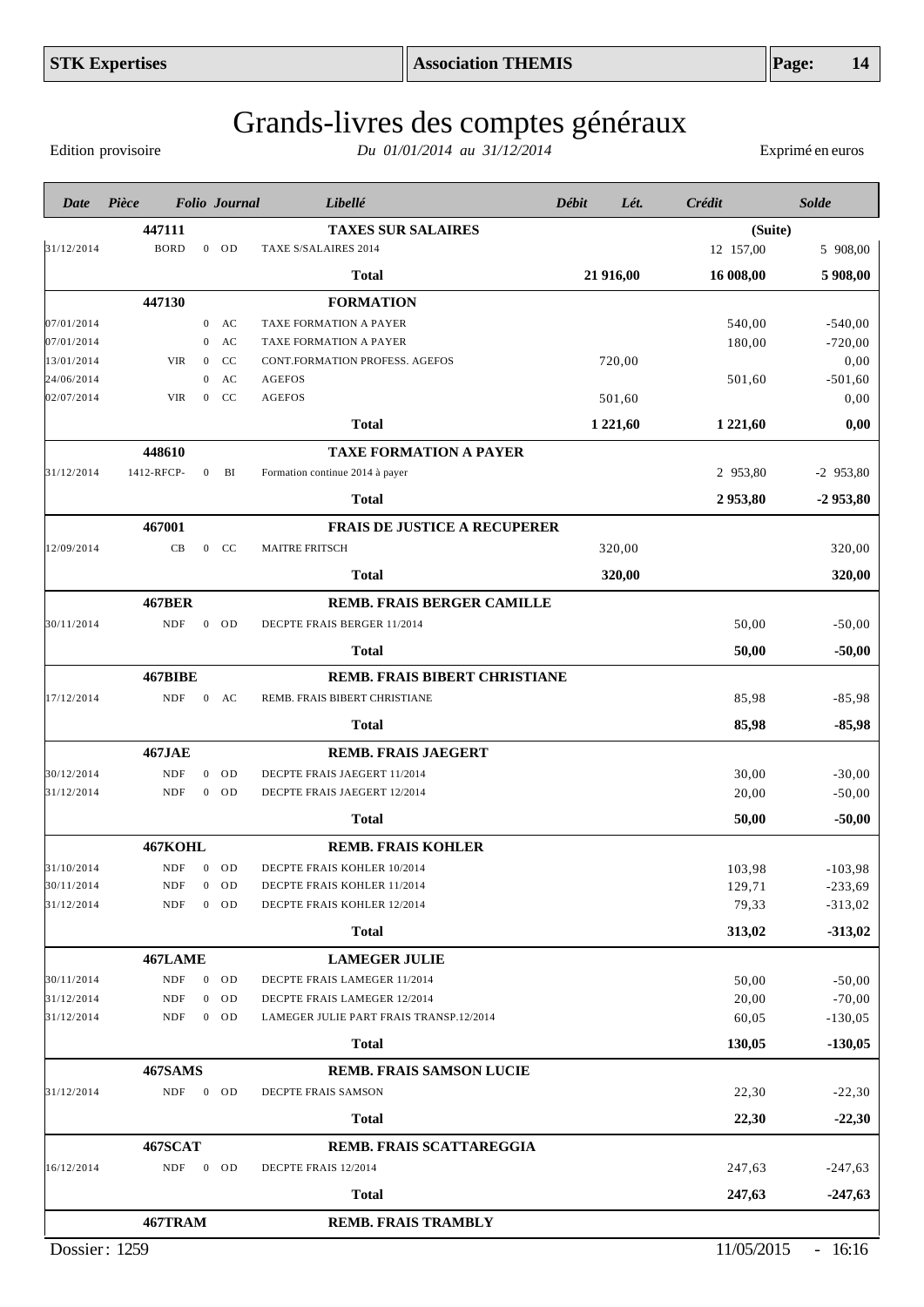Edition provisoire

| 467TRAM<br><b>REMB. FRAIS TRAMBLY</b><br>(Suite)<br>30/11/2014<br><b>NDF</b><br>OD<br>DECPTE FRAIS TRAMBLY 11/2014<br>27,90<br>$-27,90$<br>$\overline{0}$<br>31/12/2014<br><b>NDF</b><br>$0$ OD<br>47,90<br>$-75,80$<br>DECPTE FRAIS TRAMBLY 12/2014<br>$-75,80$<br>Total<br>75,80<br>486000<br><b>CHARGES D'AVANCE 2005</b><br>01/01/2014<br>Solde à nouveau<br>707,51<br>707,51<br>AN<br>4<br>01/01/2014 1312-BI -000006<br>BI<br>707,51<br>0,00<br>Ext.CCA - MATMUT 2014<br>$\bf{0}$<br>707,51<br>707,51<br>0,00<br><b>Total</b><br>486006<br><b>CCA ASSURANCES</b><br>01/01/2014<br>420,97<br>420,97<br>AN<br>Solde à nouveau<br>$\overline{4}$<br>01/01/2014 1312-BI -000006<br>BI<br>Ext.CCA - MATMUT 2014<br>420,97<br>0,00<br>$\overline{0}$<br><b>Total</b><br>420,97<br>420,97<br>0,00<br><b>Total Classe 4:</b><br>586 309,71<br>474 727,41<br>111 582,30<br>508200<br>PART B CC<br>01/01/2014<br>Solde à nouveau<br>31 613,25<br>31 613,25<br>$4$ AN<br>25/06/2014<br>CC<br>SOUS REINV. 41 PART B CC<br>625,25<br>32 238,50<br>$\overline{0}$<br>32 238,50<br>32 238,50<br><b>Total</b><br>512000<br><b>BFCC CPTE COURANT</b><br>107 461,87<br>01/01/2014<br>Solde à nouveau<br>107 461,87<br>4 AN<br>31/01/2014<br>CC<br>01 2014<br>13 009,96<br>120 471,83<br>$\overline{0}$<br>74 377,11<br>46 094,72<br>31/01/2014<br>CC<br>01 2014<br>$\overline{0}$<br>CC<br>02 2014<br>117 517,96<br>163 612,68<br>28/02/2014<br>$\overline{0}$<br>CC<br>02 2014<br>59 060,39<br>104 552,29<br>28/02/2014<br>$\overline{0}$<br>188 703,04<br>CC<br>03 2014<br>84 150,75<br>31/03/2014<br>$\overline{0}$<br>31/03/2014<br>CC<br>03 2014<br>61 076,26<br>127 626,78<br>$\overline{0}$<br>CC<br>04 2014<br>129 687,12<br>257 313,90<br>30/04/2014<br>$\overline{0}$<br>30/04/2014<br>CC<br>04 2014<br>63 119,44<br>194 194,46<br>$\overline{0}$<br>31/05/2014<br>CC<br>05 2014<br>300,00<br>193 894,46<br>$\mathbf{0}$<br>210 240,39<br>31/05/2014<br>CC<br>05 2014<br>16 345,93<br>$\mathbf{0}$<br>CC<br>145 806,46<br>31/05/2014<br>05 2014<br>64 433,93<br>$\boldsymbol{0}$<br>161 733,20<br>30/06/2014<br>CC<br>06 2014<br>15 926,74<br>$\Omega$<br>30/06/2014<br>93 126,37<br>CC<br>06 2014<br>68 606,83<br>0<br>31/07/2014<br>07 2014<br>CC<br>136 942,01<br>230 068,38<br>0<br>31/07/2014<br>CC<br>07 2014<br>81 078,79<br>148 989,59<br>0<br>31/08/2014<br>CC<br>08 2014<br>167 674,71<br>$\boldsymbol{0}$<br>18 685,12<br>31/08/2014<br>CC<br>08 2014<br>59 083,04<br>108 591,67<br>$\boldsymbol{0}$<br>30/09/2014<br>CC<br>09 2014<br>8 883,42<br>117 475,09<br>$\mathbf{0}$<br>30/09/2014<br>CC<br>09 2014<br>61 219,82<br>56 255,27<br>$\boldsymbol{0}$<br>31/10/2014<br>CC<br>10 2014<br>68 127,00<br>124 382,27<br>$\mathbf{0}$<br>49 948,01<br>31/10/2014<br>CC<br>10 2014<br>74 434,26<br>$\boldsymbol{0}$<br>49 958,01<br>30/11/2014<br>CC<br>11 2014<br>10,00<br>$\mathbf{0}$<br>45 787,32<br>30/11/2014<br>CC<br>11 2014<br>4 170,69<br>$\boldsymbol{0}$<br>46 342,37<br>30/11/2014<br>CC<br>11 2014<br>555,05<br>$\boldsymbol{0}$<br>43 708,91<br>30/11/2014<br>CC<br>11 2014<br>$\boldsymbol{0}$<br>2 633,46<br>69 018,91<br>30/11/2014<br>CC<br>11 2014<br>25 310,00<br>0<br>30/11/2014<br>CC<br>11 2014<br>18 907,21<br>50 111,70<br>0<br>30/11/2014<br>CC<br>11 2014<br>3 460,94<br>46 650,76<br>$\boldsymbol{0}$<br>10,00<br>46 660,76<br>30/11/2014<br>CC<br>11 2014<br>0 | Date       | Pièce | <b>Folio</b> Journal |        | Libellé | Débit<br>Lét. | Crédit    | <b>Solde</b> |
|-----------------------------------------------------------------------------------------------------------------------------------------------------------------------------------------------------------------------------------------------------------------------------------------------------------------------------------------------------------------------------------------------------------------------------------------------------------------------------------------------------------------------------------------------------------------------------------------------------------------------------------------------------------------------------------------------------------------------------------------------------------------------------------------------------------------------------------------------------------------------------------------------------------------------------------------------------------------------------------------------------------------------------------------------------------------------------------------------------------------------------------------------------------------------------------------------------------------------------------------------------------------------------------------------------------------------------------------------------------------------------------------------------------------------------------------------------------------------------------------------------------------------------------------------------------------------------------------------------------------------------------------------------------------------------------------------------------------------------------------------------------------------------------------------------------------------------------------------------------------------------------------------------------------------------------------------------------------------------------------------------------------------------------------------------------------------------------------------------------------------------------------------------------------------------------------------------------------------------------------------------------------------------------------------------------------------------------------------------------------------------------------------------------------------------------------------------------------------------------------------------------------------------------------------------------------------------------------------------------------------------------------------------------------------------------------------------------------------------------------------------------------------------------------------------------------------------------------------------------------------------------------------------------------------------------------------------------------------------------------------------------------------------------------------------------------------------------------------------------------------------------------------------------------------------------------------------------------------------------------------------------------------------------------------------------------------------------------------------------------------------------------------------|------------|-------|----------------------|--------|---------|---------------|-----------|--------------|
|                                                                                                                                                                                                                                                                                                                                                                                                                                                                                                                                                                                                                                                                                                                                                                                                                                                                                                                                                                                                                                                                                                                                                                                                                                                                                                                                                                                                                                                                                                                                                                                                                                                                                                                                                                                                                                                                                                                                                                                                                                                                                                                                                                                                                                                                                                                                                                                                                                                                                                                                                                                                                                                                                                                                                                                                                                                                                                                                                                                                                                                                                                                                                                                                                                                                                                                                                                                                     |            |       |                      |        |         |               |           |              |
|                                                                                                                                                                                                                                                                                                                                                                                                                                                                                                                                                                                                                                                                                                                                                                                                                                                                                                                                                                                                                                                                                                                                                                                                                                                                                                                                                                                                                                                                                                                                                                                                                                                                                                                                                                                                                                                                                                                                                                                                                                                                                                                                                                                                                                                                                                                                                                                                                                                                                                                                                                                                                                                                                                                                                                                                                                                                                                                                                                                                                                                                                                                                                                                                                                                                                                                                                                                                     |            |       |                      |        |         |               |           |              |
|                                                                                                                                                                                                                                                                                                                                                                                                                                                                                                                                                                                                                                                                                                                                                                                                                                                                                                                                                                                                                                                                                                                                                                                                                                                                                                                                                                                                                                                                                                                                                                                                                                                                                                                                                                                                                                                                                                                                                                                                                                                                                                                                                                                                                                                                                                                                                                                                                                                                                                                                                                                                                                                                                                                                                                                                                                                                                                                                                                                                                                                                                                                                                                                                                                                                                                                                                                                                     |            |       |                      |        |         |               |           |              |
|                                                                                                                                                                                                                                                                                                                                                                                                                                                                                                                                                                                                                                                                                                                                                                                                                                                                                                                                                                                                                                                                                                                                                                                                                                                                                                                                                                                                                                                                                                                                                                                                                                                                                                                                                                                                                                                                                                                                                                                                                                                                                                                                                                                                                                                                                                                                                                                                                                                                                                                                                                                                                                                                                                                                                                                                                                                                                                                                                                                                                                                                                                                                                                                                                                                                                                                                                                                                     |            |       |                      |        |         |               |           |              |
|                                                                                                                                                                                                                                                                                                                                                                                                                                                                                                                                                                                                                                                                                                                                                                                                                                                                                                                                                                                                                                                                                                                                                                                                                                                                                                                                                                                                                                                                                                                                                                                                                                                                                                                                                                                                                                                                                                                                                                                                                                                                                                                                                                                                                                                                                                                                                                                                                                                                                                                                                                                                                                                                                                                                                                                                                                                                                                                                                                                                                                                                                                                                                                                                                                                                                                                                                                                                     |            |       |                      |        |         |               |           |              |
|                                                                                                                                                                                                                                                                                                                                                                                                                                                                                                                                                                                                                                                                                                                                                                                                                                                                                                                                                                                                                                                                                                                                                                                                                                                                                                                                                                                                                                                                                                                                                                                                                                                                                                                                                                                                                                                                                                                                                                                                                                                                                                                                                                                                                                                                                                                                                                                                                                                                                                                                                                                                                                                                                                                                                                                                                                                                                                                                                                                                                                                                                                                                                                                                                                                                                                                                                                                                     |            |       |                      |        |         |               |           |              |
|                                                                                                                                                                                                                                                                                                                                                                                                                                                                                                                                                                                                                                                                                                                                                                                                                                                                                                                                                                                                                                                                                                                                                                                                                                                                                                                                                                                                                                                                                                                                                                                                                                                                                                                                                                                                                                                                                                                                                                                                                                                                                                                                                                                                                                                                                                                                                                                                                                                                                                                                                                                                                                                                                                                                                                                                                                                                                                                                                                                                                                                                                                                                                                                                                                                                                                                                                                                                     |            |       |                      |        |         |               |           |              |
|                                                                                                                                                                                                                                                                                                                                                                                                                                                                                                                                                                                                                                                                                                                                                                                                                                                                                                                                                                                                                                                                                                                                                                                                                                                                                                                                                                                                                                                                                                                                                                                                                                                                                                                                                                                                                                                                                                                                                                                                                                                                                                                                                                                                                                                                                                                                                                                                                                                                                                                                                                                                                                                                                                                                                                                                                                                                                                                                                                                                                                                                                                                                                                                                                                                                                                                                                                                                     |            |       |                      |        |         |               |           |              |
|                                                                                                                                                                                                                                                                                                                                                                                                                                                                                                                                                                                                                                                                                                                                                                                                                                                                                                                                                                                                                                                                                                                                                                                                                                                                                                                                                                                                                                                                                                                                                                                                                                                                                                                                                                                                                                                                                                                                                                                                                                                                                                                                                                                                                                                                                                                                                                                                                                                                                                                                                                                                                                                                                                                                                                                                                                                                                                                                                                                                                                                                                                                                                                                                                                                                                                                                                                                                     |            |       |                      |        |         |               |           |              |
|                                                                                                                                                                                                                                                                                                                                                                                                                                                                                                                                                                                                                                                                                                                                                                                                                                                                                                                                                                                                                                                                                                                                                                                                                                                                                                                                                                                                                                                                                                                                                                                                                                                                                                                                                                                                                                                                                                                                                                                                                                                                                                                                                                                                                                                                                                                                                                                                                                                                                                                                                                                                                                                                                                                                                                                                                                                                                                                                                                                                                                                                                                                                                                                                                                                                                                                                                                                                     |            |       |                      |        |         |               |           |              |
|                                                                                                                                                                                                                                                                                                                                                                                                                                                                                                                                                                                                                                                                                                                                                                                                                                                                                                                                                                                                                                                                                                                                                                                                                                                                                                                                                                                                                                                                                                                                                                                                                                                                                                                                                                                                                                                                                                                                                                                                                                                                                                                                                                                                                                                                                                                                                                                                                                                                                                                                                                                                                                                                                                                                                                                                                                                                                                                                                                                                                                                                                                                                                                                                                                                                                                                                                                                                     |            |       |                      |        |         |               |           |              |
|                                                                                                                                                                                                                                                                                                                                                                                                                                                                                                                                                                                                                                                                                                                                                                                                                                                                                                                                                                                                                                                                                                                                                                                                                                                                                                                                                                                                                                                                                                                                                                                                                                                                                                                                                                                                                                                                                                                                                                                                                                                                                                                                                                                                                                                                                                                                                                                                                                                                                                                                                                                                                                                                                                                                                                                                                                                                                                                                                                                                                                                                                                                                                                                                                                                                                                                                                                                                     |            |       |                      |        |         |               |           |              |
|                                                                                                                                                                                                                                                                                                                                                                                                                                                                                                                                                                                                                                                                                                                                                                                                                                                                                                                                                                                                                                                                                                                                                                                                                                                                                                                                                                                                                                                                                                                                                                                                                                                                                                                                                                                                                                                                                                                                                                                                                                                                                                                                                                                                                                                                                                                                                                                                                                                                                                                                                                                                                                                                                                                                                                                                                                                                                                                                                                                                                                                                                                                                                                                                                                                                                                                                                                                                     |            |       |                      |        |         |               |           |              |
|                                                                                                                                                                                                                                                                                                                                                                                                                                                                                                                                                                                                                                                                                                                                                                                                                                                                                                                                                                                                                                                                                                                                                                                                                                                                                                                                                                                                                                                                                                                                                                                                                                                                                                                                                                                                                                                                                                                                                                                                                                                                                                                                                                                                                                                                                                                                                                                                                                                                                                                                                                                                                                                                                                                                                                                                                                                                                                                                                                                                                                                                                                                                                                                                                                                                                                                                                                                                     |            |       |                      |        |         |               |           |              |
|                                                                                                                                                                                                                                                                                                                                                                                                                                                                                                                                                                                                                                                                                                                                                                                                                                                                                                                                                                                                                                                                                                                                                                                                                                                                                                                                                                                                                                                                                                                                                                                                                                                                                                                                                                                                                                                                                                                                                                                                                                                                                                                                                                                                                                                                                                                                                                                                                                                                                                                                                                                                                                                                                                                                                                                                                                                                                                                                                                                                                                                                                                                                                                                                                                                                                                                                                                                                     |            |       |                      |        |         |               |           |              |
|                                                                                                                                                                                                                                                                                                                                                                                                                                                                                                                                                                                                                                                                                                                                                                                                                                                                                                                                                                                                                                                                                                                                                                                                                                                                                                                                                                                                                                                                                                                                                                                                                                                                                                                                                                                                                                                                                                                                                                                                                                                                                                                                                                                                                                                                                                                                                                                                                                                                                                                                                                                                                                                                                                                                                                                                                                                                                                                                                                                                                                                                                                                                                                                                                                                                                                                                                                                                     |            |       |                      |        |         |               |           |              |
|                                                                                                                                                                                                                                                                                                                                                                                                                                                                                                                                                                                                                                                                                                                                                                                                                                                                                                                                                                                                                                                                                                                                                                                                                                                                                                                                                                                                                                                                                                                                                                                                                                                                                                                                                                                                                                                                                                                                                                                                                                                                                                                                                                                                                                                                                                                                                                                                                                                                                                                                                                                                                                                                                                                                                                                                                                                                                                                                                                                                                                                                                                                                                                                                                                                                                                                                                                                                     |            |       |                      |        |         |               |           |              |
|                                                                                                                                                                                                                                                                                                                                                                                                                                                                                                                                                                                                                                                                                                                                                                                                                                                                                                                                                                                                                                                                                                                                                                                                                                                                                                                                                                                                                                                                                                                                                                                                                                                                                                                                                                                                                                                                                                                                                                                                                                                                                                                                                                                                                                                                                                                                                                                                                                                                                                                                                                                                                                                                                                                                                                                                                                                                                                                                                                                                                                                                                                                                                                                                                                                                                                                                                                                                     |            |       |                      |        |         |               |           |              |
|                                                                                                                                                                                                                                                                                                                                                                                                                                                                                                                                                                                                                                                                                                                                                                                                                                                                                                                                                                                                                                                                                                                                                                                                                                                                                                                                                                                                                                                                                                                                                                                                                                                                                                                                                                                                                                                                                                                                                                                                                                                                                                                                                                                                                                                                                                                                                                                                                                                                                                                                                                                                                                                                                                                                                                                                                                                                                                                                                                                                                                                                                                                                                                                                                                                                                                                                                                                                     |            |       |                      |        |         |               |           |              |
|                                                                                                                                                                                                                                                                                                                                                                                                                                                                                                                                                                                                                                                                                                                                                                                                                                                                                                                                                                                                                                                                                                                                                                                                                                                                                                                                                                                                                                                                                                                                                                                                                                                                                                                                                                                                                                                                                                                                                                                                                                                                                                                                                                                                                                                                                                                                                                                                                                                                                                                                                                                                                                                                                                                                                                                                                                                                                                                                                                                                                                                                                                                                                                                                                                                                                                                                                                                                     |            |       |                      |        |         |               |           |              |
|                                                                                                                                                                                                                                                                                                                                                                                                                                                                                                                                                                                                                                                                                                                                                                                                                                                                                                                                                                                                                                                                                                                                                                                                                                                                                                                                                                                                                                                                                                                                                                                                                                                                                                                                                                                                                                                                                                                                                                                                                                                                                                                                                                                                                                                                                                                                                                                                                                                                                                                                                                                                                                                                                                                                                                                                                                                                                                                                                                                                                                                                                                                                                                                                                                                                                                                                                                                                     |            |       |                      |        |         |               |           |              |
|                                                                                                                                                                                                                                                                                                                                                                                                                                                                                                                                                                                                                                                                                                                                                                                                                                                                                                                                                                                                                                                                                                                                                                                                                                                                                                                                                                                                                                                                                                                                                                                                                                                                                                                                                                                                                                                                                                                                                                                                                                                                                                                                                                                                                                                                                                                                                                                                                                                                                                                                                                                                                                                                                                                                                                                                                                                                                                                                                                                                                                                                                                                                                                                                                                                                                                                                                                                                     |            |       |                      |        |         |               |           |              |
|                                                                                                                                                                                                                                                                                                                                                                                                                                                                                                                                                                                                                                                                                                                                                                                                                                                                                                                                                                                                                                                                                                                                                                                                                                                                                                                                                                                                                                                                                                                                                                                                                                                                                                                                                                                                                                                                                                                                                                                                                                                                                                                                                                                                                                                                                                                                                                                                                                                                                                                                                                                                                                                                                                                                                                                                                                                                                                                                                                                                                                                                                                                                                                                                                                                                                                                                                                                                     |            |       |                      |        |         |               |           |              |
|                                                                                                                                                                                                                                                                                                                                                                                                                                                                                                                                                                                                                                                                                                                                                                                                                                                                                                                                                                                                                                                                                                                                                                                                                                                                                                                                                                                                                                                                                                                                                                                                                                                                                                                                                                                                                                                                                                                                                                                                                                                                                                                                                                                                                                                                                                                                                                                                                                                                                                                                                                                                                                                                                                                                                                                                                                                                                                                                                                                                                                                                                                                                                                                                                                                                                                                                                                                                     |            |       |                      |        |         |               |           |              |
|                                                                                                                                                                                                                                                                                                                                                                                                                                                                                                                                                                                                                                                                                                                                                                                                                                                                                                                                                                                                                                                                                                                                                                                                                                                                                                                                                                                                                                                                                                                                                                                                                                                                                                                                                                                                                                                                                                                                                                                                                                                                                                                                                                                                                                                                                                                                                                                                                                                                                                                                                                                                                                                                                                                                                                                                                                                                                                                                                                                                                                                                                                                                                                                                                                                                                                                                                                                                     |            |       |                      |        |         |               |           |              |
|                                                                                                                                                                                                                                                                                                                                                                                                                                                                                                                                                                                                                                                                                                                                                                                                                                                                                                                                                                                                                                                                                                                                                                                                                                                                                                                                                                                                                                                                                                                                                                                                                                                                                                                                                                                                                                                                                                                                                                                                                                                                                                                                                                                                                                                                                                                                                                                                                                                                                                                                                                                                                                                                                                                                                                                                                                                                                                                                                                                                                                                                                                                                                                                                                                                                                                                                                                                                     |            |       |                      |        |         |               |           |              |
|                                                                                                                                                                                                                                                                                                                                                                                                                                                                                                                                                                                                                                                                                                                                                                                                                                                                                                                                                                                                                                                                                                                                                                                                                                                                                                                                                                                                                                                                                                                                                                                                                                                                                                                                                                                                                                                                                                                                                                                                                                                                                                                                                                                                                                                                                                                                                                                                                                                                                                                                                                                                                                                                                                                                                                                                                                                                                                                                                                                                                                                                                                                                                                                                                                                                                                                                                                                                     |            |       |                      |        |         |               |           |              |
|                                                                                                                                                                                                                                                                                                                                                                                                                                                                                                                                                                                                                                                                                                                                                                                                                                                                                                                                                                                                                                                                                                                                                                                                                                                                                                                                                                                                                                                                                                                                                                                                                                                                                                                                                                                                                                                                                                                                                                                                                                                                                                                                                                                                                                                                                                                                                                                                                                                                                                                                                                                                                                                                                                                                                                                                                                                                                                                                                                                                                                                                                                                                                                                                                                                                                                                                                                                                     |            |       |                      |        |         |               |           |              |
|                                                                                                                                                                                                                                                                                                                                                                                                                                                                                                                                                                                                                                                                                                                                                                                                                                                                                                                                                                                                                                                                                                                                                                                                                                                                                                                                                                                                                                                                                                                                                                                                                                                                                                                                                                                                                                                                                                                                                                                                                                                                                                                                                                                                                                                                                                                                                                                                                                                                                                                                                                                                                                                                                                                                                                                                                                                                                                                                                                                                                                                                                                                                                                                                                                                                                                                                                                                                     |            |       |                      |        |         |               |           |              |
|                                                                                                                                                                                                                                                                                                                                                                                                                                                                                                                                                                                                                                                                                                                                                                                                                                                                                                                                                                                                                                                                                                                                                                                                                                                                                                                                                                                                                                                                                                                                                                                                                                                                                                                                                                                                                                                                                                                                                                                                                                                                                                                                                                                                                                                                                                                                                                                                                                                                                                                                                                                                                                                                                                                                                                                                                                                                                                                                                                                                                                                                                                                                                                                                                                                                                                                                                                                                     |            |       |                      |        |         |               |           |              |
|                                                                                                                                                                                                                                                                                                                                                                                                                                                                                                                                                                                                                                                                                                                                                                                                                                                                                                                                                                                                                                                                                                                                                                                                                                                                                                                                                                                                                                                                                                                                                                                                                                                                                                                                                                                                                                                                                                                                                                                                                                                                                                                                                                                                                                                                                                                                                                                                                                                                                                                                                                                                                                                                                                                                                                                                                                                                                                                                                                                                                                                                                                                                                                                                                                                                                                                                                                                                     |            |       |                      |        |         |               |           |              |
|                                                                                                                                                                                                                                                                                                                                                                                                                                                                                                                                                                                                                                                                                                                                                                                                                                                                                                                                                                                                                                                                                                                                                                                                                                                                                                                                                                                                                                                                                                                                                                                                                                                                                                                                                                                                                                                                                                                                                                                                                                                                                                                                                                                                                                                                                                                                                                                                                                                                                                                                                                                                                                                                                                                                                                                                                                                                                                                                                                                                                                                                                                                                                                                                                                                                                                                                                                                                     |            |       |                      |        |         |               |           |              |
|                                                                                                                                                                                                                                                                                                                                                                                                                                                                                                                                                                                                                                                                                                                                                                                                                                                                                                                                                                                                                                                                                                                                                                                                                                                                                                                                                                                                                                                                                                                                                                                                                                                                                                                                                                                                                                                                                                                                                                                                                                                                                                                                                                                                                                                                                                                                                                                                                                                                                                                                                                                                                                                                                                                                                                                                                                                                                                                                                                                                                                                                                                                                                                                                                                                                                                                                                                                                     |            |       |                      |        |         |               |           |              |
|                                                                                                                                                                                                                                                                                                                                                                                                                                                                                                                                                                                                                                                                                                                                                                                                                                                                                                                                                                                                                                                                                                                                                                                                                                                                                                                                                                                                                                                                                                                                                                                                                                                                                                                                                                                                                                                                                                                                                                                                                                                                                                                                                                                                                                                                                                                                                                                                                                                                                                                                                                                                                                                                                                                                                                                                                                                                                                                                                                                                                                                                                                                                                                                                                                                                                                                                                                                                     |            |       |                      |        |         |               |           |              |
|                                                                                                                                                                                                                                                                                                                                                                                                                                                                                                                                                                                                                                                                                                                                                                                                                                                                                                                                                                                                                                                                                                                                                                                                                                                                                                                                                                                                                                                                                                                                                                                                                                                                                                                                                                                                                                                                                                                                                                                                                                                                                                                                                                                                                                                                                                                                                                                                                                                                                                                                                                                                                                                                                                                                                                                                                                                                                                                                                                                                                                                                                                                                                                                                                                                                                                                                                                                                     |            |       |                      |        |         |               |           |              |
|                                                                                                                                                                                                                                                                                                                                                                                                                                                                                                                                                                                                                                                                                                                                                                                                                                                                                                                                                                                                                                                                                                                                                                                                                                                                                                                                                                                                                                                                                                                                                                                                                                                                                                                                                                                                                                                                                                                                                                                                                                                                                                                                                                                                                                                                                                                                                                                                                                                                                                                                                                                                                                                                                                                                                                                                                                                                                                                                                                                                                                                                                                                                                                                                                                                                                                                                                                                                     |            |       |                      |        |         |               |           |              |
|                                                                                                                                                                                                                                                                                                                                                                                                                                                                                                                                                                                                                                                                                                                                                                                                                                                                                                                                                                                                                                                                                                                                                                                                                                                                                                                                                                                                                                                                                                                                                                                                                                                                                                                                                                                                                                                                                                                                                                                                                                                                                                                                                                                                                                                                                                                                                                                                                                                                                                                                                                                                                                                                                                                                                                                                                                                                                                                                                                                                                                                                                                                                                                                                                                                                                                                                                                                                     |            |       |                      |        |         |               |           |              |
|                                                                                                                                                                                                                                                                                                                                                                                                                                                                                                                                                                                                                                                                                                                                                                                                                                                                                                                                                                                                                                                                                                                                                                                                                                                                                                                                                                                                                                                                                                                                                                                                                                                                                                                                                                                                                                                                                                                                                                                                                                                                                                                                                                                                                                                                                                                                                                                                                                                                                                                                                                                                                                                                                                                                                                                                                                                                                                                                                                                                                                                                                                                                                                                                                                                                                                                                                                                                     |            |       |                      |        |         |               |           |              |
|                                                                                                                                                                                                                                                                                                                                                                                                                                                                                                                                                                                                                                                                                                                                                                                                                                                                                                                                                                                                                                                                                                                                                                                                                                                                                                                                                                                                                                                                                                                                                                                                                                                                                                                                                                                                                                                                                                                                                                                                                                                                                                                                                                                                                                                                                                                                                                                                                                                                                                                                                                                                                                                                                                                                                                                                                                                                                                                                                                                                                                                                                                                                                                                                                                                                                                                                                                                                     |            |       |                      |        |         |               |           |              |
|                                                                                                                                                                                                                                                                                                                                                                                                                                                                                                                                                                                                                                                                                                                                                                                                                                                                                                                                                                                                                                                                                                                                                                                                                                                                                                                                                                                                                                                                                                                                                                                                                                                                                                                                                                                                                                                                                                                                                                                                                                                                                                                                                                                                                                                                                                                                                                                                                                                                                                                                                                                                                                                                                                                                                                                                                                                                                                                                                                                                                                                                                                                                                                                                                                                                                                                                                                                                     |            |       |                      |        |         |               |           |              |
|                                                                                                                                                                                                                                                                                                                                                                                                                                                                                                                                                                                                                                                                                                                                                                                                                                                                                                                                                                                                                                                                                                                                                                                                                                                                                                                                                                                                                                                                                                                                                                                                                                                                                                                                                                                                                                                                                                                                                                                                                                                                                                                                                                                                                                                                                                                                                                                                                                                                                                                                                                                                                                                                                                                                                                                                                                                                                                                                                                                                                                                                                                                                                                                                                                                                                                                                                                                                     |            |       |                      |        |         |               |           |              |
|                                                                                                                                                                                                                                                                                                                                                                                                                                                                                                                                                                                                                                                                                                                                                                                                                                                                                                                                                                                                                                                                                                                                                                                                                                                                                                                                                                                                                                                                                                                                                                                                                                                                                                                                                                                                                                                                                                                                                                                                                                                                                                                                                                                                                                                                                                                                                                                                                                                                                                                                                                                                                                                                                                                                                                                                                                                                                                                                                                                                                                                                                                                                                                                                                                                                                                                                                                                                     |            |       |                      |        |         |               |           |              |
|                                                                                                                                                                                                                                                                                                                                                                                                                                                                                                                                                                                                                                                                                                                                                                                                                                                                                                                                                                                                                                                                                                                                                                                                                                                                                                                                                                                                                                                                                                                                                                                                                                                                                                                                                                                                                                                                                                                                                                                                                                                                                                                                                                                                                                                                                                                                                                                                                                                                                                                                                                                                                                                                                                                                                                                                                                                                                                                                                                                                                                                                                                                                                                                                                                                                                                                                                                                                     |            |       |                      |        |         |               |           |              |
|                                                                                                                                                                                                                                                                                                                                                                                                                                                                                                                                                                                                                                                                                                                                                                                                                                                                                                                                                                                                                                                                                                                                                                                                                                                                                                                                                                                                                                                                                                                                                                                                                                                                                                                                                                                                                                                                                                                                                                                                                                                                                                                                                                                                                                                                                                                                                                                                                                                                                                                                                                                                                                                                                                                                                                                                                                                                                                                                                                                                                                                                                                                                                                                                                                                                                                                                                                                                     |            |       |                      |        |         |               |           |              |
|                                                                                                                                                                                                                                                                                                                                                                                                                                                                                                                                                                                                                                                                                                                                                                                                                                                                                                                                                                                                                                                                                                                                                                                                                                                                                                                                                                                                                                                                                                                                                                                                                                                                                                                                                                                                                                                                                                                                                                                                                                                                                                                                                                                                                                                                                                                                                                                                                                                                                                                                                                                                                                                                                                                                                                                                                                                                                                                                                                                                                                                                                                                                                                                                                                                                                                                                                                                                     |            |       |                      |        |         |               |           |              |
|                                                                                                                                                                                                                                                                                                                                                                                                                                                                                                                                                                                                                                                                                                                                                                                                                                                                                                                                                                                                                                                                                                                                                                                                                                                                                                                                                                                                                                                                                                                                                                                                                                                                                                                                                                                                                                                                                                                                                                                                                                                                                                                                                                                                                                                                                                                                                                                                                                                                                                                                                                                                                                                                                                                                                                                                                                                                                                                                                                                                                                                                                                                                                                                                                                                                                                                                                                                                     |            |       |                      |        |         |               |           |              |
|                                                                                                                                                                                                                                                                                                                                                                                                                                                                                                                                                                                                                                                                                                                                                                                                                                                                                                                                                                                                                                                                                                                                                                                                                                                                                                                                                                                                                                                                                                                                                                                                                                                                                                                                                                                                                                                                                                                                                                                                                                                                                                                                                                                                                                                                                                                                                                                                                                                                                                                                                                                                                                                                                                                                                                                                                                                                                                                                                                                                                                                                                                                                                                                                                                                                                                                                                                                                     |            |       |                      |        |         |               |           |              |
|                                                                                                                                                                                                                                                                                                                                                                                                                                                                                                                                                                                                                                                                                                                                                                                                                                                                                                                                                                                                                                                                                                                                                                                                                                                                                                                                                                                                                                                                                                                                                                                                                                                                                                                                                                                                                                                                                                                                                                                                                                                                                                                                                                                                                                                                                                                                                                                                                                                                                                                                                                                                                                                                                                                                                                                                                                                                                                                                                                                                                                                                                                                                                                                                                                                                                                                                                                                                     | 30/11/2014 |       |                      | $0$ CC | 11 2014 |               | 16 166,40 | 30 494,36    |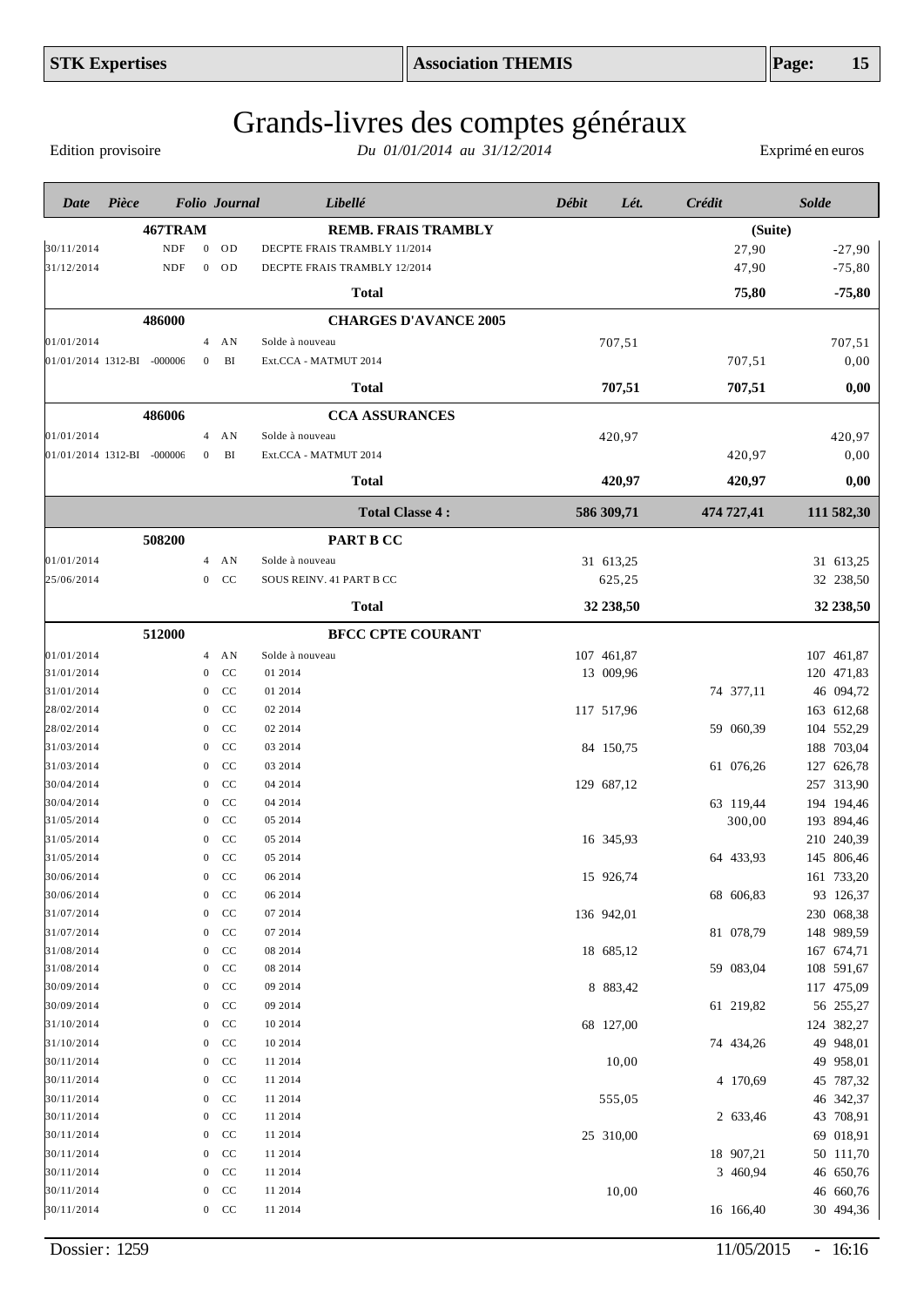Edition provisoire

| Date                     | Pièce  | <b>Folio</b> Journal |                |                    | Libellé                    |                                | <b>Débit</b> | Lét.         | Crédit     | <b>Solde</b>           |
|--------------------------|--------|----------------------|----------------|--------------------|----------------------------|--------------------------------|--------------|--------------|------------|------------------------|
|                          | 512000 |                      |                |                    | <b>BFCC CPTE COURANT</b>   |                                |              |              |            | (Suite)                |
| 30/11/2014               |        |                      | $0$ CC         | 11 2014            |                            |                                |              | 4 367,12     |            | 34 861,48              |
| 30/11/2014               |        | $\mathbf{0}$         | CC             | 11 2014            |                            |                                |              |              | 17 154,26  | 17 707,22              |
| 30/11/2014               |        | $\mathbf{0}$         | CC             | 11 2014            |                            |                                |              | 25 710,50    |            | 43 417,72              |
| 30/11/2014               |        | $\mathbf{0}$         | CC             | 11 2014            |                            |                                |              |              | 515,39     | 42 902,33              |
| 31/12/2014               |        | $\mathbf{0}$         | CC             | 12 2014            |                            |                                |              | 52 542,00    |            | 95 444,33              |
| 31/12/2014               |        | $\mathbf{0}$         | CC             | 12 2014            |                            |                                |              |              | 4 322,47   | 91 121,86              |
| 31/12/2014               |        | $\mathbf{0}$         | CC             | 12 2014            |                            |                                |              | 560,00       |            | 91 681,86              |
| 31/12/2014               |        | $\mathbf{0}$         | CC             | 12 2014            |                            |                                |              |              | 891,52     | 90 790,34              |
| 31/12/2014               |        | $\mathbf{0}$         | CC             | 12 2014            |                            |                                |              |              | 17 548,57  | 73 241,77              |
| 31/12/2014<br>31/12/2014 |        | $\mathbf{0}$         | CC<br>$\rm CC$ | 12 2014<br>12 2014 |                            |                                |              | 1 315,10     |            | 74 556,87<br>73 465,06 |
| 31/12/2014               |        | $\bf{0}$<br>$\bf{0}$ | CC             | 12 2014            |                            |                                |              |              | 1 091,81   | 81 069,97              |
| 31/12/2014               |        | $\mathbf{0}$         | CC             | 12 2014            |                            |                                |              | 7 604,91     | 1 568,61   | 79 501,36              |
| 31/12/2014               |        | $\mathbf{0}$         | CC             | 12 2014            |                            |                                |              | 640,00       |            | 80 141,36              |
| 31/12/2014               |        | $\mathbf{0}$         | $\rm CC$       | 12 2014            |                            |                                |              |              | 20 280,02  | 59 861,34              |
| 31/12/2014               |        | $\mathbf{0}$         | $\rm CC$       | 12 2014            |                            |                                |              | 3 457,58     |            | 63 318,92              |
| 31/12/2014               |        | $\overline{0}$       | CC             | 12 2014            |                            |                                |              |              | 17 220,20  | 46 098,72              |
|                          |        |                      |                |                    | <b>Total</b>               |                                |              | 838 820,14   | 792 721,42 | 46 098,72              |
|                          | 512010 |                      |                |                    |                            | <b>C.MUTUEL CPTE COURANT</b>   |              |              |            |                        |
| 01/01/2014               |        | $\overline{4}$       | AN             | Solde à nouveau    |                            |                                |              | 28,72        |            | 28,72                  |
| 31/01/2014               |        | $\mathbf{0}$         | <b>CM</b>      | 01 2014            |                            |                                |              |              | 28,72      | 0,00                   |
|                          |        |                      |                |                    | <b>Total</b>               |                                |              | 28,72        | 28,72      | 0,00                   |
|                          | 512050 |                      |                |                    |                            | <b>CAISSE D'EPARGNE ALSACE</b> |              |              |            |                        |
| 01/01/2014               |        |                      | $4$ AN         | Solde à nouveau    |                            |                                |              | 418,61       |            | 418,61                 |
|                          |        |                      |                |                    | <b>Total</b>               |                                |              | 418,61       |            | 418,61                 |
|                          | 512060 |                      |                |                    | <b>LIVRET A CC</b>         |                                |              |              |            |                        |
| 01/01/2014               |        | $\overline{4}$       | AN             | Solde à nouveau    |                            |                                |              | 1 171,40     |            | 1 171,40               |
| 31/12/2014               |        | $\mathbf{0}$         | TR             | 12 2014            |                            |                                |              | 13,42        |            | 1 184,82               |
|                          |        |                      |                |                    | <b>Total</b>               |                                |              | 1 1 8 4, 8 2 |            | 1 184,82               |
|                          | 531000 |                      |                |                    |                            |                                |              |              |            |                        |
| 01/01/2014               |        |                      | $4$ AN         | Solde à nouveau    | <b>CAISSE SIEGE SOCIAL</b> |                                |              | 92,84        |            | 92,84                  |
| 31/01/2014               |        | $\boldsymbol{0}$     | CA             | 01 2014            |                            |                                |              | 185,00       |            | 277,84                 |
| 31/01/2014               |        | $\boldsymbol{0}$     | CA             | 01 2014            |                            |                                |              |              | 77,30      | 200,54                 |
| 28/02/2014               |        | $\boldsymbol{0}$     | CA             | 02 2014            |                            |                                |              | 300,00       |            | 500,54                 |
| 28/02/2014               |        | $\boldsymbol{0}$     | CA             | 02 2014            |                            |                                |              |              | 213,26     | 287,28                 |
| 31/03/2014               |        | $\boldsymbol{0}$     | CA             | 03 2014            |                            |                                |              | 300,00       |            | 587,28                 |
| 31/03/2014               |        | $\boldsymbol{0}$     | CA             | 03 2014            |                            |                                |              |              | 331,42     | 255,86                 |
| 30/04/2014               |        | $\boldsymbol{0}$     | CA             | 04 2014            |                            |                                |              | 400,00       |            | 655,86                 |
| 30/04/2014               |        | $\boldsymbol{0}$     | CA             | 04 2014            |                            |                                |              |              | 406,72     | 249,14                 |
| 31/05/2014               |        | $\boldsymbol{0}$     | CA             | 05 2014            |                            |                                |              | 385,00       |            | 634,14                 |
| 31/05/2014               |        | $\boldsymbol{0}$     | CA             | 05 2014            |                            |                                |              |              | 217,40     | 416,74                 |
| 30/06/2014               |        | $\boldsymbol{0}$     | CA             | 06 2014            |                            |                                |              | 445,00       |            | 861,74                 |
| 30/06/2014               |        | $\boldsymbol{0}$     | CA             | 06 2014            |                            |                                |              |              | 625,96     | 235,78                 |
| 31/07/2014               |        | $\boldsymbol{0}$     | CA             | 07 2014            |                            |                                |              | 390,00       |            | 625,78                 |
| 31/07/2014               |        | $\boldsymbol{0}$     | CA             | 07 2014            |                            |                                |              |              | 238,35     | 387,43                 |
| 31/08/2014               |        | $\boldsymbol{0}$     | CA             | 08 2014            |                            |                                |              |              | 95,52      | 291,91                 |
| 30/09/2014               |        | $\boldsymbol{0}$     | CA             | 09 2014            |                            |                                |              |              | 133,52     | 158,39                 |
| 31/10/2014               |        | $\boldsymbol{0}$     | CA             | 10 2014            |                            |                                |              | 530,00       |            | 688,39                 |
| 31/10/2014               |        |                      | $0$ $CA$       | 10 2014            |                            |                                |              |              | 583,25     | 105,14                 |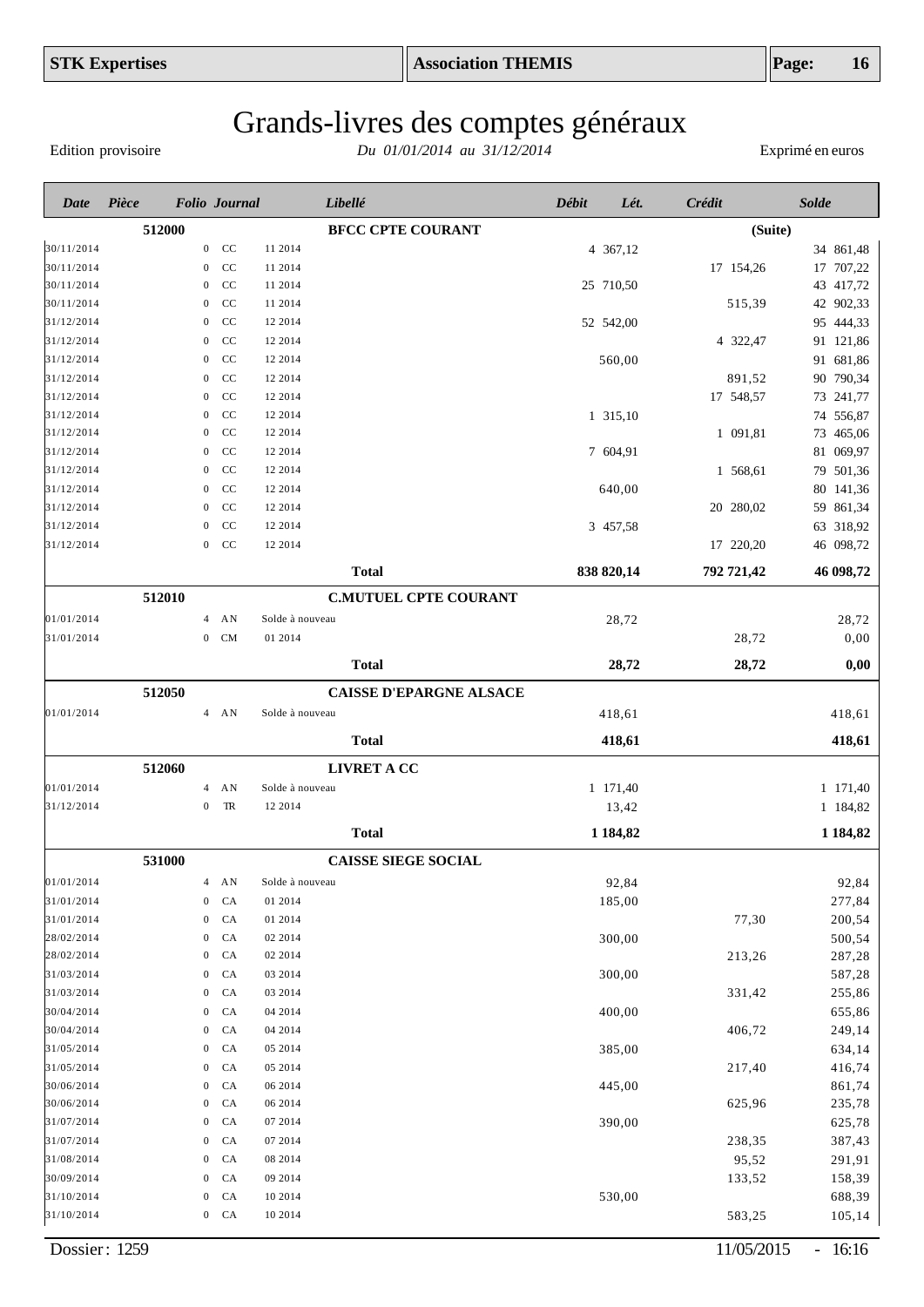Edition provisoire

| Date       | Pièce      |                  |                | <b>Folio</b> Journal | Libellé                        | Débit | Lét.       | Crédit     | <b>Solde</b> |
|------------|------------|------------------|----------------|----------------------|--------------------------------|-------|------------|------------|--------------|
|            | 531000     |                  |                |                      | <b>CAISSE SIEGE SOCIAL</b>     |       |            | (Suite)    |              |
| 30/11/2014 |            | $\mathbf{0}$     |                | CA                   | 11 2014                        |       | 3 349,65   |            | 3 454,79     |
| 30/11/2014 |            | $\boldsymbol{0}$ |                | CA                   | 11 2014                        |       |            | 2 168,90   | 1 285,89     |
| 31/12/2014 |            | $\mathbf{0}$     |                | CA                   | 12 2014                        |       | 995,98     |            | 2 281,87     |
| 31/12/2014 |            | $\mathbf{0}$     |                | CA                   | 12 2014                        |       |            | 1 822,03   | 459,84       |
|            |            |                  |                |                      | <b>Total</b>                   |       | 7 373,47   | 6 913,63   | 459,84       |
|            | 531100     |                  |                |                      | <b>CAISSE MULHOUSE</b>         |       |            |            |              |
| 01/01/2014 |            |                  | $4$ AN         |                      | Solde à nouveau                |       | 138,00     |            | 138,00       |
| 31/01/2014 |            | $\boldsymbol{0}$ |                | KM                   | <b>CAISSE MULHOUSE</b>         |       |            | 21,15      | 116,85       |
| 28/02/2014 |            | 0                |                | ΚM                   | <b>CAISSE MULHOUSE</b>         |       |            | 5,20       | 111,65       |
| 31/03/2014 |            | 0                |                | KM                   | <b>CAISSE MULHOUSE</b>         |       |            | 42,75      | 68,90        |
| 30/04/2014 |            | 0                |                | KM                   | CAISSE MULHOUSE                |       |            | 40,73      | 28,17        |
| 31/05/2014 |            | 0                |                | KM                   | <b>CAISSE MULHOUSE</b>         |       | 300,00     |            | 328,17       |
| 31/05/2014 |            | 0                |                | KM                   | CAISSE MULHOUSE                |       |            | 14,65      | 313,52       |
| 30/06/2014 |            | 0                |                | KM                   | <b>CAISSE MULHOUSE</b>         |       |            | 55,29      | 258,23       |
| 31/07/2014 |            | 0                |                | KM                   | CAISSE MULHOUSE                |       |            | 42,83      | 215,40       |
| 31/08/2014 |            | 0                |                | KM                   | <b>CAISSE MULHOUSE</b>         |       |            | 69,00      | 146,40       |
| 30/09/2014 |            | 0                |                | KM                   | <b>CAISSE MULHOUSE</b>         |       |            | 40,44      | 105,96       |
| 31/10/2014 |            | 0                |                | KM                   | CAISSE MULHOUSE                |       |            | 37,84      | 68,12        |
| 30/11/2014 |            | $\bf{0}$         |                | KM                   | CAISSE MULHOUSE                |       | 300,00     |            | 368,12       |
| 30/11/2014 |            | 0                |                | KM                   | CAISSE MULHOUSE                |       |            | 127,16     | 240,96       |
| 31/12/2014 |            | 0                |                | <b>KM</b>            | CAISSE MULHOUSE                |       |            | 20,50      | 220,46       |
|            |            |                  |                |                      | <b>Total</b>                   |       | 738,00     | 517,54     | 220,46       |
|            |            |                  |                |                      | <b>Total Classe 5:</b>         |       | 880 802,26 | 800 181,31 | 80 620,95    |
|            | 606301     |                  |                |                      | FTURES ENT. PETIT EQUIPMT 67   |       |            |            |              |
| 14/01/2014 | CB         |                  | $\mathbf{0}$   | <b>CC</b>            | <b>NORMA</b>                   |       | 62,28      |            | 62,28        |
| 14/01/2014 | CB         |                  | $\mathbf{0}$   | CC                   | <b>NORMA</b>                   |       | 21,19      |            | 83,47        |
| 19/02/2014 | <b>ESP</b> | $\overline{0}$   |                | CA                   | OFFICE DEPOT                   |       | 4,52       |            | 87,99        |
| 24/02/2014 | <b>ESP</b> | $\overline{0}$   |                | CA                   | <b>NORMA</b>                   |       | 13,64      |            | 101,63       |
| 11/03/2014 | <b>NDF</b> | $\overline{0}$   |                | AC                   | REMB. FRAIS TURKIELTAUB        |       | 6,47       |            | 108,10       |
| 17/03/2014 | CB         | $\overline{0}$   |                | CC                   | OFFICE DEPOT                   |       | 47,00      |            | 155,10       |
| 25/03/2014 | CB         | $\overline{0}$   |                | CC                   | <b>SIMPLY</b>                  |       | 56,94      |            | 212,04       |
| 26/03/2014 | CB         |                  | $\overline{0}$ | $\rm CC$             | SOCOMENAL                      |       | 93,80      |            | 305,84       |
| 26/03/2014 | CВ         |                  | $0$ CC         |                      | STUTZ CLES                     |       | 33,00      |            | 338,84       |
| 26/03/2014 | CB         |                  | $0$ CC         |                      | PEARL                          |       | 22,90      |            | 361,74       |
| 31/03/2014 | ESP        |                  | $0$ $CA$       |                      | <b>NORMA</b>                   |       | 9,49       |            | 371,23       |
| 11/04/2014 | ESP        |                  | $0$ $CA$       |                      | NORMA                          |       | 11,92      |            | 383,15       |
| 05/05/2014 | ESP        |                  | $0$ $CA$       |                      | <b>U EXPRESS</b>               |       | 4,89       |            | 388,04       |
| 07/05/2014 | CB         |                  | $0$ CC         |                      | PAYPAL INSECT LORE             |       | 3,78       |            | 391,82       |
| 14/05/2014 | NDF        |                  | $0$ AC         |                      | REMB. FRAIS BILLAMBOZ-BISCHOFF |       | 11,12      |            | 402,94       |
| 14/05/2014 | CB         |                  | $0$ CC         |                      | <b>NESPRESSO</b>               |       | 45,00      |            | 447,94       |
| 23/05/2014 | CB         |                  | $0$ CC         |                      | <b>SIMPLY</b>                  |       | 58,38      |            | 506,32       |
| 26/05/2014 | CВ         |                  | $0$ CC         |                      | <b>NESPRESSO</b>               |       | 23,40      |            | 529,72       |
| 28/05/2014 | REMB       |                  | $0$ $CA$       |                      | REMB. ACHAT AG                 |       | 3,21       |            | 532,93       |
| 05/06/2014 | <b>ESP</b> |                  | $0$ $CA$       |                      | NORMA                          |       | 51,94      |            | 584,87       |
| 12/06/2014 | CB         |                  | $0$ CC         |                      | MR BRICOLAGE                   |       | 5,10       |            | 589,97       |
| 18/06/2014 | ESP        |                  | $0$ $CA$       |                      | MR BRICOLAGE                   |       | 6,90       |            | 596,87       |
| 20/06/2014 | CB         |                  | $0$ CC         |                      | SIMPLY                         |       | 31,26      |            | 628,13       |
| 23/06/2014 | NDF        |                  | $0$ AC         |                      | REMB. FRAIS SAMSON LUCIE       |       | 18,80      |            | 646,93       |
| 23/06/2014 | ESP        |                  | $0$ $CA$       |                      | <b>FNAC</b>                    |       | 69,90      |            | 716,83       |
| 04/07/2014 | NDF        |                  | $0$ AC         |                      | REMB. FRAIS BILLAMBOZ-BISCHOFF |       | 20,17      |            | 737,00       |
| 17/07/2014 |            |                  | $0$ $CA$       |                      | NORMA                          |       | 30,26      |            | 767,26       |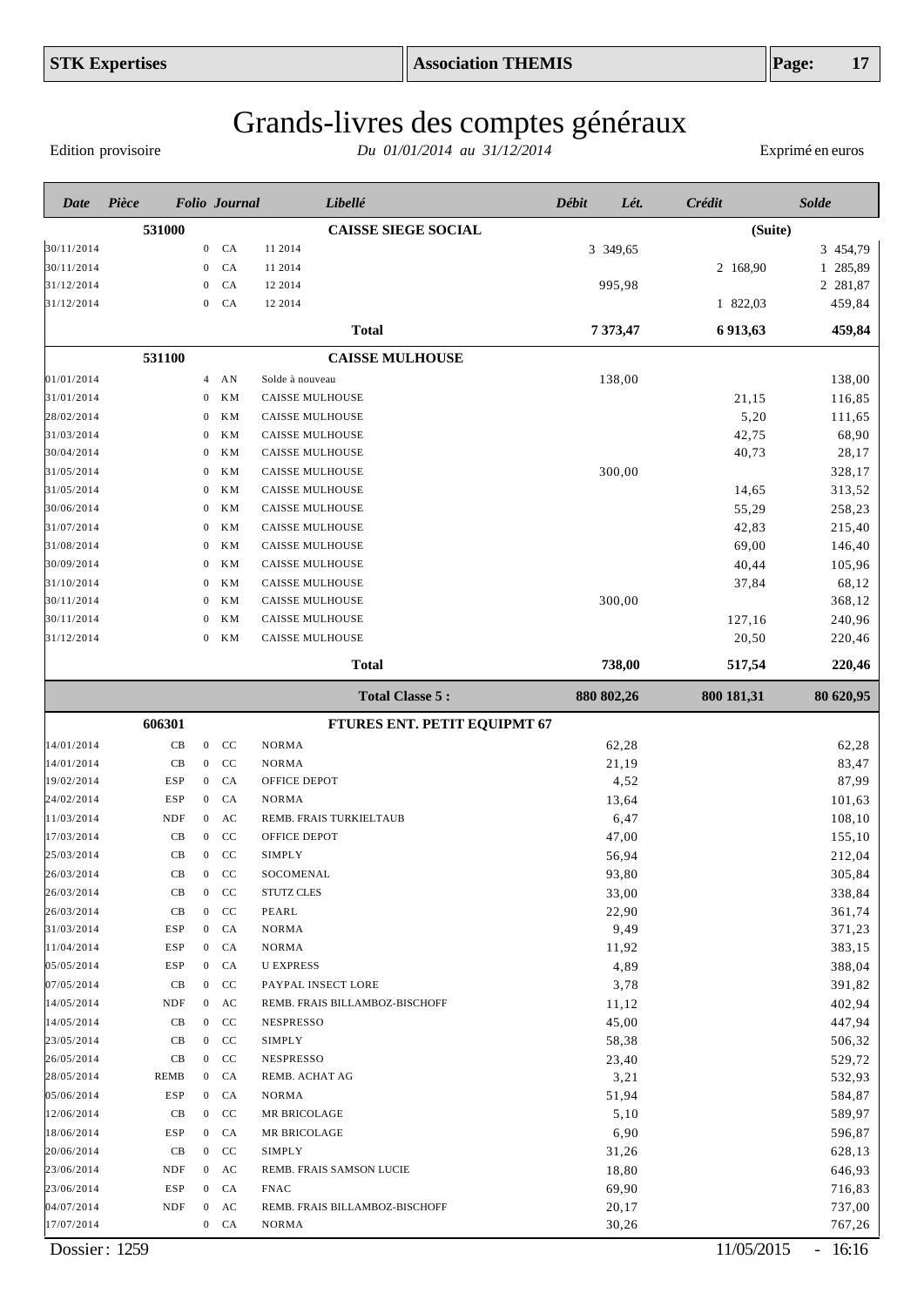Edition provisoire

| Date       | Pièce        |                  | <b>Folio Journal</b> | Libellé                        | Débit<br>Lét. | Solde<br>Crédit |
|------------|--------------|------------------|----------------------|--------------------------------|---------------|-----------------|
|            | 606301       |                  |                      | FTURES ENT. PETIT EQUIPMT 67   |               | (Suite)         |
| 28/07/2014 |              | $\boldsymbol{0}$ | CA                   | <b>NORMA</b>                   | 19,04         | 786,30          |
| 07/08/2014 | <b>NDF</b>   | $\mathbf{0}$     | AC                   | REMB. FRAIS SAMSON LUCIE       | 17,70         | 804,00          |
| 20/08/2014 | CB           | $\mathbf{0}$     | CC                   | <b>MONOPRIX</b>                | 100,90        | 904,90          |
| 03/09/2014 |              | $\mathbf{0}$     | CA                   | <b>U EXPRESS</b>               | 4,28          | 909,18          |
| 08/09/2014 |              | $\bf{0}$         | CA                   | <b>NORMA</b>                   | 34,62         | 943,80          |
| 10/09/2014 | CB           | $\mathbf{0}$     | CC                   | CARREFOUR                      | 10,94         | 954,74          |
| 16/09/2014 |              | $\mathbf{0}$     | CA                   | <b>NORMA</b>                   | 30,22         | 984,96          |
| 01/10/2014 | CB           |                  | CC<br>$\mathbf{1}$   | <b>APPLE STORE</b>             | 49,00         | 1 033,96        |
| 07/10/2014 | $-3220319$   |                  | AC<br>$\overline{0}$ | <b>AMAZON</b>                  | 29,89         | 1 063,85        |
| 16/10/2014 | CB           |                  | CC<br>2              | <b>NORMA</b>                   | 40,42         | 1 104,27        |
| 21/10/2014 |              | $\mathbf{0}$     | AC                   | AMAZON                         | 17,25         | 1 121,52        |
| 31/10/2014 |              | $\theta$         | CA                   | <b>NORMA</b>                   | 3,69          | 1 125,21        |
| 04/11/2014 |              | $\theta$         | CA                   | <b>NORMA</b>                   | 17,99         | 1 143,20        |
| 26/11/2014 | <b>NDF</b>   | $\mathbf{0}$     | AC                   | REMB. FRAIS BILLAMBOZ-BISCHOFF | 27,38         | 1 170,58        |
| 26/11/2014 | 000119       | $\bf{0}$         | AC                   | <b>FNAC</b>                    | 18,99         | 1 189,57        |
| 28/11/2014 |              | $\mathbf{0}$     | AC                   | CORA                           | 88,65         | 1 278,22        |
| 28/11/2014 | 037066039669 | $\bf{0}$         | AC                   | <b>KAUFLAND</b>                | 20,98         | 1 299,20        |
| 29/11/2014 | NDF          | $\mathbf{0}$     | AC                   | REMB. FRAIS TURKIELTAUB        | 47,90         | 1 347,10        |
| 08/12/2014 |              | $\mathbf 0$      | CA                   | <b>U EXPRESS</b>               | 4,48          | 1 351,58        |
| 08/12/2014 |              | $\theta$         | CA                   | <b>U EXPRESS</b>               | 28,04         | 1 379,62        |
| 10/12/2014 |              | $\theta$         | CA                   | SIMPLY                         | 8,40          | 1 388,02        |
| 14/12/2014 | <b>NDF</b>   | $\mathbf{0}$     | AC                   | REMB. FRAIS BILLAMBOZ-BISCHOFF | 6,46          | 1 394,48        |
| 17/12/2014 | <b>NDF</b>   | $\overline{0}$   | AC                   | REMB. FRAIS BIBERT CHRISTIANE  | 85,98         | 1 480,46        |
|            |              |                  |                      | <b>Total</b>                   | 1 480,46      | 1 480,46        |
|            | 606306       |                  |                      | FTURES ENT. PETIT EQUIPMT 68   |               |                 |
| 17/01/2014 |              | $\mathbf{0}$     | KМ                   | <b>CARREFOUR CITY</b>          | 2,34          | 2,34            |
| 17/01/2014 |              | $\mathbf 0$      | KМ                   | <b>CARREFOUR CITY</b>          | 14,26         | 16,60           |
| 19/03/2014 |              | $\theta$         | ΚM                   | <b>CARREFOUR CITY</b>          | 15,55         | 32,15           |
| 10/04/2014 |              | $\theta$         | KМ                   | CARREFOUR                      | 21,53         | 53,68           |
| 19/06/2014 |              | $\theta$         | ΚM                   | CARREFOUR                      | 13,79         | 67,47           |
| 09/07/2014 |              | $\theta$         | KМ                   | CARREFOUR                      | 7,06          | 74,53           |
| 17/07/2014 |              | $\theta$         | ΚM                   | CARREFOUR                      | 2,30          | 76,83           |
| 17/07/2014 |              | $\mathbf{0}$     | KМ                   | CARREFOUR                      | 5,17          | 82,00           |
| 18/08/2014 |              |                  | $0$ KM               | CARREFOUR                      | 0,39          | 82,39           |
| 29/08/2014 |              | $\bf{0}$         | ΚM                   | CARREFOUR                      | 7,06          | 89,45           |
| 04/09/2014 |              | $\mathbf{0}$     | ΚM                   | CARREFOUR                      | 11,50         | 100,95          |
| 23/09/2014 |              | $\bf{0}$         | KM                   | PTM                            | 20,00         | 120,95          |
| 24/09/2014 |              | $\mathbf{0}$     | ΚM                   | CARREFOUR                      | 6,92          | 127,87          |
| 29/09/2014 |              | $\bf{0}$         | ΚM                   | CARREFOUR                      | 2,02          | 129,89          |
| 08/10/2014 |              | $\bf{0}$         | ΚM                   | CARREFOUR                      | 4,64          | 134,53          |
| 23/10/2014 |              | $\bf{0}$         | ΚM                   | CARREFOUR                      | 2,90          | 137,43          |
| 03/11/2014 |              | $\bf{0}$         | KM                   | CARREFOUR                      | 2,90          | 140,33          |
| 14/11/2014 |              | $\bf{0}$         | ΚM                   | CARREFOUR                      | 5,80          | 146,13          |
| 04/12/2014 |              | $\bf{0}$         | ΚM                   | QUINCAILLERIE                  | 3,50          | 149,63          |
| 05/12/2014 |              | $\mathbf{0}$     | ΚM                   | CARREFOUR                      | 6,50          | 156,13          |
| 09/12/2014 |              |                  | $0$ KM               | CARREFOUR                      | 10,50         | 166,63          |
|            |              |                  |                      | <b>Total</b>                   | 166,63        | 166,63          |
|            | 606401       |                  |                      | FOURNIT. ADMINST. BR           |               |                 |
| 03/02/2014 | CB           |                  | $0$ CC               | <b>METRO</b>                   | 450,31        | 450,31          |
| 03/02/2014 | CB           |                  | $0$ CC               | OFFICE DEPOT                   | 80,56         | 530,87          |
| 14/03/2014 | ESP          |                  | $0$ $CA$             | OFFICE DEPOT                   | 6,60          | 537,47          |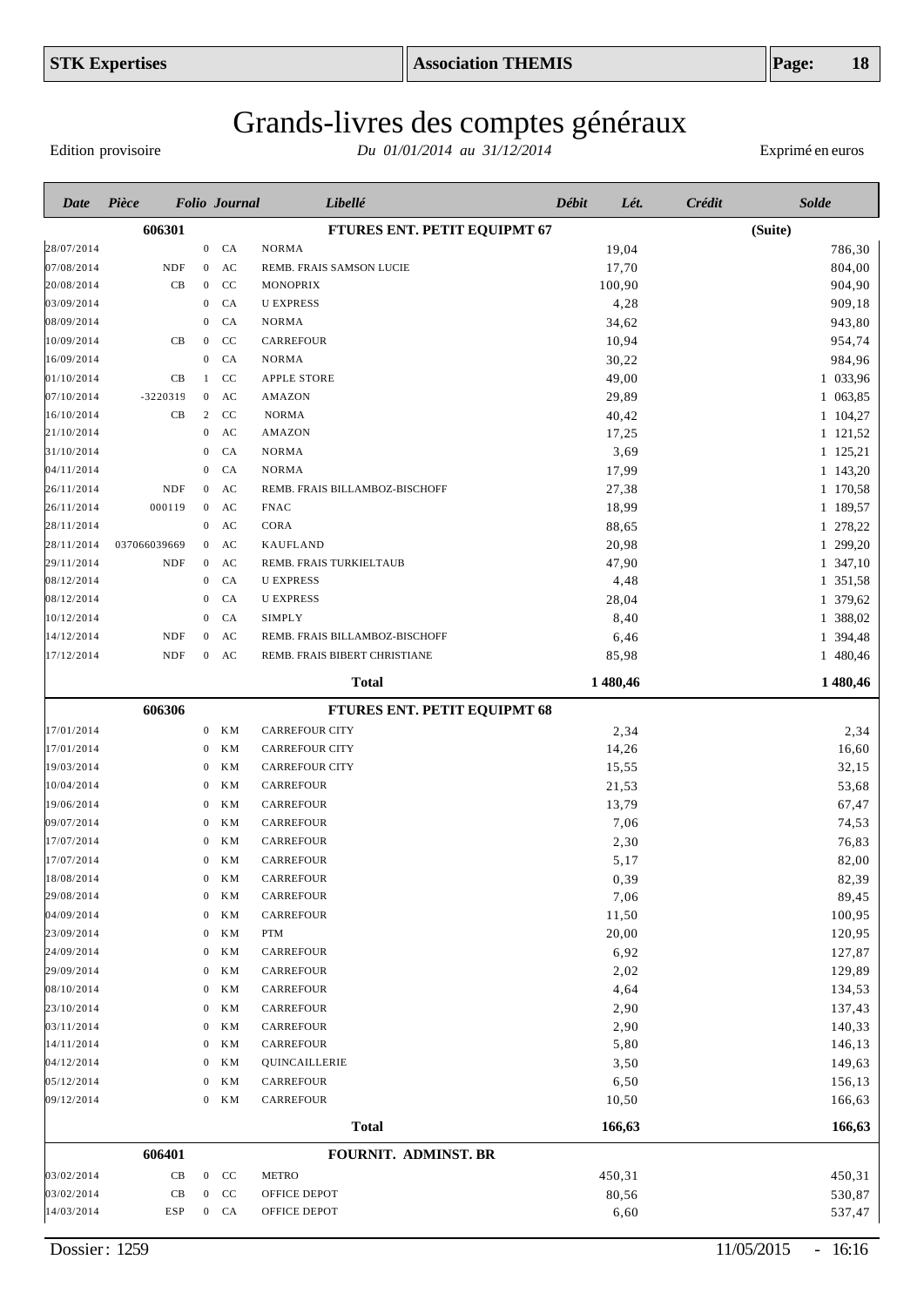# Grands-livres des comptes généraux

Edition provisoire

| Date                     | Pièce                       |                                | <b>Folio</b> Journal | Libellé                                     | <b>Débit</b> | Lét.            | Crédit  | <b>Solde</b>         |
|--------------------------|-----------------------------|--------------------------------|----------------------|---------------------------------------------|--------------|-----------------|---------|----------------------|
|                          | 606401                      |                                |                      | <b>FOURNIT. ADMINST. BR</b>                 |              |                 | (Suite) |                      |
| 26/03/2014               | CB                          |                                | $0$ CC               | L'AS DE LA PHOTOCOPIE                       |              | 319,44          |         | 856,91               |
| 18/04/2014               | CB                          | $\overline{0}$                 | CC                   | OFFICE DEPOT                                |              | 91,71           |         | 948,62               |
| 12/05/2014               | CB                          | $\overline{0}$                 | CC                   | <b>PRINTERRE</b>                            |              | 347,58          |         | 1 296,20             |
| 26/05/2014               | CB                          | $\overline{0}$                 | CC                   | <b>METRO</b>                                |              | 99,86           |         | 1 396,06             |
| 27/05/2014               | <b>NDF</b>                  | $\overline{0}$                 | AC                   | REMB. FRAIS BILLAMBOZ-BISCHOFF              |              | 22,23           |         | 1 418,29             |
| 12/06/2014               | CB                          | $\overline{0}$                 | CC                   | <b>METRO</b>                                |              | 299,58          |         | 1 717,87             |
| 18/06/2014               | <b>ESP</b>                  | $\mathbf{0}$                   | CA                   | OFFICE DEPOT                                |              | 31,23           |         | 1 749,10             |
| 24/06/2014               | <b>ESP</b>                  | $\mathbf{0}$                   | CA                   | <b>LA POSTE</b>                             |              | 95,40           |         | 1 844,50             |
| 16/07/2014               | CB                          | $\mathbf{0}$<br>$\overline{0}$ | AC<br>CC             | <b>LITT MAURICE</b>                         |              | 100,00          |         | 1 944,50             |
| 23/07/2014<br>03/09/2014 |                             | $\mathbf{0}$                   | CA                   | OFFICE DEPOT<br><b>ROUGIE ET PLE</b>        |              | 7,02<br>43,80   |         | 1 951,52<br>1 995,32 |
| 08/10/2014               |                             | $\mathbf{0}$                   | CA                   | OFF DEPOT                                   |              | 14,38           |         | 2 009,70             |
| 15/10/2014               | CB                          | 2                              | CC                   | <b>METRO</b>                                |              | 231,18          |         | 2 240,88             |
| 15/10/2014               | CB                          | $\overline{2}$                 | CC                   | OFFICE DEPOT                                |              | 31,67           |         | 2 272,55             |
| 18/11/2014               | 037066039668                | $\overline{0}$                 | AC                   | <b>METRO</b>                                |              | 68,73           |         | 2 341,28             |
| 21/11/2014               | CB                          | $\overline{0}$                 | CC                   | PRINTOCLOCK                                 |              | 128,40          |         | 2 469,68             |
| 29/11/2014               | 33                          | $\mathbf{0}$                   | OD                   | ALBERT DONS EN NATURE                       |              | 230,00          |         | 2 699,68             |
| 14/12/2014               | <b>NDF</b>                  | $\mathbf{0}$                   | AC                   | REMB. FRAIS BILLAMBOZ-BISCHOFF              |              | 3,95            |         | 2 703,63             |
|                          |                             |                                |                      | <b>Total</b>                                |              | 2 703,63        |         | 2 703,63             |
|                          | 606406                      |                                |                      | <b>FOURNIT. ADMINST. HR</b>                 |              |                 |         |                      |
| 08/01/2014               | <b>NDF</b>                  | $\overline{0}$                 | AC                   | REMB. FRAIS KOHLER                          |              | 13,08           |         | 13,08                |
| 31/01/2014               | $\ensuremath{\mathsf{NDF}}$ | $\boldsymbol{0}$               | AC                   | REMB. FRAIS FONDEUR LAURE                   |              | 29,68           |         | 42,76                |
| 10/04/2014               | CB                          | $\mathbf{0}$                   | CC                   | VIKING OFFICE DEPOT                         |              | 1 066,72        |         | 1 109,48             |
| 29/08/2014               |                             | $\mathbf{0}$                   | <b>KM</b>            | <b>GREVILLIOT</b>                           |              | 57,00           |         | 1 166,48             |
| 10/09/2014               | CB                          | $\mathbf{0}$                   | CC                   | <b>FNAC</b>                                 |              | 52,05           |         | 1 218,53             |
| 05/11/2014               |                             | $\bf{0}$                       | <b>KM</b>            | <b>FNAC</b>                                 |              | 21,34           |         | 1 239,87             |
| 19/11/2014               |                             | $\mathbf{0}$                   | <b>KM</b>            | <b>CARREFOUR</b>                            |              | 5,22            |         | 1 245,09             |
| 19/11/2014               |                             | $\theta$                       | KM                   | <b>CARREFOUR</b>                            |              | 4,03            |         | 1 249,12             |
| 28/11/2014               |                             | $\theta$                       | <b>KM</b>            | <b>CARREFOUR</b>                            |              | 6,26            |         | 1 255,38             |
| 12/12/2014               | <b>NDF</b>                  | $\mathbf{0}$                   | AC                   | REMB. FRAIS SCATTAREGGIA                    |              | 16,80           |         | 1 272,18             |
|                          |                             |                                |                      | <b>Total</b>                                |              | 1 272,18        |         | 1 272,18             |
|                          | 606801                      |                                |                      | <b>FOURNIT. DIVERSES BR</b>                 |              |                 |         |                      |
| 04/02/2014               | 9635498S                    | $\boldsymbol{0}$               | AC                   | ELECTRICITE DE STRASBOURG                   |              | 203,34          |         | 203,34               |
| 03/04/2014               | 10011155S                   | $\overline{0}$                 | AC                   | ELECTRICITE DE STRASBOURG                   |              | 153,77          |         | 357,11               |
| 03/06/2014               | 10337091S                   | $\boldsymbol{0}$               | AC                   | ELECTRICITE DE STRASBOURG                   |              | 178,30          |         | 535,41               |
| 04/08/2014               | 10693035S                   | $\mathbf{0}$                   | AC                   | ELECTRICITE DE STRASBOURG                   |              | 134,87          |         | 670,28               |
| 03/10/2014               | 11061230S                   | $\overline{0}$                 | AC                   | ELECTRICITE DE STRASBOURG                   |              | 84,72           |         | 755,00               |
| 02/12/2014               | 11379072S                   | $\mathbf{0}$                   | AC                   | ELECTRICITE DE STRASBOURG                   |              | 190,80          |         | 945,80               |
|                          |                             |                                |                      | <b>Total</b>                                |              | 945,80          |         | 945,80               |
|                          | 606806                      |                                |                      | <b>FOURNIT. DIVERSES HR</b>                 |              |                 |         |                      |
| 15/02/2014               | 36547806                    |                                | $0$ AC               | <b>EDF/GDF MULHOUSE</b>                     |              | 159,27          |         | 159,27               |
| 15/04/2014               | 10001209371                 |                                | $0$ AC               | <b>EDF/GDF MULHOUSE</b>                     |              | 160,26          |         | 319,53               |
|                          | 18/06/2014 AV10004542828    |                                | $0$ AC               | <b>EDF/GDF MULHOUSE</b>                     |              |                 | 78,42   | 241,11               |
| 15/08/2014               | 10007628080                 |                                | $0$ AC               | EDF/GDF MULHOUSE                            |              | 82,82           |         | 323,93               |
| 03/11/2014<br>17/12/2014 | 10011023735<br>10014349784  |                                | $0$ AC<br>$0$ AC     | EDF/GDF MULHOUSE<br><b>EDF/GDF MULHOUSE</b> |              | 95,20<br>191,74 |         | 419,13<br>610,87     |
|                          |                             |                                |                      | <b>Total</b>                                |              | 689,29          | 78,42   | 610,87               |
|                          |                             |                                |                      |                                             |              |                 |         |                      |
|                          | 612201                      |                                |                      | <b>CREDIT BAIL PHOTOCOPIEUR</b>             |              |                 |         |                      |
| 01/01/2014               | FLL4A214328                 |                                | $0$ AC               | <b>BNP LEASE PHOTOCOPIEURS</b>              |              | 723,60          |         | 723,60               |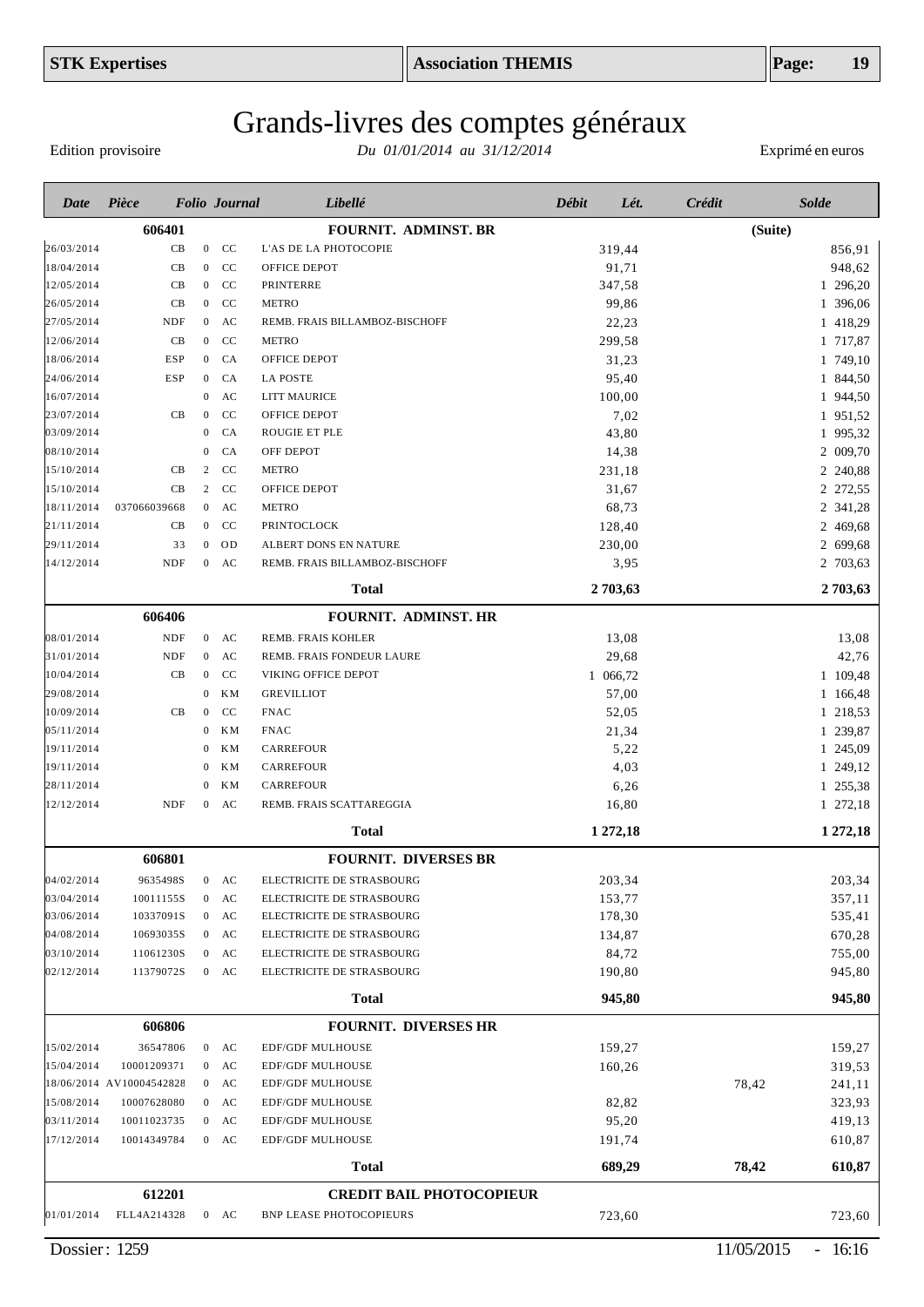# Grands-livres des comptes généraux

Edition provisoire

| Date       | Pièce                     |                  | <b>Folio</b> Journal          | Libellé                          | Débit<br>Lét. | Crédit   | <b>Solde</b>  |
|------------|---------------------------|------------------|-------------------------------|----------------------------------|---------------|----------|---------------|
|            | 612201                    |                  |                               | <b>CREDIT BAIL PHOTOCOPIEUR</b>  |               | (Suite)  |               |
| 02/01/2014 | PRL                       |                  | $\mathbf{0}$<br><sub>CC</sub> | <b>BNP LEASE PHOTOCOPIEURS</b>   | 382,42        |          | 1 106,02      |
| 03/03/2014 | FLL5A536596               | $\mathbf{0}$     | AC                            | <b>BNP LEASE PHOTOCOPIEURS</b>   | 723,60        |          | 1 829,62      |
| 01/04/2014 | PRL                       | $\boldsymbol{0}$ | CC                            | <b>BNP LEASE PHOTOCOPIEURS</b>   | 382,42        |          | 2 212,04      |
| 02/06/2014 | FLL6A521860               | $\overline{0}$   | AC                            | <b>BNP LEASE PHOTOCOPIEURS</b>   | 723,60        |          | 2 935,64      |
| 01/07/2014 | PRL                       | $\overline{0}$   | CC                            | <b>BNP LEASE PHOTOCOPIEURS</b>   | 382,42        |          | 3 318,06      |
| 01/09/2014 | FLL7A823804               | $\overline{0}$   | AC                            | <b>BNP LEASE PHOTOCOPIEURS</b>   | 723,60        |          | 4 041,66      |
| 01/10/2014 | PRL                       |                  | $1$ CC                        | <b>BNP LEASE PHOTOCOPIEURS</b>   | 382,42        |          | 4 424,08      |
|            |                           |                  |                               | <b>Total</b>                     | 4 4 2 4 , 0 8 |          | 4 4 2 4 , 0 8 |
|            | 613210                    |                  |                               | <b>LOYER BR</b>                  |               |          |               |
| 06/01/2014 | AE                        | $\overline{0}$   | AC                            | HABITATION MODERNE               | 2 153,92      |          | 2 153,92      |
| 04/02/2014 | ΑE                        | $\mathbf{0}$     | AC                            | HABITATION MODERNE               | 2 153,92      |          | 4 307,84      |
| 04/02/2014 | AE                        | $\overline{0}$   | AC                            | HABITATION MODERNE               |               | 13,05    | 4 294,79      |
| 04/03/2014 | ΑE                        | $\overline{0}$   | AC                            | HABITATION MODERNE               | 2 153,92      |          | 6 448,71      |
| 02/04/2014 | AE                        | $\boldsymbol{0}$ | AC                            | HABITATION MODERNE               | 2 136,67      |          | 8 585,38      |
| 05/05/2014 | AE                        | $\overline{0}$   | AC                            | HABITATION MODERNE               | 2 106,87      |          | 10 692,25     |
| 05/06/2014 | ΑE                        | $\boldsymbol{0}$ | AC                            | HABITATION MODERNE               | 2 106,87      |          | 12 799,12     |
| 03/07/2014 | AE                        | $\boldsymbol{0}$ | AC                            | HABITATION MODERNE               | 2 106,87      |          | 14 905,99     |
| 05/08/2014 | ΑE                        | $\boldsymbol{0}$ | AC                            | HABITATION MODERNE               | 2 106,87      |          | 17 012,86     |
| 05/09/2014 | ΑE                        | $\overline{0}$   | AC                            | HABITATION MODERNE               | 2 106,87      |          | 19 119,73     |
| 06/10/2014 | ΑE                        | $\boldsymbol{0}$ | AC                            | HABITATION MODERNE               | 2 106,87      |          | 21 226,60     |
| 04/11/2014 | ΑE                        | $\mathbf{0}$     | AC                            | HABITATION MODERNE               | 2 106,87      |          | 23 333,47     |
| 03/12/2014 | ΑE                        | $\overline{0}$   | AC                            | HABITATION MODERNE               | 2 106,87      |          | 25 440,34     |
|            |                           |                  |                               | <b>Total</b>                     | 25 453,39     | 13,05    | 25 440,34     |
|            | 613220                    |                  |                               | <b>LOCATION SALLE REUNION BR</b> |               |          |               |
| 03/12/2014 | <b>VIR</b>                |                  | $0$ CC                        | CATHEDRALE DE STRASBOURG         | 200,00        |          | 200,00        |
|            |                           |                  |                               | <b>Total</b>                     | 200,00        |          | 200,00        |
|            | 613260                    |                  |                               | <b>LOYER HR</b>                  |               |          |               |
| 01/01/2014 | <b>TRSFRT</b>             |                  | $0$ OD                        | LOYER 01/2014                    | 1 673,96      |          | 1 673,96      |
| 31/01/2014 | <b>VIR</b>                | $\boldsymbol{0}$ | CC                            | <b>INDIVISION 6 RUE DU SAUVA</b> | 1 673,96      |          | 3 347,92      |
| 28/02/2014 | <b>VIR</b>                | $\boldsymbol{0}$ | CC                            | <b>INDIVISION 6 RUE DU SAUVA</b> | 1 673,96      |          | 5 021,88      |
| 31/03/2014 | <b>VIR</b>                | $\boldsymbol{0}$ | CC                            | <b>INDIVISION 6 RUE DU SAUVA</b> | 1 673,96      |          | 6 695,84      |
| 30/04/2014 | VIR                       |                  | $\mathbf{0}$<br>CC            | INDIVISION 6 RUE DU SAUVA        | 1 673,96      |          | 8 369,80      |
| 30/05/2014 | VIR                       | $\overline{0}$   | CC                            | <b>INDIVISION 6 RUE DU SAUVA</b> | 1 673,96      |          | 10 043,76     |
| 30/06/2014 | <b>VIR</b>                | $\overline{0}$   | CC                            | INDIVISION 6 RUE DU SAUVA        | 1 673,96      |          | 11 717,72     |
| 31/07/2014 | VIR                       |                  | $0$ CC                        | INDIVISION 6 RUE DU SAUVA        | 1 673,96      |          | 13 391,68     |
| 29/08/2014 | VIR                       |                  | $0$ CC                        | INDIVISION 6 RUE DU SAUVA        | 1 673,96      |          | 15 065,64     |
| 30/09/2014 | <b>VIR</b>                |                  | $0$ CC                        | <b>INDIVISION 6 RUE DU SAUVA</b> | 1 673,96      |          | 16 739,60     |
| 31/10/2014 | VIR                       |                  | $0$ CC                        | <b>RUE DU SAUV</b>               | 1 673,96      |          | 18 413,56     |
| 28/11/2014 | VIR                       |                  | $\mathbf{0}$<br>CC            | <b>INDIVISION 6 RUE DU SAUVA</b> | 1 673,96      |          | 20 087,52     |
| 31/12/2014 |                           |                  | $0$ OD                        | ACPTES S/CHARGES 2014 12*290     |               | 3 480,00 | 16 607,52     |
|            |                           |                  |                               | <b>Total</b>                     | 20 087,52     | 3 480,00 | 16 607,52     |
|            | 613501                    |                  |                               | <b>LOC.INST.TELEPH. GRENKE</b>   |               |          |               |
|            | 01/01/2014 0000121918/201 |                  | $0$ AC                        | <b>GRENKE LOCATION</b>           | 635,58        |          | 635,58        |
|            | 21/03/2014 0000273241/201 |                  | $0$ AC                        | <b>GRENKE LOCATION</b>           | 635,58        |          | 1 271,16      |
|            | 21/06/2014 0000430345/201 |                  | $0$ AC                        | <b>GRENKE LOCATION</b>           | 635,58        |          | 1 906,74      |
| 22/07/2014 | VIR                       |                  | $0$ CC                        | <b>GRENKE LOCATION</b>           |               | 635,58   | 1 271,16      |
|            |                           |                  |                               | <b>Total</b>                     | 1 906,74      | 635,58   | 1 271,16      |
|            | 614001                    |                  |                               | <b>CH.LOCATIVES AUTRES BR</b>    |               |          |               |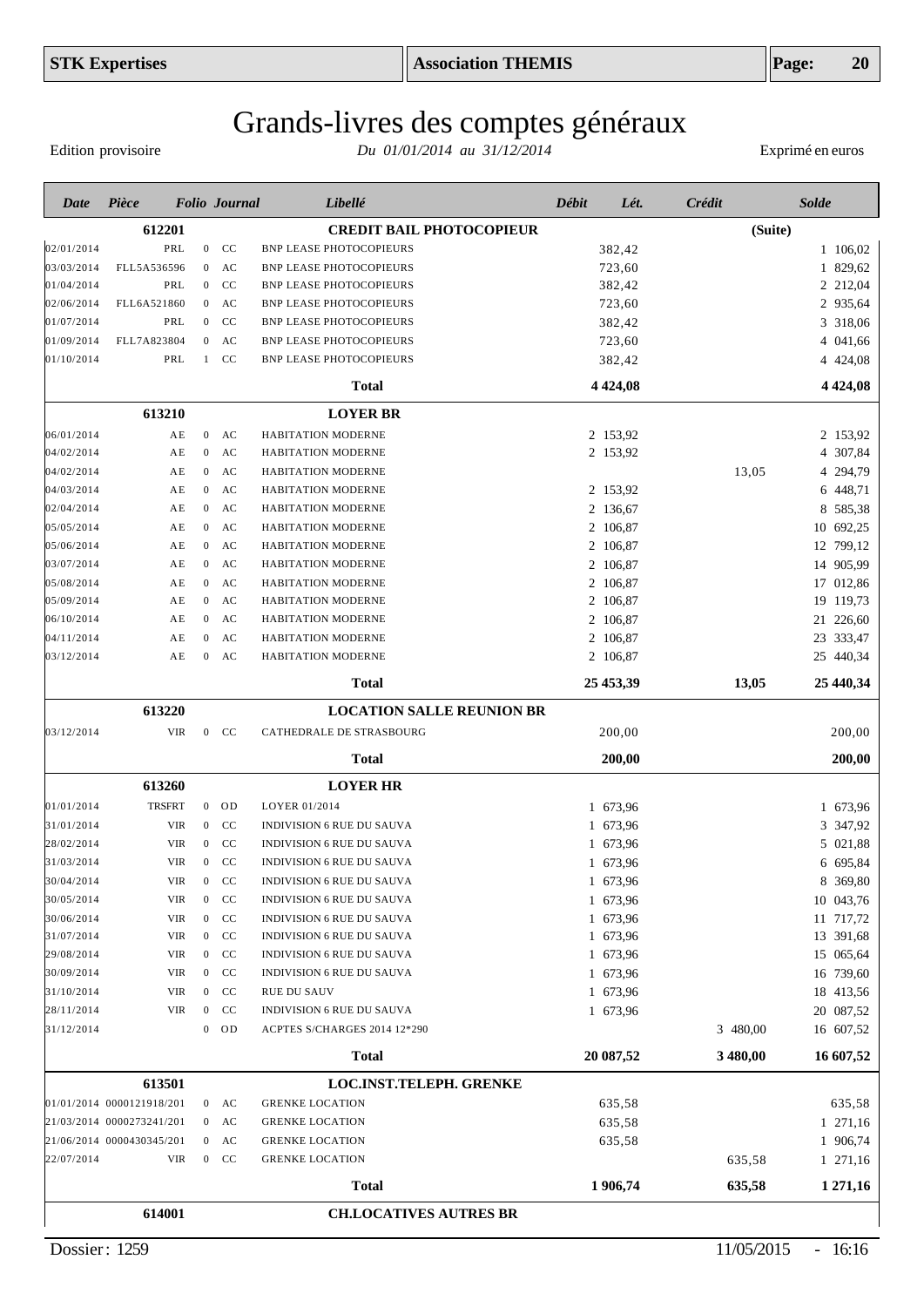Edition provisoire

| Date       | Pièce                     |                | <b>Folio</b> Journal   | Libellé                               | Débit | Lét.        | <b>Crédit</b> | <b>Solde</b> |
|------------|---------------------------|----------------|------------------------|---------------------------------------|-------|-------------|---------------|--------------|
|            | 614001                    |                |                        | <b>CH.LOCATIVES AUTRES BR</b>         |       |             | (Suite)       |              |
| 06/01/2014 | ΑE                        | $\mathbf{0}$   | AC                     | HABITATION MODERNE                    |       | 350,00      |               | 350,00       |
| 24/01/2014 | F14010054                 | $\mathbf{0}$   | AC                     | <b>CIM INCENDIE</b>                   |       | 85,08       |               | 435,08       |
| 28/01/2014 | FA2331                    | $\overline{0}$ | AC                     | ELSAU'NET-NETTOYAGE                   |       | 595,31      |               | 1 030,39     |
| 31/01/2014 | F14010101                 | $\overline{0}$ | AC                     | <b>CIM INCENDIE</b>                   |       | 21,84       |               | 1 052,23     |
| 04/02/2014 | ΑE                        | $\overline{0}$ | AC                     | HABITATION MODERNE                    |       | 350,00      |               | 1 402,23     |
| 26/02/2014 | FA2435                    | $\overline{0}$ | AC                     | ELSAU'NET-NETTOYAGE                   |       | 430,70      |               | 1 832,93     |
| 04/03/2014 | ΑE                        | $\overline{0}$ | AC                     | HABITATION MODERNE                    |       | 350,00      |               | 2 182,93     |
| 31/03/2014 | FA2544                    | $\mathbf{0}$   | AC                     | ELSAU'NET-NETTOYAGE                   |       | 430,70      |               | 2 613,63     |
| 02/04/2014 | ΑE                        | $\mathbf{0}$   | AC                     | HABITATION MODERNE                    |       | 350,00      |               | 2 963,63     |
| 30/04/2014 | FA2670                    | $\mathbf{0}$   | AC                     | ELSAU'NET-NETTOYAGE                   |       | 430,70      |               | 3<br>394,33  |
| 05/05/2014 | ΑE                        | $\mathbf{0}$   | AC                     | HABITATION MODERNE                    |       | 350,00      |               | 3 744,33     |
| 27/05/2014 | FA2781                    | $\bf{0}$       | AC                     | ELSAU'NET-NETTOYAGE                   |       | 430,70      |               | 4 175,03     |
| 05/06/2014 | ΑE                        | $\mathbf{0}$   | AC                     | HABITATION MODERNE                    |       | 350,00      |               | 4 525,03     |
| 24/06/2014 | FA2877                    | $\bf{0}$       | AC                     | ELSAU'NET-NETTOYAGE                   |       | 430,70      |               | 4 955,73     |
| 03/07/2014 | ΑE                        | $\mathbf{0}$   | AC                     | HABITATION MODERNE                    |       | 350,00      |               | 5 305,73     |
| 29/07/2014 | FA2998                    | $\mathbf{0}$   | $\mathbf{A}\mathbf{C}$ | ELSAU'NET-NETTOYAGE                   |       | 441,47      |               | 5 747,20     |
| 05/08/2014 | ΑE                        | $\mathbf{0}$   | $\mathbf{A}\mathbf{C}$ | HABITATION MODERNE                    |       | 350,00      |               | 6 097,20     |
| 05/08/2014 | ΑE                        | $\mathbf{0}$   | AC                     | HABITATION MODERNE REGUL CHARGES 2013 |       | 251,57      |               | 6 348,77     |
| 28/08/2014 | FA3087                    | $\bf{0}$       | AC                     | ELSAU'NET-NETTOYAGE                   |       | 441,47      |               | 6 790,24     |
| 05/09/2014 | ΑE                        | $\bf{0}$       | AC                     | HABITATION MODERNE                    |       | 350,00      |               | 7 140,24     |
| 29/09/2014 | FA3181                    | $\bf{0}$       | AC                     | ELSAU'NET-NETTOYAGE                   |       | 441,47      |               | 7 581,71     |
| 06/10/2014 | ΑE                        | $\mathbf{0}$   | AC                     | HABITATION MODERNE                    |       | 350,00      |               | 7 931,71     |
| 22/10/2014 | FA3306                    | $\bf{0}$       | AC                     | ELSAU'NET-NETTOYAGE                   |       | 441,47      |               | 8 373,18     |
| 04/11/2014 | ΑE                        | $\bf{0}$       | AC                     | HABITATION MODERNE                    |       | 350,00      |               | 8 723,18     |
| 26/11/2014 | FA3399                    | $\overline{0}$ | AC                     | ELSAU'NET-NETTOYAGE                   |       | 441,47      |               | 9 164,65     |
| 03/12/2014 | ΑE                        | $\theta$       | AC                     | HABITATION MODERNE                    |       | 350,00      |               | 9 514,65     |
| 30/12/2014 |                           | $\theta$       | AC                     | ELSAU'NET-NETTOYAGE 12/2014           |       | 441,47      |               | 9 956,12     |
| 31/12/2014 | 1412-RFCP-                | $\mathbf{0}$   | BI                     | RECTIF SOLDE ELSAU NET                |       |             | 1 372,71      | 8 583,41     |
|            |                           |                |                        | <b>Total</b>                          |       | 9 9 5 6, 12 | 1372,71       | 8583,41      |
|            | 614006                    |                |                        | <b>CH.LOCATIVES BAILLEUR HR</b>       |       |             |               |              |
| 31/01/2014 | 14/35 MU                  |                | $0$ AC                 | AMAC ALTKIRCH                         |       | 290,50      |               | 290,50       |
| 28/02/2014 | 14/175 MU                 |                | $0$ AC                 | AMAC ALTKIRCH                         |       | 174,30      |               | 464,80       |
| 31/03/2014 | 14/334 MU                 |                | $0$ AC                 | AMAC ALTKIRCH                         |       | 290,50      |               | 755,30       |
|            | 30/04/2014 14/496/MU/SAP  | $\overline{0}$ | AC                     | AMAC ALTKIRCH                         |       | 232,40      |               | 987,70       |
| 31/05/2014 | 14/663 MU                 |                | $0$ AC                 | AMAC ALTKIRCH                         |       | 290,50      |               | 1 278,20     |
| 30/06/2014 | 14/837MU                  | $\mathbf{0}$   | AC                     | AMAC ALTKIRCH                         |       | 232,40      |               | 1 510,60     |
|            | 31/07/2014 14/998 MU/SAP  | $\mathbf{0}$   | AC                     | AMAC ALTKIRCH                         |       | 290,50      |               | 1 801,10     |
| 31/08/2014 | 14/1158 AM                | $\mathbf{0}$   | AC                     | AMAC ALTKIRCH                         |       | 58,10       |               | 1 859,20     |
|            | 31/08/2014 14/1159 MU/SAP | $\bf{0}$       | AC                     | AMAC ALTKIRCH                         |       | 174,30      |               | 2 033,50     |
|            | 31/10/2014 14/1511 MU/SAP | $\bf{0}$       | AC                     | AMAC ALTKIRCH                         |       | 232,40      |               | 2 265,90     |
| 25/11/2014 |                           | $\mathbf 0$    | OD                     | DECPTE CHARGES 10/2013-09/2014        |       |             | 90,76         | 2 175,14     |
| 30/11/2014 | 14/1666                   | $\bf{0}$       | AC                     | AMAC ALTKIRCH                         |       | 406,70      |               | 2 581,84     |
| 31/12/2014 | 14/1842                   |                | $0$ AC                 | AMAC ALTKIRCH 12/2014                 |       | 174,30      |               | 2 756,14     |
| 31/12/2014 |                           |                | $0$ OD                 | ACPTES S/CHARGES 2014 12*290          |       | 3 480,00    |               | 6 236,14     |
|            |                           |                |                        | <b>Total</b>                          |       | 6 3 26,90   | 90,76         | 6 236,14     |
|            | 615501                    |                |                        | <b>MAINTENANCE RICOH</b>              |       |             |               |              |
| 01/01/2014 | 8342742                   |                | $0$ AC                 | RICOH                                 |       | 37,39       |               | 37,39        |
| 01/01/2014 | 8342735                   |                | $0$ AC                 | RICOH                                 |       |             |               |              |
|            |                           |                |                        |                                       |       | 124,64      |               | 162,03       |
| 28/02/2014 | 8712815                   |                | $0$ AC                 | RICOH                                 |       | 9,64        |               | 171,67       |
| 31/03/2014 | 8961341<br>8961349        | $\bf{0}$       | AC<br>$0$ AC           | RICOH<br>RICOH                        |       | 1,28        |               | 172,95       |
| 31/03/2014 |                           |                |                        |                                       |       | 34,85       |               | 207,80       |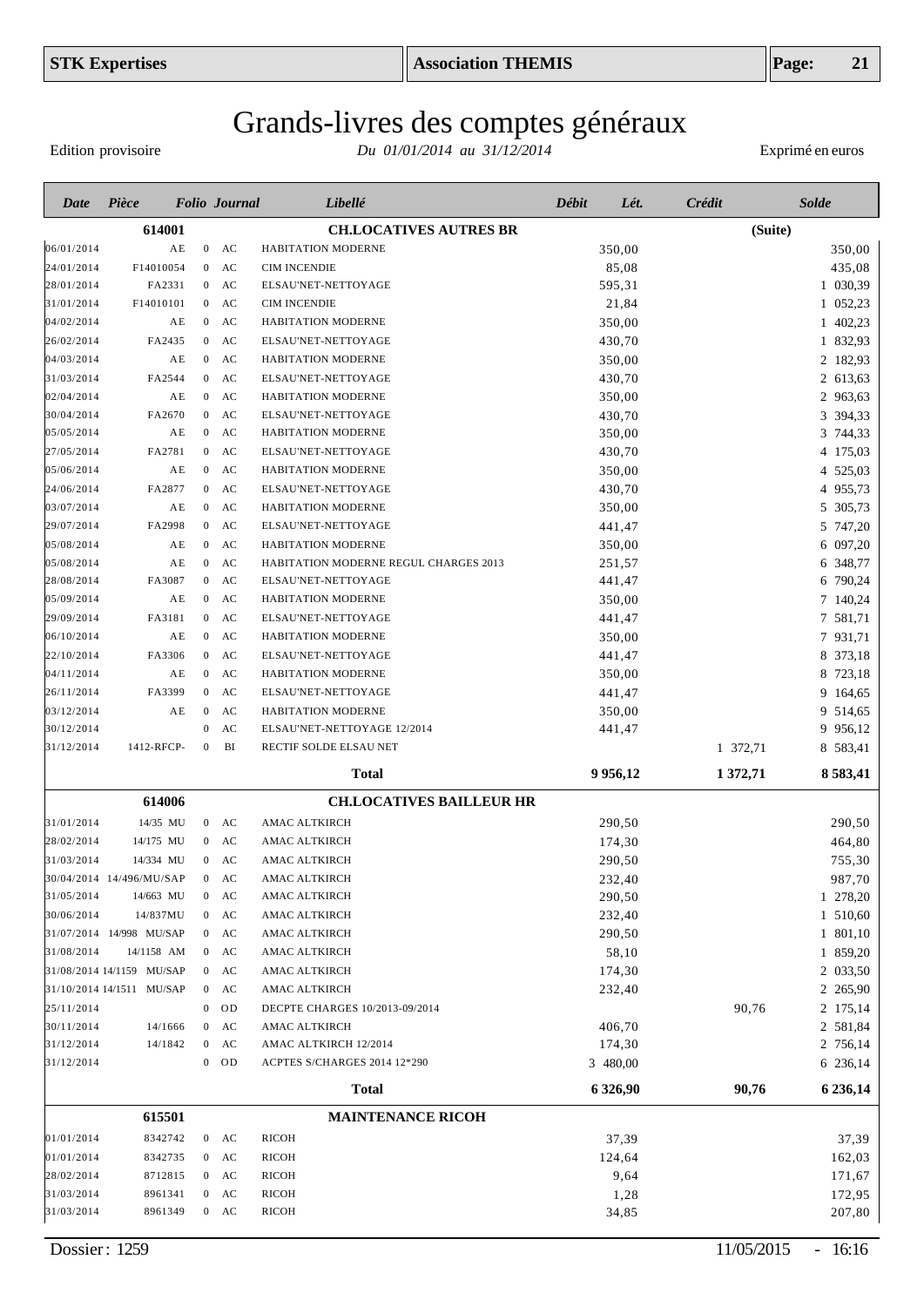Edition provisoire

| Date                     | Pièce                      |                                  | <b>Folio</b> Journal | Libellé                                            | Débit | Lét.           | Crédit  | <b>Solde</b>     |
|--------------------------|----------------------------|----------------------------------|----------------------|----------------------------------------------------|-------|----------------|---------|------------------|
|                          | 615501                     |                                  |                      | <b>MAINTENANCE RICOH</b>                           |       |                | (Suite) |                  |
| 02/04/2014               | 9009912                    |                                  | $0$ AC               | <b>RICOH</b>                                       |       | 40,46          |         | 248,26           |
| 02/04/2014               | 9009904                    | $\overline{0}$                   | AC                   | <b>RICOH</b>                                       |       | 134,87         |         | 383,13           |
| 31/05/2014               | 9332227                    | $\overline{0}$                   | AC                   | RICOH                                              |       | 7,55           |         | 390,68           |
| 30/06/2014               | 9563014                    | $\overline{0}$                   | AC                   | RICOH                                              |       | 14,98          |         | 405,66           |
| 30/06/2014               | 9563033                    | $\overline{0}$                   | AC                   | RICOH                                              |       | 21,28          |         | 426,94           |
| 02/07/2014               | 9607378                    | $\overline{0}$                   | AC                   | RICOH                                              |       | 134,87         |         | 561,81           |
| 02/07/2014               | 9607385                    | $\overline{0}$                   | AC                   | RICOH                                              |       | 40,46          |         | 602,27           |
| 24/08/2014               | 9840709                    | $\overline{0}$                   | AC                   | RICOH                                              |       |                | 2,23    | 600,04           |
| 08/09/2014               | 9912559                    | $\overline{0}$                   | AC                   | RICOH                                              |       | 336,00         |         | 936,04           |
| 30/09/2014               | 1119324                    | $\overline{0}$                   | AC                   | RICOH                                              |       | 22,90          |         | 958,94           |
| 30/09/2014               | 1119335                    | $\overline{0}$                   | AC                   | RICOH                                              |       | 28,38          |         | 987,32           |
| 02/10/2014               | 1165501                    | $\overline{0}$                   | AC                   | RICOH                                              |       | 134,87         |         | 1 122,19         |
| 02/10/2014               | 1165511                    | $\overline{0}$                   | AC                   | RICOH                                              |       | 40,46          |         | 1 162,65         |
|                          |                            |                                  |                      | <b>Total</b>                                       |       | 1 1 64,88      | 2,23    | 1 1 62, 65       |
|                          | 615502                     |                                  |                      | <b>ENT. REP. BR</b>                                |       |                |         |                  |
| 11/02/2014               | $\rm CB$                   | $\overline{0}$                   | CC                   | <b>CLICKE</b>                                      |       | 193,75         |         | 193,75           |
| 10/04/2014               | CB                         | $\overline{0}$                   | CC                   | <b>AVAST</b>                                       |       | 262,79         |         | 456,54           |
| 28/07/2014               |                            | $\boldsymbol{0}$                 | AC                   | <b>LITT MAURICE</b>                                |       | 50,00          |         | 506,54           |
| 08/12/2014               | 769823                     | $\mathbf{0}$                     | AC                   | SOCOMENAL                                          |       | 63,98          |         | 570,52           |
| 08/12/2014               |                            | $\boldsymbol{0}$                 | AC                   | <b>STUTZ</b>                                       |       | 22,00          |         | 592,52           |
| 23/12/2014               | FA2014-427                 | $\overline{0}$                   | AC                   | <b>ITELYS</b>                                      |       | 250,94         |         | 843,46           |
|                          |                            |                                  |                      | <b>Total</b>                                       |       | 843,46         |         | 843,46           |
|                          | 616101                     |                                  |                      | <b>MATMUT BR</b>                                   |       |                |         |                  |
|                          | 01/01/2014 1312-BI -000006 | $\boldsymbol{0}$                 | BI                   | Ext.CCA - MATMUT 2014                              |       | 420,97         |         | 420,97           |
| 12/06/2014               |                            | $\overline{0}$                   | AC                   | ASSURANCES MATMUT                                  |       | 402,37         |         | 823,34           |
|                          |                            |                                  |                      | <b>Total</b>                                       |       | 823,34         |         | 823,34           |
|                          | 616106                     |                                  |                      | <b>MATMUT HR</b>                                   |       |                |         |                  |
|                          | 01/01/2014 1312-BI -000006 | $\mathbf{0}$                     | BI                   | Ext.CCA - MATMUT 2014                              |       | 707,51         |         | 707,51           |
| 12/06/2014               |                            | $\overline{0}$                   | AC                   | ASSURANCES MATMUT                                  |       | 682,91         |         | 1 390,42         |
|                          |                            |                                  |                      |                                                    |       |                |         | 1 390,42         |
|                          |                            |                                  |                      | <b>Total</b>                                       |       | 1 390,42       |         |                  |
|                          | 618101                     |                                  |                      | DOCUMENTATIONS BR                                  |       |                |         |                  |
| 10/01/2014               | ESP                        |                                  | $\mathbf{0}$<br>CA   | REMB. FNAC                                         |       | 17,00          |         | 17,00            |
| 05/02/2014               | ESP                        | $\mathbf{0}$                     | CA                   | LIBRAIRIE KLEBER                                   |       | 12,20          |         | 29,20            |
| 31/03/2014               | CB                         | $\overline{0}$                   | CC                   | LIBRAIRIE KLEBER                                   |       | 94,85          |         | 124,05           |
| 07/05/2014               | ESP                        | $\mathbf{0}$                     | CA                   | LIVRES ACTION CO                                   |       | 60,00          |         | 184,05           |
| 22/07/2014               |                            | $\boldsymbol{0}$                 | CA                   | <b>FNAC</b>                                        |       | 81,10          |         | 265,15           |
| 01/08/2014               | ΑE                         | $\boldsymbol{0}$                 | AC                   | ESF                                                |       | 145,00         |         | 410,15           |
| 20/10/2014               | CB                         | $\overline{c}$<br>$\overline{0}$ | CC                   | LIBRAIRIE KLEBER                                   |       | 59,00          |         | 469,15           |
| 25/11/2014<br>10/12/2014 | NDF<br>CB                  | $\overline{0}$                   | AC<br>CC             | REMB. FRAIS BILLAMBOZ-BISCHOFF<br>AMAZON           |       | 77,60<br>7,09  |         | 546,75<br>553,84 |
|                          |                            |                                  |                      |                                                    |       |                |         |                  |
|                          |                            |                                  |                      | <b>Total</b>                                       |       | 553,84         |         | 553,84           |
|                          | 618106                     |                                  |                      | <b>DOCUMENTATIONS HR</b>                           |       |                |         |                  |
| 01/01/2014<br>01/02/2014 | 08988829                   | $\mathbf{0}$                     | $0$ AC<br>AC         | JOURNAL ALSACE MULHOUSE                            |       | 31,93<br>31,93 |         | 31,93            |
| 01/03/2014               | 9038753<br>9087741         | $\mathbf{0}$                     | AC                   | JOURNAL ALSACE MULHOUSE<br>JOURNAL ALSACE MULHOUSE |       | 31,93          |         | 63,86            |
| 01/04/2014               | 9138488                    | $\mathbf{0}$                     | AC                   | JOURNAL ALSACE MULHOUSE                            |       | 31,93          |         | 95,79<br>127,72  |
| 01/05/2014               | 9188293                    | $\mathbf{0}$                     | AC                   | JOURNAL ALSACE MULHOUSE                            |       | 31,93          |         | 159,65           |
| 01/06/2014               | 9236943                    |                                  | $0$ AC               | JOURNAL ALSACE MULHOUSE                            |       | 31,93          |         | 191,58           |
|                          |                            |                                  |                      |                                                    |       |                |         |                  |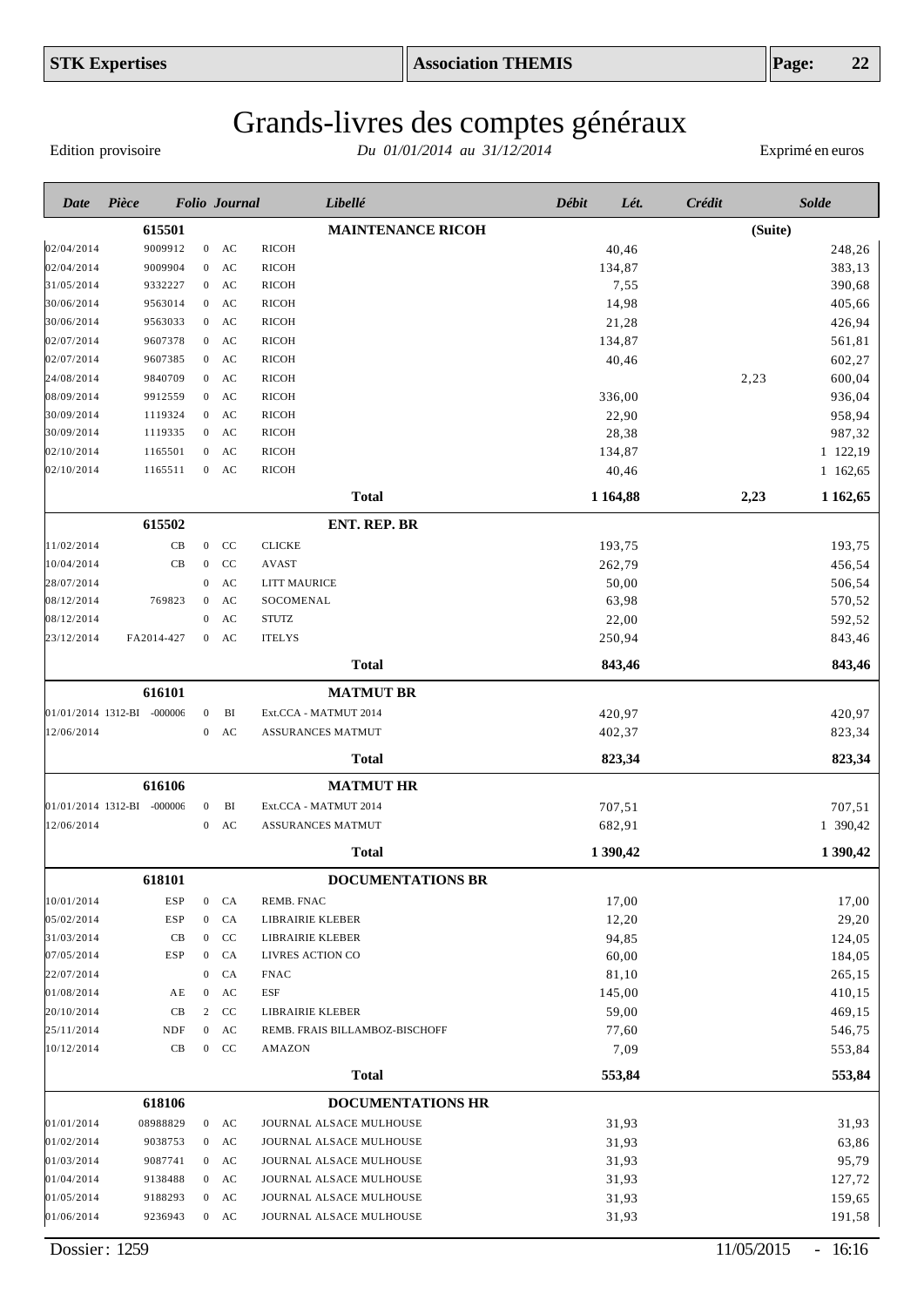# Grands-livres des comptes généraux

Edition provisoire

| Date       | Pièce                      |                | <b>Folio</b> Journal | Libellé                          | <b>Débit</b> | Lét.      | Crédit   | <b>Solde</b> |
|------------|----------------------------|----------------|----------------------|----------------------------------|--------------|-----------|----------|--------------|
|            | 618106                     |                |                      | <b>DOCUMENTATIONS HR</b>         |              |           | (Suite)  |              |
| 01/07/2014 | 9287312                    |                | $0$ AC               | JOURNAL ALSACE MULHOUSE          |              | 31,93     |          | 223,51       |
| 01/08/2014 | 9336324                    | $\overline{0}$ | AC                   | JOURNAL ALSACE MULHOUSE          |              | 31,93     |          | 255,44       |
| 01/09/2014 | 9384486                    |                | $0$ AC               | JOURNAL ALSACE MULHOUSE          |              | 31,93     |          | 287,37       |
| 01/10/2014 | 9434618                    |                | $0$ AC               | JOURNAL ALSACE MULHOUSE          |              | 31,93     |          | 319,30       |
| 01/11/2014 | 9483473                    | $\overline{0}$ | AC                   | JOURNAL ALSACE MULHOUSE          |              | 31,93     |          | 351,23       |
| 01/12/2014 | 9531658                    |                | $0$ AC               | JOURNAL ALSACE MULHOUSE          |              | 31,93     |          | 383,16       |
|            |                            |                |                      | Total                            |              | 383,16    |          | 383,16       |
|            | 618301                     |                |                      | <b>DOC. TECHNIQUE BR</b>         |              |           |          |              |
| 27/01/2014 | <b>ESP</b>                 | $\overline{0}$ | CA                   | LIBRAIRIE KLEBER                 |              | 24,40     |          | 24,40        |
| 19/05/2014 | CB                         | $\mathbf{0}$   | CC                   | WEELEARN                         |              | 19,99     |          | 44,39        |
|            |                            |                |                      | <b>Total</b>                     |              | 44,39     |          | 44,39        |
|            | 618306                     |                |                      | DOC. TECHNIQUE HR                |              |           |          |              |
| 14/01/2014 | <b>VIR</b>                 | $\mathbf{0}$   | CC                   | RAJS REV ACTE JURIDIQUE SOC      |              | 80,00     |          | 80,00        |
| 11/09/2014 | CB                         | $\mathbf{0}$   | CC                   | <b>FNAC</b>                      |              | 45,03     |          | 125,03       |
|            |                            |                |                      | <b>Total</b>                     |              | 125,03    |          | 125,03       |
|            | 622601                     |                |                      | <b>HONORAIRES AVOCATS BR</b>     |              |           |          |              |
| 01/01/2014 | 18122012                   |                | $0$ AC               | <b>JURIS DIALOG TESCHEL</b>      |              | 855,94    |          | 855,94       |
|            |                            |                |                      | <b>Total</b>                     |              | 855,94    |          | 855,94       |
|            | 622602                     |                |                      | <b>HONORAIRES PSYCHOLOGUE BR</b> |              |           |          |              |
| 30/04/2014 | 2014-04-03                 |                | $0$ AC               | <b>WALDELE PATRICIA</b>          |              | 1 000,00  |          | 1 000,00     |
| 08/07/2014 | 2014-07-08                 | $\overline{0}$ | AC                   | <b>WALDELE PATRICIA</b>          |              | 400,00    |          | 1 400,00     |
| 27/11/2014 | 2014-11-27                 | $\mathbf{0}$   | AC                   | <b>WALDELE PATRICIA</b>          |              | 600,00    |          | 2 000,00     |
|            |                            |                |                      | <b>Total</b>                     |              | 2 000,00  |          | 2 000,00     |
|            | 622603                     |                |                      | <b>HONORAIRES CAC</b>            |              |           |          |              |
|            | 01/01/2014 1312-BI -000005 | $\mathbf{0}$   | BI                   | Ext.FNP CAC 2012                 |              |           | 1 600,00 | $-1$ 600,00  |
| 03/01/2014 | 590/14                     | $\mathbf{0}$   | AC                   | M. WERNERT CAC                   |              | 1 612,80  |          | 12,80        |
| 26/05/2014 | 685/14                     | $\mathbf{0}$   | AC                   | M. WERNERT CAC                   |              | 1 612,80  |          | 1 625,60     |
| 31/12/2014 | 1412- FAR-                 | $\overline{0}$ | BI                   | FNP CAC                          |              | 1 660,00  |          | 3 285,60     |
|            |                            |                |                      | <b>Total</b>                     |              | 4885,60   | 1600,00  | 3 285,60     |
|            | 622604                     |                |                      | HONORAIRES TRADUCTEURS           |              |           |          |              |
| 01/01/2014 | 2396                       |                | $0$ AC               | <b>MIGRATION SANTE</b>           |              | 486,00    |          | 486,00       |
| 19/08/2014 | 3093                       |                | $0$ AC               | <b>MIGRATION SANTE</b>           |              | 128,75    |          | 614,75       |
| 14/10/2014 | 3217                       |                | $0$ AC               | <b>MIGRATION SANTE</b>           |              | 133,80    |          | 748,55       |
| 17/11/2014 | <b>VIR</b>                 | $\mathbf{0}$   | CC                   | FONDATION DE L'ARMEE DU SALUT    |              |           | 35,05    | 713,50       |
| 31/12/2014 | 1412- FAR-                 | $\overline{0}$ | BI                   | FNP MIG SANTE ALSACE 3359+3339   |              | 191,65    |          | 905,15       |
|            |                            |                |                      | <b>Total</b>                     |              | 940,20    | 35,05    | 905,15       |
|            | 622605                     |                |                      | HONORAIRES EXPERT-COMPTAB        |              |           |          |              |
|            | 01/01/2014 1312-BI -000005 | $\overline{0}$ | BI                   | Ext.FNP STK                      |              |           | 8 800,00 | $-8$ 800,00  |
| 28/02/2014 | 14073                      |                | $0$ AC               | STK EXPERTISES                   |              | 6 888,00  |          | $-1$ 912,00  |
| 30/06/2014 | 14129                      |                | $0$ AC               | <b>STK EXPERTISES</b>            |              | 1 800,00  |          | $-112,00$    |
| 31/12/2014 | 1412- FAR-                 | $\overline{0}$ | BI                   | <b>FNP STK</b>                   |              | 8 800,00  |          | 8 688,00     |
|            |                            |                |                      | <b>Total</b>                     |              | 17 488,00 | 8 800,00 | 8688,00      |
|            | 622607                     |                |                      | <b>HONORAIRES PSYCHOLOGUE HR</b> |              |           |          |              |
| 30/06/2014 | $F-4020$                   |                | $0$ AC               | <b>L'OREE</b>                    |              | 1 050,00  |          | 1 050,00     |
| 17/12/2014 | F-4159                     |                | $0$ AC               | <b>L'OREE</b>                    |              | 630,00    |          | 1 680,00     |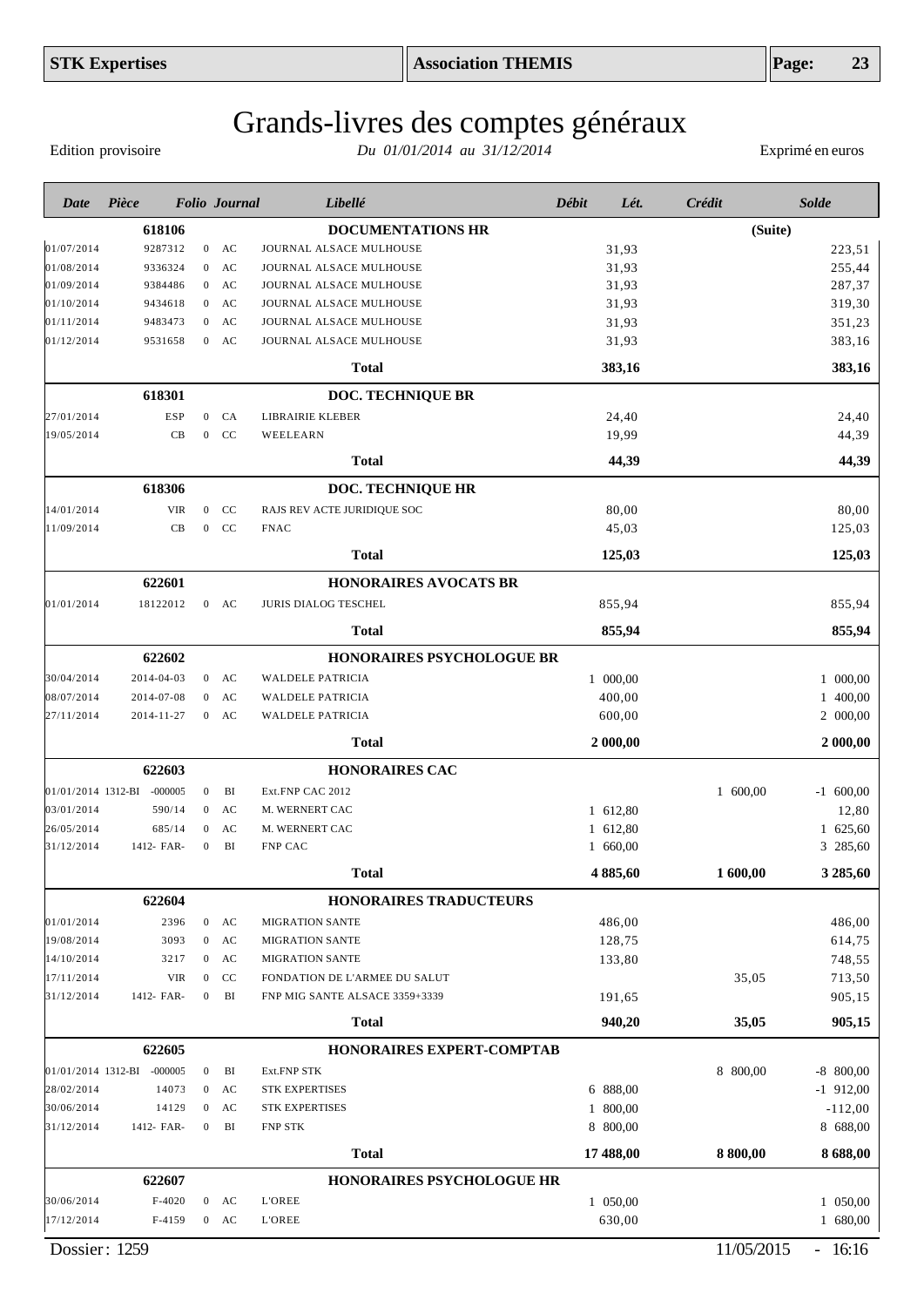Edition provisoire

| 622607<br><b>HONORAIRES PSYCHOLOGUE HR</b><br>(Suite)<br><b>Total</b><br>1 680,00<br>1 680,00<br>623101<br><b>DOMAINES SITES NET</b><br>202502607557<br>1&1 INTERNET<br>28,66<br>$0$ AC<br>28,66<br>28,66<br>28,66<br>Total<br>623601<br><b>CATALOGUES IMPRIMES</b><br>CB<br>$0$ CC<br>OFFICE DEPOT<br>195,00<br>195,00<br><b>ESP</b><br>CA<br>OFFICE DEPOT<br>12,75<br>207,75<br>$\bf{0}$<br>801,75<br>FA20113<br>AC<br><b>ECLAIR REPRODUCTION</b><br>594,00<br>$\mathbf{0}$<br>1 691,75<br>AC<br>STEPHANIE MONNIER GALLONI<br>890,00<br>$\mathbf{0}$<br>4 329,25<br>AC<br>2 637,50<br>2014050418<br><b>VALBLOR</b><br>$\mathbf{0}$<br>CC<br>4 554,51<br>CB<br>$\mathbf{0}$<br>OFFICE DEPOT<br>225,26<br>201409074<br>$0$ AC<br>90,35<br>4 644,86<br>L'AS DE LA COPIE<br>BI<br>1 351,80<br>5 996,66<br>1412- FAR-<br>FNP JAM NOUVEAU LOGO<br>$\mathbf{0}$<br>5 996,66<br>5 996,66<br>Total<br>623801<br><b>FRAIS DIVERS BR</b><br>27/05/2014<br>$\rm CC$<br>AU VIEUX CAMPEUR<br>300,00<br>300,00<br>CB<br>$\overline{0}$<br>05/11/2014<br>CA<br>28,80<br>328,80<br>$\mathbf{0}$<br><b>ELIZ BISCARA</b><br>328,80<br>328,80<br>Total<br>624101<br><b>DEPL. LOCAUX BR</b><br>ESP<br>STATIONNEMENT STRASBOURG<br>$\mathbf{0}$<br>CA<br>3,00<br>3,00<br>CB<br>CC<br>3,00<br>6,00<br>$\mathbf{0}$<br><b>STATIONNEMENT</b><br><sub>CC</sub><br>3,80<br>9,80<br>CB<br>$\overline{0}$<br><b>STATIONNEMENT</b><br>CC<br><b>SNCF</b><br>35,40<br>CB<br>$\mathbf{0}$<br>25,60<br>CA<br>7,00<br>42,40<br>ESP<br>STATIONNEMENT STRASBOURG<br>$\mathbf{0}$<br>CA<br>3,80<br>46,20<br>ESP<br>STATIONNEMENT STRASBOURG<br>$\mathbf{0}$<br>CC<br>6,80<br>53,00<br>CB<br>$\mathbf{0}$<br>VINCIPARK STATIONNEMENT<br>CC<br><b>STATIONNEMENT</b><br>3,80<br>56,80<br>CB<br>$\mathbf{0}$<br>CC<br>2,00<br>58,80<br>CB<br>$\overline{0}$<br>VINCIPARK STATIONNEMENT<br>AC<br>76,11<br>134,91<br>NDF<br>$\overline{0}$<br>REMB. FRAIS ALBERT GUILLAUME<br><b>ESP</b><br>CA<br>2,00<br>136,91<br>$\overline{0}$<br>STATIONNEMENT STRASBOURG<br>3,80<br>140,71<br><b>ESP</b><br>$\boldsymbol{0}$<br>CA<br>STATIONNEMENT STRASBOURG<br>1,30<br>ESP<br>CA<br>142,01<br>$\mathbf{0}$<br>STATIONNEMENT STRASBOURG<br>29,98<br>171,99<br>140101612<br>$0$ AC<br><b>AUTOTREMENT</b><br>ESP<br>75,00<br>246,99<br>CA<br><b>TICKETS CTS</b><br>$\mathbf{0}$<br>3,80<br>250,79<br>ESP<br>$0$ $CA$<br>STATIONNEMENT STRASBOURG<br>2,30<br>253,09<br>$0$ $CA$<br>STATIONNEMENT STRASBOURG<br>ESP<br>3,00<br>256,09<br>ESP<br>CA<br>STATIONNEMENT STRASBOURG<br>$\mathbf{0}$<br>258,59<br>2,50<br>$0$ $CA$<br>STATIONNEMENT STRASBOURG<br>ESP<br>3,00<br>261,59<br>$0$ $CA$<br>STATIONNEMENT STRASBOURG<br>ESP<br>7,00<br>268,59<br>ESP<br>$0$ $CA$<br>STATIONNEMENT STRASBOURG<br>7,00<br>275,59<br>CB<br>CC<br><b>VINCI PARK</b><br>$\mathbf{0}$<br>327,58<br>NDF<br>$0$ AC<br>REMB. FRAIS ALBERT GUILLAUME<br>51,99<br>3,80<br>331,38<br>ESP<br>$0$ $CA$<br>STATIONNEMENT STRASBOURG<br>406,38<br>ESP<br>75,00<br>$0$ CA<br><b>TICKETS CTS</b><br>3,80<br>410,18<br>ESP<br>CA<br>STATIONNEMENT STRASBOURG<br>$\mathbf{0}$<br>3,80<br>413,98<br>ESP<br>$0$ $CA$<br>STATIONNEMENT STRASBOURG<br>421,58<br>CB<br>CC<br>7,60<br>$\overline{0}$<br>STATION. PAYANT<br>3,80<br>425,38<br>ESP<br>CA<br>STATIONNEMENT STRASBOURG<br>$\mathbf{0}$<br>426,48<br>ESP<br>$0$ $CA$<br>STATIONNEMENT STRASBOURG<br>1,10 | Date       | Pièce | <b>Folio</b> Journal | Libellé | <b>Débit</b> | Lét. | <b>Crédit</b> | <b>Solde</b> |
|--------------------------------------------------------------------------------------------------------------------------------------------------------------------------------------------------------------------------------------------------------------------------------------------------------------------------------------------------------------------------------------------------------------------------------------------------------------------------------------------------------------------------------------------------------------------------------------------------------------------------------------------------------------------------------------------------------------------------------------------------------------------------------------------------------------------------------------------------------------------------------------------------------------------------------------------------------------------------------------------------------------------------------------------------------------------------------------------------------------------------------------------------------------------------------------------------------------------------------------------------------------------------------------------------------------------------------------------------------------------------------------------------------------------------------------------------------------------------------------------------------------------------------------------------------------------------------------------------------------------------------------------------------------------------------------------------------------------------------------------------------------------------------------------------------------------------------------------------------------------------------------------------------------------------------------------------------------------------------------------------------------------------------------------------------------------------------------------------------------------------------------------------------------------------------------------------------------------------------------------------------------------------------------------------------------------------------------------------------------------------------------------------------------------------------------------------------------------------------------------------------------------------------------------------------------------------------------------------------------------------------------------------------------------------------------------------------------------------------------------------------------------------------------------------------------------------------------------------------------------------------------------------------------------------------------------------------------------------------------------------------------------------------------------------------------------------------------------------------------------------------------------------------------------------------------------------------------------------------------------------------------------------------------------------------------------------------------------------------------------------|------------|-------|----------------------|---------|--------------|------|---------------|--------------|
|                                                                                                                                                                                                                                                                                                                                                                                                                                                                                                                                                                                                                                                                                                                                                                                                                                                                                                                                                                                                                                                                                                                                                                                                                                                                                                                                                                                                                                                                                                                                                                                                                                                                                                                                                                                                                                                                                                                                                                                                                                                                                                                                                                                                                                                                                                                                                                                                                                                                                                                                                                                                                                                                                                                                                                                                                                                                                                                                                                                                                                                                                                                                                                                                                                                                                                                                                                          |            |       |                      |         |              |      |               |              |
|                                                                                                                                                                                                                                                                                                                                                                                                                                                                                                                                                                                                                                                                                                                                                                                                                                                                                                                                                                                                                                                                                                                                                                                                                                                                                                                                                                                                                                                                                                                                                                                                                                                                                                                                                                                                                                                                                                                                                                                                                                                                                                                                                                                                                                                                                                                                                                                                                                                                                                                                                                                                                                                                                                                                                                                                                                                                                                                                                                                                                                                                                                                                                                                                                                                                                                                                                                          |            |       |                      |         |              |      |               |              |
|                                                                                                                                                                                                                                                                                                                                                                                                                                                                                                                                                                                                                                                                                                                                                                                                                                                                                                                                                                                                                                                                                                                                                                                                                                                                                                                                                                                                                                                                                                                                                                                                                                                                                                                                                                                                                                                                                                                                                                                                                                                                                                                                                                                                                                                                                                                                                                                                                                                                                                                                                                                                                                                                                                                                                                                                                                                                                                                                                                                                                                                                                                                                                                                                                                                                                                                                                                          |            |       |                      |         |              |      |               |              |
|                                                                                                                                                                                                                                                                                                                                                                                                                                                                                                                                                                                                                                                                                                                                                                                                                                                                                                                                                                                                                                                                                                                                                                                                                                                                                                                                                                                                                                                                                                                                                                                                                                                                                                                                                                                                                                                                                                                                                                                                                                                                                                                                                                                                                                                                                                                                                                                                                                                                                                                                                                                                                                                                                                                                                                                                                                                                                                                                                                                                                                                                                                                                                                                                                                                                                                                                                                          | 31/08/2014 |       |                      |         |              |      |               |              |
|                                                                                                                                                                                                                                                                                                                                                                                                                                                                                                                                                                                                                                                                                                                                                                                                                                                                                                                                                                                                                                                                                                                                                                                                                                                                                                                                                                                                                                                                                                                                                                                                                                                                                                                                                                                                                                                                                                                                                                                                                                                                                                                                                                                                                                                                                                                                                                                                                                                                                                                                                                                                                                                                                                                                                                                                                                                                                                                                                                                                                                                                                                                                                                                                                                                                                                                                                                          |            |       |                      |         |              |      |               |              |
|                                                                                                                                                                                                                                                                                                                                                                                                                                                                                                                                                                                                                                                                                                                                                                                                                                                                                                                                                                                                                                                                                                                                                                                                                                                                                                                                                                                                                                                                                                                                                                                                                                                                                                                                                                                                                                                                                                                                                                                                                                                                                                                                                                                                                                                                                                                                                                                                                                                                                                                                                                                                                                                                                                                                                                                                                                                                                                                                                                                                                                                                                                                                                                                                                                                                                                                                                                          |            |       |                      |         |              |      |               |              |
|                                                                                                                                                                                                                                                                                                                                                                                                                                                                                                                                                                                                                                                                                                                                                                                                                                                                                                                                                                                                                                                                                                                                                                                                                                                                                                                                                                                                                                                                                                                                                                                                                                                                                                                                                                                                                                                                                                                                                                                                                                                                                                                                                                                                                                                                                                                                                                                                                                                                                                                                                                                                                                                                                                                                                                                                                                                                                                                                                                                                                                                                                                                                                                                                                                                                                                                                                                          | 09/04/2014 |       |                      |         |              |      |               |              |
|                                                                                                                                                                                                                                                                                                                                                                                                                                                                                                                                                                                                                                                                                                                                                                                                                                                                                                                                                                                                                                                                                                                                                                                                                                                                                                                                                                                                                                                                                                                                                                                                                                                                                                                                                                                                                                                                                                                                                                                                                                                                                                                                                                                                                                                                                                                                                                                                                                                                                                                                                                                                                                                                                                                                                                                                                                                                                                                                                                                                                                                                                                                                                                                                                                                                                                                                                                          | 07/05/2014 |       |                      |         |              |      |               |              |
|                                                                                                                                                                                                                                                                                                                                                                                                                                                                                                                                                                                                                                                                                                                                                                                                                                                                                                                                                                                                                                                                                                                                                                                                                                                                                                                                                                                                                                                                                                                                                                                                                                                                                                                                                                                                                                                                                                                                                                                                                                                                                                                                                                                                                                                                                                                                                                                                                                                                                                                                                                                                                                                                                                                                                                                                                                                                                                                                                                                                                                                                                                                                                                                                                                                                                                                                                                          | 23/05/2014 |       |                      |         |              |      |               |              |
|                                                                                                                                                                                                                                                                                                                                                                                                                                                                                                                                                                                                                                                                                                                                                                                                                                                                                                                                                                                                                                                                                                                                                                                                                                                                                                                                                                                                                                                                                                                                                                                                                                                                                                                                                                                                                                                                                                                                                                                                                                                                                                                                                                                                                                                                                                                                                                                                                                                                                                                                                                                                                                                                                                                                                                                                                                                                                                                                                                                                                                                                                                                                                                                                                                                                                                                                                                          | 27/05/2014 |       |                      |         |              |      |               |              |
|                                                                                                                                                                                                                                                                                                                                                                                                                                                                                                                                                                                                                                                                                                                                                                                                                                                                                                                                                                                                                                                                                                                                                                                                                                                                                                                                                                                                                                                                                                                                                                                                                                                                                                                                                                                                                                                                                                                                                                                                                                                                                                                                                                                                                                                                                                                                                                                                                                                                                                                                                                                                                                                                                                                                                                                                                                                                                                                                                                                                                                                                                                                                                                                                                                                                                                                                                                          | 27/05/2014 |       |                      |         |              |      |               |              |
|                                                                                                                                                                                                                                                                                                                                                                                                                                                                                                                                                                                                                                                                                                                                                                                                                                                                                                                                                                                                                                                                                                                                                                                                                                                                                                                                                                                                                                                                                                                                                                                                                                                                                                                                                                                                                                                                                                                                                                                                                                                                                                                                                                                                                                                                                                                                                                                                                                                                                                                                                                                                                                                                                                                                                                                                                                                                                                                                                                                                                                                                                                                                                                                                                                                                                                                                                                          | 27/08/2014 |       |                      |         |              |      |               |              |
|                                                                                                                                                                                                                                                                                                                                                                                                                                                                                                                                                                                                                                                                                                                                                                                                                                                                                                                                                                                                                                                                                                                                                                                                                                                                                                                                                                                                                                                                                                                                                                                                                                                                                                                                                                                                                                                                                                                                                                                                                                                                                                                                                                                                                                                                                                                                                                                                                                                                                                                                                                                                                                                                                                                                                                                                                                                                                                                                                                                                                                                                                                                                                                                                                                                                                                                                                                          | 24/09/2014 |       |                      |         |              |      |               |              |
|                                                                                                                                                                                                                                                                                                                                                                                                                                                                                                                                                                                                                                                                                                                                                                                                                                                                                                                                                                                                                                                                                                                                                                                                                                                                                                                                                                                                                                                                                                                                                                                                                                                                                                                                                                                                                                                                                                                                                                                                                                                                                                                                                                                                                                                                                                                                                                                                                                                                                                                                                                                                                                                                                                                                                                                                                                                                                                                                                                                                                                                                                                                                                                                                                                                                                                                                                                          | 31/12/2014 |       |                      |         |              |      |               |              |
|                                                                                                                                                                                                                                                                                                                                                                                                                                                                                                                                                                                                                                                                                                                                                                                                                                                                                                                                                                                                                                                                                                                                                                                                                                                                                                                                                                                                                                                                                                                                                                                                                                                                                                                                                                                                                                                                                                                                                                                                                                                                                                                                                                                                                                                                                                                                                                                                                                                                                                                                                                                                                                                                                                                                                                                                                                                                                                                                                                                                                                                                                                                                                                                                                                                                                                                                                                          |            |       |                      |         |              |      |               |              |
|                                                                                                                                                                                                                                                                                                                                                                                                                                                                                                                                                                                                                                                                                                                                                                                                                                                                                                                                                                                                                                                                                                                                                                                                                                                                                                                                                                                                                                                                                                                                                                                                                                                                                                                                                                                                                                                                                                                                                                                                                                                                                                                                                                                                                                                                                                                                                                                                                                                                                                                                                                                                                                                                                                                                                                                                                                                                                                                                                                                                                                                                                                                                                                                                                                                                                                                                                                          |            |       |                      |         |              |      |               |              |
|                                                                                                                                                                                                                                                                                                                                                                                                                                                                                                                                                                                                                                                                                                                                                                                                                                                                                                                                                                                                                                                                                                                                                                                                                                                                                                                                                                                                                                                                                                                                                                                                                                                                                                                                                                                                                                                                                                                                                                                                                                                                                                                                                                                                                                                                                                                                                                                                                                                                                                                                                                                                                                                                                                                                                                                                                                                                                                                                                                                                                                                                                                                                                                                                                                                                                                                                                                          |            |       |                      |         |              |      |               |              |
|                                                                                                                                                                                                                                                                                                                                                                                                                                                                                                                                                                                                                                                                                                                                                                                                                                                                                                                                                                                                                                                                                                                                                                                                                                                                                                                                                                                                                                                                                                                                                                                                                                                                                                                                                                                                                                                                                                                                                                                                                                                                                                                                                                                                                                                                                                                                                                                                                                                                                                                                                                                                                                                                                                                                                                                                                                                                                                                                                                                                                                                                                                                                                                                                                                                                                                                                                                          |            |       |                      |         |              |      |               |              |
|                                                                                                                                                                                                                                                                                                                                                                                                                                                                                                                                                                                                                                                                                                                                                                                                                                                                                                                                                                                                                                                                                                                                                                                                                                                                                                                                                                                                                                                                                                                                                                                                                                                                                                                                                                                                                                                                                                                                                                                                                                                                                                                                                                                                                                                                                                                                                                                                                                                                                                                                                                                                                                                                                                                                                                                                                                                                                                                                                                                                                                                                                                                                                                                                                                                                                                                                                                          |            |       |                      |         |              |      |               |              |
|                                                                                                                                                                                                                                                                                                                                                                                                                                                                                                                                                                                                                                                                                                                                                                                                                                                                                                                                                                                                                                                                                                                                                                                                                                                                                                                                                                                                                                                                                                                                                                                                                                                                                                                                                                                                                                                                                                                                                                                                                                                                                                                                                                                                                                                                                                                                                                                                                                                                                                                                                                                                                                                                                                                                                                                                                                                                                                                                                                                                                                                                                                                                                                                                                                                                                                                                                                          |            |       |                      |         |              |      |               |              |
|                                                                                                                                                                                                                                                                                                                                                                                                                                                                                                                                                                                                                                                                                                                                                                                                                                                                                                                                                                                                                                                                                                                                                                                                                                                                                                                                                                                                                                                                                                                                                                                                                                                                                                                                                                                                                                                                                                                                                                                                                                                                                                                                                                                                                                                                                                                                                                                                                                                                                                                                                                                                                                                                                                                                                                                                                                                                                                                                                                                                                                                                                                                                                                                                                                                                                                                                                                          |            |       |                      |         |              |      |               |              |
|                                                                                                                                                                                                                                                                                                                                                                                                                                                                                                                                                                                                                                                                                                                                                                                                                                                                                                                                                                                                                                                                                                                                                                                                                                                                                                                                                                                                                                                                                                                                                                                                                                                                                                                                                                                                                                                                                                                                                                                                                                                                                                                                                                                                                                                                                                                                                                                                                                                                                                                                                                                                                                                                                                                                                                                                                                                                                                                                                                                                                                                                                                                                                                                                                                                                                                                                                                          | 16/01/2014 |       |                      |         |              |      |               |              |
|                                                                                                                                                                                                                                                                                                                                                                                                                                                                                                                                                                                                                                                                                                                                                                                                                                                                                                                                                                                                                                                                                                                                                                                                                                                                                                                                                                                                                                                                                                                                                                                                                                                                                                                                                                                                                                                                                                                                                                                                                                                                                                                                                                                                                                                                                                                                                                                                                                                                                                                                                                                                                                                                                                                                                                                                                                                                                                                                                                                                                                                                                                                                                                                                                                                                                                                                                                          | 17/01/2014 |       |                      |         |              |      |               |              |
|                                                                                                                                                                                                                                                                                                                                                                                                                                                                                                                                                                                                                                                                                                                                                                                                                                                                                                                                                                                                                                                                                                                                                                                                                                                                                                                                                                                                                                                                                                                                                                                                                                                                                                                                                                                                                                                                                                                                                                                                                                                                                                                                                                                                                                                                                                                                                                                                                                                                                                                                                                                                                                                                                                                                                                                                                                                                                                                                                                                                                                                                                                                                                                                                                                                                                                                                                                          | 20/01/2014 |       |                      |         |              |      |               |              |
|                                                                                                                                                                                                                                                                                                                                                                                                                                                                                                                                                                                                                                                                                                                                                                                                                                                                                                                                                                                                                                                                                                                                                                                                                                                                                                                                                                                                                                                                                                                                                                                                                                                                                                                                                                                                                                                                                                                                                                                                                                                                                                                                                                                                                                                                                                                                                                                                                                                                                                                                                                                                                                                                                                                                                                                                                                                                                                                                                                                                                                                                                                                                                                                                                                                                                                                                                                          | 22/01/2014 |       |                      |         |              |      |               |              |
|                                                                                                                                                                                                                                                                                                                                                                                                                                                                                                                                                                                                                                                                                                                                                                                                                                                                                                                                                                                                                                                                                                                                                                                                                                                                                                                                                                                                                                                                                                                                                                                                                                                                                                                                                                                                                                                                                                                                                                                                                                                                                                                                                                                                                                                                                                                                                                                                                                                                                                                                                                                                                                                                                                                                                                                                                                                                                                                                                                                                                                                                                                                                                                                                                                                                                                                                                                          | 23/01/2014 |       |                      |         |              |      |               |              |
|                                                                                                                                                                                                                                                                                                                                                                                                                                                                                                                                                                                                                                                                                                                                                                                                                                                                                                                                                                                                                                                                                                                                                                                                                                                                                                                                                                                                                                                                                                                                                                                                                                                                                                                                                                                                                                                                                                                                                                                                                                                                                                                                                                                                                                                                                                                                                                                                                                                                                                                                                                                                                                                                                                                                                                                                                                                                                                                                                                                                                                                                                                                                                                                                                                                                                                                                                                          | 24/01/2014 |       |                      |         |              |      |               |              |
|                                                                                                                                                                                                                                                                                                                                                                                                                                                                                                                                                                                                                                                                                                                                                                                                                                                                                                                                                                                                                                                                                                                                                                                                                                                                                                                                                                                                                                                                                                                                                                                                                                                                                                                                                                                                                                                                                                                                                                                                                                                                                                                                                                                                                                                                                                                                                                                                                                                                                                                                                                                                                                                                                                                                                                                                                                                                                                                                                                                                                                                                                                                                                                                                                                                                                                                                                                          | 27/01/2014 |       |                      |         |              |      |               |              |
|                                                                                                                                                                                                                                                                                                                                                                                                                                                                                                                                                                                                                                                                                                                                                                                                                                                                                                                                                                                                                                                                                                                                                                                                                                                                                                                                                                                                                                                                                                                                                                                                                                                                                                                                                                                                                                                                                                                                                                                                                                                                                                                                                                                                                                                                                                                                                                                                                                                                                                                                                                                                                                                                                                                                                                                                                                                                                                                                                                                                                                                                                                                                                                                                                                                                                                                                                                          | 27/01/2014 |       |                      |         |              |      |               |              |
|                                                                                                                                                                                                                                                                                                                                                                                                                                                                                                                                                                                                                                                                                                                                                                                                                                                                                                                                                                                                                                                                                                                                                                                                                                                                                                                                                                                                                                                                                                                                                                                                                                                                                                                                                                                                                                                                                                                                                                                                                                                                                                                                                                                                                                                                                                                                                                                                                                                                                                                                                                                                                                                                                                                                                                                                                                                                                                                                                                                                                                                                                                                                                                                                                                                                                                                                                                          | 27/01/2014 |       |                      |         |              |      |               |              |
|                                                                                                                                                                                                                                                                                                                                                                                                                                                                                                                                                                                                                                                                                                                                                                                                                                                                                                                                                                                                                                                                                                                                                                                                                                                                                                                                                                                                                                                                                                                                                                                                                                                                                                                                                                                                                                                                                                                                                                                                                                                                                                                                                                                                                                                                                                                                                                                                                                                                                                                                                                                                                                                                                                                                                                                                                                                                                                                                                                                                                                                                                                                                                                                                                                                                                                                                                                          | 28/01/2014 |       |                      |         |              |      |               |              |
|                                                                                                                                                                                                                                                                                                                                                                                                                                                                                                                                                                                                                                                                                                                                                                                                                                                                                                                                                                                                                                                                                                                                                                                                                                                                                                                                                                                                                                                                                                                                                                                                                                                                                                                                                                                                                                                                                                                                                                                                                                                                                                                                                                                                                                                                                                                                                                                                                                                                                                                                                                                                                                                                                                                                                                                                                                                                                                                                                                                                                                                                                                                                                                                                                                                                                                                                                                          | 28/01/2014 |       |                      |         |              |      |               |              |
|                                                                                                                                                                                                                                                                                                                                                                                                                                                                                                                                                                                                                                                                                                                                                                                                                                                                                                                                                                                                                                                                                                                                                                                                                                                                                                                                                                                                                                                                                                                                                                                                                                                                                                                                                                                                                                                                                                                                                                                                                                                                                                                                                                                                                                                                                                                                                                                                                                                                                                                                                                                                                                                                                                                                                                                                                                                                                                                                                                                                                                                                                                                                                                                                                                                                                                                                                                          | 28/01/2014 |       |                      |         |              |      |               |              |
|                                                                                                                                                                                                                                                                                                                                                                                                                                                                                                                                                                                                                                                                                                                                                                                                                                                                                                                                                                                                                                                                                                                                                                                                                                                                                                                                                                                                                                                                                                                                                                                                                                                                                                                                                                                                                                                                                                                                                                                                                                                                                                                                                                                                                                                                                                                                                                                                                                                                                                                                                                                                                                                                                                                                                                                                                                                                                                                                                                                                                                                                                                                                                                                                                                                                                                                                                                          | 28/01/2014 |       |                      |         |              |      |               |              |
|                                                                                                                                                                                                                                                                                                                                                                                                                                                                                                                                                                                                                                                                                                                                                                                                                                                                                                                                                                                                                                                                                                                                                                                                                                                                                                                                                                                                                                                                                                                                                                                                                                                                                                                                                                                                                                                                                                                                                                                                                                                                                                                                                                                                                                                                                                                                                                                                                                                                                                                                                                                                                                                                                                                                                                                                                                                                                                                                                                                                                                                                                                                                                                                                                                                                                                                                                                          | 31/01/2014 |       |                      |         |              |      |               |              |
|                                                                                                                                                                                                                                                                                                                                                                                                                                                                                                                                                                                                                                                                                                                                                                                                                                                                                                                                                                                                                                                                                                                                                                                                                                                                                                                                                                                                                                                                                                                                                                                                                                                                                                                                                                                                                                                                                                                                                                                                                                                                                                                                                                                                                                                                                                                                                                                                                                                                                                                                                                                                                                                                                                                                                                                                                                                                                                                                                                                                                                                                                                                                                                                                                                                                                                                                                                          | 03/02/2014 |       |                      |         |              |      |               |              |
|                                                                                                                                                                                                                                                                                                                                                                                                                                                                                                                                                                                                                                                                                                                                                                                                                                                                                                                                                                                                                                                                                                                                                                                                                                                                                                                                                                                                                                                                                                                                                                                                                                                                                                                                                                                                                                                                                                                                                                                                                                                                                                                                                                                                                                                                                                                                                                                                                                                                                                                                                                                                                                                                                                                                                                                                                                                                                                                                                                                                                                                                                                                                                                                                                                                                                                                                                                          | 07/02/2014 |       |                      |         |              |      |               |              |
|                                                                                                                                                                                                                                                                                                                                                                                                                                                                                                                                                                                                                                                                                                                                                                                                                                                                                                                                                                                                                                                                                                                                                                                                                                                                                                                                                                                                                                                                                                                                                                                                                                                                                                                                                                                                                                                                                                                                                                                                                                                                                                                                                                                                                                                                                                                                                                                                                                                                                                                                                                                                                                                                                                                                                                                                                                                                                                                                                                                                                                                                                                                                                                                                                                                                                                                                                                          | 07/02/2014 |       |                      |         |              |      |               |              |
|                                                                                                                                                                                                                                                                                                                                                                                                                                                                                                                                                                                                                                                                                                                                                                                                                                                                                                                                                                                                                                                                                                                                                                                                                                                                                                                                                                                                                                                                                                                                                                                                                                                                                                                                                                                                                                                                                                                                                                                                                                                                                                                                                                                                                                                                                                                                                                                                                                                                                                                                                                                                                                                                                                                                                                                                                                                                                                                                                                                                                                                                                                                                                                                                                                                                                                                                                                          | 07/02/2014 |       |                      |         |              |      |               |              |
|                                                                                                                                                                                                                                                                                                                                                                                                                                                                                                                                                                                                                                                                                                                                                                                                                                                                                                                                                                                                                                                                                                                                                                                                                                                                                                                                                                                                                                                                                                                                                                                                                                                                                                                                                                                                                                                                                                                                                                                                                                                                                                                                                                                                                                                                                                                                                                                                                                                                                                                                                                                                                                                                                                                                                                                                                                                                                                                                                                                                                                                                                                                                                                                                                                                                                                                                                                          | 11/02/2014 |       |                      |         |              |      |               |              |
|                                                                                                                                                                                                                                                                                                                                                                                                                                                                                                                                                                                                                                                                                                                                                                                                                                                                                                                                                                                                                                                                                                                                                                                                                                                                                                                                                                                                                                                                                                                                                                                                                                                                                                                                                                                                                                                                                                                                                                                                                                                                                                                                                                                                                                                                                                                                                                                                                                                                                                                                                                                                                                                                                                                                                                                                                                                                                                                                                                                                                                                                                                                                                                                                                                                                                                                                                                          | 11/02/2014 |       |                      |         |              |      |               |              |
|                                                                                                                                                                                                                                                                                                                                                                                                                                                                                                                                                                                                                                                                                                                                                                                                                                                                                                                                                                                                                                                                                                                                                                                                                                                                                                                                                                                                                                                                                                                                                                                                                                                                                                                                                                                                                                                                                                                                                                                                                                                                                                                                                                                                                                                                                                                                                                                                                                                                                                                                                                                                                                                                                                                                                                                                                                                                                                                                                                                                                                                                                                                                                                                                                                                                                                                                                                          | 12/02/2014 |       |                      |         |              |      |               |              |
|                                                                                                                                                                                                                                                                                                                                                                                                                                                                                                                                                                                                                                                                                                                                                                                                                                                                                                                                                                                                                                                                                                                                                                                                                                                                                                                                                                                                                                                                                                                                                                                                                                                                                                                                                                                                                                                                                                                                                                                                                                                                                                                                                                                                                                                                                                                                                                                                                                                                                                                                                                                                                                                                                                                                                                                                                                                                                                                                                                                                                                                                                                                                                                                                                                                                                                                                                                          | 13/02/2014 |       |                      |         |              |      |               |              |
|                                                                                                                                                                                                                                                                                                                                                                                                                                                                                                                                                                                                                                                                                                                                                                                                                                                                                                                                                                                                                                                                                                                                                                                                                                                                                                                                                                                                                                                                                                                                                                                                                                                                                                                                                                                                                                                                                                                                                                                                                                                                                                                                                                                                                                                                                                                                                                                                                                                                                                                                                                                                                                                                                                                                                                                                                                                                                                                                                                                                                                                                                                                                                                                                                                                                                                                                                                          | 19/02/2014 |       |                      |         |              |      |               |              |
|                                                                                                                                                                                                                                                                                                                                                                                                                                                                                                                                                                                                                                                                                                                                                                                                                                                                                                                                                                                                                                                                                                                                                                                                                                                                                                                                                                                                                                                                                                                                                                                                                                                                                                                                                                                                                                                                                                                                                                                                                                                                                                                                                                                                                                                                                                                                                                                                                                                                                                                                                                                                                                                                                                                                                                                                                                                                                                                                                                                                                                                                                                                                                                                                                                                                                                                                                                          | 19/02/2014 |       |                      |         |              |      |               |              |
|                                                                                                                                                                                                                                                                                                                                                                                                                                                                                                                                                                                                                                                                                                                                                                                                                                                                                                                                                                                                                                                                                                                                                                                                                                                                                                                                                                                                                                                                                                                                                                                                                                                                                                                                                                                                                                                                                                                                                                                                                                                                                                                                                                                                                                                                                                                                                                                                                                                                                                                                                                                                                                                                                                                                                                                                                                                                                                                                                                                                                                                                                                                                                                                                                                                                                                                                                                          | 24/02/2014 |       |                      |         |              |      |               |              |
|                                                                                                                                                                                                                                                                                                                                                                                                                                                                                                                                                                                                                                                                                                                                                                                                                                                                                                                                                                                                                                                                                                                                                                                                                                                                                                                                                                                                                                                                                                                                                                                                                                                                                                                                                                                                                                                                                                                                                                                                                                                                                                                                                                                                                                                                                                                                                                                                                                                                                                                                                                                                                                                                                                                                                                                                                                                                                                                                                                                                                                                                                                                                                                                                                                                                                                                                                                          | 12/03/2014 |       |                      |         |              |      |               |              |
|                                                                                                                                                                                                                                                                                                                                                                                                                                                                                                                                                                                                                                                                                                                                                                                                                                                                                                                                                                                                                                                                                                                                                                                                                                                                                                                                                                                                                                                                                                                                                                                                                                                                                                                                                                                                                                                                                                                                                                                                                                                                                                                                                                                                                                                                                                                                                                                                                                                                                                                                                                                                                                                                                                                                                                                                                                                                                                                                                                                                                                                                                                                                                                                                                                                                                                                                                                          | 12/03/2014 |       |                      |         |              |      |               |              |
|                                                                                                                                                                                                                                                                                                                                                                                                                                                                                                                                                                                                                                                                                                                                                                                                                                                                                                                                                                                                                                                                                                                                                                                                                                                                                                                                                                                                                                                                                                                                                                                                                                                                                                                                                                                                                                                                                                                                                                                                                                                                                                                                                                                                                                                                                                                                                                                                                                                                                                                                                                                                                                                                                                                                                                                                                                                                                                                                                                                                                                                                                                                                                                                                                                                                                                                                                                          | 13/03/2014 |       |                      |         |              |      |               |              |
|                                                                                                                                                                                                                                                                                                                                                                                                                                                                                                                                                                                                                                                                                                                                                                                                                                                                                                                                                                                                                                                                                                                                                                                                                                                                                                                                                                                                                                                                                                                                                                                                                                                                                                                                                                                                                                                                                                                                                                                                                                                                                                                                                                                                                                                                                                                                                                                                                                                                                                                                                                                                                                                                                                                                                                                                                                                                                                                                                                                                                                                                                                                                                                                                                                                                                                                                                                          | 18/03/2014 |       |                      |         |              |      |               |              |
|                                                                                                                                                                                                                                                                                                                                                                                                                                                                                                                                                                                                                                                                                                                                                                                                                                                                                                                                                                                                                                                                                                                                                                                                                                                                                                                                                                                                                                                                                                                                                                                                                                                                                                                                                                                                                                                                                                                                                                                                                                                                                                                                                                                                                                                                                                                                                                                                                                                                                                                                                                                                                                                                                                                                                                                                                                                                                                                                                                                                                                                                                                                                                                                                                                                                                                                                                                          | 18/03/2014 |       |                      |         |              |      |               |              |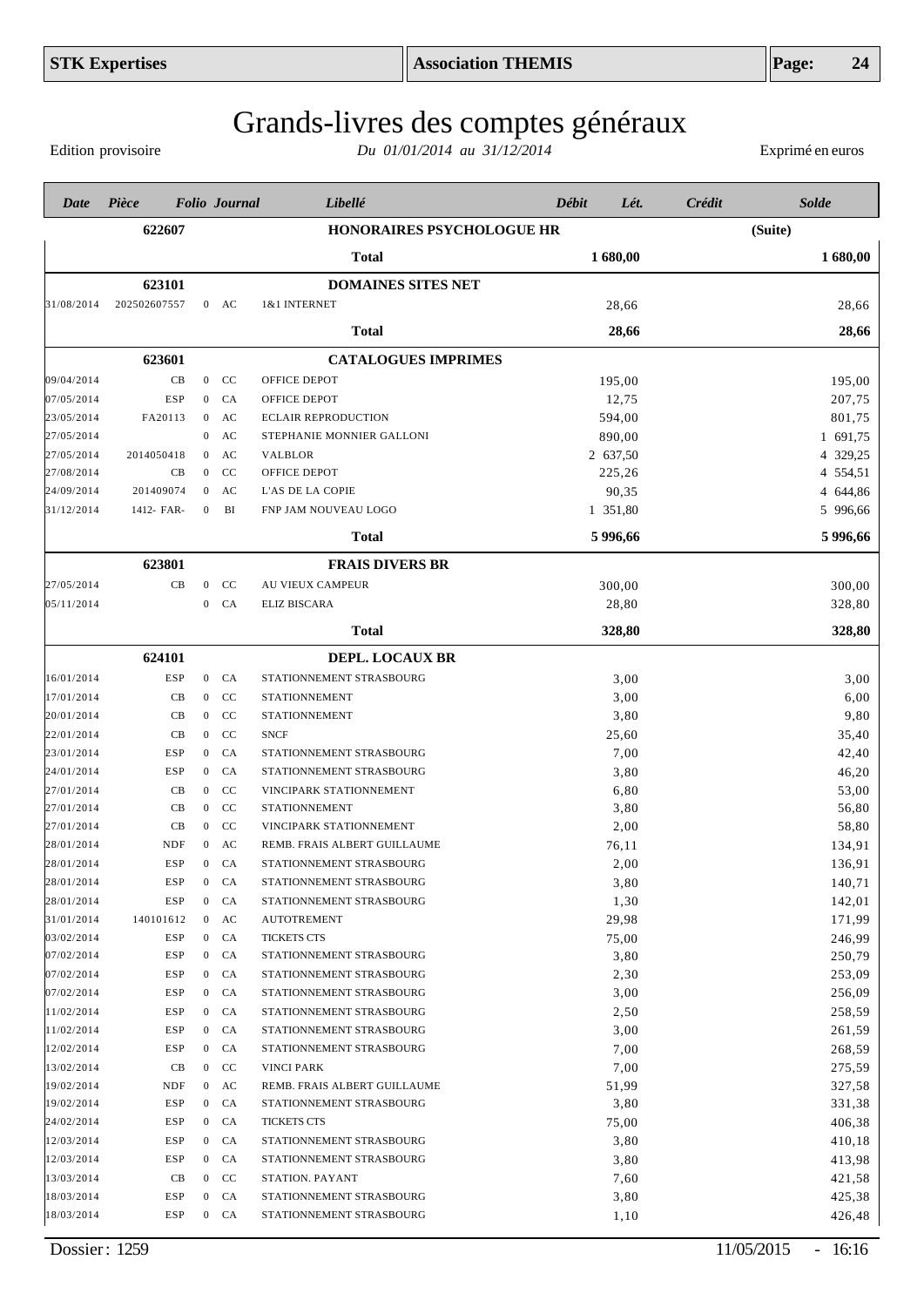# Grands-livres des comptes généraux

Edition provisoire

| Date                     | Pièce             |                | <b>Folio</b> Journal | Libellé                        | Débit<br>Lét. | <b>Solde</b><br>Crédit |
|--------------------------|-------------------|----------------|----------------------|--------------------------------|---------------|------------------------|
|                          | 624101            |                |                      | <b>DEPL. LOCAUX BR</b>         |               | (Suite)                |
| 25/03/2014               | <b>ESP</b>        |                | $0$ $CA$             | STATIONNEMENT STRASBOURG       | 1,70          | 428,18                 |
| 26/03/2014               | CB                |                | $0$ CC               | <b>VINCIPARK</b>               | 8,70          | 436,88                 |
| 27/03/2014               | <b>NDF</b>        |                | $0$ AC               | REMB. FRAIS ALBERT GUILLAUME   | 91,12         | 528,00                 |
| 31/03/2014               | 140301622         |                | $0$ AC               | <b>AUTOTREMENT</b>             | 280,04        | 808,04                 |
| 02/04/2014               | CB                |                | $0$ CC               | <b>VINCIPARK</b>               | 18,30         | 826,34                 |
| 15/04/2014               | ESP               |                | $0$ $CA$             | STATIONNEMENT STRASBOURG       | 3,80          | 830,14                 |
| 15/04/2014               | ESP               |                | $0$ CA               | <b>TICKETS CTS</b>             | 26,20         | 856,34                 |
| 15/04/2014               | ESP               |                | $0$ $CA$             | STATIONNEMENT STRASBOURG       | 1,40          | 857,74                 |
| 15/04/2014               | ESP               |                | $0$ CA               | STATIONNEMENT STRASBOURG       | 1,50          | 859,24                 |
| 17/04/2014               | CB                |                | $0$ CC               | <b>VINCIPARK</b>               | 3,50          | 862,74                 |
| 30/04/2014               | <b>NDF</b>        |                | $0$ AC               | REMB. FRAIS ALBERT GUILLAUME   | 62,71         | 925,45                 |
| 02/05/2014               | CB                | $\mathbf{0}$   | <sub>CC</sub>        | <b>VINCIPARK</b>               | 8,70          | 934,15                 |
| 03/05/2014               | <b>ESP</b>        |                | $0$ $CA$             | STATIONNEMENT STRASBOURG       | 1,60          | 935,75                 |
| 12/05/2014               | <b>ESP</b>        |                | $0$ CA               | TABAC LA REGENCE TICKETS CTS   | 37,50         | 973,25                 |
| 20/05/2014               | <b>ESP</b>        |                | $0$ CA               | STATIONNEMENT STRASBOURG       | 3,00          | 976,25                 |
| 21/05/2014               | <b>ESP</b>        |                | $0$ $CA$             | STATIONNEMENT STRASBOURG       | 3,80          | 980,05                 |
| 23/05/2014               | <b>NDF</b>        |                | $0$ AC               | REMB. FRAIS BILLAMBOZ-BISCHOFF | 29,00         | 1 009,05               |
| 26/05/2014               | <b>NDF</b>        |                | $0$ AC               | REMB. FRAIS ALBERT GUILLAUME   | 96,48         | 1 105,53               |
| 26/05/2014               | CB                | $\overline{0}$ | CC                   | <b>VINCIPARK</b>               | 13,90         | 1 119,43               |
| 27/05/2014               | CB                | $\overline{0}$ | CC                   | <b>VINCIPARK</b>               | 15,70         | 1 135,13               |
| 30/05/2014               | <b>ESP</b>        | $\mathbf{0}$   | CA                   | STATIONNEMENT STRASBOURG       | 2,00          | 1 137,13               |
| 01/06/2014               | <b>ESP</b>        | $\mathbf{0}$   | CA                   | STATIONNEMENT STRASBOURG       | 2,00          | 1 139,13               |
| 02/06/2014               | <b>ESP</b>        | $\mathbf{0}$   | CA                   | <b>TICKETS CTS</b>             | 37,50         | 1 176,63               |
| 10/06/2014               | CB                | $\overline{0}$ | CC                   | <b>APRR</b>                    | 29,50         | 1 206,13               |
| 18/06/2014               | <b>ESP</b>        | $\overline{0}$ | CA                   | STATIONNEMENT STRASBOURG       | 2,00          | 1 208,13               |
| 18/06/2014               | CB                | $\overline{0}$ | CC                   | <b>VINCIPARK</b>               | 8,70          | 1 216,83               |
| 25/06/2014               | CB                |                | $0$ CC               | <b>VINCIPARK</b>               | 7,00          | 1 223,83               |
| 25/06/2014               | CB                |                | $0$ CC               | STATIONNEMENT PAYANT           | 3,80          | 1 227,63               |
| 30/06/2014               | 140601671         |                | $0$ AC               | <b>AUTOTREMENT</b>             | 4,74          | 1 232,37               |
| 30/06/2014               | 140601671         |                | $0$ AC               | <b>AUTOTREMENT</b>             | 284,44        | 1 516,81               |
| 30/06/2014               | 140601671         |                | $0$ AC               | <b>AUTOTREMENT</b>             | 18,00         | 1 534,81               |
| 30/06/2014               | <b>ESP</b>        |                | $0$ CA               | <b>TICKETS CTS</b>             | 37,50         | 1 572,31               |
| 02/07/2014               | <b>NDF</b>        |                | $0$ AC               | REMB. FRAIS ALBERT GUILLAUME   | 187,60        | 1 759,91               |
| 23/07/2014               | <b>NDF</b>        |                | $0$ AC               | REMB. FRAIS ALBERT GUILLAUME   | 144,72        | 1 904,63               |
| 23/07/2014               |                   | $\overline{0}$ | CA                   | <b>STATIONNEMENT</b>           | 1,50          | 1 906,13               |
| 23/07/2014               |                   |                | $0$ $CA$             | <b>STATIONNEMENT</b>           | 1,50          | 1 907,63               |
| 12/08/2014               | PRL               |                | $0$ CC               | <b>AUTOTREMENT</b>             | 33,77         | 1 941,40               |
| 18/08/2014               |                   |                | $0$ $CA$             | <b>STATIONN</b>                | 3,70          | 1 945,10               |
| 26/08/2014               |                   |                | $0$ $CA$             | <b>CTS</b>                     | 37,50         | 1 982,60               |
| 27/08/2014               | CB                |                | $0$ CC               | <b>VINCIPARK</b>               | 3,50          | 1 986,10               |
| 28/08/2014               | NDF               |                | $0$ AC               | REMB. FRAIS ALBERT GUILLAUME   | 174,20        | 2 160,30               |
| 28/08/2014               | CB                |                | $0$ CC               | <b>VINCIPARK</b>               | 3,50          | 2 163,80               |
| 29/08/2014               | CB                |                | $0$ CC               | TABAC LA REGENCE               | 75,00         | 2 238,80               |
| 31/08/2014               | 140801693         |                | $0$ AC               | <b>AUTOTREMENT</b>             | 18,00         | 2 256,80               |
| 05/09/2014               | NDF               |                | $0$ AC               | REMB. FRAIS EGELE ELODIE       | 8,80          | 2 265,60               |
| 05/09/2014               | CB                |                | $0$ CC               | NEWREST LYON                   | 10,20         | 2 275,80               |
| 05/09/2014               | CB                |                | $0$ CC               | STATIONNEMENT PAYANT           |               |                        |
| 08/09/2014               | CB                |                | $0$ CC               | STATIONNEMENT PAYANT *3        | 4,80<br>10,50 | 2 280,60<br>2 291,10   |
| 24/09/2014               |                   | $\overline{0}$ | <b>CA</b>            | <b>STATIONN</b>                |               |                        |
|                          |                   |                |                      |                                | 0,70          | 2 291,80               |
| 27/09/2014<br>30/09/2014 | <b>NDF</b><br>NDF | $\mathbf{0}$   | $0$ AC<br>OD         | REMB. FRAIS ALBERT GUILLAUME   | 185,99        | 2 477,79               |
|                          |                   |                |                      | FRAIS EGELE 09/2014            | 8,80          | 2 486,59               |
| 14/10/2014               |                   | $\bf{0}$       | CA                   | <b>STATIONN</b>                | 3,80          | 2 490,39               |
| 14/10/2014               |                   |                | $0$ $CA$             | <b>STATIONN</b>                | 3,00          | 2 493,39               |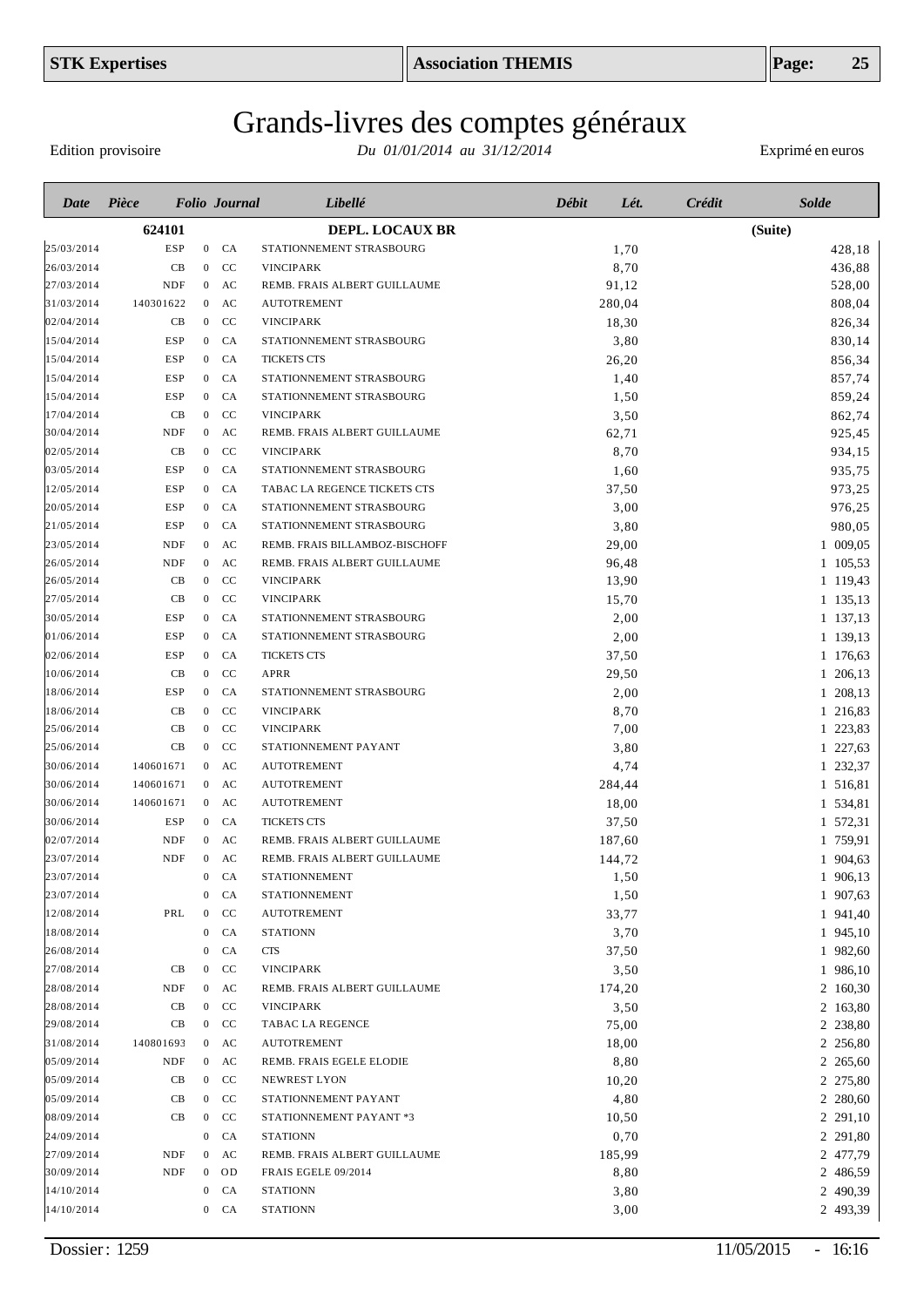# Grands-livres des comptes généraux

Edition provisoire

| Date       | Pièce        |                  | <b>Folio Journal</b> | Libellé                      | <b>Débit</b><br>Lét. | <b>Crédit</b> | <b>Solde</b> |
|------------|--------------|------------------|----------------------|------------------------------|----------------------|---------------|--------------|
|            | 624101       |                  |                      | DEPL. LOCAUX BR              |                      |               | (Suite)      |
| 15/10/2014 | <b>NDF</b>   | $\overline{0}$   | AC                   | REMB. FRAIS ALBERT GUILLAUME | 42,88                |               | 2 536,27     |
| 15/10/2014 |              | $\mathbf{0}$     | CA                   | <b>STATIONN</b>              | 2,00                 |               | 2 538,27     |
| 16/10/2014 | CB           | 2                | <b>CC</b>            | <b>STATIONNEMENT</b>         | 2,00                 |               | 2 540,27     |
| 17/10/2014 | NDF          | $\overline{0}$   | AC                   | REMB. FRAIS EGELE ELODIE     | 8,80                 |               | 2 549,07     |
| 20/10/2014 | NDF          | $\mathbf{0}$     | AC                   | REMB. FRAIS TRAMBLY          | 37,90                |               | 2 586,97     |
| 24/10/2014 |              | $\overline{0}$   | CA                   | <b>STATIONN</b>              | 0,50                 |               | 2 587,47     |
| 31/10/2014 | 141001731    | $\overline{0}$   | AC                   | <b>AUTOTREMENT</b>           | 122,75               |               | 2 710,22     |
| 05/11/2014 |              | $\mathbf{0}$     | CA                   | <b>STATIONN</b>              | 3,80                 |               | 2 714,02     |
| 05/11/2014 |              | $\mathbf{0}$     | CA                   | <b>STATIONN</b>              | 2,20                 |               | 2 716,22     |
| 06/11/2014 | CB           | $\mathbf{0}$     | CC                   | <b>VINCI PARK</b>            | 14,00                |               | 2 730,22     |
| 06/11/2014 | CB           | $\overline{0}$   | <b>CC</b>            | STATIONNEMENT PAYANT         | 9,70                 |               | 2 739,92     |
| 07/11/2014 | CB           | $\overline{0}$   | CC                   | <b>VINCI PARK</b>            | 8,70                 |               | 2 748,62     |
| 07/11/2014 | CB           | $\overline{0}$   | CC                   | STATIONNEMENT PAYANT         | 3,80                 |               | 2 752,42     |
| 12/11/2014 |              | $\mathbf{0}$     | <b>CA</b>            | <b>CTS</b>                   | 38,00                |               | 2 790,42     |
| 13/11/2014 | CB           | $\mathbf{0}$     | CC                   | <b>VINCI PARK</b>            | 8,70                 |               | 2 799,12     |
| 17/11/2014 |              | $\mathbf{0}$     | <b>CA</b>            | <b>PARKING</b>               | 2,00                 |               | 2 801,12     |
| 19/11/2014 | CB           | $\mathbf{0}$     | AC                   | <b>SERS</b>                  | 1,40                 |               | 2 802,52     |
| 20/11/2014 | CB           | $\overline{0}$   | CC                   | <b>VINCI PARK</b>            | 5,20                 |               | 2 807,72     |
| 25/11/2014 | NDF          | $\overline{0}$   | AC                   | REMB. FRAIS ALBERT GUILLAUME | 720,92               |               | 3 528,64     |
| 25/11/2014 |              | $\mathbf{0}$     | CA                   | <b>STATIONN</b>              | 3,00                 |               | 3 531,64     |
| 26/11/2014 | CB           | $\mathbf{0}$     | CC                   | <b>VINCI PARK</b>            | 7,00                 |               | 3 538,64     |
| 28/11/2014 |              | $\mathbf{0}$     | CA                   | <b>STATIONN</b>              | 2,00                 |               | 3 540,64     |
| 29/11/2014 |              | $\mathbf{0}$     | CA                   | <b>STATIONN</b>              | 3,80                 |               | 3 544,44     |
| 30/11/2014 | 141101762    | $\overline{0}$   | AC                   | <b>AUTOTREMENT</b>           | 84,03                |               | 3 628,47     |
| 30/11/2014 |              | $\mathbf{0}$     | OD                   | DECPTE FRAIS TRAMBLY 11/2014 | 3,10                 |               | 3 631,57     |
| 01/12/2014 | CB           | $\mathbf{0}$     | CC                   | PARKING AUSTERLITZ           | 1,30                 |               | 3 632,87     |
| 02/12/2014 | AV           | $\boldsymbol{0}$ | AC                   | <b>SNCF</b>                  |                      | 140,00        | 3 492,87     |
| 02/12/2014 | CB           | $\overline{0}$   | CC                   | STATIONNEMENT PAYANT         | 3,80                 |               | 3 496,67     |
| 02/12/2014 | CB           | $\overline{0}$   | CC                   | STATIONNEMENT PAYANT         | 3,80                 |               | 3 500,47     |
| 02/12/2014 | CB           | $\overline{0}$   | <sub>CC</sub>        | PARKING GUTEMBERG            | 3,40                 |               | 3 503,87     |
| 03/12/2014 | CB           | $\overline{0}$   | CC                   | STATIONNEMENT PAYANT         | 3,80                 |               | 3 507,67     |
| 03/12/2014 | CB           | $\overline{0}$   | CC                   | STATIONNEMENT PAYANT         | 3,80                 |               | 3 511,47     |
| 03/12/2014 | CB           | $\overline{0}$   | CC                   | STATIONNEMENT PAYANT         | 3,80                 |               | 3 515,27     |
| 04/12/2014 |              | $\boldsymbol{0}$ | CA                   | <b>CTS</b>                   | 38,00                |               | 3 553,27     |
| 05/12/2014 | CB           | $\overline{0}$   | CC                   | STATIONNEMENT PAYANT         | 3,80                 |               | 3 557,07     |
| 05/12/2014 | CB           |                  | $0$ CC               | STATIONNEMENT PAYANT         | 3,80                 |               | 3 560,87     |
| 10/12/2014 | CB           |                  | $0$ CC               | <b>VINCI PARK</b>            | 1,70                 |               | 3 562,57     |
| 12/12/2014 | NDF          |                  | $0$ AC               | REMB. FRAIS ALBERT GUILLAUME | 219,76               |               | 3 782,33     |
| 12/12/2014 | NDF          |                  | $0$ AC               | REMB. FRAIS SCATTAREGGIA     | 125,30               |               | 3 907,63     |
| 12/12/2014 | NDF          |                  | $0$ AC               | REMB. FRAIS FRITSCH          | 36,40                |               | 3 944,03     |
| 12/12/2014 | NDF          |                  | $0$ AC               | REMB. FRAIS KAYBAKI          | 24,80                |               | 3 968,83     |
| 12/12/2014 | NDF          |                  | $0$ AC               | REMB. FRAIS EGELE ELODIE     | 20,70                |               | 3 989,53     |
| 12/12/2014 | CB           |                  | $0$ CC               | AMENDE WEB                   | 17,00                |               | 4 006,53     |
| 17/12/2014 | CB           |                  | $0$ CC               | <b>SNCF</b>                  | 26,40                |               | 4 032,93     |
| 31/12/2014 | 141201767    |                  | $0$ AC               | <b>AUTOTREMENT</b>           | 101,77               |               | 4 134,70     |
| 31/12/2014 | 1412- 000007 | $\boldsymbol{0}$ | BI                   | FRAIS KMS 2014 C.BIBERT DON  | 1 757,00             |               | 5 891,70     |
|            |              |                  |                      | <b>Total</b>                 | 6 031,70             | 140,00        | 5 891,70     |
|            | 624106       |                  |                      | DEPL. LOCAUX HR              |                      |               |              |
| 31/01/2014 | <b>NDF</b>   |                  | $0$ AC               | REMB. FRAIS SCATTAREGGIA     | 46,10                |               | 46,10        |
| 31/03/2014 | 140301622    |                  | $0$ AC               | <b>AUTOTREMENT</b>           | 142,56               |               | 188,66       |
| 30/04/2014 | 140401628    |                  | $0$ AC               | <b>AUTOTREMENT</b>           | 10,02                |               | 198,68       |
| 24/06/2014 |              |                  | $0$ KM               | SOLEA                        | 24,40                |               | 223,08       |
|            |              |                  |                      |                              |                      |               |              |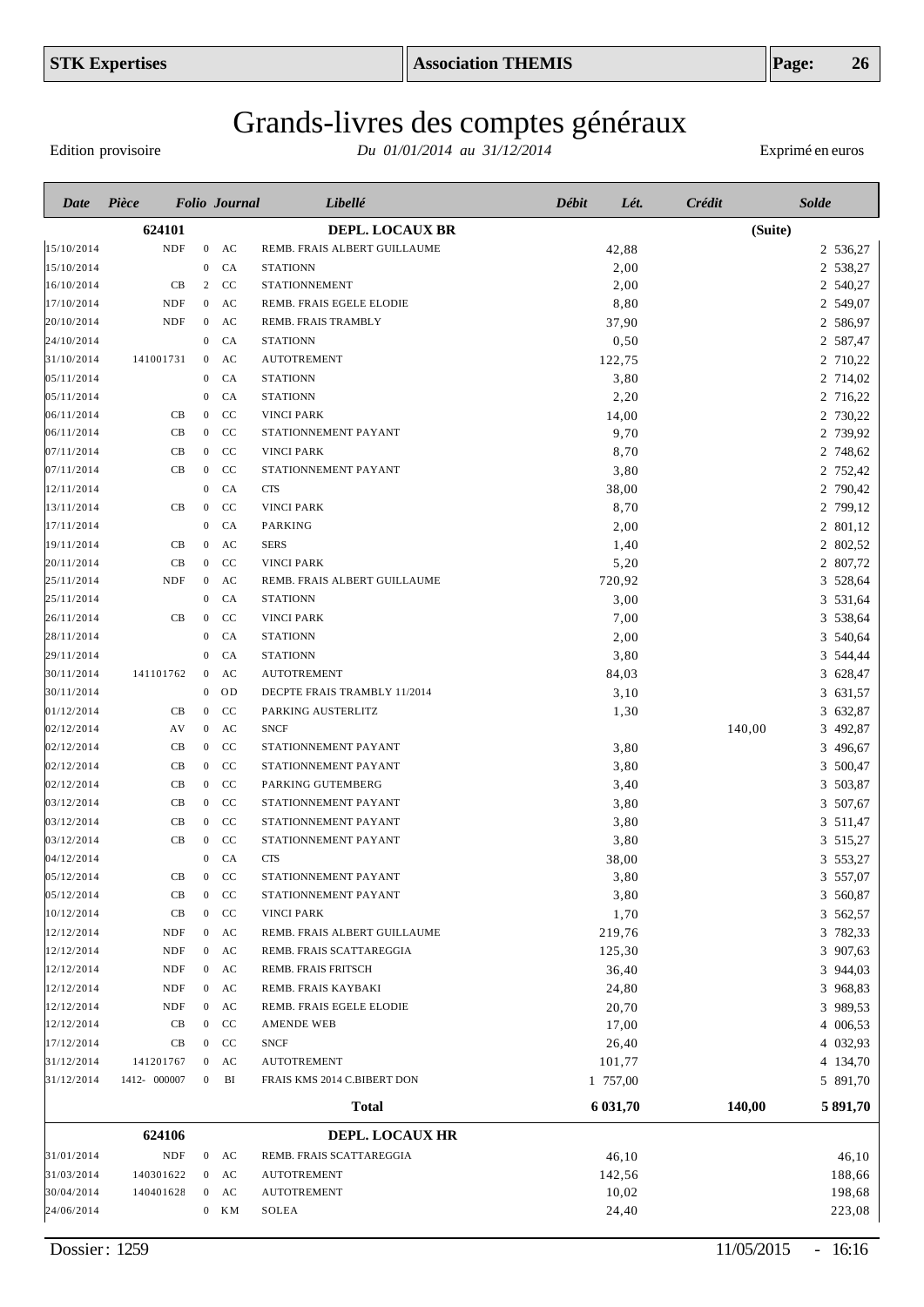# Grands-livres des comptes généraux

Edition provisoire

| Date                     | Pièce      |    |                                | <b>Folio</b> Journal   | Libellé                                              | <b>Débit</b> | Lét.            | Crédit | <b>Solde</b>         |
|--------------------------|------------|----|--------------------------------|------------------------|------------------------------------------------------|--------------|-----------------|--------|----------------------|
|                          | 624106     |    |                                |                        | <b>DEPL. LOCAUX HR</b>                               |              |                 |        | (Suite)              |
| 30/06/2014               | 140601671  |    |                                | $0$ AC                 | <b>AUTOTREMENT</b>                                   |              | 38,81           |        | 261,89               |
| 02/07/2014               | <b>NDF</b> |    | $\mathbf{0}$                   | AC                     | REMB. FRAIS SCATTAREGGIA                             |              | 46,10           |        | 307,99               |
| 14/10/2014               | PRL        |    |                                | 2 CC                   | <b>AUTOTREMENT</b>                                   |              | 127,55          |        | 435,54               |
| 16/10/2014               | NDF        |    |                                | $0$ AC                 | REMB. FRAIS SCATTAREGGIA                             |              | 46,10           |        | 481,64               |
| 17/10/2014               | NDF        |    |                                | $0$ AC                 | REMB. FRAIS EGELE ELODIE                             |              | 1,60            |        | 483,24               |
| 31/10/2014               | 141001731  |    | $\overline{0}$                 | AC                     | <b>AUTOTREMENT</b>                                   |              | 60,31           |        | 543,55               |
| 21/11/2014               |            |    | $\boldsymbol{0}$               | KМ                     | <b>SNCF</b>                                          |              | 61,00           |        | 604,55               |
| 30/11/2014               | 141101762  |    | $\overline{0}$                 | AC                     | <b>AUTOTREMENT</b>                                   |              | 67,50           |        | 672,05               |
| 10/12/2014               |            | CB | $\mathbf{0}$                   | CC                     | PARKING MAIRIE                                       |              | 5,20            |        | 677,25               |
| 12/12/2014               | <b>NDF</b> |    | $\overline{0}$                 | AC                     | REMB. FRAIS SCATTAREGGIA                             |              | 9,65            |        | 686,90               |
| 16/12/2014               |            |    | $\mathbf{0}$                   | OD                     | DECPTE FRAIS 12/2014                                 |              | 46,10           |        | 733,00               |
| 31/12/2014               | 141201767  |    |                                | $0$ AC                 | <b>AUTOTREMENT</b>                                   |              | 28,32           |        | 761,32               |
|                          |            |    |                                |                        | <b>Total</b>                                         |              | 761,32          |        | 761,32               |
|                          | 624301     |    |                                |                        | DEPL. STRBG/MULHOUSE                                 |              |                 |        |                      |
| 04/02/2014               |            | CB |                                | $0$ CC                 | <b>SNCF</b>                                          |              | 25,60           |        | 25,60                |
| 11/02/2014               |            | CB |                                | $0$ CC                 | <b>SNCF</b>                                          |              | 25,60           |        | 51,20                |
| 16/06/2014               | NDF        |    |                                | $0$ AC                 | REMB. FRAIS WILHELM                                  |              | 10,70           |        | 61,90                |
| 20/06/2014               | <b>NDF</b> |    | $\overline{0}$                 | AC                     | REMB. FRAIS KOHLER                                   |              | 60,00           |        | 121,90               |
| 09/07/2014               |            |    | $\mathbf{0}$                   | CA                     | <b>SNCF</b>                                          |              | 54,60           |        | 176,50               |
| 16/07/2014               | <b>NDF</b> |    | $\boldsymbol{0}$               | AC                     | REMB. FRAIS WILHELM                                  |              | 25,60           |        | 202,10               |
| 28/08/2014               |            |    | $\mathbf{0}$                   | CA                     | <b>SNCF</b>                                          |              | 25,60           |        | 227,70               |
| 10/09/2014               |            | CB | $\overline{0}$                 | <b>CC</b>              | <b>SNCF</b>                                          |              | 22,80           |        | 250,50               |
| 16/09/2014               |            | CB | $\overline{0}$                 | CC                     | <b>SNCF</b>                                          |              | 25,60           |        | 276,10               |
| 17/10/2014               | <b>NDF</b> |    | $\overline{0}$                 | AC                     | REMB. FRAIS SCATTAREGGIA                             |              | 25,60           |        | 301,70               |
| 22/10/2014               | CB         |    | $\overline{2}$                 | <b>CC</b>              | DEPL. STRBG/MULHOUSE                                 |              | 25,60           |        | 327,30               |
| 28/10/2014               | <b>NDF</b> |    | $\overline{0}$                 | AC                     | REMB. FRAIS KAYBAKI                                  |              | 36,40           |        | 363,70               |
| 05/11/2014               |            |    | $\mathbf{0}$                   | AC                     | <b>SNCF</b>                                          |              | 25,60           |        | 389,30               |
| 10/11/2014               | <b>NDF</b> |    | $\mathbf{0}$                   | AC                     | <b>LAMEGER JULIE</b>                                 |              | 260,05          |        | 649,35               |
| 18/11/2014               |            |    | $\boldsymbol{0}$               | $\mathbf{A}\mathbf{C}$ | <b>SNCF</b>                                          |              | 25,60           |        | 674,95               |
| 30/11/2014               |            |    | $\theta$                       | OD                     | DECPTE FRAIS TRAMBLY 11/2014                         |              | 17,40           |        | 692,35               |
| 17/12/2014               |            | CВ | $\bf{0}$                       | $\rm CC$               | <b>SNCF</b>                                          |              | 38,40           |        | 730,75               |
| 31/12/2014               |            |    | $\mathbf{0}$                   | OD                     | DECPTE FRAIS TRAMBLY 12/2014                         |              | 3,10            |        | 733,85               |
|                          |            |    |                                |                        | Total                                                |              | 733,85          |        | 733,85               |
|                          | 624306     |    |                                |                        | DEPL. MULHOUSE/STRBG                                 |              |                 |        |                      |
| 01/01/2014               |            |    | $\boldsymbol{0}$               | RG                     | REGUL FRAIS WEINRYB 2013                             |              | 48,00           |        | 48,00                |
| 23/01/2014               | <b>NDF</b> |    | $\boldsymbol{0}$               | AC                     | REMB. FRAIS EGELE ELODIE                             |              | 27,80           |        | 75,80                |
| 24/01/2014               | NDF        |    | $\overline{0}$                 | AC                     | REMB. FRAIS TRAMBLY                                  |              | 38,90           |        | 114,70               |
| 28/01/2014               | NDF        |    | $\mathbf{0}$                   | AC                     | REMB. FRAIS ALBERT GUILLAUME                         |              | 348,40          |        | 463,10               |
| 28/01/2014               | NDF        |    | $\mathbf{0}$                   | AC                     | REMB. FRAIS SCATTAREGGIA                             |              | 223,40          |        | 686,50               |
| 30/01/2014               | <b>NDF</b> |    | $\overline{0}$                 | AC                     | REMB. FRAIS FIDAN KEZBAN                             |              | 82,90           |        | 769,40               |
| 31/01/2014               | <b>NDF</b> |    | $\overline{0}$                 | AC                     | REMB. FRAIS FONDEUR LAURE                            |              | 53,40           |        | 822,80               |
| 17/02/2014               | NDF        |    | $\overline{0}$                 | AC                     | REMB. FRAIS KOHLER                                   |              | 25,60           |        | 848,40               |
| 18/02/2014               | NDF        |    |                                | $0$ AC                 | REMB. FRAIS FIDAN KEZBAN                             |              | 82,10           |        | 930,50               |
| 19/02/2014               | NDF        |    | $\mathbf{0}$                   | AC                     | REMB. FRAIS ALBERT GUILLAUME                         |              | 134,00          |        | 1 064,50             |
| 21/02/2014               | NDF        |    | $\mathbf{0}$                   | AC                     | REMB. FRAIS EGELE ELODIE                             |              | 17,60           |        | 1 082,10             |
| 21/02/2014               | NDF        |    | $\mathbf{0}$                   | AC                     | REMB. FRAIS FREY MARIE                               |              | 61,00           |        | 1 143,10             |
| 21/02/2014               | NDF        |    | $\mathbf{0}$                   | AC                     | REMB. FRAIS TRAMBLY                                  |              | 34,80           |        | 1 177,90             |
|                          |            |    |                                |                        |                                                      |              |                 |        |                      |
| 28/02/2014               | NDF<br>NDF |    | $\mathbf{0}$                   | AC<br>AC               | REMB. FRAIS SCATTAREGGIA<br>REMB. FRAIS SCATTAREGGIA |              | 76,80           |        | 1 254,70             |
| 20/03/2014<br>21/03/2014 | NDF        |    | $\mathbf{0}$<br>$\overline{0}$ | AC                     | REMB. FRAIS TRAMBLY                                  |              | 118,60          |        | 1 373,30             |
| 27/03/2014               | NDF        |    |                                | $0$ AC                 | REMB. FRAIS ALBERT GUILLAUME                         |              | 40,50<br>134,00 |        | 1 413,80<br>1 547,80 |
|                          |            |    |                                |                        |                                                      |              |                 |        |                      |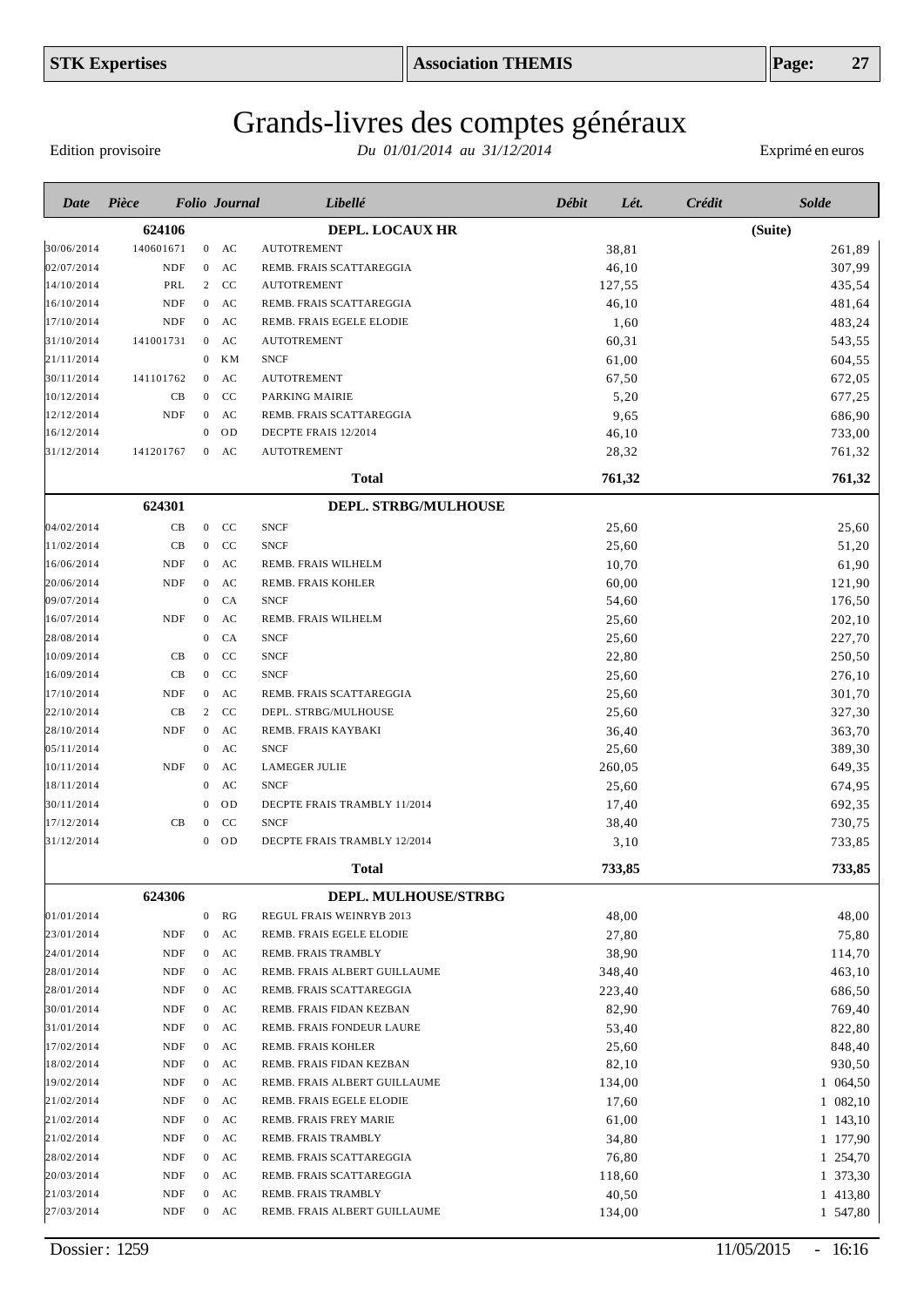# Grands-livres des comptes généraux

Edition provisoire

| Date                     | Pièce  |                          |                                | <b>Folio</b> Journal | Libellé                                                 | Débit | Lét.           | Crédit | <b>Solde</b>         |
|--------------------------|--------|--------------------------|--------------------------------|----------------------|---------------------------------------------------------|-------|----------------|--------|----------------------|
|                          | 624306 |                          |                                |                      | DEPL. MULHOUSE/STRBG                                    |       |                |        | (Suite)              |
| 14/04/2014               |        | <b>NDF</b>               | $\mathbf{0}$                   | AC                   | REMB. FRAIS SCATTAREGGIA                                |       | 25,60          |        | 1 573,40             |
| 28/04/2014               |        | <b>NDF</b>               | $\mathbf{0}$                   | AC                   | REMB. FRAIS FIDAN KEZBAN                                |       | 52,60          |        | 1 626,00             |
| 30/04/2014               |        | <b>NDF</b>               | $\overline{0}$                 | AC                   | REMB. FRAIS ALBERT GUILLAUME                            |       | 134,00         |        | 1 760,00             |
| 16/05/2014               |        | NDF                      | $\overline{0}$                 | AC                   | REMB. FRAIS FIDAN KEZBAN                                |       | 69,90          |        | 1 829,90             |
| 26/05/2014               |        | <b>NDF</b>               | $\overline{0}$                 | AC                   | REMB. FRAIS ALBERT GUILLAUME                            |       | 268,00         |        | 2 097,90             |
| 26/05/2014               |        | NDF                      | $\overline{0}$                 | AC                   | REMB. FRAIS SCATTAREGGIA                                |       | 81,90          |        | 2 179,80             |
| 28/05/2014               |        | <b>NDF</b>               | $\overline{0}$                 | AC                   | REMB. FRAIS EGELE ELODIE                                |       | 17,60          |        | 2 197,40             |
| 02/06/2014               |        | <b>NDF</b>               | $\overline{0}$                 | AC                   | REMB. FRAIS TRAMBLY                                     |       | 45,10          |        | 2 242,50             |
| 10/06/2014               |        | CB                       | $\overline{0}$                 | CC                   | <b>SNCF</b>                                             |       | 12,80          |        | 2 255,30             |
| 16/06/2014               |        | <b>NDF</b>               | $\overline{0}$                 | AC                   | REMB. FRAIS WILHELM                                     |       | 9,30           |        | 2 264,60             |
| 25/06/2014               |        | NDF                      | $\mathbf{0}$                   | AC                   | REMB. FRAIS TRAMBLY                                     |       | 8,70           |        | 2 273,30             |
| 02/07/2014               |        | NDF                      | $\mathbf{0}$                   | AC                   | REMB. FRAIS ALBERT GUILLAUME                            |       | 268,00         |        | 2 541,30             |
| 03/07/2014               |        | NDF                      | $\mathbf{0}$                   | AC                   | REMB. FRAIS SCATTAREGGIA                                |       | 186,36         |        | 2 727,66             |
| 26/07/2014               |        | NDF                      | $\mathbf{0}$                   | AC                   | <b>REMB. FRAIS KOHLER</b>                               |       | 36,40          |        | 2 764,06             |
| 04/09/2014               |        | CB                       | $\overline{0}$                 | CC                   | <b>SNCF</b>                                             |       | 12,80          |        | 2 776,86             |
| 10/09/2014               |        | CB                       | $\overline{0}$                 | CC                   | <b>SNCF</b>                                             |       | 12,80          |        | 2 789,66             |
| 27/09/2014               |        | NDF                      | $\mathbf{0}$                   | AC                   | REMB. FRAIS ALBERT GUILLAUME                            |       | 268,00         |        | 3 057,66             |
| 01/10/2014<br>01/10/2014 |        | <b>NDF</b><br>NDF        | $\mathbf{0}$<br>$\mathbf{0}$   | AC<br>AC             | REMB. FRAIS FIDAN KEZBAN<br>REMB. FRAIS TRAMBLY         |       | 19,70<br>17,40 |        | 3 077,36<br>3 094,76 |
| 02/10/2014               |        | NDF                      | $\mathbf{0}$                   | AC                   | REMB. FRAIS JAEGERT                                     |       | 25,60          |        | 3 120,36             |
| 16/10/2014               |        | NDF                      | $\mathbf{0}$                   | AC                   | REMB. FRAIS SCATTAREGGIA                                |       | 25,60          |        | 3 145,96             |
| 17/10/2014               |        | NDF                      | $\mathbf{0}$                   | AC                   | REMB. FRAIS EGELE ELODIE                                |       | 8,80           |        | 3 154,76             |
| 17/10/2014               |        | NDF                      | $\mathbf{0}$                   | AC                   | REMB. FRAIS BERGER CAMILLE                              |       | 18,20          |        | 3 172,96             |
| 27/11/2014               |        |                          | $\bf{0}$                       | KМ                   | <b>REUNION THEMIS</b>                                   |       | 4,10           |        | 3 177,06             |
| 30/11/2014               |        |                          | $\theta$                       | OD                   | DECPTE FRAIS TRAMBLY 11/2014                            |       | 7,40           |        | 3 184,46             |
| 31/12/2014               |        |                          | $\theta$                       | <b>OD</b>            | DECPTE FRAIS TRAMBLY 12/2014                            |       | 34,80          |        | 3 219,26             |
|                          |        |                          |                                |                      | Total                                                   |       | 3 2 19, 26     |        | 3 219,26             |
|                          |        |                          |                                |                      |                                                         |       |                |        |                      |
|                          | 625101 |                          |                                |                      | <b>SDJ ACCES DROIT BR</b>                               |       |                |        |                      |
| 21/03/2014<br>27/03/2014 |        | <b>NDF</b><br><b>NDF</b> | $\mathbf{0}$                   | $0$ AC<br>AC         | REMB. FRAIS FRITSCH<br>REMB. FRAIS BILLAMBOZ-BISCHOFF   |       | 22,50<br>6,20  |        | 22,50<br>28,70       |
| 14/10/2014               |        | NDF                      | $\overline{0}$                 | AC                   | REMB. FRAIS BILLAMBOZ-BISCHOFF                          |       | 40,30          |        | 69,00                |
|                          |        |                          |                                |                      |                                                         |       |                |        |                      |
|                          |        |                          |                                |                      | <b>Total</b>                                            |       | 69,00          |        | 69,00                |
|                          | 625102 |                          |                                |                      | <b>SDJ AIDE VICTIMES BR</b>                             |       |                |        |                      |
| 28/01/2014               |        | NDF                      |                                | $0$ AC               | REMB. FRAIS SCATTAREGGIA                                |       | 20,00          |        | 20,00                |
| 09/04/2014               |        | ESP                      | $\bf{0}$                       | CA                   | <b>SNCF SAVERNE</b>                                     |       | 12,80          |        | 32,80                |
| 10/04/2014               |        | NDF                      | $\mathbf{0}$                   | AC                   | REMB. FRAIS BILLAMBOZ-BISCHOFF                          |       | 7,70           |        | 40,50                |
| 02/05/2014               |        | NDF                      | $\mathbf{0}$                   | AC                   | REMB. FRAIS BILLAMBOZ-BISCHOFF                          |       | 12,80          |        | 53,30                |
| 15/05/2014               |        | NDF                      | $\mathbf{0}$                   | AC                   | REMB FRAIS BUR CELINE                                   |       | 41,80          |        | 95,10                |
| 23/05/2014<br>03/07/2014 |        | NDF                      | $\mathbf{0}$<br>$\overline{0}$ | AC                   | REMB. FRAIS BILLAMBOZ-BISCHOFF<br>REMB FRAIS BUR CELINE |       | 10,40          |        | 105,50               |
| 23/07/2014               |        | NDF<br>NDF               | $\overline{0}$                 | AC<br>AC             | REMB. FRAIS ALBERT GUILLAUME                            |       | 25,60<br>13,40 |        | 131,10<br>144,50     |
| 11/09/2014               |        | NDF                      | $\overline{0}$                 | AC                   | REMB FRAIS BUR CELINE                                   |       | 38,40          |        | 182,90               |
| 18/09/2014               |        | NDF                      | $\boldsymbol{0}$               | AC                   | REMB. FRAIS BILLAMBOZ-BISCHOFF                          |       | 20,05          |        | 202,95               |
| 24/09/2014               |        | NDF                      | $\mathbf{0}$                   | AC                   | REMB FRAIS BUR CELINE                                   |       | 10,40          |        | 213,35               |
| 25/09/2014               |        | NDF                      | $\mathbf{0}$                   | AC                   | REMB. FRAIS BILLAMBOZ-BISCHOFF                          |       | 17,40          |        | 230,75               |
| 30/09/2014               |        | NDF                      | $\mathbf{0}$                   | <b>OD</b>            | FRAIS FRITSCH 09/2014                                   |       | 7,90           |        | 238,65               |
| 14/10/2014               |        | NDF                      | $\mathbf{0}$                   | AC                   | REMB. FRAIS BILLAMBOZ-BISCHOFF                          |       | 6,50           |        | 245,15               |
| 14/12/2014               |        | NDF                      |                                | $0$ AC               | REMB. FRAIS BILLAMBOZ-BISCHOFF                          |       | 17,40          |        | 262,55               |
|                          |        |                          |                                |                      | <b>Total</b>                                            |       | 262,55         |        | 262,55               |
|                          | 625106 |                          |                                |                      | <b>SDJ ACCES DROIT HR</b>                               |       |                |        |                      |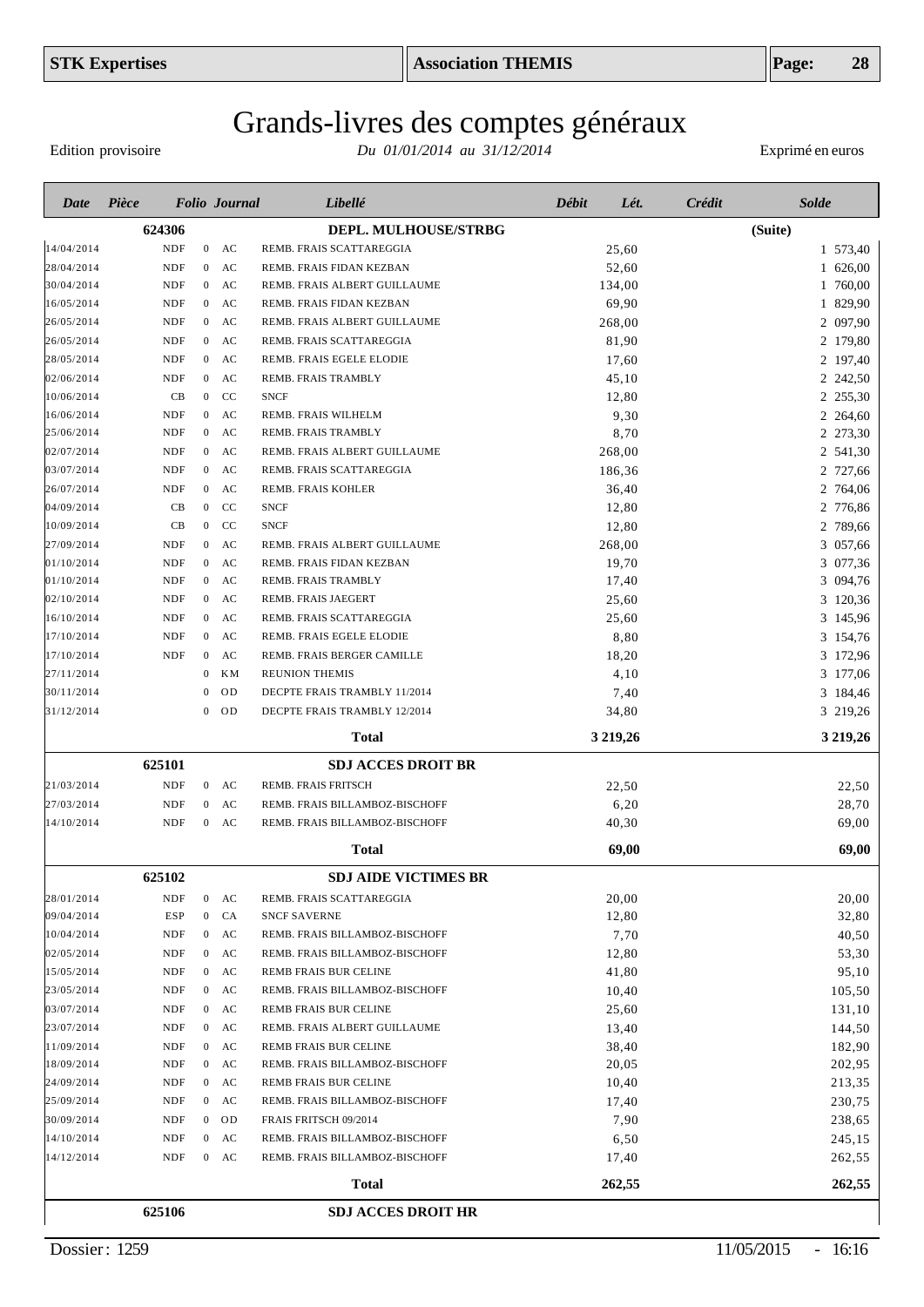Edition provisoire

| Date       | Pièce         |                  | <b>Folio</b> Journal | Libellé                         | <b>Débit</b> | Lét.     | Crédit | <b>Solde</b> |
|------------|---------------|------------------|----------------------|---------------------------------|--------------|----------|--------|--------------|
|            | 625106        |                  |                      | <b>SDJ ACCES DROIT HR</b>       |              |          |        | (Suite)      |
| 01/01/2014 | <b>NDF</b>    | $\overline{0}$   | AC                   | REMB. FRAIS KOHLER              |              | 6,43     |        | 6,43         |
| 19/03/2014 | <b>NDF</b>    | $\mathbf{0}$     | AC                   | REMB. FRAIS BILLAMBOZ-BISCHOFF  |              | 14,00    |        | 20,43        |
|            |               |                  |                      | <b>Total</b>                    |              | 20,43    |        | 20,43        |
|            | 625107        |                  |                      | <b>SDJ AIDE VICTIMES HR</b>     |              |          |        |              |
| 31/03/2014 | <b>NDF</b>    | $\overline{0}$   | AC                   | REMB. FRAIS SCATTAREGGIA        |              | 138,29   |        | 138,29       |
| 15/04/2014 | <b>NDF</b>    | $\boldsymbol{0}$ | AC                   | REMB. FRAIS SCATTAREGGIA        |              | 184,38   |        | 322,67       |
| 28/05/2014 | <b>NDF</b>    | $\mathbf{0}$     | AC                   | <b>REMB. FRAIS JAEGERT</b>      |              | 25,20    |        | 347,87       |
| 27/06/2014 | <b>NDF</b>    | $\boldsymbol{0}$ | AC                   | REMB. FRAIS SCATTAREGGIA        |              | 92,19    |        | 440,06       |
| 02/07/2014 | <b>NDF</b>    | $\boldsymbol{0}$ | AC                   | REMB. FRAIS SCATTAREGGIA        |              | 92,19    |        | 532,25       |
| 04/08/2014 | <b>NDF</b>    | $\boldsymbol{0}$ | AC                   | REMB. FRAIS JAEGERT             |              | 34,30    |        | 566,55       |
| 07/10/2014 | <b>NDF</b>    | $\overline{0}$   | AC                   | REMB. FRAIS SCATTAREGGIA        |              | 46,09    |        | 612,64       |
| 16/10/2014 | <b>NDF</b>    | $\overline{0}$   | AC                   | REMB. FRAIS SCATTAREGGIA        |              | 92,19    |        | 704,83       |
| 16/10/2014 | <b>NDF</b>    | $\overline{0}$   | AC                   | REMB. FRAIS SCATTAREGGIA        |              | 368,77   |        | 1 073,60     |
| 30/11/2014 |               | $\mathbf{0}$     | OD                   | DECPTE FRAIS LAMEGER 11/2014    |              | 50,00    |        | 1 123,60     |
| 30/11/2014 |               | $\mathbf{0}$     | OD                   | DECPTE FRAIS BERGER 11/2014     |              | 50,00    |        | 1 173,60     |
| 12/12/2014 | <b>NDF</b>    | $\mathbf{0}$     | AC                   | REMB. FRAIS SCATTAREGGIA        |              | 23,58    |        | 1 197,18     |
| 16/12/2014 |               | $\mathbf{0}$     | OD                   | DECPTE FRAIS 12/2014            |              | 184,38   |        | 1 381,56     |
| 30/12/2014 |               | $\mathbf{0}$     | OD                   | DECPTE FRAIS JAEGERT 11/2014    |              | 30,00    |        | 1 411,56     |
| 31/12/2014 |               | $\theta$         | OD                   | DECPTE FRAIS LAMEGER 12/2014    |              | 20,00    |        | 1 431,56     |
| 31/12/2014 |               | $\mathbf{0}$     | <b>OD</b>            | DECPTE FRAIS JAEGERT 12/2014    |              | 20,00    |        | 1 451,56     |
|            |               |                  |                      | Total                           |              | 1 451,56 |        | 1 451,56     |
|            | 625108        |                  |                      | <b>SDJ STAGE SCOLAIRE HR</b>    |              |          |        |              |
| 23/01/2014 | <b>NDF</b>    |                  | $0$ AC               | REMB. FRAIS KOHLER              |              | 6,43     |        | 6,43         |
| 31/05/2014 | 140501647     | $\boldsymbol{0}$ | AC                   | <b>AUTOTREMENT</b>              |              | 48,62    |        | 55,05        |
| 27/06/2014 | <b>NDF</b>    | $\overline{0}$   | AC                   | REMB. FRAIS KOHLER              |              | 6,43     |        | 61,48        |
| 08/07/2014 | <b>NDF</b>    | $\mathbf{0}$     | AC                   | REMB. FRAIS KOHLER              |              | 6,43     |        | 67,91        |
| 30/11/2014 |               | $\mathbf{0}$     | OD                   | DECPTE FRAIS KOHLER 11/2014     |              | 6,43     |        | 74,34        |
| 31/12/2014 |               | $\mathbf{0}$     | OD                   | DECPTE FRAIS KOHLER 12/2014     |              | 6,43     |        | 80,77        |
|            |               |                  |                      | <b>Total</b>                    |              | 80,77    |        | 80,77        |
|            | 625111        |                  |                      | <b>ACTION COLL. SCOLAIRE BR</b> |              |          |        |              |
| 01/01/2014 | 131201599     |                  | $0$ AC               | <b>AUTOTREMENT</b>              |              | 154,58   |        | 154,58       |
| 31/01/2014 | 140101612     | $\mathbf{0}$     | AC                   | <b>AUTOTREMENT</b>              |              | 150,07   |        | 304,65       |
| 05/02/2014 | CB            |                  | $0$ CC               | <b>SNCF</b>                     |              | 67,00    |        | 371,65       |
| 17/02/2014 | CB            |                  | $0$ CC               | <b>SNCF</b>                     |              | 13,70    |        | 385,35       |
| 19/02/2014 | CB            |                  | $0$ CC               | <b>SNCF</b>                     |              | 114,00   |        | 499,35       |
| 19/02/2014 | CB            |                  | $0$ CC               | <b>SNCF</b>                     |              | 210,00   |        | 709,35       |
| 28/02/2014 | 140201636     | $\mathbf{0}$     | AC                   | <b>AUTOTREMENT</b>              |              | 71,70    |        | 781,05       |
| 21/03/2014 | NDF           | $\overline{0}$   | AC                   | REMB. FRAIS MURA LUCILE         |              | 15,20    |        | 796,25       |
| 31/03/2014 | SO/03/3482/14 |                  | $0$ AC               | <b>TRIBAK</b>                   |              | 2 520,00 |        | 3 316,25     |
| 31/03/2014 | SO/03/3483/14 |                  | $0$ AC               | <b>TRIBAK</b>                   |              | 380,00   |        | 3 696,25     |
| 19/04/2014 | SO/04/3535/14 |                  | $0$ AC               | <b>TRIBAK</b>                   |              | 720,00   |        | 4 416,25     |
| 19/04/2014 | SO/04/3536/14 |                  | $0$ AC               | <b>TRIBAK</b>                   |              | 570,00   |        | 4 986,25     |
| 30/04/2014 | 140401628     |                  | $0$ AC               | <b>AUTOTREMENT</b>              |              | 90,16    |        | 5 076,41     |
| 07/05/2014 | NDF           |                  | $0$ AC               | REMB. FRAIS BILLAMBOZ-BISCHOFF  |              | 12,40    |        | 5 088,81     |
| 15/05/2014 | CB            |                  | $0$ CC               | <b>SNCF</b>                     |              | 175,00   |        | 5 263,81     |
| 16/05/2014 | CB            |                  | $0$ CC               | RATP                            |              | 13,70    |        | 5 277,51     |
| 31/05/2014 | 140501647     |                  | $0$ AC               | <b>AUTOTREMENT</b>              |              | 141,64   |        | 5 419,15     |
| 31/05/2014 | SO/05/3632/14 |                  | $0$ AC               | TRIBAK                          |              | 1 800,00 |        | 7 219,15     |
| 31/05/2014 | SO/05/3633/14 |                  | $0$ AC               | TRIBAK                          |              | 570,00   |        | 7 789,15     |
| 05/06/2014 | 14/0252       |                  | $0$ AC               | <b>INTERSTAF</b>                |              | 660,00   |        | 8 449,15     |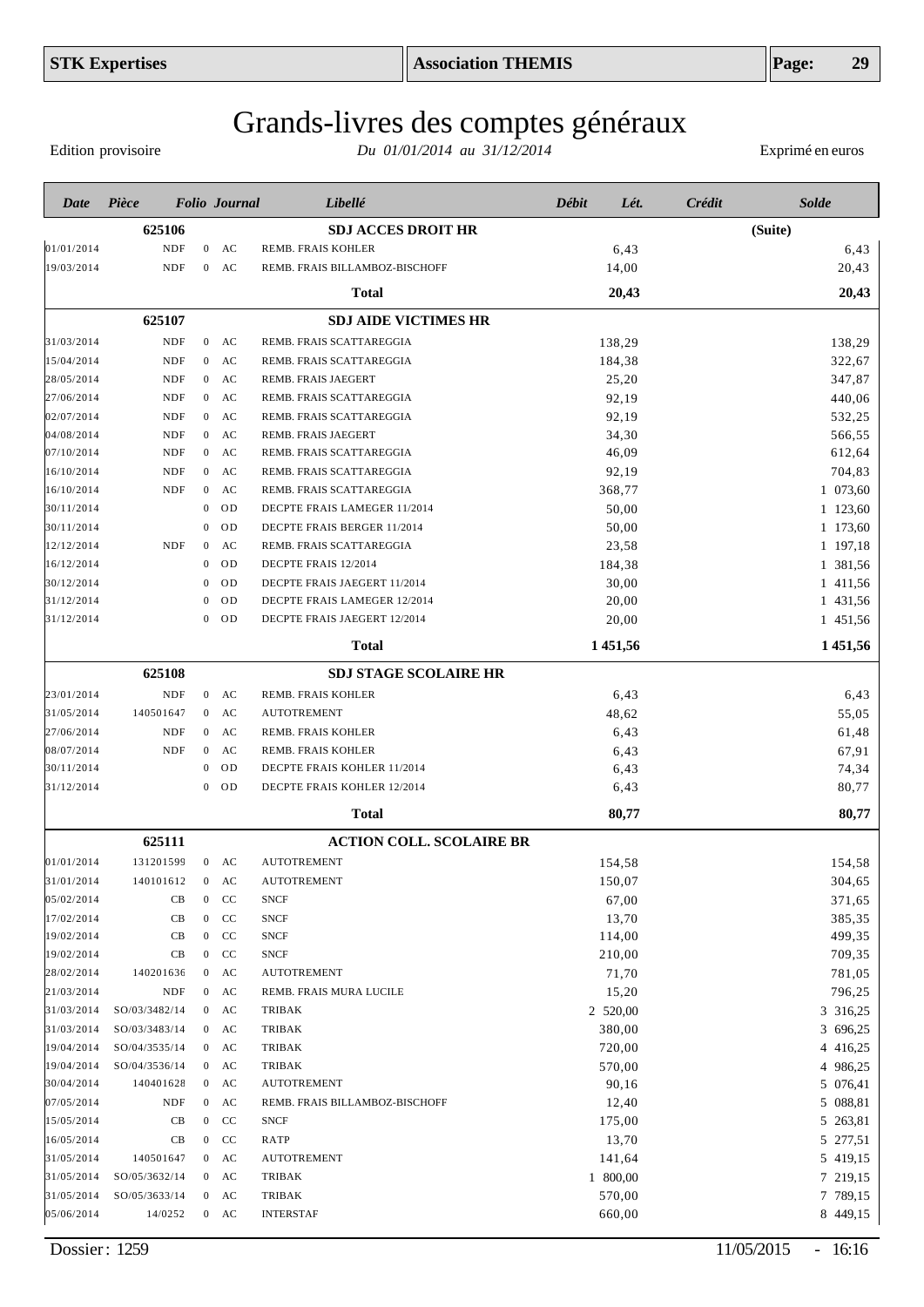Edition provisoire

| Date       | Pièce         |                | <b>Folio</b> Journal      | Libellé                         | <b>Débit</b> | Lét.      | Crédit  | <b>Solde</b> |
|------------|---------------|----------------|---------------------------|---------------------------------|--------------|-----------|---------|--------------|
|            | 625111        |                |                           | <b>ACTION COLL. SCOLAIRE BR</b> |              |           | (Suite) |              |
| 12/06/2014 |               |                | $0$ AC                    | PHILIBERT                       |              | 450,00    |         | 8 899,15     |
| 16/06/2014 | SO/06/3675/14 |                | $0$ AC                    | <b>TRIBAK</b>                   |              | 1 080,00  |         | 9 979,15     |
| 16/06/2014 | SO/06/3676/14 |                | $0$ AC                    | <b>TRIBAK</b>                   |              | 380,00    |         | 10 359,15    |
| 20/06/2014 | TR.13.14      |                | $0$ AC                    | DECADE                          |              | 2 848,50  |         | 13 207,65    |
| 27/06/2014 | 21406222      |                | AC<br>$\overline{0}$      | STRIEBIG AUTOCARS               |              | 1 428,00  |         | 14 635,65    |
| 03/12/2014 | CB            |                | CC<br>$\mathbf{0}$        | <b>SNCF</b>                     |              | 29,00     |         | 14 664,65    |
|            |               |                |                           | <b>Total</b>                    |              | 14 664,65 |         | 14 664,65    |
|            | 625113        |                |                           | <b>ACTION COLL. AUTRES BR</b>   |              |           |         |              |
| 27/03/2014 | <b>NDF</b>    |                | $0$ AC                    | REMB. FRAIS BILLAMBOZ-BISCHOFF  |              | 24,80     |         | 24,80        |
| 23/07/2014 | <b>NDF</b>    |                | $0$ AC                    | REMB. FRAIS ALBERT GUILLAUME    |              | 13,40     |         | 38,20        |
|            |               |                |                           | <b>Total</b>                    |              | 38,20     |         | 38,20        |
|            | 625115        |                |                           | DEPLACEMENTS NATIONAUX          |              |           |         |              |
| 23/01/2014 | CB            |                | $0$ CC                    | <b>SNCF</b>                     |              | 48,00     |         | 48,00        |
| 09/04/2014 | <b>ESP</b>    |                | CA<br>$\mathbf{0}$        | DEPLACEMENTS NATIONAUX          |              | 94,00     |         | 142,00       |
| 09/04/2014 | <b>ESP</b>    |                | CA<br>$\mathbf{0}$        | DEPLACEMENTS NATIONAUX          |              | 75,00     |         | 217,00       |
| 09/04/2014 | <b>ESP</b>    | $\mathbf{0}$   | CA                        | DEPLACEMENTS NATIONAUX          |              | 75,00     |         | 292,00       |
| 09/04/2014 | <b>ESP</b>    |                | CA<br>$\mathbf{0}$        | DEPLACEMENTS NATIONAUX          |              | 94,00     |         | 386,00       |
| 30/04/2014 | NDF           |                | AC<br>$\mathbf{0}$        | REMB. FRAIS ALBERT GUILLAUME    |              | 383,10    |         | 769,10       |
| 04/06/2014 | CB            | $\mathbf{0}$   | <b>CC</b>                 | LE COMPTOIR                     |              | 12,90     |         | 782,00       |
| 05/06/2014 | CB            | $\overline{0}$ | CC                        | HOTEL LE BILAA                  |              | 51,90     |         | 833,90       |
| 05/06/2014 | CB            | $\overline{0}$ | CC                        | LE ST ESTEPHE                   |              | 20,00     |         | 853,90       |
| 06/06/2014 | CB            |                | CC<br>$\mathbf{0}$        | AIRE COMMINGES                  |              | 80,05     |         | 933,95       |
| 06/06/2014 | CB            |                | CC<br>$\mathbf{0}$        | ASF                             |              | 57,70     |         | 991,65       |
| 06/06/2014 | CB            |                | CC<br>$\mathbf{0}$        | <b>BP DOLE AUDEL</b>            |              | 29,20     |         | 1 020,85     |
| 12/06/2014 | <b>NDF</b>    |                | AC<br>$\overline{0}$      | REMB. FRAIS JAEGERT             |              | 9,45      |         | 1 030,30     |
| 08/09/2014 | CB            | $\overline{0}$ | <b>CC</b>                 | <b>SNCF INTERNET</b>            |              | 379,00    |         | 1 409,30     |
| 06/10/2014 | CHQ           | $\mathbf{1}$   | <b>CC</b>                 | CHQ 2082017 ABO TRAIN JOS       |              | 845,00    |         | 2 254,30     |
| 08/10/2014 |               | 0              | CA                        | <b>SNCF</b>                     |              | 246,00    |         | 2 500,30     |
| 08/10/2014 |               | 0              | CA                        | <b>SNCF</b>                     |              | 135,00    |         | 2 635,30     |
| 08/10/2014 |               | 0              | CA                        | <b>SNCF</b>                     |              | 57,00     |         | 2 692,30     |
| 10/10/2014 | CB            | 1              | CC                        | HIOTEL IBIS FEENAAH             |              | 140,00    |         | 2 832,30     |
| 10/10/2014 | CB            |                | <b>CC</b><br>$\mathbf{1}$ | PHO PARIS                       |              | 48,70     |         | 2 881,00     |
| 10/10/2014 | CB            | $\mathbf{1}$   | CC                        | LE RALLYE                       |              | 13,50     |         | 2 894,50     |
| 10/10/2014 | CB            |                | CC<br>$\mathbf{1}$        | LE GEANT CASINO                 |              | 5,00      |         | 2 899,50     |
| 13/10/2014 | CB            |                | CC<br>1                   | <b>DUDULE FEENAAH</b>           |              | 134,50    |         | 3 034,00     |
| 13/10/2014 | CB            |                | CC<br>$\overline{2}$      | IL GIGOLO FEENAAH               |              | 54,50     |         | 3 088,50     |
| 14/10/2014 | NDF           |                | $0$ AC                    | REMB. FRAIS BILLAMBOZ-BISCHOFF  |              | 13,70     |         | 3 102,20     |
| 15/10/2014 | CB            |                | 2 CC                      | <b>SNCF</b>                     |              | 164,00    |         | 3 266,20     |
| 17/10/2014 | NDF           |                | $0$ AC                    | REMB. FRAIS SCATTAREGGIA        |              | 63,40     |         | 3 329,60     |
| 07/11/2014 |               |                | $0$ AC                    | <b>BLABLA CAR</b>               |              | 63,90     |         | 3 393,50     |
| 12/11/2014 |               | $\mathbf{0}$   | AC                        | <b>SNCF</b>                     |              | 238,00    |         | 3 631,50     |
| 19/11/2014 | <b>REM</b>    |                | CC<br>$\mathbf{0}$        | REM CHQ 5907518 REMBST FENAAH   |              |           | 41,00   | 3 590,50     |
| 20/11/2014 |               |                | CA<br>$\mathbf{0}$        | <b>REST</b>                     |              | 18,26     |         | 3 608,76     |
| 20/11/2014 |               | $\mathbf{0}$   | CA                        | <b>STATIONN</b>                 |              | 1,73      |         | 3 610,49     |
| 20/11/2014 |               | $\mathbf{0}$   | CA                        | <b>STATIONN</b>                 |              | 7,82      |         | 3 618,31     |
| 21/11/2014 | CB            |                | $0$ AC                    | <b>SNCF</b>                     |              | 132,00    |         | 3 750,31     |
| 21/11/2014 | NDF           |                | $0$ AC                    | REMB. FRAIS BILLAMBOZ-BISCHOFF  |              | 8,00      |         | 3 758,31     |
| 26/11/2014 | RKGGVU        |                | $0$ AC                    | <b>SNCF</b>                     |              | 198,00    |         | 3 956,31     |
| 10/12/2014 | CB            |                | $0$ CC                    | <b>SNCF</b>                     |              | 188,00    |         | 4 144,31     |
| 11/12/2014 | CB            |                | $0$ CC                    | RATP                            |              | 13,70     |         | 4 158,01     |
| 31/12/2014 | 1412- FAR-    |                | $0$ BI                    | FNP CITYZ SINISTRE 10/12/14     |              | 206,00    |         | 4 364,01     |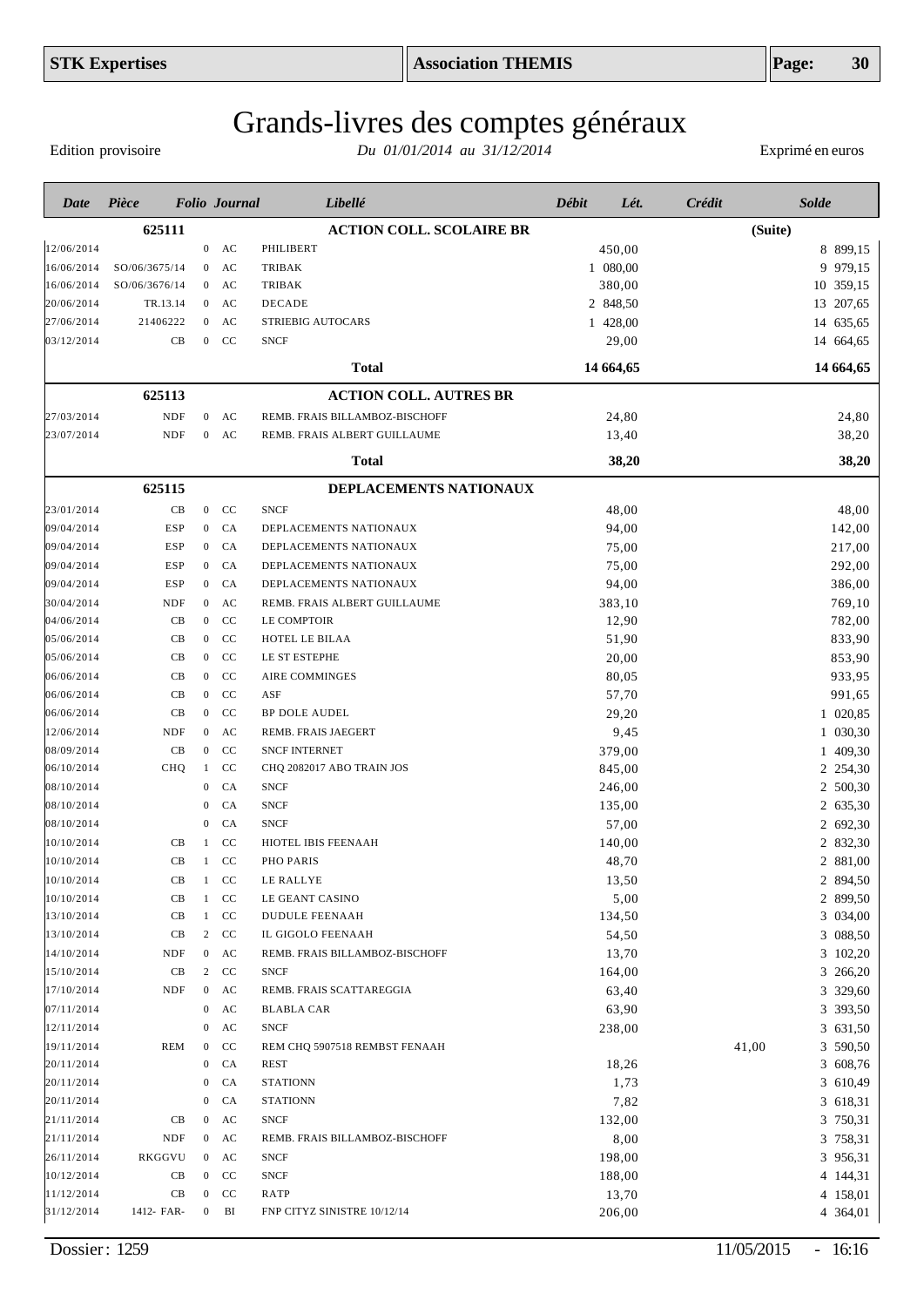Edition provisoire

| Date       | Pièce      |                  | <b>Folio</b> Journal | Libellé                        | Débit | Lét.       | Crédit |         | <b>Solde</b>  |
|------------|------------|------------------|----------------------|--------------------------------|-------|------------|--------|---------|---------------|
|            | 625115     |                  |                      | DEPLACEMENTS NATIONAUX         |       |            |        | (Suite) |               |
|            |            |                  |                      | <b>Total</b>                   |       | 4 4 0 5,01 | 41,00  |         | 4 3 6 4 , 0 1 |
|            | 625116     |                  |                      | <b>ACTION COLL.SCOLAIRE HR</b> |       |            |        |         |               |
| 01/01/2014 | <b>NDF</b> | $\overline{0}$   | AC                   | REMB. FRAIS KOHLER             |       | 69,68      |        |         | 69,68         |
| 01/01/2014 | <b>NDF</b> | $\overline{0}$   | AC                   | REMB. FRAIS KOHLER             |       | 36,45      |        |         | 106,13        |
| 23/01/2014 | <b>NDF</b> | $\overline{0}$   | AC                   | REMB. FRAIS FONTERAY MAXIME    |       | 27,03      |        |         | 133,16        |
| 23/01/2014 | NDF        | $\mathbf{0}$     | AC                   | REMB. FRAIS KOHLER             |       | 56,82      |        |         | 189,98        |
| 29/01/2014 | <b>NDF</b> | $\overline{0}$   | AC                   | <b>REMB. FRAIS FREY MARIE</b>  |       | 9,65       |        |         | 199,63        |
| 31/01/2014 | NDF        | $\overline{0}$   | AC                   | REMB. FRAIS SCATTAREGGIA       |       | 15,00      |        |         | 214,63        |
| 05/02/2014 | <b>NDF</b> | $\overline{0}$   | AC                   | REMB. FRAIS FREY MARIE         |       | 26,80      |        |         | 241,43        |
| 18/02/2014 | <b>NDF</b> | $\overline{0}$   | AC                   | REMB. FRAIS KOHLER             |       | 105,06     |        |         | 346,49        |
| 27/03/2014 | NDF        | $\mathbf{0}$     | AC                   | REMB. FRAIS KOHLER             |       | 109,34     |        |         | 455,83        |
| 31/03/2014 | <b>NDF</b> |                  | $0$ AC               | REMB. FRAIS SCATTAREGGIA       |       | 6,43       |        |         | 462,26        |
| 31/03/2014 | <b>NDF</b> | $\overline{0}$   | AC                   | REMB. FRAIS FREY MARIE         |       | 53,60      |        |         | 515,86        |
| 15/04/2014 | <b>NDF</b> |                  | $0$ AC               | REMB. FRAIS KOHLER             |       | 58,96      |        |         | 574,82        |
| 28/05/2014 | <b>NDF</b> | $\mathbf{0}$     | AC                   | REMB. FRAIS KOHLER             |       | 121,67     |        |         | 696,49        |
| 27/06/2014 | <b>NDF</b> | $\mathbf{0}$     | AC                   | REMB. FRAIS KOHLER             |       | 105,06     |        |         | 801,55        |
| 24/07/2014 |            | $\mathbf{0}$     | RG                   | REGUL FRAIS KOHLER             |       |            | 76,53  |         | 725,02        |
| 30/09/2014 | <b>NDF</b> | $\overline{0}$   | <b>OD</b>            | FRAIS EGELE 09/2014            |       | 74,93      |        |         | 799,95        |
| 06/10/2014 | <b>NDF</b> | $\mathbf{0}$     | AC                   | REMB. FRAIS KOHLER             |       | 112,56     |        |         | 912,51        |
| 07/10/2014 | <b>NDF</b> | $\overline{0}$   | AC                   | REMB. FRAIS SCATTAREGGIA       |       | 15,01      |        |         | 927,52        |
| 16/10/2014 | <b>NDF</b> | $\mathbf{0}$     | AC                   | REMB. FRAIS SCATTAREGGIA       |       | 9,65       |        |         | 937,17        |
| 16/10/2014 | <b>NDF</b> | $\mathbf{0}$     | AC                   | REMB. FRAIS SCATTAREGGIA       |       | 9,65       |        |         | 946,82        |
| 22/10/2014 |            | $\mathbf{0}$     | RG                   | REGUL FRAIS SCAT               |       | 36,01      |        |         | 982,83        |
| 31/10/2014 |            | $\theta$         | OD                   | DECPTE FRAIS KOHLER 10/2014    |       | 103,98     |        |         | 1 086,81      |
| 30/11/2014 |            | $\theta$         | OD                   | DECPTE FRAIS KOHLER 11/2014    |       | 123,28     |        |         | 1 210,09      |
| 16/12/2014 |            | $\theta$         | OD                   | DECPTE FRAIS 12/2014           |       | 17,15      |        |         | 1 227,24      |
| 31/12/2014 |            | $\overline{0}$   | OD                   | DECPTE FRAIS KOHLER 12/2014    |       | 72,90      |        |         | 1 300,14      |
|            |            |                  |                      | Total                          |       | 1 376,67   | 76,53  |         | 1 300,14      |
|            | 625118     |                  |                      | <b>ACTION COLL. AUTRES HR</b>  |       |            |        |         |               |
| 15/04/2014 | <b>NDF</b> |                  | $0$ AC               | <b>REMB. FRAIS KOHLER</b>      |       | 6,43       |        |         | 6,43          |
| 08/07/2014 | <b>NDF</b> | $\bf{0}$         | AC                   | REMB. FRAIS KOHLER             |       | 24,66      |        |         | 31,09         |
| 16/10/2014 | <b>NDF</b> | $\overline{0}$   | AC                   | REMB. FRAIS SCATTAREGGIA       |       | 24,65      |        |         | 55,74         |
|            |            |                  |                      | <b>Total</b>                   |       | 55,74      |        |         | 55,74         |
|            | 625121     |                  |                      | DEPL. LIES FORMATION BR        |       |            |        |         |               |
| 11/03/2014 | NDF        |                  | $0$ AC               | REMB. FRAIS TURKIELTAUB        |       | 5,48       |        |         | 5,48          |
| 04/04/2014 | <b>NDF</b> | $\boldsymbol{0}$ | AC                   | REMB. FRAIS ALBERT GUILLAUME   |       | 804,00     |        |         | 809,48        |
| 04/04/2014 | <b>NDF</b> | $\boldsymbol{0}$ | AC                   | REMB. FRAIS ALBERT GUILLAUME   |       | 60,00      |        |         | 869,48        |
| 28/04/2014 | <b>NDF</b> | $\boldsymbol{0}$ | AC                   | REMB. FRAIS FIDAN KEZBAN       |       | 10,00      |        |         | 879,48        |
| 18/09/2014 | <b>NDF</b> | $\boldsymbol{0}$ | AC                   | REMB. FRAIS IBA                |       | 7,80       |        |         | 887,28        |
| 18/09/2014 | CB         | $\boldsymbol{0}$ | <b>CC</b>            | <b>SNCF</b>                    |       | 38,40      |        |         | 925,68        |
|            |            |                  |                      | <b>Total</b>                   |       | 925,68     |        |         | 925,68        |
|            | 625125     |                  |                      | DEPL. ORGANISME FORMATION      |       |            |        |         |               |
| 27/11/2014 |            | $\boldsymbol{0}$ | CA                   | <b>COLLQUE NOVOTEL</b>         |       | 2 010,40   |        |         | 2 010,40      |
| 28/11/2014 | AV42091    | $\boldsymbol{0}$ | AC                   | <b>NOVOTEL</b>                 |       |            | 175,10 |         | 1 835,30      |
| 01/12/2014 | FX15387    |                  | $0$ AC               | <b>INITIATIVES SAVEURS</b>     |       | 3 328,69   |        |         | 5 163,99      |
| 04/12/2014 | 142144     |                  | $0$ AC               | <b>OMNI PRESENTS</b>           |       | 468,00     |        |         | 5 631,99      |
| 12/12/2014 | <b>CHQ</b> |                  | $0$ CC               | REMB. MME DOLTO                |       | 158,00     |        |         | 5 789,99      |
| 12/12/2014 | <b>CHQ</b> | $\mathbf{0}$     | CC                   | REMB. MME DOLTO                |       | 10,00      |        |         | 5 799,99      |
| 22/12/2014 | VIR        |                  | $0$ CC               | DEPL. ORGANISME FORMATION      |       |            | 100,00 |         | 5 699,99      |
|            |            |                  |                      |                                |       |            |        |         |               |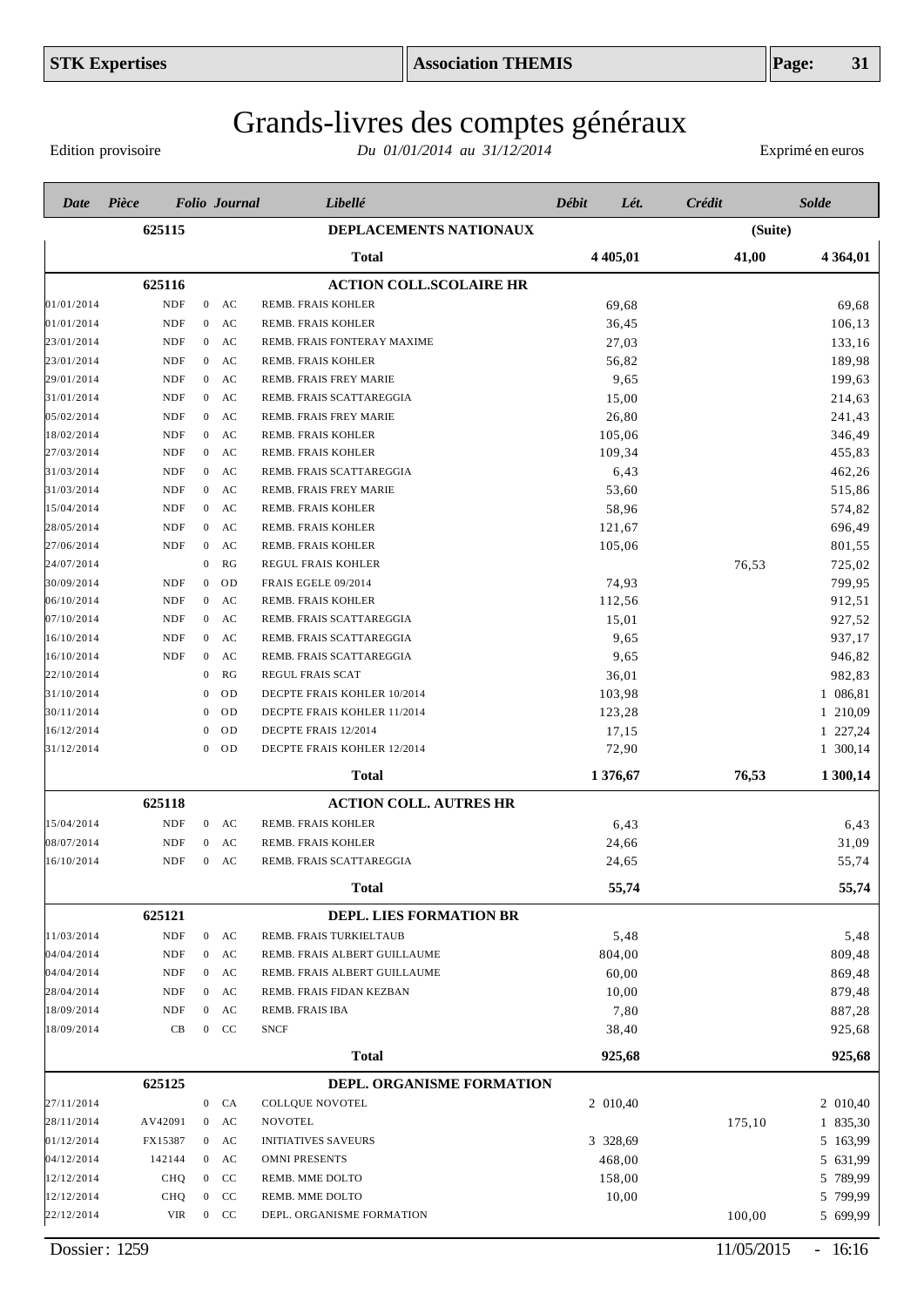Edition provisoire

| Date       | Pièce |            |                  | <b>Folio Journal</b> | Libellé                             | Débit | Lét.     | Crédit  | <b>Solde</b> |
|------------|-------|------------|------------------|----------------------|-------------------------------------|-------|----------|---------|--------------|
|            |       | 625125     |                  |                      | <b>DEPL. ORGANISME FORMATION</b>    |       |          | (Suite) |              |
| 22/12/2014 |       | CHQ        |                  | $0$ CC               | <b>VERRINES ET VAPEURS</b>          |       | 648,00   |         | 6 347,99     |
| 23/12/2014 |       | <b>VIR</b> | $\mathbf{0}$     | <b>CC</b>            | <b>BRASSERIE DE LA BOURSE</b>       |       | 460,80   |         | 6 808,79     |
| 23/12/2014 |       | <b>VIR</b> | $\overline{0}$   | CC                   | <b>MAISON KAMMERZELL</b>            |       | 360,00   |         | 7 168,79     |
| 31/12/2014 |       | 36761      | $\overline{0}$   | AC                   | ERAGE AUDITORIUM 29/11/14           |       | 223,12   |         | 7 391,91     |
|            |       |            |                  |                      | <b>Total</b>                        |       | 7 667,01 | 275,10  | 7 391,91     |
|            |       | 625126     |                  |                      | <b>DEPL. LIES FORMATION HR</b>      |       |          |         |              |
| 30/01/2014 |       | <b>NDF</b> |                  | $0$ AC               | REMB. FRAIS FIDAN KEZBAN            |       | 30,00    |         | 30,00        |
| 18/02/2014 |       | <b>NDF</b> | $\overline{0}$   | AC                   | REMB. FRAIS FIDAN KEZBAN            |       | 30,00    |         | 60,00        |
| 19/03/2014 |       | <b>NDF</b> | $\overline{0}$   | AC                   | REMB. FRAIS FIDAN KEZBAN            |       | 174,70   |         | 234,70       |
|            |       |            |                  |                      | Total                               |       | 234,70   |         | 234,70       |
|            |       | 625602     |                  |                      | <b>ENFANCE - QUARTIERS</b>          |       |          |         |              |
| 01/01/2014 |       |            | $\boldsymbol{0}$ | RG                   | REGUL FRAIS 2013 CHARRET            |       |          | 35,00   | $-35,00$     |
| 26/06/2014 |       | CB         | $\overline{0}$   | CC                   | LE SORRENTO                         |       | 42,50    |         | 7,50         |
| 06/07/2014 |       | <b>NDF</b> | $\overline{0}$   | AC                   | REMB. FRAIS WILHELM                 |       | 32,50    |         | 40,00        |
| 06/07/2014 |       | <b>NDF</b> | $\boldsymbol{0}$ | AC                   | REMB. FRAIS MANCHUEL JEREMIE        |       | 32,50    |         | 72,50        |
| 13/07/2014 |       | <b>NDF</b> | $\overline{0}$   | AC                   | REMB. FRAIS MURA LUCILE             |       | 39,00    |         | 111,50       |
| 20/07/2014 |       | <b>NDF</b> | $\boldsymbol{0}$ | AC                   | REMB. FRAIS MANCHUEL JEREMIE        |       | 39,00    |         | 150,50       |
| 24/07/2014 |       | <b>NDF</b> | $\boldsymbol{0}$ | AC                   | REMB. FRAIS CHARRET ANAIK           |       | 34,69    |         | 185,19       |
| 28/07/2014 |       | <b>NDF</b> | $\boldsymbol{0}$ | AC                   | REMB. FRAIS SAMSON LUCIE            |       | 39,00    |         | 224,19       |
| 31/07/2014 |       | <b>NDF</b> | $\boldsymbol{0}$ | AC                   | REMB FRAIS BUR CELINE               |       | 36,96    |         | 261,15       |
| 03/08/2014 |       | <b>NDF</b> | $\boldsymbol{0}$ | AC                   | REMB. FRAIS MANCHUEL JEREMIE        |       | 32,50    |         | 293,65       |
| 18/08/2014 |       | <b>NDF</b> | $\boldsymbol{0}$ | AC                   | REMB. FRAIS KAYBAKI                 |       | 39,00    |         | 332,65       |
| 24/08/2014 |       | <b>NDF</b> | $\boldsymbol{0}$ | AC                   | REMB. FRAIS MANCHUEL JEREMIE        |       | 39,00    |         | 371,65       |
| 31/08/2014 |       | <b>NDF</b> | $\boldsymbol{0}$ | AC                   | REMB. FRAIS BILLAMBOZ-BISCHOFF      |       | 39,00    |         | 410,65       |
| 01/10/2014 |       | <b>NDF</b> | $\boldsymbol{0}$ | AC                   | REMB. FRAIS TURKIELTAUB             |       | 36,60    |         | 447,25       |
|            |       |            |                  |                      | Total                               |       | 482,25   | 35,00   | 447,25       |
|            |       | 625603     |                  |                      | <b>AUTRES INTERVENTIONS BR</b>      |       |          |         |              |
| 01/01/2014 |       | <b>NDF</b> |                  | $0$ AC               | REMB. FRAIS SAMSON LUCIE            |       | 8,00     |         | 8,00         |
| 27/03/2014 |       | <b>ESP</b> | $\overline{0}$   | CA                   | <b>SNCF LYCEE HENRY MECK</b>        |       | 8,60     |         | 16,60        |
| 09/04/2014 |       | <b>NDF</b> | $\boldsymbol{0}$ | AC                   | REMB. FRAIS SAMSON LUCIE            |       | 9,00     |         | 25,60        |
| 16/05/2014 |       | <b>NDF</b> | $\boldsymbol{0}$ | AC                   | REMB. FRAIS KOHLER                  |       | 12,20    |         | 37,80        |
| 23/06/2014 |       | NDF        |                  | $0$ AC               | REMB. FRAIS SAMSON LUCIE            |       | 6,30     |         | 44,10        |
| 20/11/2014 |       |            | $\boldsymbol{0}$ | CA                   | ODYSSE                              |       | 28,00    |         | 72,10        |
|            |       |            |                  |                      | <b>Total</b>                        |       | 72,10    |         | 72,10        |
|            |       | 625606     |                  |                      | <b>EDUC. CITOYENNETE</b>            |       |          |         |              |
| 28/03/2014 |       | CB         |                  | $0$ CC               | EDUC. CITOYENNETE NATURE ET DECOUV. |       | 19,95    |         | 19,95        |
| 05/06/2014 |       | ESP        |                  | $0$ $CA$             | ACHAT PAPILLON ANAIK                |       | 21,90    |         | 41,85        |
| 17/06/2014 |       | ESP        |                  | $0$ $CA$             | ROUGIER ET PLE : FINAL OC           |       | 23,39    |         | 65,24        |
| 19/06/2014 |       | ESP        |                  | $0$ $CA$             | RESTAURANT VIN'ILL CAFE             |       | 29,80    |         | 95,04        |
| 20/06/2014 |       | CB         |                  | $0$ CC               | EDUC. CITOYENNETE                   |       | 476,40   |         | 571,44       |
| 20/06/2014 |       | CB         |                  | $0$ CC               | EDUC. CITOYENNETE                   |       | 10,62    |         | 582,06       |
| 23/06/2014 |       | CB         |                  | $0$ CC               | DECATHLON                           |       | 99,85    |         | 681,91       |
| 23/06/2014 |       | CВ         |                  | $0$ CC               | LE PETIT CAB                        |       | 89,60    |         | 771,51       |
| 23/06/2014 |       | CB         |                  | $0$ CC               | LE PETIT CAB                        |       | 39,20    |         | 810,71       |
| 23/06/2014 |       | CВ         |                  | $0$ CC               | MAC AWAY                            |       | 19,90    |         | 830,61       |
| 17/09/2014 |       | NDF        |                  | $0$ AC               | REMB. FRAIS SAMSON LUCIE            |       | 9,50     |         | 840,11       |
| 22/09/2014 |       | CB         |                  | $0$ CC               | LIBRAIRIE KLEBER                    |       | 52,50    |         | 892,61       |
| 26/11/2014 |       | <b>NDF</b> |                  | $0$ AC               | REMB. FRAIS MURA LUCILE             |       | 26,40    |         | 919,01       |
| 31/12/2014 |       |            |                  | $0$ OD               | DECPTE FRAIS SAMSON                 |       | 22,30    |         | 941,31       |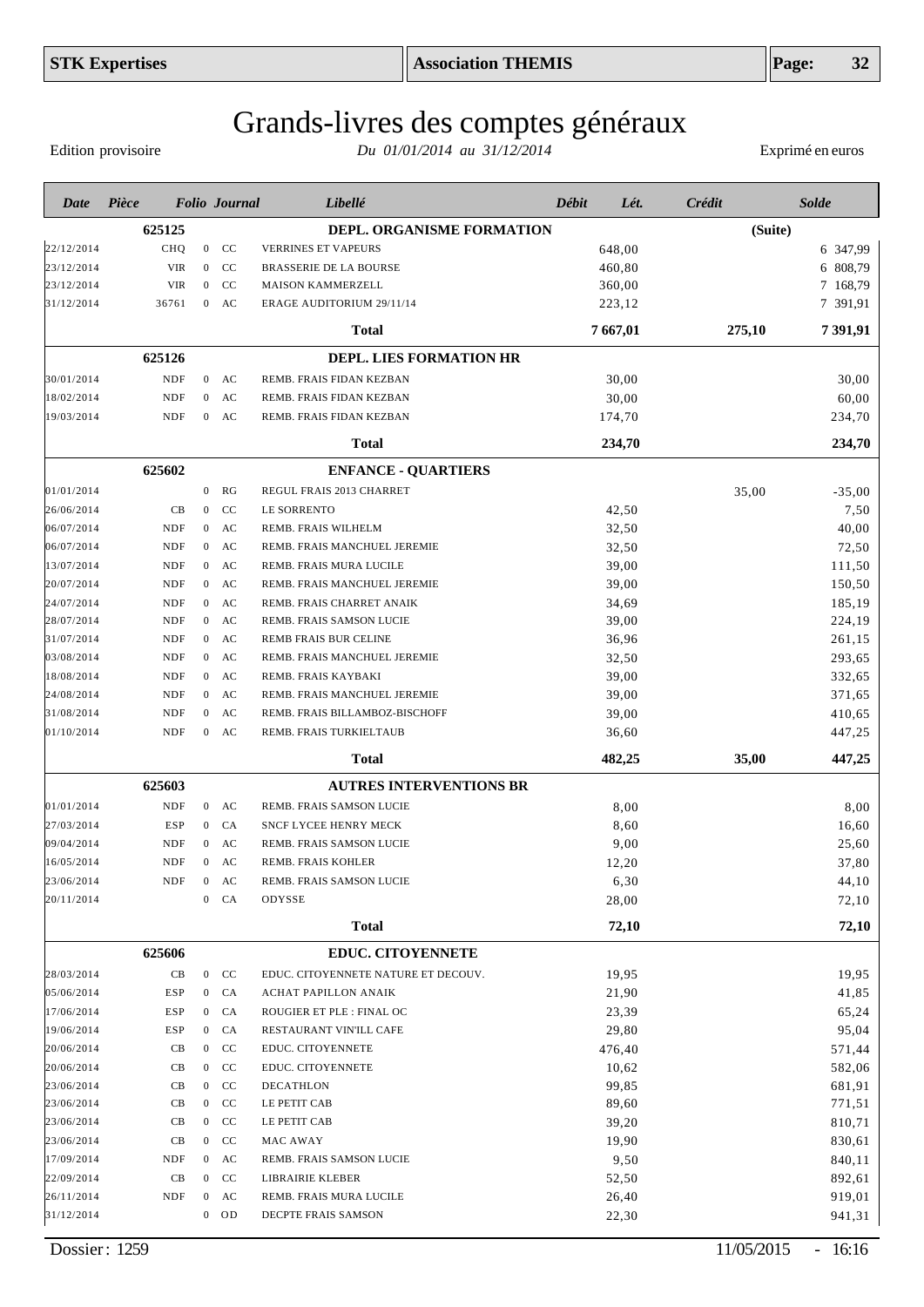Edition provisoire

| Date       | Pièce                       |                | <b>Folio Journal</b> | Libellé                          | <b>Débit</b> | Lét.   | Crédit | <b>Solde</b> |
|------------|-----------------------------|----------------|----------------------|----------------------------------|--------------|--------|--------|--------------|
|            | 625606                      |                |                      | <b>EDUC. CITOYENNETE</b>         |              |        |        | (Suite)      |
|            |                             |                |                      | <b>Total</b>                     |              | 941,31 |        | 941,31       |
|            | 625607                      |                |                      | <b>AUTRES INTERVENTIONS HR</b>   |              |        |        |              |
| 30/09/2014 | <b>NDF</b>                  |                | $0$ OD               | FRAIS FRITSCH 09/2014            |              | 43,10  |        | 43,10        |
|            |                             |                |                      | <b>Total</b>                     |              | 43,10  |        | 43,10        |
|            | 625701                      |                |                      | <b>FRAIS RESTAURANT BR</b>       |              |        |        |              |
| 20/03/2014 | <b>NDF</b>                  |                | $0$ AC               | REMB. FRAIS SCATTAREGGIA         |              | 10,00  |        | 10,00        |
| 04/04/2014 | ESP                         | $\mathbf{0}$   | CA                   | DEJEUNER REUNION CASAS           |              | 11,10  |        | 21,10        |
| 07/05/2014 | CB                          | $\mathbf{0}$   | CC                   | L'HACIENDA                       |              | 92,50  |        | 113,60       |
| 13/05/2014 | ESP                         | $\mathbf{0}$   | CA                   | <b>KIRN</b>                      |              | 44,70  |        | 158,30       |
| 14/05/2014 | ESP                         | $\overline{0}$ | CA                   | REMB. ST KIRN                    |              | 10,00  |        | 168,30       |
| 16/05/2014 | <b>NDF</b>                  | $\mathbf{0}$   | AC                   | REMB. FRAIS FIDAN KEZBAN         |              | 20,00  |        | 188,30       |
| 16/05/2014 | CB                          | $\overline{0}$ | CC                   | <b>MONOPRIX</b>                  |              | 23,35  |        | 211,65       |
| 16/05/2014 | CB                          | $\overline{0}$ | CC                   | <b>SERVEX</b>                    |              | 13,15  |        | 224,80       |
| 26/05/2014 | ESP                         | $\overline{0}$ | CA                   | KIRN FORMATION A.SOTTO           |              | 19,40  |        | 244,20       |
| 28/05/2014 | ESP                         | $\overline{0}$ | CA                   | <b>REPAS EF CRE</b>              |              | 4,60   |        | 248,80       |
| 10/06/2014 | CB                          | $\mathbf{0}$   | CC                   | <b>BRIOCHE DOREE</b>             |              | 1,50   |        | 250,30       |
| 24/07/2014 |                             | $\mathbf{0}$   | CA                   | <b>BOUCHON BRIONNAIS CB+LITT</b> |              | 29,00  |        | 279,30       |
| 04/09/2014 | CB                          | $\overline{0}$ | CC                   | <b>SUSHI STRASBOURG</b>          |              | 16,00  |        | 295,30       |
| 17/09/2014 | CB                          | $\overline{0}$ | CC                   | <b>SUSHI SHOP</b>                |              | 21,40  |        | 316,70       |
| 03/10/2014 | CB                          | 1              | CC                   | LE SHANGAI                       |              | 32,20  |        | 348,90       |
| 06/10/2014 |                             | $\mathbf{0}$   | CA                   | <b>CRE REPAS EVE</b>             |              | 9,40   |        | 358,30       |
| 22/10/2014 | CB                          | 2              | CC                   | MC DONALDS                       |              | 9,50   |        | 367,80       |
| 05/11/2014 | CB                          | $\overline{0}$ | AC                   | AU BRETZEL CHAUD                 |              | 75,50  |        | 443,30       |
| 05/11/2014 | CB                          | $\mathbf{0}$   | AC                   | <b>SUSHI SHOP</b>                |              | 16,00  |        | 459,30       |
| 21/11/2014 | NDF                         |                | $0$ AC               | REMB. FRAIS BILLAMBOZ-BISCHOFF   |              | 14,00  |        | 473,30       |
| 08/12/2014 | CB                          | $\overline{0}$ | CC                   | KIRN                             |              | 16,40  |        | 489,70       |
| 10/12/2014 | CB                          | $\overline{0}$ | CC                   | QUICK                            |              | 12,50  |        | 502,20       |
| 10/12/2014 | CB                          | $\overline{0}$ | CC                   | TUTTI QUANTI                     |              | 11,50  |        | 513,70       |
| 11/12/2014 | CB                          | $\overline{0}$ | CC                   | LE MEDITERRANEE                  |              | 22,00  |        | 535,70       |
| 11/12/2014 | CB                          | $\mathbf{0}$   | CC                   | <b>BRIOCHE DOREE</b>             |              | 10,35  |        | 546,05       |
| 11/12/2014 | CB                          | $\overline{0}$ | CC                   | <b>BRIOCHE DOREE</b>             |              | 1,95   |        | 548,00       |
| 12/12/2014 | <b>NDF</b>                  | $\overline{0}$ | AC                   | REMB. FRAIS FRITSCH              |              | 17,50  |        | 565,50       |
| 12/12/2014 | $\ensuremath{\mathsf{NDF}}$ | $\mathbf{0}$   | AC                   | REMB. FRAIS BILLAMBOZ-BISCHOFF   |              | 11,00  |        | 576,50       |
| 13/12/2014 | 19                          | $\mathbf{0}$   | AC                   | DU BLE AU PAIN                   |              | 130,00 |        | 706,50       |
|            |                             |                |                      | <b>Total</b>                     |              | 706,50 |        | 706,50       |
|            | 625702                      |                |                      | <b>FRAIS DE REUNIONS BR</b>      |              |        |        |              |
| 20/01/2014 | CB                          |                | $0$ CC               | KIRN                             |              | 30,26  |        | 30,26        |
| 24/01/2014 | CB                          | $\mathbf{0}$   | CC                   | <b>KIRN</b>                      |              | 9,40   |        | 39,66        |
| 27/01/2014 | CB                          | $\mathbf{0}$   | CC                   | <b>KIRN</b>                      |              | 16,40  |        | 56,06        |
| 18/02/2014 | CB                          | $\mathbf{0}$   | CC                   | <b>COME A ROMA</b>               |              | 99,33  |        | 155,39       |
| 18/02/2014 | CB                          | $\mathbf{0}$   | CC                   | COME A ROMA                      |              | 32,42  |        | 187,81       |
| 18/02/2014 | CB                          | $\mathbf{0}$   | CC                   | <b>NORMA</b>                     |              | 57,52  |        | 245,33       |
| 18/02/2014 | CB                          | $\mathbf{0}$   | CC                   | <b>KIRN TRAITEUR</b>             |              | 25,50  |        | 270,83       |
| 18/02/2014 | CB                          | $\mathbf{0}$   | CC                   | <b>U EXPRESS</b>                 |              | 17,52  |        | 288,35       |
| 13/03/2014 | CB                          | $\mathbf{0}$   | CC                   | COUR D'ALSACE                    |              | 124,50 |        | 412,85       |
| 17/03/2014 | CB                          | $\mathbf{0}$   | CC                   | <b>SUSHI SHOP</b>                |              | 22,70  |        | 435,55       |
| 17/03/2014 | CB                          | $\mathbf{0}$   | CC                   | RISS                             |              | 5,70   |        | 441,25       |
| 26/03/2014 | ESP                         | $\mathbf{0}$   | CA                   | <b>U EXPRESS</b>                 |              | 7,61   |        | 448,86       |
| 14/04/2014 | NDF                         |                | $0$ AC               | REMB. FRAIS SCATTAREGGIA         |              | 24,50  |        | 473,36       |
| 15/05/2014 | NDF                         |                | $0$ AC               | REMB. FRAIS IBA                  |              | 27,20  |        | 500,56       |
|            |                             |                |                      |                                  |              |        |        |              |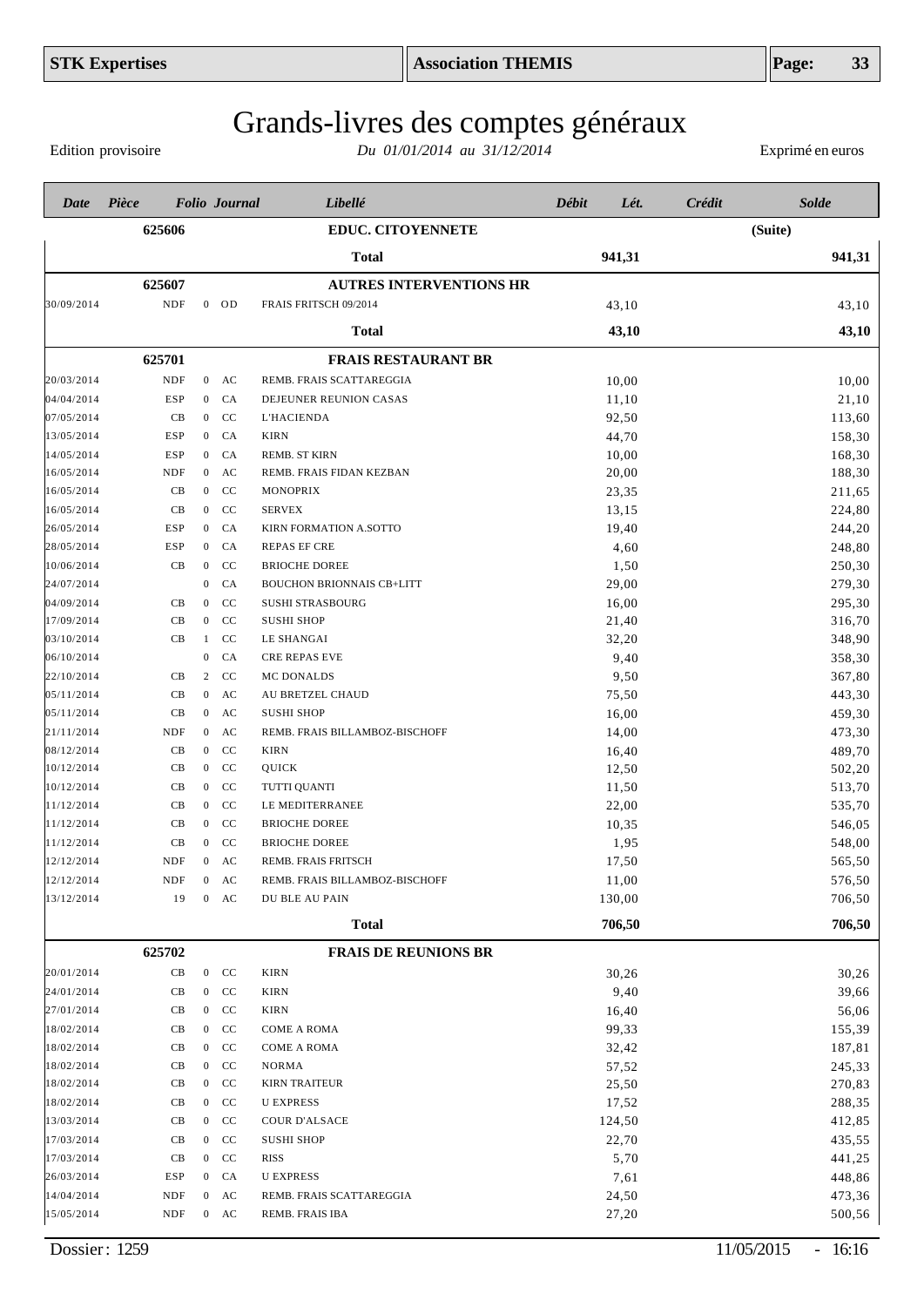Edition provisoire

| Pièce<br>Débit<br>Crédit<br><b>Folio</b> Journal<br>Libellé<br>Lét.<br>Date                     |                     |
|-------------------------------------------------------------------------------------------------|---------------------|
| 625702<br><b>FRAIS DE REUNIONS BR</b>                                                           | (Suite)             |
| 18/05/2014 F2014/05/M/180<br>$0$ AC<br><b>MEYER ET FILS</b><br>415,80                           | 916,36              |
| 19/05/2014<br>CC<br>LE SORRENTO<br>CB<br>$\overline{0}$<br>136,00                               | 1 052,36            |
| 19/05/2014<br><sub>CC</sub><br>CB<br>$\mathbf{0}$<br>NORMA<br>51,91                             | 1 104,27            |
| <sub>CC</sub><br><b>STEIN</b><br>19/05/2014<br>CB<br>$\overline{0}$<br>20,45                    | 1 124,72            |
| CC<br>CB<br><b>KIRN</b><br>4,50<br>19/05/2014<br>$\overline{0}$                                 | 1 129,22            |
| CC<br>SHANGAI<br>27/05/2014<br>CВ<br>280,60<br>$\bf{0}$                                         | 1 409,82            |
| AC<br>DU BLE AU PAIN<br>10/06/2014<br>$\mathbf{0}$<br>617,50                                    | 2 027,32            |
| <b>ESP</b><br>CA<br>18/06/2014<br><b>KIRN</b><br>15,50<br>$\bf{0}$                              | 2 042,82            |
| 08/07/2014<br>CB<br>CC<br>$\overline{0}$<br>DU BLE AU PAIN<br>25,20                             | 2 068,02            |
| 08/07/2014<br>CC<br>SIMPLY KIENT<br>10,00<br>CВ<br>$\mathbf{0}$                                 | 2 078,02            |
| 09/07/2014<br>CA<br>REPAS REUNION<br>15,80<br>$\mathbf{0}$                                      | 2 093,82            |
| 01/09/2014<br>CA<br><b>LA PTE PAUSE</b><br>6,70<br>$\bf{0}$                                     | 2 100,52            |
| 04/09/2014<br>CA<br><b>REUNION</b><br>3,20<br>$\bf{0}$                                          | 2 103,72            |
| CA<br>10,00<br>25/09/2014<br>KIM REUNION PREPA PREF<br>$\bf{0}$                                 | 2 113,72            |
| 00068<br>AC<br>AUBERGE LE BLANCRUPT<br>838,90<br>27/09/2014<br>$\mathbf{0}$                     | 2 952,62            |
| CC<br>L'HACIENDA<br>360,00<br>29/09/2014<br>CВ<br>$\mathbf{0}$                                  | 3 312,62            |
| 29/09/2014<br>CB<br>CC<br>MONOPRIX<br>56,32<br>$\mathbf{0}$                                     | 3 368,94            |
| CB<br>CC<br><b>KIRN</b><br>19,40<br>29/09/2014<br>$\boldsymbol{0}$                              | 3 388,34            |
| 09/007/2014<br>AC<br>398,00<br>03/10/2014<br>LAC BLANC PARC D'AVENTURE<br>$\overline{0}$        | 3 786,34            |
| CA<br>03/10/2014<br>$\mathbf{0}$<br><b>NORMA</b><br>12,50                                       | 3 798,84            |
| CB<br>102,50<br>03/10/2014<br><b>CC</b><br>LE SORRENTO<br>1                                     | 3 901,34            |
| $\mathbf{A}\mathbf{C}$<br>10,00<br>07/10/2014<br>NDF<br>REMB FRAIS BUR CELINE<br>$\overline{0}$ | 3 911,34            |
| CA<br>22,28<br>13/10/2014<br>PICARD<br>$\mathbf{0}$                                             | 3 933,62            |
| CA<br>29,30<br>13/10/2014<br>SIMPLY<br>$\bf{0}$                                                 | 3 962,92            |
| 9,60<br>CA<br>14/10/2014<br><b>KIRN</b><br>$\bf{0}$                                             | 3 972,52            |
| CC<br>16,40<br>20/10/2014<br>CВ<br>2<br><b>KIRN TRAITEUR</b>                                    | 3 988,92            |
| CB<br>AC<br><b>U EXPRESS</b><br>15,30<br>05/11/2014<br>$\mathbf{0}$                             | 4 004,22            |
| CA<br><b>U EXPRESS</b><br>3,11<br>05/12/2014<br>$\overline{0}$                                  | 4 007,33            |
| <b>Total</b><br>4 007,33                                                                        | 4 007,33            |
| 625703<br><b>AUTRES FRAIS BR</b>                                                                |                     |
| 01/01/2014<br><b>ANNUL ROTARY 2013</b><br>$\mathbf{0}$<br>RG                                    | 840,00<br>$-840,00$ |
| 7,20<br>22/01/2014<br>CВ<br><b>CC</b><br>MC DONALDS<br>$\overline{0}$                           | $-832,80$           |
| 24/01/2014<br>CB<br>$0$ CC<br>LE <sub>3</sub><br>273,50                                         | $-559,30$           |
| 30/01/2014<br>15,00<br><b>ESP</b><br>CA<br><b>KIRN</b><br>$\overline{0}$                        | $-544,30$           |
| 17/02/2014<br>17,56<br>CВ<br>$0$ CC<br>LE RALLYE                                                | $-526,74$           |
| 4,50<br>17/02/2014<br>CB<br>$0$ CC<br>PAUL                                                      | $-522,24$           |
| 18/02/2014<br>19,60<br>NDF<br>$0$ AC<br>REMB. FRAIS IBA                                         | $-502,64$           |
| 18/02/2014<br><b>NDF</b><br>6,73<br>AC<br>REMB. FRAIS BILLAMBOZ-BISCHOFF<br>$\mathbf{0}$        | $-495,91$           |
| 10,01<br>27/02/2014 2014_12_F00013<br>$0$ AC<br><b>UGECAM</b>                                   | $-485,90$           |
| 11/03/2014<br>35,50<br>NDF<br>AC<br>REMB. FRAIS TURKIELTAUB<br>$\mathbf{0}$                     | $-450, 40$          |
| 38,35<br>20/03/2014<br>NDF<br>$0$ AC<br>REMB. FRAIS IBA                                         | $-412,05$           |
| 21/03/2014<br>19,70<br>NDF<br>AC<br>REMB. FRAIS FRITSCH<br>$\mathbf{0}$                         | $-392,35$           |
| 01/04/2014<br>CB<br>$0$ CC<br>LE RALLYE<br>16,25                                                | $-376,10$           |
| 02/05/2014<br>CHQ<br>$0$ CC<br>CHQ 2797778 COUPE DES JUGES<br>100,00                            | $-276,10$           |
| CHQ<br>$0$ CC<br>350,00<br>02/05/2014<br>CHQ N 2797777 COUPE DES JUGES                          | 73,90               |
| CB<br>$0$ CC<br>6,60<br>10/06/2014<br>MC DONALDS                                                | 80,50               |
| 12/08/2014<br>CA<br>ALAMBAR CB ML<br>24,10<br>$\mathbf{0}$                                      | 104,60              |
| <b>NDF</b><br>01/10/2014<br>AC<br>REMB. FRAIS TURKIELTAUB<br>11,70<br>$\mathbf{0}$              | 116,30              |
| 29,98<br>20/11/2014<br>AC<br><b>AUBERGE SUISSE</b><br>$\bf{0}$                                  | 146,28              |
| 21/11/2014<br>NDF<br>$0$ AC<br>REMB. FRAIS BILLAMBOZ-BISCHOFF<br>11,48                          | 157,76              |
| 24/11/2014<br>CB<br>28,30<br>$0$ CC<br><b>AUBERGE SUISSE</b>                                    | 186,06              |
| 24/11/2014<br>CB<br>$0$ CC<br>24,99<br>PARKING SUISSE                                           | 211,05              |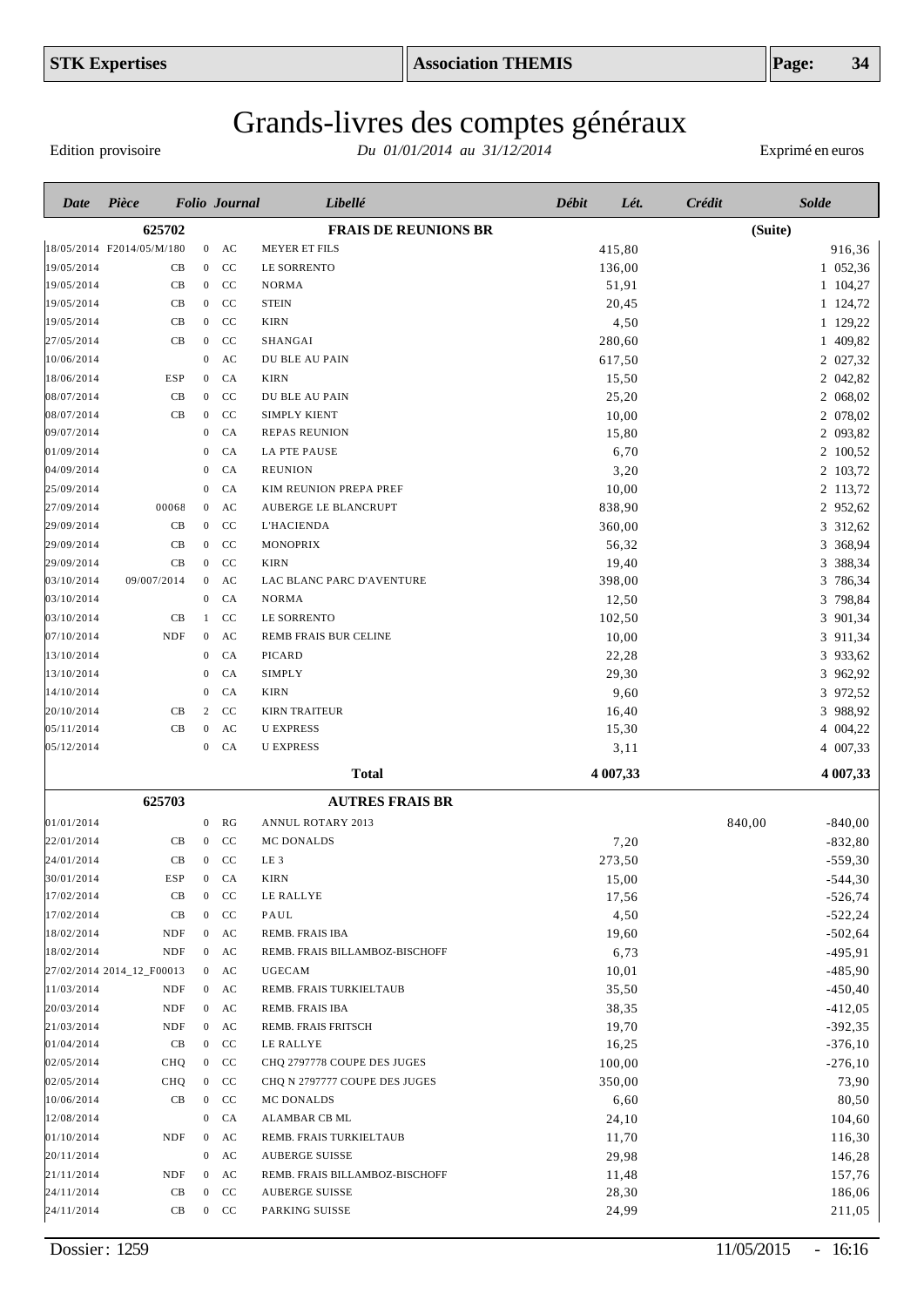Edition provisoire

| Date                     | Pièce                       |                     |                                  | <b>Folio</b> Journal | Libellé                                     | Débit | Lét.           | Crédit |         | <b>Solde</b>     |
|--------------------------|-----------------------------|---------------------|----------------------------------|----------------------|---------------------------------------------|-------|----------------|--------|---------|------------------|
|                          | 625703                      |                     |                                  |                      | <b>AUTRES FRAIS BR</b>                      |       |                |        | (Suite) |                  |
| 12/12/2014               | $\ensuremath{\mathsf{NDF}}$ |                     |                                  | $0$ AC               | REMB. FRAIS FRITSCH                         |       | 11,00          |        |         | 222,05           |
|                          |                             |                     |                                  |                      | <b>Total</b>                                |       | 1 062,05       |        | 840,00  | 222,05           |
|                          | 625706                      |                     |                                  |                      | <b>FRAIS RESTAURANTS HR</b>                 |       |                |        |         |                  |
|                          |                             |                     | $\overline{0}$                   |                      |                                             |       |                |        |         |                  |
| 04/02/2014               | <b>ESP</b>                  |                     |                                  | CA                   | KEBAB TOUR DE L'EUROPE                      |       | 7,50           |        |         | 7,50             |
| 02/06/2014<br>25/06/2014 | <b>NDF</b>                  |                     | $\overline{0}$                   | AC                   | REMB. FRAIS TRAMBLY                         |       | 20,00          |        |         | 27,50            |
| 02/10/2014               | <b>NDF</b><br><b>NDF</b>    |                     | $\mathbf{0}$                     | AC<br>AC             | REMB. FRAIS TRAMBLY<br><b>LAMEGER JULIE</b> |       | 20,00          |        |         | 47,50            |
|                          | <b>NDF</b>                  |                     | $\overline{0}$<br>$\overline{0}$ | AC                   | REMB. FRAIS TRAMBLY                         |       | 30,00          |        |         | 77,50            |
| 20/10/2014               | CB                          |                     | $\mathbf{0}$                     | AC                   | MC DONALDS                                  |       | 10,00          |        |         | 87,50            |
| 25/11/2014               | CB                          |                     | $\overline{0}$                   | $\rm CC$             | LA GARGANTUA                                |       | 11,30          |        |         | 98,80            |
| 17/12/2014<br>31/12/2014 |                             |                     | $\overline{0}$                   | OD                   | DECPTE FRAIS TRAMBLY 12/2014                |       | 30,70<br>10,00 |        |         | 129,50<br>139,50 |
|                          |                             |                     |                                  |                      |                                             |       |                |        |         |                  |
|                          |                             |                     |                                  |                      | <b>Total</b>                                |       | 139,50         |        |         | 139,50           |
|                          | 625707                      |                     |                                  |                      | <b>FRAIS REUNIONS HR</b>                    |       |                |        |         |                  |
| 06/06/2014               |                             |                     | $\overline{0}$                   | AC                   | <b>FOYER SAINT JEAN</b>                     |       | 120,00         |        |         | 120,00           |
| 06/10/2014               | <b>NDF</b>                  |                     | $\mathbf{0}$                     | AC                   | REMB. FRAIS KOHLER                          |       | 104,60         |        |         | 224,60           |
|                          |                             |                     |                                  |                      | <b>Total</b>                                |       | 224,60         |        |         | 224,60           |
|                          | 626001                      |                     |                                  |                      | <b>AFFRANCHISSEMENTS BR</b>                 |       |                |        |         |                  |
| 10/03/2014               | <b>ESP</b>                  |                     | $\mathbf{0}$                     | CA                   | <b>ACHATS TIMBRES</b>                       |       | 94,92          |        |         | 94,92            |
| 17/04/2014               | CB                          |                     | $\mathbf{0}$                     | CC                   | <b>LA POSTE</b>                             |       | 205,70         |        |         | 300,62           |
| 30/04/2014               | CB                          |                     | $\mathbf{0}$                     | CC                   | <b>LA POSTE</b>                             |       | 4,55           |        |         | 305,17           |
| 02/05/2014               | CB                          |                     | $\mathbf{0}$                     | CC                   | LA POSTE COURRIER AG                        |       | 208,08         |        |         | 513,25           |
| 13/05/2014               | <b>ESP</b>                  |                     | $\mathbf{0}$                     | CA                   | LETTRE RECOMMANDEE                          |       | 4,55           |        |         | 517,80           |
| 15/05/2014               | CB                          |                     | $\overline{0}$                   | CC                   | <b>LA POSTE</b>                             |       | 66,00          |        |         | 583,80           |
| 02/06/2014               | <b>ESP</b>                  |                     | $\mathbf{0}$                     | CA                   | <b>LA POSTE</b>                             |       | 51,00          |        |         | 634,80           |
| 04/07/2014               |                             |                     | $\overline{0}$                   | CA                   | POSTE AR                                    |       | 5,55           |        |         | 640,35           |
| 23/07/2014               | CB                          |                     | $\mathbf{0}$                     | CC                   | <b>LA POSTE</b>                             |       | 201,70         |        |         | 842,05           |
| 25/08/2014               |                             |                     | $\mathbf{0}$                     | CA                   | POSTE                                       |       | 4,62           |        |         | 846,67           |
| 01/10/2014               | <b>NDF</b>                  |                     | $\overline{0}$                   | AC                   | REMB. FRAIS TURKIELTAUB                     |       | 2,88           |        |         | 849,55           |
| 28/10/2014               |                             | CB                  | 2                                | CC                   | <b>LA POSTE</b>                             |       | 252,70         |        |         | 1 102,25         |
| 27/11/2014               |                             |                     | $\overline{0}$                   | CA                   | POSTE                                       |       | 1,10           |        |         | 1 103,35         |
| 02/12/2014               |                             | CB                  | $\mathbf{0}$                     | CC                   | <b>LA POSTE</b>                             |       | 47,95          |        |         | 1 151,30         |
| 24/12/2014               |                             | $\operatorname{CB}$ |                                  | $0$ CC               | <b>LA POSTE</b>                             |       | 315,60         |        |         | 1 466,90         |
|                          |                             |                     |                                  |                      | <b>Total</b>                                |       | 1466,90        |        |         | 1466,90          |
|                          | 626002                      |                     |                                  |                      | <b>TELEPHONE BR</b>                         |       |                |        |         |                  |
| 20/01/2014               | 14A4-1F01                   |                     |                                  | $0$ AC               | ORANGE LIGNE FIXE 67                        |       | 30,00          |        |         | 30,00            |
| 13/03/2014               | PRL                         |                     | $\overline{0}$                   | CC                   | ORANGE LIGNE FIXE 67                        |       | 30,00          |        |         | 60,00            |
| 19/03/2014               | 14C0-1F03                   |                     |                                  | $0$ AC               | ORANGE LIGNE FIXE 67                        |       | 30,00          |        |         | 90,00            |
| 18/04/2014               | 14C8-1F04                   |                     |                                  | $0$ AC               | ORANGE LIGNE FIXE 67                        |       | 30,00          |        |         | 120,00           |
| 20/05/2014               | 14D6-1F05                   |                     |                                  | $0$ AC               | ORANGE LIGNE FIXE 67                        |       | 30,00          |        |         | 150,00           |
| 31/05/2014               | 71088198                    |                     |                                  | $0$ AC               | ORANGE LIGNE FIXE 67                        |       | 1 037,82       |        |         | 1 187,82         |
| 04/06/2014               | 235174943                   |                     |                                  | $0$ AC               | ORANGE LIGNE FIXE 67                        |       | 2 949.89       |        |         | 4 137,71         |
| 18/06/2014               | 14E4-1F06                   |                     |                                  | $0$ AC               | ORANGE LIGNE FIXE 67                        |       | 30,00          |        |         | 4 167,71         |
| 26/06/2014               | PRL                         |                     | $\overline{0}$                   | CC                   | ORANGE LIGNE FIXE 67                        |       | 47,12          |        |         | 4 214,83         |
| 30/06/2014               | 71148834                    |                     |                                  | $0$ AC               | ORANGE LIGNE FIXE 67                        |       | 485,40         |        |         | 4 700,23         |
| 03/07/2014               | 235547594                   |                     |                                  | $0$ AC               | ORANGE LIGNE FIXE 67                        |       | 450,00         |        |         | 5 150,23         |
| 21/07/2014               | 14F2-1F07                   |                     |                                  | $0$ AC               | ORANGE LIGNE FIXE 67                        |       | 30,00          |        |         | 5 180,23         |
| 31/07/2014               | 71888377                    |                     |                                  | $0$ AC               | ORANGE LIGNE FIXE 67                        |       | 442,91         |        |         | 5 623,14         |
| 05/08/2014               | 236015998                   |                     |                                  | $0$ AC               | ORANGE INTERNET 67                          |       | 450,00         |        |         | 6 073,14         |
| 20/08/2014               | 14G0-1F08                   |                     |                                  | $0$ AC               | ORANGE LIGNE FIXE 67                        |       | 30,00          |        |         | 6 103,14         |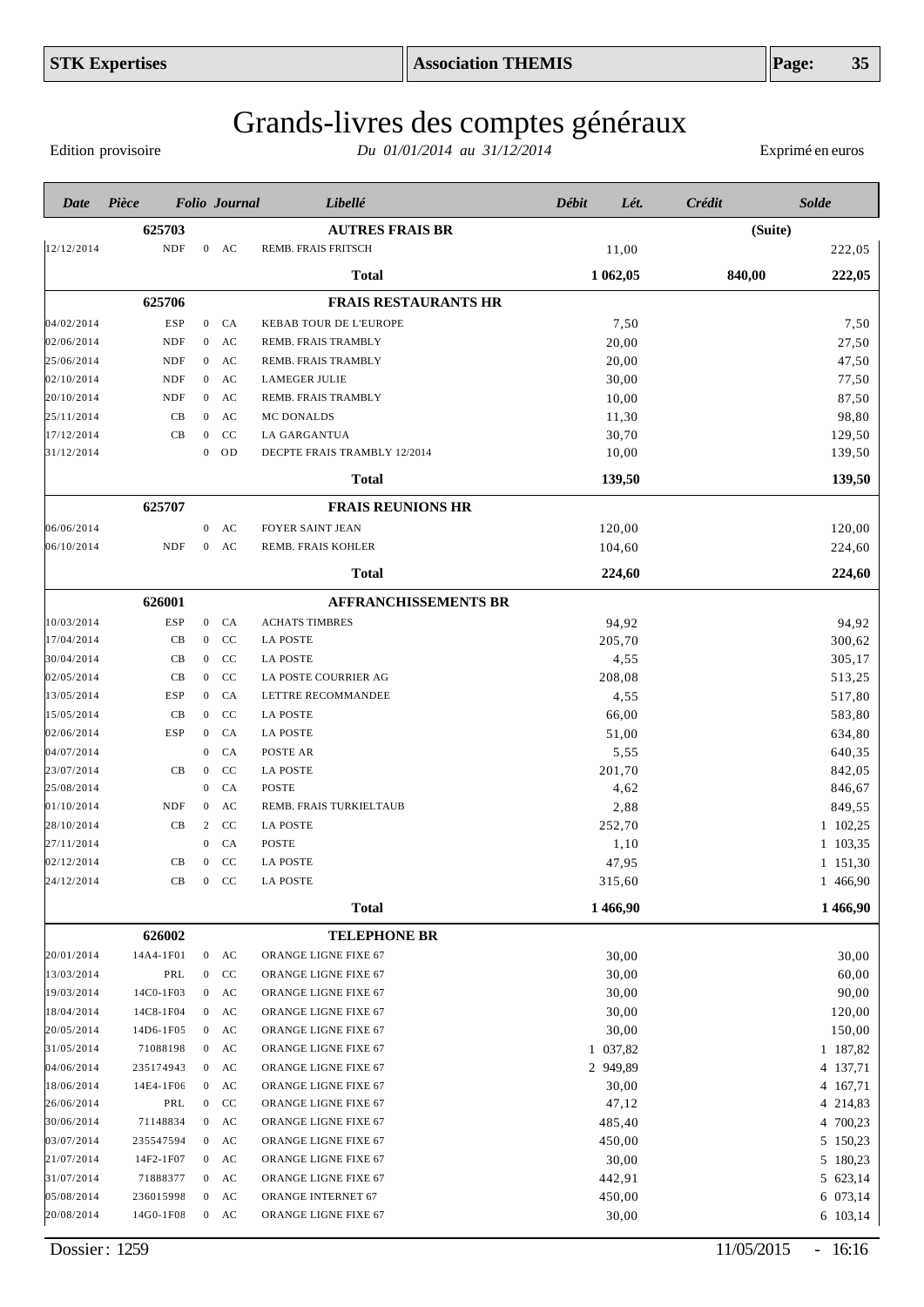# Grands-livres des comptes généraux

Edition provisoire

| 626002<br><b>TELEPHONE BR</b><br>(Suite)<br>71234674<br>$0$ AC<br>ORANGE LIGNE FIXE 67<br>486,95<br>6 590,09<br>236490620<br>ORANGE LIGNE FIXE 67<br>450,00<br>7 040,09<br>$\mathbf{0}$<br>AC<br>30,00<br>7 070,09<br>14G8-1F09<br>$0$ AC<br>ORANGE LIGNE FIXE 67<br>7 561,41<br>71313076<br>$0$ AC<br>ORANGE LIGNE FIXE 67<br>491,32<br>$\mathbf{A}\mathbf{C}$<br>ORANGE INTERNET 67<br>8 011,41<br>236882289<br>$\overline{0}$<br>450,00<br>30,00<br>8 041,41<br>14H6-1F10<br>$0$ AC<br>ORANGE LIGNE FIXE 67<br>77052347<br>$\mathbf{A}\mathbf{C}$<br>8 523,83<br>$\overline{0}$<br>ORANGE LIGNE FIXE 67<br>482,42<br>ORANGE INTERNET 67<br>8 973,83<br>237245378<br>$0$ AC<br>450,00<br>AC<br>ORANGE LIGNE FIXE 67<br>30,00<br>9 003,83<br>14I4-1F11<br>$\overline{0}$<br>479,88<br>9 483,71<br>77110876<br>$\overline{0}$<br>AC<br>ORANGE LIGNE FIXE 67<br>9 933,71<br>03/12/2014<br>AC<br>ORANGE INTERNET 67<br>450,00<br>$\mathbf{0}$<br>9 9 63,71<br>AC<br>30,00<br>28/12/2014<br>14J2-1F12<br>$\overline{0}$<br>ORANGE LIGNE FIXE 67<br>31/12/2014<br>AC<br>479,05<br>10 442,76<br>$\overline{0}$<br>ORANGE LIGNE FIXE 67<br>10 442,76<br>10 442,76<br><b>Total</b><br>626003<br><b>INTERNET BR</b><br>21521747718<br>ORANGE INTERNET 67<br>31,76<br>31,76<br>$0$ AC<br>PRL<br>ORANGE INTERNET 67<br>55,76<br>87,52<br>$0$ CC<br>21523700200<br>$\mathbf{A}\mathbf{C}$<br>ORANGE INTERNET 67<br>31,76<br>119,28<br>$\mathbf{0}$<br>PRL<br><b>CC</b><br>175,04<br>$\overline{0}$<br>ORANGE INTERNET 67<br>55,76<br>$0$ AC<br>21525574491<br>ORANGE INTERNET 67<br>31,76<br>206,80<br>PRL<br>CC<br>ORANGE INTERNET 67<br>262,56<br>$\overline{0}$<br>55,76<br><sub>CC</sub><br>318,32<br>PRL<br>$\overline{0}$<br>ORANGE INTERNET 67<br>55,76<br>PRL<br>CC<br>350,08<br>$\overline{0}$<br>ORANGE INTERNET 67<br>31,76<br>PRL<br>CC<br>405,84<br>$\overline{0}$<br>ORANGE INTERNET 67<br>55,76<br>PRL<br>CC<br>ORANGE INTERNET 67<br>437,60<br>$\overline{0}$<br>31,76<br>PRL<br>CC<br>55,76<br>493,36<br>$\overline{0}$<br>ORANGE INTERNET 67<br>PRL<br>CC<br>525,12<br>$\overline{0}$<br>ORANGE INTERNET 67<br>31,76<br>PRL<br>CC<br>580,88<br>17/07/2014<br>$\overline{0}$<br>ORANGE INTERNET 67<br>55,76<br>PRL<br>CC<br>612,64<br>17/07/2014<br>$\overline{0}$<br>ORANGE INTERNET 67<br>31,76<br>PRL<br>CC<br>ORANGE INTERNET 67<br>668,40<br>14/08/2014<br>$\overline{0}$<br>55,76<br>PRL<br>CC<br>700,16<br>14/08/2014<br>$\overline{0}$<br>ORANGE INTERNET 67<br>31,76<br>PRL<br>CC<br>ORANGE INTERNET 67<br>755,92<br>16/09/2014<br>$\overline{0}$<br>55,76<br>PRL<br>CC<br>31,76<br>787,68<br>16/09/2014<br>$\overline{0}$<br>ORANGE INTERNET 67<br>843,44<br>15/10/2014<br>PRL<br>$\mathbf{2}$<br><sub>CC</sub><br><b>ORANGE INTERNET 67</b><br>55,76<br>875,20<br>15/10/2014<br>PRL<br>$\overline{2}$<br>CC<br>ORANGE INTERNET 67<br>31,76<br>17/11/2014<br>PRL<br>$\rm CC$<br>930,96<br>$\mathbf{0}$<br>ORANGE INTERNET 67<br>55,76<br>CC<br>962,72<br>17/11/2014<br>PRL<br>$\mathbf{0}$<br>ORANGE INTERNET 67<br>31,76<br>1 018,48<br>04/12/2014<br>11636789624<br>$0$ AC<br>ORANGE INTERNET 67<br>55,76<br>1 050,24<br>04/12/2014<br>21540330747<br>$0$ AC<br>ORANGE INTERNET 67<br>31,76<br>1 050,24<br><b>Total</b><br>1 050,24<br>626006<br><b>AFFRANCHISSEMENTS HR</b><br>KМ<br><b>LA POSTE</b><br>4,55<br>4,55<br>22/01/2014<br>$\mathbf{0}$<br>9,75<br>28/02/2014<br>KМ<br><b>LA POSTE</b><br>5,20<br>$\bf{0}$<br>20,85<br>04/03/2014<br>ΚM<br><b>LA POSTE</b><br>11,10<br>$\mathbf{0}$<br>407,85<br>17/03/2014 LP68224014000<br>AC<br><b>LA POSTE</b><br>387,00<br>0<br>423,95<br>17/03/2014<br>ΚM<br><b>LA POSTE</b><br>16,10<br>$\boldsymbol{0}$<br>429,50<br>01/04/2014<br>ΚM<br><b>LA POSTE</b><br>5,55<br>$\bf{0}$<br>4,55<br>434,05<br>04/04/2014<br>ΚM<br><b>LA POSTE</b><br>$\mathbf{0}$<br>9,10<br>443,15<br>11/04/2014<br>KМ<br><b>LA POSTE</b><br>$\mathbf{0}$<br><b>LA POSTE</b><br>4,55<br>447,70<br>13/05/2014<br>KМ<br>$\bf{0}$<br>457,80<br>$0$ KM<br><b>LA POSTE</b><br>10,10 | Date       | Pièce | <b>Folio Journal</b> | Libellé | Débit<br>Lét. | Crédit<br><b>Solde</b> |
|---------------------------------------------------------------------------------------------------------------------------------------------------------------------------------------------------------------------------------------------------------------------------------------------------------------------------------------------------------------------------------------------------------------------------------------------------------------------------------------------------------------------------------------------------------------------------------------------------------------------------------------------------------------------------------------------------------------------------------------------------------------------------------------------------------------------------------------------------------------------------------------------------------------------------------------------------------------------------------------------------------------------------------------------------------------------------------------------------------------------------------------------------------------------------------------------------------------------------------------------------------------------------------------------------------------------------------------------------------------------------------------------------------------------------------------------------------------------------------------------------------------------------------------------------------------------------------------------------------------------------------------------------------------------------------------------------------------------------------------------------------------------------------------------------------------------------------------------------------------------------------------------------------------------------------------------------------------------------------------------------------------------------------------------------------------------------------------------------------------------------------------------------------------------------------------------------------------------------------------------------------------------------------------------------------------------------------------------------------------------------------------------------------------------------------------------------------------------------------------------------------------------------------------------------------------------------------------------------------------------------------------------------------------------------------------------------------------------------------------------------------------------------------------------------------------------------------------------------------------------------------------------------------------------------------------------------------------------------------------------------------------------------------------------------------------------------------------------------------------------------------------------------------------------------------------------------------------------------------------------------------------------------------------------------------------------------------------------------------------------------------------------------------------------------------------------------------------------------------------------------------------------------------------------------------------------------------------------------------------------------------------------------------------------------------------------------------------------------------------------------------------------------------------------------------------------------------------------------------------------------------------------------------------------------------------------------------------------------------------------------------------------------|------------|-------|----------------------|---------|---------------|------------------------|
|                                                                                                                                                                                                                                                                                                                                                                                                                                                                                                                                                                                                                                                                                                                                                                                                                                                                                                                                                                                                                                                                                                                                                                                                                                                                                                                                                                                                                                                                                                                                                                                                                                                                                                                                                                                                                                                                                                                                                                                                                                                                                                                                                                                                                                                                                                                                                                                                                                                                                                                                                                                                                                                                                                                                                                                                                                                                                                                                                                                                                                                                                                                                                                                                                                                                                                                                                                                                                                                                                                                                                                                                                                                                                                                                                                                                                                                                                                                                                                                                                           |            |       |                      |         |               |                        |
|                                                                                                                                                                                                                                                                                                                                                                                                                                                                                                                                                                                                                                                                                                                                                                                                                                                                                                                                                                                                                                                                                                                                                                                                                                                                                                                                                                                                                                                                                                                                                                                                                                                                                                                                                                                                                                                                                                                                                                                                                                                                                                                                                                                                                                                                                                                                                                                                                                                                                                                                                                                                                                                                                                                                                                                                                                                                                                                                                                                                                                                                                                                                                                                                                                                                                                                                                                                                                                                                                                                                                                                                                                                                                                                                                                                                                                                                                                                                                                                                                           | 31/08/2014 |       |                      |         |               |                        |
|                                                                                                                                                                                                                                                                                                                                                                                                                                                                                                                                                                                                                                                                                                                                                                                                                                                                                                                                                                                                                                                                                                                                                                                                                                                                                                                                                                                                                                                                                                                                                                                                                                                                                                                                                                                                                                                                                                                                                                                                                                                                                                                                                                                                                                                                                                                                                                                                                                                                                                                                                                                                                                                                                                                                                                                                                                                                                                                                                                                                                                                                                                                                                                                                                                                                                                                                                                                                                                                                                                                                                                                                                                                                                                                                                                                                                                                                                                                                                                                                                           | 03/09/2014 |       |                      |         |               |                        |
|                                                                                                                                                                                                                                                                                                                                                                                                                                                                                                                                                                                                                                                                                                                                                                                                                                                                                                                                                                                                                                                                                                                                                                                                                                                                                                                                                                                                                                                                                                                                                                                                                                                                                                                                                                                                                                                                                                                                                                                                                                                                                                                                                                                                                                                                                                                                                                                                                                                                                                                                                                                                                                                                                                                                                                                                                                                                                                                                                                                                                                                                                                                                                                                                                                                                                                                                                                                                                                                                                                                                                                                                                                                                                                                                                                                                                                                                                                                                                                                                                           | 18/09/2014 |       |                      |         |               |                        |
|                                                                                                                                                                                                                                                                                                                                                                                                                                                                                                                                                                                                                                                                                                                                                                                                                                                                                                                                                                                                                                                                                                                                                                                                                                                                                                                                                                                                                                                                                                                                                                                                                                                                                                                                                                                                                                                                                                                                                                                                                                                                                                                                                                                                                                                                                                                                                                                                                                                                                                                                                                                                                                                                                                                                                                                                                                                                                                                                                                                                                                                                                                                                                                                                                                                                                                                                                                                                                                                                                                                                                                                                                                                                                                                                                                                                                                                                                                                                                                                                                           | 30/09/2014 |       |                      |         |               |                        |
|                                                                                                                                                                                                                                                                                                                                                                                                                                                                                                                                                                                                                                                                                                                                                                                                                                                                                                                                                                                                                                                                                                                                                                                                                                                                                                                                                                                                                                                                                                                                                                                                                                                                                                                                                                                                                                                                                                                                                                                                                                                                                                                                                                                                                                                                                                                                                                                                                                                                                                                                                                                                                                                                                                                                                                                                                                                                                                                                                                                                                                                                                                                                                                                                                                                                                                                                                                                                                                                                                                                                                                                                                                                                                                                                                                                                                                                                                                                                                                                                                           | 03/10/2014 |       |                      |         |               |                        |
|                                                                                                                                                                                                                                                                                                                                                                                                                                                                                                                                                                                                                                                                                                                                                                                                                                                                                                                                                                                                                                                                                                                                                                                                                                                                                                                                                                                                                                                                                                                                                                                                                                                                                                                                                                                                                                                                                                                                                                                                                                                                                                                                                                                                                                                                                                                                                                                                                                                                                                                                                                                                                                                                                                                                                                                                                                                                                                                                                                                                                                                                                                                                                                                                                                                                                                                                                                                                                                                                                                                                                                                                                                                                                                                                                                                                                                                                                                                                                                                                                           | 20/10/2014 |       |                      |         |               |                        |
|                                                                                                                                                                                                                                                                                                                                                                                                                                                                                                                                                                                                                                                                                                                                                                                                                                                                                                                                                                                                                                                                                                                                                                                                                                                                                                                                                                                                                                                                                                                                                                                                                                                                                                                                                                                                                                                                                                                                                                                                                                                                                                                                                                                                                                                                                                                                                                                                                                                                                                                                                                                                                                                                                                                                                                                                                                                                                                                                                                                                                                                                                                                                                                                                                                                                                                                                                                                                                                                                                                                                                                                                                                                                                                                                                                                                                                                                                                                                                                                                                           | 30/10/2014 |       |                      |         |               |                        |
|                                                                                                                                                                                                                                                                                                                                                                                                                                                                                                                                                                                                                                                                                                                                                                                                                                                                                                                                                                                                                                                                                                                                                                                                                                                                                                                                                                                                                                                                                                                                                                                                                                                                                                                                                                                                                                                                                                                                                                                                                                                                                                                                                                                                                                                                                                                                                                                                                                                                                                                                                                                                                                                                                                                                                                                                                                                                                                                                                                                                                                                                                                                                                                                                                                                                                                                                                                                                                                                                                                                                                                                                                                                                                                                                                                                                                                                                                                                                                                                                                           | 05/11/2014 |       |                      |         |               |                        |
|                                                                                                                                                                                                                                                                                                                                                                                                                                                                                                                                                                                                                                                                                                                                                                                                                                                                                                                                                                                                                                                                                                                                                                                                                                                                                                                                                                                                                                                                                                                                                                                                                                                                                                                                                                                                                                                                                                                                                                                                                                                                                                                                                                                                                                                                                                                                                                                                                                                                                                                                                                                                                                                                                                                                                                                                                                                                                                                                                                                                                                                                                                                                                                                                                                                                                                                                                                                                                                                                                                                                                                                                                                                                                                                                                                                                                                                                                                                                                                                                                           | 19/11/2014 |       |                      |         |               |                        |
|                                                                                                                                                                                                                                                                                                                                                                                                                                                                                                                                                                                                                                                                                                                                                                                                                                                                                                                                                                                                                                                                                                                                                                                                                                                                                                                                                                                                                                                                                                                                                                                                                                                                                                                                                                                                                                                                                                                                                                                                                                                                                                                                                                                                                                                                                                                                                                                                                                                                                                                                                                                                                                                                                                                                                                                                                                                                                                                                                                                                                                                                                                                                                                                                                                                                                                                                                                                                                                                                                                                                                                                                                                                                                                                                                                                                                                                                                                                                                                                                                           | 30/11/2014 |       |                      |         |               |                        |
|                                                                                                                                                                                                                                                                                                                                                                                                                                                                                                                                                                                                                                                                                                                                                                                                                                                                                                                                                                                                                                                                                                                                                                                                                                                                                                                                                                                                                                                                                                                                                                                                                                                                                                                                                                                                                                                                                                                                                                                                                                                                                                                                                                                                                                                                                                                                                                                                                                                                                                                                                                                                                                                                                                                                                                                                                                                                                                                                                                                                                                                                                                                                                                                                                                                                                                                                                                                                                                                                                                                                                                                                                                                                                                                                                                                                                                                                                                                                                                                                                           |            |       |                      |         |               |                        |
|                                                                                                                                                                                                                                                                                                                                                                                                                                                                                                                                                                                                                                                                                                                                                                                                                                                                                                                                                                                                                                                                                                                                                                                                                                                                                                                                                                                                                                                                                                                                                                                                                                                                                                                                                                                                                                                                                                                                                                                                                                                                                                                                                                                                                                                                                                                                                                                                                                                                                                                                                                                                                                                                                                                                                                                                                                                                                                                                                                                                                                                                                                                                                                                                                                                                                                                                                                                                                                                                                                                                                                                                                                                                                                                                                                                                                                                                                                                                                                                                                           |            |       |                      |         |               |                        |
|                                                                                                                                                                                                                                                                                                                                                                                                                                                                                                                                                                                                                                                                                                                                                                                                                                                                                                                                                                                                                                                                                                                                                                                                                                                                                                                                                                                                                                                                                                                                                                                                                                                                                                                                                                                                                                                                                                                                                                                                                                                                                                                                                                                                                                                                                                                                                                                                                                                                                                                                                                                                                                                                                                                                                                                                                                                                                                                                                                                                                                                                                                                                                                                                                                                                                                                                                                                                                                                                                                                                                                                                                                                                                                                                                                                                                                                                                                                                                                                                                           |            |       |                      |         |               |                        |
|                                                                                                                                                                                                                                                                                                                                                                                                                                                                                                                                                                                                                                                                                                                                                                                                                                                                                                                                                                                                                                                                                                                                                                                                                                                                                                                                                                                                                                                                                                                                                                                                                                                                                                                                                                                                                                                                                                                                                                                                                                                                                                                                                                                                                                                                                                                                                                                                                                                                                                                                                                                                                                                                                                                                                                                                                                                                                                                                                                                                                                                                                                                                                                                                                                                                                                                                                                                                                                                                                                                                                                                                                                                                                                                                                                                                                                                                                                                                                                                                                           |            |       |                      |         |               |                        |
|                                                                                                                                                                                                                                                                                                                                                                                                                                                                                                                                                                                                                                                                                                                                                                                                                                                                                                                                                                                                                                                                                                                                                                                                                                                                                                                                                                                                                                                                                                                                                                                                                                                                                                                                                                                                                                                                                                                                                                                                                                                                                                                                                                                                                                                                                                                                                                                                                                                                                                                                                                                                                                                                                                                                                                                                                                                                                                                                                                                                                                                                                                                                                                                                                                                                                                                                                                                                                                                                                                                                                                                                                                                                                                                                                                                                                                                                                                                                                                                                                           |            |       |                      |         |               |                        |
|                                                                                                                                                                                                                                                                                                                                                                                                                                                                                                                                                                                                                                                                                                                                                                                                                                                                                                                                                                                                                                                                                                                                                                                                                                                                                                                                                                                                                                                                                                                                                                                                                                                                                                                                                                                                                                                                                                                                                                                                                                                                                                                                                                                                                                                                                                                                                                                                                                                                                                                                                                                                                                                                                                                                                                                                                                                                                                                                                                                                                                                                                                                                                                                                                                                                                                                                                                                                                                                                                                                                                                                                                                                                                                                                                                                                                                                                                                                                                                                                                           | 04/01/2014 |       |                      |         |               |                        |
|                                                                                                                                                                                                                                                                                                                                                                                                                                                                                                                                                                                                                                                                                                                                                                                                                                                                                                                                                                                                                                                                                                                                                                                                                                                                                                                                                                                                                                                                                                                                                                                                                                                                                                                                                                                                                                                                                                                                                                                                                                                                                                                                                                                                                                                                                                                                                                                                                                                                                                                                                                                                                                                                                                                                                                                                                                                                                                                                                                                                                                                                                                                                                                                                                                                                                                                                                                                                                                                                                                                                                                                                                                                                                                                                                                                                                                                                                                                                                                                                                           | 15/01/2014 |       |                      |         |               |                        |
|                                                                                                                                                                                                                                                                                                                                                                                                                                                                                                                                                                                                                                                                                                                                                                                                                                                                                                                                                                                                                                                                                                                                                                                                                                                                                                                                                                                                                                                                                                                                                                                                                                                                                                                                                                                                                                                                                                                                                                                                                                                                                                                                                                                                                                                                                                                                                                                                                                                                                                                                                                                                                                                                                                                                                                                                                                                                                                                                                                                                                                                                                                                                                                                                                                                                                                                                                                                                                                                                                                                                                                                                                                                                                                                                                                                                                                                                                                                                                                                                                           | 04/02/2014 |       |                      |         |               |                        |
|                                                                                                                                                                                                                                                                                                                                                                                                                                                                                                                                                                                                                                                                                                                                                                                                                                                                                                                                                                                                                                                                                                                                                                                                                                                                                                                                                                                                                                                                                                                                                                                                                                                                                                                                                                                                                                                                                                                                                                                                                                                                                                                                                                                                                                                                                                                                                                                                                                                                                                                                                                                                                                                                                                                                                                                                                                                                                                                                                                                                                                                                                                                                                                                                                                                                                                                                                                                                                                                                                                                                                                                                                                                                                                                                                                                                                                                                                                                                                                                                                           | 14/02/2014 |       |                      |         |               |                        |
|                                                                                                                                                                                                                                                                                                                                                                                                                                                                                                                                                                                                                                                                                                                                                                                                                                                                                                                                                                                                                                                                                                                                                                                                                                                                                                                                                                                                                                                                                                                                                                                                                                                                                                                                                                                                                                                                                                                                                                                                                                                                                                                                                                                                                                                                                                                                                                                                                                                                                                                                                                                                                                                                                                                                                                                                                                                                                                                                                                                                                                                                                                                                                                                                                                                                                                                                                                                                                                                                                                                                                                                                                                                                                                                                                                                                                                                                                                                                                                                                                           | 04/03/2014 |       |                      |         |               |                        |
|                                                                                                                                                                                                                                                                                                                                                                                                                                                                                                                                                                                                                                                                                                                                                                                                                                                                                                                                                                                                                                                                                                                                                                                                                                                                                                                                                                                                                                                                                                                                                                                                                                                                                                                                                                                                                                                                                                                                                                                                                                                                                                                                                                                                                                                                                                                                                                                                                                                                                                                                                                                                                                                                                                                                                                                                                                                                                                                                                                                                                                                                                                                                                                                                                                                                                                                                                                                                                                                                                                                                                                                                                                                                                                                                                                                                                                                                                                                                                                                                                           | 14/03/2014 |       |                      |         |               |                        |
|                                                                                                                                                                                                                                                                                                                                                                                                                                                                                                                                                                                                                                                                                                                                                                                                                                                                                                                                                                                                                                                                                                                                                                                                                                                                                                                                                                                                                                                                                                                                                                                                                                                                                                                                                                                                                                                                                                                                                                                                                                                                                                                                                                                                                                                                                                                                                                                                                                                                                                                                                                                                                                                                                                                                                                                                                                                                                                                                                                                                                                                                                                                                                                                                                                                                                                                                                                                                                                                                                                                                                                                                                                                                                                                                                                                                                                                                                                                                                                                                                           | 16/04/2014 |       |                      |         |               |                        |
|                                                                                                                                                                                                                                                                                                                                                                                                                                                                                                                                                                                                                                                                                                                                                                                                                                                                                                                                                                                                                                                                                                                                                                                                                                                                                                                                                                                                                                                                                                                                                                                                                                                                                                                                                                                                                                                                                                                                                                                                                                                                                                                                                                                                                                                                                                                                                                                                                                                                                                                                                                                                                                                                                                                                                                                                                                                                                                                                                                                                                                                                                                                                                                                                                                                                                                                                                                                                                                                                                                                                                                                                                                                                                                                                                                                                                                                                                                                                                                                                                           | 16/04/2014 |       |                      |         |               |                        |
|                                                                                                                                                                                                                                                                                                                                                                                                                                                                                                                                                                                                                                                                                                                                                                                                                                                                                                                                                                                                                                                                                                                                                                                                                                                                                                                                                                                                                                                                                                                                                                                                                                                                                                                                                                                                                                                                                                                                                                                                                                                                                                                                                                                                                                                                                                                                                                                                                                                                                                                                                                                                                                                                                                                                                                                                                                                                                                                                                                                                                                                                                                                                                                                                                                                                                                                                                                                                                                                                                                                                                                                                                                                                                                                                                                                                                                                                                                                                                                                                                           | 15/05/2014 |       |                      |         |               |                        |
|                                                                                                                                                                                                                                                                                                                                                                                                                                                                                                                                                                                                                                                                                                                                                                                                                                                                                                                                                                                                                                                                                                                                                                                                                                                                                                                                                                                                                                                                                                                                                                                                                                                                                                                                                                                                                                                                                                                                                                                                                                                                                                                                                                                                                                                                                                                                                                                                                                                                                                                                                                                                                                                                                                                                                                                                                                                                                                                                                                                                                                                                                                                                                                                                                                                                                                                                                                                                                                                                                                                                                                                                                                                                                                                                                                                                                                                                                                                                                                                                                           | 15/05/2014 |       |                      |         |               |                        |
|                                                                                                                                                                                                                                                                                                                                                                                                                                                                                                                                                                                                                                                                                                                                                                                                                                                                                                                                                                                                                                                                                                                                                                                                                                                                                                                                                                                                                                                                                                                                                                                                                                                                                                                                                                                                                                                                                                                                                                                                                                                                                                                                                                                                                                                                                                                                                                                                                                                                                                                                                                                                                                                                                                                                                                                                                                                                                                                                                                                                                                                                                                                                                                                                                                                                                                                                                                                                                                                                                                                                                                                                                                                                                                                                                                                                                                                                                                                                                                                                                           | 17/06/2014 |       |                      |         |               |                        |
|                                                                                                                                                                                                                                                                                                                                                                                                                                                                                                                                                                                                                                                                                                                                                                                                                                                                                                                                                                                                                                                                                                                                                                                                                                                                                                                                                                                                                                                                                                                                                                                                                                                                                                                                                                                                                                                                                                                                                                                                                                                                                                                                                                                                                                                                                                                                                                                                                                                                                                                                                                                                                                                                                                                                                                                                                                                                                                                                                                                                                                                                                                                                                                                                                                                                                                                                                                                                                                                                                                                                                                                                                                                                                                                                                                                                                                                                                                                                                                                                                           | 17/06/2014 |       |                      |         |               |                        |
|                                                                                                                                                                                                                                                                                                                                                                                                                                                                                                                                                                                                                                                                                                                                                                                                                                                                                                                                                                                                                                                                                                                                                                                                                                                                                                                                                                                                                                                                                                                                                                                                                                                                                                                                                                                                                                                                                                                                                                                                                                                                                                                                                                                                                                                                                                                                                                                                                                                                                                                                                                                                                                                                                                                                                                                                                                                                                                                                                                                                                                                                                                                                                                                                                                                                                                                                                                                                                                                                                                                                                                                                                                                                                                                                                                                                                                                                                                                                                                                                                           |            |       |                      |         |               |                        |
|                                                                                                                                                                                                                                                                                                                                                                                                                                                                                                                                                                                                                                                                                                                                                                                                                                                                                                                                                                                                                                                                                                                                                                                                                                                                                                                                                                                                                                                                                                                                                                                                                                                                                                                                                                                                                                                                                                                                                                                                                                                                                                                                                                                                                                                                                                                                                                                                                                                                                                                                                                                                                                                                                                                                                                                                                                                                                                                                                                                                                                                                                                                                                                                                                                                                                                                                                                                                                                                                                                                                                                                                                                                                                                                                                                                                                                                                                                                                                                                                                           |            |       |                      |         |               |                        |
|                                                                                                                                                                                                                                                                                                                                                                                                                                                                                                                                                                                                                                                                                                                                                                                                                                                                                                                                                                                                                                                                                                                                                                                                                                                                                                                                                                                                                                                                                                                                                                                                                                                                                                                                                                                                                                                                                                                                                                                                                                                                                                                                                                                                                                                                                                                                                                                                                                                                                                                                                                                                                                                                                                                                                                                                                                                                                                                                                                                                                                                                                                                                                                                                                                                                                                                                                                                                                                                                                                                                                                                                                                                                                                                                                                                                                                                                                                                                                                                                                           |            |       |                      |         |               |                        |
|                                                                                                                                                                                                                                                                                                                                                                                                                                                                                                                                                                                                                                                                                                                                                                                                                                                                                                                                                                                                                                                                                                                                                                                                                                                                                                                                                                                                                                                                                                                                                                                                                                                                                                                                                                                                                                                                                                                                                                                                                                                                                                                                                                                                                                                                                                                                                                                                                                                                                                                                                                                                                                                                                                                                                                                                                                                                                                                                                                                                                                                                                                                                                                                                                                                                                                                                                                                                                                                                                                                                                                                                                                                                                                                                                                                                                                                                                                                                                                                                                           |            |       |                      |         |               |                        |
|                                                                                                                                                                                                                                                                                                                                                                                                                                                                                                                                                                                                                                                                                                                                                                                                                                                                                                                                                                                                                                                                                                                                                                                                                                                                                                                                                                                                                                                                                                                                                                                                                                                                                                                                                                                                                                                                                                                                                                                                                                                                                                                                                                                                                                                                                                                                                                                                                                                                                                                                                                                                                                                                                                                                                                                                                                                                                                                                                                                                                                                                                                                                                                                                                                                                                                                                                                                                                                                                                                                                                                                                                                                                                                                                                                                                                                                                                                                                                                                                                           |            |       |                      |         |               |                        |
|                                                                                                                                                                                                                                                                                                                                                                                                                                                                                                                                                                                                                                                                                                                                                                                                                                                                                                                                                                                                                                                                                                                                                                                                                                                                                                                                                                                                                                                                                                                                                                                                                                                                                                                                                                                                                                                                                                                                                                                                                                                                                                                                                                                                                                                                                                                                                                                                                                                                                                                                                                                                                                                                                                                                                                                                                                                                                                                                                                                                                                                                                                                                                                                                                                                                                                                                                                                                                                                                                                                                                                                                                                                                                                                                                                                                                                                                                                                                                                                                                           |            |       |                      |         |               |                        |
|                                                                                                                                                                                                                                                                                                                                                                                                                                                                                                                                                                                                                                                                                                                                                                                                                                                                                                                                                                                                                                                                                                                                                                                                                                                                                                                                                                                                                                                                                                                                                                                                                                                                                                                                                                                                                                                                                                                                                                                                                                                                                                                                                                                                                                                                                                                                                                                                                                                                                                                                                                                                                                                                                                                                                                                                                                                                                                                                                                                                                                                                                                                                                                                                                                                                                                                                                                                                                                                                                                                                                                                                                                                                                                                                                                                                                                                                                                                                                                                                                           |            |       |                      |         |               |                        |
|                                                                                                                                                                                                                                                                                                                                                                                                                                                                                                                                                                                                                                                                                                                                                                                                                                                                                                                                                                                                                                                                                                                                                                                                                                                                                                                                                                                                                                                                                                                                                                                                                                                                                                                                                                                                                                                                                                                                                                                                                                                                                                                                                                                                                                                                                                                                                                                                                                                                                                                                                                                                                                                                                                                                                                                                                                                                                                                                                                                                                                                                                                                                                                                                                                                                                                                                                                                                                                                                                                                                                                                                                                                                                                                                                                                                                                                                                                                                                                                                                           |            |       |                      |         |               |                        |
|                                                                                                                                                                                                                                                                                                                                                                                                                                                                                                                                                                                                                                                                                                                                                                                                                                                                                                                                                                                                                                                                                                                                                                                                                                                                                                                                                                                                                                                                                                                                                                                                                                                                                                                                                                                                                                                                                                                                                                                                                                                                                                                                                                                                                                                                                                                                                                                                                                                                                                                                                                                                                                                                                                                                                                                                                                                                                                                                                                                                                                                                                                                                                                                                                                                                                                                                                                                                                                                                                                                                                                                                                                                                                                                                                                                                                                                                                                                                                                                                                           |            |       |                      |         |               |                        |
|                                                                                                                                                                                                                                                                                                                                                                                                                                                                                                                                                                                                                                                                                                                                                                                                                                                                                                                                                                                                                                                                                                                                                                                                                                                                                                                                                                                                                                                                                                                                                                                                                                                                                                                                                                                                                                                                                                                                                                                                                                                                                                                                                                                                                                                                                                                                                                                                                                                                                                                                                                                                                                                                                                                                                                                                                                                                                                                                                                                                                                                                                                                                                                                                                                                                                                                                                                                                                                                                                                                                                                                                                                                                                                                                                                                                                                                                                                                                                                                                                           |            |       |                      |         |               |                        |
|                                                                                                                                                                                                                                                                                                                                                                                                                                                                                                                                                                                                                                                                                                                                                                                                                                                                                                                                                                                                                                                                                                                                                                                                                                                                                                                                                                                                                                                                                                                                                                                                                                                                                                                                                                                                                                                                                                                                                                                                                                                                                                                                                                                                                                                                                                                                                                                                                                                                                                                                                                                                                                                                                                                                                                                                                                                                                                                                                                                                                                                                                                                                                                                                                                                                                                                                                                                                                                                                                                                                                                                                                                                                                                                                                                                                                                                                                                                                                                                                                           |            |       |                      |         |               |                        |
|                                                                                                                                                                                                                                                                                                                                                                                                                                                                                                                                                                                                                                                                                                                                                                                                                                                                                                                                                                                                                                                                                                                                                                                                                                                                                                                                                                                                                                                                                                                                                                                                                                                                                                                                                                                                                                                                                                                                                                                                                                                                                                                                                                                                                                                                                                                                                                                                                                                                                                                                                                                                                                                                                                                                                                                                                                                                                                                                                                                                                                                                                                                                                                                                                                                                                                                                                                                                                                                                                                                                                                                                                                                                                                                                                                                                                                                                                                                                                                                                                           |            |       |                      |         |               |                        |
|                                                                                                                                                                                                                                                                                                                                                                                                                                                                                                                                                                                                                                                                                                                                                                                                                                                                                                                                                                                                                                                                                                                                                                                                                                                                                                                                                                                                                                                                                                                                                                                                                                                                                                                                                                                                                                                                                                                                                                                                                                                                                                                                                                                                                                                                                                                                                                                                                                                                                                                                                                                                                                                                                                                                                                                                                                                                                                                                                                                                                                                                                                                                                                                                                                                                                                                                                                                                                                                                                                                                                                                                                                                                                                                                                                                                                                                                                                                                                                                                                           |            |       |                      |         |               |                        |
|                                                                                                                                                                                                                                                                                                                                                                                                                                                                                                                                                                                                                                                                                                                                                                                                                                                                                                                                                                                                                                                                                                                                                                                                                                                                                                                                                                                                                                                                                                                                                                                                                                                                                                                                                                                                                                                                                                                                                                                                                                                                                                                                                                                                                                                                                                                                                                                                                                                                                                                                                                                                                                                                                                                                                                                                                                                                                                                                                                                                                                                                                                                                                                                                                                                                                                                                                                                                                                                                                                                                                                                                                                                                                                                                                                                                                                                                                                                                                                                                                           |            |       |                      |         |               |                        |
|                                                                                                                                                                                                                                                                                                                                                                                                                                                                                                                                                                                                                                                                                                                                                                                                                                                                                                                                                                                                                                                                                                                                                                                                                                                                                                                                                                                                                                                                                                                                                                                                                                                                                                                                                                                                                                                                                                                                                                                                                                                                                                                                                                                                                                                                                                                                                                                                                                                                                                                                                                                                                                                                                                                                                                                                                                                                                                                                                                                                                                                                                                                                                                                                                                                                                                                                                                                                                                                                                                                                                                                                                                                                                                                                                                                                                                                                                                                                                                                                                           |            |       |                      |         |               |                        |
|                                                                                                                                                                                                                                                                                                                                                                                                                                                                                                                                                                                                                                                                                                                                                                                                                                                                                                                                                                                                                                                                                                                                                                                                                                                                                                                                                                                                                                                                                                                                                                                                                                                                                                                                                                                                                                                                                                                                                                                                                                                                                                                                                                                                                                                                                                                                                                                                                                                                                                                                                                                                                                                                                                                                                                                                                                                                                                                                                                                                                                                                                                                                                                                                                                                                                                                                                                                                                                                                                                                                                                                                                                                                                                                                                                                                                                                                                                                                                                                                                           |            |       |                      |         |               |                        |
|                                                                                                                                                                                                                                                                                                                                                                                                                                                                                                                                                                                                                                                                                                                                                                                                                                                                                                                                                                                                                                                                                                                                                                                                                                                                                                                                                                                                                                                                                                                                                                                                                                                                                                                                                                                                                                                                                                                                                                                                                                                                                                                                                                                                                                                                                                                                                                                                                                                                                                                                                                                                                                                                                                                                                                                                                                                                                                                                                                                                                                                                                                                                                                                                                                                                                                                                                                                                                                                                                                                                                                                                                                                                                                                                                                                                                                                                                                                                                                                                                           |            |       |                      |         |               |                        |
|                                                                                                                                                                                                                                                                                                                                                                                                                                                                                                                                                                                                                                                                                                                                                                                                                                                                                                                                                                                                                                                                                                                                                                                                                                                                                                                                                                                                                                                                                                                                                                                                                                                                                                                                                                                                                                                                                                                                                                                                                                                                                                                                                                                                                                                                                                                                                                                                                                                                                                                                                                                                                                                                                                                                                                                                                                                                                                                                                                                                                                                                                                                                                                                                                                                                                                                                                                                                                                                                                                                                                                                                                                                                                                                                                                                                                                                                                                                                                                                                                           |            |       |                      |         |               |                        |
|                                                                                                                                                                                                                                                                                                                                                                                                                                                                                                                                                                                                                                                                                                                                                                                                                                                                                                                                                                                                                                                                                                                                                                                                                                                                                                                                                                                                                                                                                                                                                                                                                                                                                                                                                                                                                                                                                                                                                                                                                                                                                                                                                                                                                                                                                                                                                                                                                                                                                                                                                                                                                                                                                                                                                                                                                                                                                                                                                                                                                                                                                                                                                                                                                                                                                                                                                                                                                                                                                                                                                                                                                                                                                                                                                                                                                                                                                                                                                                                                                           |            |       |                      |         |               |                        |
|                                                                                                                                                                                                                                                                                                                                                                                                                                                                                                                                                                                                                                                                                                                                                                                                                                                                                                                                                                                                                                                                                                                                                                                                                                                                                                                                                                                                                                                                                                                                                                                                                                                                                                                                                                                                                                                                                                                                                                                                                                                                                                                                                                                                                                                                                                                                                                                                                                                                                                                                                                                                                                                                                                                                                                                                                                                                                                                                                                                                                                                                                                                                                                                                                                                                                                                                                                                                                                                                                                                                                                                                                                                                                                                                                                                                                                                                                                                                                                                                                           |            |       |                      |         |               |                        |
|                                                                                                                                                                                                                                                                                                                                                                                                                                                                                                                                                                                                                                                                                                                                                                                                                                                                                                                                                                                                                                                                                                                                                                                                                                                                                                                                                                                                                                                                                                                                                                                                                                                                                                                                                                                                                                                                                                                                                                                                                                                                                                                                                                                                                                                                                                                                                                                                                                                                                                                                                                                                                                                                                                                                                                                                                                                                                                                                                                                                                                                                                                                                                                                                                                                                                                                                                                                                                                                                                                                                                                                                                                                                                                                                                                                                                                                                                                                                                                                                                           |            |       |                      |         |               |                        |
|                                                                                                                                                                                                                                                                                                                                                                                                                                                                                                                                                                                                                                                                                                                                                                                                                                                                                                                                                                                                                                                                                                                                                                                                                                                                                                                                                                                                                                                                                                                                                                                                                                                                                                                                                                                                                                                                                                                                                                                                                                                                                                                                                                                                                                                                                                                                                                                                                                                                                                                                                                                                                                                                                                                                                                                                                                                                                                                                                                                                                                                                                                                                                                                                                                                                                                                                                                                                                                                                                                                                                                                                                                                                                                                                                                                                                                                                                                                                                                                                                           |            |       |                      |         |               |                        |
|                                                                                                                                                                                                                                                                                                                                                                                                                                                                                                                                                                                                                                                                                                                                                                                                                                                                                                                                                                                                                                                                                                                                                                                                                                                                                                                                                                                                                                                                                                                                                                                                                                                                                                                                                                                                                                                                                                                                                                                                                                                                                                                                                                                                                                                                                                                                                                                                                                                                                                                                                                                                                                                                                                                                                                                                                                                                                                                                                                                                                                                                                                                                                                                                                                                                                                                                                                                                                                                                                                                                                                                                                                                                                                                                                                                                                                                                                                                                                                                                                           | 21/05/2014 |       |                      |         |               |                        |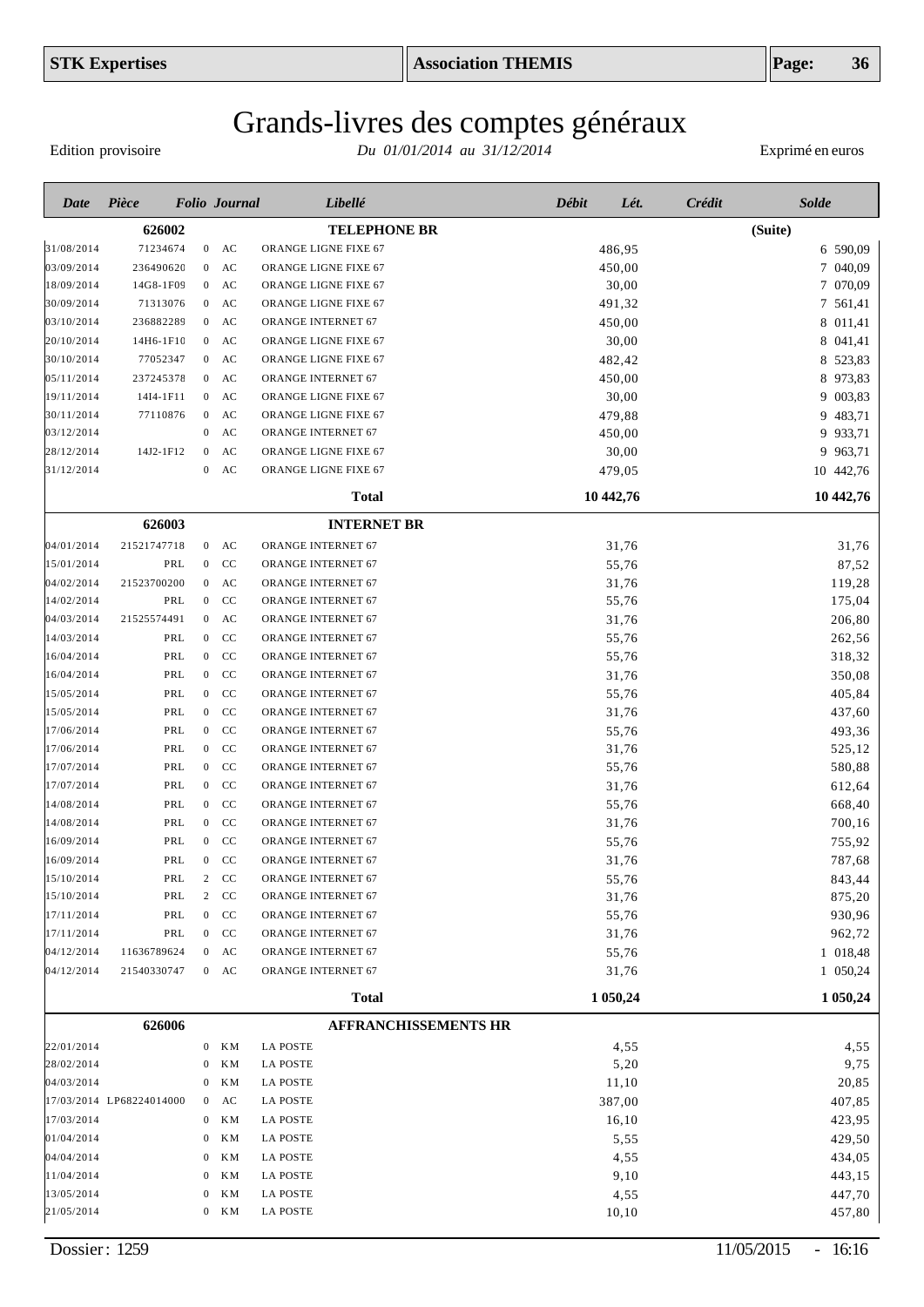Edition provisoire

| Date       | Pièce       |                  | <b>Folio</b> Journal   | Libellé                     | <b>Débit</b> | Lét.<br><b>Crédit</b> | <b>Solde</b>  |
|------------|-------------|------------------|------------------------|-----------------------------|--------------|-----------------------|---------------|
|            | 626006      |                  |                        | <b>AFFRANCHISSEMENTS HR</b> |              |                       | (Suite)       |
| 04/06/2014 |             | $\boldsymbol{0}$ | KМ                     | <b>LA POSTE</b>             |              | 5,00                  | 462,80        |
| 12/06/2014 |             | $\mathbf{0}$     | <b>KM</b>              | <b>LA POSTE</b>             |              | 6,55                  | 469,35        |
| 25/06/2014 |             | $\mathbf{0}$     | ΚM                     | <b>LA POSTE</b>             |              | 5,55                  | 474,90        |
| 08/07/2014 |             | $\bf{0}$         | <b>KM</b>              | <b>LA POSTE</b>             |              | 4,55                  | 479,45        |
| 18/07/2014 |             | $\mathbf{0}$     | KM                     | <b>LA POSTE</b>             | 23,75        |                       | 503,20        |
| 18/08/2014 |             | $\mathbf{0}$     | ΚM                     | <b>LA POSTE</b>             |              | 4,55                  | 507,75        |
| 04/09/2014 | CB          | $\mathbf{0}$     | CC                     | <b>LA POSTE</b>             | 387,00       |                       | 894,75        |
| 12/09/2014 | CB          | $\mathbf{0}$     | CC                     | <b>LA POSTE</b>             | 252,70       |                       | 1 147,45      |
| 03/10/2014 |             | $\mathbf{0}$     | KM                     | <b>LA POSTE</b>             |              | 9,10                  | 1 156,55      |
| 23/10/2014 |             | $\mathbf{0}$     | <b>KM</b>              | <b>LA POSTE</b>             | 15,65        |                       | 1 172,20      |
| 27/10/2014 |             | $\bf{0}$         | <b>KM</b>              | <b>LA POSQTE</b>            |              | 5,55                  | 1 177,75      |
| 07/11/2014 |             | $\bf{0}$         | ΚM                     | <b>LA POSTE</b>             |              | 7,00                  | 1 184,75      |
| 12/11/2014 |             | $\theta$         | <b>KM</b>              | <b>LA POSTE</b>             |              | 4,96                  | 1 189,71      |
| 17/11/2014 |             | $\mathbf{0}$     | KМ                     | <b>LA POSTE</b>             |              | 4,55                  | 1 194,26      |
|            |             |                  |                        | <b>Total</b>                | 1 1 9 4 , 26 |                       | 1 1 9 4 , 2 6 |
|            | 626007      |                  |                        | <b>TELEPHONE HR</b>         |              |                       |               |
| 14/02/2014 | 14B1-2N01   |                  | $0$ AC                 | ORANGE LIGNE FIXE 68 FAX    | 48,79        |                       | 48,79         |
| 29/04/2014 | PRL         | $\overline{0}$   | CC                     | ORANGE LIGNE FIXE 68        | 48,35        |                       | 97,14         |
| 30/06/2014 | 71148834    | $\mathbf{0}$     | AC                     | ORANGE LIGNE FIXE 68        | 297,80       |                       | 394,94        |
| 31/07/2014 | 71888420    | $\mathbf{0}$     | $\mathbf{A}\mathbf{C}$ | ORANGE LIGNE FIXE 68        | 264,20       |                       | 659,14        |
| 14/08/2014 | 14F9-2N04   | $\overline{0}$   | AC                     | ORANGE LIGNE FIXE 68        | 45,49        |                       | 704,63        |
| 31/08/2014 | 71234674    | $\overline{0}$   | AC                     | ORANGE LIGNE FIXE 68        | 297,06       |                       | 1 001,69      |
| 30/09/2014 | 71313076    | $\mathbf{0}$     | AC                     | ORANGE LIGNE FIXE 68        | 306,19       |                       | 1 307,88      |
| 15/10/2014 | 14H5-2N05   | $\mathbf{0}$     | AC                     | ORANGE LIGNE FIXE 68        | 47,64        |                       | 1 355,52      |
| 30/10/2014 | 77052347    | $\overline{0}$   | AC                     | ORANGE LIGNE FIXE 68        | 304,18       |                       | 1 659,70      |
| 30/11/2014 | 77110876    | $\boldsymbol{0}$ | AC                     | ORANGE LIGNE FIXE 68        | 297,06       |                       | 1 956,76      |
| 17/12/2014 | 14J1-2N06   | $\mathbf{0}$     | AC                     | ORANGE LIGNE FIXE 68        | 47,33        |                       | 2 004,09      |
| 31/12/2014 |             | $\boldsymbol{0}$ | AC                     | ORANGE LIGNE FIXE 68        | 297,06       |                       | 2 301,15      |
|            |             |                  |                        | <b>Total</b>                | 2 301,15     |                       | 2 301,15      |
|            | 626008      |                  |                        | <b>INTERNET HR</b>          |              |                       |               |
| 15/01/2014 | PRL         |                  | $0$ CC                 | <b>ORANGE INTERNET 68</b>   | 34,76        |                       | 34,76         |
| 14/02/2014 | PRL         |                  | $0$ CC                 | ORANGE INTERNET 68          | 34,76        |                       | 69,52         |
| 04/03/2014 | 11618817496 | $\mathbf{0}$     | AC                     | ORANGE LIGNE FIXE 68        | 34,76        |                       | 104,28        |
| 16/04/2014 | PRL         |                  | $0$ CC                 | ORANGE INTERNET 68          | 34,76        |                       | 139,04        |
| 15/05/2014 | PRL         | $\boldsymbol{0}$ | CC                     | ORANGE INTERNET 68          | 34,76        |                       | 173,80        |
| 17/06/2014 | PRL         |                  | $0$ CC                 | ORANGE INTERNET 68          | 34,76        |                       | 208,56        |
| 03/07/2014 | 235547594   |                  | $0$ AC                 | ORANGE LIGNE FIXE 68        | 444,00       |                       | 652,56        |
| 17/07/2014 | PRL         |                  | $0$ CC                 | ORANGE INTERNET 68          | 34,76        |                       | 687,32        |
| 05/08/2014 | 236015998   |                  | $0$ AC                 | ORANGE INTERNET 68          | 444,00       |                       | 1 131,32      |
| 14/08/2014 | PRL         |                  | $0$ CC                 | ORANGE INTERNET 68          | 34,76        |                       | 1 166,08      |
| 03/09/2014 | 236490620   |                  | $0$ AC                 | ORANGE LIGNE FIXE 68        | 444,00       |                       | 1 610,08      |
| 16/09/2014 | PRL         |                  | $0$ CC                 | ORANGE INTERNET 68          | 34,76        |                       | 1 644,84      |
| 03/10/2014 | 236882289   | $\mathbf{0}$     | AC                     | ORANGE INTERNET 68          | 444,00       |                       | 2 088,84      |
| 15/10/2014 | PRL         |                  | 2 CC                   | ORANGE INTERNET 68          | 34,76        |                       | 2 123,60      |
| 05/11/2014 | 237245378   |                  | $0$ AC                 | ORANGE INTERNET 68          | 444,00       |                       | 2 567,60      |
| 17/11/2014 | PRL         |                  | $0$ CC                 | ORANGE INTERNET 68          | 34,76        |                       | 2 602,36      |
| 03/12/2014 |             | $\bf{0}$         | AC                     | ORANGE INTERNET 68          | 444,00       |                       | 3 046,36      |
| 04/12/2014 | 11636080913 |                  | $0$ AC                 | ORANGE INTERNET 68          | 34,76        |                       | 3 081,12      |
|            |             |                  |                        | <b>Total</b>                | 3 081,12     |                       | 3 081,12      |
|            | 626010      |                  |                        | TELEPHONIE IP ADSL DH INFO  |              |                       |               |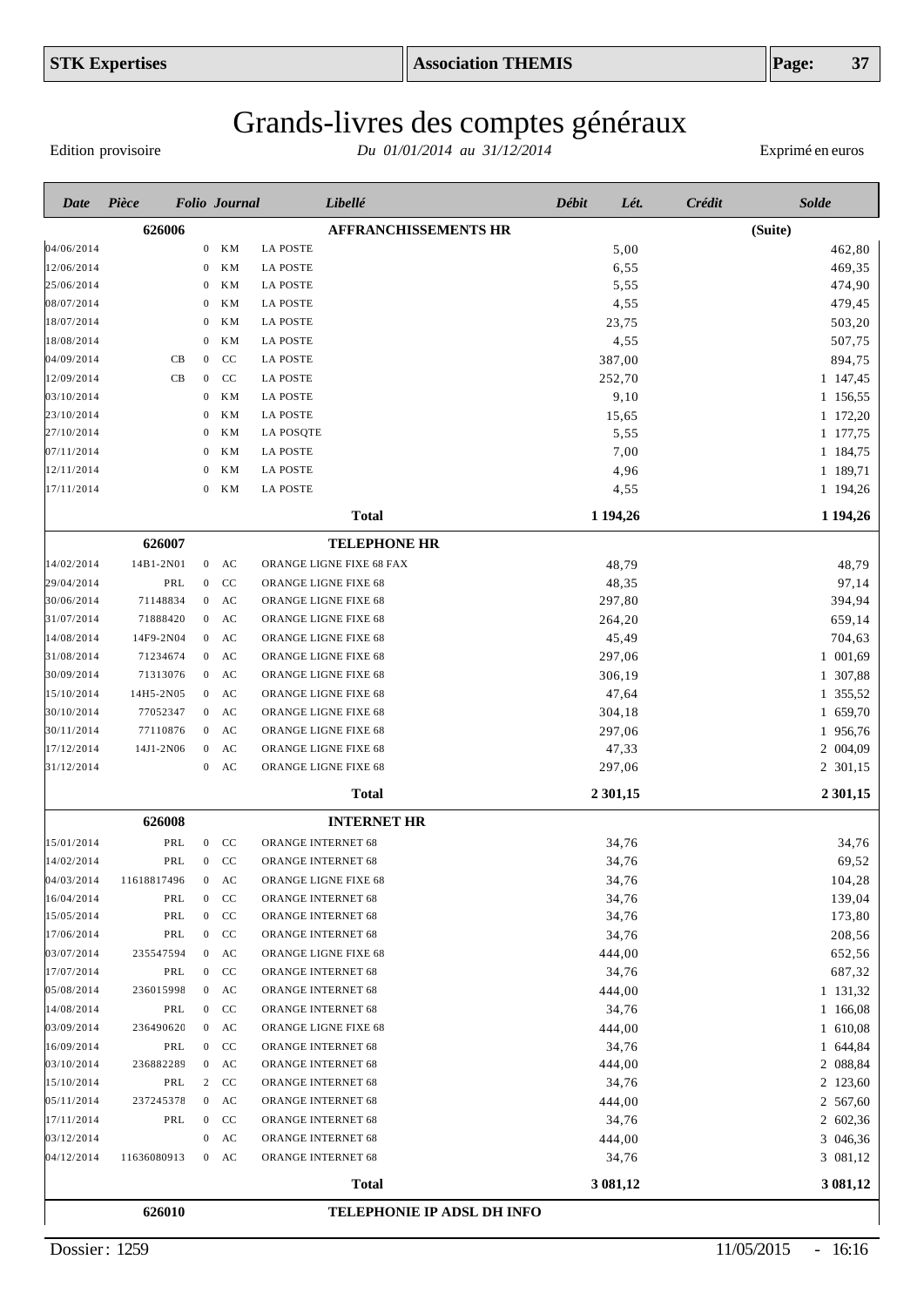# Grands-livres des comptes généraux

Edition provisoire

| Date       | Pièce                     |       |                  | <b>Folio Journal</b> | Libellé                           | Débit | Lét.     | Crédit  | <b>Solde</b> |
|------------|---------------------------|-------|------------------|----------------------|-----------------------------------|-------|----------|---------|--------------|
|            | 626010                    |       |                  |                      | TELEPHONIE IP ADSL DH INFO        |       |          | (Suite) |              |
| 01/01/2014 |                           | 21751 |                  | $0$ AC               | DH INFORMATIQUE                   |       | 736,26   |         | 736,26       |
| 01/01/2014 |                           | 21745 | $\overline{0}$   | AC                   | DH INFORMATIQUE                   |       | 533,61   |         | 1 269,87     |
| 30/04/2014 |                           | 22045 | $\overline{0}$   | AC                   | DH INFORMATIQUE                   |       | 427,50   |         | 1 697,37     |
| 31/07/2014 |                           | 22231 |                  | $0$ AC               | DH INFORMATIQUE                   |       | 313,44   |         | 2 010,81     |
|            |                           |       |                  |                      | Total                             |       | 2 010,81 |         | 2 010,81     |
|            | 626120                    |       |                  |                      | <b>TEL PORT. BR</b>               |       |          |         |              |
| 28/01/2014 |                           | PRL   |                  | $0$ CC               | <b>BOUYGUES TELECOM</b>           |       | 148,22   |         | 148,22       |
| 28/02/2014 |                           | PRL   | $\overline{0}$   | CC                   | <b>BOUYGUES TELECOM</b>           |       | 115,69   |         | 263,91       |
| 28/03/2014 |                           | PRL   | $\overline{0}$   | CC                   | <b>BOUYGUES TELECOM</b>           |       | 211,87   |         | 475,78       |
| 28/04/2014 |                           | PRL   | $\overline{0}$   | <sub>CC</sub>        | <b>BOUYGUES TELECOM</b>           |       | 106,63   |         | 582,41       |
|            | 13/05/2014 20000562950514 |       | $\overline{0}$   | AC                   | <b>BOUYGUES TELECOM</b>           |       | 112,49   |         | 694,90       |
| 30/06/2014 |                           | PRL   | $\mathbf{0}$     | CC                   | <b>BOUYGUES TELECOM</b>           |       | 135,57   |         | 830,47       |
| 13/07/2014 |                           |       | $\overline{0}$   | AC                   | <b>BOUYGUES TELECOM</b>           |       | 137,51   |         | 967,98       |
|            | 13/08/2014 20000552050814 |       | $\mathbf{0}$     | AC                   | <b>BOUYGUES TELECOM</b>           |       | 107,71   |         | 1 075,69     |
|            | 13/09/2014 20000476990914 |       | $\overline{0}$   | AC                   | <b>BOUYGUES TELECOM</b>           |       | 114,07   |         | 1 189,76     |
|            | 13/10/2014 20000477101014 |       |                  | $0$ AC               | <b>BOUYGUES TELECOM</b>           |       | 104,78   |         | 1 294,54     |
|            | 13/11/2014 20000481481114 |       | $\overline{0}$   | AC                   | <b>BOUYGUES TELECOM</b>           |       | 621,50   |         | 1 916,04     |
|            | 13/12/2014 20000545181214 |       |                  | $0$ AC               | <b>BOUYGUES TELECOM</b>           |       | 167,10   |         | 2 083,14     |
|            |                           |       |                  |                      | Total                             |       | 2 083,14 |         | 2 083,14     |
|            | 627001                    |       |                  |                      | <b>FRAIS BANCAIRES</b>            |       |          |         |              |
| 01/01/2014 |                           | PRL   |                  | $0$ CC               | COMMISSION DE MOUVEMENT           |       | 196,76   |         | 196,76       |
| 01/01/2014 |                           |       | $\overline{0}$   | <b>CM</b>            | SOLDE C/C CCM                     |       | 28,72    |         | 225,48       |
| 02/01/2014 |                           | PRL   | $\overline{0}$   | CC                   | COMMISSION ENGAGEMENT CREDIT CONF |       | 8,44     |         | 233,92       |
| 13/01/2014 |                           | PRL   | $\overline{0}$   | CC                   | <b>FRAIS VIR AUTO</b>             |       | 0,11     |         | 234,03       |
| 14/01/2014 |                           | PRL   | $\overline{0}$   | CC                   | FRAIS VIR AUTO * 4                |       | 0,44     |         | 234,47       |
| 21/01/2014 |                           | PRL   | $\mathbf{0}$     | cc                   | <b>FRAIS VIR AUTO * 3</b>         |       | 0,33     |         | 234,80       |
| 29/01/2014 |                           | PRL   | $\overline{0}$   | <sub>CC</sub>        | <b>FRAIS VIR AUTO * 7</b>         |       | 0,77     |         | 235,57       |
| 31/01/2014 |                           | PRL   | $\overline{0}$   | <sub>CC</sub>        | FRAIS VIR AUTO * 19               |       | 2,09     |         | 237,66       |
| 04/02/2014 |                           | PRL   | $\overline{0}$   | CC                   | FRAIS AUTO FICHE COMMISSION       |       | 36,60    |         | 274,26       |
| 04/02/2014 |                           | PRL   | $\overline{0}$   | CC                   | <b>FRAIS BANCAIRES *3</b>         |       | 0,33     |         | 274,59       |
| 05/02/2014 |                           | PRL   | $\overline{0}$   | CC                   | <b>FRAIS BANCAIRES *2</b>         |       | 0,22     |         | 274,81       |
| 07/02/2014 |                           | PRL   |                  | $0$ CC               | <b>FRAIS BANCAIRES *7</b>         |       | 0,77     |         | 275,58       |
| 07/02/2014 |                           | PRL   | $\mathbf{0}$     | CC                   | <b>FRAIS BANCAIRES *1</b>         |       | 0,11     |         | 275,69       |
| 12/02/2014 |                           | PRL   |                  | $0$ CC               | <b>FRAIS BANCAIRES *1</b>         |       | 0,11     |         | 275,80       |
| 18/02/2014 |                           | PRL   | $\overline{0}$   | CC                   | <b>FRAIS BANCAIRES *3</b>         |       | 0,33     |         | 276,13       |
| 25/02/2014 |                           | PRL   |                  | $0$ CC               | <b>FRAIS BANCAIRES *19</b>        |       | 2,09     |         | 278,22       |
| 28/02/2014 |                           | PRL   |                  | $0$ CC               | <b>FRAIS BANCAIRES *2</b>         |       | 0,22     |         | 278,44       |
| 10/03/2014 |                           | PRL   |                  | $0$ CC               | <b>FRAIS BANCAIRES *7</b>         |       | 0,77     |         | 279,21       |
| 21/03/2014 |                           | PRL   |                  | $0$ CC               | <b>FRAIS BANCAIRES *8</b>         |       | 0,88     |         | 280,09       |
| 27/03/2014 |                           | PRL   | $\overline{0}$   | CC                   | <b>FRAIS BANCAIRES *19</b>        |       | 2,09     |         | 282,18       |
| 28/03/2014 |                           | PRL   | $\overline{0}$   | CC                   | <b>FRAIS BANCAIRES *1</b>         |       | 0,11     |         | 282,29       |
| 31/03/2014 |                           | PRL   | $\overline{0}$   | CC                   | FRAIS TENUE CPTE 1TRM             |       | 19,70    |         | 301,99       |
| 31/03/2014 |                           | PRL   | $\overline{0}$   | CC                   | <b>FRAIS BANCAIRES *1</b>         |       | 0,11     |         | 302,10       |
| 01/04/2014 |                           | PRL   | $\overline{0}$   | CC                   | COMM DE MOUVEMENT                 |       | 193,64   |         | 495,74       |
| 01/04/2014 |                           | PRL   | $\overline{0}$   | CC                   | COMM CREDIT CONF                  |       | 7,58     |         | 503,32       |
| 01/04/2014 |                           | PRL   | $\bf{0}$         | CC                   | <b>FRAIS BANCAIRES *1</b>         |       | 0,11     |         | 503,43       |
| 22/04/2014 |                           | PRL   | $\overline{0}$   | CC                   | <b>FRAIS BANCAIRES *4</b>         |       | 0,44     |         | 503,87       |
| 25/04/2014 |                           | PRL   | $\overline{0}$   | CC                   | <b>FRAIS BANCAIRES *3</b>         |       | 0,33     |         | 504,20       |
| 25/04/2014 |                           | PRL   | $\overline{0}$   | CC                   | <b>FRAIS BANCAIRES *15</b>        |       | 1,65     |         | 505,85       |
| 30/04/2014 |                           | PRL   | $\boldsymbol{0}$ | CC                   | <b>FRAIS BANCAIRES *1</b>         |       | 0,11     |         | 505,96       |
| 02/05/2014 |                           | PRL   |                  | $0$ CC               | <b>COTISATION CARTE</b>           |       | 47,00    |         | 552,96       |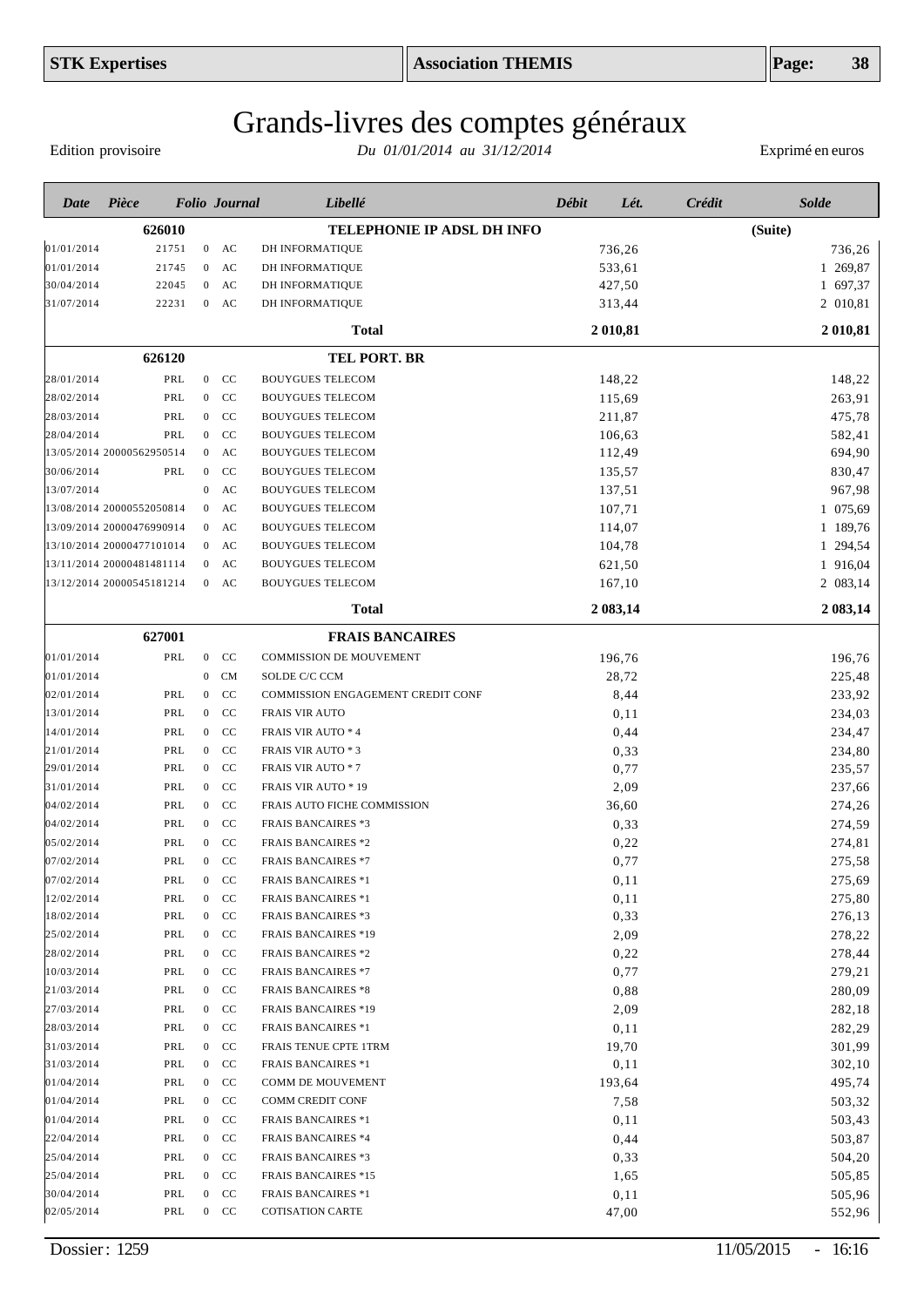# Grands-livres des comptes généraux

Edition provisoire

| Date       | Pièce |             |                  | <b>Folio</b> Journal | Libellé                           | Débit | Lét.   | Crédit | <b>Solde</b>         |
|------------|-------|-------------|------------------|----------------------|-----------------------------------|-------|--------|--------|----------------------|
|            |       | 627001      |                  |                      | <b>FRAIS BANCAIRES</b>            |       |        |        | (Suite)              |
| 02/05/2014 |       | PRL         | $\overline{0}$   | <sub>CC</sub>        | <b>FRAIS BANCAIRES *7</b>         |       | 1,21   |        | 554,17               |
| 06/05/2014 |       | PRL         |                  | $0$ CC               | <b>FRAIS BANCAIRES*1</b>          |       | 0,11   |        | 554,28               |
| 09/05/2014 |       | PRL         |                  | $0$ CC               | <b>FRAIS BANCAIRES*1</b>          |       | 0,11   |        | 554,39               |
| 13/05/2014 |       | PRL         |                  | $0$ CC               | <b>FRAIS BANCAIRES*1</b>          |       | 0,11   |        | 554,50               |
| 22/05/2014 |       | PRL         | $\overline{0}$   | CC                   | <b>FRAIS BANCAIRES*1</b>          |       | 0,11   |        | 554,61               |
| 23/05/2014 |       | PRL         |                  | $0$ CC               | <b>FRAIS BANCAIRES*5</b>          |       | 0,55   |        | 555,16               |
| 23/05/2014 |       | PRL         | $\overline{0}$   | CC                   | <b>FRAIS BANCAIRES*4</b>          |       | 0,44   |        | 555,60               |
| 27/05/2014 |       | PRL         |                  | $0$ CC               | <b>FRAIS BANCAIRES*20</b>         |       | 2,20   |        | 557,80               |
| 30/05/2014 |       | PRL         |                  | $0$ CC               | <b>FRAIS BANCAIRES*1</b>          |       | 0,11   |        | 557,91               |
| 10/06/2014 |       | PRL         |                  | $0$ CC               | <b>FRAIS BANCAIRES*8</b>          |       | 0,88   |        | 558,79               |
| 11/06/2014 |       | PRL         |                  | $0$ CC               | <b>FRAIS BANCAIRES*4</b>          |       | 0,44   |        | 559,23               |
| 17/06/2014 |       | PRL         |                  | $0$ CC               | <b>FRAIS BANCAIRES*1</b>          |       | 0,11   |        | 559,34               |
| 30/06/2014 |       | PRL         | $\overline{0}$   | CC                   | FRAIS TENUE CPTE 2TRIM            |       | 19,70  |        | 579,04               |
| 30/06/2014 |       | PRL         |                  | $0$ CC               | <b>FRAIS BANCAIRES*19</b>         |       | 2,09   |        | 581,13               |
| 01/07/2014 |       | PRL         | $\overline{0}$   | <sub>CC</sub>        | <b>COMMISSION DE MOUVEMENT</b>    |       | 161,39 |        | 742,52               |
| 01/07/2014 |       | PRL         |                  | $0$ CC               | COMM ENGAGEMENT CREDIT CONF       |       | 6,71   |        | 749,23               |
| 02/07/2014 |       | PRL         |                  | $0$ CC               | <b>FRAIS BANCAIRES *7</b>         |       | 0,77   |        | 750,00               |
| 08/07/2014 |       | PRL         | $\overline{0}$   | CC                   | <b>FRAIS BANCAIRES*5</b>          |       | 0,55   |        | 750,55               |
| 15/07/2014 |       | PRL         | $\overline{0}$   | <sub>CC</sub>        | <b>FRAIS BANCAIRES*7</b>          |       | 0,77   |        | 751,32               |
| 16/07/2014 |       | PRL         | $\overline{0}$   | <sub>CC</sub>        | <b>FRAIS BANCAIRES</b>            |       | 0,11   |        | 751,43               |
| 24/07/2014 |       | PRL         | $\overline{0}$   | CC                   | <b>FRAIS BANCAIRES*6</b>          |       | 0,66   |        | 752,09               |
| 28/07/2014 |       | PRL         | $\boldsymbol{0}$ | <sub>CC</sub>        | <b>FRAIS BANCAIRES*17</b>         |       | 1,87   |        | 753,96               |
| 30/07/2014 |       | <b>VIR</b>  | $\overline{0}$   | CC                   | <b>FRAIS BANCAIRES*2</b>          |       | 0,22   |        | 754,18               |
| 31/07/2014 |       | PRL         | $\overline{0}$   | CC                   | COMMISSIONS                       |       | 9,60   |        | 763,78               |
| 31/07/2014 |       | PRL         | $\overline{0}$   | CC                   | <b>FRAIS BANCAIRES</b>            |       | 0,11   |        | 763,89               |
| 04/08/2014 |       | PRL         | $\overline{0}$   | CC                   | <b>FRAIS BANCAIRES*4</b>          |       | 0,44   |        | 764,33               |
| 18/08/2014 |       | PRL         | $\overline{0}$   | CC                   | <b>FRAIS BANCAIRES</b>            |       | 0,11   |        | 764,44               |
| 20/08/2014 |       | PRL         |                  | $0$ CC               | <b>FRAIS BANCAIRES *7</b>         |       | 0,77   |        | 765,21               |
| 27/08/2014 |       | PRL         | $\overline{0}$   | CC                   | <b>FRAIS BANCAIRES*15</b>         |       | 1,65   |        | 766,86               |
| 27/08/2014 |       | PRL         |                  | $0$ CC               | <b>FRAIS BANCAIRES*6</b>          |       | 0,66   |        | 767,52               |
| 29/08/2014 |       | PRL         |                  | $0$ CC               | <b>FRAIS BANCAIRES</b>            |       | 0,11   |        | 767,63               |
| 09/09/2014 |       | PRL         |                  | $0$ CC               | <b>FRAIS BANCAIRES *12</b>        |       | 1,32   |        | 768,95               |
| 10/09/2014 |       | PRL         |                  | $0$ CC               | <b>FRAIS BANCAIRES*2</b>          |       | 0,22   |        | 769,17               |
| 26/09/2014 |       | PRL         | $\overline{0}$   | CC                   | <b>FRAIS BANCAIRES*17</b>         |       | 1,87   |        | 771,04               |
| 29/09/2014 |       | PRL         | $\mathbf{0}$     | CC                   | <b>FRAIS BANCAIRES*3</b>          |       | 0,33   |        | 771,37               |
| 30/09/2014 |       | PRL         |                  | $0$ CC               | FRAIS TENUE DE COMPTE             |       | 20,33  |        | 791,70               |
| 30/09/2014 |       | PRL         |                  | $0$ CC               | <b>FRAIS BANCAIRES*2</b>          |       | 0,22   |        | 791,92               |
| 01/10/2014 |       | PRL         |                  | $1$ CC               | <b>COMMISSION MOUVEMENT</b>       |       | 350,20 |        | $1\quad142,12$       |
| 01/10/2014 |       | PRL         |                  | $1$ CC               | COMMISSION ENGAGEMENT CREDIT CONF |       | 5,75   |        | 1 147,87             |
| 03/10/2014 |       | PRL         |                  | $1$ CC               | <b>FRAIS BANCAIRES*1</b>          |       | 0,11   |        | 1 147,98             |
| 03/10/2014 |       | PRL         |                  | $1$ CC               | <b>FRAIS BANCAIRES*5</b>          |       | 0,55   |        | 1 148,53             |
| 06/10/2014 |       | PRL         |                  | 1 CC                 | <b>FRAIS BANCAIRES*6</b>          |       | 0,66   |        | 1 149,19             |
| 13/10/2014 |       | PRL         |                  | $2$ CC               | <b>FRAIS BANCAIRES*6</b>          |       | 0,66   |        | 1 149,85             |
| 22/10/2014 |       | PRL         |                  | 2 CC                 | FRAIS BANCAIRES*11                |       | 1,21   |        | 1 151,06             |
| 28/10/2014 |       | PRL         |                  | $3$ CC               | <b>FRAIS BANCAIRES*7</b>          |       | 0,77   |        | 1 151,83             |
| 28/10/2014 |       | <b>COMM</b> |                  | $0$ CC               | COMM VIR SEPA                     |       | 1,10   |        | 1 152,93             |
| 31/10/2014 |       | COMM        |                  | $0$ CC               | VIR SEPA                          |       | 0,11   |        | 1 153,04             |
| 31/10/2014 |       | <b>COMM</b> |                  | $0$ CC               | VIR SEPA                          |       | 0,66   |        | 1 153,70             |
| 04/11/2014 |       | PRL         |                  | $0$ CC               | <b>FRAIS BANCAIRES*6</b>          |       | 0,66   |        | 1 154,36             |
| 14/11/2014 |       | PRL         |                  | $0$ CC               | <b>FRAIS BANCAIRES*7</b>          |       | 0,77   |        |                      |
| 20/11/2014 |       | PRL         |                  | $0$ CC               | FRAIS BANCAIRES ACHAT SUISSE      |       | 2,20   |        | 1 155,13<br>1 157,33 |
| 24/11/2014 |       | PRL         |                  | $0$ CC               | FRAIS BANCAIRES ETRANGER          |       | 4,01   |        | 1 161,34             |
|            |       |             |                  | $0\quad \, CC$       |                                   |       |        |        |                      |
| 24/11/2014 |       | PRL         |                  |                      | FRAIS BANCAIRES ETRANGER          |       | 2,20   |        | 1 163,54             |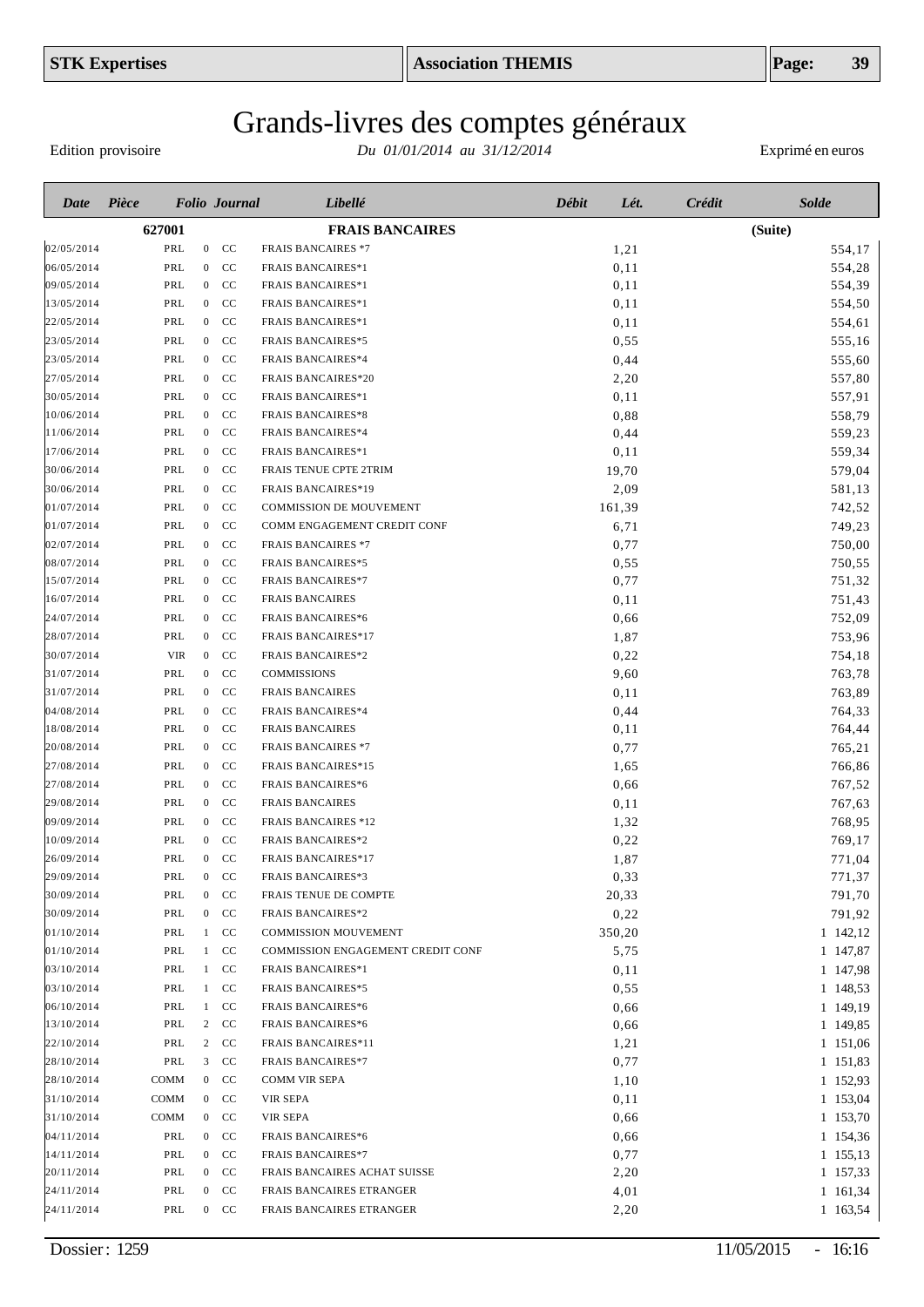# Grands-livres des comptes généraux

Edition provisoire

| Date                     | Pièce         |            |                              | <b>Folio</b> Journal | Libellé                             | <b>Débit</b> | Lét.         | Crédit   | <b>Solde</b> |
|--------------------------|---------------|------------|------------------------------|----------------------|-------------------------------------|--------------|--------------|----------|--------------|
|                          | 627001        |            |                              |                      | <b>FRAIS BANCAIRES</b>              |              |              | (Suite)  |              |
| 24/11/2014               | PRL           |            | $\overline{0}$               | <sub>CC</sub>        | FRAIS BANCAIRES ETRANGER            |              | 2,20         |          | 1 165,74     |
| 24/11/2014               | PRL           |            | $\overline{0}$               | CC                   | <b>FRAIS BANCAIRES*22</b>           |              | 2,42         |          | 1 168,16     |
| 26/11/2014               | PRL           |            | $\overline{0}$               | CC                   | <b>FRAIS BANCAIRES*4</b>            |              | 0,44         |          | 1 168,60     |
| 28/11/2014               | PRL           |            | $\overline{0}$               | CC                   | <b>FRAIS BANCAIRES</b>              |              | 0,11         |          | 1 168,71     |
| 03/12/2014               | PRL           |            | $\overline{0}$               | CC                   | <b>FRAIS BANCAIRES*4</b>            |              | 0,44         |          | 1 169,15     |
| 08/12/2014               | PRL           |            | $\overline{0}$               | CC                   | <b>FRAIS BANCAIRES</b>              |              | 0,11         |          | 1 169,26     |
| 18/12/2014               | PRL           |            | $\overline{0}$               | CC                   | <b>FRAIS BANCAIRES*7</b>            |              | 0,77         |          | 1 170,03     |
| 18/12/2014               | <b>VIR</b>    |            | $\mathbf{0}$                 | CC                   | <b>FRAIS BANCAIRES</b>              |              | 0,11         |          | 1 170,14     |
| 23/12/2014               | PRL           |            | $\overline{0}$               | CC                   | <b>FRAIS BANCAIRES*20</b>           |              | 2,20         |          | 1 172,34     |
| 23/12/2014               | PRL           |            | $\boldsymbol{0}$             | CC                   | <b>FRAIS BANCAIRES*5</b>            |              | 0,55         |          | 1 172,89     |
| 31/12/2014               | PRL           |            | $\mathbf{0}$                 | CC                   | FRAIS TENUE CPTE 4TRIM              |              | 20,33        |          | 1 193,22     |
| 31/12/2014               | PRL           |            | $\overline{0}$               | <sub>CC</sub>        | <b>FRAIS BANCAIRES</b>              |              | 0,11         |          | 1 193,33     |
|                          |               |            |                              |                      | <b>Total</b>                        |              | 1 193,33     |          | 1 193,33     |
|                          | 628002        |            |                              |                      | <b>DIVERS ACCUEIL JEUNES ETR</b>    |              |              |          |              |
| 08/01/2014               | <b>ESP</b>    |            | $\mathbf{0}$                 | CA                   | REMB TIMBRES FISCAUX                |              |              | 20,00    | $-20,00$     |
| 11/01/2014               | <b>NDF</b>    |            | $\overline{0}$               | AC                   | REMB. FRAIS TURKIELTAUB             |              | 27,02        |          | 7,02         |
| 17/01/2014               | <b>ESP</b>    |            | $\overline{0}$               | CA                   | <b>REMB TIMBRES FISCAUX</b>         |              |              | 15,00    | $-7,98$      |
| 17/01/2014               | <b>VIR</b>    |            | $\mathbf{0}$                 | CC                   | DIVERS ACCUEIL JEUNES ETR           |              |              | 20,00    | $-27,98$     |
| 21/03/2014               | <b>ESP</b>    |            | $\boldsymbol{0}$             | CA                   | <b>AVANCE TIMBRES FISCAUX</b>       |              | 190.00       |          | 162,02       |
| 06/05/2014               | <b>ESP</b>    |            | $\boldsymbol{0}$             | CA                   | <b>KIRN REPAS MIE</b>               |              | 5,40         |          | 167,42       |
| 06/05/2014               | CHQ           |            | $\mathbf{0}$                 | CC                   | HOPITAUX UNIV. STRASBOURG           |              | 3,90         |          | 171,32       |
| 06/06/2014               | <b>ESP</b>    |            | $\boldsymbol{0}$             | CA                   | REMB. TIMBRE FISCAUX MERRY SOW      |              |              | 100,00   | 71,32        |
| 19/06/2014               | <b>ESP</b>    |            | $\boldsymbol{0}$             | CA                   | STR-PARIS MEI                       |              | 150,00       |          | 221,32       |
| 24/07/2014               |               |            | $\mathbf{0}$                 | CA                   | <b>REMBST TF MERRI SOW</b>          |              |              | 90,00    | 131,32       |
| 02/10/2014               |               |            | $\mathbf{0}$                 | CA                   | <b>CONTACT PROM FLE</b>             |              | 12,00        |          | 143,32       |
| 16/10/2014               |               |            | $\mathbf{0}$                 | CA                   | POULAILLON                          |              | 15,30        |          | 158,62       |
| 16/10/2014<br>17/10/2014 |               |            | $\mathbf{0}$<br>$\mathbf{0}$ | CA<br>CA             | <b>KIRN</b><br><b>COLIS ALIM CR</b> |              | 3,50<br>4,00 |          | 162,12       |
|                          |               |            |                              |                      |                                     |              |              |          | 166,12       |
|                          |               |            |                              |                      | <b>Total</b>                        |              | 411,12       | 245,00   | 166,12       |
|                          | 628100        |            |                              |                      | <b>COTISATIONS DIVERSES</b>         |              |              |          |              |
| 29/01/2014               |               | <b>VIR</b> | $\mathbf{0}$                 | <sub>CC</sub>        | <b>CNAPE</b>                        |              | 503,63       |          | 503,63       |
| 07/02/2014               |               |            | $\mathbf{0}$                 | AC                   | <b>ASTUS</b>                        |              | 20,00        |          | 523,63       |
| 04/03/2014               | 14/076/946    |            | $\boldsymbol{0}$             | AC                   | CLUB DE LA PRESSE                   |              | 100,00       |          | 623,63       |
| 09/10/2014               |               | AΕ         | $\mathbf{0}$                 | AC                   | ASSO JEUNESSE ET DROIT              |              | 80,00        |          | 703,63       |
|                          |               |            |                              |                      | <b>Total</b>                        |              | 703,63       |          | 703,63       |
|                          | 631100        |            |                              |                      | <b>TAXE S/SALAIRES GLOBAL</b>       |              |              |          |              |
| 31/12/2014               | <b>BORD</b>   |            |                              | $0$ OD               | TAXE S/SALAIRES 2014                |              | 12 157,00    |          | 12 157,00    |
|                          |               |            |                              |                      | <b>Total</b>                        |              | 12 157,00    |          | 12 157,00    |
|                          | 633301        |            |                              |                      | <b>CONT.FORMATION PROFESS.</b>      |              |              |          |              |
| 24/06/2014               |               |            | $\boldsymbol{0}$             | AC                   | <b>AGEFOS</b>                       |              | 501,60       |          | 501,60       |
| 03/07/2014               | <b>NDF</b>    |            |                              | $0$ AC               | REMB FRAIS BUR CELINE               |              | 6,20         |          | 507,80       |
| 23/07/2014               | CHQ           |            |                              | $0$ CC               | <b>ADHESION AGEFOS</b>              |              | 60,00        |          | 567,80       |
| 20/08/2014               | <b>VIR</b>    |            | $\boldsymbol{0}$             | CC                   | <b>AGEFOS</b>                       |              | 367,80       |          | 935,60       |
| 18/12/2014               |               | <b>VIR</b> | $\bf{0}$                     | CC                   | <b>COTISATION AGEFOS</b>            |              | 60,00        |          | 995,60       |
| 31/12/2014               | 1412-RFCP-    |            | $\boldsymbol{0}$             | BI                   | Formation continue 2014 à payer     |              | 2 953,80     |          | 3 949,40     |
|                          |               |            |                              |                      | <b>Total</b>                        |              | 3 949,40     |          | 3 949,40     |
|                          | 633302        |            |                              |                      | <b>FRAIS DE FORMATION BR</b>        |              |              |          |              |
| 01/01/2014               | <b>AGEFOS</b> |            | $\overline{0}$               | BI                   | Ext.FRAIS DE FORMATION BR           |              |              | 1 581,88 | $-1$ 581,88  |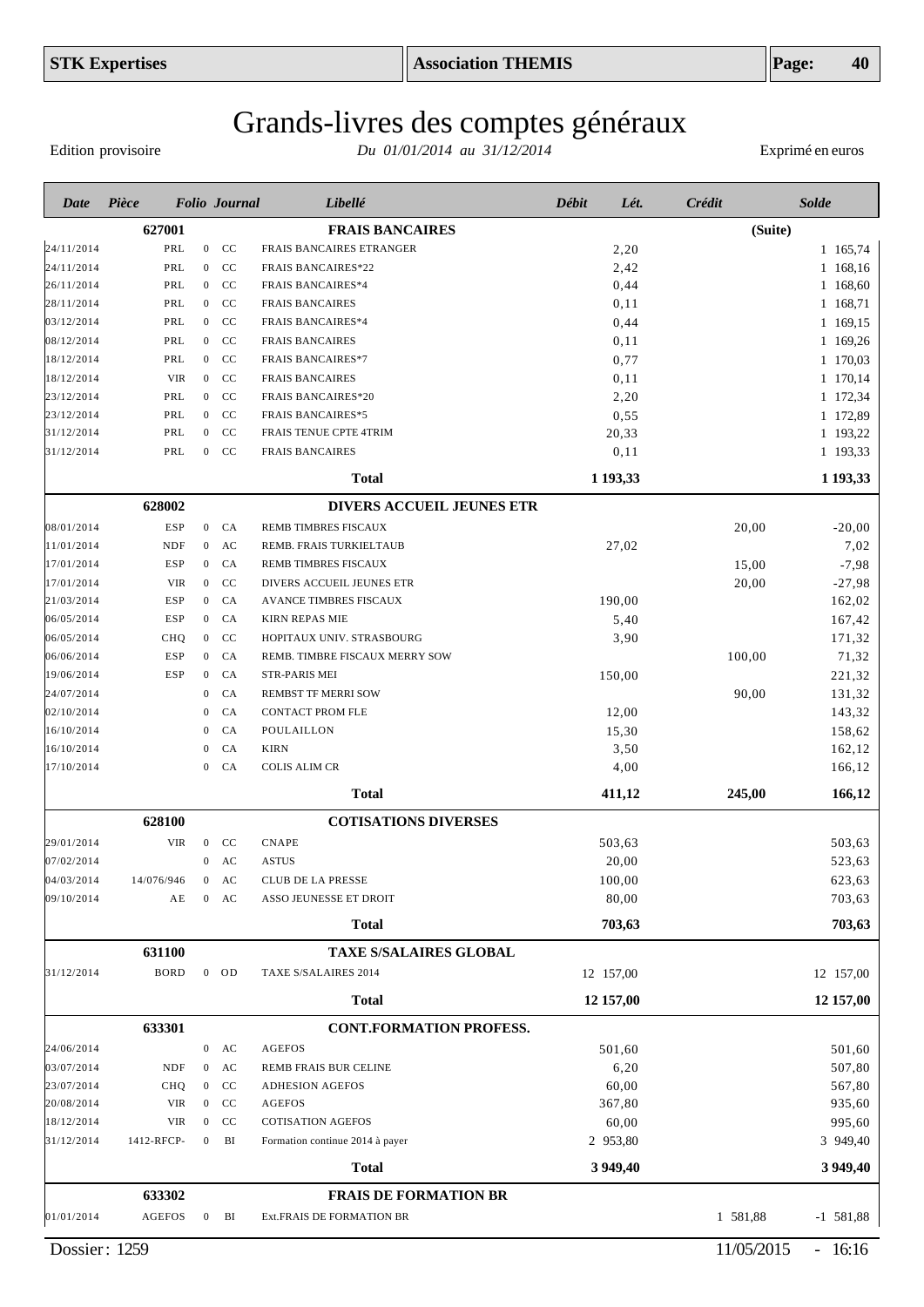# Grands-livres des comptes généraux

Edition provisoire

| Date       | Pièce         |                  | <b>Folio Journal</b> | Libellé                         | Débit | Lét.       | Crédit    | <b>Solde</b> |
|------------|---------------|------------------|----------------------|---------------------------------|-------|------------|-----------|--------------|
|            | 633302        |                  |                      | <b>FRAIS DE FORMATION BR</b>    |       |            | (Suite)   |              |
| 07/01/2014 |               | $\overline{0}$   | AC                   | TAXE FORMATION A PAYER          |       | 540,00     |           | $-1$ 041,88  |
| 07/01/2014 |               | 0                | AC                   | TAXE FORMATION A PAYER          |       | 180,00     |           | $-861,88$    |
| 30/01/2014 | <b>NDF</b>    | $\mathbf{0}$     | AC                   | REMB. FRAIS IBA                 |       | 21,50      |           | $-840,38$    |
| 03/02/2014 |               | $\mathbf{0}$     | AC                   | ASSO. FORMATION RECHERCHE PSY   |       | 100,00     |           | $-740,38$    |
| 10/03/2014 | <b>VIR</b>    | $\overline{0}$   | CC                   | <b>AGEFOS</b>                   |       | 1 581,88   |           | 841,50       |
| 23/05/2014 |               | $\mathbf{0}$     | AC                   | ANTHROPOADO                     |       | 180,00     |           | 1 021,50     |
| 30/09/2014 | EBH15-        | $\mathbf{0}$     | AC                   | UNIVERTSITE DE STRASBOURG       |       | 155,00     |           | 1 176,50     |
| 22/10/2014 | <b>VIR</b>    | 2                | <b>CC</b>            | FEDERATION GENEVOISE            |       | 125,00     |           | 1 301,50     |
| 14/11/2014 | 20/2014       |                  | $0$ AC               | <b>FENAAH</b>                   |       | 200,00     |           | 1 501,50     |
| 14/11/2014 | VIR           |                  | $0$ CC               | ORDRE AVOCATS                   |       | 50,00      |           | 1 551,50     |
|            |               |                  |                      | <b>Total</b>                    |       | 3 133,38   | 1581,88   | 1 551,50     |
|            | 633306        |                  |                      | <b>FRAIS DE FORMATION HR</b>    |       |            |           |              |
| 01/01/2014 | <b>AGEFOS</b> | $\overline{0}$   | BI                   | Ext.FRAIS DE FORMATION HR       |       |            | 885,82    | $-885,82$    |
| 10/03/2014 | <b>VIR</b>    | $\overline{0}$   | <b>CC</b>            | <b>AGEFOS</b>                   |       | 885,82     |           | 0,00         |
|            |               |                  |                      | <b>Total</b>                    |       | 885,82     | 885,82    | 0,00         |
|            |               |                  |                      |                                 |       |            |           |              |
|            | 641100        |                  |                      | <b>REMUNERATION BRUT</b>        |       |            |           |              |
| 31/01/2014 |               | $\overline{0}$   | <b>OD</b>            | 259 - 01/2014 - OD de salaires  |       | 19 935,02  |           | 19 935,02    |
| 31/01/2014 |               | 0                | 0 <sub>D</sub>       | MULH - 01/2014 - OD de salaires |       | 10 334,91  |           | 30 269,93    |
| 28/02/2014 |               | $\mathbf{0}$     | OD                   | 259 - 02/2014 - OD de salaires  |       | 16 991,09  |           | 47 261,02    |
| 28/02/2014 |               | $\mathbf{0}$     | 0 <sub>D</sub>       | MULH - 02/2014 - OD de salaires |       | 13 171,58  |           | 60 432,60    |
| 31/03/2014 |               | $\mathbf{0}$     | OD                   | 259 - 03/2014 - OD de salaires  |       | 23 598,43  |           | 84 031,03    |
| 31/03/2014 |               | $\mathbf{0}$     | OD                   | MULH - 03/2014 - OD de salaires |       | 11 668,72  |           | 95 699,75    |
| 30/04/2014 |               | $\mathbf{0}$     | OD                   | 259 - 04/2014 - OD de salaires  |       | 24 376,89  |           | 120 076,64   |
| 30/04/2014 |               | $\mathbf{0}$     | OD                   | MULH - 04/2014 - OD de salaires |       | 10 960,74  |           | 131 037,38   |
| 31/05/2014 |               | $\mathbf{0}$     | OD                   | 259 - 05/2014 - OD de salaires  |       | 24 270,42  |           | 155 307,80   |
| 31/05/2014 |               | $\mathbf{0}$     | OD                   | MULH - 05/2014 - OD de salaires |       | 10 960,74  |           | 166 268,54   |
| 30/06/2014 |               | $\mathbf{0}$     | OD                   | 259 - 06/2014 - OD de salaires  |       | 19 833,26  |           | 186 101,80   |
| 30/06/2014 |               | $\mathbf{0}$     | OD                   | MULH - 06/2014 - OD de salaires |       | 10 960,74  |           | 197 062,54   |
| 31/07/2014 |               | $\mathbf{0}$     | OD                   | 259 - 07/2014 - OD de salaires  |       | 23 193,87  |           | 220 256,41   |
| 31/07/2014 |               | $\mathbf{0}$     | OD                   | MULH - 07/2014 - OD de salaires |       | 10 827,32  |           | 231 083,73   |
| 31/08/2014 |               | $\mathbf{0}$     | OD                   | 259 - 08/2014 - OD de salaires  |       | 26 292,79  |           | 257 376,52   |
| 31/08/2014 |               | $\boldsymbol{0}$ | OD                   | MULH - 08/2014 - OD de salaires |       | 10 827,32  |           | 268 203,84   |
| 30/09/2014 |               |                  | $0$ OD               | 259 - 09/2014 - OD de salaires  |       | 22 427,59  |           | 290 631,43   |
| 30/09/2014 |               | 0                | OD                   | MULH - 09/2014 - OD de salaires |       | 11 285,72  |           | 301 917,15   |
| 31/10/2014 |               |                  | $0$ OD               | 259 - 10/2014 - OD de salaires  |       | 22 881,82  |           | 324 798,97   |
| 31/10/2014 |               | $\overline{0}$   | OD                   | MULH - 10/2014 - OD de salaires |       | 12 739,85  |           | 337 538,82   |
| 30/11/2014 |               | $\mathbf{0}$     | OD                   | 259 - 11/2014 - OD de salaires  |       | 22 861,18  |           | 360 400,00   |
| 30/11/2014 |               | $\mathbf{0}$     | OD                   | MULH - 11/2014 - OD de salaires |       | 12 943,97  |           | 373 343,97   |
| 31/12/2014 |               | $\overline{0}$   | OD                   | 259 - 12/2014 - OD de salaires  |       | 22 456,28  |           | 395 800,25   |
| 31/12/2014 |               |                  | $0$ OD               | MULH - 12/2014 - OD de salaires |       | 10 658,54  |           | 406 458,79   |
|            |               |                  |                      | <b>Total</b>                    |       | 406 458,79 |           | 406 458,79   |
|            | 641201        |                  |                      | <b>CONGES PAYES BR</b>          |       |            |           |              |
| 01/01/2014 | PROVCP        | $\boldsymbol{0}$ | BI                   | Ext.CONGES PAYES BR             |       |            | 15 799,85 | -15 799,85   |
| 31/12/2014 | 1412-RGCP-    | $\bf{0}$         | BI                   | <b>CONGES PAYES BR</b>          |       | 17 600,26  |           | 1 800,41     |
|            |               |                  |                      | <b>Total</b>                    |       | 17 600,26  | 15 799,85 | 1 800,41     |
|            | 641206        |                  |                      | <b>CONGES PAYES HR</b>          |       |            |           |              |
| 01/01/2014 | PROVCP        | $\overline{0}$   | BI                   | Ext.CONGES PAYES HR             |       |            | 10 038,94 | $-10$ 038,94 |
| 31/12/2014 | 1412-RGCP-    | $\mathbf{0}$     | BI                   | Congés payés                    |       | 7 739,84   |           | $-2$ 299,10  |
|            |               |                  |                      |                                 |       |            |           |              |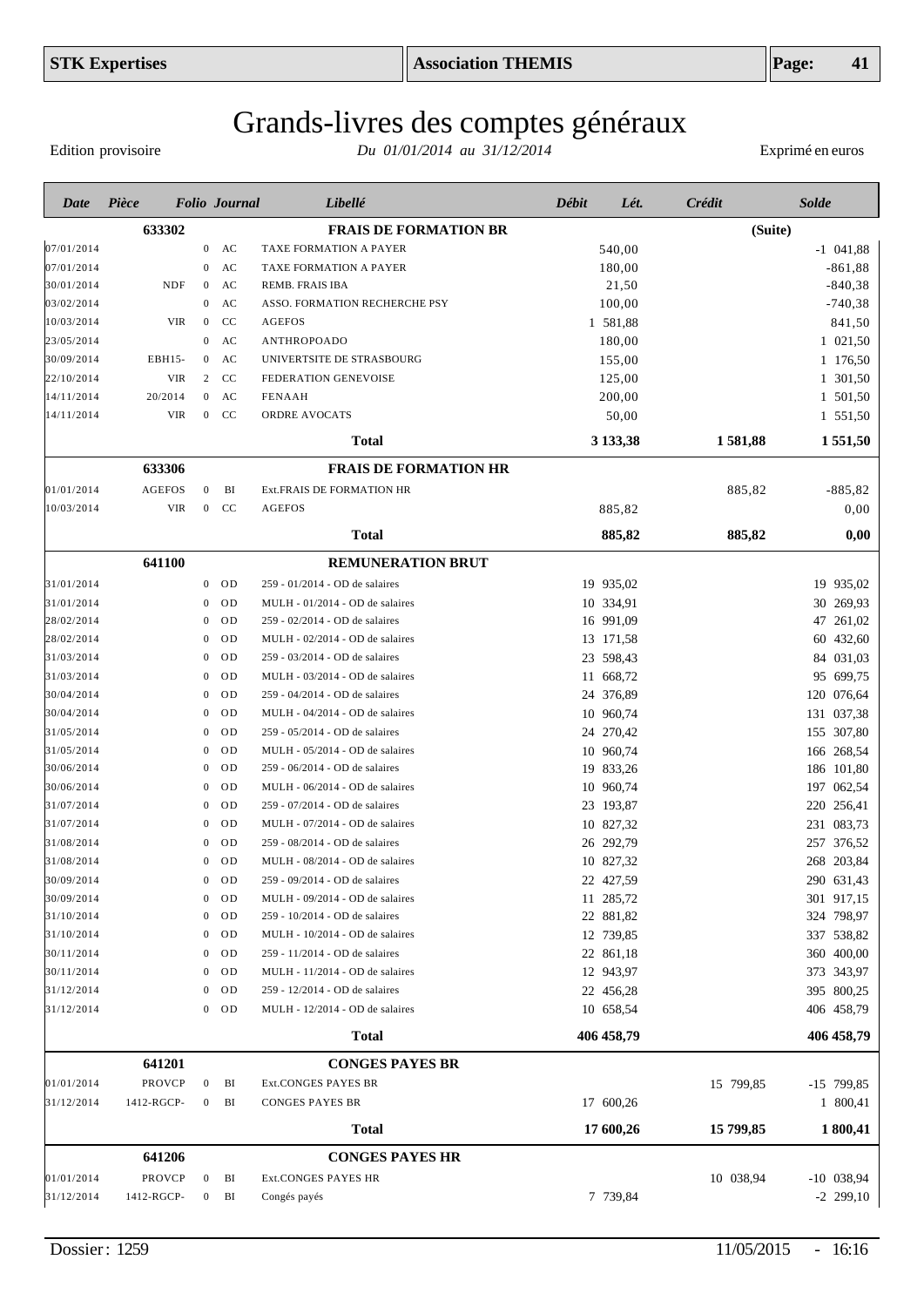Edition provisoire

| Date       | Pièce           |                  | <b>Folio</b> Journal | Libellé                               | Débit     | Lét.<br>Crédit | Solde                   |
|------------|-----------------|------------------|----------------------|---------------------------------------|-----------|----------------|-------------------------|
|            | 641206          |                  |                      | <b>CONGES PAYES HR</b>                |           |                | (Suite)                 |
|            |                 |                  |                      | Total                                 | 7739,84   |                | 10 038,94<br>$-2299,10$ |
|            | 641411          |                  |                      | <b>INDEM. STAGIAIRE/SERVICE CIVIQ</b> |           |                |                         |
| 31/01/2014 | <b>VIR</b>      | $\boldsymbol{0}$ | CC                   | INDEMNITE STAGIAIRE KAYBAKI           | 436,05    |                | 436,05                  |
| 31/01/2014 | <b>VIR</b>      | $\boldsymbol{0}$ | CC                   | INDEMNITE STAGIAIRE KOHLER            | 436,05    |                | 872,10                  |
| 28/02/2014 | VIR             | $\mathbf{0}$     | CC                   | <b>INDEM. STAGIAIRE KAYBAKI</b>       | 436,05    |                | 1 308,15                |
| 24/07/2014 | VIR             | $\overline{0}$   | CC                   | REMB. FRAIS BERGER CAMILLE            | 218,03    |                | 1 526,18                |
| 30/07/2014 | VIR             | $\overline{0}$   | CC                   | REM. BERGER CAMILLE                   | 436,05    |                | 1 962,23                |
| 30/07/2014 | VIR             | $\overline{0}$   | CC                   | REM. MANCHUEL JEREMIE                 | 436,05    |                | 2 398,28                |
| 31/07/2014 | <b>VIR</b>      | $\overline{0}$   | CC                   | REM. LAMEGER JULIE                    | 436,05    |                | 2 834,33                |
| 31/07/2014 | VIR             | $\overline{0}$   | CC                   | REM. SAHIN YILMAZ                     | 436,05    |                | 3 270,38                |
| 04/08/2014 | VIR             | $\overline{0}$   | <sub>CC</sub>        | REM. LAMEGER JULIE                    | 436,05    |                | 3 706,43                |
| 04/08/2014 | VIR             | $\mathbf{0}$     | <b>CC</b>            | REM. SAHIN YILMAZ                     | 436,05    |                | 4 142,48                |
| 27/08/2014 | VIR             | $\mathbf{0}$     | <b>CC</b>            | REM. BERGER CAMILLE                   | 436,05    |                | 4 578,53                |
| 27/08/2014 | VIR             | $\overline{0}$   | <b>CC</b>            | <b>LAMEGER JULIE</b>                  | 436,05    |                | 5 014,58                |
| 27/08/2014 | VIR             | $\mathbf{0}$     | <sub>CC</sub>        | <b>SAHIN YILMAZ</b>                   | 436,05    |                | 5<br>450,63             |
| 27/08/2014 | VIR             | $\overline{0}$   | <b>CC</b>            | REM. MANCHUEL JEREMIE                 | 436,05    |                | 5 886,68                |
| 29/09/2014 | VIR             | $\mathbf{0}$     | <b>CC</b>            | REM. BERGER CAMILLE                   | 436,05    |                | 6 322,73                |
| 29/09/2014 | VIR             | $\overline{0}$   | <b>CC</b>            | REM. LAMEGER JULIE                    | 436,05    |                | 6 758,78                |
| 29/09/2014 | VIR             | $\overline{0}$   | CC                   | REM. MANCHUEL JEREMIE                 | 436,05    |                | 7 194,83                |
| 29/09/2014 | <b>VIR</b>      | $\overline{0}$   | CC                   | REM. SAHIN YILMAZ                     | 436,05    |                | 7 630,88                |
| 28/10/2014 | VIR             | 3                | CC                   | REM. BERGER CAMILLE                   | 430,05    |                | 8 060,93                |
| 28/10/2014 | <b>VIR</b>      | 3                | CC                   | REM. LAMEGER JULIE                    | 430,05    |                | 8 490,98                |
| 28/10/2014 | <b>VIR</b>      | 3                | CC                   | REM. MANCHUEL JEREMIE                 | 430,05    |                | 8 921,03                |
| 28/10/2014 | <b>VIR</b>      | 3                | CC                   | REM. SAHIN YILMAZ                     | 430,05    |                | 9 351,08                |
| 24/11/2014 | <b>VIR</b>      | $\mathbf{0}$     | CC                   | <b>BERGER CAMILLE</b>                 | 442,05    |                | 9 793,13                |
| 24/11/2014 | VIR             | $\overline{0}$   | CC                   | <b>LAMEGER JULIE</b>                  | 442,05    |                | 10 235,18               |
| 24/11/2014 | VIR             | $\overline{0}$   | CC                   | MANCHUEL JEREMIE                      | 442,05    |                | 10 677,23               |
| 24/11/2014 | VIR             | $\mathbf{0}$     | <sub>CC</sub>        | <b>SAHIN YILMAZ</b>                   | 442,05    |                | 11 119,28               |
| 23/12/2014 | VIR             | $\overline{0}$   | CC                   | <b>BERGER CAMILLE</b>                 | 436,05    |                | 11 555,33               |
| 23/12/2014 | VIR             | $\mathbf{0}$     | <sub>CC</sub>        | <b>LAMEGER JULIE</b>                  | 436,05    |                | 11 991,38               |
| 23/12/2014 | VIR             | $\boldsymbol{0}$ | CC                   | MANCHUEL JEREMIE                      | 436,05    |                | 12 427,43               |
| 23/12/2014 | VIR             | $\overline{0}$   | CC                   | <b>SAHIN YILMAZ</b>                   | 436,05    |                | 12 863,48               |
|            |                 |                  |                      | <b>Total</b>                          | 12 863,48 |                | 12 863,48               |
|            | 641412          |                  |                      | INDEMN. RUPTURE CONVENTIO             |           |                |                         |
| 01/01/2014 | <b>EXTOURNE</b> | $\bf{0}$         | BI                   | <b>IND RUPT</b>                       |           |                | 1 862,45<br>$-1$ 862,45 |
| 31/01/2014 |                 | $\mathbf{0}$     | <b>OD</b>            | 259 - 01/2014 - OD de salaires        | 1 862,45  |                | 0,00                    |
| 30/06/2014 |                 | $\mathbf{0}$     | <b>OD</b>            | 259 - 06/2014 - OD de salaires        | 8 266,60  |                | 8 266,60                |
|            |                 |                  |                      | <b>Total</b>                          | 10 129,05 |                | 1862,45<br>8 266,60     |
|            | 641415          |                  |                      | <b>REMB. FRAIS DE TRANSPORT</b>       |           |                |                         |
| 31/01/2014 |                 | $\boldsymbol{0}$ | <b>OD</b>            | 259 - 01/2014 - OD de salaires        | 23,20     |                | 23,20                   |
| 28/02/2014 |                 | $\mathbf{0}$     | <b>OD</b>            | 259 - 02/2014 - OD de salaires        | 23,20     |                | 46,40                   |
| 28/02/2014 |                 | $\mathbf{0}$     | <b>OD</b>            | MULH - 02/2014 - OD de salaires       | 79,50     |                | 125,90                  |
| 31/03/2014 |                 | $\mathbf{0}$     | OD                   | 259 - 03/2014 - OD de salaires        | 142,15    |                | 268,05                  |
| 31/03/2014 |                 | $\bf{0}$         | <b>OD</b>            | MULH - 03/2014 - OD de salaires       | 79,50     |                | 347,55                  |
| 30/04/2014 |                 | $\mathbf{0}$     | OD                   | 259 - 04/2014 - OD de salaires        | 142,15    |                | 489,70                  |
| 30/04/2014 |                 | $\bf{0}$         | <b>OD</b>            | MULH - 04/2014 - OD de salaires       | 79,50     |                | 569,20                  |
| 31/05/2014 |                 | $\bf{0}$         | OD                   | 259 - 05/2014 - OD de salaires        | 142,15    |                | 711,35                  |
| 31/05/2014 |                 | $\bf{0}$         | <b>OD</b>            | MULH - 05/2014 - OD de salaires       | 79,50     |                | 790,85                  |
| 30/06/2014 |                 | $\bf{0}$         | OD                   | 259 - 06/2014 - OD de salaires        | 142,15    |                | 933,00                  |
| 30/06/2014 |                 | $\boldsymbol{0}$ | OD                   | MULH - 06/2014 - OD de salaires       | 79,50     |                | 1 012,50                |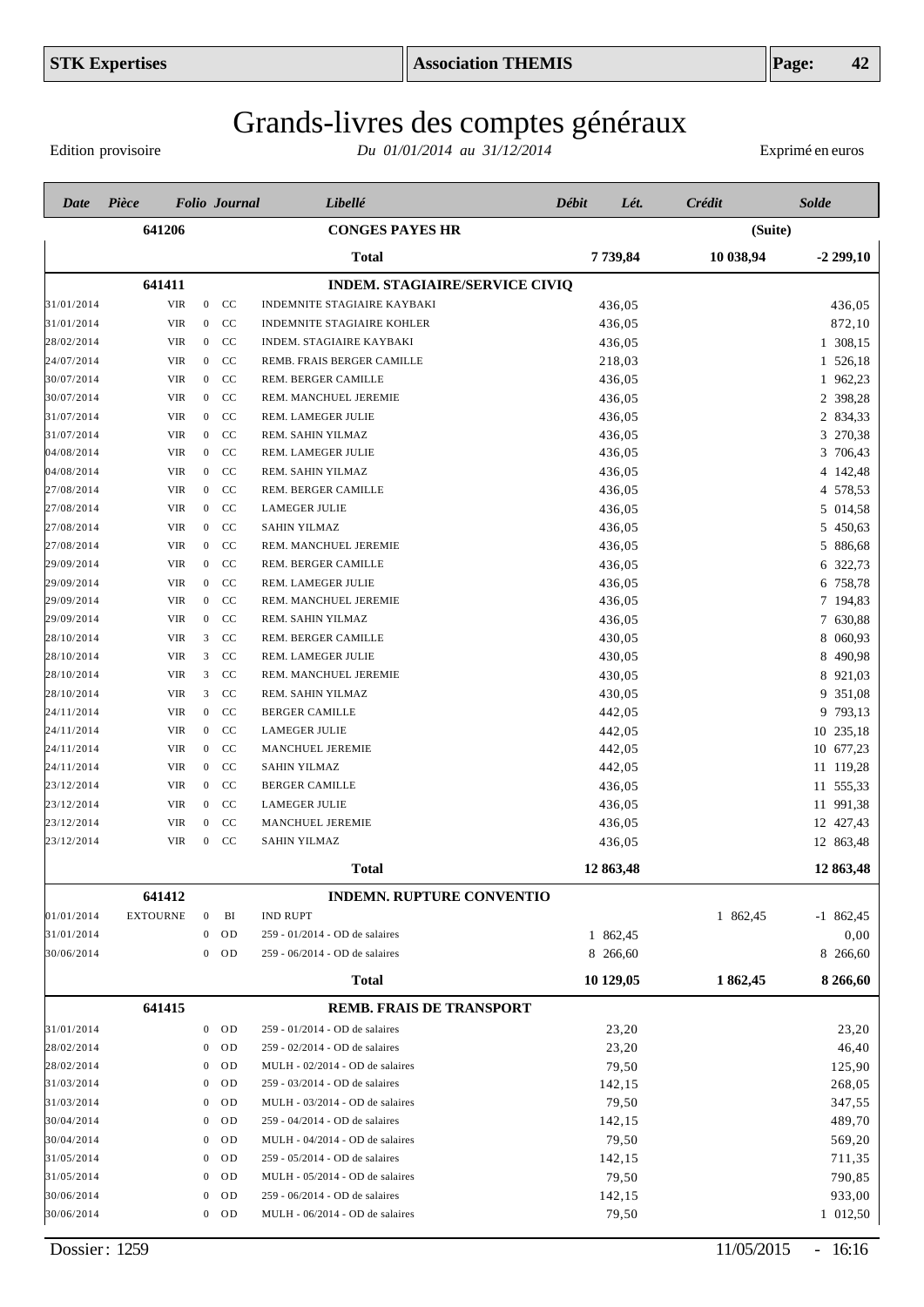Edition provisoire

| Date       | Pièce           |                | <b>Folio</b> Journal | Libellé                                 | Débit | Lét.        | Crédit   | <b>Solde</b> |
|------------|-----------------|----------------|----------------------|-----------------------------------------|-------|-------------|----------|--------------|
|            | 641415          |                |                      | <b>REMB. FRAIS DE TRANSPORT</b>         |       |             | (Suite)  |              |
| 31/07/2014 |                 |                | $0$ OD               | 259 - 07/2014 - OD de salaires          |       | 142,15      |          | 1 154,65     |
| 31/07/2014 |                 | $\mathbf{0}$   | <b>OD</b>            | MULH - 07/2014 - OD de salaires         |       | 79,50       |          | 1 234,15     |
| 31/08/2014 |                 | $\mathbf{0}$   | 0 <sub>D</sub>       | 259 - 08/2014 - OD de salaires          |       | 142,15      |          | 1 376,30     |
| 31/08/2014 |                 | $\mathbf{0}$   | <b>OD</b>            | MULH - 08/2014 - OD de salaires         |       | 59,80       |          | 1 436,10     |
| 30/09/2014 |                 | $\mathbf{0}$   | OD                   | 259 - 09/2014 - OD de salaires          |       | 102,90      |          | 1 539,00     |
| 30/09/2014 |                 | $\mathbf{0}$   | OD                   | MULH - 09/2014 - OD de salaires         |       | 13,45       |          | 1 552,45     |
| 31/10/2014 |                 | $\mathbf{0}$   | OD                   | 259 - 10/2014 - OD de salaires          |       | 143,15      |          | 1 695,60     |
| 31/10/2014 |                 | $\mathbf{0}$   | OD                   | MULH - 10/2014 - OD de salaires         |       | 59,80       |          | 1 755,40     |
| 30/11/2014 |                 | $\mathbf{0}$   | OD                   | 259 - 11/2014 - OD de salaires          |       | 144,85      |          | 1 900,25     |
| 30/11/2014 |                 | $\mathbf{0}$   | OD                   | MULH - 11/2014 - OD de salaires         |       | 59,80       |          | 1 960,05     |
| 31/12/2014 |                 | 0              | OD                   | LAMEGER JULIE PART FRAIS TRANSP.12/2014 |       | 60,05       |          | 2 020,10     |
| 31/12/2014 |                 | 0              | OD                   | 259 - 12/2014 - OD de salaires          |       | 144,85      |          | 2 164,95     |
| 31/12/2014 |                 | $\overline{0}$ | OD                   | MULH - 12/2014 - OD de salaires         |       | 59,80       |          | 2 2 2 4, 75  |
|            |                 |                |                      | <b>Total</b>                            |       | 2 2 2 4, 75 |          | 2 2 2 4, 75  |
|            | 645100          |                |                      | <b>URSSAF</b>                           |       |             |          |              |
| 01/01/2014 | <b>EXTOURNE</b> | $\mathbf{0}$   | BI                   | <b>IND RUPT</b>                         |       |             | 372,49   | $-372,49$    |
| 31/01/2014 |                 | $\overline{0}$ | OD                   | 259 - 01/2014 - OD de salaires          |       |             | 3 396,77 | $-3$ 769,26  |
| 31/01/2014 |                 | $\mathbf{0}$   | <b>OD</b>            | 259 - 01/2014 - OD de Charges           |       | 7 985,42    |          | 4 216,16     |
| 31/01/2014 |                 | $\mathbf{0}$   | OD                   | MULH - 01/2014 - OD de salaires         |       |             | 1 822,25 | 2 393,91     |
| 31/01/2014 |                 | 0              | OD                   | MULH - 01/2014 - OD de salaires         |       | 30,84       |          | 2 424,75     |
| 31/01/2014 |                 | 0              | OD                   | MULH - 01/2014 - OD de Charges          |       | 3 960,48    |          | 6 385,23     |
| 28/02/2014 |                 | 0              | OD                   | 259 - 02/2014 - OD de salaires          |       |             | 3 246,08 | 3 139,15     |
| 28/02/2014 |                 | 0              | OD                   | 259 - 02/2014 - OD de salaires          |       | 356,93      |          | 3 496,08     |
| 28/02/2014 |                 | 0              | OD                   | 259 - 02/2014 - OD de Charges           |       | 7 393,49    |          | 10 889,57    |
| 28/02/2014 |                 | 0              | OD                   | MULH - 02/2014 - OD de salaires         |       |             | 2 280,50 | 609,07<br>8  |
| 28/02/2014 |                 | 0              | OD                   | MULH - 02/2014 - OD de Charges          |       | 4 778,70    |          | 13 387,77    |
| 31/03/2014 |                 | 0              | <b>OD</b>            | 259 - 03/2014 - OD de salaires          |       |             | 4 028,38 | 9 359,39     |
| 31/03/2014 |                 | 0              | <b>OD</b>            | 259 - 03/2014 - OD de Charges           |       | 8 710,66    |          | 18 070,05    |
| 31/03/2014 |                 | 0              | <b>OD</b>            | MULH - 03/2014 - OD de salaires         |       |             | 2 021,30 | 16 048,75    |
| 31/03/2014 |                 | 0              | <b>OD</b>            | MULH - 03/2014 - OD de Charges          |       | 4 398,86    |          | 20 447,61    |
| 30/04/2014 |                 | 0              | <b>OD</b>            | 259 - 04/2014 - OD de salaires          |       |             | 4 162,60 | 16 285,01    |
| 30/04/2014 |                 | 0              | <b>OD</b>            | 259 - 04/2014 - OD de Charges           |       | 8 974,21    |          | 25 259,22    |
| 30/04/2014 |                 | $\overline{0}$ | OD                   | MULH - 04/2014 - OD de salaires         |       |             | 1 898,11 | 23 361,11    |
| 30/04/2014 |                 |                | OD                   | MULH - 04/2014 - OD de Charges          |       | 4 078,65    |          | 27 439,76    |
| 31/05/2014 |                 | 0              | <b>OD</b>            | 259 - 05/2014 - OD de salaires          |       |             | 4 144,24 | 23 295,52    |
| 31/05/2014 |                 | 0              | OD                   | 259 - 05/2014 - OD de Charges           |       | 8 948,49    |          | 32 244,01    |
| 31/05/2014 |                 | 0              | OD                   | MULH - 05/2014 - OD de salaires         |       |             | 1 898,10 | 30 345,91    |
| 31/05/2014 |                 | 0              | OD                   | MULH - 05/2014 - OD de Charges          |       | 4 078,64    |          | 34 424,55    |
| 30/06/2014 |                 | 0              | 0 <sub>D</sub>       | 259 - 06/2014 - OD de salaires          |       |             | 3 554,81 | 30 869,74    |
| 30/06/2014 |                 | 0              | OD                   | 259 - 06/2014 - OD de salaires          |       | 141,17      |          | 31 010,91    |
| 30/06/2014 |                 | 0              | 0 <sub>D</sub>       | 259 - 06/2014 - OD de Charges           |       | 9 814,77    |          | 40 825,68    |
| 30/06/2014 |                 | 0              | OD                   | MULH - 06/2014 - OD de salaires         |       |             | 1 898,12 | 38 927,56    |
| 30/06/2014 |                 | 0              | <b>OD</b>            | MULH - 06/2014 - OD de Charges          |       | 4 078,67    |          | 43 006,23    |
| 31/07/2014 |                 | 0              | <b>OD</b>            | 259 - 07/2014 - OD de salaires          |       |             | 3 957,82 | 39 048,41    |
| 31/07/2014 |                 | 0              | 0 <sub>D</sub>       | 259 - 07/2014 - OD de Charges           |       | 9 131,21    |          | 48 179,62    |
| 31/07/2014 |                 | 0              | 0 <sub>D</sub>       | MULH - 07/2014 - OD de salaires         |       |             | 1 875,10 | 46 304,52    |
| 31/07/2014 |                 | 0              | 0 <sub>D</sub>       | MULH - 07/2014 - OD de Charges          |       | 4 053,12    |          | 50 357,64    |
| 31/08/2014 |                 | 0              | 0 <sub>D</sub>       | 259 - 08/2014 - OD de salaires          |       |             | 4 507,94 | 45 849,70    |
| 31/08/2014 |                 | 0              | 0 <sub>D</sub>       | 259 - 08/2014 - OD de Charges           |       | 11 448,43   |          | 57 298,13    |
| 31/08/2014 |                 | 0              | 0 <sub>D</sub>       | MULH - 08/2014 - OD de salaires         |       |             | 1 875,10 | 55 423,03    |
| 31/08/2014 |                 | 0              | OD                   | MULH - 08/2014 - OD de Charges          |       | 4 053,12    |          | 59 476,15    |
| 30/09/2014 |                 |                | $0$ OD               | 259 - 09/2014 - OD de salaires          |       |             | 3 824,49 | 55 651,66    |
|            |                 |                |                      |                                         |       |             |          |              |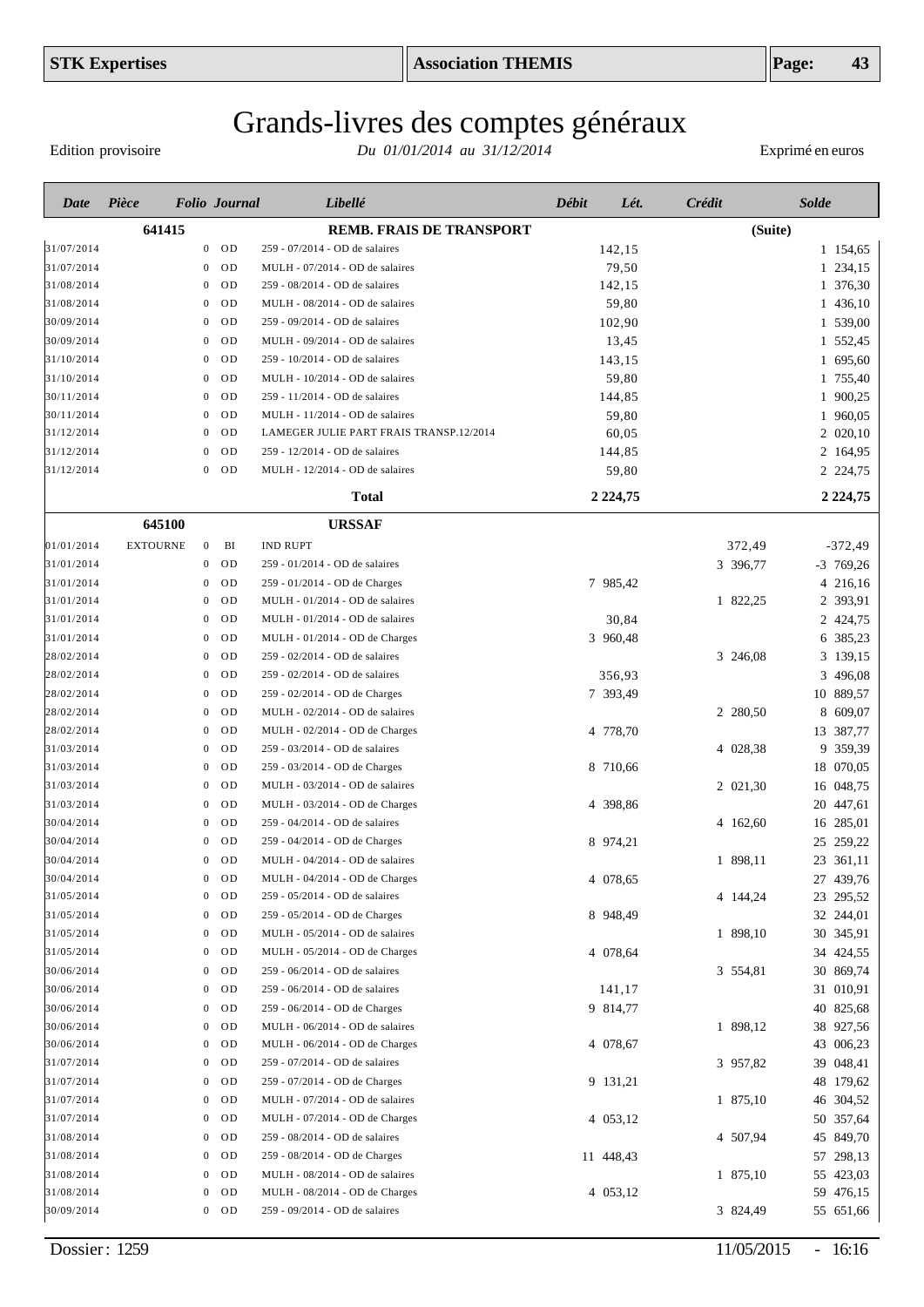Edition provisoire

| Date       | Pièce       |                  | <b>Folio</b> Journal      | Libellé                         | <b>Débit</b> | Lét.       | Crédit    | <b>Solde</b> |
|------------|-------------|------------------|---------------------------|---------------------------------|--------------|------------|-----------|--------------|
|            | 645100      |                  |                           | <b>URSSAF</b>                   |              |            | (Suite)   |              |
| 30/09/2014 |             |                  | $0$ OD                    | 259 - 09/2014 - OD de Charges   |              | 8 656,91   |           | 64 308,57    |
| 30/09/2014 |             | $\mathbf{0}$     | OD                        | MULH - 09/2014 - OD de salaires |              |            | 1 954,13  | 62 354,44    |
| 30/09/2014 |             | $\mathbf{0}$     | <b>OD</b>                 | MULH - 09/2014 - OD de Charges  |              | 4 232,58   |           | 66 587,02    |
| 31/10/2014 |             | 0                | <b>OD</b>                 | 259 - 10/2014 - OD de salaires  |              |            | 3 902,81  | 62 684,21    |
| 31/10/2014 |             | 0                | <b>OD</b>                 | 259 - 10/2014 - OD de Charges   |              | 8 960,72   |           | 71 644,93    |
| 31/10/2014 |             | $\bf{0}$         | <b>OD</b>                 | MULH - 10/2014 - OD de salaires |              |            | 2 206,06  | 69 438,87    |
| 31/10/2014 |             | $\bf{0}$         | OD                        | MULH - 10/2014 - OD de Charges  |              | 4 655,13   |           | 74 094,00    |
| 30/11/2014 |             | $\boldsymbol{0}$ | OD                        | 259 - 11/2014 - OD de salaires  |              |            | 3 899,26  | 70 194,74    |
| 30/11/2014 |             | $\bf{0}$         | <b>OD</b>                 | 259 - 11/2014 - OD de Charges   |              | 8 941,85   |           | 79 136,59    |
| 30/11/2014 |             | $\bf{0}$         | OD                        | MULH - 11/2014 - OD de salaires |              |            | 2 241,24  | 76 895,35    |
| 30/11/2014 |             | $\theta$         | OD                        | MULH - 11/2014 - OD de Charges  |              | 4 714,10   |           | 81 609,45    |
| 30/11/2014 |             | $\bf{0}$         | RG                        | DIFF URSSAF 2014                |              | 154,72     |           | 81 764,17    |
| 31/12/2014 |             | $\theta$         | OD                        | 259 - 12/2014 - OD de salaires  |              |            | 3 838,12  | 77 926,05    |
| 31/12/2014 |             | $\theta$         | OD                        | 259 - 12/2014 - OD de Charges   |              | 8 878,77   |           | 86 804,82    |
| 31/12/2014 |             | $\overline{0}$   | OD                        | MULH - 12/2014 - OD de salaires |              |            | 1 847,21  | 84 957,61    |
| 31/12/2014 |             | $\mathbf{0}$     | OD                        | MULH - 12/2014 - OD de Charges  |              | 4 077,52   |           | 89 035,13    |
| 31/12/2014 | <b>BORD</b> |                  | $0$ OD                    | COMP URSSAF 12/2014 STG         |              | 45,00      |           | 89 080,13    |
|            |             |                  |                           | <b>Total</b>                    |              | 159 733,16 | 70 653,03 | 89 080,13    |
|            | 645200      |                  |                           | <b>MCA MUTUELLE</b>             |              |            |           |              |
| 31/01/2014 |             |                  | $0$ OD                    | 259 - 01/2014 - OD de salaires  |              |            | 551,33    | $-551,33$    |
| 31/01/2014 |             | $\mathbf{0}$     | OD                        | 259 - 01/2014 - OD de Charges   |              | 787,64     |           | 236,31       |
| 31/01/2014 |             | $\theta$         | OD                        | MULH - 01/2014 - OD de salaires |              |            | 235,91    | 0,40         |
| 31/01/2014 |             | $\theta$         | OD                        | MULH - 01/2014 - OD de Charges  |              | 337,02     |           | 337,42       |
| 28/02/2014 |             | $\theta$         | OD                        | 259 - 02/2014 - OD de salaires  |              |            | 551,33    | $-213,91$    |
| 28/02/2014 |             | $\theta$         | OD                        | 259 - 02/2014 - OD de Charges   |              | 787,64     |           | 573,73       |
| 28/02/2014 |             | $\theta$         | OD                        | MULH - 02/2014 - OD de salaires |              |            | 235,91    | 337,82       |
| 28/02/2014 |             | $\bf{0}$         | OD                        | MULH - 02/2014 - OD de Charges  |              | 337,02     |           | 674,84       |
| 31/03/2014 |             | $\bf{0}$         | OD                        | 259 - 03/2014 - OD de salaires  |              |            | 551,33    | 123,51       |
| 31/03/2014 |             | $\bf{0}$         | OD                        | 259 - 03/2014 - OD de Charges   |              | 787,64     |           | 911,15       |
| 31/03/2014 |             | $\bf{0}$         | OD                        | MULH - 03/2014 - OD de salaires |              |            | 235,91    | 675,24       |
| 31/03/2014 |             | 0                | OD                        | MULH - 03/2014 - OD de Charges  |              | 337,02     |           | 1 012,26     |
| 30/04/2014 |             | $\bf{0}$         | OD                        | 259 - 04/2014 - OD de salaires  |              |            | 551,33    | 460,93       |
| 30/04/2014 |             | $\overline{0}$   | OD                        | 259 - 04/2014 - OD de Charges   |              | 787,64     |           | 1 248,57     |
| 30/04/2014 |             | $\mathbf{0}$     | OD                        | MULH - 04/2014 - OD de salaires |              |            | 201,08    | 1 047,49     |
| 30/04/2014 |             | $\mathbf{0}$     | OD                        | MULH - 04/2014 - OD de Charges  |              | 287,26     |           | 1 334,75     |
| 31/05/2014 |             | $\overline{0}$   | OD                        | 259 - 05/2014 - OD de salaires  |              |            | 551,33    | 783,42       |
| 31/05/2014 |             | $\mathbf{0}$     | OD                        | 259 - 05/2014 - OD de Charges   |              | 787,64     |           | 1 571,06     |
| 31/05/2014 |             | $\mathbf{0}$     | <b>OD</b>                 | MULH - 05/2014 - OD de salaires |              |            | 201,08    | 1 369,98     |
| 31/05/2014 |             | $\mathbf{0}$     | OD                        | MULH - 05/2014 - OD de Charges  |              | 287,26     |           | 1 657,24     |
| 30/06/2014 |             | $\mathbf{0}$     | <b>OD</b>                 | 259 - 06/2014 - OD de salaires  |              |            | 1 042,45  | 614,79       |
| 30/06/2014 |             | $\mathbf{0}$     | OD                        | 259 - 06/2014 - OD de Charges   |              | 1 489,24   |           | 2 104,03     |
| 30/06/2014 |             | $\mathbf{0}$     | <b>OD</b>                 | MULH - 06/2014 - OD de salaires |              |            | 201,08    | 1 902,95     |
| 30/06/2014 |             | $\mathbf{0}$     | <b>OD</b>                 | MULH - 06/2014 - OD de Charges  |              | 287,26     |           | 2 190,21     |
| 31/07/2014 |             | $\mathbf{0}$     | <b>OD</b>                 | 259 - 07/2014 - OD de salaires  |              |            | 527,46    | 1 662,75     |
| 31/07/2014 |             |                  | OD<br>$\mathbf{0}$        | 259 - 07/2014 - OD de Charges   |              | 753,54     |           | 2 416,29     |
| 31/07/2014 |             | $\mathbf{0}$     | OD                        | MULH - 07/2014 - OD de salaires |              |            | 201,08    | 2 215,21     |
| 31/07/2014 |             |                  | OD<br>$\mathbf{0}$        | MULH - 07/2014 - OD de Charges  |              | 287,26     |           | 2 502,47     |
| 31/08/2014 |             | $\mathbf{0}$     | OD                        | 259 - 08/2014 - OD de salaires  |              |            | 736,41    | 1 766,06     |
| 31/08/2014 |             |                  | <b>OD</b><br>$\mathbf{0}$ | 259 - 08/2014 - OD de Charges   |              | 1 052,04   |           | 2 818,10     |
| 31/08/2014 |             | $\overline{0}$   | OD                        | MULH - 08/2014 - OD de salaires |              |            | 201,08    | 2 617,02     |
| 31/08/2014 |             | 0                | <b>OD</b>                 | MULH - 08/2014 - OD de Charges  |              | 287,26     |           | 2 904,28     |
| 30/09/2014 |             |                  | $0$ OD                    | 259 - 09/2014 - OD de salaires  |              |            | 492,63    | 2 411,65     |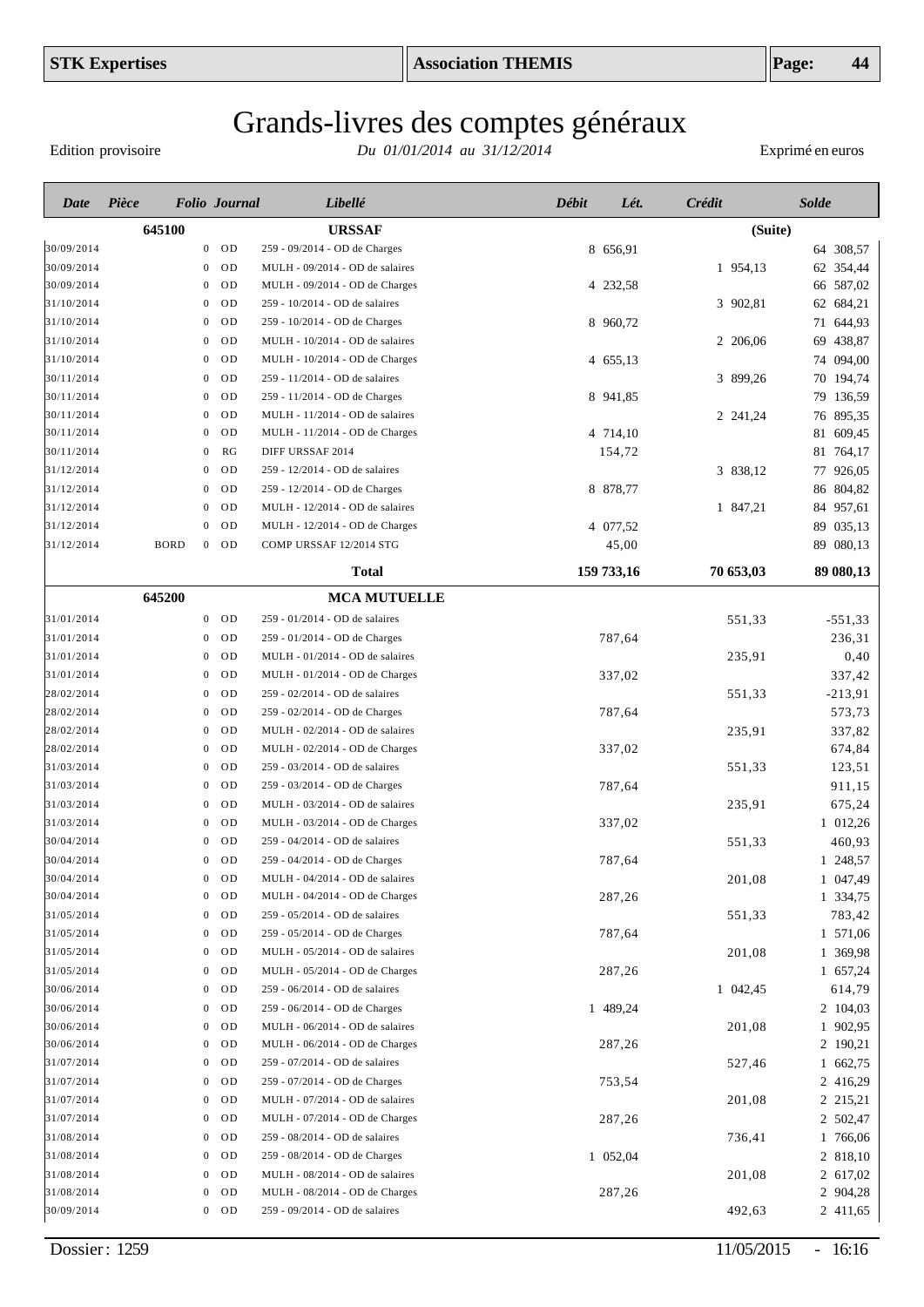Edition provisoire

| Date       | Pièce  |                  | <b>Folio</b> Journal | Libellé                          | <b>Débit</b> | Lét.      | Crédit   | <b>Solde</b> |
|------------|--------|------------------|----------------------|----------------------------------|--------------|-----------|----------|--------------|
|            | 645200 |                  |                      | <b>MCA MUTUELLE</b>              |              |           | (Suite)  |              |
| 30/09/2014 |        | $\mathbf{0}$     | <b>OD</b>            | 259 - 09/2014 - OD de Charges    |              | 703,78    |          | 3 115,43     |
| 30/09/2014 |        | 0                | 0 <sub>D</sub>       | MULH - 09/2014 - OD de salaires  |              |           | 201,08   | 2 914,35     |
| 30/09/2014 |        | $\mathbf{0}$     | OD                   | MULH - 09/2014 - OD de Charges   |              | 287,26    |          | 3 201,61     |
| 31/10/2014 |        | $\mathbf{0}$     | 0 <sub>D</sub>       | 259 - 10/2014 - OD de salaires   |              |           | 492,63   | 2 708,98     |
| 31/10/2014 |        | $\mathbf{0}$     | OD                   | 259 - 10/2014 - OD de Charges    |              | 703,78    |          | 3 412,76     |
| 31/10/2014 |        | $\mathbf{0}$     | OD                   | MULH - 10/2014 - OD de salaires  |              |           | 235,91   | 3 176,85     |
| 31/10/2014 |        | $\mathbf{0}$     | OD                   | MULH - 10/2014 - OD de Charges   |              | 337,02    |          | 3 513,87     |
| 30/11/2014 |        | $\mathbf{0}$     | OD                   | 259 - 11/2014 - OD de salaires   |              |           | 492,63   | 3 021,24     |
| 30/11/2014 |        | $\mathbf{0}$     | OD                   | 259 - 11/2014 - OD de Charges    |              | 703,78    |          | 3 725,02     |
| 30/11/2014 |        | 0                | OD                   | MULH - 11/2014 - OD de salaires  |              |           | 235,91   | 3 489,11     |
| 30/11/2014 |        | $\mathbf{0}$     | OD                   | MULH - 11/2014 - OD de Charges   |              | 337,02    |          | 3 826,13     |
| 31/12/2014 |        | $\mathbf{0}$     | <b>OD</b>            | 259 - 12/2014 - OD de salaires   |              |           | 506,65   | 3 319,48     |
| 31/12/2014 |        | $\mathbf{0}$     | OD                   | 259 - 12/2014 - OD de Charges    |              | 723,80    |          | 4 043,28     |
| 31/12/2014 |        | $\mathbf{0}$     | OD                   | MULH - 12/2014 - OD de salaires  |              |           | 235,91   | 3 807,37     |
| 31/12/2014 |        | $\boldsymbol{0}$ | OD                   | MULH - 12/2014 - OD de Charges   |              | 337,02    |          | 4 144,39     |
|            |        |                  |                      | <b>Total</b>                     |              | 13 813,84 | 9 669,45 | 4 1 4 4 3 9  |
|            | 645300 |                  |                      | <b>REUNICA</b>                   |              |           |          |              |
| 31/01/2014 |        | $\overline{0}$   | OD                   | 259 - 01/2014 - OD de salaires   |              |           | 816,07   | $-816,07$    |
| 31/01/2014 |        | $\mathbf{0}$     | 0 <sub>D</sub>       | 259 - 01/2014 - OD de Charges    |              | 2 050,99  |          | 1 234,92     |
| 31/01/2014 |        | $\mathbf{0}$     | OD                   | MULH - 01/2014 - OD de salaires  |              |           | 427,74   | 807,18       |
| 31/01/2014 |        | $\mathbf{0}$     | OD                   | MULH - 01/2014 - OD de Charges   |              | 1 074,07  |          | 1 881,25     |
| 28/02/2014 |        | $\mathbf{0}$     | OD                   | 259 - 02/2014 - OD de salaires   |              |           | 702,73   | 1 178,52     |
| 28/02/2014 |        | $\mathbf{0}$     | OD                   | 259 - 02/2014 - OD de Charges    |              | 1 767,49  |          | 2 946,01     |
| 28/02/2014 |        | $\mathbf{0}$     | OD                   | MULH - 02/2014 - OD de salaires  |              |           | 536,97   | 2 409,04     |
| 28/02/2014 |        | $\mathbf{0}$     | OD                   | $MULH - 02/2014 - OD$ de Charges |              | 1 347,27  |          | 3<br>756,31  |
| 31/03/2014 |        | $\mathbf{0}$     | OD                   | 259 - 03/2014 - OD de salaires   |              |           | 957,11   | 2 799,20     |
| 31/03/2014 |        | 0                | 0 <sub>D</sub>       | 259 - 03/2014 - OD de Charges    |              | 2 403,77  |          | 5 202,97     |
| 31/03/2014 |        | $\mathbf{0}$     | OD                   | MULH - 03/2014 - OD de salaires  |              |           | 478,94   | 4 724,03     |
| 31/03/2014 |        | 0                | OD                   | MULH - 03/2014 - OD de Charges   |              | 1 202,10  |          | 5 926,13     |
| 30/04/2014 |        | $\mathbf{0}$     | <b>OD</b>            | 259 - 04/2014 - OD de salaires   |              |           | 987,08   | 4 939,05     |
| 30/04/2014 |        | 0                | 0 <sub>D</sub>       | 259 - 04/2014 - OD de Charges    |              | 2 478,74  |          | 7 417,79     |
| 30/04/2014 |        | $\mathbf{0}$     | 0 <sub>D</sub>       | MULH - 04/2014 - OD de salaires  |              |           | 451,72   | 6 966,07     |
| 30/04/2014 |        | $\mathbf{0}$     | OD                   | MULH - 04/2014 - OD de Charges   |              | 1 134,01  |          | 8 100,08     |
| 31/05/2014 |        |                  | $0$ OD               | 259 - 05/2014 - OD de salaires   |              |           | 982,97   | 7 117,11     |
| 31/05/2014 |        |                  | $0$ OD               | 259 - 05/2014 - OD de Charges    |              | 2 468,48  |          | 9 585,59     |
| 31/05/2014 |        | $\mathbf{0}$     | OD                   | MULH - 05/2014 - OD de salaires  |              |           | 451,72   | 9 133,87     |
| 31/05/2014 |        | $\mathbf{0}$     | OD                   | MULH - 05/2014 - OD de Charges   |              | 1 134,01  |          | 10 267,88    |
| 30/06/2014 |        | $\bf{0}$         | OD                   | 259 - 06/2014 - OD de salaires   |              |           | 812,15   | 9 455,73     |
| 30/06/2014 |        | $\mathbf{0}$     | OD                   | 259 - 06/2014 - OD de Charges    |              | 2 041,19  |          | 11 496,92    |
| 30/06/2014 |        | $\bf{0}$         | OD                   | MULH - 06/2014 - OD de salaires  |              |           | 451,72   | 11 045,20    |
| 30/06/2014 |        | $\mathbf{0}$     | OD                   | MULH - 06/2014 - OD de Charges   |              | 1 134,01  |          | 12 179,21    |
| 31/07/2014 |        | $\boldsymbol{0}$ | OD                   | 259 - 07/2014 - OD de salaires   |              |           | 941,54   | 11 237,67    |
| 31/07/2014 |        | $\mathbf{0}$     | OD                   | 259 - 07/2014 - OD de Charges    |              | 2 364,83  |          | 13 602,50    |
| 31/07/2014 |        | $\overline{0}$   | OD                   | MULH - 07/2014 - OD de salaires  |              |           | 446,59   | 13 155,91    |
| 31/07/2014 |        | $\mathbf{0}$     | OD                   | MULH - 07/2014 - OD de Charges   |              | 1 121,16  |          | 14 277,07    |
| 31/08/2014 |        | $\mathbf{0}$     | OD                   | 259 - 08/2014 - OD de salaires   |              |           | 1 060,86 | 13 216,21    |
| 31/08/2014 |        | $\mathbf{0}$     | OD                   | 259 - 08/2014 - OD de Charges    |              | 2 663,28  |          | 15 879,49    |
| 31/08/2014 |        | $\mathbf{0}$     | OD                   | MULH - 08/2014 - OD de salaires  |              |           | 446,59   | 15 432,90    |
| 31/08/2014 |        | $\mathbf{0}$     | OD                   | MULH - 08/2014 - OD de Charges   |              | 1 121,16  |          | 16 554,06    |
| 30/09/2014 |        | $\mathbf{0}$     | OD                   | 259 - 09/2014 - OD de salaires   |              |           | 912,02   | 15 642,04    |
| 30/09/2014 |        | $\bf{0}$         | OD                   | 259 - 09/2014 - OD de Charges    |              | 2 291,04  |          | 17 933,08    |
| 30/09/2014 |        |                  | $0$ OD               | MULH - 09/2014 - OD de salaires  |              |           | 464,23   | 17 468,85    |
|            |        |                  |                      |                                  |              |           |          |              |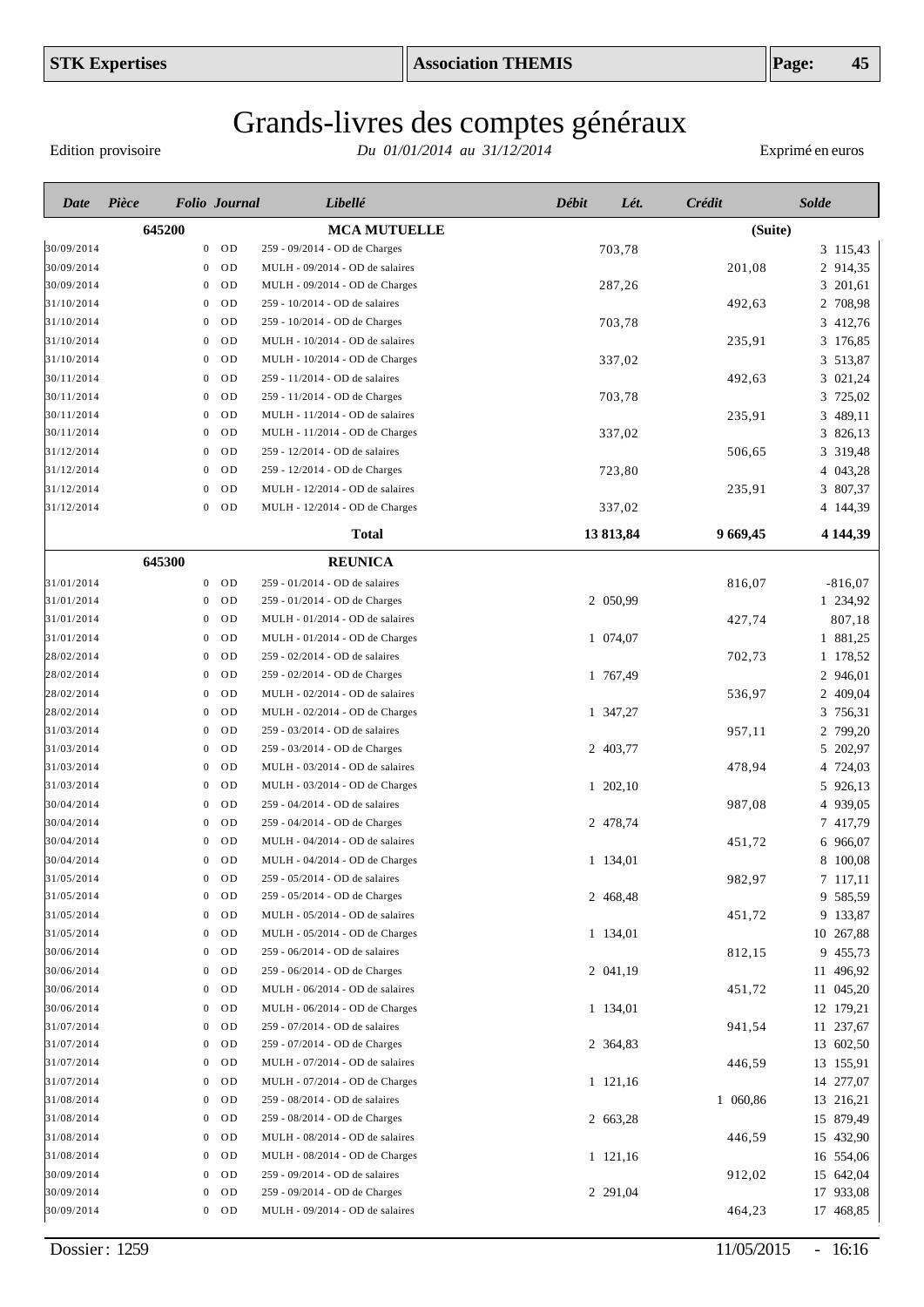Edition provisoire

| Date       | Pièce      |                  | <b>Folio</b> Journal | Libellé                         | <b>Débit</b> | Lét.      | Crédit    | <b>Solde</b> |
|------------|------------|------------------|----------------------|---------------------------------|--------------|-----------|-----------|--------------|
|            | 645300     |                  |                      | <b>REUNICA</b>                  |              |           | (Suite)   |              |
| 30/09/2014 |            |                  | $0$ OD               | MULH - 09/2014 - OD de Charges  |              | 1 165,29  |           | 18 634,14    |
| 31/10/2014 |            | $\bf{0}$         | OD                   | 259 - 10/2014 - OD de salaires  |              |           | 929,51    | 17 704,63    |
| 31/10/2014 |            | $\bf{0}$         | OD                   | 259 - 10/2014 - OD de Charges   |              | 2 334,78  |           | 20 039,41    |
| 31/10/2014 |            | $\bf{0}$         | 0 <sub>D</sub>       | MULH - 10/2014 - OD de salaires |              |           | 520,21    | 19 519,20    |
| 31/10/2014 |            | $\bf{0}$         | OD                   | MULH - 10/2014 - OD de Charges  |              | 1 305,32  |           | 20 824,52    |
| 31/10/2014 |            | $\bf{0}$         | RG                   | DIFF REUNICA 2014               |              | 0,14      |           | 20 824,66    |
| 30/11/2014 |            | $\bf{0}$         | OD                   | 259 - 11/2014 - OD de salaires  |              |           | 928,72    | 19 895,94    |
| 30/11/2014 |            | $\bf{0}$         | OD                   | 259 - 11/2014 - OD de Charges   |              | 2 332,79  |           | 22 228,73    |
| 30/11/2014 |            | $\bf{0}$         | OD                   | MULH - 11/2014 - OD de salaires |              |           | 528,08    | 21 700,65    |
| 30/11/2014 |            | $\bf{0}$         | OD                   | MULH - 11/2014 - OD de Charges  |              | 1 324,99  |           | 23 025,64    |
| 31/12/2014 |            | $\bf{0}$         | OD                   | 259 - 12/2014 - OD de salaires  |              |           | 916,51    | 22 109,13    |
| 31/12/2014 |            | $\mathbf{0}$     | OD                   | 259 - 12/2014 - OD de Charges   |              | 2 302,28  |           | 24 411,41    |
| 31/12/2014 |            | $\mathbf{0}$     | OD                   | MULH - 12/2014 - OD de salaires |              |           | 440,09    | 23 971,32    |
| 31/12/2014 |            |                  | $0$ OD               | MULH - 12/2014 - OD de Charges  |              | 1 104,91  |           | 25 076,23    |
|            |            |                  |                      | <b>Total</b>                    |              | 41 668,10 | 16 591,87 | 25 076,23    |
|            | 645310     |                  |                      | <b>ARPEGE PREV. CADRE</b>       |              |           |           |              |
| 14/01/2014 |            | $\mathbf{0}$     | RG                   | DIFF ARPEGE 2013                |              | 0,04      |           | 0,04         |
| 31/01/2014 |            | $\bf{0}$         | OD                   | 259 - 01/2014 - OD de Charges   |              | 162,40    |           | 162,44       |
| 31/01/2014 |            | $\mathbf{0}$     | OD                   | MULH - 01/2014 - OD de Charges  |              | 75,25     |           | 237,69       |
| 18/02/2014 | <b>VIR</b> | $\overline{0}$   | CC                   | CAIRPSA                         |              | 70,00     |           | 307,69       |
| 28/02/2014 |            | $\overline{0}$   | OD                   | 259 - 02/2014 - OD de Charges   |              | 132,39    |           | 440,08       |
| 28/02/2014 |            | $\bf{0}$         | OD                   | MULH - 02/2014 - OD de Charges  |              | 104,17    |           | 544,25       |
| 31/03/2014 |            | $\bf{0}$         | OD                   | 259 - 03/2014 - OD de Charges   |              | 199,78    |           | 744,03       |
| 31/03/2014 |            | $\bf{0}$         | OD                   | MULH - 03/2014 - OD de Charges  |              | 89,90     |           | 833,93       |
| 30/04/2014 |            | $\bf{0}$         | OD                   | 259 - 04/2014 - OD de Charges   |              | 207,72    |           | 1 041,65     |
| 30/04/2014 |            | $\bf{0}$         | OD                   | MULH - 04/2014 - OD de Charges  |              | 81,62     |           | 1 123,27     |
| 31/05/2014 |            | $\bf{0}$         | <b>OD</b>            | 259 - 05/2014 - OD de Charges   |              | 206,63    |           | 1 329,90     |
| 31/05/2014 |            | 0                | <b>OD</b>            | MULH - 05/2014 - OD de Charges  |              | 81,62     |           | 1 411,52     |
| 30/06/2014 |            | 0                | <b>OD</b>            | 259 - 06/2014 - OD de Charges   |              | 362,97    |           | 1 774,49     |
| 30/06/2014 |            | 0                | <b>OD</b>            | MULH - 06/2014 - OD de Charges  |              | 81,62     |           | 1 856,11     |
| 31/07/2014 |            | 0                | <b>OD</b>            | 259 - 07/2014 - OD de Charges   |              | 195,66    |           | 2 051,77     |
| 31/07/2014 |            | 0                | <b>OD</b>            | MULH - 07/2014 - OD de Charges  |              | 80,26     |           | 2 132,03     |
| 31/08/2014 |            | 0                | <b>OD</b>            | 259 - 08/2014 - OD de Charges   |              | 335,62    |           | 2 467,65     |
| 31/08/2014 |            |                  | OD                   | MULH - 08/2014 - OD de Charges  |              | 80,26     |           | 2 547,91     |
| 30/09/2014 |            | 0                | OD                   | 259 - 09/2014 - OD de Charges   |              | 187,84    |           | 2 735,75     |
| 30/09/2014 |            | $\boldsymbol{0}$ | OD                   | MULH - 09/2014 - OD de Charges  |              | 84,94     |           | 2 820,69     |
| 31/10/2014 |            | $\bf{0}$         | <b>OD</b>            | 259 - 10/2014 - OD de Charges   |              | 192,47    |           | 3 013,16     |
| 31/10/2014 |            | $\bf{0}$         | <b>OD</b>            | MULH - 10/2014 - OD de Charges  |              | 99,77     |           | 3 112,93     |
| 30/11/2014 |            | $\bf{0}$         | <b>OD</b>            | 259 - 11/2014 - OD de Charges   |              | 192,26    |           | 3 305,19     |
| 30/11/2014 |            | $\bf{0}$         | <b>OD</b>            | MULH - 11/2014 - OD de Charges  |              | 101,85    |           | 3 407,04     |
| 31/12/2014 |            | $\bf{0}$         | <b>OD</b>            | 259 - 12/2014 - OD de Charges   |              | 188,13    |           | 3 595,17     |
| 31/12/2014 |            |                  | $0$ OD               | MULH - 12/2014 - OD de Charges  |              | 78,54     |           | 3 673,71     |
|            |            |                  |                      | <b>Total</b>                    |              | 3 673,71  |           | 3673,71      |
|            | 645320     |                  |                      | <b>MCA PREV. NC</b>             |              |           |           |              |
| 31/01/2014 |            |                  | $0$ OD               | 259 - 01/2014 - OD de Charges   |              | 50,38     |           | 50,38        |
| 31/01/2014 |            | $\bf{0}$         | <b>OD</b>            | MULH - 01/2014 - OD de Charges  |              | 47,62     |           | 98,00        |
| 18/02/2014 |            | $\bf{0}$         | RG                   | DIFF MCA PREV 2013              |              | 0,02      |           | 98,02        |
| 28/02/2014 |            | $\bf{0}$         | <b>OD</b>            | 259 - 02/2014 - OD de Charges   |              | 50,38     |           | 148,40       |
| 28/02/2014 |            | $\bf{0}$         | <b>OD</b>            | MULH - 02/2014 - OD de Charges  |              | 47,62     |           | 196,02       |
| 31/03/2014 |            | 0                | <b>OD</b>            | 259 - 03/2014 - OD de Charges   |              | 50,38     |           | 246,40       |
| 31/03/2014 |            |                  | $0$ OD               | MULH - 03/2014 - OD de Charges  |              | 45,95     |           | 292,35       |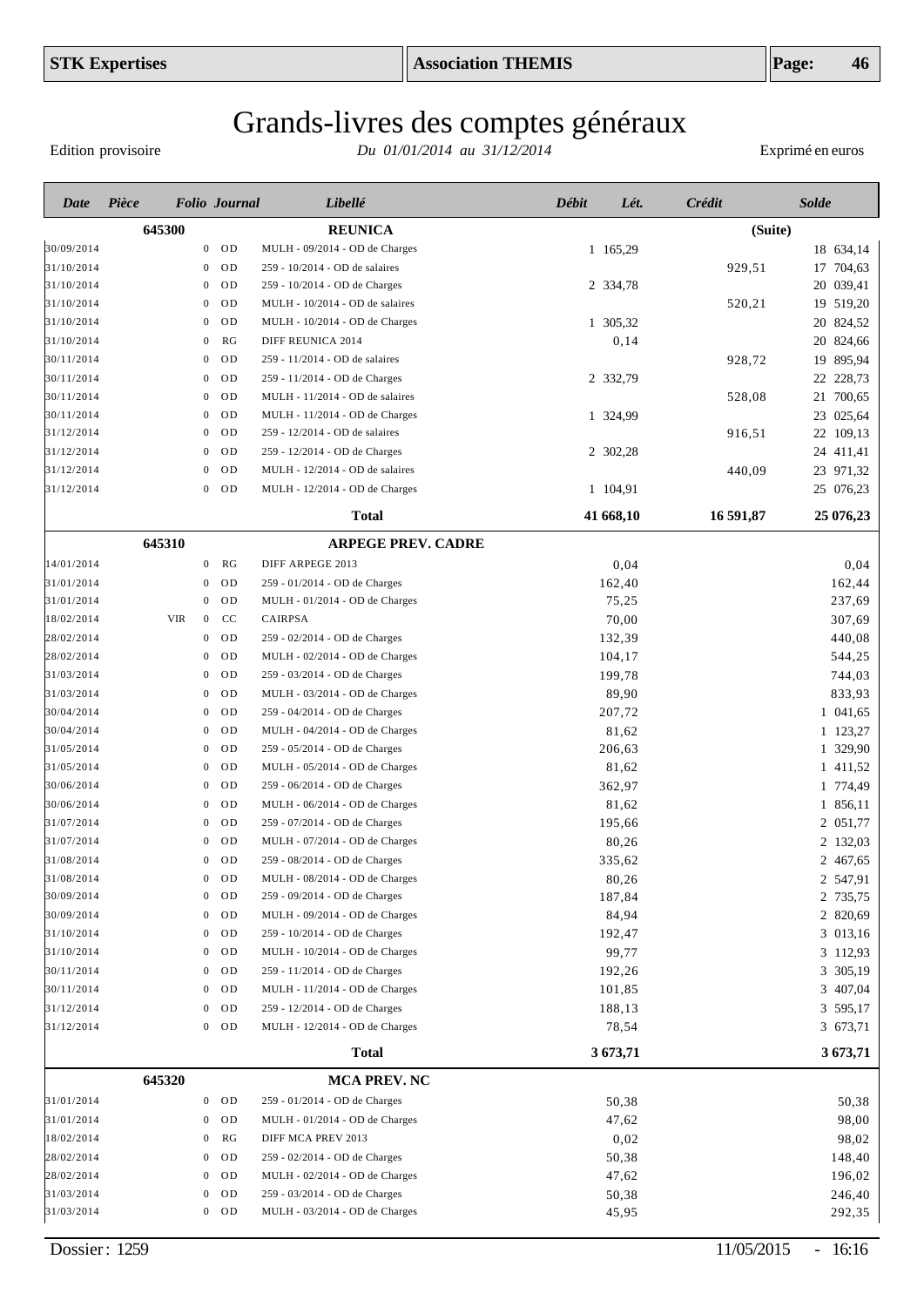# Grands-livres des comptes généraux

Edition provisoire

| Date       | Pièce  | <b>Folio</b> Journal |           | Libellé                         | <b>Débit</b><br>Lét. | Crédit  | <b>Solde</b> |
|------------|--------|----------------------|-----------|---------------------------------|----------------------|---------|--------------|
|            | 645320 |                      |           | <b>MCA PREV. NC</b>             |                      | (Suite) |              |
| 30/04/2014 |        | $\mathbf{0}$         | OD        | 259 - 04/2014 - OD de Charges   | 50,38                |         | 342,73       |
| 30/04/2014 |        | $\theta$             | OD        | MULH - 04/2014 - OD de Charges  | 47,62                |         | 390,35       |
| 31/05/2014 |        | $\bf{0}$             | OD        | 259 - 05/2014 - OD de Charges   | 50,38                |         | 440,73       |
| 31/05/2014 |        | $\bf{0}$             | OD        | MULH - 05/2014 - OD de Charges  | 47,62                |         | 488,35       |
| 30/06/2014 |        | $\bf{0}$             | OD        | 259 - 06/2014 - OD de Charges   | 50,38                |         | 538,73       |
| 30/06/2014 |        | $\bf{0}$             | OD        | MULH - 06/2014 - OD de Charges  | 47,62                |         | 586,35       |
| 31/07/2014 |        | $\bf{0}$             | OD        | 259 - 07/2014 - OD de Charges   | 50,38                |         | 636,73       |
| 31/07/2014 |        | $\bf{0}$             | OD        | MULH - 07/2014 - OD de Charges  | 47,62                |         | 684,35       |
| 31/08/2014 |        | $\bf{0}$             | OD        | 259 - 08/2014 - OD de Charges   | 50,38                |         | 734,73       |
| 31/08/2014 |        | $\bf{0}$             | OD        | MULH - 08/2014 - OD de Charges  | 47,62                |         | 782,35       |
| 30/09/2014 |        | 0                    | OD        | 259 - 09/2014 - OD de Charges   | 50,38                |         | 832,73       |
| 30/09/2014 |        | $\bf{0}$             | OD        | MULH - 09/2014 - OD de Charges  | 47,62                |         | 880,35       |
| 13/10/2014 |        | 0                    | RG        | DIFF MCA PREV 2014              | 0,35                 |         | 880,70       |
| 31/10/2014 |        | 0                    | OD        | 259 - 10/2014 - OD de Charges   | 50,38                |         | 931,08       |
| 31/10/2014 |        | 0                    | OD        | MULH - 10/2014 - OD de Charges  | 47,62                |         | 978,70       |
| 30/11/2014 |        | 0                    | OD        | 259 - 11/2014 - OD de Charges   | 50,38                |         | 1 029,08     |
| 30/11/2014 |        | 0                    | OD        | MULH - 11/2014 - OD de Charges  | 47,62                |         | 1 076,70     |
| 31/12/2014 |        | 0                    | OD        | 259 - 12/2014 - OD de Charges   | 50,38                |         | 1 127,08     |
| 31/12/2014 |        | 0                    | OD        | MULH - 12/2014 - OD de Charges  | 47,62                |         | 1 174,70     |
|            |        |                      |           | <b>Total</b>                    | 1 1 7 4 , 7 0        |         | 1 174,70     |
|            | 645400 |                      |           | <b>POLE EMPLOI</b>              |                      |         |              |
| 31/01/2014 |        | $\mathbf{0}$         | OD        | 259 - 01/2014 - OD de salaires  |                      | 478,44  | $-478, 44$   |
| 31/01/2014 |        | 0                    | OD        | 259 - 01/2014 - OD de Charges   | 1 335,64             |         | 857,20       |
| 31/01/2014 |        | 0                    | OD        | MULH - 01/2014 - OD de salaires |                      | 248,03  | 609,17       |
| 31/01/2014 |        | 0                    | OD        | MULH - 01/2014 - OD de Charges  | 692,41               |         | 1 301,58     |
| 28/02/2014 |        | 0                    | OD        | 259 - 02/2014 - OD de salaires  |                      | 407,79  | 893,79       |
| 28/02/2014 |        | 0                    | OD        | 259 - 02/2014 - OD de Charges   | 1 138,41             |         | 2 032,20     |
| 28/02/2014 |        | 0                    | OD        | MULH - 02/2014 - OD de salaires |                      | 316,11  | 1 716,09     |
| 28/02/2014 |        | 0                    | <b>OD</b> | MULH - 02/2014 - OD de Charges  | 882,48               |         | 2 598,57     |
| 31/03/2014 |        | 0                    | OD        | 259 - 03/2014 - OD de salaires  |                      | 566,36  | 2 032,21     |
| 31/03/2014 |        | 0                    | <b>OD</b> | 259 - 03/2014 - OD de Charges   | 1 581,10             |         | 3 613,31     |
| 31/03/2014 |        | 0                    | OD        | MULH - 03/2014 - OD de salaires |                      | 280,04  | 3 333,27     |
| 31/03/2014 |        | 0                    | <b>OD</b> | MULH - 03/2014 - OD de Charges  | 781,80               |         | 4 115,07     |
| 30/04/2014 |        |                      | OD        | 259 - 04/2014 - OD de salaires  |                      | 585,05  | 3 530,02     |
| 30/04/2014 |        | 0                    | <b>OD</b> | 259 - 04/2014 - OD de Charges   | 1 633,27             |         | 5 163,29     |
| 30/04/2014 |        | $\bf{0}$             | OD        | MULH - 04/2014 - OD de salaires |                      | 263,05  | 4 900,24     |
| 30/04/2014 |        | $\bf{0}$             | OD        | MULH - 04/2014 - OD de Charges  | 734,36               |         | 5 634,60     |
| 31/05/2014 |        | $\mathbf{0}$         | OD        | 259 - 05/2014 - OD de salaires  |                      | 582,49  | 5 052,11     |
| 31/05/2014 |        | $\mathbf{0}$         | OD        | 259 - 05/2014 - OD de Charges   | 1 626,13             |         | 6 678,24     |
| 31/05/2014 |        | $\mathbf{0}$         | OD        | MULH - 05/2014 - OD de salaires |                      | 263,05  | 6 415,19     |
| 31/05/2014 |        | $\mathbf{0}$         | OD        | MULH - 05/2014 - OD de Charges  | 734,36               |         | 7 149,55     |
| 30/06/2014 |        | $\mathbf{0}$         | OD        | 259 - 06/2014 - OD de salaires  |                      | 476,00  | 6 673,55     |
| 30/06/2014 |        | $\mathbf{0}$         | OD        | 259 - 06/2014 - OD de Charges   | 1 328,84             |         | 8 002,39     |
| 30/06/2014 |        | $\mathbf{0}$         | OD        | MULH - 06/2014 - OD de salaires |                      | 263,05  | 7 739,34     |
| 30/06/2014 |        | $\mathbf{0}$         | OD        | MULH - 06/2014 - OD de Charges  | 734,36               |         | 8 473,70     |
| 31/07/2014 |        | $\mathbf{0}$         | OD        | 259 - 07/2014 - OD de salaires  |                      | 556,66  | 7 917,04     |
| 31/07/2014 |        | $\mathbf{0}$         | OD        | 259 - 07/2014 - OD de Charges   | 1 554,01             |         | 9 471,05     |
| 31/07/2014 |        | $\mathbf{0}$         | OD        | MULH - 07/2014 - OD de salaires |                      | 259,85  | 9 211,20     |
| 31/07/2014 |        | $\mathbf{0}$         | OD        | MULH - 07/2014 - OD de Charges  | 725,42               |         | 9 936,62     |
| 31/08/2014 |        | $\mathbf{0}$         | OD        | 259 - 08/2014 - OD de salaires  |                      | 631,02  | 9 305,60     |
| 31/08/2014 |        | $\mathbf{0}$         | OD        | 259 - 08/2014 - OD de Charges   | 1 761,61             |         | 11 067,21    |
| 31/08/2014 |        | $\bf{0}$             | OD        | MULH - 08/2014 - OD de salaires |                      | 259,85  | 10 807,36    |
|            |        |                      |           |                                 |                      |         |              |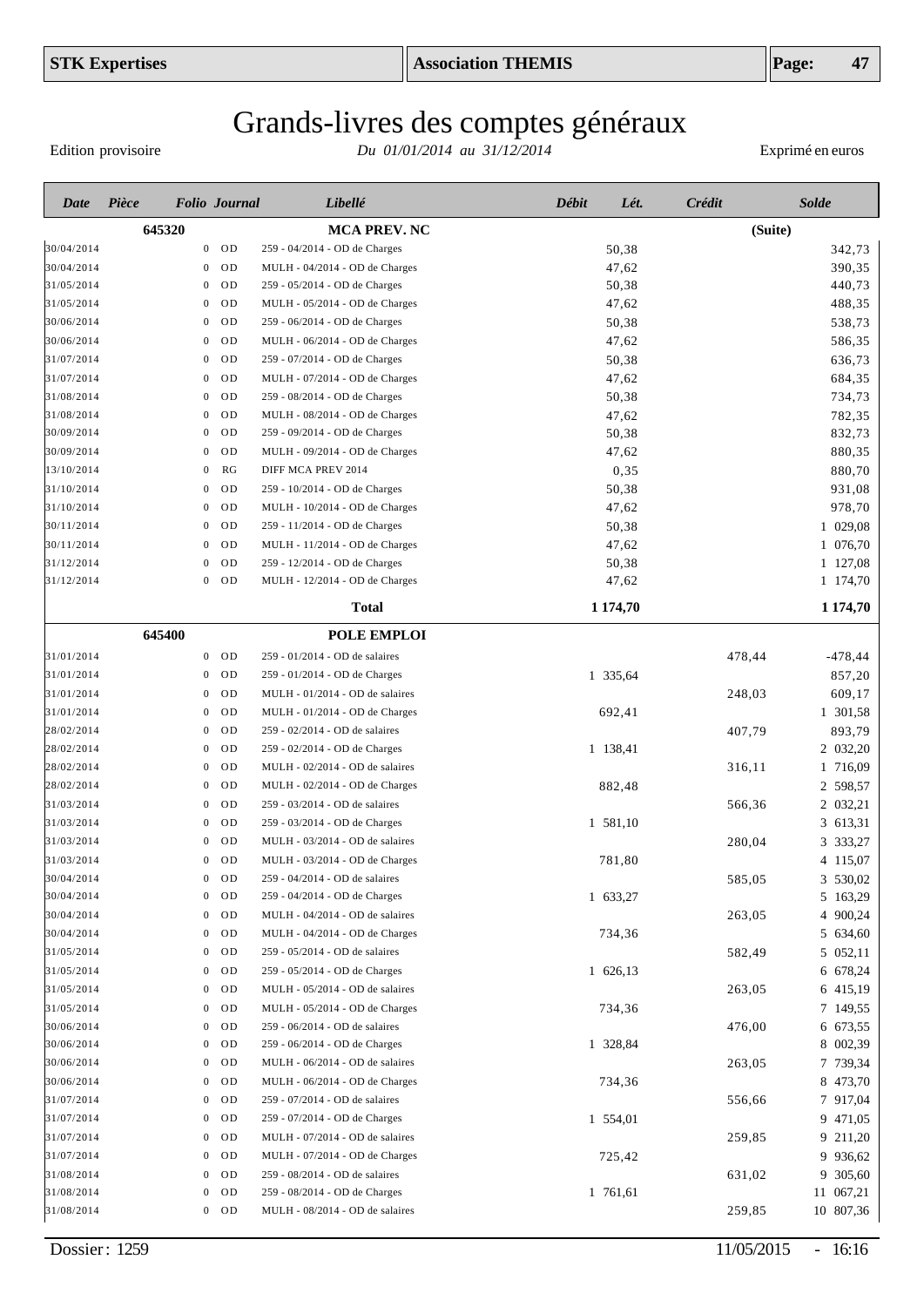Edition provisoire

| Date       | Pièce      |                  | <b>Folio</b> Journal | Libellé                             | <b>Débit</b> | Lét.      | Crédit   | <b>Solde</b> |
|------------|------------|------------------|----------------------|-------------------------------------|--------------|-----------|----------|--------------|
|            | 645400     |                  |                      | POLE EMPLOI                         |              |           | (Suite)  |              |
| 31/08/2014 |            | $\overline{0}$   | OD                   | MULH - 08/2014 - OD de Charges      |              | 725,42    |          | 11 532,78    |
| 30/09/2014 |            | $\mathbf{0}$     | 0 <sub>D</sub>       | 259 - 09/2014 - OD de salaires      |              |           | 538,26   | 10 994,52    |
| 30/09/2014 |            | $\mathbf{0}$     | OD                   | 259 - 09/2014 - OD de Charges       |              | 1 431,85  |          | 12 426,37    |
| 30/09/2014 |            | 0                | OD                   | MULH - 09/2014 - OD de salaires     |              |           | 270,85   | 12 155,52    |
| 30/09/2014 |            | $\mathbf{0}$     | OD                   | MULH - 09/2014 - OD de Charges      |              | 756,13    |          | 12 911,65    |
| 31/10/2014 |            | $\mathbf{0}$     | OD                   | 259 - 10/2014 - OD de salaires      |              |           | 549,16   | 12 362,49    |
| 31/10/2014 |            | $\mathbf{0}$     | OD                   | 259 - 10/2014 - OD de Charges       |              | 1 462,26  |          | 13 824,75    |
| 31/10/2014 |            | $\mathbf{0}$     | OD                   | MULH - 10/2014 - OD de salaires     |              |           | 305,75   | 13 519,00    |
| 31/10/2014 |            | $\mathbf{0}$     | OD                   | MULH - 10/2014 - OD de Charges      |              | 853,56    |          | 14 372,56    |
| 30/11/2014 |            | $\mathbf{0}$     | OD                   | 259 - 11/2014 - OD de salaires      |              |           | 548,67   | 13 823,89    |
| 30/11/2014 |            | $\mathbf{0}$     | OD                   | 259 - 11/2014 - OD de Charges       |              | 1 460,89  |          | 15 284,78    |
| 30/11/2014 |            | $\mathbf{0}$     | OD                   | MULH - 11/2014 - OD de salaires     |              |           | 310,65   | 14 974,13    |
| 30/11/2014 |            | $\mathbf{0}$     | OD                   | MULH - 11/2014 - OD de Charges      |              | 867,23    |          | 15 841,36    |
| 31/12/2014 |            | $\mathbf{0}$     | OD                   | 259 - 12/2014 - OD de salaires      |              |           | 541,06   | 15 300,30    |
| 31/12/2014 |            | $\mathbf{0}$     | OD                   | 259 - 12/2014 - OD de Charges       |              | 1 439,66  |          | 16 739,96    |
| 31/12/2014 |            | $\mathbf{0}$     | OD                   | MULH - 12/2014 - OD de salaires     |              |           | 255,80   | 16 484,16    |
| 31/12/2014 |            | $\boldsymbol{0}$ | OD                   | MULH - 12/2014 - OD de Charges      |              | 714,10    |          | 17 198,26    |
|            |            |                  |                      | Total                               |              | 26 955,30 | 9 757,04 | 17 198,26    |
|            | 645801     |                  |                      | <b>CH./SOC. S/PROV. CP BR</b>       |              |           |          |              |
| 01/01/2014 | PROVCP     | $\boldsymbol{0}$ | BI                   | <b>Ext.CONGES PAYES BR</b>          |              |           | 7 827,08 | $-7827,08$   |
| 31/12/2014 | 1412-RGCP- | $\boldsymbol{0}$ | BI                   | Charges sociales                    |              | 6 370,59  |          | $-1$ 456,49  |
| 31/12/2014 | 1412-RGCP- | $\boldsymbol{0}$ | BI                   | Impôts, taxes, versements assimilés |              | 1 738,53  |          | 282,04       |
|            |            |                  |                      | <b>Total</b>                        |              | 8 109,12  | 7827,08  | 282,04       |
|            | 645806     |                  |                      | <b>CH./SOC. S/PROV. CP HR</b>       |              |           |          |              |
| 01/01/2014 | PROVCP     | $\mathbf{0}$     | BI                   | Ext.CONGES PAYES HR                 |              |           | 4 974,90 | $-4$ 974,90  |
| 31/12/2014 | 1412-RGCP- | $\mathbf{0}$     | BI                   | Charges sociales                    |              | 2 925,39  |          | $-2$ 049,51  |
| 31/12/2014 | 1412-RGCP- | $\boldsymbol{0}$ | BI                   | Impôts, taxes, versements assimilés |              | 679,01    |          | $-1$ 370,50  |
|            |            |                  |                      | <b>Total</b>                        |              | 3 604,40  | 4 974,90 | $-1370,50$   |
|            | 647501     |                  |                      | <b>MEDECINE TRAVAIL BR</b>          |              |           |          |              |
| 11/06/2014 | 14011432   | $\overline{0}$   | AC                   | ALSACE SANTE AU TRAVAIL67           |              | 916,80    |          | 916,80       |
| 10/07/2014 | 14027955   | 0                | AC                   | ALSACE SANTE AU TRAVAIL67           |              | 256,68    |          | 1 173,48     |
| 31/12/2014 | 14043370   | $\boldsymbol{0}$ | AC                   | ALSACE SANTE AU TRAVAIL67           |              | 171,12    |          | 1 344,60     |
| 31/12/2014 | RELEVE     |                  | $0$ OD               | DECPTE AST 67                       |              |           | 29,73    | 1 314,87     |
|            |            |                  |                      | <b>Total</b>                        |              | 1 344,60  | 29,73    | 1314,87      |
|            | 647507     |                  |                      | <b>MEDECINE TRAVAIL HR</b>          |              |           |          |              |
| 21/01/2014 | 558806     |                  | $0$ AC               | SANTE AU TRAVAIL 68                 |              | 595,92    |          | 595,92       |
| 07/04/2014 | 453793     | $\overline{0}$   | AC                   | SANTE AU TRAVAIL 68                 |              | 114,60    |          | 710,52       |
| 19/12/2014 | 465400     |                  | $0$ AC               | SANTE AU TRAVAIL 68                 |              | 114,60    |          | 825,12       |
|            |            |                  |                      | <b>Total</b>                        |              | 825,12    |          | 825,12       |
|            | 648002     |                  |                      | <b>CHARGES DES PERSONNELS</b>       |              |           |          |              |
| 05/12/2014 | 79024      |                  | $0$ AC               | CADHOC                              |              | 1 368,00  |          | 1 368,00     |
|            |            |                  |                      | <b>Total</b>                        |              | 1 368,00  |          | 1 368,00     |
|            | 658000     |                  |                      | <b>CHARGES DIV.GEST.COURANTE</b>    |              |           |          |              |
| 22/12/2014 | MN14110    |                  | $0$ AC               | <b>IMPACT MEDIA PUB</b>             |              | 122,00    |          | 122,00       |
|            |            |                  |                      | <b>Total</b>                        |              | 122,00    |          | 122,00       |
|            | 658601     |                  |                      | <b>COTIS. LIEES A LA VIE STA</b>    |              |           |          |              |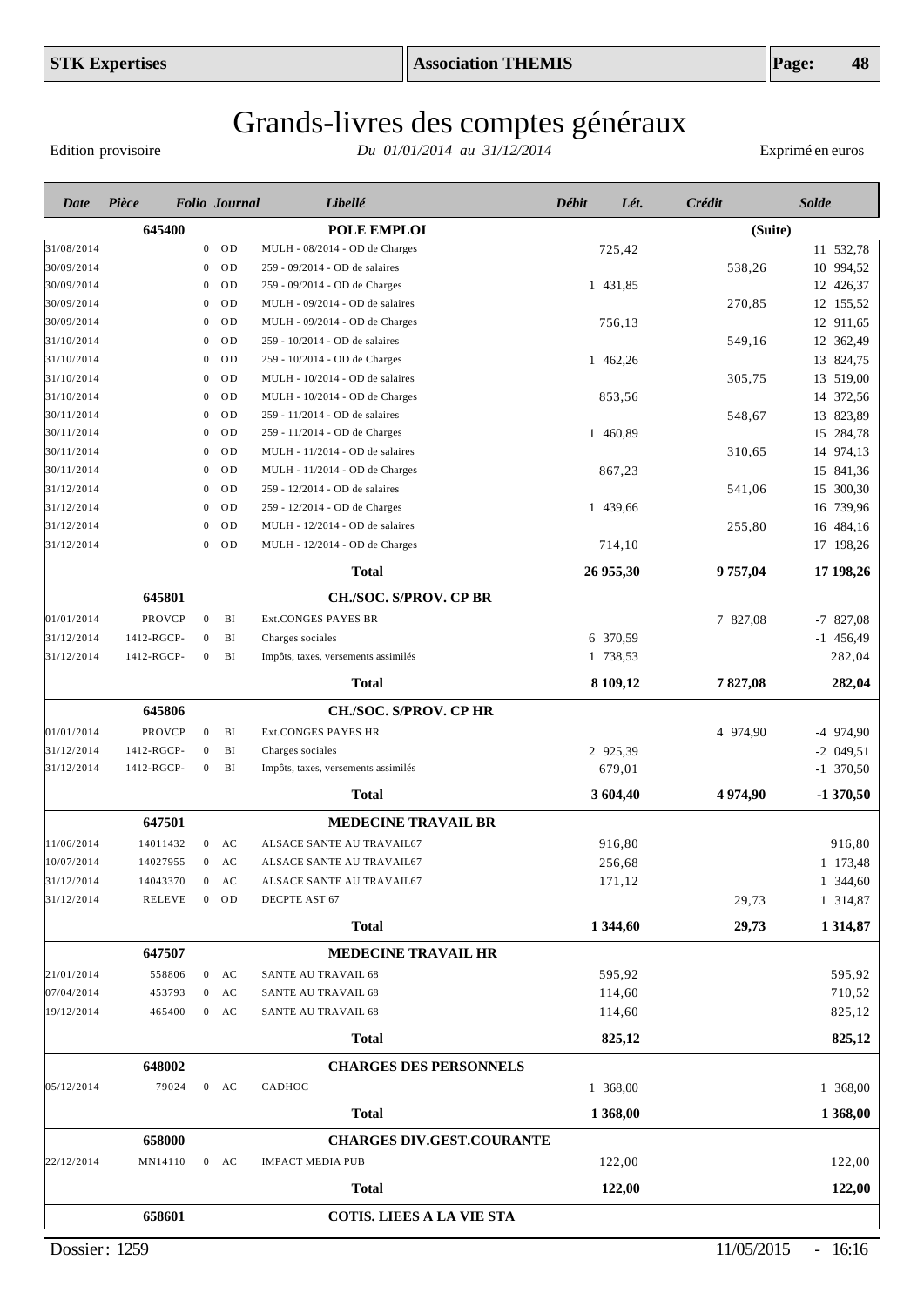Edition provisoire

| Date                     | Pièce             |                                | <b>Folio</b> Journal | Libellé                                   | Débit | Lét.       | Crédit          | <b>Solde</b>               |
|--------------------------|-------------------|--------------------------------|----------------------|-------------------------------------------|-------|------------|-----------------|----------------------------|
|                          | 658601            |                                |                      | <b>COTIS. LIEES A LA VIE STA</b>          |       |            | (Suite)         |                            |
| 16/05/2014               |                   |                                | $0$ AC               | <b>FONJEP</b>                             |       | 19,00      |                 | 19,00                      |
|                          |                   |                                |                      | <b>Total</b>                              |       | 19,00      |                 | 19,00                      |
|                          | 681110            |                                |                      | DOTATION AMORT.IMMOB.INCORPO.             |       |            |                 |                            |
| 31/12/2014               | 1412-IMMO-        | $\boldsymbol{0}$               | BI                   | Trf immob. Dotation                       |       | 263,84     |                 | 263,84                     |
|                          |                   |                                |                      | <b>Total</b>                              |       | 263,84     |                 | 263,84                     |
|                          | 681120            |                                |                      | DOTATION AMORT. IMMOB.CORPO.              |       |            |                 |                            |
| 31/12/2014               | 1412-IMMO-        | $\overline{0}$                 | BI                   | Trf immob. Dotation                       |       | 4 102,93   |                 | 4 102,93                   |
|                          |                   |                                |                      | <b>Total</b>                              |       | 4 102,93   |                 | 4 102,93                   |
|                          | 689000            |                                |                      | <b>ENGAGMT DEP. A REALISER</b>            |       |            |                 |                            |
| 31/12/2014               | 1412-RFCP-        | $\mathbf{0}$                   | BI                   | <b>FONDS DEDIES 2014</b>                  |       | 42 000,00  |                 | 42 000,00                  |
|                          |                   |                                |                      | <b>Total</b>                              |       | 42 000,00  |                 | 42 000,00                  |
|                          |                   |                                |                      | <b>Total Classe 6:</b>                    |       | 976 680,01 | 167 432,47      | 809 247,54                 |
|                          | 706011            |                                |                      | PRESTATIONS STRASBOURG                    |       |            |                 |                            |
| 18/02/2014               | <b>REM</b>        | $\overline{0}$                 | CC                   | <b>ITEP LES TILLEULS</b>                  |       |            | 350,00          | $-350,00$                  |
| 15/07/2014               | <b>VIR</b>        | $\overline{0}$                 | CC                   | PRESTATIONS STRASBOURG                    |       |            | 150,00          | $-500,00$                  |
| 19/11/2014               | <b>VIR</b>        | $\overline{0}$                 | CC                   | <b>EDIAC FORMATION</b>                    |       |            | 84,00           | $-584,00$                  |
| 12/12/2014               | <b>REM</b>        | $\overline{0}$                 | CC                   | ALEF ASSOCIATION                          |       |            | 200,00          | $-784,00$                  |
| 18/12/2014               | <b>VIR</b>        | $\Omega$                       | CC                   | PRESTATIONS STRASBOURG                    |       |            | 280,00          | $-1$ 064,00                |
| 18/12/2014               | <b>VIR</b>        | $\overline{0}$                 | CC                   | PRESTATIONS STRASBOURG                    |       |            | 280,00          | $-1$ 344,00                |
|                          |                   |                                |                      | Total                                     |       |            | 1 344,00        | $-1344,00$                 |
|                          | 706016            |                                |                      | PRESTATIONS MULHOUSE                      |       |            |                 |                            |
| 24/03/2014               | <b>VIR</b>        | $\overline{0}$                 | CC                   | PRESTATIONS MULHOUSE                      |       |            | 372,00          | $-372,00$                  |
| 03/06/2014               | <b>REM</b>        | $\overline{0}$                 | CC                   | <b>ASSOCIATION L'OREE</b>                 |       |            | 225,00          | $-597,00$                  |
| 06/10/2014               |                   | 1                              | CC                   | VIR DRFIP ALSACE BR                       |       |            | 600,00          | $-1$ 197,00                |
| 16/12/2014               | <b>VIR</b>        | $\overline{0}$                 | CC                   | <b>CAF HR</b>                             |       |            | 225,00          | $-1$ 422,00                |
|                          |                   |                                |                      | <b>Total</b>                              |       |            | 1 422,00        | $-1422,00$                 |
|                          | 708031            |                                |                      | <b>ACTIVITES ORGAN. FORMATIO</b>          |       |            |                 |                            |
| 18/03/2014               | VIR               | $\overline{0}$                 | CC                   | MLLE HAIDARA FATOU BAYO                   |       |            | 20,00           | $-20,00$                   |
| 01/07/2014               | VIR               | $\overline{0}$                 | CC                   | PRESTATIONS STRASBOURG                    |       |            | 3 950,00        | $-3$ 970,00                |
| 07/07/2014               | <b>REM</b>        | $\mathbf{0}$                   | CC                   | FORMATION GRANGIER CHLOE                  |       |            | 150,00          | $-4$ 120,00                |
| 17/09/2014               | REM               | $\mathbf{0}$                   | CC                   | PRESTATIONS STRASBOURG PETTOVICH          |       |            | 50,00           | $-4$ 170,00                |
| 07/10/2014               | REM               | 1                              | CC                   | ZIMMER CUTIN VERONIQUE                    |       |            | 50,00           | $-4$ 220,00                |
| 07/10/2014               | REM               | 1                              | CC                   | KLENSCHI ANNE LAURE                       |       |            | 50,00           | $-4$ 270,00                |
| 07/10/2014<br>08/10/2014 | REM               | $\mathbf{1}$                   | CC<br>CC             | RUDLOFF SEVERINE                          |       |            | 150,00          | $-4$ 420,00                |
| 28/10/2014               | REM<br><b>VIR</b> | $\mathbf{1}$<br>$\overline{2}$ | CC                   | HAGEMANN FABIENNE<br>MLLE LANOIX COLLOQUE |       |            | 150,00<br>10,00 | $-4$ 570,00<br>$-4$ 580,00 |
| 28/10/2014               | REM               | $\overline{0}$                 | CC                   | REM CHQS COLLOQUE 5*100                   |       |            | 500,00          | $-5$ 080,00                |
| 10/11/2014               | <b>VIR</b>        | $\overline{0}$                 | CC                   | <b>CLAIRE WEBER</b>                       |       |            | 10,00           | $-5$ 090,00                |
| 14/11/2014               | REM               | $\overline{0}$                 | CC                   | REM CHQ 5907517                           |       |            | 450,00          | $-5$ 540,00                |
| 17/11/2014               | <b>VIR</b>        | $\overline{0}$                 | CC                   | <b>SABRINA HARTER</b>                     |       |            | 35,00           | $-5$ 575,00                |
| 17/11/2014               | VIR               | $\overline{0}$                 | CC                   | EL MAHDI EL MANSOURI                      |       |            | 35,00           | $-5$ 610,00                |
| 19/11/2014               |                   | $\boldsymbol{0}$               | CA                   | <b>COLLOQUE NAVOES</b>                    |       |            | 10,00           | $-5$ 620,00                |
| 19/11/2014               | REM               | $\bf{0}$                       | CC                   | <b>REM CHQ 5907518</b>                    |       |            | 960,00          | $-6$ 580,00                |
| 20/11/2014               | VIR               | $\overline{0}$                 | CC                   | HENCKY MARIE                              |       |            | 10,00           | $-6$ 590,00                |
| 20/11/2014               | VIR               | $\overline{0}$                 | CC                   | <b>CALMET JEREMY</b>                      |       |            | 10,00           | $-6$ 600,00                |
| 20/11/2014               | VIR               | $\mathbf{0}$                   | CC                   | SANDRINE BURGHARDT                        |       |            | 10,00           | $-6$ 610,00                |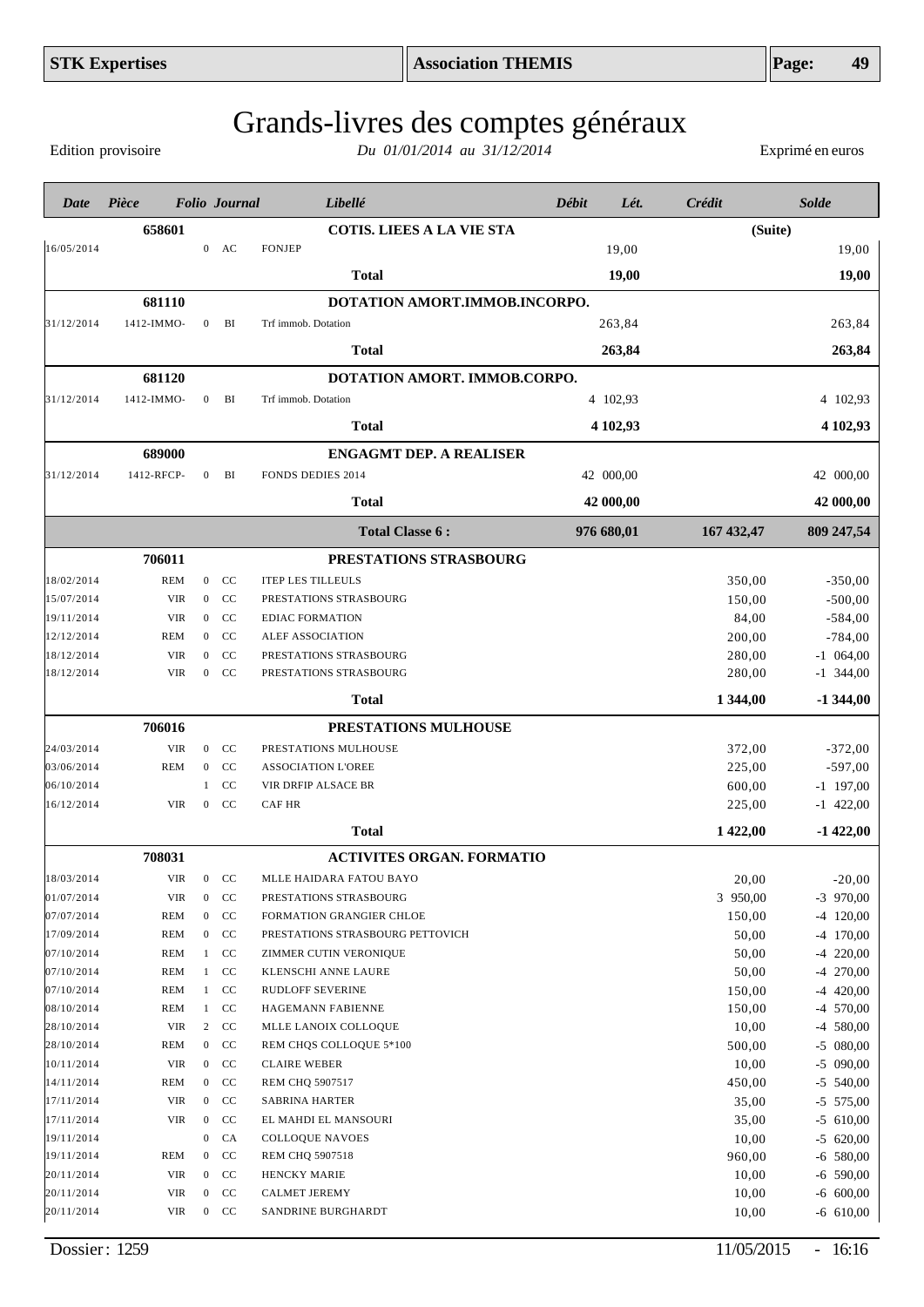Edition provisoire

| Date       | Pièce                     |            |                  | <b>Folio</b> Journal | Libellé                                | <b>Débit</b> | Lét. | Crédit    | <b>Solde</b> |
|------------|---------------------------|------------|------------------|----------------------|----------------------------------------|--------------|------|-----------|--------------|
|            | 708031                    |            |                  |                      | <b>ACTIVITES ORGAN. FORMATIO</b>       |              |      | (Suite)   |              |
| 24/11/2014 |                           | <b>VIR</b> |                  | $0$ CC               | <b>MARIE FREY</b>                      |              |      | 10,00     | $-6$ 620,00  |
| 26/11/2014 |                           | <b>VIR</b> | $\overline{0}$   | CC                   | <b>GANDAR ANNE SOPHIE</b>              |              |      | 10,00     | $-6$ 630,00  |
| 29/11/2014 |                           | 44S        | $\boldsymbol{0}$ | VE                   | <b>INTERV.29/11/14 ERAGE</b>           |              |      | 100,00    | $-6$ 730,00  |
| 29/11/2014 |                           | 27S        | $\mathbf{0}$     | VE                   | <b>INTERV.29/11/14 ERAGE</b>           |              |      | 100,00    | $-6$ 830,00  |
| 29/11/2014 |                           | 33S        | $\overline{0}$   | VE                   | <b>INTERV.29/11/14 ERAGE</b>           |              |      | 100,00    | $-6$ 930,00  |
| 29/11/2014 |                           | 37S        | $\overline{0}$   | VE                   | <b>INTERV.29/11/14 ERAGE</b>           |              |      | 100,00    | $-7$ 030,00  |
| 29/11/2014 |                           | 28S        | $\overline{0}$   | VE                   | <b>INTERV.29/11/14 ERAGE</b>           |              |      | 100,00    | $-7$ 130,00  |
| 29/11/2014 |                           |            | $\mathbf{0}$     | <b>CA</b>            | <b>INSC COLLOQUE</b>                   |              |      | 330,00    | $-7$ 460,00  |
| 04/12/2014 | <b>REM</b>                |            | $\mathbf{0}$     | CC                   | <b>INSCRIPTION COLLOQUE</b>            |              |      | 1 225,00  | $-8$ 685,00  |
| 10/12/2014 | <b>REM</b>                |            | $\mathbf{0}$     | <b>CC</b>            | REM CHQS FORM AVOCAT                   |              |      | 250,00    | $-8$ 935,00  |
| 12/12/2014 | <b>REM</b>                |            | $\overline{0}$   | CC                   | PARTICIP. COLLOQUES BR                 |              |      | 1 250,00  | $-10$ 185,00 |
| 12/12/2014 | <b>REM</b>                |            | $\overline{0}$   | CC                   | <b>REM CHQS</b>                        |              |      | 135,00    | $-10$ 320,00 |
| 23/12/2014 |                           | <b>VIR</b> | $\overline{0}$   | CC                   | ACTIVITES ORGAN. FORMATIO              |              |      | 150,00    | $-10$ 470,00 |
| 23/12/2014 |                           | <b>VIR</b> | $\overline{0}$   | <b>CC</b>            | ACTIVITES ORGAN. FORMATIO              |              |      | 100,00    | $-10$ 570,00 |
|            |                           |            |                  |                      | Total                                  |              |      | 10 570,00 | $-10570,00$  |
|            | 741010                    |            |                  |                      | PREF. BR CV STAGES HORIZO              |              |      |           |              |
| 22/10/2014 |                           | <b>VIR</b> |                  | 2 CC                 | PREF. BR CV STAGES HORIZO              |              |      | 3 400,00  | $-3$ 400,00  |
|            |                           |            |                  |                      | Total                                  |              |      | 3 400,00  | $-3400,00$   |
|            | 741011                    |            |                  |                      | PREF. BR CUCS-SDJ                      |              |      |           |              |
| 08/10/2014 |                           | VIR        |                  | $1$ CC               | PREF. BR CUCS-SDJ                      |              |      | 600,00    | $-600,00$    |
| 22/10/2014 |                           | <b>VIR</b> |                  | 2 CC                 | PREF. BR CUCS-SDJ                      |              |      | 47 800,00 | $-48$ 400,00 |
|            |                           |            |                  |                      | Total                                  |              |      | 48 400,00 | $-48400,00$  |
|            | 741012                    |            |                  |                      | <b>PREFECTURE BR FIPD</b>              |              |      |           |              |
| 22/10/2014 |                           | <b>VIR</b> |                  | 2 CC                 | PREFECTURE BR FIPD                     |              |      | 3 800,00  | $-3$ 800,00  |
|            |                           |            |                  |                      | Total                                  |              |      | 3 800,00  | $-3800,00$   |
|            | 741026                    |            |                  |                      | <b>ARS REAP</b>                        |              |      |           |              |
| 19/08/2014 |                           | <b>VIR</b> | $\overline{0}$   | <b>CC</b>            | <b>CAF HAUT-RHIN</b>                   |              |      | 3 700,00  | $-3$ 700,00  |
| 10/10/2014 |                           | <b>VIR</b> | $\mathbf{1}$     | CC                   | CAF HAUT-RHIN                          |              |      | 300,00    | $-4$ 000,00  |
|            |                           |            |                  |                      | Total                                  |              |      | 4 000,00  | $-4000,00$   |
|            | 741050                    |            |                  |                      | MINIST. JUSTICE ADHOC 67               |              |      |           |              |
| 09/01/2014 | 5812A0051504              |            |                  | $0$ VE               | FRAIS JUSTICE AAH 67 GODET BABACAR     |              |      | 200,00    | $-200,00$    |
| 09/01/2014 | 12/00440                  |            |                  | $0$ VE               | FRAIS JUSTICE AAH 67 VUILLARD MARC     |              |      | 200,00    | $-400,00$    |
| 09/01/2014 | 5809E0003104              |            |                  | $0$ VE               | FRAIS JUSTICE AAH 67 HORBER LAURENNE   |              |      | 200,00    | $-600,00$    |
| 10/01/2014 | 05/512                    |            |                  | $0$ VE               | FRAIS JUSTICE AAH 67 ARALDO LUDOVIC    |              |      | 200,00    | $-800,00$    |
| 10/01/2014 | 13053000034               |            |                  | $0$ VE               | FRAIS JUSTICE AAH 67 WETZEL            |              |      | 825,00    | $-1$ 625,00  |
| 20/01/2014 | 5806A0007402              |            |                  | $0$ VE               | FRAIS JUSTICE AAH 67 LOBSTEIN JEROME   |              |      | 200,00    | $-1$ 825,00  |
| 27/01/2014 |                           | VIR        |                  | $0$ CC               | <b>DRFIP</b>                           |              |      | 750,00    | $-2$ 575,00  |
| 19/02/2014 | 13170000108               |            |                  | $0$ VE               | FRAIS JUSTICE AAH 67 EL HADJ ALI ZYMED |              |      | 350,00    | $-2$ 925,00  |
|            | 27/03/2014 5812A00288/289 |            |                  | $0$ VE               | FRAIS JUSTICE AAH 67 OTT JORDAN        |              |      | 200,00    | $-3$ 125,00  |
| 08/04/2014 | 2014/003952               |            |                  | $0$ VE               | FRAIS JUSTICE AAH 67 RAUSCHENBERGER    |              |      | 275,00    | $-3$ 400,00  |
| 27/05/2014 | 2014/005897               |            | $\overline{0}$   | VE                   | FRAIS JUSTICE AAH 67 AIDI HAKIM        |              |      | 275,00    | $-3$ 675,00  |
| 10/07/2014 | 1127200053                |            |                  | $0$ VE               | FRAIS JUSTICE AAH 67 HARGOUS DYLAN     |              |      | 250,00    | $-3$ 925,00  |
| 18/07/2014 | 14105000242               |            |                  | $0$ VE               | FRAIS JUSTICE AAH 67 CHAHMI MALIK      |              |      | 275,00    | $-4$ 200,00  |
| 18/07/2014 | 13346000047               |            |                  | $0$ VE               | FRAIS JUSTICE AAH 67 ZIEGLER ETIENNE   |              |      | 275,00    | $-4$ 475,00  |
| 18/07/2014 | 5810A0014501              |            |                  | $0$ VE               | FRAIS JUSTICE AAH 67 ROGER BRADLEY     |              |      | 200,00    | $-4$ 675,00  |
| 18/07/2014 | 10/40                     |            |                  | $0$ VE               | FRAIS JUSTICE AAH 67 WANDRES LAURENT   |              |      | 200,00    | $-4$ 875,00  |
|            | 25/08/2014 48200120110061 |            |                  | $0$ VE               | FRAIS JUSTICE AAH 67 HINDELANG JOHN    |              |      | 750,00    | $-5$ 625,00  |
| 26/08/2014 | 11336000034               |            |                  | $0$ VE               | FRAIS JUSTICE AAH 67 BORNERT           |              |      | 375,00    | $-6$ 000,00  |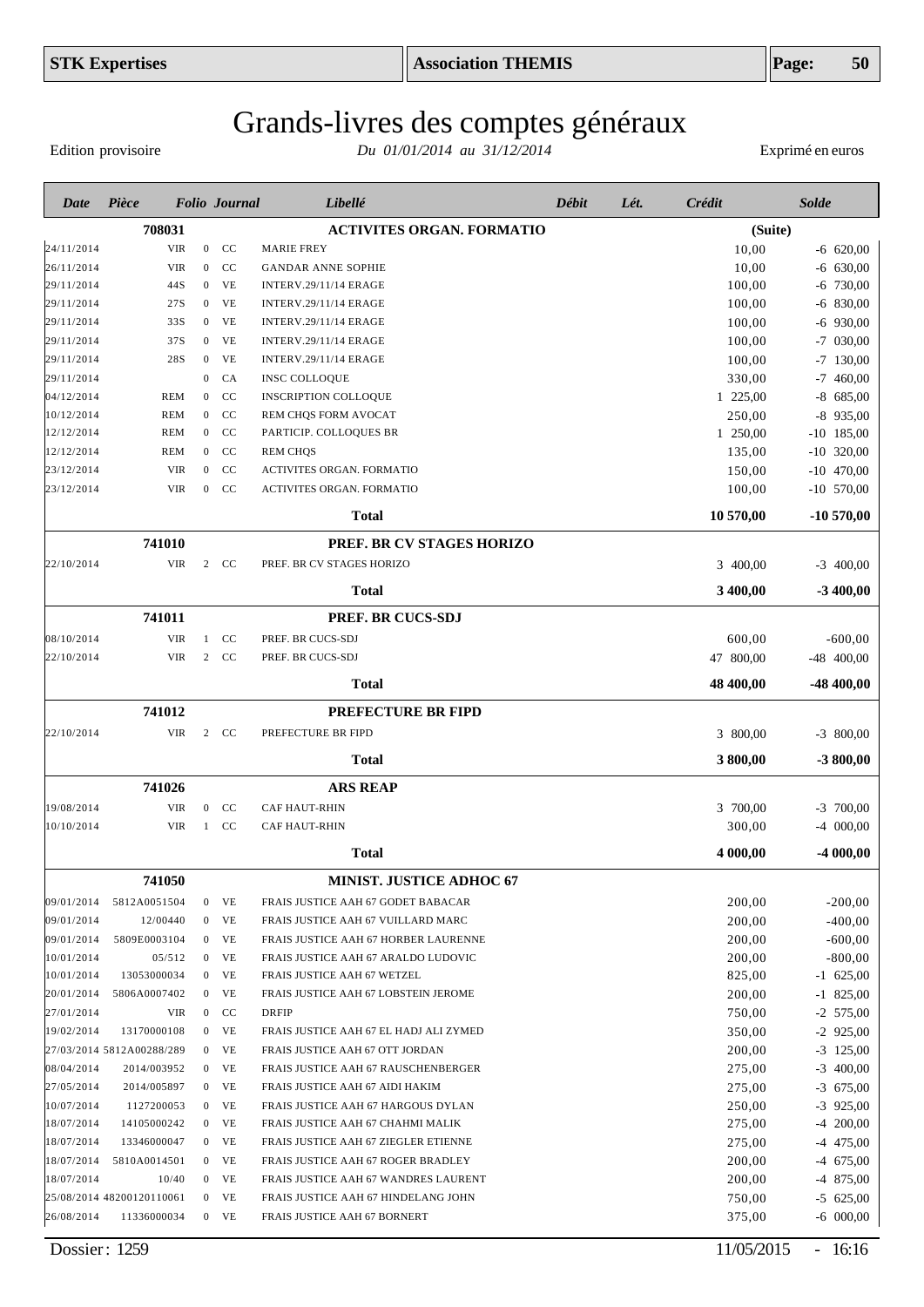Edition provisoire

| Date       | Pièce                      |                | <b>Folio</b> Journal | Libellé                                  | Débit | Lét. | <b>Crédit</b> | <b>Solde</b> |
|------------|----------------------------|----------------|----------------------|------------------------------------------|-------|------|---------------|--------------|
|            | 741050                     |                |                      | <b>MINIST. JUSTICE ADHOC 67</b>          |       |      | (Suite)       |              |
| 02/09/2014 | 5801A0103105               | $\overline{0}$ | <b>VE</b>            | FRAIS JUSTICE AAH 67 YILMAZ BOHAR        |       |      | 200,00        | $-6$ 200,00  |
| 02/09/2014 | 1136300023                 | $\overline{0}$ | <b>VE</b>            | FRAIS JUSTICE AAH 67 GAUTHIER BRIAN      |       |      | 450,00        | $-6$ 650,00  |
| 02/09/2014 | 11/05234                   | $\overline{0}$ | VE                   | FRAIS JUSTICE AAH 67 ALLENBACH LILYAH    |       |      | 200,00        | 850,00<br>-6 |
| 03/09/2014 | 04/787                     |                | $0$ VE               | FRAIS JUSTICE AAH 67 MARLO MERCO         |       |      | 400,00        | $-7$ 250,00  |
| 03/09/2014 | 5804E0006201               | $\mathbf{0}$   | VE                   | FRAIS JUSTICE AAH 67 ROYER MELINDA       |       |      | 200,00        | $-7$ 450,00  |
| 03/09/2014 | 08-142                     | $\overline{0}$ | <b>VE</b>            | FRAIS JUSTICE AAH 67 BOUTHOUR AYMEN      |       |      | 200,00        | $-7650,00$   |
| 03/09/2014 | 5808H0005002               | $\overline{0}$ | VE                   | FRAIS JUSTICE AAH 67 LORDEIRO ANAIS      |       |      | 300,00        | $-7$ 950,00  |
| 05/09/2014 | 13283000091                | $\mathbf{0}$   | <b>VE</b>            | FRAIS JUSTICE AAH 67 BUREAU NORTH        |       |      | 412,50        | -8<br>362,50 |
|            | 16/09/2014 48200120130098  | $\overline{0}$ | VE                   | FRAIS JUSTICE AAH 67 MORLAS YUMA         |       |      | 375,00        | $-8$ 737,50  |
| 23/09/2014 | 2014/000492                |                | $0$ VE               | FRAIS JUSTICE AAH 67 FRITSCH ANAIS       |       |      | 200,00        | $-8$ 937,50  |
| 23/09/2014 | 2014/006906                | $\overline{0}$ | <b>VE</b>            | FRAIS JUSTICE AAH 67 EBERT ANAIS         |       |      | 275,00        | $-9$ 212,50  |
| 29/09/2014 | 006783/21/85               | $\overline{0}$ | <b>VE</b>            | FRAIS JUSTICE AAH 67 GENGER              |       |      | 550,00        | $-9$ 762,50  |
| 30/09/2014 | 2013/010890                | $\mathbf{0}$   | <b>VE</b>            | FRAIS JUSTICE AAH 67 BAU THEOPHILE       |       |      | 200,00        | $-9$ 962,50  |
|            | 09/10/2014 2014/000639/40  | $\overline{0}$ | <b>VE</b>            | FRAIS JUSTICE AAH 67 AMARA               |       |      | 412,50        | $-10$ 375,00 |
| 31/12/2014 | 13093000002                | $\overline{0}$ | <b>VE</b>            | FRAIS JUSTICE AAH 67 BORNERT MAXIME      |       |      | 375,00        | $-10$ 750,00 |
| 31/12/2014 | 12143000008                | $\mathbf{0}$   | <b>VE</b>            | FRAIS JUSTICE AAH 67 BRAUN SIDNEY        |       |      | 375,00        | $-11$ 125,00 |
| 31/12/2014 | 58-10-B-00035-             | $\overline{0}$ | <b>VE</b>            | FRAIS JUSTICE AAH 67 MARCHAND KEVIN      |       |      | 200,00        | $-11$ 325,00 |
| 31/12/2014 | 11/04865                   | $\overline{0}$ | <b>VE</b>            | FRAIS JUSTICE AAH 67 BALTZLI FIONA       |       |      | 200,00        | $-11$ 525,00 |
| 31/12/2014 | 58-12-A-00041-             |                | VE<br>$\overline{0}$ | FRAIS JUSTICE AAH 67 AUFFINGER AURELIEN  |       |      | 200,00        | $-11$ 725,00 |
| 31/12/2014 | 58-06-00555-01             | $\overline{0}$ | VE                   | FRAIS JUSTICE AAH 67 GRIESSER MELANIE    |       |      | 200,00        | $-11$ 925,00 |
| 31/12/2014 | 11363023                   |                | VE<br>$\overline{0}$ | FRAIS JUSTICE AAH 67 GAUTHIER KEV ET KIL |       |      | 900,00        | $-12$ 825,00 |
| 31/12/2014 | 58-12-A-00015-             |                | VE<br>$\overline{0}$ | FRAIS JUSTICE AAH 67 GARCIA MAELISE      |       |      | 200,00        | $-13$ 025,00 |
|            | 31/12/2014 58-06-000119-02 |                | VE<br>$\overline{0}$ | FRAIS JUSTICE AAH 67 MORITZ ROSE         |       |      | 200,00        | $-13$ 225,00 |
| 31/12/2014 | 14034000173                |                | VE<br>$\overline{0}$ | FRAIS JUSTICE AAH 67 DUFOUR              |       |      | 412,50        | $-13$ 637,50 |
| 31/12/2014 | 13/00743                   |                | VE<br>$\overline{0}$ | FRAIS JUSTICE AAH 67 LEGRAA NATHAN       |       |      | 200,00        | $-13$ 837,50 |
| 31/12/2014 | 12262000010                | $\overline{0}$ | VE                   | FRAIS JUSTICE AAH 67 HUBERT SEBASTIEN    |       |      | 375,00        | $-14$ 212,50 |
| 31/12/2014 | 14100000062                | $\overline{0}$ | VE                   | FRAIS JUSTICE AAH 67 WETZEL ALOYSE       |       |      | 275,00        | $-14$ 487,50 |
|            |                            |                |                      | Total                                    |       |      | 14 487,50     | $-14487,50$  |
|            | 741052                     |                |                      | <b>MINISTERE JUST. AIDE VICT</b>         |       |      |               |              |
| 31/12/2014 | 1412-RFCP-                 | $\overline{0}$ | BI                   | TRSFRT CPTE A CPTE                       |       |      | 10 000,00     | $-10$ 000,00 |
|            |                            |                |                      | <b>Total</b>                             |       |      | 10 000,00     | $-10000,00$  |
|            | 741056                     |                |                      | MINIST. JUSTICE ADHOC 68                 |       |      |               |              |
|            | 13/07/2014 1338-13/080/254 |                | $0$ VE               | FRAIS JUSTICE AAH 68 SARROUDI            |       |      | 275,00        | $-275,00$    |
| 21/07/2014 | 1000314059                 |                | $0$ VE               | FRAIS JUSTICE AAH 68 PICART HELENA       |       |      | 200,00        | $-475,00$    |
| 23/07/2014 | 58-11-A-0001               |                | $0$ VE               | FRAIS JUSTICE AAH 68 ANTONIN             |       |      | 200,00        | $-675,00$    |
| 23/07/2014 | 58/12/A/00261              |                | $0$ VE               | FRAIS JUSTICE AAH 68 LYZWA               |       |      | 200,00        | $-875,00$    |
| 23/07/2014 | 58/11/00261/0              |                | $0$ VE               | FRAIS JUSTICE AAH 68 PAUL ANAIS ET ANTHO |       |      | 400,00        | $-1$ 275,00  |
| 23/07/2014 | 58/13/A/00149              |                | $0$ VE               | FRAIS JUSTICE AAH 68 BRAUN L.            |       |      | 200,00        | $-1$ 475,00  |
| 23/07/2014 | 13/053/034                 |                | $0$ VE               | FRAIS JUSTICE AAH 68 WETZEL              |       |      | 825,00        | $-2$ 300,00  |
| 23/07/2014 | CI10/00252                 |                | $0$ VE               | FRAIS JUSTICE AAH 68 SIRVEN CLARISSE     |       |      | 200,00        | $-2,500,00$  |
| 23/07/2014 | 13116259                   |                | $0$ VE               | FRAIS JUSTICE AAH 68 NGO BAYA            |       |      | 275,00        | $-2$ 775,00  |
| 23/07/2014 | 13170000108                |                | $0$ VE               | FRAIS JUSTICE AAH 68 EL HADJ ALI         |       |      | 350,00        | $-3$ 125,00  |
| 23/07/2014 | 007/91/92                  |                | $0$ VE               | FRAIS JUSTICE AAH 68 TOUIS               |       |      | 200,00        | $-3$ 325,00  |
| 23/07/2014 | 08/139/A/143               |                | $0$ VE               | FRAIS JUSTICE AAH 68 BOUTHOUR            |       |      | 200,00        | $-3$ 525,00  |
| 23/07/2014 | 06/73/74                   |                | $0$ VE               | FRAIS JUSTICE AAH 68 LOBSTEIN            |       |      | 200,00        | $-3$ 725,00  |
| 23/07/2014 | 58-10-B-0000               |                | $0$ VE               | FRAIS JUSTICE AAH 68 BODIN L             |       |      | 200,00        | $-3$ 925,00  |
| 24/07/2014 | 2/11/30                    |                | $0$ VE               | FRAIS JUSTICE AAH 68 BETTER BENOIT       |       |      | 250,00        | $-4$ 175,00  |
| 24/07/2014 | 11/01714                   |                | $0$ VE               | FRAIS JUSTICE AAH 68 SCHELLINGER         |       |      | 200,00        | $-4$ 375,00  |
| 24/07/2014 | 13/00218                   |                | $0$ VE               | FRAIS JUSTICE AAH 68 MENZI LYDIA         |       |      | 200,00        | $-4$ 575,00  |
| 24/07/2014 | 12/02656                   |                | $0$ VE               | FRAIS JUSTICE AAH 68 SILVA EVAN          |       |      | 200,00        | $-4$ 775,00  |
| 28/07/2014 | 13/00736                   |                | $0$ VE               | FRAIS JUSTICE AAH 68 KHIRI CASSANDRA     |       |      | 200,00        | $-4$ 975,00  |
|            |                            |                |                      |                                          |       |      |               |              |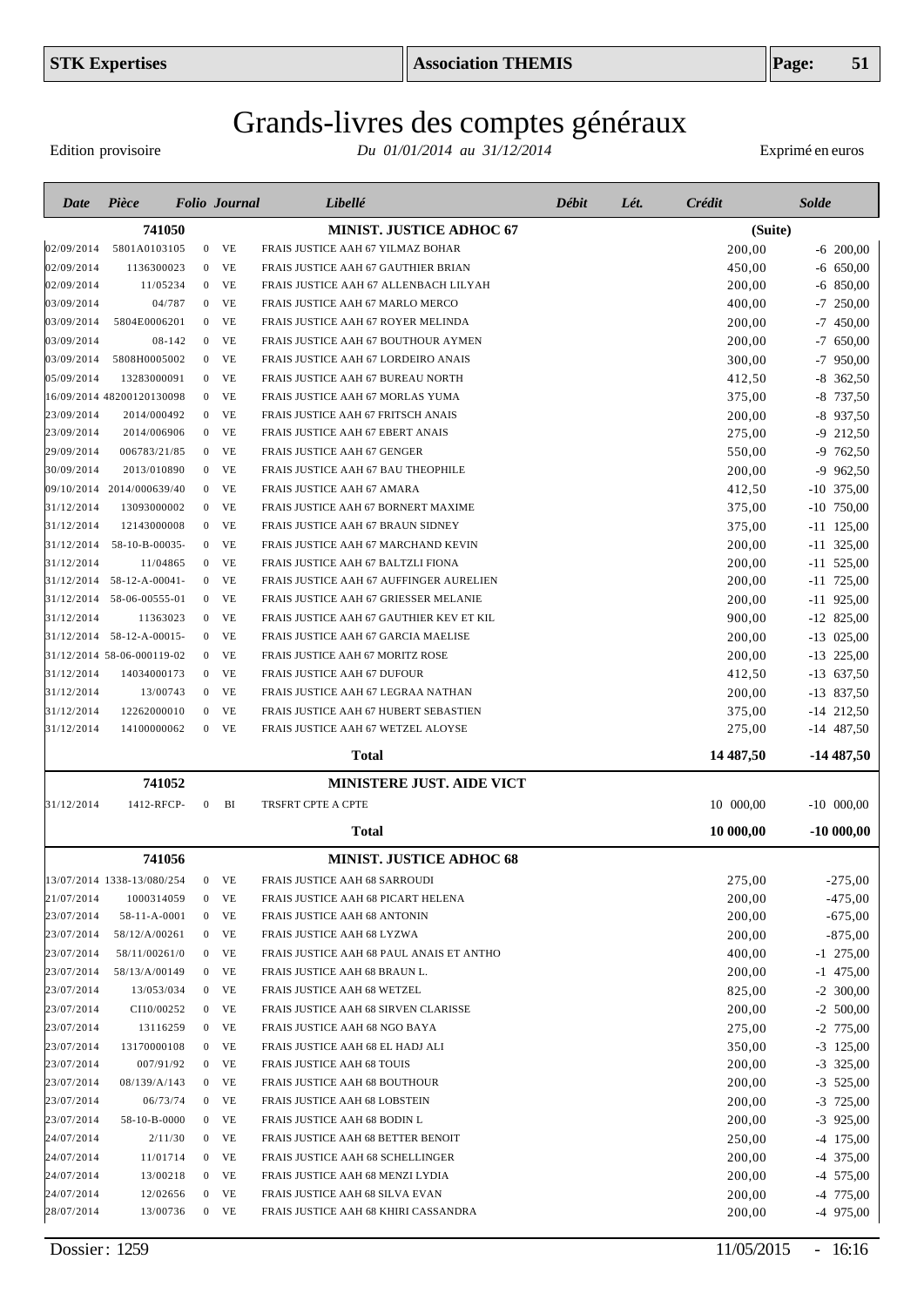Edition provisoire

| 741056<br><b>MINIST. JUSTICE ADHOC 68</b><br>(Suite)<br>08/8618<br>FRAIS JUSTICE AAH 68 BELGACEM<br>275,00<br>$\mathbf{0}$<br>VE<br>$-5$ 250,00<br>28/07/2014<br>10/4331<br>VE<br>FRAIS JUSTICE AAH 68 OR SREI-LINE<br>275,00<br>$-5$ 525,00<br>$\overline{0}$<br>VE<br>$-5$ 800,00<br>28/07/2014<br>275,00<br>0<br>FRAIS JUSTICE AAH 68 SARAH EL MOCHAT<br>VE<br>28/07/2014<br>FRAIS JUSTICE AAH 68 LEGIGAN BRANDON<br>275,00<br>$-6$ 075,00<br>0<br>13/21/8<br>VE<br>FRAIS JUSTICE AAH 68 WANDE GUYRICE<br>275,00<br>$-6$ 350,00<br>28/07/2014<br>$\mathbf{0}$<br>28/07/2014<br>14/104/58<br>VE<br>FRAIS JUSTICE AAH 68 EL IDRISSI AMEZIAN<br>275,00<br>$-6$ 625,00<br>$\overline{0}$<br>$-7$ 175,00<br>28/07/2014<br>3/11/17<br>VE<br>FRAIS JUSTICE AAH 68 RICHTER<br>550,00<br>$\mathbf{0}$<br>28/07/2014<br>12 17 800 0007<br>VE<br>FRAIS JUSTICE AAH 68 DEKHLI / HEINRICH<br>450,00<br>$-7,625,00$<br>$\overline{0}$<br>VE<br>28/07/2014<br>08000004620<br>$\overline{0}$<br>FRAIS JUSTICE AAH 68 GULLY PRECILLIA<br>300,00<br>$-7$ 925,00<br>$-8$ 125,00<br>28/07/2014<br>12/02573<br>VE<br>FRAIS JUSTICE AAH 68 CIMSIR OZGE<br>200,00<br>$\mathbf{0}$<br>$-8$ 325,00<br>VE<br>200,00<br>28/07/2014<br>12/02456<br>$\mathbf{0}$<br>FRAIS JUSTICE AAH 68 PETITNICOLAS RYAN<br>VE<br>$-8$ 525,00<br>28/07/2014<br>13/01/46<br>FRAIS JUSTICE AAH 68 SERY LUCAS<br>200,00<br>$\overline{0}$<br>VE<br>-8<br>28/07/2014<br>12/00034<br>FRAIS JUSTICE AAH 68 BOUQUET ROSY<br>200,00<br>725,00<br>$\overline{0}$<br>$-8$ 925,00<br>28/07/2014<br>11/01765<br>VE<br>FRAIS JUSTICE AAH 68 BILLER HUGOLIN<br>200,00<br>$\mathbf{0}$<br>VE<br>-9<br>28/07/2014<br>10/00373<br>FRAIS JUSTICE AAH 68 BREINLEN<br>400,00<br>325,00<br>$\overline{0}$<br>-9<br>28/07/2014<br>11/01776<br>VE<br>FRAIS JUSTICE AAH 68 DRIDI MALEK<br>200,00<br>525,00<br>$\mathbf{0}$<br>VE<br>725,00<br>28/07/2014<br>12/00463<br>FRAIS JUSTICE AAH 68 WILB ANAIS<br>200,00<br>-9<br>$\bf{0}$<br>VE<br>-9<br>925,00<br>28/07/2014<br>11/01532<br>FRAIS JUSTICE AAH 68 KHALFOUN NOEL<br>200,00<br>$\overline{0}$<br>$-10$ 125,00<br>28/07/2014<br>11/00558<br>$0$ VE<br>FRAIS JUSTICE AAH 68 ANDRES BENJAMIN<br>200,00<br>$-10$ 325,00<br>28/07/2014<br>12/02595<br>$0$ VE<br>FRAIS JUSTICE AAH 68 WALTER QUENTIN<br>200,00<br>VE<br>$-10$ 725,00<br>28/07/2014<br>12/00797<br>FRAIS JUSTICE AAH 68 RUHLMANN<br>400,00<br>$\mathbf{0}$<br>$-10$ 925,00<br>28/07/2014<br>12/02369<br>$0$ VE<br>FRAIS JUSTICE AAH 68 SCHAFFNER<br>200,00<br>$0$ VE<br>28/07/2014<br>12/02037<br>FRAIS JUSTICE AAH 68 SCHEUBLE<br>200,00<br>$-11$ 125,00<br>$0$ VE<br>$-11$ 325,00<br>28/07/2014<br>07/01536<br>FRAIS JUSTICE AAH 68 BISSINGER<br>200,00<br>$-11$ 925,00<br>28/07/2014<br>12/01314<br>$0$ VE<br>FRAIS JUSTICE AAH 68 SMILJANIC<br>600,00<br>$0$ VE<br>$-12$ 525,00<br>28/07/2014<br>12/01917<br>FRAIS JUSTICE AAH 68 NOUAOUI<br>600,00<br>28/07/2014<br>$0$ VE<br>FRAIS JUSTICE AAH 68 INGAR<br>$-12$ 925,00<br>11/02913<br>400,00<br>28/07/2014<br>10/01563<br>$0$ VE<br>FRAIS JUSTICE AAH 68 GOMES SILVA<br>400,00<br>$-13$ 325,00<br>$0$ VE<br>28/07/2014<br>04/09/20<br>FRAIS JUSTICE AAH 68 RECHT<br>600,00<br>$-13$ 925,00<br>$0$ VE<br>28/07/2014<br>10/00162<br>FRAIS JUSTICE AAH 68 NAVILLA<br>400,00<br>$-14$ 325,00<br>28/07/2014<br>09/01862<br>$0$ VE<br>FRAIS JUSTICE AAH 68 CONNERS<br>600,00<br>$-14$ 925,00<br>$0$ VE<br>28/07/2014<br>10/02432<br>FRAIS JUSTICE AAH 68 AYDIN<br>200,00<br>$-15$ 125,00<br>28/07/2014<br>10/00172<br>$0$ VE<br>FRAIS JUSTICE AAH 68 MERGALET<br>800,00<br>$-15$ 925,00<br>28/07/2014<br>$-16$ 325,00<br>09/01188<br>$\overline{0}$<br><b>VE</b><br>FRAIS JUSTICE AAH 68 FETET<br>400,00<br><b>VE</b><br>11/03172<br>$\overline{0}$<br>400,00<br>FRAIS JUSTICE AAH 68 ZOUAOUI<br>$-16$ 725,00<br>28/07/2014<br>$-16$ 925,00<br>10/02351<br>$0$ VE<br>200,00<br>FRAIS JUSTICE AAH 68 YANKOVITCH<br>$0$ VE<br>11/01292<br>400,00<br>$-17$ 325,00<br>FRAIS JUSTICE AAH 68 REITER<br>$0$ VE<br>11/01404<br>400,00<br>$-17$ 725,00<br>FRAIS JUSTICE AAH 68 DELHOMMAIS<br>$0$ VE<br>11/10211<br>FRAIS JUSTICE AAH 68 LAVOCAT-ZONCA LOU<br>200,00<br>$-17$ 925,00<br>$0$ VE<br>12/00992<br>200,00<br>$-18$ 125,00<br>FRAIS JUSTICE AAH 68 NASSA MBALA<br>$0$ VE<br>58-11-A-00173-<br>FRAIS JUSTICE AAH 68 HERTZOG NOA<br>200,00<br>$-18$ 325,00<br>$0$ VE<br>58-12-A-00013-<br>FRAIS JUSTICE AAH 68 GARGOWITSCH<br>200,00<br>$-18$ 525,00<br>VE<br>09075040452<br>125,00<br>$-18$ 650,00<br>$\mathbf{0}$<br>FRAIS JUSTICE AAH 68 GERDELAT BRAN<br>VE<br>12/131/16<br>275,00<br>$-18$ 925,00<br>$\mathbf{0}$<br>FRAIS JUSTICE AAH 68 MONCHARY JUSTINE<br>VE<br>2/11/16<br>$\boldsymbol{0}$<br>550,00<br>$-19$ 475,00<br>FRAIS JUSTICE AAH 68 MULLER ALEXIA<br>06/6236<br>VE<br>$\boldsymbol{0}$<br>FRAIS JUSTICE AAH 68 EHRET JEREMY<br>228,67<br>$-19$ 703,67<br>VE<br>$12 - 131 - 15$<br>$\boldsymbol{0}$<br>FRAIS JUSTICE AAH 68 PORDIE JASON<br>375,00<br>$-20$ 078,67<br>VE<br>12/313-38<br>375,00<br>$-20$ 453,67<br>$\mathbf{0}$<br>FRAIS JUSTICE AAH 68 ONANA NSING OCEANE<br>VE<br>12 051 16<br>$\overline{0}$<br>FRAIS JUSTICE AAH 68 CORUCKUN<br>175,00<br>$-20$ 628,67<br><b>VE</b><br>0918587<br>FRAIS JUSTICE AAH 68 BECHIRI<br>1 750,00<br>$-22$ 378,67<br>$\mathbf{0}$<br>VE<br>28/07/2014<br>58-12-A-00323-<br>200,00<br>$-22$ 578,67<br>$\boldsymbol{0}$<br>FRAIS JUSTICE AAH 68 KUSEMA LUKOKI<br>VE<br>13/02162<br>200,00<br>$-22$ 778,67<br>$\mathbf{0}$<br>FRAIS JUSTICE AAH 68 MAILLET LUDIVINE<br>$0$ VE<br>$-23$ 178,67<br>13/00850<br>FRAIS JUSTICE AAH 68 BOUAFIA<br>400,00 | Date       | Pièce | <b>Folio</b> Journal | Libellé | Débit | Lét. | <b>Crédit</b> | <b>Solde</b> |  |
|-----------------------------------------------------------------------------------------------------------------------------------------------------------------------------------------------------------------------------------------------------------------------------------------------------------------------------------------------------------------------------------------------------------------------------------------------------------------------------------------------------------------------------------------------------------------------------------------------------------------------------------------------------------------------------------------------------------------------------------------------------------------------------------------------------------------------------------------------------------------------------------------------------------------------------------------------------------------------------------------------------------------------------------------------------------------------------------------------------------------------------------------------------------------------------------------------------------------------------------------------------------------------------------------------------------------------------------------------------------------------------------------------------------------------------------------------------------------------------------------------------------------------------------------------------------------------------------------------------------------------------------------------------------------------------------------------------------------------------------------------------------------------------------------------------------------------------------------------------------------------------------------------------------------------------------------------------------------------------------------------------------------------------------------------------------------------------------------------------------------------------------------------------------------------------------------------------------------------------------------------------------------------------------------------------------------------------------------------------------------------------------------------------------------------------------------------------------------------------------------------------------------------------------------------------------------------------------------------------------------------------------------------------------------------------------------------------------------------------------------------------------------------------------------------------------------------------------------------------------------------------------------------------------------------------------------------------------------------------------------------------------------------------------------------------------------------------------------------------------------------------------------------------------------------------------------------------------------------------------------------------------------------------------------------------------------------------------------------------------------------------------------------------------------------------------------------------------------------------------------------------------------------------------------------------------------------------------------------------------------------------------------------------------------------------------------------------------------------------------------------------------------------------------------------------------------------------------------------------------------------------------------------------------------------------------------------------------------------------------------------------------------------------------------------------------------------------------------------------------------------------------------------------------------------------------------------------------------------------------------------------------------------------------------------------------------------------------------------------------------------------------------------------------------------------------------------------------------------------------------------------------------------------------------------------------------------------------------------------------------------------------------------------------------------------------------------------------------------------------------------------------------------------------------------------------------------------------------------------------------------------------------------------------------------------------------------------------------------------------------------------------------------------------------------------------------------------------------------------------------------------------------------------------------------------------------------------------------------------------------------------------------------------------------------------------------------------------------------------------------------------------------------------------------------------------------------------------------------------------------------------------------------------------------------------------------------------------------------------------------|------------|-------|----------------------|---------|-------|------|---------------|--------------|--|
|                                                                                                                                                                                                                                                                                                                                                                                                                                                                                                                                                                                                                                                                                                                                                                                                                                                                                                                                                                                                                                                                                                                                                                                                                                                                                                                                                                                                                                                                                                                                                                                                                                                                                                                                                                                                                                                                                                                                                                                                                                                                                                                                                                                                                                                                                                                                                                                                                                                                                                                                                                                                                                                                                                                                                                                                                                                                                                                                                                                                                                                                                                                                                                                                                                                                                                                                                                                                                                                                                                                                                                                                                                                                                                                                                                                                                                                                                                                                                                                                                                                                                                                                                                                                                                                                                                                                                                                                                                                                                                                                                                                                                                                                                                                                                                                                                                                                                                                                                                                                                                                                                                                                                                                                                                                                                                                                                                                                                                                                                                                                                                                                                 |            |       |                      |         |       |      |               |              |  |
|                                                                                                                                                                                                                                                                                                                                                                                                                                                                                                                                                                                                                                                                                                                                                                                                                                                                                                                                                                                                                                                                                                                                                                                                                                                                                                                                                                                                                                                                                                                                                                                                                                                                                                                                                                                                                                                                                                                                                                                                                                                                                                                                                                                                                                                                                                                                                                                                                                                                                                                                                                                                                                                                                                                                                                                                                                                                                                                                                                                                                                                                                                                                                                                                                                                                                                                                                                                                                                                                                                                                                                                                                                                                                                                                                                                                                                                                                                                                                                                                                                                                                                                                                                                                                                                                                                                                                                                                                                                                                                                                                                                                                                                                                                                                                                                                                                                                                                                                                                                                                                                                                                                                                                                                                                                                                                                                                                                                                                                                                                                                                                                                                 | 28/07/2014 |       |                      |         |       |      |               |              |  |
|                                                                                                                                                                                                                                                                                                                                                                                                                                                                                                                                                                                                                                                                                                                                                                                                                                                                                                                                                                                                                                                                                                                                                                                                                                                                                                                                                                                                                                                                                                                                                                                                                                                                                                                                                                                                                                                                                                                                                                                                                                                                                                                                                                                                                                                                                                                                                                                                                                                                                                                                                                                                                                                                                                                                                                                                                                                                                                                                                                                                                                                                                                                                                                                                                                                                                                                                                                                                                                                                                                                                                                                                                                                                                                                                                                                                                                                                                                                                                                                                                                                                                                                                                                                                                                                                                                                                                                                                                                                                                                                                                                                                                                                                                                                                                                                                                                                                                                                                                                                                                                                                                                                                                                                                                                                                                                                                                                                                                                                                                                                                                                                                                 |            |       |                      |         |       |      |               |              |  |
|                                                                                                                                                                                                                                                                                                                                                                                                                                                                                                                                                                                                                                                                                                                                                                                                                                                                                                                                                                                                                                                                                                                                                                                                                                                                                                                                                                                                                                                                                                                                                                                                                                                                                                                                                                                                                                                                                                                                                                                                                                                                                                                                                                                                                                                                                                                                                                                                                                                                                                                                                                                                                                                                                                                                                                                                                                                                                                                                                                                                                                                                                                                                                                                                                                                                                                                                                                                                                                                                                                                                                                                                                                                                                                                                                                                                                                                                                                                                                                                                                                                                                                                                                                                                                                                                                                                                                                                                                                                                                                                                                                                                                                                                                                                                                                                                                                                                                                                                                                                                                                                                                                                                                                                                                                                                                                                                                                                                                                                                                                                                                                                                                 |            |       |                      |         |       |      |               |              |  |
|                                                                                                                                                                                                                                                                                                                                                                                                                                                                                                                                                                                                                                                                                                                                                                                                                                                                                                                                                                                                                                                                                                                                                                                                                                                                                                                                                                                                                                                                                                                                                                                                                                                                                                                                                                                                                                                                                                                                                                                                                                                                                                                                                                                                                                                                                                                                                                                                                                                                                                                                                                                                                                                                                                                                                                                                                                                                                                                                                                                                                                                                                                                                                                                                                                                                                                                                                                                                                                                                                                                                                                                                                                                                                                                                                                                                                                                                                                                                                                                                                                                                                                                                                                                                                                                                                                                                                                                                                                                                                                                                                                                                                                                                                                                                                                                                                                                                                                                                                                                                                                                                                                                                                                                                                                                                                                                                                                                                                                                                                                                                                                                                                 |            |       |                      |         |       |      |               |              |  |
|                                                                                                                                                                                                                                                                                                                                                                                                                                                                                                                                                                                                                                                                                                                                                                                                                                                                                                                                                                                                                                                                                                                                                                                                                                                                                                                                                                                                                                                                                                                                                                                                                                                                                                                                                                                                                                                                                                                                                                                                                                                                                                                                                                                                                                                                                                                                                                                                                                                                                                                                                                                                                                                                                                                                                                                                                                                                                                                                                                                                                                                                                                                                                                                                                                                                                                                                                                                                                                                                                                                                                                                                                                                                                                                                                                                                                                                                                                                                                                                                                                                                                                                                                                                                                                                                                                                                                                                                                                                                                                                                                                                                                                                                                                                                                                                                                                                                                                                                                                                                                                                                                                                                                                                                                                                                                                                                                                                                                                                                                                                                                                                                                 |            |       |                      |         |       |      |               |              |  |
|                                                                                                                                                                                                                                                                                                                                                                                                                                                                                                                                                                                                                                                                                                                                                                                                                                                                                                                                                                                                                                                                                                                                                                                                                                                                                                                                                                                                                                                                                                                                                                                                                                                                                                                                                                                                                                                                                                                                                                                                                                                                                                                                                                                                                                                                                                                                                                                                                                                                                                                                                                                                                                                                                                                                                                                                                                                                                                                                                                                                                                                                                                                                                                                                                                                                                                                                                                                                                                                                                                                                                                                                                                                                                                                                                                                                                                                                                                                                                                                                                                                                                                                                                                                                                                                                                                                                                                                                                                                                                                                                                                                                                                                                                                                                                                                                                                                                                                                                                                                                                                                                                                                                                                                                                                                                                                                                                                                                                                                                                                                                                                                                                 |            |       |                      |         |       |      |               |              |  |
|                                                                                                                                                                                                                                                                                                                                                                                                                                                                                                                                                                                                                                                                                                                                                                                                                                                                                                                                                                                                                                                                                                                                                                                                                                                                                                                                                                                                                                                                                                                                                                                                                                                                                                                                                                                                                                                                                                                                                                                                                                                                                                                                                                                                                                                                                                                                                                                                                                                                                                                                                                                                                                                                                                                                                                                                                                                                                                                                                                                                                                                                                                                                                                                                                                                                                                                                                                                                                                                                                                                                                                                                                                                                                                                                                                                                                                                                                                                                                                                                                                                                                                                                                                                                                                                                                                                                                                                                                                                                                                                                                                                                                                                                                                                                                                                                                                                                                                                                                                                                                                                                                                                                                                                                                                                                                                                                                                                                                                                                                                                                                                                                                 |            |       |                      |         |       |      |               |              |  |
|                                                                                                                                                                                                                                                                                                                                                                                                                                                                                                                                                                                                                                                                                                                                                                                                                                                                                                                                                                                                                                                                                                                                                                                                                                                                                                                                                                                                                                                                                                                                                                                                                                                                                                                                                                                                                                                                                                                                                                                                                                                                                                                                                                                                                                                                                                                                                                                                                                                                                                                                                                                                                                                                                                                                                                                                                                                                                                                                                                                                                                                                                                                                                                                                                                                                                                                                                                                                                                                                                                                                                                                                                                                                                                                                                                                                                                                                                                                                                                                                                                                                                                                                                                                                                                                                                                                                                                                                                                                                                                                                                                                                                                                                                                                                                                                                                                                                                                                                                                                                                                                                                                                                                                                                                                                                                                                                                                                                                                                                                                                                                                                                                 |            |       |                      |         |       |      |               |              |  |
|                                                                                                                                                                                                                                                                                                                                                                                                                                                                                                                                                                                                                                                                                                                                                                                                                                                                                                                                                                                                                                                                                                                                                                                                                                                                                                                                                                                                                                                                                                                                                                                                                                                                                                                                                                                                                                                                                                                                                                                                                                                                                                                                                                                                                                                                                                                                                                                                                                                                                                                                                                                                                                                                                                                                                                                                                                                                                                                                                                                                                                                                                                                                                                                                                                                                                                                                                                                                                                                                                                                                                                                                                                                                                                                                                                                                                                                                                                                                                                                                                                                                                                                                                                                                                                                                                                                                                                                                                                                                                                                                                                                                                                                                                                                                                                                                                                                                                                                                                                                                                                                                                                                                                                                                                                                                                                                                                                                                                                                                                                                                                                                                                 |            |       |                      |         |       |      |               |              |  |
|                                                                                                                                                                                                                                                                                                                                                                                                                                                                                                                                                                                                                                                                                                                                                                                                                                                                                                                                                                                                                                                                                                                                                                                                                                                                                                                                                                                                                                                                                                                                                                                                                                                                                                                                                                                                                                                                                                                                                                                                                                                                                                                                                                                                                                                                                                                                                                                                                                                                                                                                                                                                                                                                                                                                                                                                                                                                                                                                                                                                                                                                                                                                                                                                                                                                                                                                                                                                                                                                                                                                                                                                                                                                                                                                                                                                                                                                                                                                                                                                                                                                                                                                                                                                                                                                                                                                                                                                                                                                                                                                                                                                                                                                                                                                                                                                                                                                                                                                                                                                                                                                                                                                                                                                                                                                                                                                                                                                                                                                                                                                                                                                                 |            |       |                      |         |       |      |               |              |  |
|                                                                                                                                                                                                                                                                                                                                                                                                                                                                                                                                                                                                                                                                                                                                                                                                                                                                                                                                                                                                                                                                                                                                                                                                                                                                                                                                                                                                                                                                                                                                                                                                                                                                                                                                                                                                                                                                                                                                                                                                                                                                                                                                                                                                                                                                                                                                                                                                                                                                                                                                                                                                                                                                                                                                                                                                                                                                                                                                                                                                                                                                                                                                                                                                                                                                                                                                                                                                                                                                                                                                                                                                                                                                                                                                                                                                                                                                                                                                                                                                                                                                                                                                                                                                                                                                                                                                                                                                                                                                                                                                                                                                                                                                                                                                                                                                                                                                                                                                                                                                                                                                                                                                                                                                                                                                                                                                                                                                                                                                                                                                                                                                                 |            |       |                      |         |       |      |               |              |  |
|                                                                                                                                                                                                                                                                                                                                                                                                                                                                                                                                                                                                                                                                                                                                                                                                                                                                                                                                                                                                                                                                                                                                                                                                                                                                                                                                                                                                                                                                                                                                                                                                                                                                                                                                                                                                                                                                                                                                                                                                                                                                                                                                                                                                                                                                                                                                                                                                                                                                                                                                                                                                                                                                                                                                                                                                                                                                                                                                                                                                                                                                                                                                                                                                                                                                                                                                                                                                                                                                                                                                                                                                                                                                                                                                                                                                                                                                                                                                                                                                                                                                                                                                                                                                                                                                                                                                                                                                                                                                                                                                                                                                                                                                                                                                                                                                                                                                                                                                                                                                                                                                                                                                                                                                                                                                                                                                                                                                                                                                                                                                                                                                                 |            |       |                      |         |       |      |               |              |  |
|                                                                                                                                                                                                                                                                                                                                                                                                                                                                                                                                                                                                                                                                                                                                                                                                                                                                                                                                                                                                                                                                                                                                                                                                                                                                                                                                                                                                                                                                                                                                                                                                                                                                                                                                                                                                                                                                                                                                                                                                                                                                                                                                                                                                                                                                                                                                                                                                                                                                                                                                                                                                                                                                                                                                                                                                                                                                                                                                                                                                                                                                                                                                                                                                                                                                                                                                                                                                                                                                                                                                                                                                                                                                                                                                                                                                                                                                                                                                                                                                                                                                                                                                                                                                                                                                                                                                                                                                                                                                                                                                                                                                                                                                                                                                                                                                                                                                                                                                                                                                                                                                                                                                                                                                                                                                                                                                                                                                                                                                                                                                                                                                                 |            |       |                      |         |       |      |               |              |  |
|                                                                                                                                                                                                                                                                                                                                                                                                                                                                                                                                                                                                                                                                                                                                                                                                                                                                                                                                                                                                                                                                                                                                                                                                                                                                                                                                                                                                                                                                                                                                                                                                                                                                                                                                                                                                                                                                                                                                                                                                                                                                                                                                                                                                                                                                                                                                                                                                                                                                                                                                                                                                                                                                                                                                                                                                                                                                                                                                                                                                                                                                                                                                                                                                                                                                                                                                                                                                                                                                                                                                                                                                                                                                                                                                                                                                                                                                                                                                                                                                                                                                                                                                                                                                                                                                                                                                                                                                                                                                                                                                                                                                                                                                                                                                                                                                                                                                                                                                                                                                                                                                                                                                                                                                                                                                                                                                                                                                                                                                                                                                                                                                                 |            |       |                      |         |       |      |               |              |  |
|                                                                                                                                                                                                                                                                                                                                                                                                                                                                                                                                                                                                                                                                                                                                                                                                                                                                                                                                                                                                                                                                                                                                                                                                                                                                                                                                                                                                                                                                                                                                                                                                                                                                                                                                                                                                                                                                                                                                                                                                                                                                                                                                                                                                                                                                                                                                                                                                                                                                                                                                                                                                                                                                                                                                                                                                                                                                                                                                                                                                                                                                                                                                                                                                                                                                                                                                                                                                                                                                                                                                                                                                                                                                                                                                                                                                                                                                                                                                                                                                                                                                                                                                                                                                                                                                                                                                                                                                                                                                                                                                                                                                                                                                                                                                                                                                                                                                                                                                                                                                                                                                                                                                                                                                                                                                                                                                                                                                                                                                                                                                                                                                                 |            |       |                      |         |       |      |               |              |  |
|                                                                                                                                                                                                                                                                                                                                                                                                                                                                                                                                                                                                                                                                                                                                                                                                                                                                                                                                                                                                                                                                                                                                                                                                                                                                                                                                                                                                                                                                                                                                                                                                                                                                                                                                                                                                                                                                                                                                                                                                                                                                                                                                                                                                                                                                                                                                                                                                                                                                                                                                                                                                                                                                                                                                                                                                                                                                                                                                                                                                                                                                                                                                                                                                                                                                                                                                                                                                                                                                                                                                                                                                                                                                                                                                                                                                                                                                                                                                                                                                                                                                                                                                                                                                                                                                                                                                                                                                                                                                                                                                                                                                                                                                                                                                                                                                                                                                                                                                                                                                                                                                                                                                                                                                                                                                                                                                                                                                                                                                                                                                                                                                                 |            |       |                      |         |       |      |               |              |  |
|                                                                                                                                                                                                                                                                                                                                                                                                                                                                                                                                                                                                                                                                                                                                                                                                                                                                                                                                                                                                                                                                                                                                                                                                                                                                                                                                                                                                                                                                                                                                                                                                                                                                                                                                                                                                                                                                                                                                                                                                                                                                                                                                                                                                                                                                                                                                                                                                                                                                                                                                                                                                                                                                                                                                                                                                                                                                                                                                                                                                                                                                                                                                                                                                                                                                                                                                                                                                                                                                                                                                                                                                                                                                                                                                                                                                                                                                                                                                                                                                                                                                                                                                                                                                                                                                                                                                                                                                                                                                                                                                                                                                                                                                                                                                                                                                                                                                                                                                                                                                                                                                                                                                                                                                                                                                                                                                                                                                                                                                                                                                                                                                                 |            |       |                      |         |       |      |               |              |  |
|                                                                                                                                                                                                                                                                                                                                                                                                                                                                                                                                                                                                                                                                                                                                                                                                                                                                                                                                                                                                                                                                                                                                                                                                                                                                                                                                                                                                                                                                                                                                                                                                                                                                                                                                                                                                                                                                                                                                                                                                                                                                                                                                                                                                                                                                                                                                                                                                                                                                                                                                                                                                                                                                                                                                                                                                                                                                                                                                                                                                                                                                                                                                                                                                                                                                                                                                                                                                                                                                                                                                                                                                                                                                                                                                                                                                                                                                                                                                                                                                                                                                                                                                                                                                                                                                                                                                                                                                                                                                                                                                                                                                                                                                                                                                                                                                                                                                                                                                                                                                                                                                                                                                                                                                                                                                                                                                                                                                                                                                                                                                                                                                                 |            |       |                      |         |       |      |               |              |  |
|                                                                                                                                                                                                                                                                                                                                                                                                                                                                                                                                                                                                                                                                                                                                                                                                                                                                                                                                                                                                                                                                                                                                                                                                                                                                                                                                                                                                                                                                                                                                                                                                                                                                                                                                                                                                                                                                                                                                                                                                                                                                                                                                                                                                                                                                                                                                                                                                                                                                                                                                                                                                                                                                                                                                                                                                                                                                                                                                                                                                                                                                                                                                                                                                                                                                                                                                                                                                                                                                                                                                                                                                                                                                                                                                                                                                                                                                                                                                                                                                                                                                                                                                                                                                                                                                                                                                                                                                                                                                                                                                                                                                                                                                                                                                                                                                                                                                                                                                                                                                                                                                                                                                                                                                                                                                                                                                                                                                                                                                                                                                                                                                                 |            |       |                      |         |       |      |               |              |  |
|                                                                                                                                                                                                                                                                                                                                                                                                                                                                                                                                                                                                                                                                                                                                                                                                                                                                                                                                                                                                                                                                                                                                                                                                                                                                                                                                                                                                                                                                                                                                                                                                                                                                                                                                                                                                                                                                                                                                                                                                                                                                                                                                                                                                                                                                                                                                                                                                                                                                                                                                                                                                                                                                                                                                                                                                                                                                                                                                                                                                                                                                                                                                                                                                                                                                                                                                                                                                                                                                                                                                                                                                                                                                                                                                                                                                                                                                                                                                                                                                                                                                                                                                                                                                                                                                                                                                                                                                                                                                                                                                                                                                                                                                                                                                                                                                                                                                                                                                                                                                                                                                                                                                                                                                                                                                                                                                                                                                                                                                                                                                                                                                                 |            |       |                      |         |       |      |               |              |  |
|                                                                                                                                                                                                                                                                                                                                                                                                                                                                                                                                                                                                                                                                                                                                                                                                                                                                                                                                                                                                                                                                                                                                                                                                                                                                                                                                                                                                                                                                                                                                                                                                                                                                                                                                                                                                                                                                                                                                                                                                                                                                                                                                                                                                                                                                                                                                                                                                                                                                                                                                                                                                                                                                                                                                                                                                                                                                                                                                                                                                                                                                                                                                                                                                                                                                                                                                                                                                                                                                                                                                                                                                                                                                                                                                                                                                                                                                                                                                                                                                                                                                                                                                                                                                                                                                                                                                                                                                                                                                                                                                                                                                                                                                                                                                                                                                                                                                                                                                                                                                                                                                                                                                                                                                                                                                                                                                                                                                                                                                                                                                                                                                                 |            |       |                      |         |       |      |               |              |  |
|                                                                                                                                                                                                                                                                                                                                                                                                                                                                                                                                                                                                                                                                                                                                                                                                                                                                                                                                                                                                                                                                                                                                                                                                                                                                                                                                                                                                                                                                                                                                                                                                                                                                                                                                                                                                                                                                                                                                                                                                                                                                                                                                                                                                                                                                                                                                                                                                                                                                                                                                                                                                                                                                                                                                                                                                                                                                                                                                                                                                                                                                                                                                                                                                                                                                                                                                                                                                                                                                                                                                                                                                                                                                                                                                                                                                                                                                                                                                                                                                                                                                                                                                                                                                                                                                                                                                                                                                                                                                                                                                                                                                                                                                                                                                                                                                                                                                                                                                                                                                                                                                                                                                                                                                                                                                                                                                                                                                                                                                                                                                                                                                                 |            |       |                      |         |       |      |               |              |  |
|                                                                                                                                                                                                                                                                                                                                                                                                                                                                                                                                                                                                                                                                                                                                                                                                                                                                                                                                                                                                                                                                                                                                                                                                                                                                                                                                                                                                                                                                                                                                                                                                                                                                                                                                                                                                                                                                                                                                                                                                                                                                                                                                                                                                                                                                                                                                                                                                                                                                                                                                                                                                                                                                                                                                                                                                                                                                                                                                                                                                                                                                                                                                                                                                                                                                                                                                                                                                                                                                                                                                                                                                                                                                                                                                                                                                                                                                                                                                                                                                                                                                                                                                                                                                                                                                                                                                                                                                                                                                                                                                                                                                                                                                                                                                                                                                                                                                                                                                                                                                                                                                                                                                                                                                                                                                                                                                                                                                                                                                                                                                                                                                                 |            |       |                      |         |       |      |               |              |  |
|                                                                                                                                                                                                                                                                                                                                                                                                                                                                                                                                                                                                                                                                                                                                                                                                                                                                                                                                                                                                                                                                                                                                                                                                                                                                                                                                                                                                                                                                                                                                                                                                                                                                                                                                                                                                                                                                                                                                                                                                                                                                                                                                                                                                                                                                                                                                                                                                                                                                                                                                                                                                                                                                                                                                                                                                                                                                                                                                                                                                                                                                                                                                                                                                                                                                                                                                                                                                                                                                                                                                                                                                                                                                                                                                                                                                                                                                                                                                                                                                                                                                                                                                                                                                                                                                                                                                                                                                                                                                                                                                                                                                                                                                                                                                                                                                                                                                                                                                                                                                                                                                                                                                                                                                                                                                                                                                                                                                                                                                                                                                                                                                                 |            |       |                      |         |       |      |               |              |  |
|                                                                                                                                                                                                                                                                                                                                                                                                                                                                                                                                                                                                                                                                                                                                                                                                                                                                                                                                                                                                                                                                                                                                                                                                                                                                                                                                                                                                                                                                                                                                                                                                                                                                                                                                                                                                                                                                                                                                                                                                                                                                                                                                                                                                                                                                                                                                                                                                                                                                                                                                                                                                                                                                                                                                                                                                                                                                                                                                                                                                                                                                                                                                                                                                                                                                                                                                                                                                                                                                                                                                                                                                                                                                                                                                                                                                                                                                                                                                                                                                                                                                                                                                                                                                                                                                                                                                                                                                                                                                                                                                                                                                                                                                                                                                                                                                                                                                                                                                                                                                                                                                                                                                                                                                                                                                                                                                                                                                                                                                                                                                                                                                                 |            |       |                      |         |       |      |               |              |  |
|                                                                                                                                                                                                                                                                                                                                                                                                                                                                                                                                                                                                                                                                                                                                                                                                                                                                                                                                                                                                                                                                                                                                                                                                                                                                                                                                                                                                                                                                                                                                                                                                                                                                                                                                                                                                                                                                                                                                                                                                                                                                                                                                                                                                                                                                                                                                                                                                                                                                                                                                                                                                                                                                                                                                                                                                                                                                                                                                                                                                                                                                                                                                                                                                                                                                                                                                                                                                                                                                                                                                                                                                                                                                                                                                                                                                                                                                                                                                                                                                                                                                                                                                                                                                                                                                                                                                                                                                                                                                                                                                                                                                                                                                                                                                                                                                                                                                                                                                                                                                                                                                                                                                                                                                                                                                                                                                                                                                                                                                                                                                                                                                                 |            |       |                      |         |       |      |               |              |  |
|                                                                                                                                                                                                                                                                                                                                                                                                                                                                                                                                                                                                                                                                                                                                                                                                                                                                                                                                                                                                                                                                                                                                                                                                                                                                                                                                                                                                                                                                                                                                                                                                                                                                                                                                                                                                                                                                                                                                                                                                                                                                                                                                                                                                                                                                                                                                                                                                                                                                                                                                                                                                                                                                                                                                                                                                                                                                                                                                                                                                                                                                                                                                                                                                                                                                                                                                                                                                                                                                                                                                                                                                                                                                                                                                                                                                                                                                                                                                                                                                                                                                                                                                                                                                                                                                                                                                                                                                                                                                                                                                                                                                                                                                                                                                                                                                                                                                                                                                                                                                                                                                                                                                                                                                                                                                                                                                                                                                                                                                                                                                                                                                                 |            |       |                      |         |       |      |               |              |  |
|                                                                                                                                                                                                                                                                                                                                                                                                                                                                                                                                                                                                                                                                                                                                                                                                                                                                                                                                                                                                                                                                                                                                                                                                                                                                                                                                                                                                                                                                                                                                                                                                                                                                                                                                                                                                                                                                                                                                                                                                                                                                                                                                                                                                                                                                                                                                                                                                                                                                                                                                                                                                                                                                                                                                                                                                                                                                                                                                                                                                                                                                                                                                                                                                                                                                                                                                                                                                                                                                                                                                                                                                                                                                                                                                                                                                                                                                                                                                                                                                                                                                                                                                                                                                                                                                                                                                                                                                                                                                                                                                                                                                                                                                                                                                                                                                                                                                                                                                                                                                                                                                                                                                                                                                                                                                                                                                                                                                                                                                                                                                                                                                                 |            |       |                      |         |       |      |               |              |  |
|                                                                                                                                                                                                                                                                                                                                                                                                                                                                                                                                                                                                                                                                                                                                                                                                                                                                                                                                                                                                                                                                                                                                                                                                                                                                                                                                                                                                                                                                                                                                                                                                                                                                                                                                                                                                                                                                                                                                                                                                                                                                                                                                                                                                                                                                                                                                                                                                                                                                                                                                                                                                                                                                                                                                                                                                                                                                                                                                                                                                                                                                                                                                                                                                                                                                                                                                                                                                                                                                                                                                                                                                                                                                                                                                                                                                                                                                                                                                                                                                                                                                                                                                                                                                                                                                                                                                                                                                                                                                                                                                                                                                                                                                                                                                                                                                                                                                                                                                                                                                                                                                                                                                                                                                                                                                                                                                                                                                                                                                                                                                                                                                                 |            |       |                      |         |       |      |               |              |  |
|                                                                                                                                                                                                                                                                                                                                                                                                                                                                                                                                                                                                                                                                                                                                                                                                                                                                                                                                                                                                                                                                                                                                                                                                                                                                                                                                                                                                                                                                                                                                                                                                                                                                                                                                                                                                                                                                                                                                                                                                                                                                                                                                                                                                                                                                                                                                                                                                                                                                                                                                                                                                                                                                                                                                                                                                                                                                                                                                                                                                                                                                                                                                                                                                                                                                                                                                                                                                                                                                                                                                                                                                                                                                                                                                                                                                                                                                                                                                                                                                                                                                                                                                                                                                                                                                                                                                                                                                                                                                                                                                                                                                                                                                                                                                                                                                                                                                                                                                                                                                                                                                                                                                                                                                                                                                                                                                                                                                                                                                                                                                                                                                                 |            |       |                      |         |       |      |               |              |  |
|                                                                                                                                                                                                                                                                                                                                                                                                                                                                                                                                                                                                                                                                                                                                                                                                                                                                                                                                                                                                                                                                                                                                                                                                                                                                                                                                                                                                                                                                                                                                                                                                                                                                                                                                                                                                                                                                                                                                                                                                                                                                                                                                                                                                                                                                                                                                                                                                                                                                                                                                                                                                                                                                                                                                                                                                                                                                                                                                                                                                                                                                                                                                                                                                                                                                                                                                                                                                                                                                                                                                                                                                                                                                                                                                                                                                                                                                                                                                                                                                                                                                                                                                                                                                                                                                                                                                                                                                                                                                                                                                                                                                                                                                                                                                                                                                                                                                                                                                                                                                                                                                                                                                                                                                                                                                                                                                                                                                                                                                                                                                                                                                                 |            |       |                      |         |       |      |               |              |  |
|                                                                                                                                                                                                                                                                                                                                                                                                                                                                                                                                                                                                                                                                                                                                                                                                                                                                                                                                                                                                                                                                                                                                                                                                                                                                                                                                                                                                                                                                                                                                                                                                                                                                                                                                                                                                                                                                                                                                                                                                                                                                                                                                                                                                                                                                                                                                                                                                                                                                                                                                                                                                                                                                                                                                                                                                                                                                                                                                                                                                                                                                                                                                                                                                                                                                                                                                                                                                                                                                                                                                                                                                                                                                                                                                                                                                                                                                                                                                                                                                                                                                                                                                                                                                                                                                                                                                                                                                                                                                                                                                                                                                                                                                                                                                                                                                                                                                                                                                                                                                                                                                                                                                                                                                                                                                                                                                                                                                                                                                                                                                                                                                                 |            |       |                      |         |       |      |               |              |  |
|                                                                                                                                                                                                                                                                                                                                                                                                                                                                                                                                                                                                                                                                                                                                                                                                                                                                                                                                                                                                                                                                                                                                                                                                                                                                                                                                                                                                                                                                                                                                                                                                                                                                                                                                                                                                                                                                                                                                                                                                                                                                                                                                                                                                                                                                                                                                                                                                                                                                                                                                                                                                                                                                                                                                                                                                                                                                                                                                                                                                                                                                                                                                                                                                                                                                                                                                                                                                                                                                                                                                                                                                                                                                                                                                                                                                                                                                                                                                                                                                                                                                                                                                                                                                                                                                                                                                                                                                                                                                                                                                                                                                                                                                                                                                                                                                                                                                                                                                                                                                                                                                                                                                                                                                                                                                                                                                                                                                                                                                                                                                                                                                                 |            |       |                      |         |       |      |               |              |  |
|                                                                                                                                                                                                                                                                                                                                                                                                                                                                                                                                                                                                                                                                                                                                                                                                                                                                                                                                                                                                                                                                                                                                                                                                                                                                                                                                                                                                                                                                                                                                                                                                                                                                                                                                                                                                                                                                                                                                                                                                                                                                                                                                                                                                                                                                                                                                                                                                                                                                                                                                                                                                                                                                                                                                                                                                                                                                                                                                                                                                                                                                                                                                                                                                                                                                                                                                                                                                                                                                                                                                                                                                                                                                                                                                                                                                                                                                                                                                                                                                                                                                                                                                                                                                                                                                                                                                                                                                                                                                                                                                                                                                                                                                                                                                                                                                                                                                                                                                                                                                                                                                                                                                                                                                                                                                                                                                                                                                                                                                                                                                                                                                                 |            |       |                      |         |       |      |               |              |  |
|                                                                                                                                                                                                                                                                                                                                                                                                                                                                                                                                                                                                                                                                                                                                                                                                                                                                                                                                                                                                                                                                                                                                                                                                                                                                                                                                                                                                                                                                                                                                                                                                                                                                                                                                                                                                                                                                                                                                                                                                                                                                                                                                                                                                                                                                                                                                                                                                                                                                                                                                                                                                                                                                                                                                                                                                                                                                                                                                                                                                                                                                                                                                                                                                                                                                                                                                                                                                                                                                                                                                                                                                                                                                                                                                                                                                                                                                                                                                                                                                                                                                                                                                                                                                                                                                                                                                                                                                                                                                                                                                                                                                                                                                                                                                                                                                                                                                                                                                                                                                                                                                                                                                                                                                                                                                                                                                                                                                                                                                                                                                                                                                                 |            |       |                      |         |       |      |               |              |  |
|                                                                                                                                                                                                                                                                                                                                                                                                                                                                                                                                                                                                                                                                                                                                                                                                                                                                                                                                                                                                                                                                                                                                                                                                                                                                                                                                                                                                                                                                                                                                                                                                                                                                                                                                                                                                                                                                                                                                                                                                                                                                                                                                                                                                                                                                                                                                                                                                                                                                                                                                                                                                                                                                                                                                                                                                                                                                                                                                                                                                                                                                                                                                                                                                                                                                                                                                                                                                                                                                                                                                                                                                                                                                                                                                                                                                                                                                                                                                                                                                                                                                                                                                                                                                                                                                                                                                                                                                                                                                                                                                                                                                                                                                                                                                                                                                                                                                                                                                                                                                                                                                                                                                                                                                                                                                                                                                                                                                                                                                                                                                                                                                                 | 28/07/2014 |       |                      |         |       |      |               |              |  |
|                                                                                                                                                                                                                                                                                                                                                                                                                                                                                                                                                                                                                                                                                                                                                                                                                                                                                                                                                                                                                                                                                                                                                                                                                                                                                                                                                                                                                                                                                                                                                                                                                                                                                                                                                                                                                                                                                                                                                                                                                                                                                                                                                                                                                                                                                                                                                                                                                                                                                                                                                                                                                                                                                                                                                                                                                                                                                                                                                                                                                                                                                                                                                                                                                                                                                                                                                                                                                                                                                                                                                                                                                                                                                                                                                                                                                                                                                                                                                                                                                                                                                                                                                                                                                                                                                                                                                                                                                                                                                                                                                                                                                                                                                                                                                                                                                                                                                                                                                                                                                                                                                                                                                                                                                                                                                                                                                                                                                                                                                                                                                                                                                 |            |       |                      |         |       |      |               |              |  |
|                                                                                                                                                                                                                                                                                                                                                                                                                                                                                                                                                                                                                                                                                                                                                                                                                                                                                                                                                                                                                                                                                                                                                                                                                                                                                                                                                                                                                                                                                                                                                                                                                                                                                                                                                                                                                                                                                                                                                                                                                                                                                                                                                                                                                                                                                                                                                                                                                                                                                                                                                                                                                                                                                                                                                                                                                                                                                                                                                                                                                                                                                                                                                                                                                                                                                                                                                                                                                                                                                                                                                                                                                                                                                                                                                                                                                                                                                                                                                                                                                                                                                                                                                                                                                                                                                                                                                                                                                                                                                                                                                                                                                                                                                                                                                                                                                                                                                                                                                                                                                                                                                                                                                                                                                                                                                                                                                                                                                                                                                                                                                                                                                 | 28/07/2014 |       |                      |         |       |      |               |              |  |
|                                                                                                                                                                                                                                                                                                                                                                                                                                                                                                                                                                                                                                                                                                                                                                                                                                                                                                                                                                                                                                                                                                                                                                                                                                                                                                                                                                                                                                                                                                                                                                                                                                                                                                                                                                                                                                                                                                                                                                                                                                                                                                                                                                                                                                                                                                                                                                                                                                                                                                                                                                                                                                                                                                                                                                                                                                                                                                                                                                                                                                                                                                                                                                                                                                                                                                                                                                                                                                                                                                                                                                                                                                                                                                                                                                                                                                                                                                                                                                                                                                                                                                                                                                                                                                                                                                                                                                                                                                                                                                                                                                                                                                                                                                                                                                                                                                                                                                                                                                                                                                                                                                                                                                                                                                                                                                                                                                                                                                                                                                                                                                                                                 | 28/07/2014 |       |                      |         |       |      |               |              |  |
|                                                                                                                                                                                                                                                                                                                                                                                                                                                                                                                                                                                                                                                                                                                                                                                                                                                                                                                                                                                                                                                                                                                                                                                                                                                                                                                                                                                                                                                                                                                                                                                                                                                                                                                                                                                                                                                                                                                                                                                                                                                                                                                                                                                                                                                                                                                                                                                                                                                                                                                                                                                                                                                                                                                                                                                                                                                                                                                                                                                                                                                                                                                                                                                                                                                                                                                                                                                                                                                                                                                                                                                                                                                                                                                                                                                                                                                                                                                                                                                                                                                                                                                                                                                                                                                                                                                                                                                                                                                                                                                                                                                                                                                                                                                                                                                                                                                                                                                                                                                                                                                                                                                                                                                                                                                                                                                                                                                                                                                                                                                                                                                                                 | 28/07/2014 |       |                      |         |       |      |               |              |  |
|                                                                                                                                                                                                                                                                                                                                                                                                                                                                                                                                                                                                                                                                                                                                                                                                                                                                                                                                                                                                                                                                                                                                                                                                                                                                                                                                                                                                                                                                                                                                                                                                                                                                                                                                                                                                                                                                                                                                                                                                                                                                                                                                                                                                                                                                                                                                                                                                                                                                                                                                                                                                                                                                                                                                                                                                                                                                                                                                                                                                                                                                                                                                                                                                                                                                                                                                                                                                                                                                                                                                                                                                                                                                                                                                                                                                                                                                                                                                                                                                                                                                                                                                                                                                                                                                                                                                                                                                                                                                                                                                                                                                                                                                                                                                                                                                                                                                                                                                                                                                                                                                                                                                                                                                                                                                                                                                                                                                                                                                                                                                                                                                                 | 28/07/2014 |       |                      |         |       |      |               |              |  |
|                                                                                                                                                                                                                                                                                                                                                                                                                                                                                                                                                                                                                                                                                                                                                                                                                                                                                                                                                                                                                                                                                                                                                                                                                                                                                                                                                                                                                                                                                                                                                                                                                                                                                                                                                                                                                                                                                                                                                                                                                                                                                                                                                                                                                                                                                                                                                                                                                                                                                                                                                                                                                                                                                                                                                                                                                                                                                                                                                                                                                                                                                                                                                                                                                                                                                                                                                                                                                                                                                                                                                                                                                                                                                                                                                                                                                                                                                                                                                                                                                                                                                                                                                                                                                                                                                                                                                                                                                                                                                                                                                                                                                                                                                                                                                                                                                                                                                                                                                                                                                                                                                                                                                                                                                                                                                                                                                                                                                                                                                                                                                                                                                 | 28/07/2014 |       |                      |         |       |      |               |              |  |
|                                                                                                                                                                                                                                                                                                                                                                                                                                                                                                                                                                                                                                                                                                                                                                                                                                                                                                                                                                                                                                                                                                                                                                                                                                                                                                                                                                                                                                                                                                                                                                                                                                                                                                                                                                                                                                                                                                                                                                                                                                                                                                                                                                                                                                                                                                                                                                                                                                                                                                                                                                                                                                                                                                                                                                                                                                                                                                                                                                                                                                                                                                                                                                                                                                                                                                                                                                                                                                                                                                                                                                                                                                                                                                                                                                                                                                                                                                                                                                                                                                                                                                                                                                                                                                                                                                                                                                                                                                                                                                                                                                                                                                                                                                                                                                                                                                                                                                                                                                                                                                                                                                                                                                                                                                                                                                                                                                                                                                                                                                                                                                                                                 | 28/07/2014 |       |                      |         |       |      |               |              |  |
|                                                                                                                                                                                                                                                                                                                                                                                                                                                                                                                                                                                                                                                                                                                                                                                                                                                                                                                                                                                                                                                                                                                                                                                                                                                                                                                                                                                                                                                                                                                                                                                                                                                                                                                                                                                                                                                                                                                                                                                                                                                                                                                                                                                                                                                                                                                                                                                                                                                                                                                                                                                                                                                                                                                                                                                                                                                                                                                                                                                                                                                                                                                                                                                                                                                                                                                                                                                                                                                                                                                                                                                                                                                                                                                                                                                                                                                                                                                                                                                                                                                                                                                                                                                                                                                                                                                                                                                                                                                                                                                                                                                                                                                                                                                                                                                                                                                                                                                                                                                                                                                                                                                                                                                                                                                                                                                                                                                                                                                                                                                                                                                                                 | 28/07/2014 |       |                      |         |       |      |               |              |  |
|                                                                                                                                                                                                                                                                                                                                                                                                                                                                                                                                                                                                                                                                                                                                                                                                                                                                                                                                                                                                                                                                                                                                                                                                                                                                                                                                                                                                                                                                                                                                                                                                                                                                                                                                                                                                                                                                                                                                                                                                                                                                                                                                                                                                                                                                                                                                                                                                                                                                                                                                                                                                                                                                                                                                                                                                                                                                                                                                                                                                                                                                                                                                                                                                                                                                                                                                                                                                                                                                                                                                                                                                                                                                                                                                                                                                                                                                                                                                                                                                                                                                                                                                                                                                                                                                                                                                                                                                                                                                                                                                                                                                                                                                                                                                                                                                                                                                                                                                                                                                                                                                                                                                                                                                                                                                                                                                                                                                                                                                                                                                                                                                                 | 28/07/2014 |       |                      |         |       |      |               |              |  |
|                                                                                                                                                                                                                                                                                                                                                                                                                                                                                                                                                                                                                                                                                                                                                                                                                                                                                                                                                                                                                                                                                                                                                                                                                                                                                                                                                                                                                                                                                                                                                                                                                                                                                                                                                                                                                                                                                                                                                                                                                                                                                                                                                                                                                                                                                                                                                                                                                                                                                                                                                                                                                                                                                                                                                                                                                                                                                                                                                                                                                                                                                                                                                                                                                                                                                                                                                                                                                                                                                                                                                                                                                                                                                                                                                                                                                                                                                                                                                                                                                                                                                                                                                                                                                                                                                                                                                                                                                                                                                                                                                                                                                                                                                                                                                                                                                                                                                                                                                                                                                                                                                                                                                                                                                                                                                                                                                                                                                                                                                                                                                                                                                 | 28/07/2014 |       |                      |         |       |      |               |              |  |
|                                                                                                                                                                                                                                                                                                                                                                                                                                                                                                                                                                                                                                                                                                                                                                                                                                                                                                                                                                                                                                                                                                                                                                                                                                                                                                                                                                                                                                                                                                                                                                                                                                                                                                                                                                                                                                                                                                                                                                                                                                                                                                                                                                                                                                                                                                                                                                                                                                                                                                                                                                                                                                                                                                                                                                                                                                                                                                                                                                                                                                                                                                                                                                                                                                                                                                                                                                                                                                                                                                                                                                                                                                                                                                                                                                                                                                                                                                                                                                                                                                                                                                                                                                                                                                                                                                                                                                                                                                                                                                                                                                                                                                                                                                                                                                                                                                                                                                                                                                                                                                                                                                                                                                                                                                                                                                                                                                                                                                                                                                                                                                                                                 | 28/07/2014 |       |                      |         |       |      |               |              |  |
|                                                                                                                                                                                                                                                                                                                                                                                                                                                                                                                                                                                                                                                                                                                                                                                                                                                                                                                                                                                                                                                                                                                                                                                                                                                                                                                                                                                                                                                                                                                                                                                                                                                                                                                                                                                                                                                                                                                                                                                                                                                                                                                                                                                                                                                                                                                                                                                                                                                                                                                                                                                                                                                                                                                                                                                                                                                                                                                                                                                                                                                                                                                                                                                                                                                                                                                                                                                                                                                                                                                                                                                                                                                                                                                                                                                                                                                                                                                                                                                                                                                                                                                                                                                                                                                                                                                                                                                                                                                                                                                                                                                                                                                                                                                                                                                                                                                                                                                                                                                                                                                                                                                                                                                                                                                                                                                                                                                                                                                                                                                                                                                                                 | 28/07/2014 |       |                      |         |       |      |               |              |  |
|                                                                                                                                                                                                                                                                                                                                                                                                                                                                                                                                                                                                                                                                                                                                                                                                                                                                                                                                                                                                                                                                                                                                                                                                                                                                                                                                                                                                                                                                                                                                                                                                                                                                                                                                                                                                                                                                                                                                                                                                                                                                                                                                                                                                                                                                                                                                                                                                                                                                                                                                                                                                                                                                                                                                                                                                                                                                                                                                                                                                                                                                                                                                                                                                                                                                                                                                                                                                                                                                                                                                                                                                                                                                                                                                                                                                                                                                                                                                                                                                                                                                                                                                                                                                                                                                                                                                                                                                                                                                                                                                                                                                                                                                                                                                                                                                                                                                                                                                                                                                                                                                                                                                                                                                                                                                                                                                                                                                                                                                                                                                                                                                                 | 28/07/2014 |       |                      |         |       |      |               |              |  |
|                                                                                                                                                                                                                                                                                                                                                                                                                                                                                                                                                                                                                                                                                                                                                                                                                                                                                                                                                                                                                                                                                                                                                                                                                                                                                                                                                                                                                                                                                                                                                                                                                                                                                                                                                                                                                                                                                                                                                                                                                                                                                                                                                                                                                                                                                                                                                                                                                                                                                                                                                                                                                                                                                                                                                                                                                                                                                                                                                                                                                                                                                                                                                                                                                                                                                                                                                                                                                                                                                                                                                                                                                                                                                                                                                                                                                                                                                                                                                                                                                                                                                                                                                                                                                                                                                                                                                                                                                                                                                                                                                                                                                                                                                                                                                                                                                                                                                                                                                                                                                                                                                                                                                                                                                                                                                                                                                                                                                                                                                                                                                                                                                 | 28/07/2014 |       |                      |         |       |      |               |              |  |
|                                                                                                                                                                                                                                                                                                                                                                                                                                                                                                                                                                                                                                                                                                                                                                                                                                                                                                                                                                                                                                                                                                                                                                                                                                                                                                                                                                                                                                                                                                                                                                                                                                                                                                                                                                                                                                                                                                                                                                                                                                                                                                                                                                                                                                                                                                                                                                                                                                                                                                                                                                                                                                                                                                                                                                                                                                                                                                                                                                                                                                                                                                                                                                                                                                                                                                                                                                                                                                                                                                                                                                                                                                                                                                                                                                                                                                                                                                                                                                                                                                                                                                                                                                                                                                                                                                                                                                                                                                                                                                                                                                                                                                                                                                                                                                                                                                                                                                                                                                                                                                                                                                                                                                                                                                                                                                                                                                                                                                                                                                                                                                                                                 | 28/07/2014 |       |                      |         |       |      |               |              |  |
|                                                                                                                                                                                                                                                                                                                                                                                                                                                                                                                                                                                                                                                                                                                                                                                                                                                                                                                                                                                                                                                                                                                                                                                                                                                                                                                                                                                                                                                                                                                                                                                                                                                                                                                                                                                                                                                                                                                                                                                                                                                                                                                                                                                                                                                                                                                                                                                                                                                                                                                                                                                                                                                                                                                                                                                                                                                                                                                                                                                                                                                                                                                                                                                                                                                                                                                                                                                                                                                                                                                                                                                                                                                                                                                                                                                                                                                                                                                                                                                                                                                                                                                                                                                                                                                                                                                                                                                                                                                                                                                                                                                                                                                                                                                                                                                                                                                                                                                                                                                                                                                                                                                                                                                                                                                                                                                                                                                                                                                                                                                                                                                                                 |            |       |                      |         |       |      |               |              |  |
|                                                                                                                                                                                                                                                                                                                                                                                                                                                                                                                                                                                                                                                                                                                                                                                                                                                                                                                                                                                                                                                                                                                                                                                                                                                                                                                                                                                                                                                                                                                                                                                                                                                                                                                                                                                                                                                                                                                                                                                                                                                                                                                                                                                                                                                                                                                                                                                                                                                                                                                                                                                                                                                                                                                                                                                                                                                                                                                                                                                                                                                                                                                                                                                                                                                                                                                                                                                                                                                                                                                                                                                                                                                                                                                                                                                                                                                                                                                                                                                                                                                                                                                                                                                                                                                                                                                                                                                                                                                                                                                                                                                                                                                                                                                                                                                                                                                                                                                                                                                                                                                                                                                                                                                                                                                                                                                                                                                                                                                                                                                                                                                                                 | 28/07/2014 |       |                      |         |       |      |               |              |  |
|                                                                                                                                                                                                                                                                                                                                                                                                                                                                                                                                                                                                                                                                                                                                                                                                                                                                                                                                                                                                                                                                                                                                                                                                                                                                                                                                                                                                                                                                                                                                                                                                                                                                                                                                                                                                                                                                                                                                                                                                                                                                                                                                                                                                                                                                                                                                                                                                                                                                                                                                                                                                                                                                                                                                                                                                                                                                                                                                                                                                                                                                                                                                                                                                                                                                                                                                                                                                                                                                                                                                                                                                                                                                                                                                                                                                                                                                                                                                                                                                                                                                                                                                                                                                                                                                                                                                                                                                                                                                                                                                                                                                                                                                                                                                                                                                                                                                                                                                                                                                                                                                                                                                                                                                                                                                                                                                                                                                                                                                                                                                                                                                                 | 28/07/2014 |       |                      |         |       |      |               |              |  |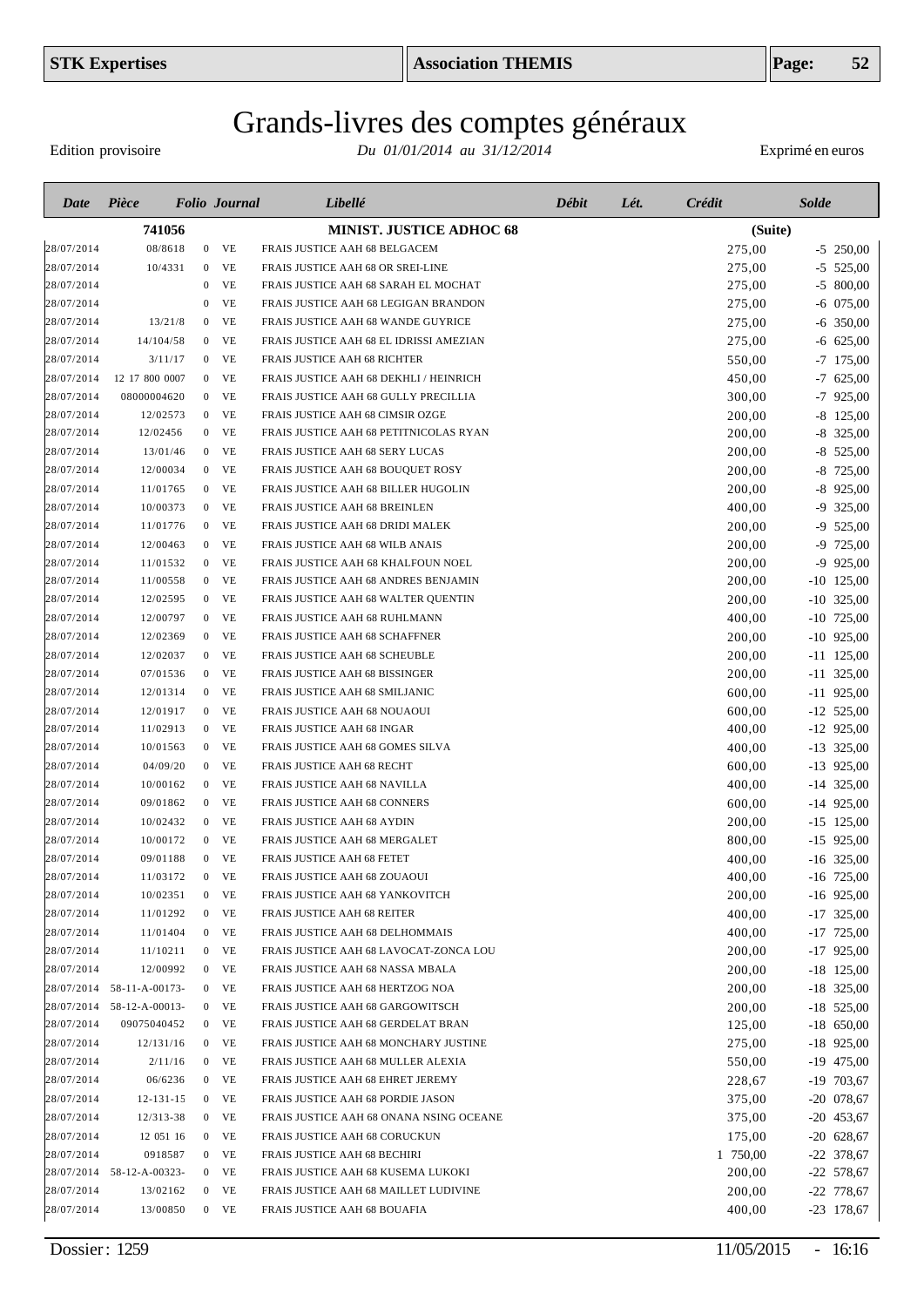# Grands-livres des comptes généraux

Edition provisoire

| 741056<br>MINIST. JUSTICE ADHOC 68<br>28/07/2014<br>09/02159<br><b>VE</b><br>FRAIS JUSTICE AAH 68 BOTTIN EMMANUEL<br>$\overline{0}$<br>28/07/2014<br>VE<br>10/02594<br>$\overline{0}$<br>FRAIS JUSTICE AAH 68 KICUA<br>28/07/2014<br>13/01418<br>VE<br>FRAIS JUSTICE AAH 68 DION<br>$\overline{0}$<br>28/07/2014<br>12/02005<br>VE<br>FRAIS JUSTICE AAH 68 TALIL ALIYA<br>$\overline{0}$<br>VE<br>28/07/2014<br>10/01466<br>FRAIS JUSTICE AAH 68 HOESCH<br>$\overline{0}$<br>VE<br>28/07/2014<br>11/00149<br>FRAIS JUSTICE AAH 68 IANNIELLO<br>$\mathbf{0}$ | (Suite)<br>200,00<br>400,00<br>400,00<br>200,00<br>400,00<br>600,00<br>275,00<br>400,00<br>200,00 | $-23$ 378,67<br>$-23$ 778,67<br>$-24$ 178,67<br>$-24$ 378,67<br>$-24$ 778,67<br>$-25$ 378,67<br>$-25$ 653,67 |
|-------------------------------------------------------------------------------------------------------------------------------------------------------------------------------------------------------------------------------------------------------------------------------------------------------------------------------------------------------------------------------------------------------------------------------------------------------------------------------------------------------------------------------------------------------------|---------------------------------------------------------------------------------------------------|--------------------------------------------------------------------------------------------------------------|
|                                                                                                                                                                                                                                                                                                                                                                                                                                                                                                                                                             |                                                                                                   |                                                                                                              |
|                                                                                                                                                                                                                                                                                                                                                                                                                                                                                                                                                             |                                                                                                   |                                                                                                              |
|                                                                                                                                                                                                                                                                                                                                                                                                                                                                                                                                                             |                                                                                                   |                                                                                                              |
|                                                                                                                                                                                                                                                                                                                                                                                                                                                                                                                                                             |                                                                                                   |                                                                                                              |
|                                                                                                                                                                                                                                                                                                                                                                                                                                                                                                                                                             |                                                                                                   |                                                                                                              |
|                                                                                                                                                                                                                                                                                                                                                                                                                                                                                                                                                             |                                                                                                   |                                                                                                              |
|                                                                                                                                                                                                                                                                                                                                                                                                                                                                                                                                                             |                                                                                                   |                                                                                                              |
| VE<br>29/07/2014<br>12339000012<br>FRAIS JUSTICE AAH 68 LAFUE MELODY<br>$\overline{0}$                                                                                                                                                                                                                                                                                                                                                                                                                                                                      |                                                                                                   |                                                                                                              |
| VE<br>29/07/2014<br>58-10-A-00068-<br>FRAIS JUSTICE AAH 68 COMBESCOT ANGEL<br>$\mathbf{0}$                                                                                                                                                                                                                                                                                                                                                                                                                                                                  |                                                                                                   | $-26$ 053,67                                                                                                 |
| VE<br>29/07/2014<br>13/01400<br>FRAIS JUSTICE AAH 68 RINNER EMMA<br>$\overline{0}$<br>VE<br>29/07/2014<br>10/02020<br>$\overline{0}$<br>FRAIS JUSTICE AAH 68 MEYER THEOPHILE                                                                                                                                                                                                                                                                                                                                                                                |                                                                                                   | $-26$ 253,67<br>$-26$ 453,67                                                                                 |
| VE<br>29/07/2014<br>13/01366<br>FRAIS JUSTICE AAH 68 BRUNNER<br>$\overline{0}$                                                                                                                                                                                                                                                                                                                                                                                                                                                                              | 200,00<br>600,00                                                                                  | $-27$ 053,67                                                                                                 |
| VE<br>29/07/2014<br>12/02060<br>FRAIS JUSTICE AAH 68 KENZA PONDEMER<br>$\mathbf{0}$                                                                                                                                                                                                                                                                                                                                                                                                                                                                         | 200,00                                                                                            | $-27$ 253,67                                                                                                 |
| VE<br>29/07/2014<br>1401716<br>$\overline{0}$<br>FRAIS JUSTICE AAH 68 HOHLER LAURE                                                                                                                                                                                                                                                                                                                                                                                                                                                                          | 450,00                                                                                            | $-27$ 703,67                                                                                                 |
| 4/11/11<br>VE<br>29/07/2014<br>FRAIS JUSTICE AAH 68 HIRTZ SABRINA<br>$\overline{0}$                                                                                                                                                                                                                                                                                                                                                                                                                                                                         | 450,00                                                                                            | $-28$ 153,67                                                                                                 |
| 1/12/14<br>VE<br>30/07/2014<br>$\overline{0}$<br>FRAIS JUSTICE AAH 68 HEITZLER OCEANE                                                                                                                                                                                                                                                                                                                                                                                                                                                                       | 525,00                                                                                            | $-28$ 678,67                                                                                                 |
| 30/07/2014<br>12/45/5<br>VE<br>$\overline{0}$<br>FRAIS JUSTICE AAH 68 WALCH                                                                                                                                                                                                                                                                                                                                                                                                                                                                                 | 450,00                                                                                            | $-29$ 128,67                                                                                                 |
| 30/07/2014 58-10-A-00166-<br>VE<br>FRAIS JUSTICE AAH 68 RISBOURG OCEANE<br>$\overline{0}$                                                                                                                                                                                                                                                                                                                                                                                                                                                                   | 200,00                                                                                            | $-29$ 328,67                                                                                                 |
| 30/07/2014<br>10/01075<br>VE<br>$\overline{0}$<br>FRAIS JUSTICE AAH 68 MORDOGAN CHAYINE                                                                                                                                                                                                                                                                                                                                                                                                                                                                     | 200,00                                                                                            | $-29$ 528,67                                                                                                 |
| 30/07/2014<br>11/82/60<br>$0$ VE<br>FRAIS JUSTICE AAH 68 BOUSSAID                                                                                                                                                                                                                                                                                                                                                                                                                                                                                           | 1 000,00                                                                                          | $-30$ 528,67                                                                                                 |
| 22/10/2014<br>2012/1002307<br>VE<br>$\overline{0}$<br>FRAIS JUSTICE AAH 68 ABED DYLAN                                                                                                                                                                                                                                                                                                                                                                                                                                                                       | 375,00                                                                                            | $-30$ 903,67                                                                                                 |
| $0$ CC<br>05/12/2014<br>VIR<br><b>DDFIP HR</b>                                                                                                                                                                                                                                                                                                                                                                                                                                                                                                              | 200,00                                                                                            | $-31$ 103,67                                                                                                 |
| Total                                                                                                                                                                                                                                                                                                                                                                                                                                                                                                                                                       | 31 103,67                                                                                         | $-31103,67$                                                                                                  |
| 741057<br>MINIST.JUST.AIDE VICT.HR                                                                                                                                                                                                                                                                                                                                                                                                                                                                                                                          |                                                                                                   |                                                                                                              |
| 04/02/2014<br><b>VIR</b><br>$0$ CC<br>FRAIS JUSTICE AAH 68                                                                                                                                                                                                                                                                                                                                                                                                                                                                                                  | 4 625,00                                                                                          | $-4$ 625,00                                                                                                  |
| 21/07/2014<br><b>VIR</b><br>CC<br>PRESTATIONS STRASBOURG<br>$\overline{0}$                                                                                                                                                                                                                                                                                                                                                                                                                                                                                  | 13 875,00                                                                                         | $-18$ 500,00                                                                                                 |
| 1412-RFCP-<br>BI<br>TRSFRT CPTE A CPTE<br>10 000,00<br>31/12/2014<br>$\overline{0}$                                                                                                                                                                                                                                                                                                                                                                                                                                                                         |                                                                                                   | $-8$ 500,00                                                                                                  |
| Total<br>10 000,00                                                                                                                                                                                                                                                                                                                                                                                                                                                                                                                                          | 18 500,00                                                                                         | $-8500,00$                                                                                                   |
| 741061<br>SUBV. PJJ BAS-RHIN                                                                                                                                                                                                                                                                                                                                                                                                                                                                                                                                |                                                                                                   |                                                                                                              |
| $0$ CC<br><b>SUBV. PJJ BAS-RHIN</b><br>29/07/2014<br>VIR                                                                                                                                                                                                                                                                                                                                                                                                                                                                                                    | 5 000,00                                                                                          | $-5$ 000,00                                                                                                  |
| 1412-RFCP-<br>BI<br>TRSFRT CPTE A CPTE<br>2 000,00<br>31/12/2014<br>$\overline{0}$                                                                                                                                                                                                                                                                                                                                                                                                                                                                          |                                                                                                   | $-3$ 000,00                                                                                                  |
| Total<br>2 000,00                                                                                                                                                                                                                                                                                                                                                                                                                                                                                                                                           | 5 000,00                                                                                          | $-3000,00$                                                                                                   |
| 741066<br>PJJ FONCTIONNEMENT HR                                                                                                                                                                                                                                                                                                                                                                                                                                                                                                                             |                                                                                                   |                                                                                                              |
| 31/12/2014<br>TRSFRT CPTE A CPTE<br>1412-RFCP-<br>$0$ BI                                                                                                                                                                                                                                                                                                                                                                                                                                                                                                    | 2 000,00                                                                                          | $-2$ 000,00                                                                                                  |
| <b>Total</b>                                                                                                                                                                                                                                                                                                                                                                                                                                                                                                                                                | 2 000,00                                                                                          | $-2000,00$                                                                                                   |
|                                                                                                                                                                                                                                                                                                                                                                                                                                                                                                                                                             |                                                                                                   |                                                                                                              |
| 741088<br><b>SUB. EMPLOI AVENIR</b>                                                                                                                                                                                                                                                                                                                                                                                                                                                                                                                         |                                                                                                   |                                                                                                              |
| 24/01/2014<br><b>VIR</b><br>$0$ CC<br><b>EMPLOI D'AVENIR</b>                                                                                                                                                                                                                                                                                                                                                                                                                                                                                                | 1 806,72                                                                                          | $-1$ 806,72                                                                                                  |
| 24/01/2014<br>VIR<br>$0$ CC<br><b>EMPLOI D'AVENIR</b>                                                                                                                                                                                                                                                                                                                                                                                                                                                                                                       | 1 084,04                                                                                          | $-2$ 890,76                                                                                                  |
| 26/02/2014<br>VIR<br>$0$ CC<br><b>EMPLOI D'AVENIR</b>                                                                                                                                                                                                                                                                                                                                                                                                                                                                                                       | 2 168,08                                                                                          | $-5$ 058,84                                                                                                  |
| 26/02/2014<br>VIR<br>$0$ CC<br><b>EMPLOI D'AVENIR</b><br>26/03/2014<br>VIR<br>$0$ CC<br><b>EMPLOI AVENIR</b>                                                                                                                                                                                                                                                                                                                                                                                                                                                | 1 084,04                                                                                          | $-6$ 142,88                                                                                                  |
| 26/03/2014<br>VIR<br>$0$ CC<br><b>EMPLOI AVENIR</b>                                                                                                                                                                                                                                                                                                                                                                                                                                                                                                         | 2 168,08<br>997,37                                                                                | $-8$ 310,96                                                                                                  |
| 28/04/2014<br>$0$ CC<br>VIR<br><b>EMPLOI AVENIR</b>                                                                                                                                                                                                                                                                                                                                                                                                                                                                                                         | 2 168,08                                                                                          | -9 308,33<br>$-11$ 476,41                                                                                    |
| 28/04/2014<br>VIR<br>$0$ CC<br><b>EMPLOI AVENIR</b>                                                                                                                                                                                                                                                                                                                                                                                                                                                                                                         | 1 084,04                                                                                          | $-12$ 560,45                                                                                                 |
| 23/05/2014<br>VIR<br>CC<br>$\mathbf{0}$<br><b>EMPLOI AVENIR</b>                                                                                                                                                                                                                                                                                                                                                                                                                                                                                             | 2 168,08                                                                                          | $-14$ 728,53                                                                                                 |
| 23/05/2014<br>VIR<br>$0$ CC<br><b>EMPLOI AVENIR</b>                                                                                                                                                                                                                                                                                                                                                                                                                                                                                                         | 1 084,04                                                                                          | $-15$ 812,57                                                                                                 |
| 25/06/2014<br>VIR<br>CC<br><b>EMPLOI AVENIR</b><br>$\mathbf{0}$                                                                                                                                                                                                                                                                                                                                                                                                                                                                                             | 2 168,08                                                                                          | $-17$ 980,65                                                                                                 |
| <b>VIR</b><br>25/06/2014<br>$0$ CC<br><b>EMPLOI AVENIR</b>                                                                                                                                                                                                                                                                                                                                                                                                                                                                                                  | 1 084,04                                                                                          | $-19$ 064,69                                                                                                 |
| 23/07/2014<br><b>VIR</b><br>$\boldsymbol{0}$<br>CC<br>PRESTATIONS STRASBOURG                                                                                                                                                                                                                                                                                                                                                                                                                                                                                | 2 168,08                                                                                          | $-21$ 232,77                                                                                                 |
| 23/07/2014<br>VIR<br>$0$ CC<br>PRESTATIONS STRASBOURG                                                                                                                                                                                                                                                                                                                                                                                                                                                                                                       | 1 084,04                                                                                          | $-22$ 316,81                                                                                                 |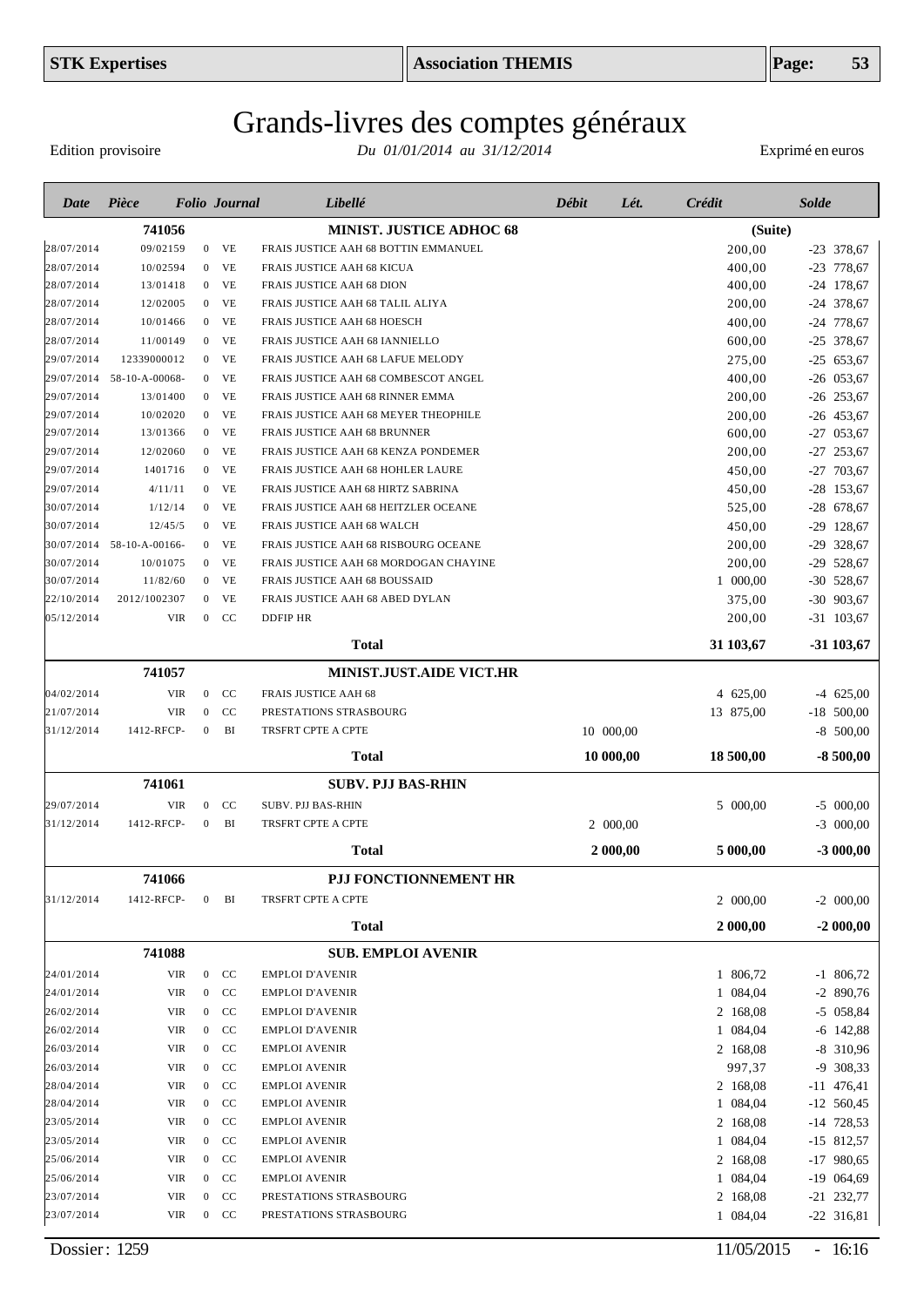# Grands-livres des comptes généraux

Edition provisoire

| Date       | Pièce        |                | <b>Folio</b> Journal          | Libellé                                 | Débit | Lét.     | Crédit    | <b>Solde</b> |
|------------|--------------|----------------|-------------------------------|-----------------------------------------|-------|----------|-----------|--------------|
|            | 741088       |                |                               | <b>SUB. EMPLOI AVENIR</b>               |       |          | (Suite)   |              |
| 26/08/2014 | VIR          |                | $0$ CC                        | VIR DRFIP PARIS AUTRES CORRESP          |       |          | 2 168,08  | $-24$ 484,89 |
| 26/08/2014 | <b>VIR</b>   |                | $\overline{0}$<br>CC          | VIR DRFIP PARIS AUTRES CORRESP          |       |          | 1 084,04  | $-25$ 568,93 |
| 23/09/2014 | <b>VIR</b>   |                | CC<br>$\overline{0}$          | VIR DRFIP PARIS AUTRES CORRESP          |       |          | 2 168,08  | $-27$ 737,01 |
| 23/09/2014 | <b>VIR</b>   |                | CC<br>$\overline{0}$          | VIR DRFIP PARIS AUTRES CORRESP          |       |          | 1 084,04  | $-28$ 821,05 |
| 27/10/2014 | <b>VIR</b>   |                | CC<br>2                       | KOBE                                    |       |          | 2 168,08  | $-30$ 989,13 |
| 27/10/2014 | <b>VIR</b>   |                | $\overline{2}$<br>CC          | <b>SUB EMP AV</b>                       |       |          | 1 084,04  | $-32$ 073,17 |
| 24/11/2014 | <b>VIR</b>   |                | CC<br>$\mathbf{0}$            | <b>SUB. EMPLOI AVENIR</b>               |       |          | 2 168,08  | $-34$ 241,25 |
| 24/11/2014 | <b>VIR</b>   |                | CC<br>$\overline{0}$          | <b>SUB. EMPLOI AVENIR</b>               |       |          | 1 084,04  | -35 325,29   |
| 23/12/2014 | <b>VIR</b>   |                | CC<br>$\overline{0}$          | <b>SUB. EMPLOI AVENIR</b>               |       |          | 2 023,54  | -37 348,83   |
| 23/12/2014 | <b>VIR</b>   |                | CC<br>$\mathbf{0}$            | <b>SUB. EMPLOI AVENIR</b>               |       |          | 1 084,04  | $-38$ 432,87 |
|            |              |                |                               | <b>Total</b>                            |       |          | 38 432,87 | -38 432,87   |
|            | 741096       |                |                               | <b>FONJEP096 CH.KOHLER POSTE ACSE</b>   |       |          |           |              |
| 31/12/2014 | 1412-RFCP-   |                | BI<br>$\overline{0}$          | TRSFRT CPTE A CPTE                      |       |          | 5 011,00  | $-5$ 011,00  |
|            |              |                |                               | Total                                   |       |          | 5 011,00  | $-5011,00$   |
|            | 741100       |                |                               | <b>DON EN NATURE</b>                    |       |          |           |              |
| 29/11/2014 | 33           |                | $0$ OD                        | ALBERT DONS EN NATURE                   |       |          | 230,00    | $-230,00$    |
| 31/12/2014 | 1412- 000007 | $\overline{0}$ | BI                            | FRAIS KMS 2014 C.BIBERT DON             |       |          | 1 757,00  | $-1$ 987,00  |
|            |              |                |                               | <b>Total</b>                            |       |          | 1987,00   | $-1987,00$   |
|            | 742001       |                |                               | FONJEP TH.KAYBACKI POSTE ACSE           |       |          |           |              |
| 29/08/2014 | <b>VIR</b>   |                | $0$ CC                        | <b>FONJEP</b>                           |       |          | 7 518,00  | $-7$ 518,00  |
| 17/10/2014 | <b>VIR</b>   | 2              | CC                            | <b>FONJEP FAS BR</b>                    |       |          | 2 504,00  | $-10$ 022,00 |
| 31/12/2014 | 1412-RFCP-   | $\overline{0}$ | BI                            | TRSFRT CPTE A CPTE                      |       | 5 011,00 |           | $-5$ 011,00  |
|            |              |                |                               | <b>Total</b>                            |       | 5 011,00 | 10 022,00 | $-5011,00$   |
|            | 743001       |                |                               | <b>ACSE BR</b>                          |       |          |           |              |
| 05/11/2014 | <b>VIR</b>   |                | $0$ CC                        | ACSE                                    |       |          | 13 000,00 | $-13$ 000,00 |
|            |              |                |                               | <b>Total</b>                            |       |          | 13 000,00 | $-13000,00$  |
|            | 743006       |                |                               | <b>ACSE HR</b>                          |       |          |           |              |
| 05/11/2014 | <b>VIR</b>   |                | $\mathbf{0}$<br><sub>CC</sub> | ACSE                                    |       |          | 7 000,00  | $-7$ 000,00  |
|            |              |                |                               | <b>Total</b>                            |       |          | 7 000,00  | $-7000,00$   |
|            | 745011       |                |                               | <b>CONSEIL REGIONAL ALSACE</b>          |       |          |           |              |
| 10/02/2014 | <b>VIR</b>   |                | $\mathbf{0}$<br>CC            | <b>INTERVENTION FUSTEL 14.01</b>        |       |          | 200,00    | $-200,00$    |
| 28/03/2014 | <b>VIR</b>   |                | $0$ CC                        | LYCEE GUTEMBERG                         |       |          | 200,00    | $-400,00$    |
| 02/04/2014 | <b>VIR</b>   |                | $\mathbf{0}$<br>CC            | CONSEIL REGIONAL ALS. (MOIS DE L'AUTRE) |       |          | 400,00    | $-800,00$    |
| 11/04/2014 | VIR          |                | CC<br>$\mathbf{0}$            | CONSEIL REGIONAL ALS. (MOIS DE L'AUTRE) |       |          | 800,00    | $-1$ 600,00  |
| 22/04/2014 | <b>VIR</b>   |                | $\mathbf{0}$<br>CC            | <b>CONSEIL REGIONAL ALSACE</b>          |       |          | 1 200,00  | $-2800,00$   |
| 23/04/2014 | VIR          |                | CC<br>$\mathbf{0}$            | CONSEIL REGIONAL ALSACE                 |       |          | 200,00    | $-3$ 000,00  |
| 23/04/2014 | VIR          |                | CC<br>$\mathbf{0}$            | CONSEIL REGIONAL ALSACE                 |       |          | 200,00    | $-3$ 200,00  |
| 24/04/2014 | VIR          |                | CC<br>$\mathbf{0}$            | CONSEIL REGIONAL ALSACE                 |       |          | 400,00    | $-3,600,00$  |
| 12/05/2014 | <b>VIR</b>   |                | CC<br>$\mathbf{0}$            | CONSEIL REGIONAL ALS. (MOIS DE L'AUTRE) |       |          | 200,00    | $-3$ 800,00  |
| 15/05/2014 | <b>VIR</b>   |                | $0$ CC                        | CONSEIL REGIONAL ALSACE                 |       |          | 200,00    | 000,00<br>-4 |
| 19/05/2014 | <b>VIR</b>   |                | CC<br>$\mathbf{0}$            | ALEXANDRE DUMAS                         |       |          | 200,00    | $-4$ 200,00  |
| 22/05/2014 | <b>VIR</b>   |                | $0$ CC                        | CONSEIL REGIONAL ALSACE                 |       |          | 200,00    | $-4$ 400,00  |
| 28/05/2014 | VIR          |                | $0$ CC                        | ORT                                     |       |          | 200,00    | $-4$ 600,00  |
| 03/06/2014 | VIR          |                | CC<br>$\mathbf{0}$            | CONSEIL REGIONAL ALSACE                 |       |          | 900,00    | $-5$ 500,00  |
| 03/06/2014 | VIR          |                | CC<br>$\mathbf{0}$            | CONSEIL REGIONAL ALSACE                 |       |          | 600,00    | $-6$ 100,00  |
| 06/06/2014 | VIR          |                | CC<br>$\mathbf{0}$            | CONSEIL REGIONAL ALSACE                 |       |          | 200,00    | $-6$ 300,00  |
| 16/06/2014 | VIR          |                | CC<br>$\mathbf{0}$            | CONSEIL REGIONAL ALSACE                 |       |          | 200,00    | $-6$ 500,00  |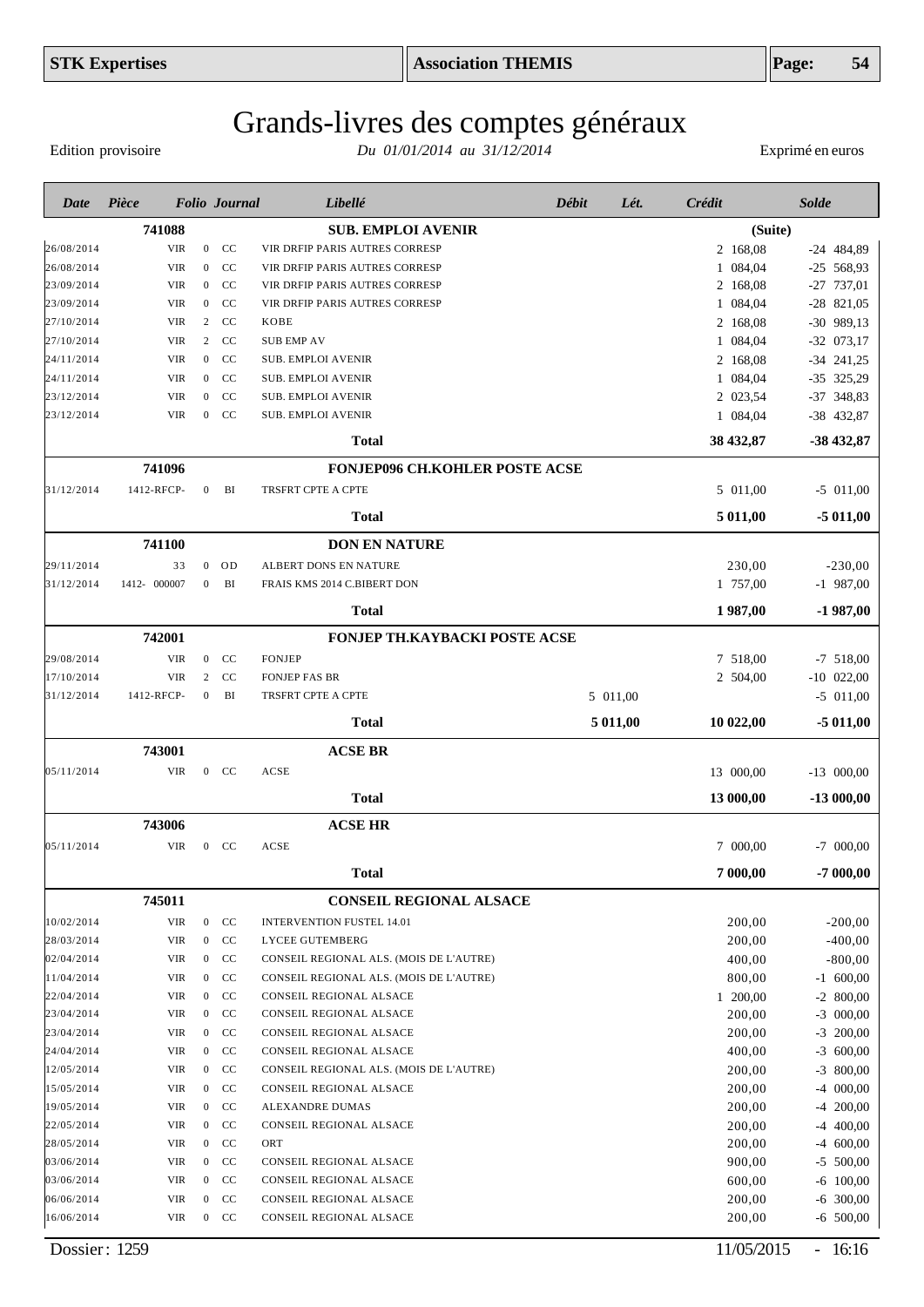Edition provisoire

| Date       | Pièce                |                  | <b>Folio</b> Journal | Libellé                                                   | <b>Débit</b> | Lét. | Crédit     | <b>Solde</b>  |
|------------|----------------------|------------------|----------------------|-----------------------------------------------------------|--------------|------|------------|---------------|
|            | 745011               |                  |                      | <b>CONSEIL REGIONAL ALSACE</b>                            |              |      | (Suite)    |               |
| 16/06/2014 | <b>VIR</b>           |                  | $0$ CC               | CONSEIL REGIONAL ALSACE                                   |              |      | 200,00     | $-6$ 700,00   |
| 19/06/2014 | VIR                  | $\overline{0}$   | <b>CC</b>            | CONSEIL REGIONAL ALSACE                                   |              |      | 600,00     | $-7$ 300,00   |
| 07/07/2014 | <b>REM</b>           | $\overline{0}$   | CC                   | <b>CSC L'ARES</b>                                         |              |      | 200,00     | $-7$ 500,00   |
| 15/07/2014 | <b>VIR</b>           | $\overline{0}$   | CC                   | PRESTATIONS STRASBOURG                                    |              |      | 200,00     | $-7$ 700,00   |
| 16/07/2014 | <b>VIR</b>           | $\overline{0}$   | <sub>CC</sub>        | PRESTATIONS STRASBOURG                                    |              |      | 1 400,00   | $-9$ 100,00   |
|            |                      |                  |                      | <b>Total</b>                                              |              |      | 9 100,00   | $-9100,00$    |
|            | 745016               |                  |                      | <b>CONSEIL REGIONAL HR</b>                                |              |      |            |               |
| 16/04/2014 | 14/04/08M            |                  | $0$ VE               | LYCEE J.MERMOZ ST.LOUIS INTERV.14/03/14                   |              |      | 200,00     | $-200,00$     |
| 12/05/2014 | VIR                  | $\boldsymbol{0}$ | CC                   | <b>CONSEIL REGIONAL HR</b>                                |              |      | 400,00     | $-600,00$     |
| 22/05/2014 | <b>VIR</b>           | $\boldsymbol{0}$ | CC                   | CONSEIL REGIONAL HR                                       |              |      | 400,00     | $-1$ 000,00   |
| 23/05/2014 | <b>VIR</b>           | $\mathbf{0}$     | CC                   | <b>CONSEIL REGIONAL HR</b>                                |              |      | 200,00     | $-1$ 200,00   |
| 27/05/2014 | <b>VIR</b>           | $\overline{0}$   | CC                   | <b>CONSEIL REGIONAL HR</b>                                |              |      | 400,00     | $-1$ 600,00   |
| 10/06/2014 | <b>VIR</b>           | $\mathbf{0}$     | CC                   | CONSEIL REGIONAL HR                                       |              |      | 400,00     | $-2$ 000,00   |
| 15/09/2014 | <b>REM</b>           |                  | $0$ CC               | PRESTATIONS MULHOUSE APMSAA                               |              |      | 340,00     | $-2$ 340,00   |
|            |                      |                  |                      | <b>Total</b>                                              |              |      | 2 340,00   | $-2,340,00$   |
|            | 745021               |                  |                      | <b>CG BR CONVENTION AAH</b>                               |              |      |            |               |
| 04/12/2014 | VIR                  | $\overline{0}$   | <sub>CC</sub>        | <b>CG BR CONVENTION AAH</b>                               |              |      | 50 820,00  | $-50$ 820,00  |
| 31/12/2014 | 1412-RFCP-           | $\mathbf{0}$     | BI                   | <b>CG BR AAH</b>                                          |              |      | 50 480,00  | $-101$ 300,00 |
|            |                      |                  |                      | <b>Total</b>                                              |              |      | 101 300,00 | $-101300,00$  |
|            | 745025               |                  |                      | <b>CG BR TOURNEE QUARTIERS</b>                            |              |      |            |               |
| 16/07/2014 | VIR                  |                  | $0$ CC               | CG BR TOURNEE QUARTIERS                                   |              |      | 1 300,00   | $-1$ 300,00   |
|            |                      |                  |                      | <b>Total</b>                                              |              |      | 1 300,00   | $-1300,00$    |
|            |                      |                  |                      |                                                           |              |      |            |               |
| 03/03/2014 | 745026<br><b>VIR</b> |                  | $0$ CC               | <b>CONSEIL GENERAL HR</b><br><b>CONSEIL GENERAL HR</b>    |              |      | 40 000,00  | $-40$ 000,00  |
| 03/03/2014 | <b>VIR</b>           | $\mathbf{0}$     | CC                   | CONSEIL GENERAL HR                                        |              |      | 10 000,00  | $-50$ 000,00  |
| 31/07/2014 | <b>VIR</b>           | $\boldsymbol{0}$ | CC                   | CONSEIL GENERAL HR                                        |              |      | 40 000,00  | $-90$ 000,00  |
|            |                      |                  |                      | <b>Total</b>                                              |              |      | 90 000,00  | $-90000,00$   |
|            |                      |                  |                      |                                                           |              |      |            |               |
| 14/04/2014 | 745101<br>VIR        |                  | <sub>CC</sub>        | <b>V.STRASBG-CONTRAT VILLE</b><br>V.STRASBG-CONTRAT VILLE |              |      |            |               |
|            |                      | $\mathbf{0}$     |                      |                                                           |              |      | 57 435,00  | $-57$ 435,00  |
|            |                      |                  |                      | <b>Total</b>                                              |              |      | 57 435,00  | $-57435,00$   |
|            | 745102               |                  |                      | VILLE STRG TOURNEE QUARTI                                 |              |      |            |               |
| 11/03/2014 | VIR                  |                  | $0$ CC               | VILLE STRG TOURNEE QUARTI                                 |              |      | 6 000,00   | $-6$ 000,00   |
|            |                      |                  |                      | <b>Total</b>                                              |              |      | 6 000,00   | $-6000,00$    |
|            | 745103               |                  |                      | <b>VILLE STRG STAGE HORIZON</b>                           |              |      |            |               |
| 02/04/2014 | VIR                  |                  | $0$ CC               | VILLE STRG STAGE HORIZON                                  |              |      | 8 000,00   | $-8$ 000,00   |
|            |                      |                  |                      | <b>Total</b>                                              |              |      | 8 000,00   | $-8000,00$    |
|            | 745104               |                  |                      | <b>VILLE STRBG ODYSSEE CITOY</b>                          |              |      |            |               |
| 24/07/2014 | <b>VIR</b>           | $\mathbf{0}$     | CC                   | VILLE STRBG ODYSSEE CITOY                                 |              |      | 55 755,00  | $-55$ 755,00  |
| 31/12/2014 | 1412-RFCP-           | $\boldsymbol{0}$ | BI                   | VILLE STG ODYSSEE                                         |              |      | 55 755,00  | $-111$ 510,00 |
|            |                      |                  |                      | <b>Total</b>                                              |              |      | 111 510,00 | $-111510,00$  |
|            |                      |                  |                      |                                                           |              |      |            |               |
| 02/04/2014 | 745110<br>VIR        |                  | $0$ CC               | <b>COMM. URBAINE STRASBG</b><br>COMM. URBAINE STRASBG     |              |      | 16 000,00  | $-16$ 000,00  |
|            |                      |                  |                      |                                                           |              |      |            |               |
|            |                      |                  |                      | <b>Total</b>                                              |              |      | 16 000,00  | $-16000,00$   |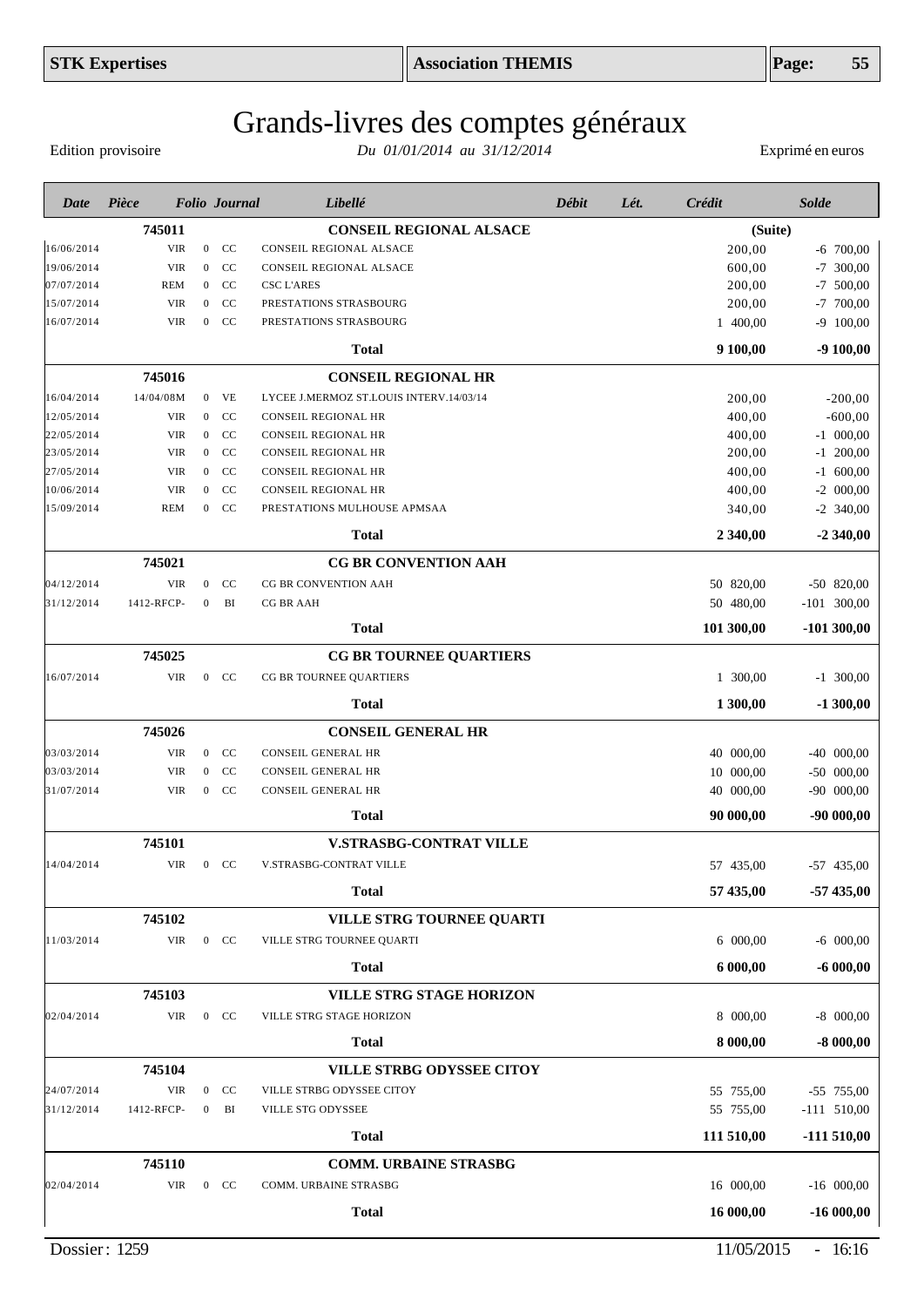|            | <b>STK Expertises</b> |                  |                      |                                    | <b>Association THEMIS</b>      |       |      |           | Page:            | 56           |
|------------|-----------------------|------------------|----------------------|------------------------------------|--------------------------------|-------|------|-----------|------------------|--------------|
|            | Edition provisoire    |                  |                      | Grands-livres des comptes généraux | Du 01/01/2014 au 31/12/2014    |       |      |           | Exprimé en euros |              |
| Date       | Pièce                 |                  | <b>Folio</b> Journal | Libellé                            |                                | Débit | Lét. | Crédit    | <b>Solde</b>     |              |
|            | 745114                |                  |                      | <b>SUBV. V.ILLKIRCH CCPD</b>       |                                |       |      |           |                  |              |
| 27/03/2014 | <b>VIR</b>            | $\boldsymbol{0}$ | CC                   | SUBV. V.ILLKIRCH CCPD              |                                |       |      | 6 500,00  |                  | $-6$ 500,00  |
| 27/03/2014 | <b>VIR</b>            | $\mathbf{0}$     | CC                   | <b>SUBV. V.ILLKIRCH CCPD</b>       |                                |       |      | 3 500,00  |                  | $-10$ 000,00 |
| 31/12/2014 | 1412-RFCP-            | $\boldsymbol{0}$ | BI                   | VILLE ILLKIRCH                     |                                |       |      | 6 500,00  |                  | $-16$ 500,00 |
|            |                       |                  |                      | <b>Total</b>                       |                                |       |      | 16 500,00 |                  | $-16500,00$  |
|            | 745116                |                  |                      | <b>M2A CUCS</b>                    |                                |       |      |           |                  |              |
| 22/04/2014 | <b>VIR</b>            | $\boldsymbol{0}$ | CC                   | M <sub>2</sub> A CUCS              |                                |       |      | 1 000,00  |                  | $-1$ 000,00  |
|            |                       |                  |                      | <b>Total</b>                       |                                |       |      | 1 000,00  |                  | $-1000,00$   |
|            | 745146                |                  |                      |                                    | <b>V.M'HOUSE SVCE JEUNESSE</b> |       |      |           |                  |              |
| 06/11/2014 | <b>VIR</b>            | $\boldsymbol{0}$ | <b>CC</b>            | V.M'HOUSE SVCE JEUNESSE            |                                |       |      | 5 000,00  |                  | $-5$ 000,00  |
|            |                       |                  |                      | <b>Total</b>                       |                                |       |      | 5 000,00  |                  | $-5000,00$   |
|            | 745156                |                  |                      | <b>M2A StageHorizon et AvCit</b>   |                                |       |      |           |                  |              |
| 07/04/2014 | <b>VIR</b>            | $\boldsymbol{0}$ | CC                   | M2A StageHorizon et AvCit          |                                |       |      | 30 000,00 |                  | $-30$ 000,00 |
| 07/04/2014 | <b>VIR</b>            | $\boldsymbol{0}$ | CC                   | M2A StageHorizon et AvCit          |                                |       |      | 6 500,00  |                  | $-36$ 500,00 |
| 26/11/2014 | <b>VIR</b>            | $\boldsymbol{0}$ | CC                   | M2A StageHorizon et AvCit          |                                |       |      | 18 800,00 |                  | $-55$ 300,00 |
| 26/11/2014 | <b>VIR</b>            | $\boldsymbol{0}$ | CC                   | M2A StageHorizon et AvCit          |                                |       |      | 6 500,00  |                  | $-61$ 800,00 |
|            |                       |                  |                      | <b>Total</b>                       |                                |       |      | 61 800,00 |                  | $-61800,00$  |
|            | 746011                |                  |                      | <b>CAF BAS-RHIN</b>                |                                |       |      |           |                  |              |
| 14/03/2014 | <b>VIR</b>            | $\boldsymbol{0}$ | CC                   | <b>CAF BAS-RHIN</b>                |                                |       |      | 5 700,00  |                  | $-5$ 700,00  |
| 04/06/2014 | <b>VIR</b>            | $\boldsymbol{0}$ | CC                   | <b>CAF BAS-RHIN</b>                |                                |       |      | 1 500,00  |                  | $-7$ 200,00  |
|            |                       |                  |                      | <b>Total</b>                       |                                |       |      | 7 200,00  |                  | $-7200,00$   |
|            | 746016                |                  |                      | <b>CAF HAUT-RHIN</b>               |                                |       |      |           |                  |              |
| 31/12/2014 | 1412-RFCP-            | $\boldsymbol{0}$ | BI                   | CAF HR                             |                                |       |      | 4 000,00  |                  | $-4$ 000,00  |
|            |                       |                  |                      | <b>Total</b>                       |                                |       |      | 4 000,00  |                  | $-4000,00$   |
|            | 747021                |                  |                      | <b>MECENAT BR</b>                  |                                |       |      |           |                  |              |
| 31/12/2014 | 1412- FAR-            | $\boldsymbol{0}$ | BI                   | EDF MECENAT 2014 A RECEVOIR        |                                |       |      | 5 000,00  |                  | $-5$ 000,00  |
|            |                       |                  |                      | <b>Total</b>                       |                                |       |      | 5 000,00  |                  | $-5000,00$   |

|            | 747021     |                |               | <b>MECENAT BR</b>                 |          |             |
|------------|------------|----------------|---------------|-----------------------------------|----------|-------------|
| 31/12/2014 | 1412- FAR- | $\Omega$       | BI            | EDF MECENAT 2014 A RECEVOIR       | 5 000,00 | $-5$ 000,00 |
|            |            |                |               | <b>Total</b>                      | 5 000,00 | $-5000,00$  |
|            | 747031     |                |               | <b>AUTRES LIBERALITES</b>         |          |             |
| 03/01/2014 | <b>VIR</b> | $\overline{0}$ | CC            | VIR BLOESS GEORGETTE              | 23,00    | $-23,00$    |
| 15/01/2014 | <b>REM</b> | $\overline{0}$ | CC            | REM CHQ 2968355                   | 260,00   | $-283,00$   |
| 28/01/2014 | <b>REM</b> | $\mathbf{0}$   | CC            | DONS WERNETTE SAUNIER FULLENWARTH | 185,00   | $-468,00$   |
| 04/03/2014 | <b>VIR</b> | $\mathbf{0}$   | CC            | <b>BLOESS GEORGETTE</b>           | 23,00    | $-491,00$   |
| 05/05/2014 | <b>VIR</b> | $\Omega$       | CC            | <b>BLOESS GEORGETTE</b>           | 23,00    | $-514,00$   |
| 05/05/2014 | <b>REM</b> | $\Omega$       | <sub>CC</sub> | DONS LIONS CLUB D'ALTKIRCH        | 1 985,00 | $-2$ 499,00 |
| 22/05/2014 | <b>REM</b> | $\Omega$       | <sub>CC</sub> | COTISATION + DON VANNIER MICHEL   | 23,00    | $-2$ 522,00 |
| 24/05/2014 | <b>ESP</b> | $\overline{0}$ | <b>CA</b>     | DONS AG / MR ALLOUCHE             | 50,00    | $-2$ 572,00 |
| 24/05/2014 | ESP        | $\overline{0}$ | CA            | <b>DONS AG MR GIORDANI</b>        | 15,00    | $-2$ 587,00 |
| 24/05/2014 | <b>ESP</b> | $\mathbf{0}$   | CA            | DONS AG MR BOTTEAUX               | 20,00    | $-2$ 607,00 |
| 26/05/2014 | <b>VIR</b> | $\overline{0}$ | CC            | <b>BIBERT CHRISTIANE</b>          | 15,00    | $-2$ 622,00 |
| 10/06/2014 | <b>VIR</b> | $\Omega$       | CC            | ANNE MARIE KIRCHHEIM              | 15,00    | $-2$ 637,00 |
| 02/07/2014 | <b>VIR</b> | $\Omega$       | CC            | <b>BLOESS GEORGETTE</b>           | 23,00    | $-2660,00$  |
| 09/07/2014 | <b>REM</b> | $\Omega$       | CC            | DONS ORDRE DES AVOCATS            | 270,00   | $-2$ 930,00 |
| 02/09/2014 | <b>VIR</b> | $\Omega$       | CC            | <b>BLOESS GEORGETTE</b>           | 23,00    | $-2$ 953,00 |
| 08/10/2014 | <b>REM</b> | $\mathbf{1}$   | CC            | <b>SCHWEITZER SEVERINE</b>        | 80,00    | $-3$ 033,00 |
| 05/11/2014 | <b>VIR</b> | $\overline{0}$ | <sub>CC</sub> | <b>BLOESS GEORGETTE</b>           | 23,00    | $-3$ 056,00 |
| 29/11/2014 |            | $\mathbf{0}$   | CA            | <b>DONS</b>                       | 10,00    | $-3$ 066,00 |

# néraux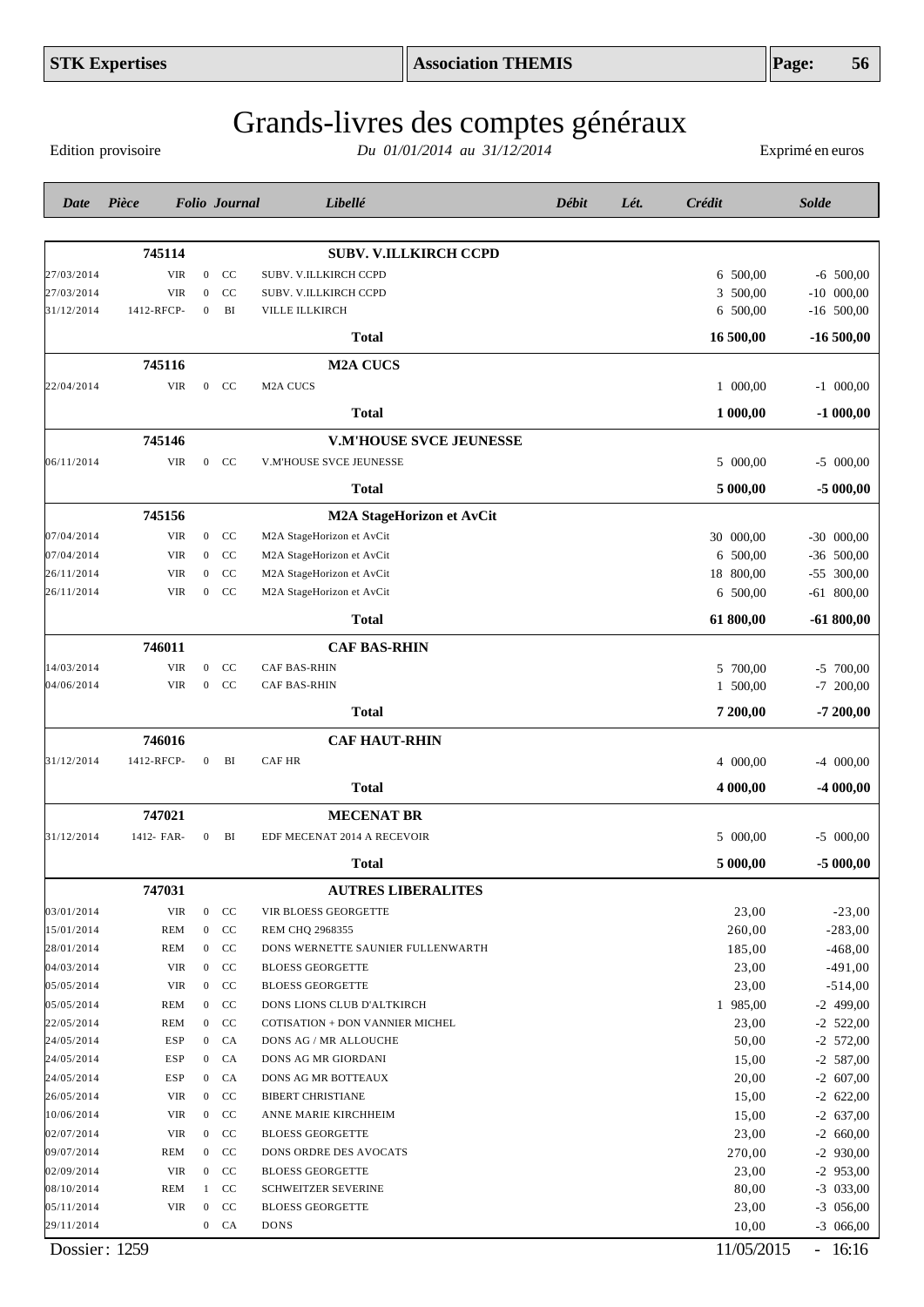Edition provisoire

| Date       | Pièce      |                | <b>Folio</b> Journal | Libellé                                         | Débit | Lét. | Crédit   | <b>Solde</b> |
|------------|------------|----------------|----------------------|-------------------------------------------------|-------|------|----------|--------------|
|            | 747031     |                |                      | <b>AUTRES LIBERALITES</b>                       |       |      | (Suite)  |              |
| 29/11/2014 |            |                | $0$ $CA$             | <b>DONS</b>                                     |       |      | 228,00   | $-3$ 294,00  |
| 04/12/2014 | <b>REM</b> |                | $0$ CC               | <b>DONS</b>                                     |       |      | 220,00   | $-3$ 514,00  |
| 10/12/2014 |            | $\mathbf{0}$   | CA                   | VILLAGE DU PARTAGE DONS                         |       |      | 152,48   | $-3666,48$   |
|            |            |                |                      | <b>Total</b>                                    |       |      | 3 666,48 | $-3666,48$   |
|            | 756011     |                |                      | <b>PARTICIP. ADHERENTS BR</b>                   |       |      |          |              |
| 28/01/2014 | <b>REM</b> |                | $0$ CC               | COTISATION WERNETTE SAUNIER WEHR FULLENW        |       |      | 60,00    | $-60,00$     |
| 15/05/2014 | <b>VIR</b> |                | $0$ CC               | PARTICIP. ADHERENTS BR                          |       |      | 38,00    | $-98,00$     |
| 19/05/2014 | CHQ        |                | $0$ CC               | <b>COTISATION STEIN BENOIT</b>                  |       |      | 15,00    | $-113,00$    |
| 19/05/2014 | CHQ        |                | $0$ CC               | <b>COTISATION IANTZEN</b>                       |       |      | 15,00    | $-128,00$    |
| 19/05/2014 | <b>CHQ</b> |                | $0$ CC               | <b>COTISATION BABAAMI</b>                       |       |      | 15,00    | $-143,00$    |
| 19/05/2014 | <b>CHQ</b> |                | $0$ CC               | <b>COTISATION + DON GRANGIER CHLOE</b>          |       |      | 50,00    | $-193,00$    |
| 19/05/2014 | <b>CHQ</b> |                | $0$ CC               | <b>COTISATION + DON BAUER ROLAND</b>            |       |      | 75,00    | $-268,00$    |
| 19/05/2014 | <b>CHQ</b> |                | $0$ CC               | <b>COTISATION FALCK PIERRE</b>                  |       |      | 15,00    | $-283,00$    |
| 19/05/2014 | <b>CHQ</b> |                | $0$ CC               | <b>COTISATION FAWER JEAN-MARIE</b>              |       |      | 15,00    | $-298,00$    |
| 19/05/2014 | <b>CHQ</b> |                | $0$ CC               | COTISATION KLENSCHI ANNE-LAURE                  |       |      | 15,00    | $-313,00$    |
| 19/05/2014 | <b>CHQ</b> |                | $0$ CC               | COTISATION + DON DURRIVE MICHEL                 |       |      | 150,00   | $-463,00$    |
| 19/05/2014 | <b>CHQ</b> |                | $0$ CC               | COTISATION CORPART ISABELLE                     |       |      | 15,00    | $-478,00$    |
| 19/05/2014 | CHQ        |                | $0$ CC               | COTISATION FRANCK MARTIN CATHERINE              |       |      | 15,00    | $-493,00$    |
| 19/05/2014 | <b>CHQ</b> |                | $0$ CC               | <b>COTISATION BUCHHOLZER</b>                    |       |      | 50,00    | $-543,00$    |
| 19/05/2014 | <b>CHQ</b> |                | $0$ CC               | COTISATION ASSOCIATION LE RELAIS                |       |      | 38,00    | $-581,00$    |
| 19/05/2014 | <b>CHQ</b> |                | $0$ CC               | COTISATION + DON CLAVELIN JEAN-LUC              |       |      | 25,00    | $-606,00$    |
| 22/05/2014 | <b>REM</b> |                | $0$ CC               | COTISATION ABRAHAM MARIE 2013/14                |       |      | 30,00    | $-636,00$    |
| 22/05/2014 | <b>REM</b> |                | $0$ CC               | COTISATION MACE-RITT ANNABELLE                  |       |      | 15,00    | $-651,00$    |
| 22/05/2014 | <b>REM</b> |                | $0$ CC               | COTISATION + DON VANNIER MICHEL                 |       |      | 200,00   | $-851,00$    |
| 22/05/2014 | <b>REM</b> |                | $0$ CC               | COTISATION + DON SARL VANVET MEYER              |       |      | 200,00   | $-1$ 051,00  |
| 22/05/2014 | <b>REM</b> |                | $0$ CC               | COTISATION ASSO ITHAQUE 2013/14                 |       |      | 76,00    | $-1$ 127,00  |
| 22/05/2014 | <b>REM</b> | $\overline{0}$ | CC                   | COTISATION PRAUD MICHEL 2013                    |       |      | 15,00    | $-1$ 142,00  |
| 22/05/2014 | <b>REM</b> | $\overline{0}$ | CC                   | <b>COTISATION + DON GUIBERT MENGUS MARIE 13</b> |       |      | 30,00    | $-1$ 172,00  |
| 22/05/2014 | <b>REM</b> | $\overline{0}$ | CC                   | COTISATION ASSOCIATION ARSEA                    |       |      | 15,00    | $-1$ 187,00  |
| 22/05/2014 | <b>REM</b> | $\overline{0}$ | CC                   | COTISATION DAHL JEAN-PIERRE 2013/14             |       |      | 30,00    | $-1$ 217,00  |
| 22/05/2014 | <b>REM</b> | $\overline{0}$ | CC                   | <b>COTISATION + DON GUIBERT MENGUS MARIE 13</b> |       |      | 30,00    | $-1$ 247,00  |
| 30/05/2014 | <b>VIR</b> | $\overline{0}$ | CC                   | COTISATION ARMEE DU SALUT                       |       |      | 15,00    | $-1$ 262,00  |
| 03/06/2014 | <b>REM</b> |                | $0$ CC               | COTISATION PETER JEANINE                        |       |      | 15,00    | $-1$ 277,00  |
| 03/06/2014 | REM        | $\mathbf{0}$   | <sub>CC</sub>        | <b>COTISATION ROCHER BERNARD</b>                |       |      | 15,00    | $-1$ 292,00  |
| 03/06/2014 | <b>REM</b> |                | $0$ CC               | COTISATION FONDATION D'AUTEUIL                  |       |      | 38,00    | $-1$ 330,00  |
| 03/06/2014 | <b>REM</b> |                | $0$ CC               | <b>COTISATION KAERCHER SERGE</b>                |       |      | 15,00    | $-1$ 345,00  |
| 03/06/2014 | <b>REM</b> |                | $0$ CC               | COTISATION DUPONT MARTINE                       |       |      | 15,00    | $-1$ 360,00  |
| 03/06/2014 | <b>REM</b> |                | $0$ CC               | COTISATION NACHEZ PASCALE                       |       |      | 15,00    | $-1$ 375,00  |
| 03/06/2014 | <b>REM</b> |                | $0$ CC               | COTISATION SCHNEIDER PHILIPPE 2013/14           |       |      | 30,00    | $-1$ 405,00  |
| 13/06/2014 | <b>VIR</b> |                | $0$ CC               | COTISATION HOPITAUX UNIV STR.                   |       |      | 15,00    | $-1$ 420,00  |
| 16/06/2014 | <b>REM</b> |                | $0$ CC               | COTISATIONS                                     |       |      | 30,00    | $-1$ 450,00  |
| 09/07/2014 | <b>REM</b> |                | $0$ CC               | <b>COTISATION LORANG</b>                        |       |      | 15,00    | $-1$ 465,00  |
| 08/08/2014 | <b>VIR</b> |                | $0$ CC               | PARTICIP. ADHERENTS BR EDS                      |       |      | 15,00    | $-1$ 480,00  |
| 01/09/2014 | <b>REM</b> |                | $0$ CC               | PARTICIP. ADHERENTS BR HAUCK ET JOUBERT         |       |      | 45,00    | $-1$ 525,00  |
| 15/09/2014 | <b>REM</b> |                | $0$ CC               | PARTICIP. ADHERENTS BR SANCHO                   |       |      | 15,00    | $-1$ 540,00  |
| 17/09/2014 | <b>REM</b> |                | $0$ CC               | PARTICIP. ADHERENTS BR PETTOVICH                |       |      | 15,00    | $-1$ 555,00  |
| 22/10/2014 | <b>VIR</b> |                | 2 CC                 | <b>ACCORD</b>                                   |       |      | 15,00    | $-1$ 570,00  |
| 06/11/2014 |            |                | $0$ $CA$             | COTIS MICHEL PRAUD                              |       |      | 20,00    | $-1$ 590,00  |
| 12/12/2014 | <b>REM</b> |                | $0$ CC               | <b>REM CHQS</b>                                 |       |      | 38,00    | $-1$ 628,00  |
|            |            |                |                      | Total                                           |       |      | 1 628,00 | $-1628,00$   |
|            | 756016     |                |                      | PARTICIP. ADHERENTS HR                          |       |      |          |              |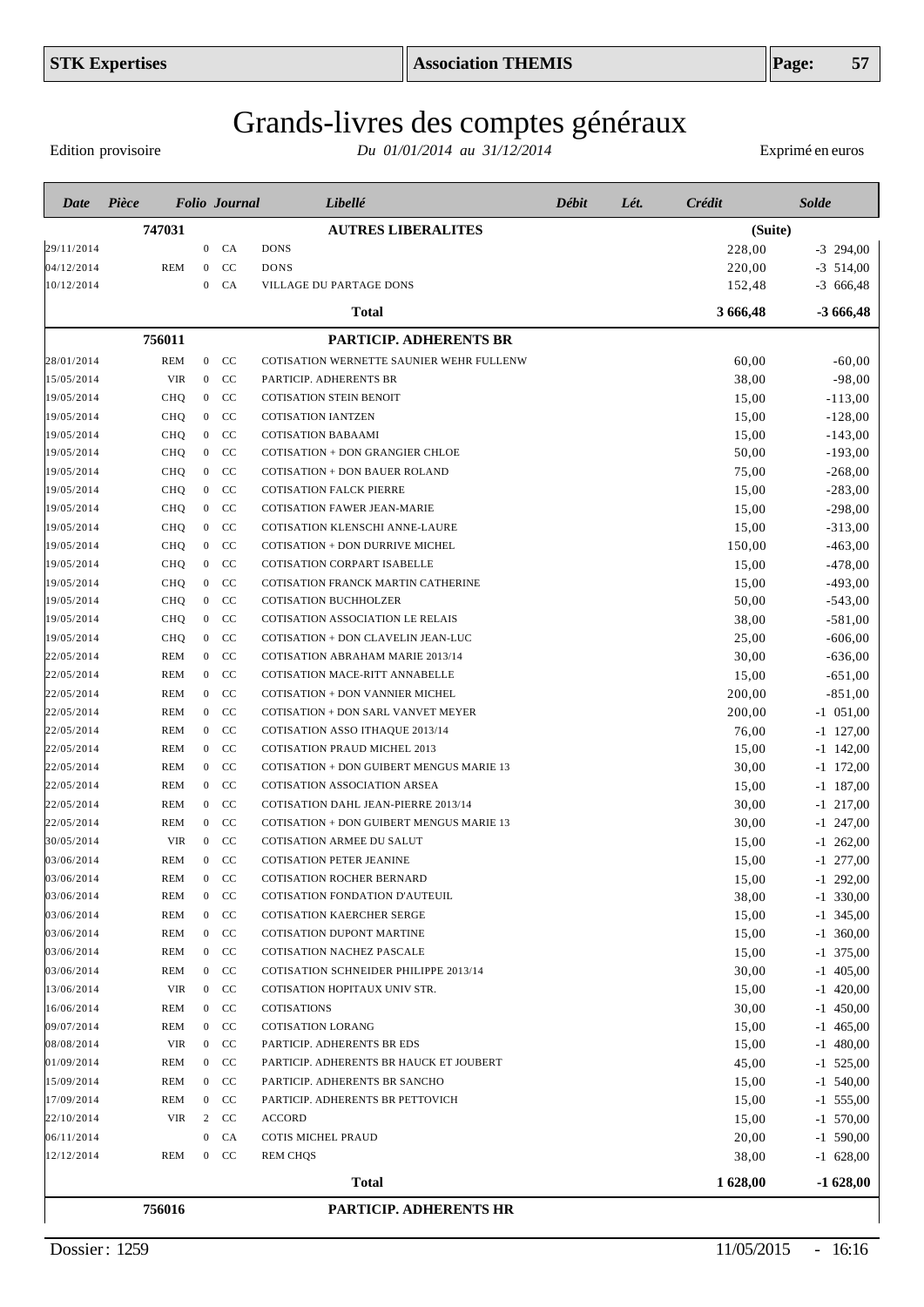# Grands-livres des comptes généraux

Edition provisoire

| Date       | Pièce      |                  | <b>Folio</b> Journal | Libellé                                  | Débit | Lét. | Crédit   | <b>Solde</b> |
|------------|------------|------------------|----------------------|------------------------------------------|-------|------|----------|--------------|
|            | 756016     |                  |                      | PARTICIP. ADHERENTS HR                   |       |      | (Suite)  |              |
| 05/05/2014 | <b>REM</b> |                  | $0$ CC               | COTISATION LIONS CLUB D'ALTKIRCH         |       |      | 15,00    | $-15,00$     |
| 19/05/2014 | CHQ        | $\overline{0}$   | <b>CC</b>            | COTISATION DUPRE VERONIQUE               |       |      | 15,00    | $-30,00$     |
| 22/05/2014 | <b>REM</b> | $\overline{0}$   | CC                   | COTISATION DEMESY 2013/14                |       |      | 30,00    | $-60,00$     |
| 03/06/2014 | <b>REM</b> | $\overline{0}$   | <b>CC</b>            | COTISATION SEMAPHORE MULHOUSE            |       |      | 38,00    | $-98,00$     |
| 20/06/2014 | <b>REM</b> | $\overline{0}$   | CC                   | COTIS ET DONS BOUDET                     |       |      | 50,00    | $-148,00$    |
| 20/06/2014 | <b>REM</b> | $\overline{0}$   | <b>CC</b>            | COTIS ET DONS ASSOCIATION ACTION CATHOLI |       |      | 38,00    | $-186,00$    |
| 20/06/2014 | <b>REM</b> | $\overline{0}$   | CC                   | COTIS ET DONS ASSO RECH NEUROPEDAGOGIE   |       |      | 38,00    | $-224,00$    |
| 07/07/2014 | <b>REM</b> | $\overline{0}$   | <b>CC</b>            | PARTICIP. ADHERENTS HR                   |       |      | 35,00    | $-259,00$    |
| 09/07/2014 | <b>REM</b> | $\overline{0}$   | CC                   | COTISATION ORDRE DES AVOCATS             |       |      | 30,00    | $-289,00$    |
| 22/07/2014 | <b>REM</b> | $\overline{0}$   | CC                   | PARTICIP. ADHERENTS HR                   |       |      | 60,00    | $-349,00$    |
| 23/07/2014 | <b>VIR</b> | $\overline{0}$   | CC                   | PARTICIP. ADHERENTS HR                   |       |      | 38,00    | $-387,00$    |
| 01/09/2014 | <b>REM</b> | $\overline{0}$   | CC                   | <b>BRUN CAROLINE</b>                     |       |      | 20,00    | $-407,00$    |
| 15/09/2014 | <b>REM</b> | $\overline{0}$   | CC                   | PARTICIP. ADHERENTS HR                   |       |      | 55,00    | $-462,00$    |
| 08/10/2014 | <b>REM</b> | 1                | CC                   | <b>SCHWEITZER SEVERINE</b>               |       |      | 20,00    | $-482,00$    |
| 28/10/2014 | <b>REM</b> | $\overline{0}$   | CC                   | REM CHQ ASS AVOC JEUN                    |       |      | 50,00    | $-532,00$    |
| 28/10/2014 | <b>REM</b> | $\overline{0}$   | CC                   | <b>REM CHQ DEGAS</b>                     |       |      | 20,00    | $-552,00$    |
| 12/12/2014 | <b>REM</b> | $\mathbf{0}$     | CC                   | <b>REM CHQS</b>                          |       |      | 12,00    | $-564,00$    |
|            |            |                  |                      | <b>Total</b>                             |       |      | 564,00   | $-564,00$    |
|            | 758000     |                  |                      | <b>PROD.DIVERS DE GEST.COUR.</b>         |       |      |          |              |
| 30/11/2014 |            | $\mathbf{0}$     | RG                   | DIFF SAL KEZBAN                          |       |      | 0,01     | $-0,01$      |
| 30/11/2014 |            | 0                | RG                   | DIFF SAL INNINGER                        |       |      | 0,27     | $-0,28$      |
| 31/12/2014 |            | $\mathbf{0}$     | RG                   | DIFF SAL ALBERT                          |       |      | 0,02     | $-0,30$      |
|            |            |                  |                      | <b>Total</b>                             |       |      | 0,30     | $-0,30$      |
|            | 758021     |                  |                      | <b>AUTRES PRODUITS GESTION</b>           |       |      |          |              |
| 25/01/2014 | <b>RET</b> |                  | $0$ $CA$             | <b>VTES LITHO</b>                        |       |      | 150,00   | $-150,00$    |
| 09/04/2014 | <b>REM</b> | $\overline{0}$   | CC                   | ACCOMPAGNEMENT CER                       |       |      | 3 000,00 | $-3$ 150,00  |
| 16/06/2014 | <b>REM</b> | $\boldsymbol{0}$ | CC                   | REMB. FRAIS DIVERS                       |       |      | 25,00    | $-3$ 175,00  |
| 18/06/2014 | <b>ESP</b> | $\mathbf{0}$     | CA                   | VENTE LIVRES JOSIANE                     |       |      | 45,00    | $-3$ 220,00  |
| 28/10/2014 |            | $\mathbf{0}$     | CA                   | ACHAT LIVRE JOSIANE                      |       |      | 15,00    | $-3$ 235,00  |
| 28/10/2014 |            | $\theta$         | CA                   | ACHAT LIVRE JOSIANE                      |       |      | 15,00    | $-3$ 250,00  |
| 29/11/2014 |            | 0                | CA                   | <b>ACHAT B2 LIVRES JOS</b>               |       |      | 30,00    | $-3$ 280,00  |
| 29/11/2014 |            | $\mathbf{0}$     | CA                   | <b>VTE AFFICHES</b>                      |       |      | 20,00    | $-3$ 300,00  |
| 29/11/2014 |            | $\mathbf{0}$     | CA                   | VTE 4 LIVRES JOS                         |       |      | 60,00    | $-3$ 360,00  |
| 04/12/2014 | <b>REM</b> | $\bf{0}$         | CC                   | <b>ACHATS LIVRES + AFFICHES</b>          |       |      | 77,00    | $-3$ 437,00  |
| 05/12/2014 |            | $\boldsymbol{0}$ | CA                   | ACHAT SAC THEMIS                         |       |      | 7,00     | $-3$ 444,00  |
| 08/12/2014 |            | $\bf{0}$         | CA                   | <b>CHOCOLATS</b>                         |       |      | 10,00    | $-3$ 454,00  |
| 10/12/2014 |            | $\mathbf{0}$     | CA                   | TOTAL VILLAGE DU PARTAGE                 |       |      | 801,50   | $-4$ 255,50  |
| 10/12/2014 | REM        | $\bf{0}$         | CC                   | <b>VENTES CHOCOLATS</b>                  |       |      | 3 964,91 | $-8$ 220,41  |
| 12/12/2014 |            | $\boldsymbol{0}$ | CA                   | <b>VTES BREDELE</b>                      |       |      | 25,00    | $-8$ 245,41  |
| 12/12/2014 | REM        |                  | $0$ CC               | <b>REM CHQS</b>                          |       |      | 30,00    | $-8$ 275,41  |
|            |            |                  |                      | <b>Total</b>                             |       |      | 8 275,41 | $-8275,41$   |
|            | 764001     |                  |                      | REVENUS VAL.MOB.PLACEMENT                |       |      |          |              |
| 25/06/2014 | VIR        | $\overline{0}$   | <b>CC</b>            | VERSEMENT 2013 PARTS B CC                |       |      | 632,27   | $-632,27$    |
| 25/06/2014 |            | $\mathbf{0}$     | CC                   | VERSEMENT 2013 PARTS B CC                |       |      | 6,10     | $-638,37$    |
|            |            |                  |                      | <b>Total</b>                             |       |      | 638,37   | $-638,37$    |
|            | 768001     |                  |                      | <b>INTERETS S/LIVRET A</b>               |       |      |          |              |
| 31/12/2014 | 12         | $\overline{0}$   | TR                   | <b>INTERETS S/LIVRET A 2014</b>          |       |      | 13,42    | $-13,42$     |
|            |            |                  |                      | <b>Total</b>                             |       |      | 13,42    | $-13,42$     |